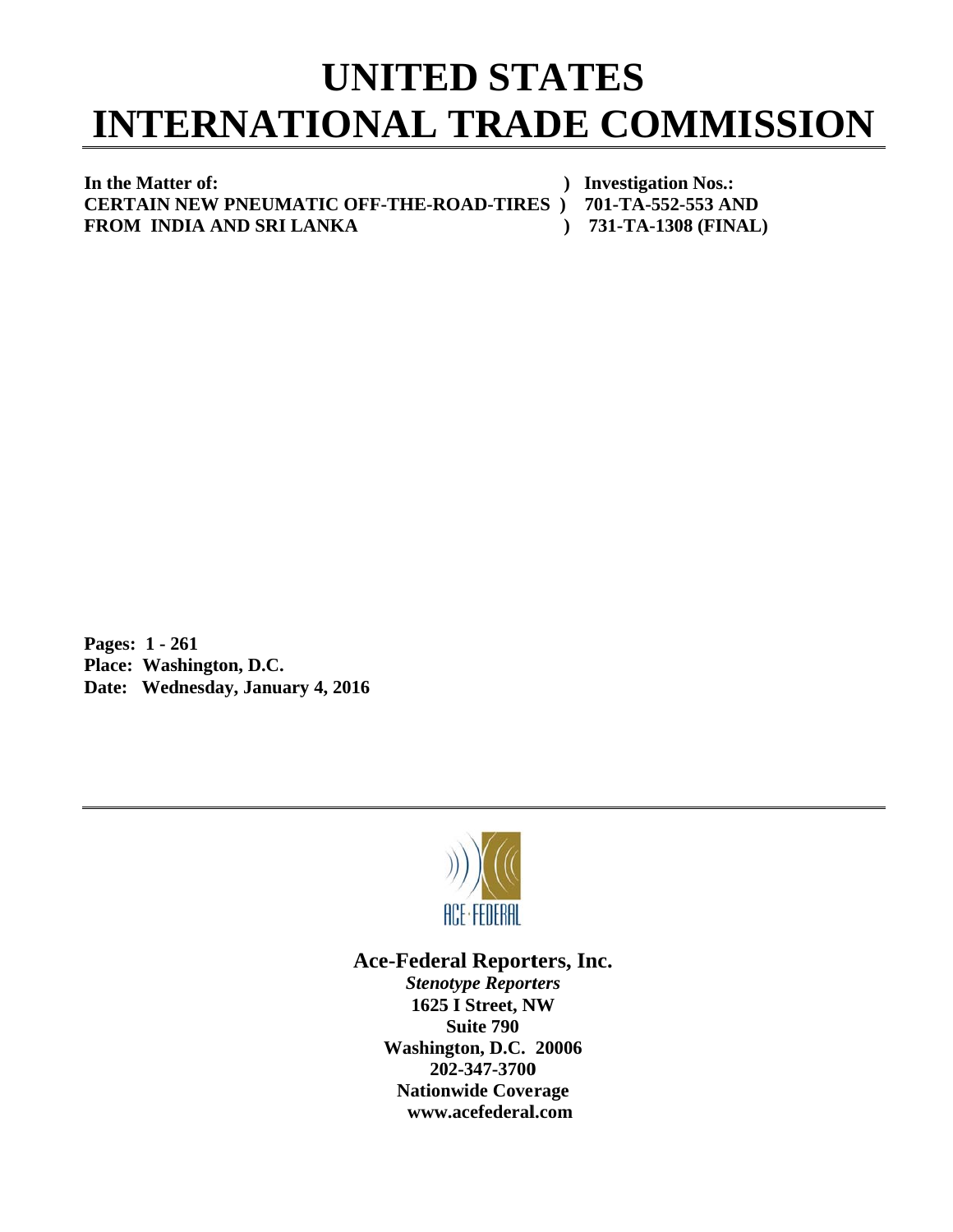| $\mathbf 1$    | UNITED STATES OF AMERICA                                |
|----------------|---------------------------------------------------------|
| $\overline{c}$ | BEFORE THE                                              |
| 3              | INTERNATIONAL TRADE COMMISSION                          |
| 4              |                                                         |
| 5              | IN THE MATTER OF:<br>) Investigation Nos.:              |
| 6              | CERTAIN NEW PNEUMATIC OFF-THE-ROAD ) 701-TA-552-553 AND |
| 7              | TIRES FROM INDIA AND SRI LANKA ) 731-TA-1308 (FINAL)    |
| 8              |                                                         |
| 9              |                                                         |
| 10             |                                                         |
| 11             | Main Hearing Room (Room 101)                            |
| 12             | U.S. International Trade                                |
| 13             | Commission                                              |
| 14             | 500 E Street, SW                                        |
| 15             | Washington, DC                                          |
| 16             | Wednesday, January 4, 2017                              |
| 17             |                                                         |
| 18             | The meeting commenced pursuant to notice at 9:30        |
| 19             | a.m., before the Commissioners of the United States     |
| 20             | International Trade Commission, the Honorable Irving A. |
| 21             | Williamson, Chairman, presiding.                        |
| 22             |                                                         |
| 23             |                                                         |
| $2\sqrt{4}$    |                                                         |
| 25             |                                                         |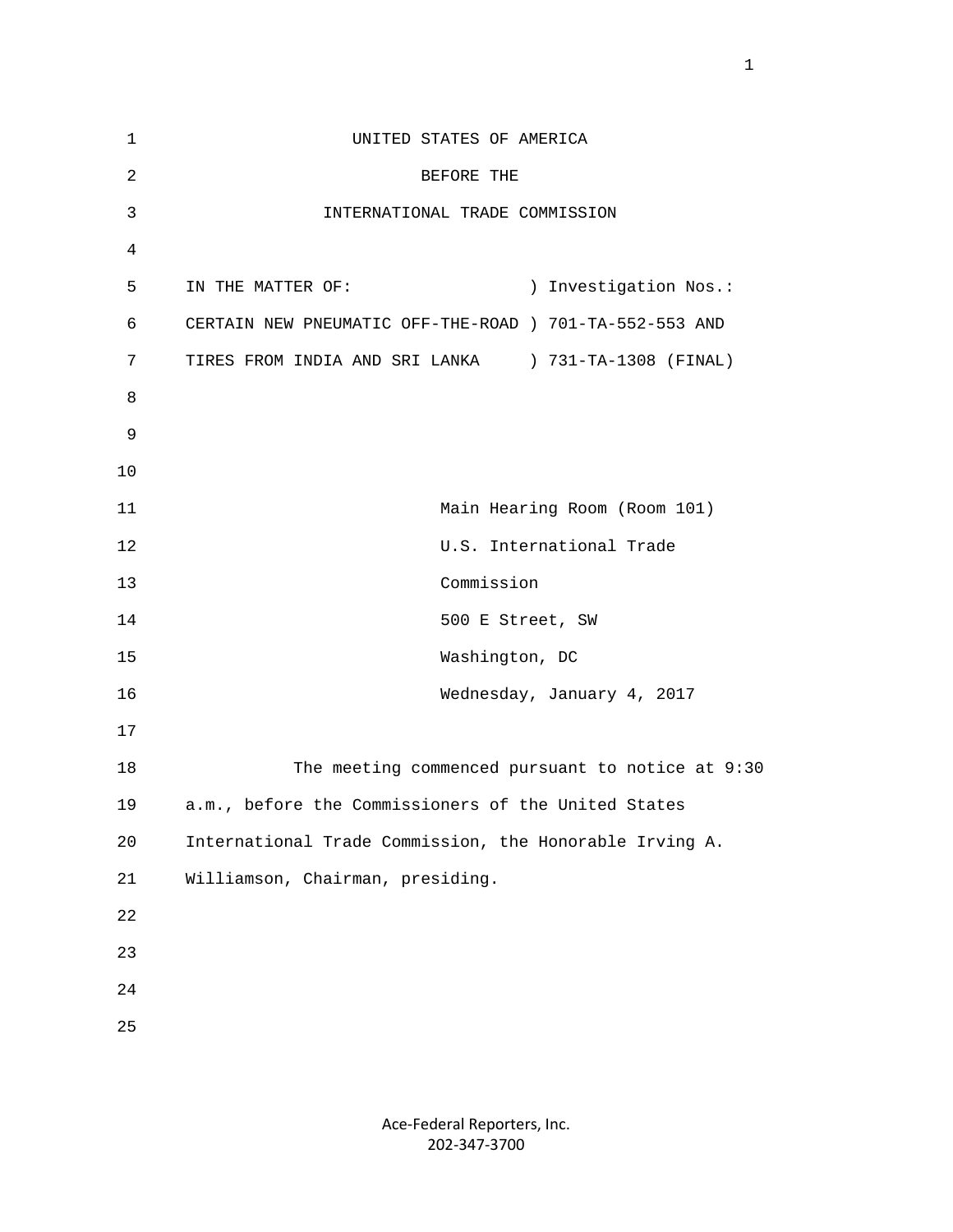1 APPEARANCES:

| $\overline{2}$ | On behalf of the International Trade Commission:     |
|----------------|------------------------------------------------------|
| 3              | Commissioners:                                       |
| $\overline{4}$ | Chairman Irving A. Williamson (presiding)            |
| 5              | Vice Chairman David S. Johanson                      |
| 6              | Commissioner Meredith M. Broadbent                   |
| 7              | Commissioner F. Scott Kieff                          |
| 8              | Commissioner Rhonda K. Schmidtlein                   |
| 9              |                                                      |
| $10$           |                                                      |
| 11             | Staff:                                               |
| 12             | William Bishop, Supervisory Hearings and Information |
| 13             | Officer                                              |
| 14             | Sharon Bellamy, Records Management Specialist        |
| 15             |                                                      |
| 16             | Edward Petronzio, Investigator                       |
| 17             | Raymond Cantrell, International Trade Analyst        |
| 18             | Lauren Gamache, Economist                            |
| 19             | Jennifer Brinckhaus, Accountant/Auditor              |
| 20             | Nataline Viray-Fung, Attorney/Advisor                |
| $2\sqrt{1}$    | Elizabeth Haines, Supervisory Investigator           |
| 22             |                                                      |
| 23             |                                                      |
| 24             |                                                      |
| 25             |                                                      |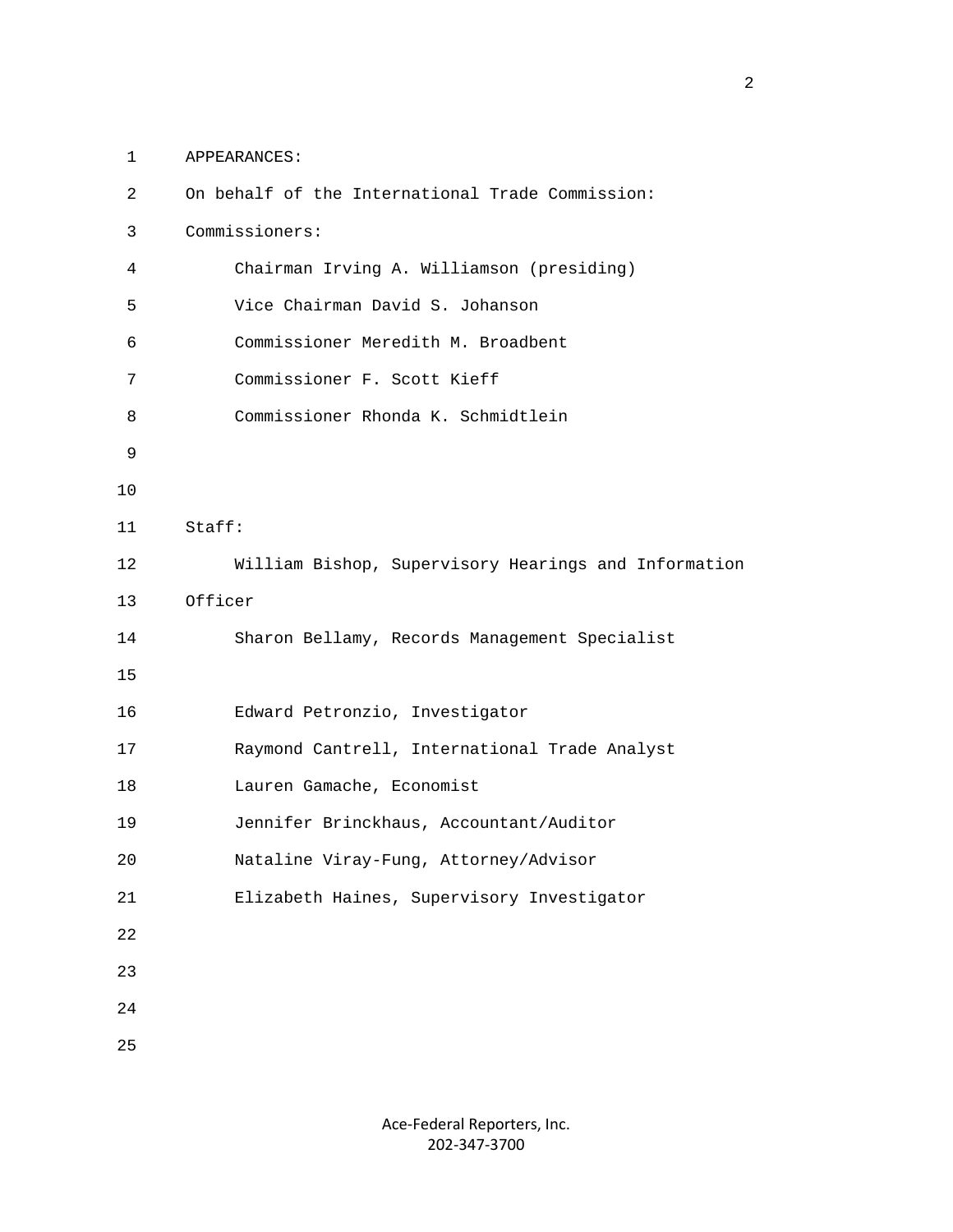1 Opening Remarks:

| 2              | Petitioners (Terence P. Stewart, Stewart and Stewart)     |
|----------------|-----------------------------------------------------------|
| 3              | Respondents (Eric C. Emerson, Steptoe & Johnson LLP)      |
| $\overline{4}$ |                                                           |
| 5              | In Support of the Imposition of Antidumping and           |
| 6              | Countervailing Duty Orders:                               |
| 7              | Stewart and Stewart                                       |
| 8              | Washington, DC                                            |
| 9              | on behalf of                                              |
| 10             | Titan Tire Corporation ("Titan")                          |
| 11             | United Steel, Paper and Forestry, Rubber,                 |
| 12             | Manufacturing, Energy, Allied Industrial and              |
| 13             | Service Workers International Union, AFL-CIO, CLC ("USW") |
| 14             | Maurice M. Taylor, Jr., Chairman, Titan International     |
| 15             | Inc.                                                      |
| 16             | Paul G. Reitz, President and Chief Executive Officer,     |
| 17             | Titan International, Inc.                                 |
| 18             | Paul Hawkins, Vice President, Sales, Titan                |
| 19             | International Inc.                                        |
| 20             | Greg Schoessler, Senior Controller, Titan                 |
| 21             | International, Inc.                                       |
| 22             | Dennis Nutter, Field Sales Manager, Titan                 |
| 23             | Lester Brewer, General Manager, Des Moines, Titan         |
| 24             | Mark Carpenter, Owner and President, Jerry's Tire         |
| 25             | Stan Johnson, International Secretary-Treasurer, USW      |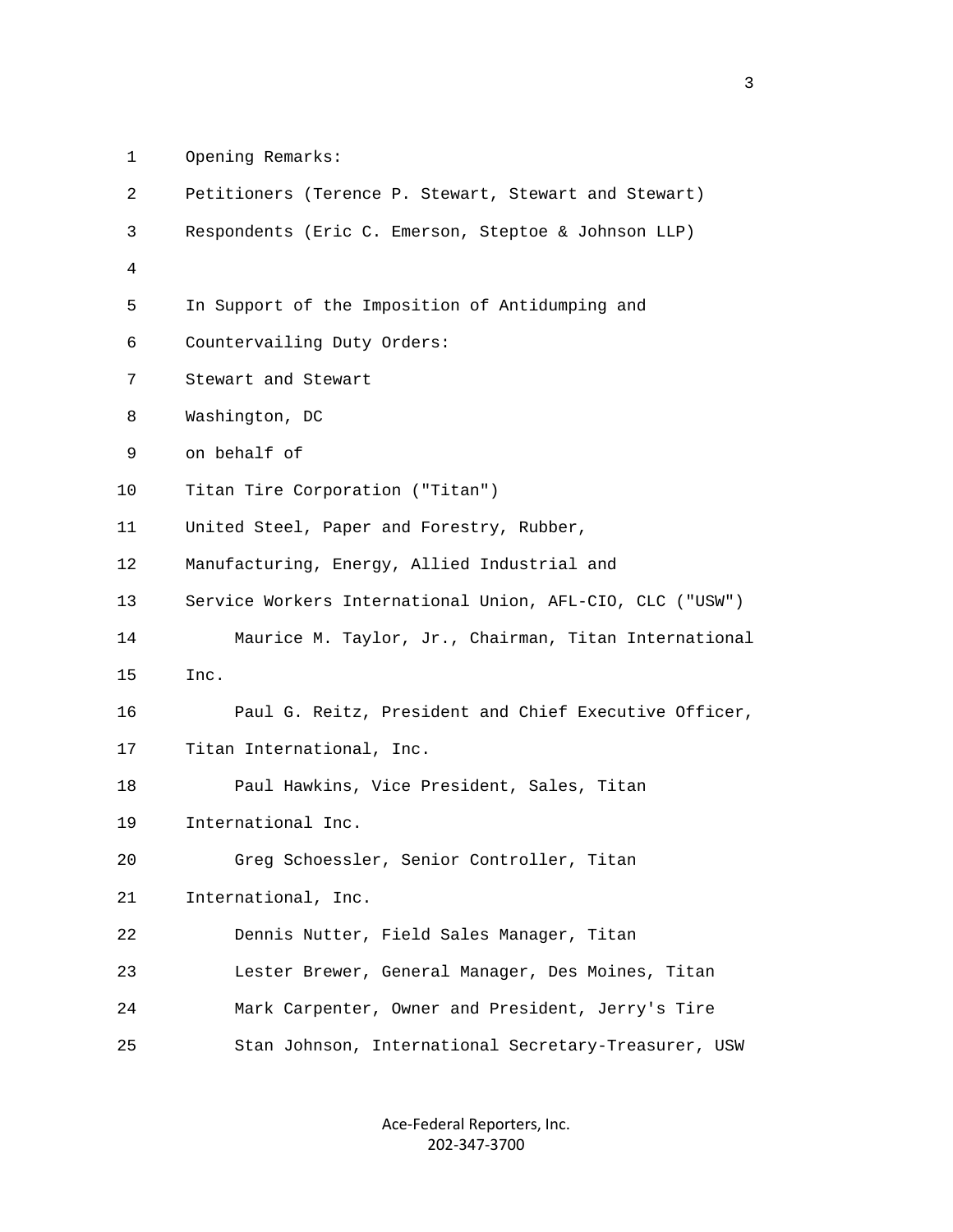| 1  | Terence P. Stewart, Elizabeth J. Drake, Jennifer M.     |
|----|---------------------------------------------------------|
| 2  | Smith and Leah N. Scarpelli - Of Counsel                |
| 3  |                                                         |
| 4  | In Opposition to the Imposition of Antidumping and      |
| 5  | Countervailing Duty Orders:                             |
| 6  | Steptoe & Johnson                                       |
| 7  | Washington, DC                                          |
| 8  | on behalf of                                            |
| 9  | ATC Tires Private Ltd. ("ATC")                          |
| 10 | Alliance Tire Americas, Inc. ("ATA")                    |
| 11 | James Clark, President, ATA                             |
| 12 | Domenic Mazzola, Vice President, Engineering/OE Sales,  |
| 13 | ATA                                                     |
| 14 | Bob Arnold, Vice President, Aftermarket Sales, ATA      |
| 15 | Eric C. Emerson, Thomas J. Trendl and Gregory S. McCue  |
| 16 | - Of Counsel                                            |
| 17 |                                                         |
| 18 | Arent Fox                                               |
| 19 | Washington, DC                                          |
| 20 | on behalf of                                            |
| 21 | Balkrishna Industries Limited ("BKT")                   |
| 22 | B.K. Bansal, Director (Finance), BKT                    |
| 23 | Minoo Mehta, President, BKT Tires Inc. and BKT USA Inc. |
| 24 | Brian Robinson, Vice President, BKT Tires Inc. and BKT  |
| 25 | USA Inc.                                                |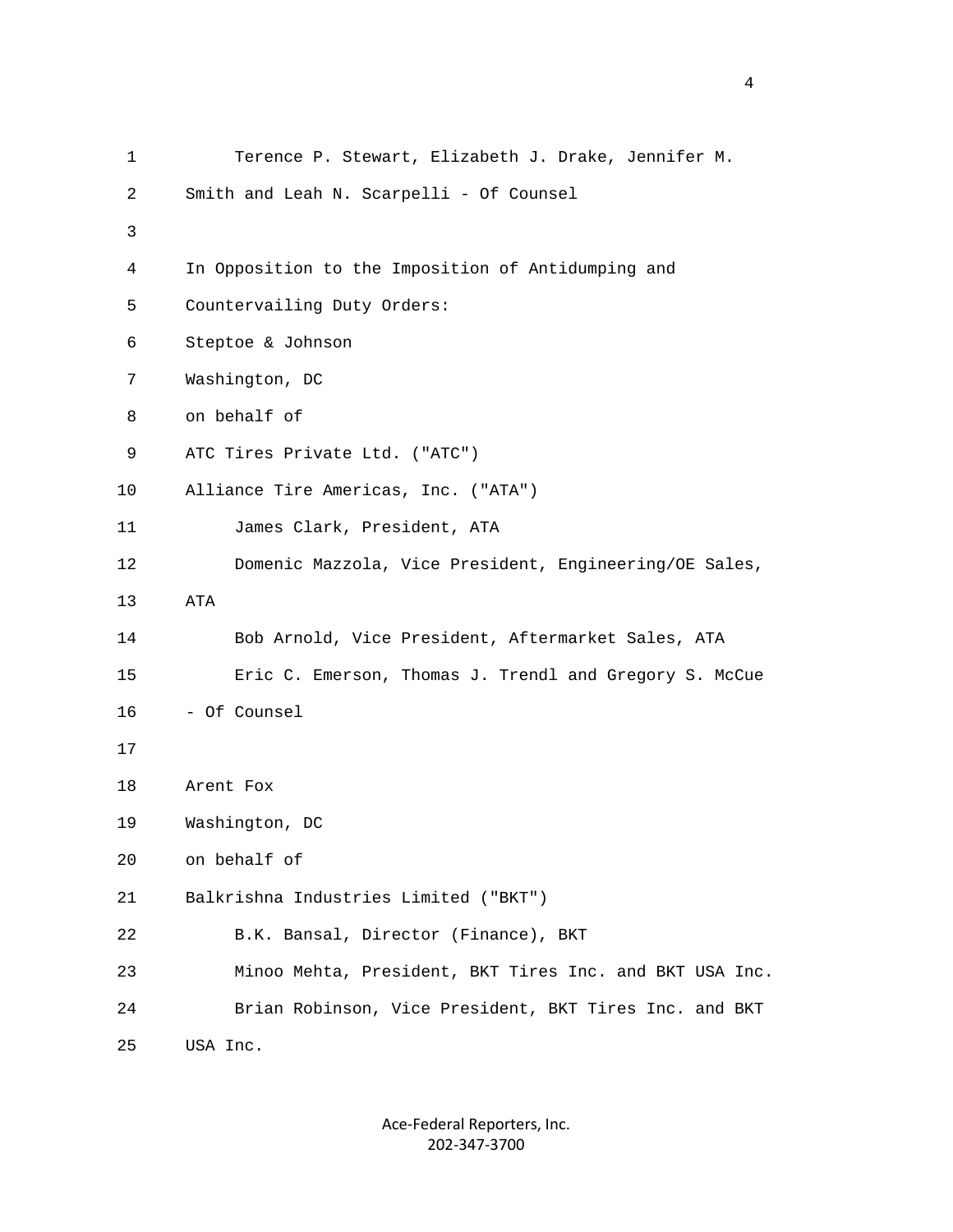```
 1 Matthew M. Nolan, John M. Gurley and Aman Kakar - Of 
          2 Counsel 
3 
          4 Baker & McKenzie LLP 
          5 Washington, DC 
          6 on behalf of 
          7 Camso USA, Inc. 
          8 Camso Loadstar (Private) Limited 
          9 (collectively "Camso") 
         10 Robert Bulger, Vice President and General Manager, 
        11 Camso USA, Inc. 
         12 Catherine Conides, Vice President, Legal Affairs and 
         13 General Counsel, Camso Inc. 
         14 Thomas Van Ormer, Director of Purchasing, East Bay Tire 
         15 Co. 
         16 Kevin M. O'Brien and Christine M. Streatfeild - Of 
        17 Counsel 
         18 
        19 Rebuttal/Closing Remarks: 
         20 Petitioners (Elizabeth J. Drake, Stewart and Stewart) 
         21 Respondents (Matthew M. Nolan, Arent Fox LLP and Kevin M. 
         22 O'Brien, Baker & McKenzie LLP) 
         23 
         24 
         25
```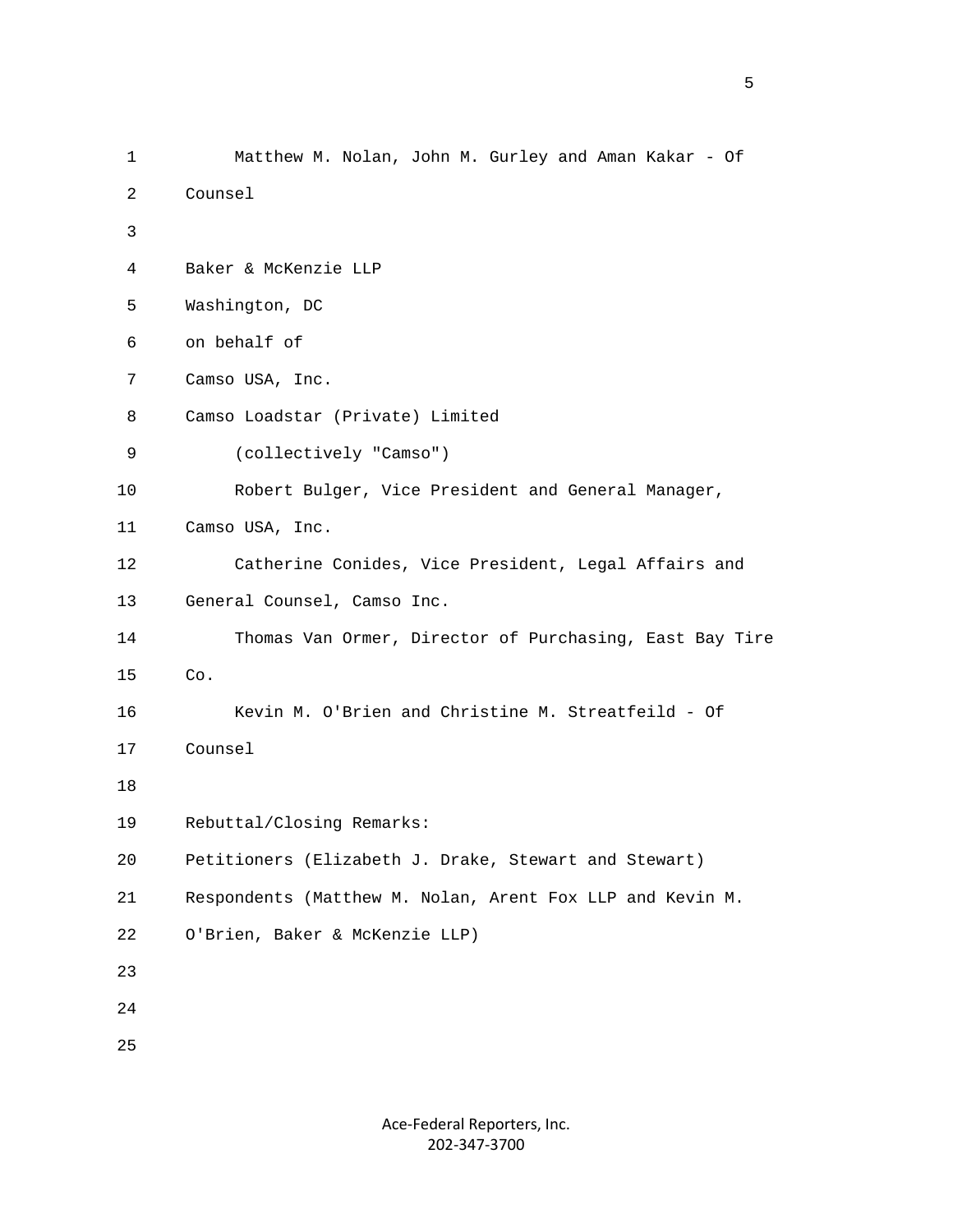1 I N D E X 2 **Page 12** Page 2 **Page 2** Page 2 Page 2 Page 2 Page 2 Page 2 Page 2 Page 2 Page 2 Page 2 Page 2 Page 2 Page 2 Page 2 Page 2 Page 2 Page 2 Page 2 Page 2 Page 2 Page 2 Page 2 Page 2 Page 2 Page 2 Page 2 Page 2 Page 2 Page 3 Opening Remarks: 4 Petitioners (Terence P. Stewart, Stewart and Stewart) 10  $5<sub>5</sub>$  6 Respondents (Eric C. Emerson, Steptoe & Johnson LLP) 14 7 8 Maurice M. Taylor, Jr., Chairman, Titan 9 International Inc. 19 10 11 Paul G. Reitz, President and Chief Executive Officer, 12 Titan International, Inc. 24 13 14 Paul Hawkins, Vice President, Sales, Titan International 15 Inc. 28 16 17 Dennis Nutter, Field Sales Manager, Titan 32 18 19 Lester Brewer, General Manager, Des Moines, Titan 35 20 21 Mark Carpenter, Owner and President, Jerry's Tire 38 22 23 Stan Johnson, International Secretary-Treasurer, USW 41 24 25 Elizabeth Drake - Of Counsel 44

> Ace‐Federal Reporters, Inc. 202‐347‐3700

 $\sim$  6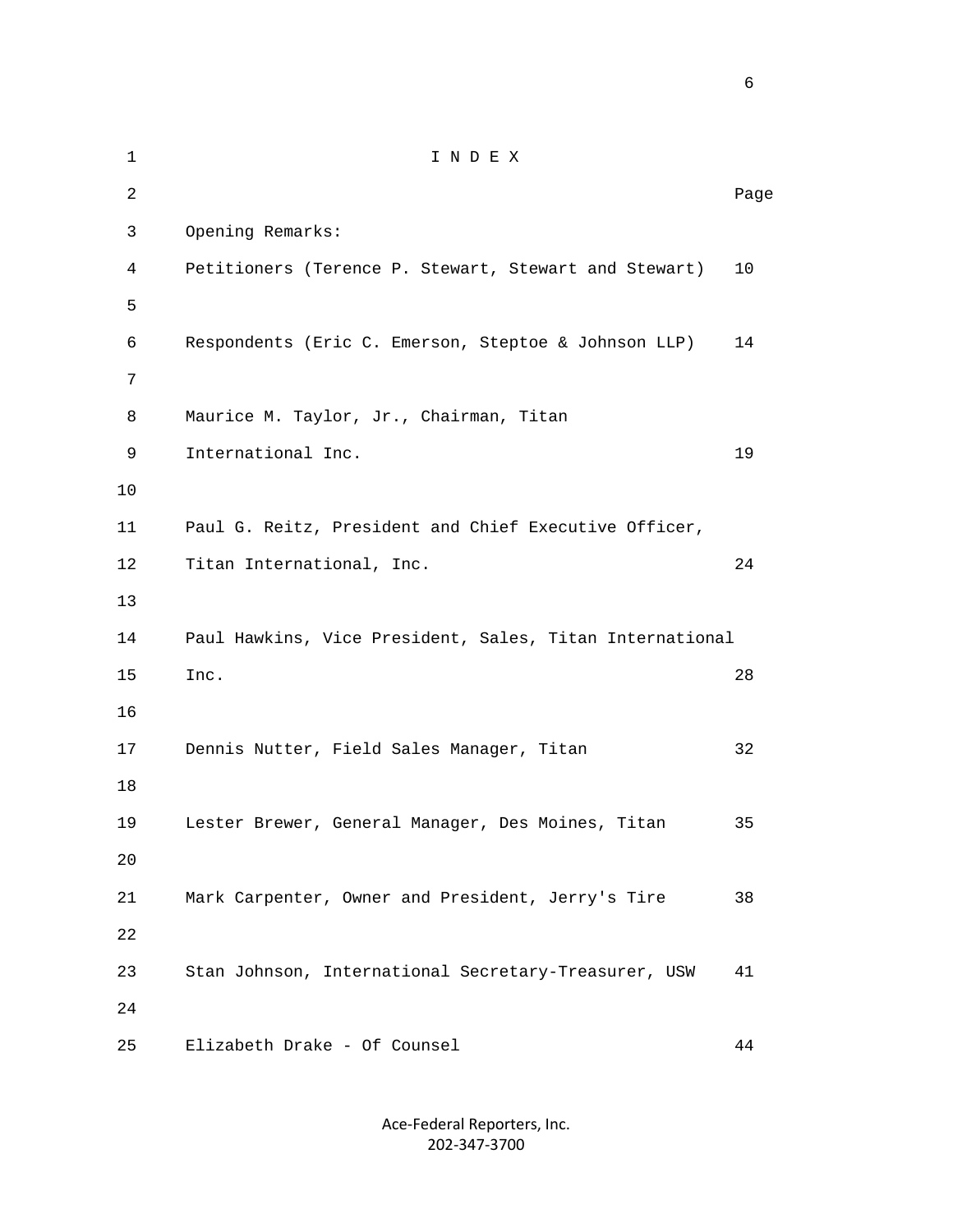1 I N D E X 2 **Page 12** Page 2 **Page 2** Page 2 Page 2 Page 2 Page 2 Page 2 Page 2 Page 2 Page 2 Page 2 Page 2 Page 2 Page 2 Page 2 Page 2 Page 2 Page 2 Page 2 Page 2 Page 2 Page 2 Page 2 Page 2 Page 2 Page 2 Page 2 Page 2 Page 2 Page 3 Matthew M. Nolan - Of Counsel 129 4 5 Brian Robinson, Vice President, BKT Tires Inc. and 6 BKT USA Inc. 132 7 8 Domenic Mazzola, Vice President, Engineering/OE 9 Sales, ATA 136 10 11 Eric C. Emerson - Of Counsel 142 12 13 Thomas J. Trendl - Of Counsel 148 14 15 Robert Bulger, Vice President and General Manager, Camso 16 USA, Inc. 155 17 18 Thomas Van Ormer, Director of Purchasing, East Bay 19 Tire Co. 162 20 21 B.K. Bansal, Director (Finance), BKT 167 22 23 Kevin M. O'Brien - Of Counsel 171 24 25

<u>2003: The contract of the contract of the contract of the contract of the contract of the contract of the con</u>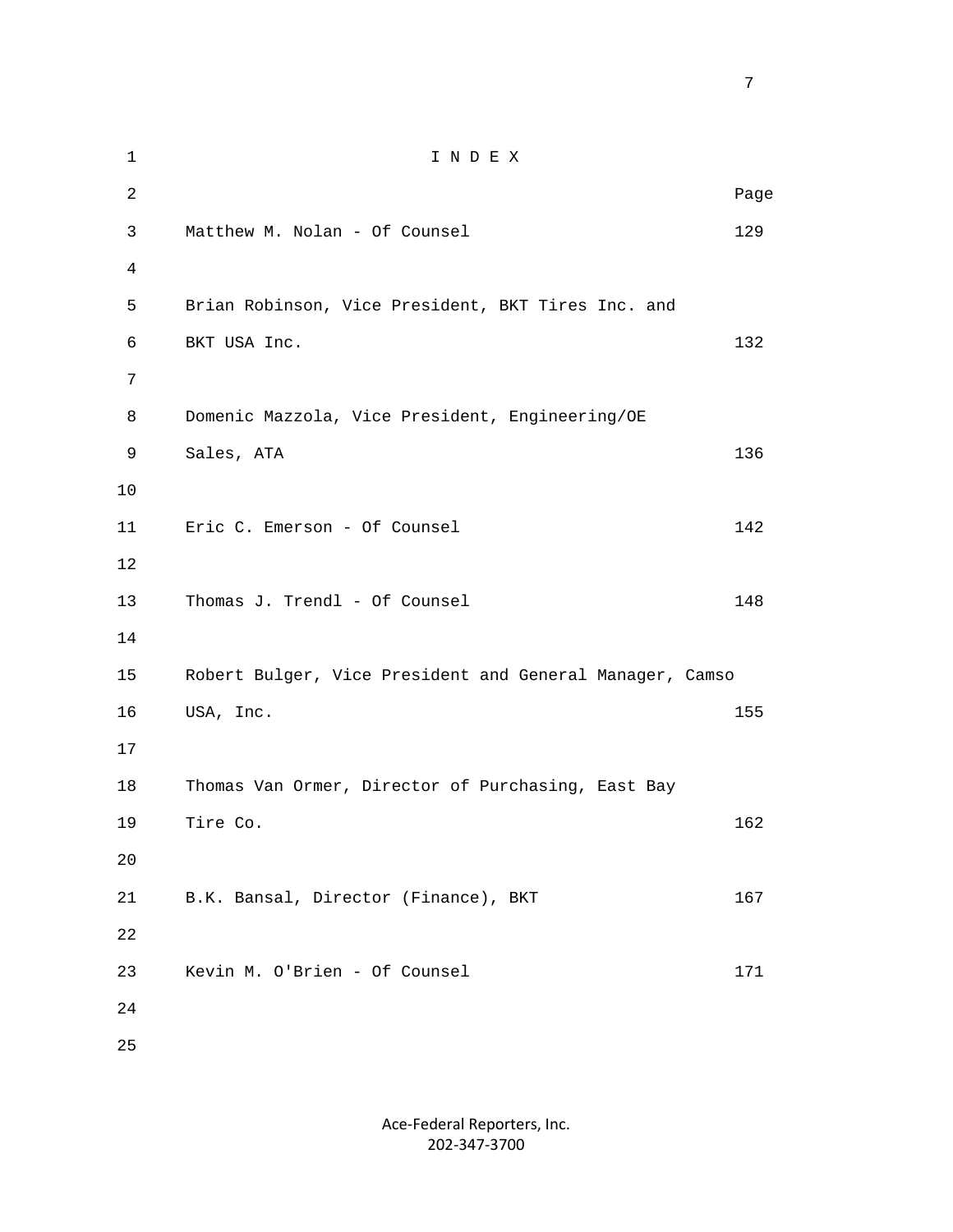experience of the state of the state of the state of the state of the state of the state of the state of the s

| $\mathbf 1$     | INDEX                                                 |      |
|-----------------|-------------------------------------------------------|------|
| $\overline{a}$  |                                                       | Page |
| $\mathsf{3}$    |                                                       |      |
| $\overline{4}$  | Rebuttal/Closing Remarks:                             |      |
| 5               | Petitioners (Elizabeth J. Drake, Stewart and Stewart) | 247  |
| $\epsilon$      |                                                       |      |
| $7\phantom{.0}$ | Respondents (Kevin M. O'Brien, Baker & McKenzie LLP)  | 256  |
| $\,8\,$         |                                                       |      |
| $\mathsf 9$     | Matthew M. Nolan, Arent Fox LLP                       | 257  |
| $10$            |                                                       |      |
| $11\,$          |                                                       |      |
| $1\,2$          |                                                       |      |
| $13$            |                                                       |      |
| 14              |                                                       |      |
| $15$            |                                                       |      |
| 16              |                                                       |      |
| $17$            |                                                       |      |
| $18\,$          |                                                       |      |
| 19              |                                                       |      |
| $20$            |                                                       |      |
| $2\sqrt{1}$     |                                                       |      |
| $2\sqrt{2}$     |                                                       |      |
| 23              |                                                       |      |
| $2\sqrt{4}$     |                                                       |      |
| 25              |                                                       |      |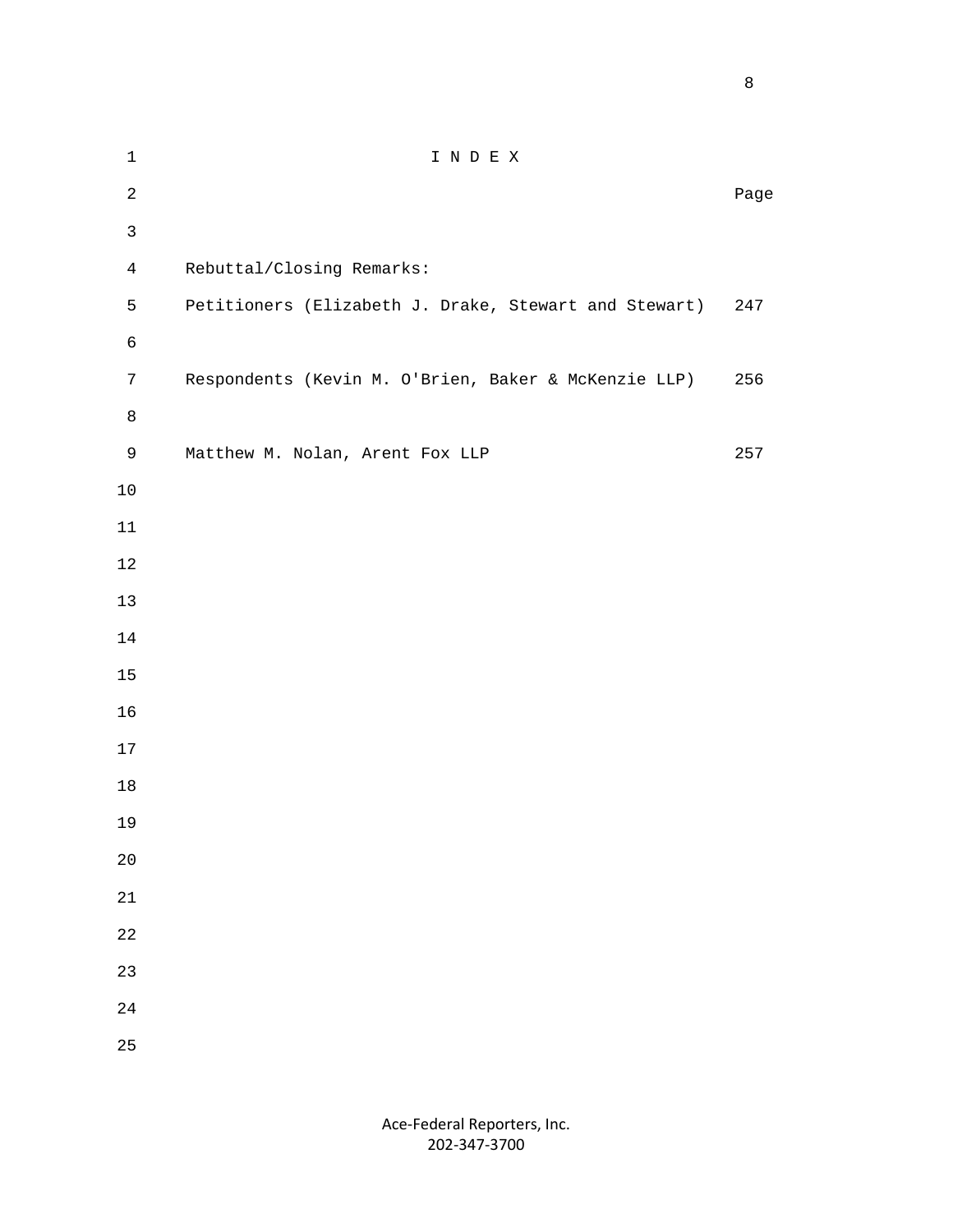| $\mathbf{1}$ | PROCEEDINGS                                                    |
|--------------|----------------------------------------------------------------|
| 2            | 9:30 a.m.                                                      |
| 3            | MR. BISHOP: Will the room please come to order?                |
| 4            | Good morning.<br>CHAIRMAN WILLIAMSON:<br>On behalf             |
| 5            | of the U.S. International Trade Commission, I welcome you to   |
| 6            | this hearing on Investigation Nos. 701-TA-552 through 553      |
| 7            | and 731-TA-1308 final, involving Certain New Pneumatic         |
| 8            | Off-the-Road Tires from India and Sri Lanka.                   |
| 9            | The purpose of these investigations is to                      |
| 10           | determine whether an industry in the United States is          |
| 11           | materially injured or threatened with material injury, or      |
| 12           | the establishment of an industry in the United States is       |
| 13           | materially retarded by reasons of imports of certain new       |
| 14           | pneumatic off the road tires from India and Sri Lanka.         |
| 15           | Schedules setting forth the presentation of this               |
| 16           | hearing, notices of investigation and transcript order         |
| 17           | forms are available at the public distribution table.<br>All   |
| 18           | prepared testimony should be given to the Secretary.<br>Please |
| 19           | do not place testimony directly on the public distribution     |
| 20           | table.                                                         |
| 21           | All witnesses must be sworn in by the Secretary                |
| 22           | before presenting testimony. I understand that parties are     |
| 23           | aware of the time allocations. Any questions regarding the     |
| 24           | time allocations should be directed to the Secretary.          |
| 25           | Speakers are reminded not to refer in their remarks or         |

Ace‐Federal Reporters, Inc. 202‐347‐3700

en de la provincia de la provincia de la provincia de la provincia de la provincia de la provincia de la provi<br>1900 : la provincia de la provincia de la provincia de la provincia de la provincia de la provincia de la prov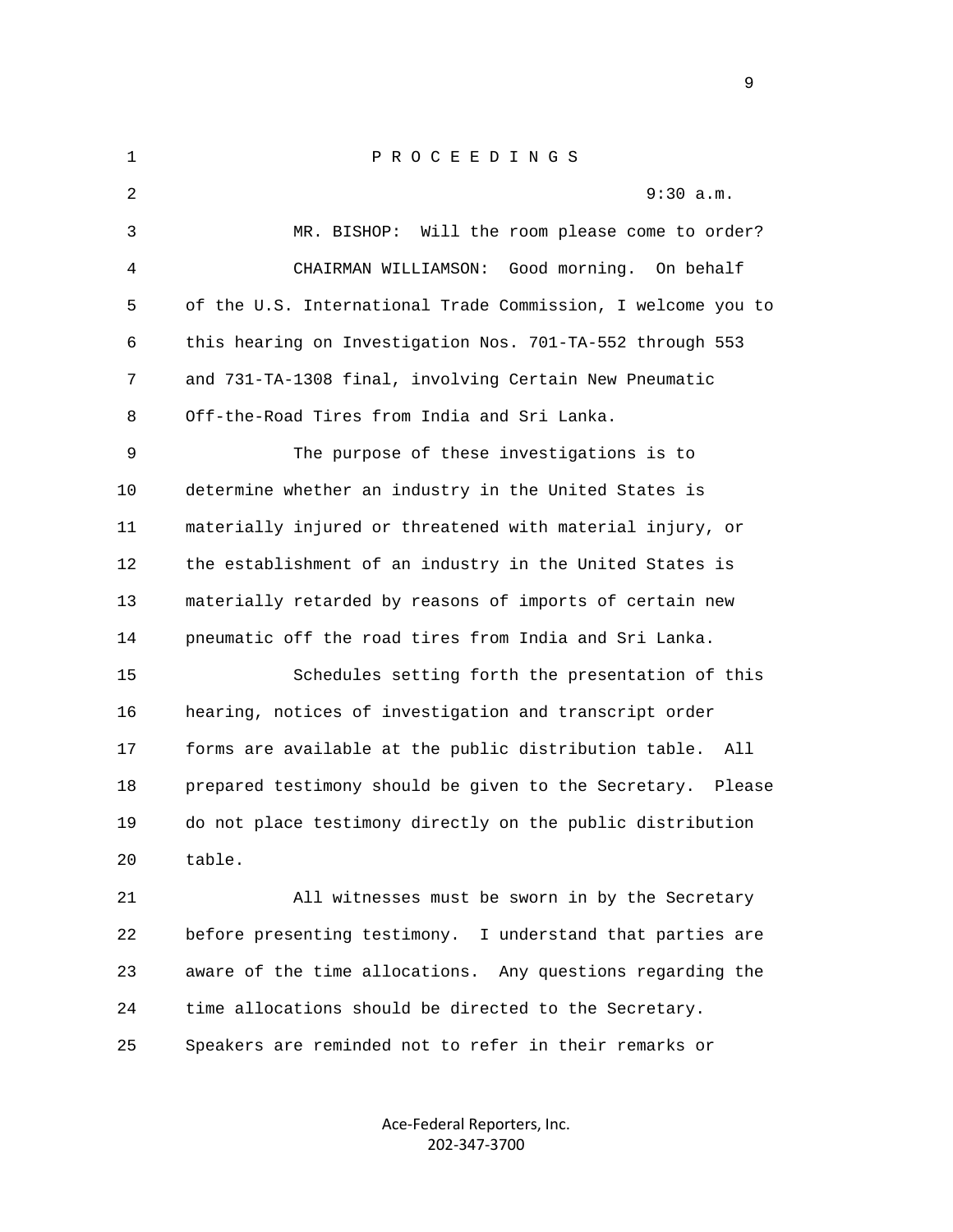1 answers to questions to business proprietary information. 2 Please speak clearly into the microphone and state your name 3 for the record for the benefit of the court reporter. If 4 you'll be submitting documents that contain information you 5 wish classified as Business Confidential, your request 6 should comply with Commission Rule 201.6. Mr. Secretary, 7 are there any preliminary matters? 8 MR. BISHOP: Yes Mr. Chairman. First, I would 9 note that all witnesses for today's hearing have been sworn 10 in. Second, with your permission, we will add to the 11 witness list today Greg Schoessler, Senior Controller for 12 Titan International Incorporated. There are no other 13 preliminary matters. 14 CHAIRMAN WILLIAMSON: Okay, very well. Good. 15 First, opening statement. 16 MR. BISHOP: Opening remarks on behalf of 17 Petitioners will be given by Terence P. Stewart, Stewart and 18 Stewart.

 19 CHAIRMAN WILLIAMSON: Welcome Mr. Stewart, and 20 you may begin when you're ready.

21 OPENING STATEMENT OF TERENCE P. STEWART

 22 MR. STEWART: Thank you Chairman Williamson, Vice 23 Chairman Johanson, Commissioners and staff, first Happy New 24 Year as you continue the second century of the Commission. 25 Petitioners in this case account for the vast majority of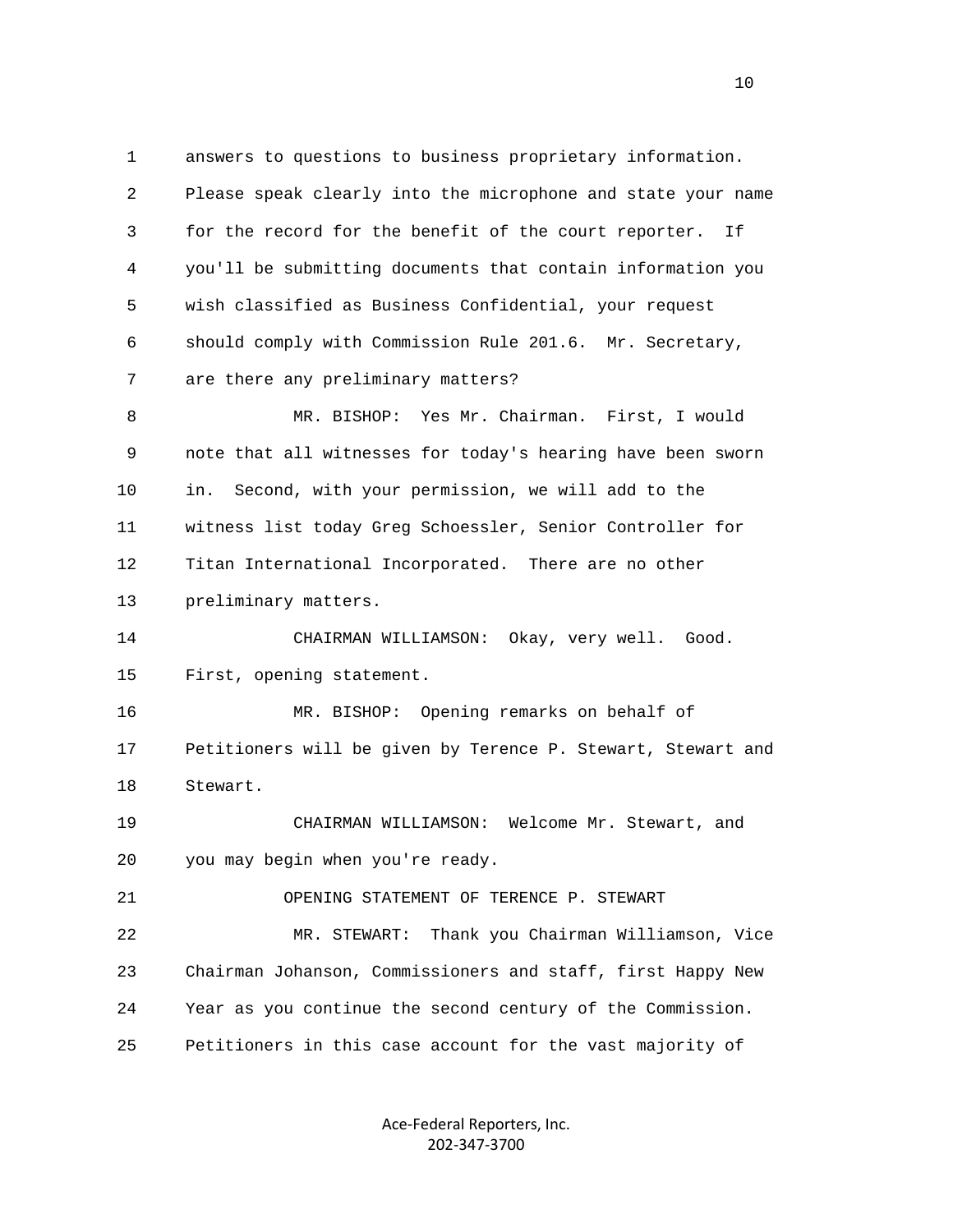1 the production in the United States of the domestic like 2 product.

 3 Titan Tire is believed to be the nation's 4 largest OTR tire producer and the USW represents not only 5 workers at Titan's facilities but also at the two 6 Bridgestone facilities and the one Goodyear facility that 7 produce certain OTR tires. From the public prehearing staff 8 report and other record evidence submissions are clear. The 9 domestic industry has experienced declines in most of the 10 statutory factors the Commission looks at in trade remedy 11 cases.

 12 By contrast, imports from India and Sri Lanka 13 collectively have increased both absolutely and relative to 14 domestic production in the 2013-2015 time period, and prior 15 to the preliminary affirmative countervailing duty 16 determinations in these cases in late June of this year. 17 Subject imports have undersold domestic product in the vast 18 majority of price comparisons and all responding domestic 19 producers have reported price reductions or the rollback of 20 price increases and lost sales.

 21 While the cost of raw materials has declined 22 during the Period of Investigation, the domestic industry 23 has nonetheless faced a price cost squeeze. No party in 24 their prehearing briefs has challenged the ITC's preliminary 25 determination of the domestic like product, and no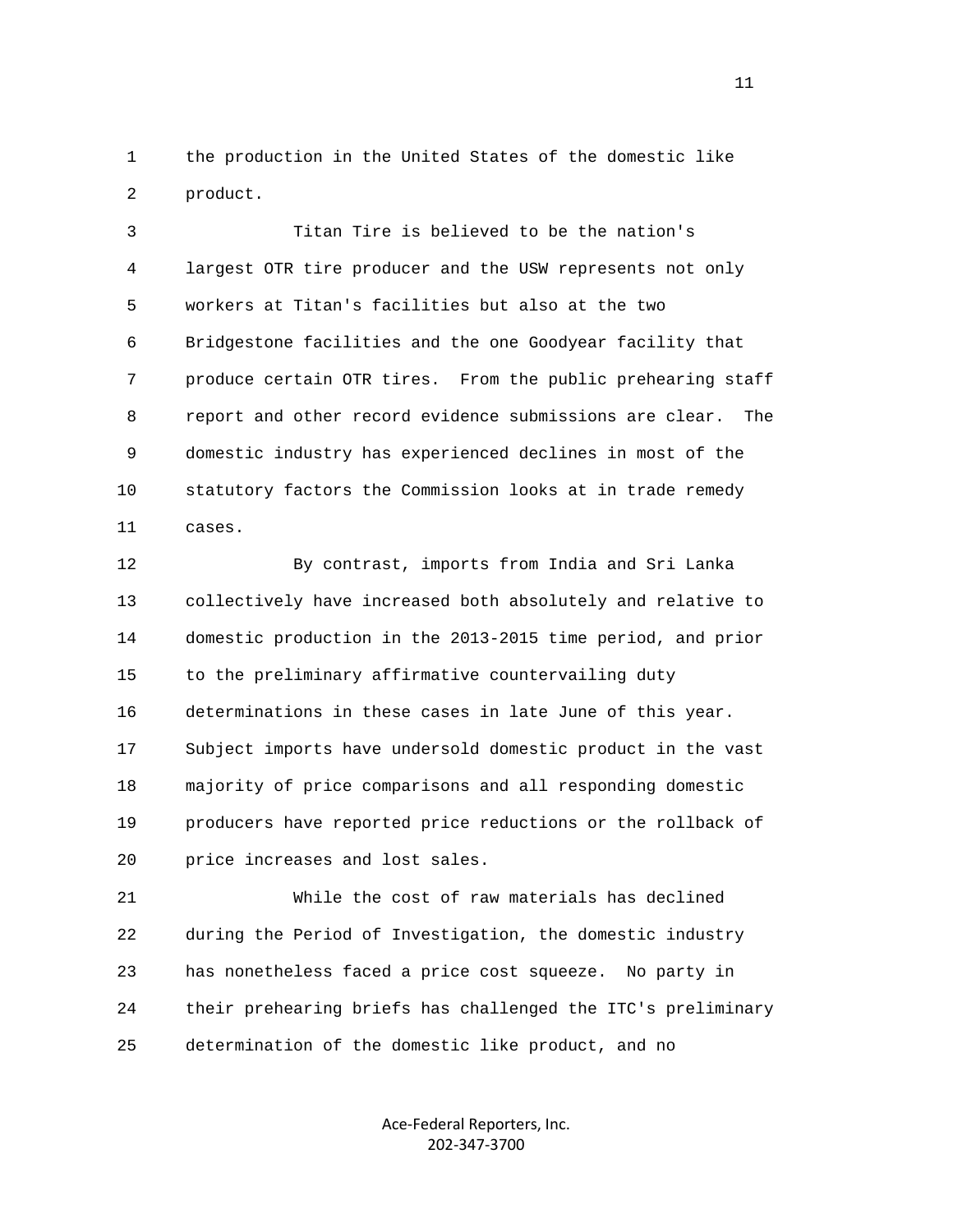1 information has been submitted to warrant a reexamination of 2 the Commission's preliminary findings of either the domestic 3 like product and who constitutes the producer of such 4 product.

 5 Petitioners do not seek the removal of any 6 domestic producer of certain OTR tires from the industry who 7 may be related to subject country producers, all of who are 8 themselves importers of such products. While those in 9 opposition claim that cumulation is not appropriate, in fact 10 the information of record in these final investigations 11 support cumulation both for purposes of material injury and 12 for threat of material injury.

 13 Petitions on imports from the two countries were 14 filed on the same day. Only a reasonable overlap of 15 competition is required, which is fully met by an 16 examination of the construction industrial subsegment of the 17 market. Imports from both countries are sold throughout the 18 United States, being present in every month of the Period of 19 Investigation.

 20 Purchasers view the subject imports and domestic 21 product as highly interchangeable, as comparable on most 22 factors other than price where the largest number report 23 Indian and Sri Lankan product is lower priced than domestic 24 product. That said, purchasers report domestic producers 25 provide aftermarket distribution and services that are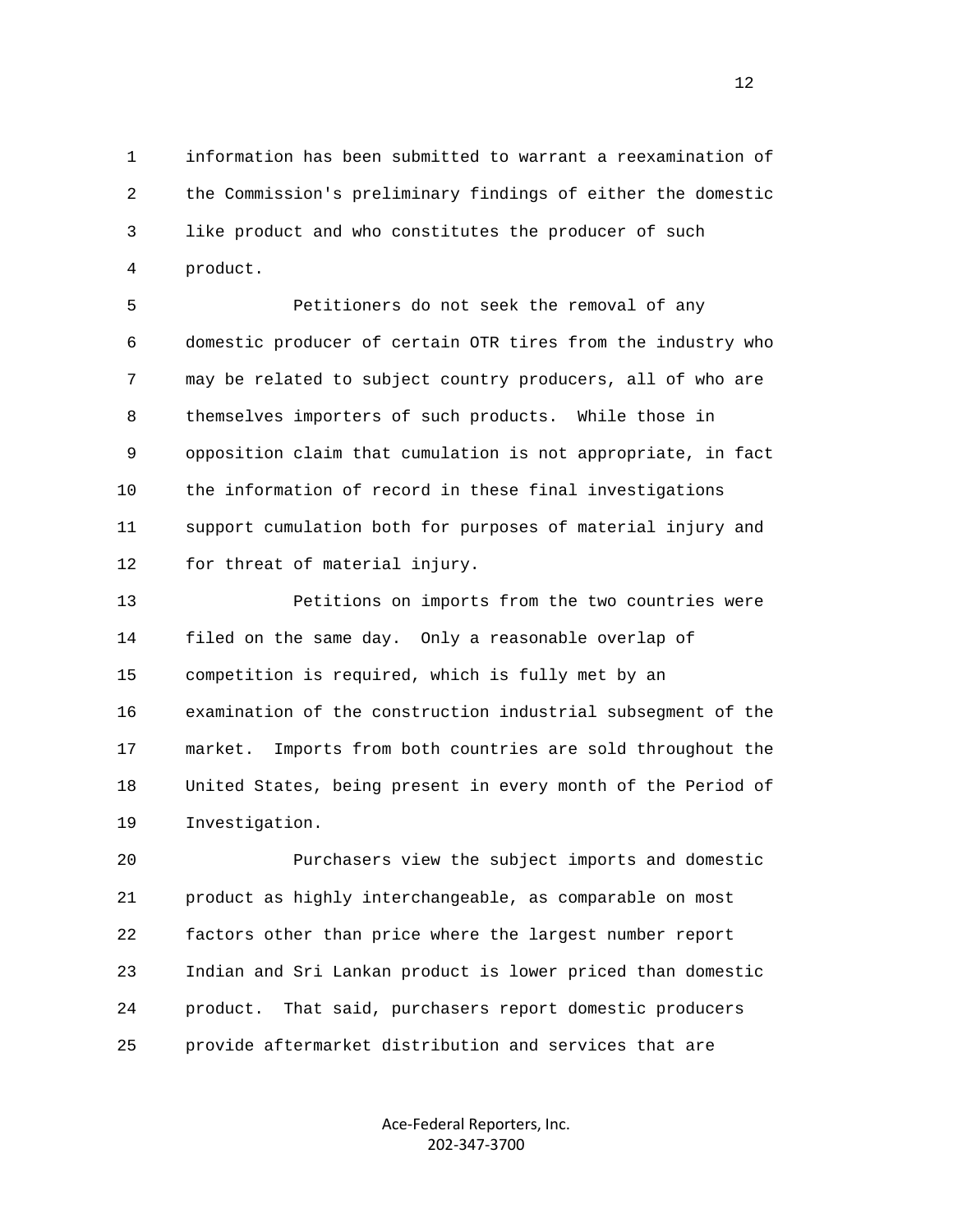1 superior to those provided by Indian and Sri Lankan 2 producers, and they report that domestic producers' 3 technical support and customer service are comparable to 4 superior to those provided for tires from India and Sri 5 Lanka.

 6 While demand has contracted overall during the 7 period, led by challenges in the agricultural sector, 8 subject imports have seized significant market share during 9 this period being investigated. Indeed, the growing volume 10 and price-depressing effects of imports from India and Sri 11 Lanka have led to declining domestic shipments and have 12 affected the pricing domestic producers can achieve on 13 remaining shipments whether to OEM or aftermarket customers.

 14 Thus, imports from the two countries have a 15 sufficient causal connection to the injury experienced by 16 the domestic industry, despite the demand contraction in 17 parts of the market. The myriad arguments to the contrary 18 by those in opposition can't hide the large increase in 19 market share, and the pervasive underselling that 20 characterizes their market activity.

 21 Nor does the fact that most producers, importers 22 and purchasers view tires as being in one or more tiers make 23 competition attenuated. Purchasers note various factors 24 relevant in making purchasing decisions between domestic and 25 subject import producers as largely comparable, other than

> Ace‐Federal Reporters, Inc. 202‐347‐3700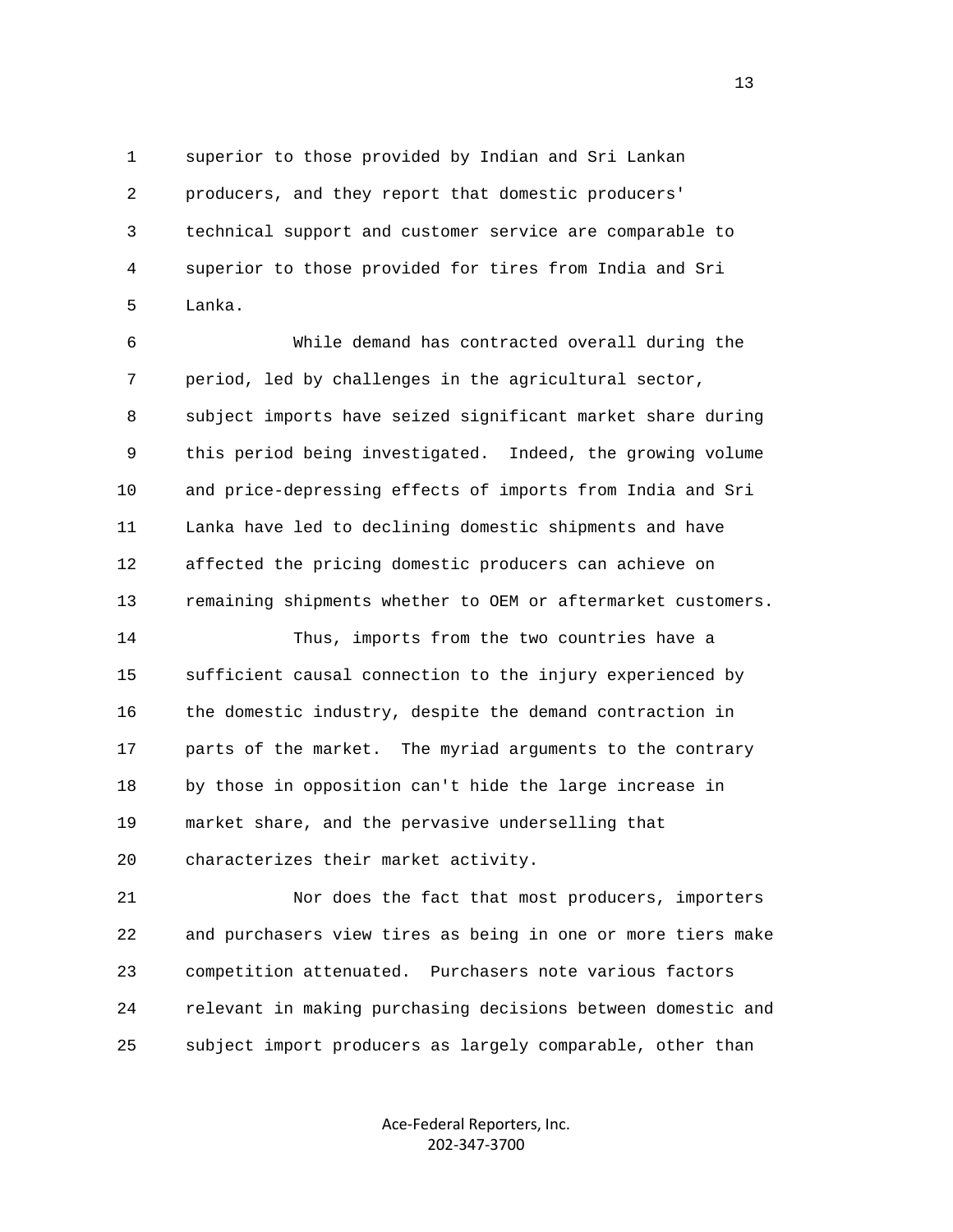1 on price.

| 2  | At the same time, companies like Titan and the               |
|----|--------------------------------------------------------------|
| 3  | Indian and Sri Lankan producers are viewed by different      |
| 4  | purchasers as being on the same tier or tiers as reducing a  |
| 5  | tier premium. Moreover, the size of the overall              |
| 6  | underselling margins are larger than the alleged price       |
| 7  | premiums. Next, the increased imports after filing of the    |
| 8  | petition supports a finding of critical circumstances by the |
| 9  | Commission in these cases, and finally the information in    |
| 10 | our prehearing brief also reviews why the Commission should  |
| 11 | make an affirmative threat of material injury and            |
| 12 | determination as well, based on factors like unused          |
| 13 | capacity, capacity expansions, export orientation and the    |
| 14 | nature of the subsidies found by Commerce. Thank you.        |
| 15 | CHAIRMAN WILLIAMSON:<br>Thank you.                           |
| 16 | MR. BISHOP: Opening remarks on behalf of                     |
| 17 | Respondents will be given by Eric C. Emerson of Steptoe and  |
| 18 | Johnson.                                                     |
| 19 | CHAIRMAN WILLIAMSON:<br>Okay. Welcome, Mr.                   |
| 20 | You may begin when you're ready.<br>Emerson.                 |
| 21 | OPENING STATEMENT OF ERIC EMERSON                            |
| 22 | Thank you. Good morning, Mr.<br>MR. EMERSON:                 |
| 23 | Chairman, members of the Commission and Commission staff,    |
| 24 | and again Happy New Year to you as well. I'm Eric Emerson    |
| 25 | of Steptoe and Johnson, and I'm joined today by my           |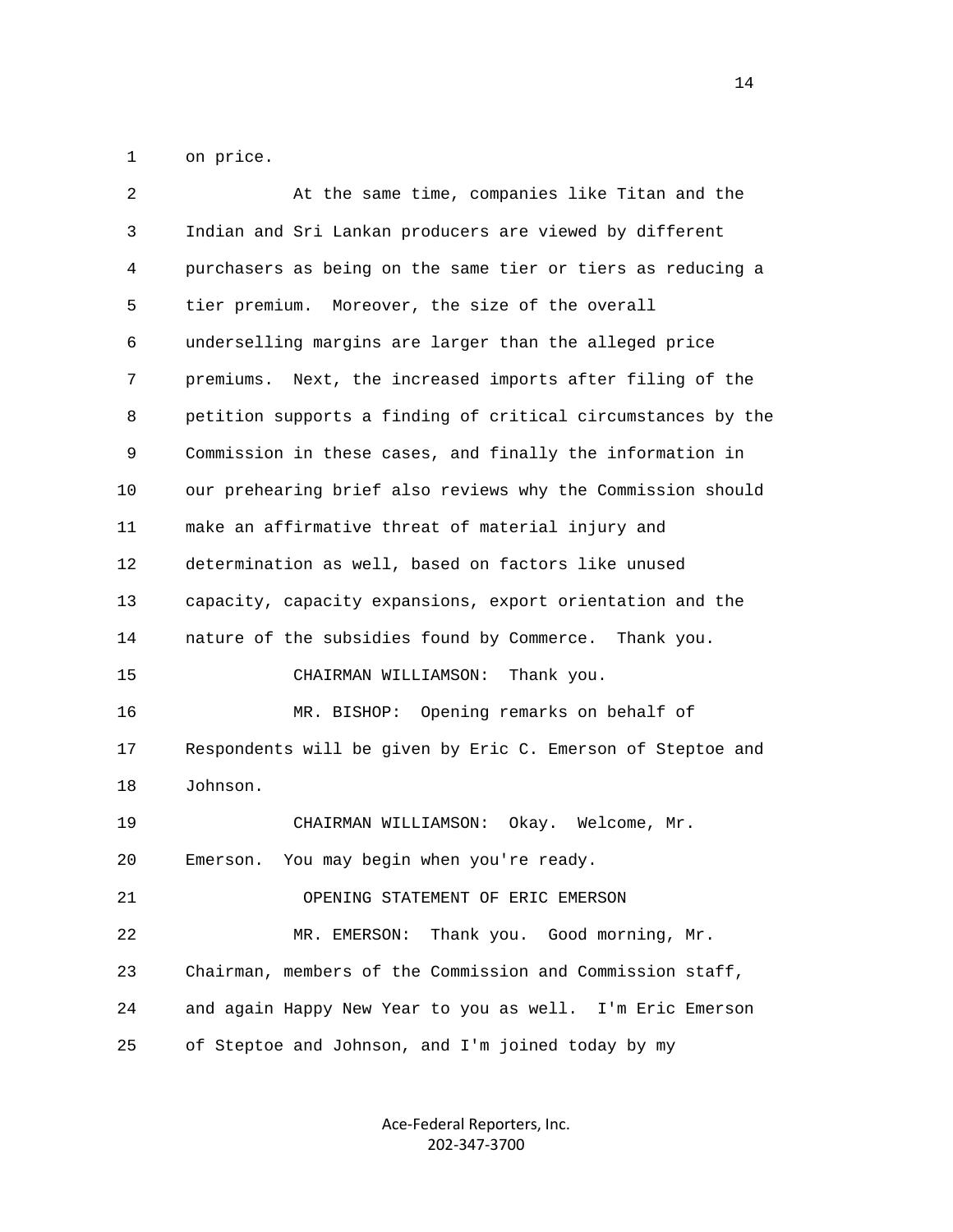1 colleagues Tom Trendl and Greg McCue. I'm appearing before 2 you as counsel to ATC Tires Private Limited and Alliance 3 Tire Americas, and am providing this opening statement on 4 behalf of all parties in opposition to the imposition of 5 anti-dumping and countervailing duties on off the road tires 6 from India and Sri Lanka.

 7 Like you, I've just finished listening to the 8 opening statement from the Petitioners, and I have to say if 9 all I knew was what Mr. Stewart had just told you, I'd say 10 that they have a pretty compelling case. But when the 11 Commission looks behind the data, looks at the data behind 12 the simple headlines on which Petitioners' arguments rest, 13 we submit that the Commission will be forced to conclude 14 that subject imports did not cause any harm experienced by 15 the domestic OTR industry.

 16 What makes this case more complex than 17 Petitioners would suggest is the extreme segmentation in the 18 U.S. OTR market, which serves to limit the subject imports' 19 ability to compete with the domestic like product. The U.S. 20 OTR market is segmented in three ways. First, by the 21 industrial sector into which the OTR Tire will be used. 22 Second, by the quality tier into which each producer or 23 brand falls, and third by the nature of the customer. That 24 is, whether it's an original equipment producer or an 25 aftermarket customer.

> Ace‐Federal Reporters, Inc. 202‐347‐3700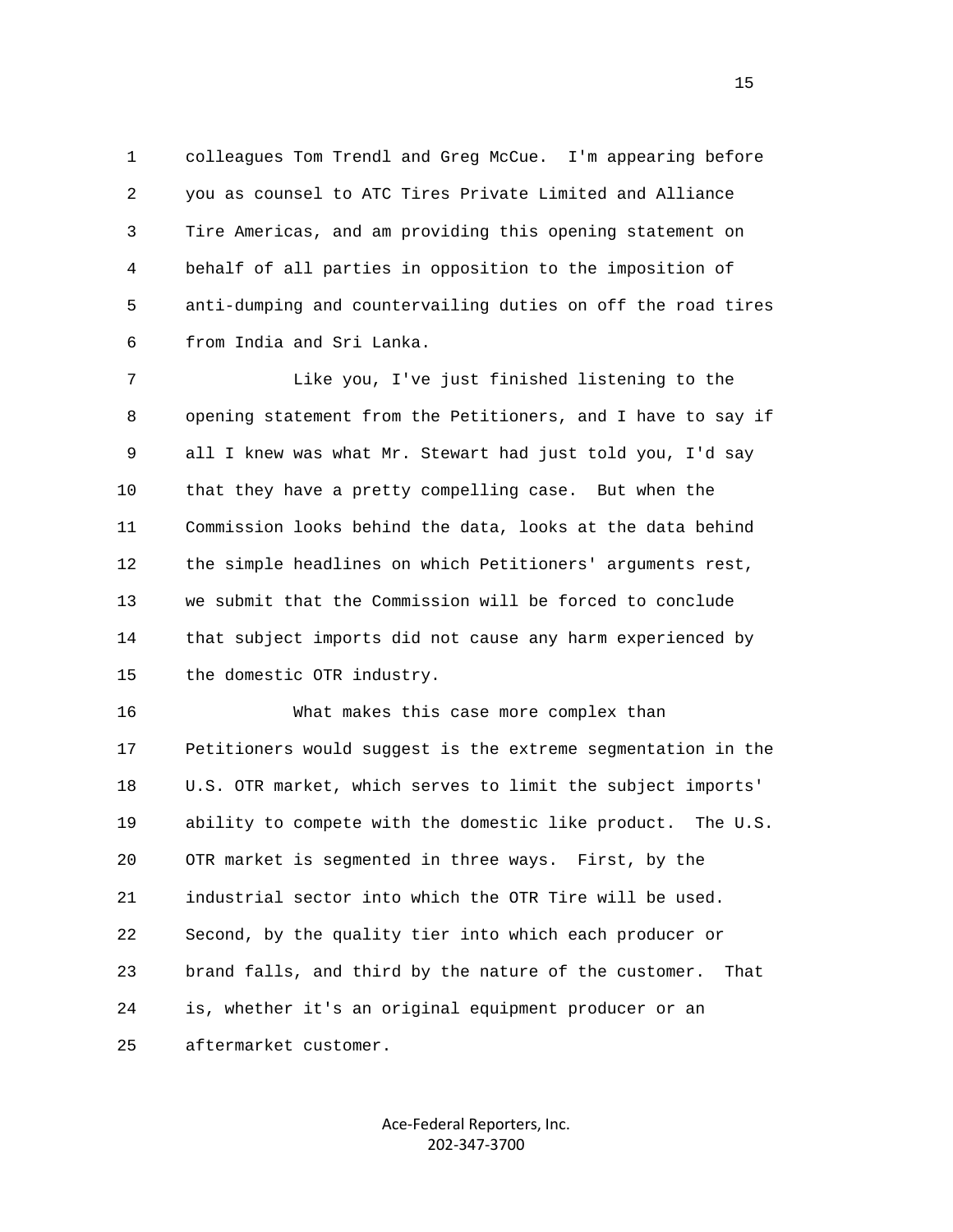1 We are very grateful that in this final phase of 2 the investigation the Commission staff solicited data on 3 the basis of these segments. What this more detailed data 4 show is that the domestic OTR industry's economic 5 performance resulted from the substantial decline in demand 6 during the POI. In one particular market segment, sales to 7 OE manufacturers in the agricultural segment, which was the 8 single most important market segment for Titan.

 9 As crop prices declined over the POI, sales of 10 new farm equipment fell dramatically, and as a result 11 Titan's sales volume plummeted. Having failed to invest 12 adequately in the aftermarket, Titan then found itself 13 unable to replace its lost production and sales volume. The 14 root cause of any harm the domestic industry may have 15 suffered cannot be laid at the feet of subject imports.

 16 Market segmentation also goes a long way to 17 explain why subject imports have had no adverse price 18 effects on the U.S. market. Differentiation by quality tier 19 is a very real phenomenon in the U.S. OTR market, as 20 evidenced by the fact that purchasers reported being willing 21 to spend on average 22 percent more for one physically 22 comparable tire over another simply on the basis of 23 branding.

 24 This is consistent with other record evidence 25 that purchasers are not especially price sensitive regarding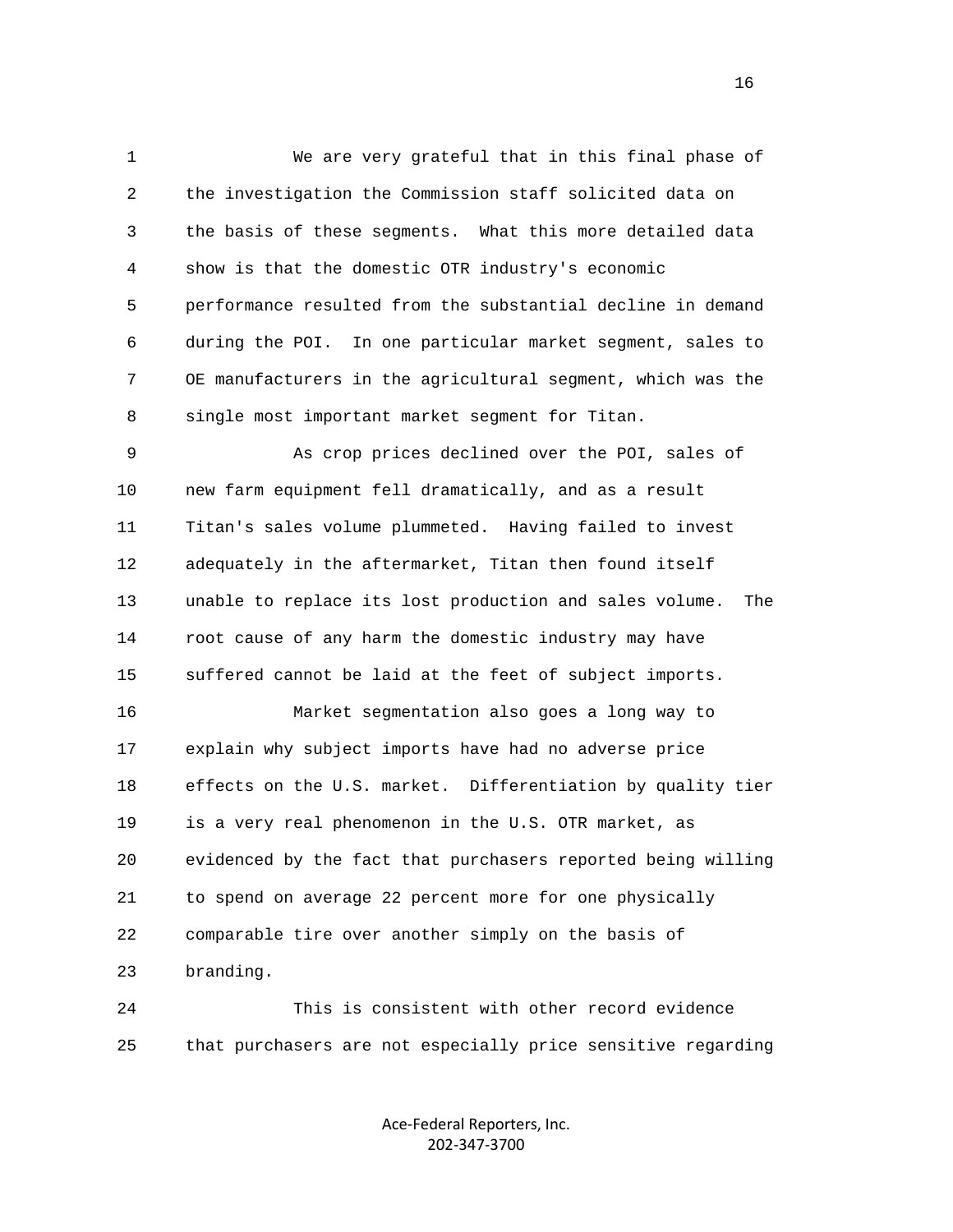1 their OTR purchases, and while OTR tire prices did decline 2 over the POI, this downward price trend resulted not from 3 subject import competition, but from falling raw materials 4 costs, as Petitioners' counsel just alluded to and as the 5 Commission had previously concluded.

 6 Finally, we will explain why underselling by 7 subject imports did not result in any loss of sales volume 8 by the domestic industry, which was the cornerstone of the 9 Commission's preliminary determination. Now to the extent 10 that the domestic industry has suffered any poor 11 performance, it is solely as a result of this decreasing 12 demand for sales in the agricultural segment of the market 13 that I mentioned earlier.

 14 This is not an argument that was dreamed up by 15 Respondents for purposes of this case. In virtually every 16 one of its SEC filings and investor calls, Titan has 17 identified this downturn in demand, not subject imports, as 18 the cause of its economic difficulties. We very much hope 19 that the Commission will probe this issue carefully during 20 its questioning of Titan this morning, to determine why 21 Titan has consistently said one thing to the SEC and its 22 investors, and is saying something very different to the 23 Commission in this investigation.

 24 Our prehearing briefs also contain a 25 confidential economic analysis, which demonstrates that but

> Ace‐Federal Reporters, Inc. 202‐347‐3700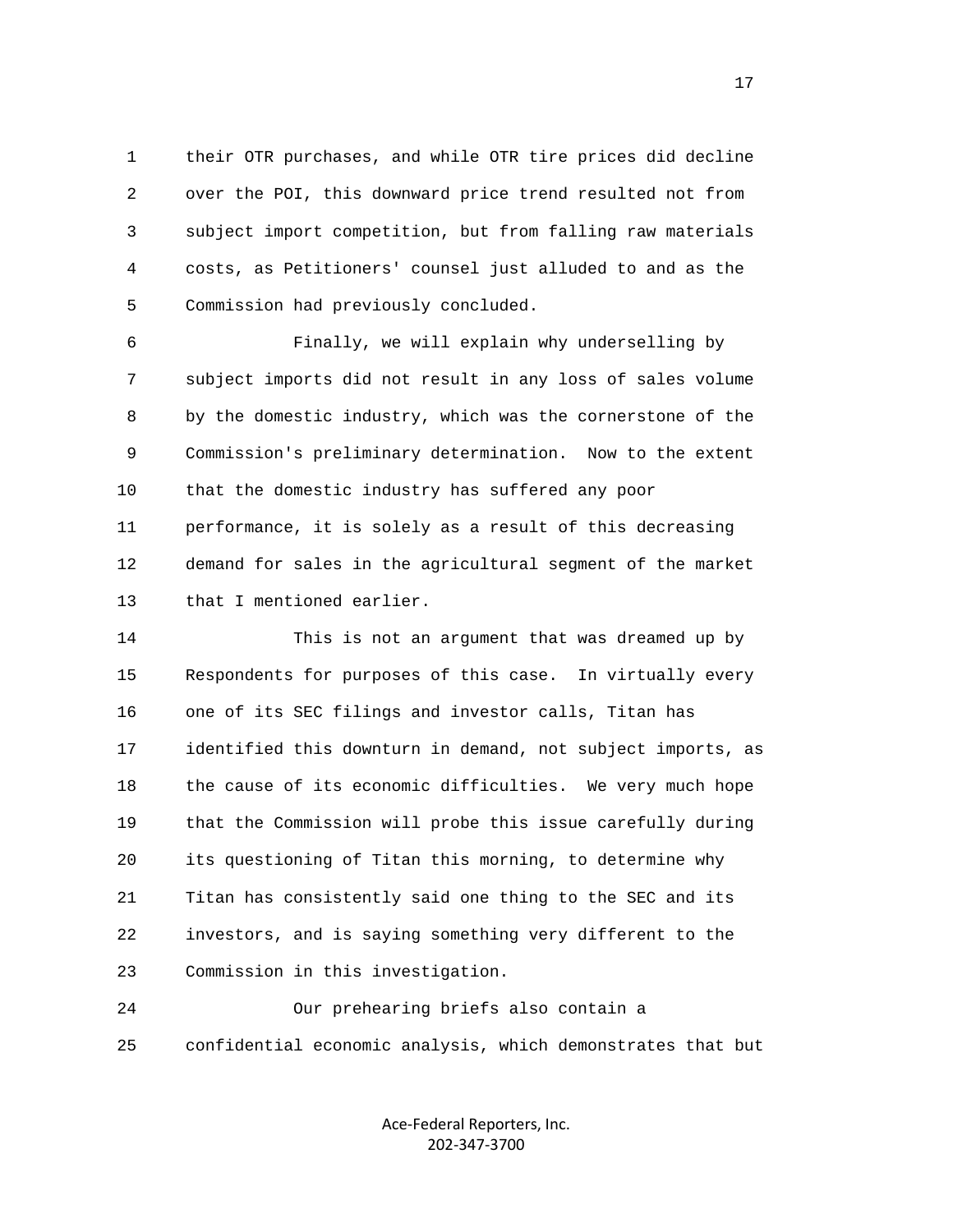1 for the volume of sales lost to factors other than subject 2 imports, the domestic industry would be suffering no harm, 3 which is consistent with Titan's statements elsewhere.

 4 Finally, just as the domestic industry was not 5 materially injured by reason of subject imports, neither is 6 it threatened with material injury. Among other points, 7 you'll hear testimony today about prospects for growth 8 outside the United States for the subject producers, and 9 about the likelihood of increase U.S. OTR prices as raw 10 material costs have already started to rise.

 11 In closing, I wanted to note that my comments 12 are based on the assumption that the Commission cumulates 13 imports from India and Sri Lanka for purposes of determining 14 material injury and threat of material injury. But as 15 counsel for Camso will explain later, the Commission should 16 not cumulate these imports for either purposes, because the 17 requisite overlap of competition has not been met.

 18 We appreciate the Commission's time and 19 attention, and we very much look forward to answering any 20 questions that you may have. Thank you.

21 CHAIRMAN WILLIAMSON: Thank you.

 22 MR. BISHOP: Would the panel in support of the 23 imposition of anti-dumping and countervailing duty orders 24 please come forward and be seated?

25 (Pause.)

Ace‐Federal Reporters, Inc. 202‐347‐3700

n 18 ann an 18 an t-Iomraid ann an 18 an t-Iomraid ann an 18 an t-Iomraid ann an 18 an t-Iomraid ann an 18 an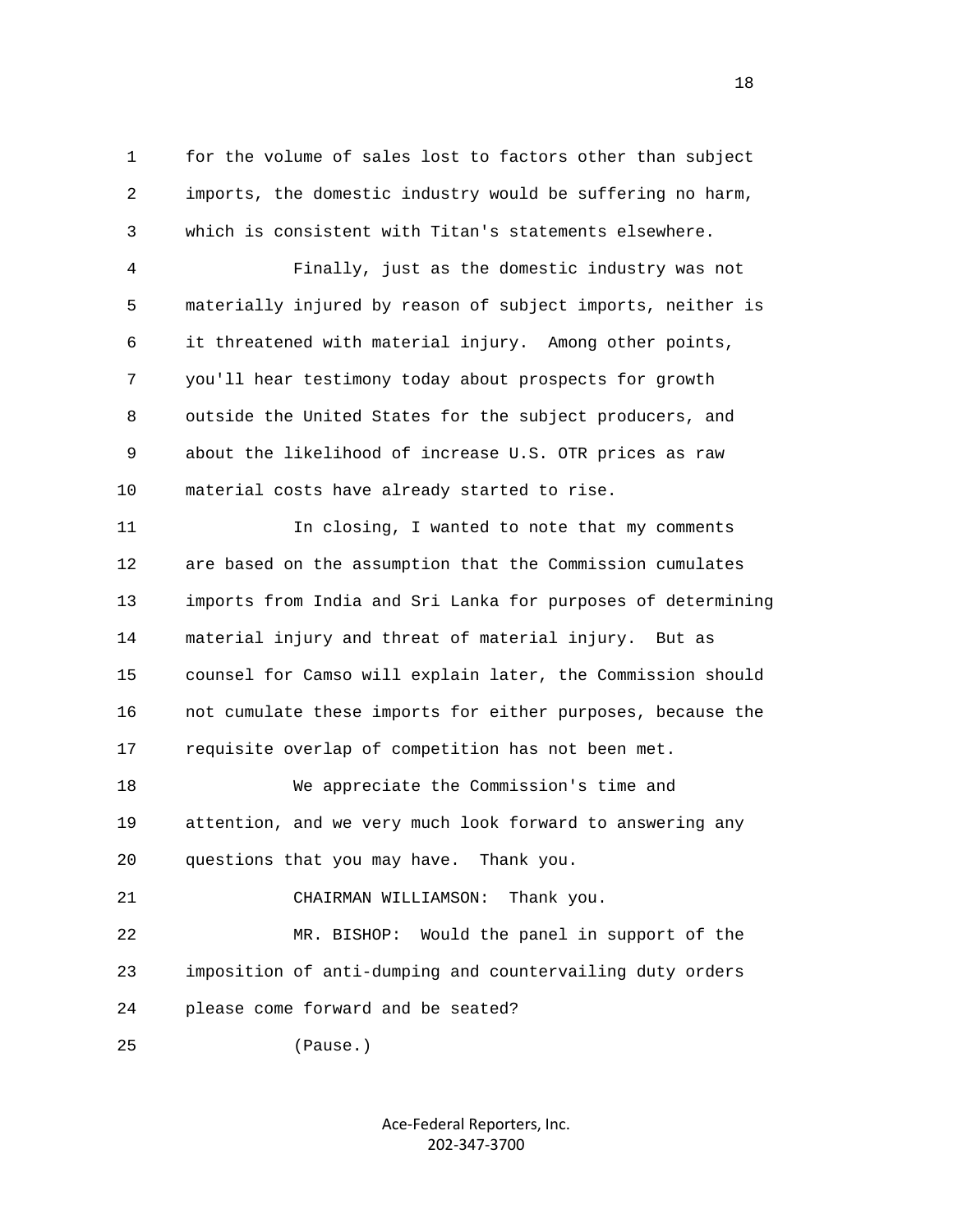1 CHAIRMAN WILLIAMSON: I want to welcome this 2 panel this morning, and Mr. Stewart you may begin when 3 you're ready.

 4 MR. STEWART: Thank you, Mr. Chairman. I'm 5 going to read the statement of the Chairman of Titan, Mr. 6 Taylor, because he is suffering at the moment from a cold 7 and he's losing his voice. So he asked me if I would do 8 that too. With apologies, I will proceed.

 9 STATEMENT OF MAURICE M. TAYLOR, JR. 10 (Read by Terence Stewart) 11 MR. STEWART: Mr. Chairman, Vice Chairman and 12 Commissioners, good morning. My name is Maury Taylor, and I 13 am the chairman of Titan International, Inc., the parent 14 company of Titan Tire Corporation. In 2008 I testified 15 before the Commission in support of orders on OTR tires from 16 China. At that time, rising volumes of dumped and 17 subsidized imports from China were seizing shipments and 18 market share from Titan and other domestic producers, 19 undercutting prices and adversely impacting the domestic 20 industry and its workers.

 21 I am grateful this Commission voted to impose 22 orders on those imports from China. Those orders have had 23 significant benefits for Titan and for the domestic industry 24 as a whole. Unfortunately, our U.S. market remains an 25 attractive target for foreign OTR tire producers seeking to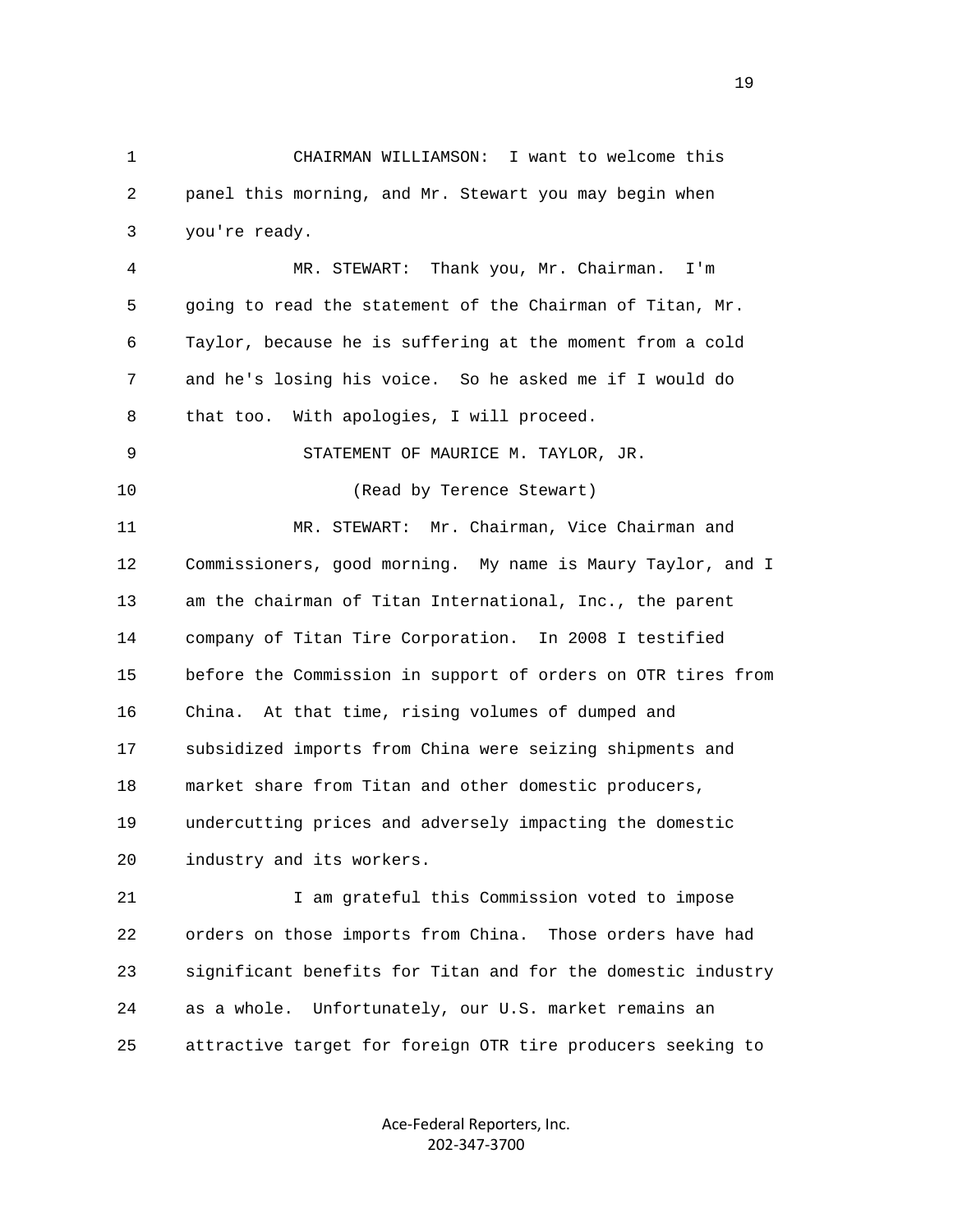1 offload excess capacity and gain market share at our 2 expense.

 3 After the orders were imposed on China, imports 4 from India and Sri Lanka began to increase, causing us to 5 lose sales and production and driving down prices. I am 6 proud to our company once again took the lead, together 7 with the United Steelworkers, to seek relief. The combined 8 increase from these countries is particularly significant 9 given the sharp drop in demand for OTR tires.

 10 Since 2013, the market for agricultural tires, 11 which are the largest share of the market for OTR tires, has 12 seen a sharp downturn as commodity prices and foreign income 13 have collapsed. Corn prices, for example, are below the 14 peak breakeven point for most farmers, which deeply 15 depresses sales of new agricultural equipment. There has 16 not been a corresponding uptick in aftermarket Ag tire 17 demand to compensate for the deep decline in OEM demand.

 18 Demand for OTR tires in the construction and 19 industrial sectors has also been down sharply at OEs, and 20 essentially flat overall despite some uptick in construction 21 as the economy slowly recovers. In spite of these declines 22 in demand, your staff report shows that combined subject 23 imports rose by 290,000 tires from 2013 to 2015, an increase 24 of 29 percent.

25 The only way subject imports have been able to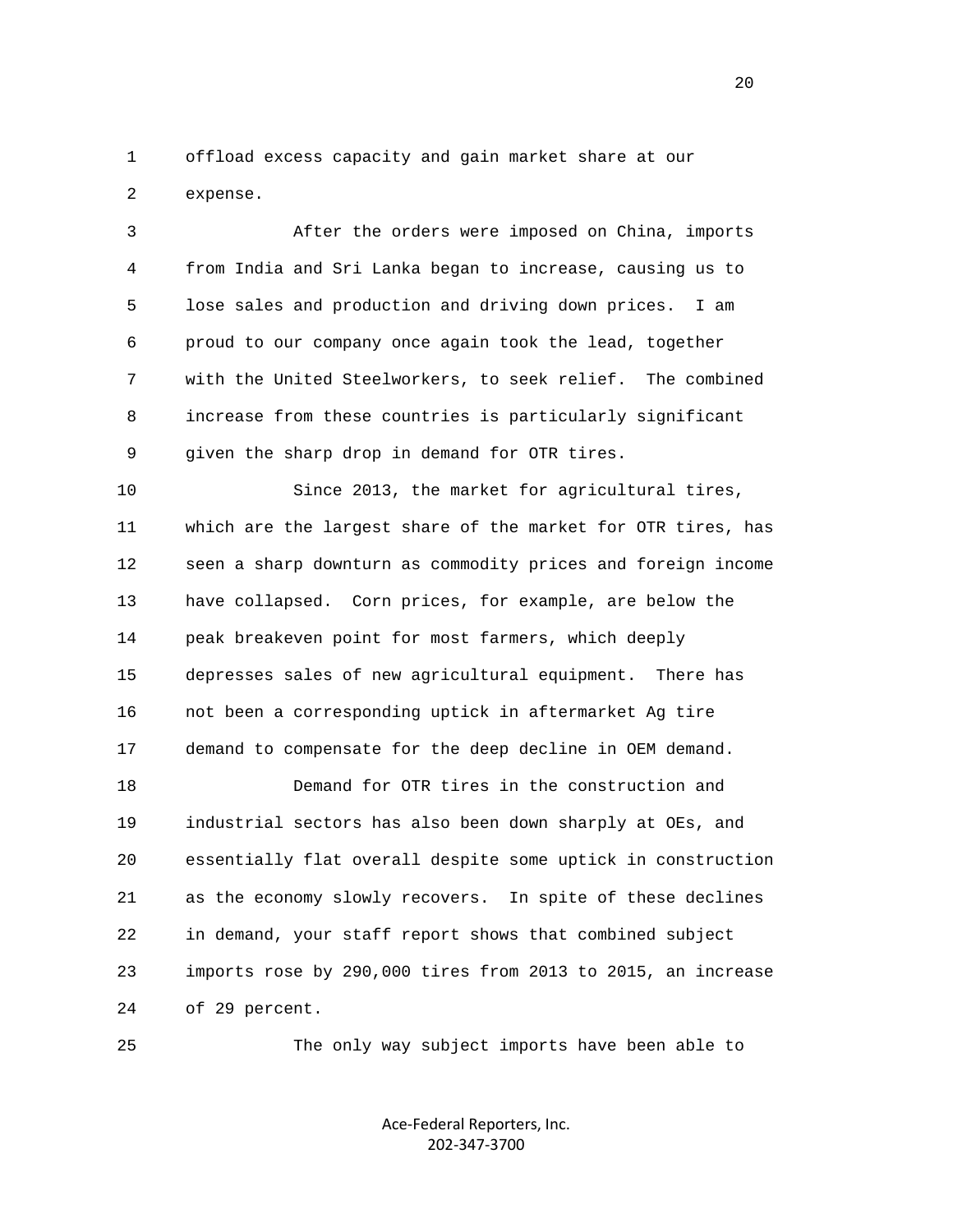1 grow in a contracting market is by taking market share from 2 domestic producers like Titan. These imports are causing 3 serious harm to our company and to the industry as a whole. 4 Damage to our industry is significantly beyond what a 5 cyclical downturn in agriculture and other sectors would 6 dictate.

 7 As some may remember from my testimony eight and 8 a half years ago, Titan is a somewhat unique company. We 9 started with no plants and no employees. We acquired 10 Pirelli's OTR plant in Des Moines, Iowa in 1994, Goodyear's 11 farm tire plant in Freeport, Illinois at the end of 2005 and 12 Continental's OTR plant in Bryan, Ohio in 2006.

 13 We bought these plants when no one else wanted 14 these assets. We saw an opportunity to turn the plants 15 around and we invested significant capital and worked 16 closely with our workers to improve operations. As a 17 result, we are now the largest single producer of OTR tires 18 in the United States, and we are the only major western tire 19 company that focuses exclusively on OTR tires.

 20 We make the full range of OTR tires serving 21 every segment of the market, covering thousands of SKUs. We 22 are entirely dedicated to this market and its condition 23 means everything to our companies and our workers. Unfairly 24 traded imports from India and Sri Lanka are taking sales 25 from Titan in both the OE market and in the aftermarket, and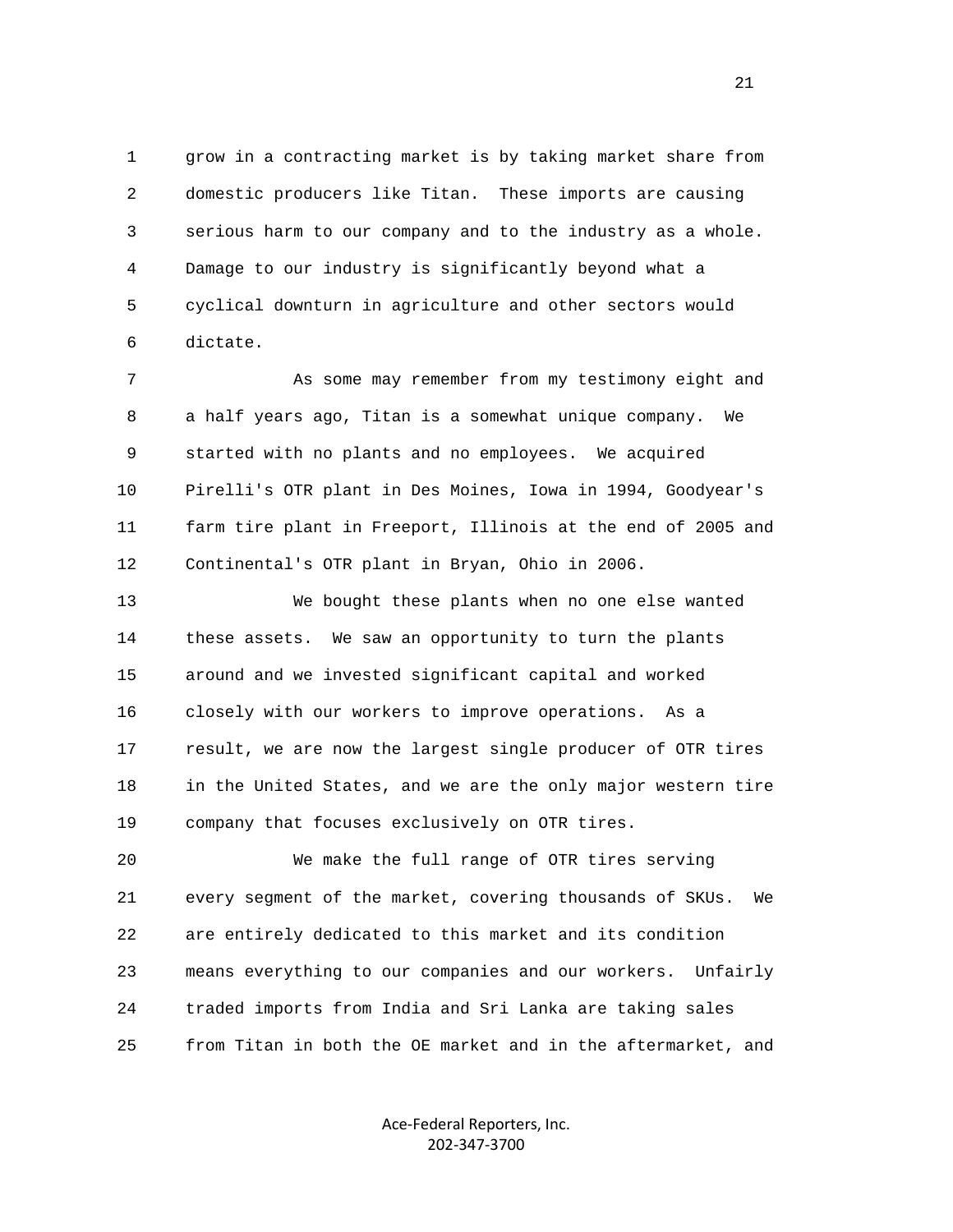1 across segments.

| $\overline{2}$ | The reason they have been able to increase in a               |
|----------------|---------------------------------------------------------------|
| 3              | declining market is subsidized low pricing. As a result,      |
| 4              | we are operating far below capacity and being forced to make  |
| 5              | sales at rock bottom prices in order to compete. Declining    |
| 6              | production in prices have forced us to lay off workers and    |
| 7              | reduce hours, and we've done everything we can to trim        |
| 8              | administrative expenses and improve our efficiency.           |
| 9              | But we are still struggling. No matter what we                |
| 10             | do, there is simply no way to compete successfully against    |
| 11             | foreign producers who receive government subsidies, and       |
| 12             | offload excess volumes without regard to price. Producers     |
| 13             | in subject countries are expanding rapidly in a global        |
| 14             | market that already has sluggish demand in excess capacity.   |
| 15             | Effective relief from these imports is critical to our        |
| 16             | company, our workers and the industry as a whole.             |
| 17             | I want to address a couple of claims I                        |
| 18             | understand those who oppose relief have made to try to blame  |
| 19             | the indisputable injury we have suffered due to other         |
| 20             | I believe some Respondents have claimed that Titan<br>causes. |
| 21             | has focused on the OE market rather than the aftermarket,     |
| 22             | harming our company when OE demand declined.                  |
| 23             | Nothing could be further from the truth.<br>As a              |
| 24             | preliminary matter, imports compete with us in both the OE    |
| 25             | market and the aftermarket, as my colleagues will testify.    |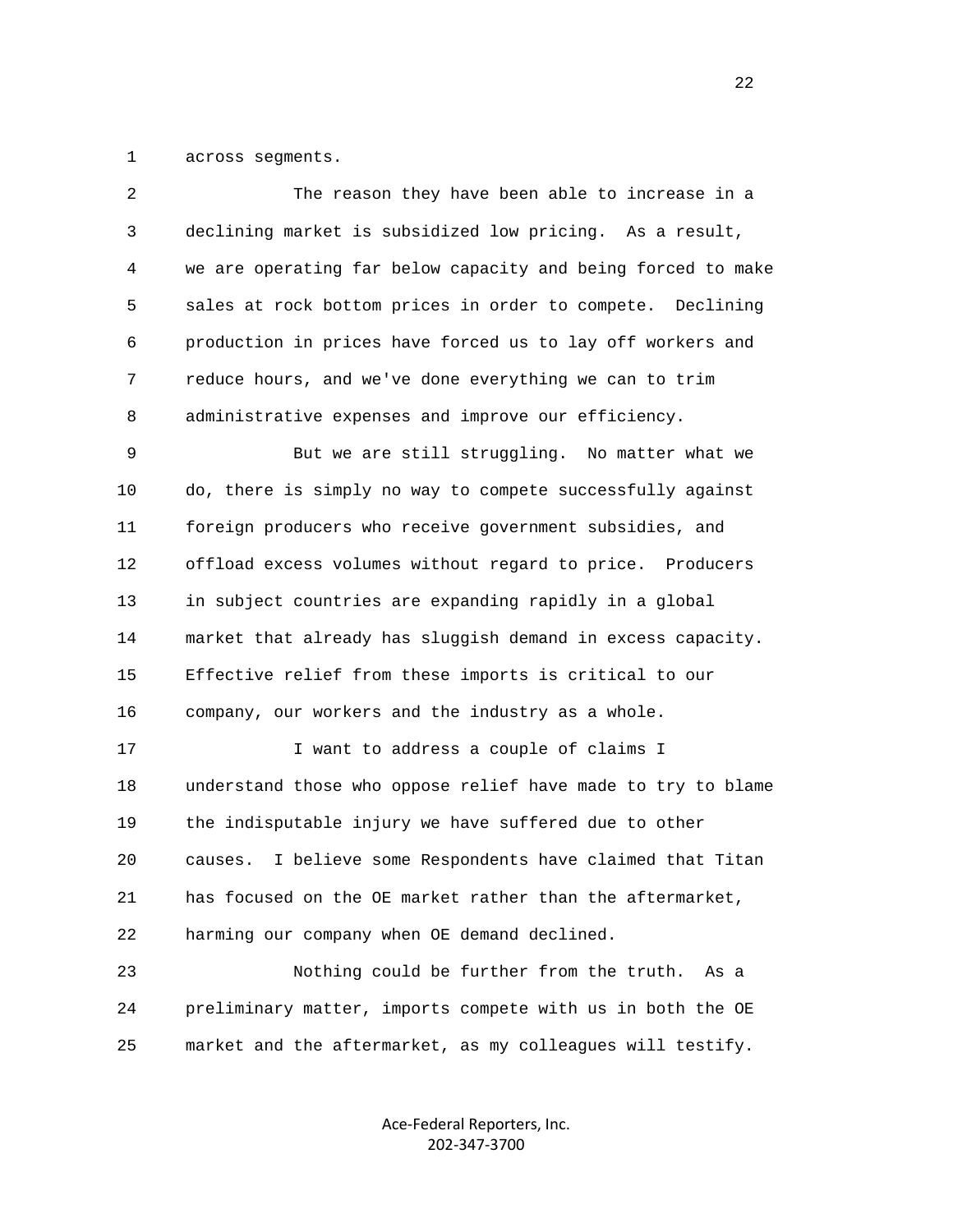1 In addition, we already have as much or more sales to the 2 aftermarket than any other company. The aftermarket is a 3 core part of our business and has been for more than 20 4 years our company has produced and sold OTR tires.

 5 While it's important for us to serve our OE 6 customers, we have made great efforts to expand our presence 7 in the larger aftermarket. Titan has a robust and 8 well-established aftermarket distribution network, and the 9 largest aftermarket sales force of any producer. The only 10 reason we have not been able to generate more sales in the 11 aftermarket has been the aggressive price undercutting by 12 rising volumes of subject imports.

 13 Finally, some of the Respondents have claimed 14 that our injury was self-inflicted due in part to the 15 alleged failure of our low sidewall or LSW tire. LSW tires 16 are near and dear to my heart, so I want to give you some 17 facts. LSWs are a new innovation in OTR technology. This 18 is technology that has been adopted in other markets like 19 passenger car tires and military vehicle tires, and we are 20 excited about the potential it offers our customers.

 21 As farm and other off-road equipment has gotten 22 larger, it has become more difficult for traditional tires 23 to provide smooth ride and stability. We saw the problems 24 our customers were having and we've developed a solution. 25 By expanding the rim diameter and reducing the sidewall, we

> Ace‐Federal Reporters, Inc. 202‐347‐3700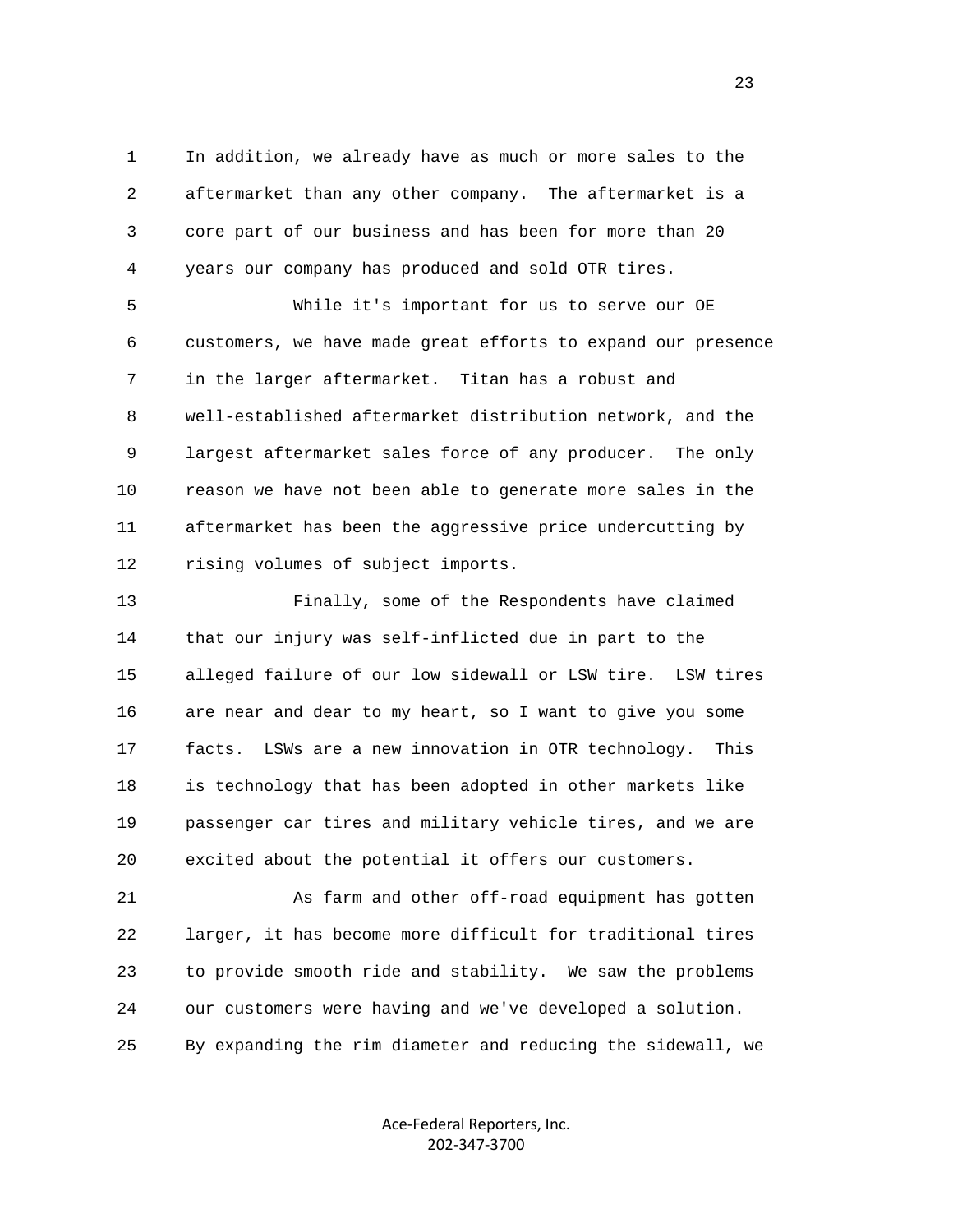1 get important improvements over a traditional tire with the 2 same overall diameter.

 3 These slides show you LSWs and traditional tires 4 on the same equipment. LSW tires provide much greater 5 stability, reduce power hop, road lope and soil compaction 6 and thus greatly improve performance and productivity. Like 7 any new technology, LSWs have taken some time to catch on 8 because OEs want to be sure there will be demand for them. 9 So we have been going straight to the customer, 10 to the largest farmers around the country and to other OTR 11 tire users. We have helped them demonstrate our tires and 12 compare the performance. Reviews have been extremely 13 positive, allowing us to increase sales and giving us 14 confidence in the future of this technology. LSWs are 15 still a relatively small but growing part of our portfolio,

16 and they have done very well for us.

21 STATEMENT OF PAUL G. REITZ

 17 The reason we have suffered declining sales 18 production, employment and profits since 2013 is not LSWs. 19 It is the surge in unfairly traded subject imports from 20 India and Sri Lanka. Thank you.

 22 MR. REITZ: Thank you Terry, Maury. Good 23 morning. My name is Paul Reitz. I am the president and CEO 24 of Titan International, the parent company of Titan Tire. 25 I've been with Titan since 2010, becoming president in 2014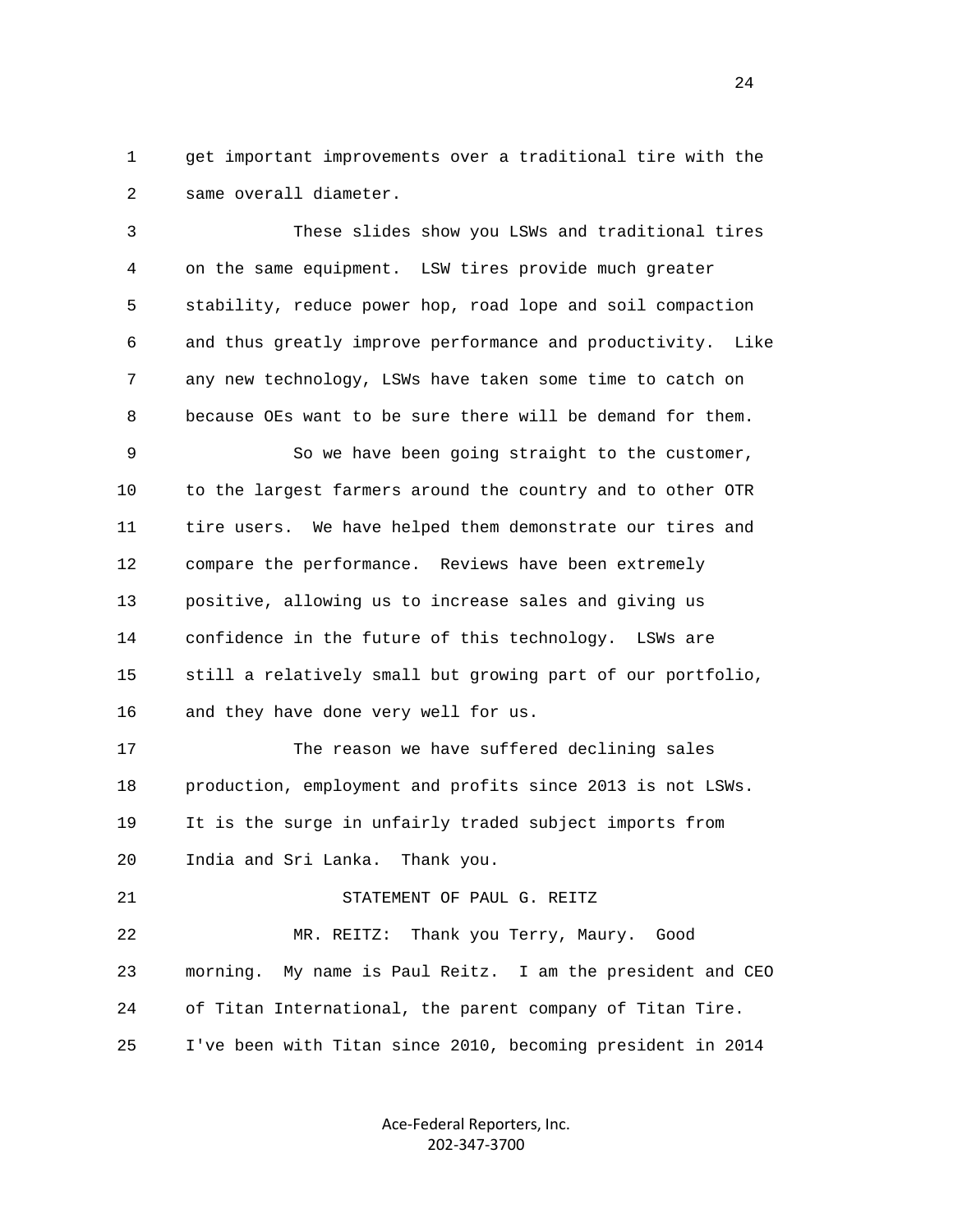1 and then CEO at the beginning of this year. Imports from 2 India and Sri Lanka are highly interchangeable with Titan's 3 own tires. Titan competes across the market, including the 4 OEM and aftermarket, and the agricultural, construction and 5 industrial markets.

 6 Wherever subject imports are penetrating the 7 market, we feel the impact directly. Your staff reports 8 shows that the majority of firms rate domestic and subject 9 tires as comparable across nearly every purchasing factor. 10 More than 80 percent of firms reported that U.S. and Indian 11 tires are always or frequently interchangeable, and 78 12 percent of firms reported the same for tires from U.S. and 13 Sri Lanka.

 14 The vast majority of purchasers reported that 15 tires from the U.S., India and Sri Lanka usually or always 16 meet minimum quality specifications. The majority of firms 17 also reported that differences other than prices are only 18 sometimes or never significant when comparing domestic tires 19 to those from India and Sri Lanka. Price is a key factor in 20 our ability to compete with this highly interchangeable 21 tires.

 22 More than 68 percent of purchasers report that 23 price is a very important factor in purchasing decisions. 24 For OTR tires in 78 percent of purchasers listed price as 25 one of their top three purchasing factors. When asked to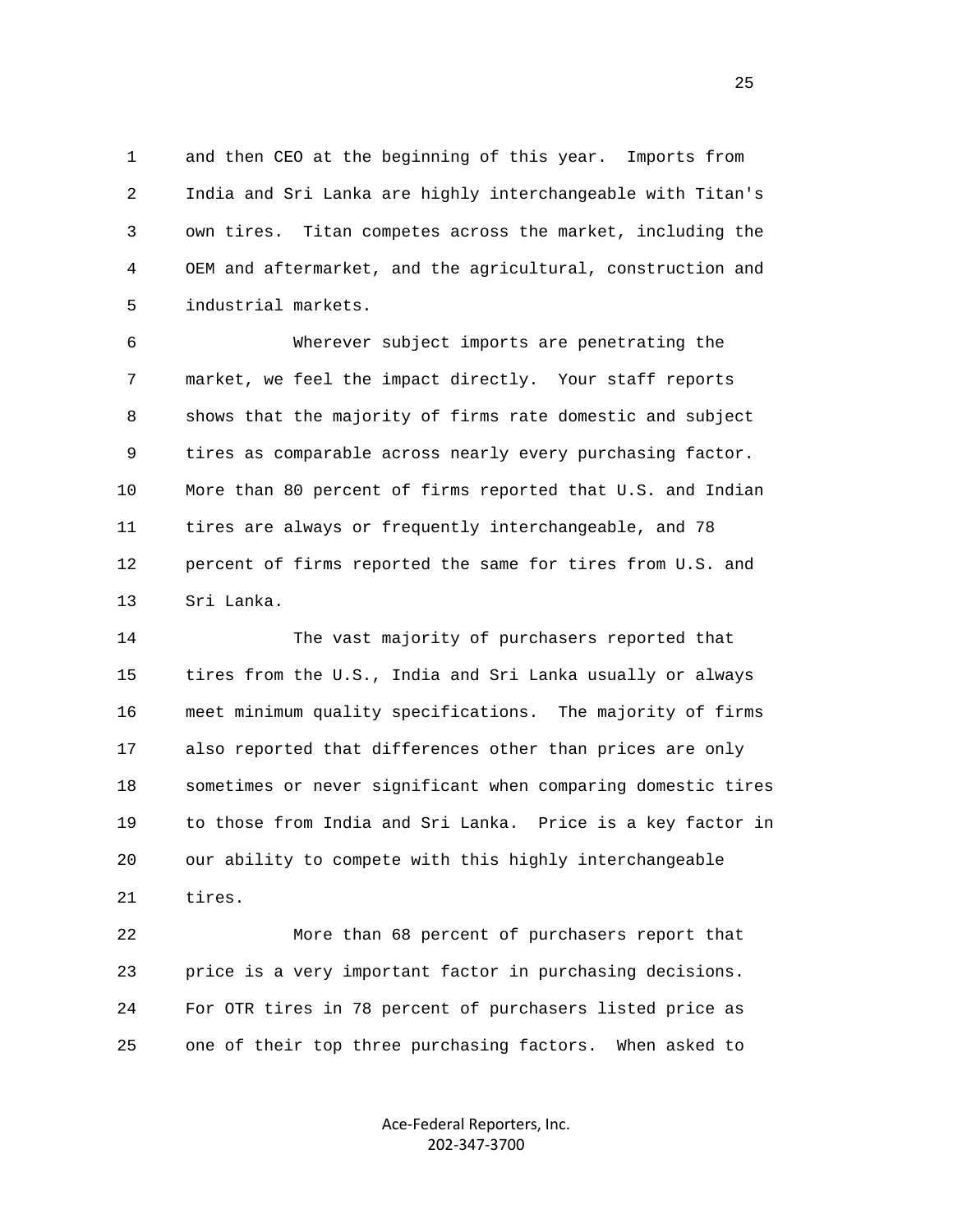1 compare prices between domestic tires and subject imports, 2 the majority of purchasers reported domestic tires had 3 inferior, that is, higher prices.

 4 The U.S. market for OTR tires has become more 5 price sensitive in recent years, as demand has declined and 6 farm income has dropped. Customers have become more willing 7 to purchase the lowest-cost product, been more aggressive in 8 pushing us to match import prices.

 9 This market is characterized by very transparent 10 pricing. We know what our competitors are offering and we 11 must compete to make those sales. The competition is 12 fierce. Even when we believe our quality or services are 13 superior, and even if we had well-known brands, any such 14 advantages are simply overwhelmed when imports are being 15 priced as low as they have been.

 16 We are forced to review every request for a 17 price reduction very carefully to see if we can meet it. In 18 some cases we've been forced to make sales at a loss in 19 order to keep our plants operating. Overall, we have lost 20 significant volumes of sales and production because the 21 import price is simply too low to meet.

 22 The staff report shows that tires from India and 23 Sri Lanka undersold domestic tires 96 percent of available 24 comparisons, by margins ranging as high as 47-1/2 percent. 25 Imports have also depressed prices to a significant degree.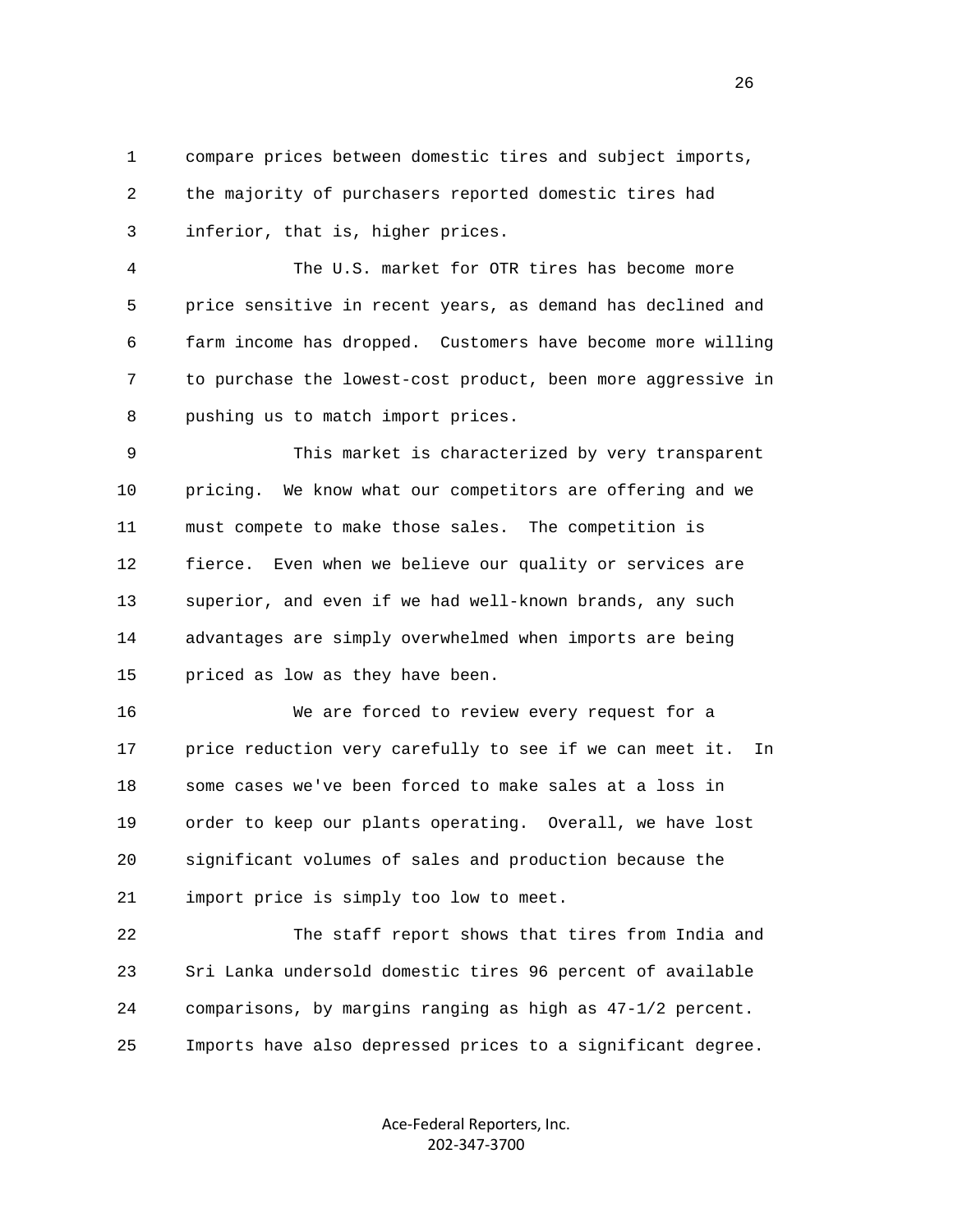1 This cannot be explained solely by declining demand, as we 2 have seen aggressive price depression by subject imports 3 across the board, regardless of the demand trends in any 4 particular segment.

 5 While raw material prices have also been 6 declining, we believe total costs have not fallen nearly as 7 quickly as prices. This has had a dramatic impact on our 8 operations. We are operating far below capacity, with many 9 tire-building machines and curing presses sitting idle. 10 We've had to lay off workers and reduce hours, and even with 11 our reduced production we are carrying high inventories.

 12 Though raw material costs have been declining 13 over the period, the decline in tire prices combined with 14 the high, fixed overhead we have to spread over our lower 15 production volumes has deeply eroded our profitability. 16 Without sufficient profits, we've been forced to slash 17 capital expenditures and R&D expenditures by more than half 18 from 2013 to 2015. These trends are simply not sustainable 19 or healthy for a capital intensive industry like ours.

 20 The declines we've suffered far outstripped what 21 we've otherwise be expected if we had merely been following 22 the cyclical downturn in demand. Unfortunately, 23 agriculture demand is not expected to rebound significant 24 any time soon, and construction and industrial remains 25 sluggish. This will only intensify the injury to our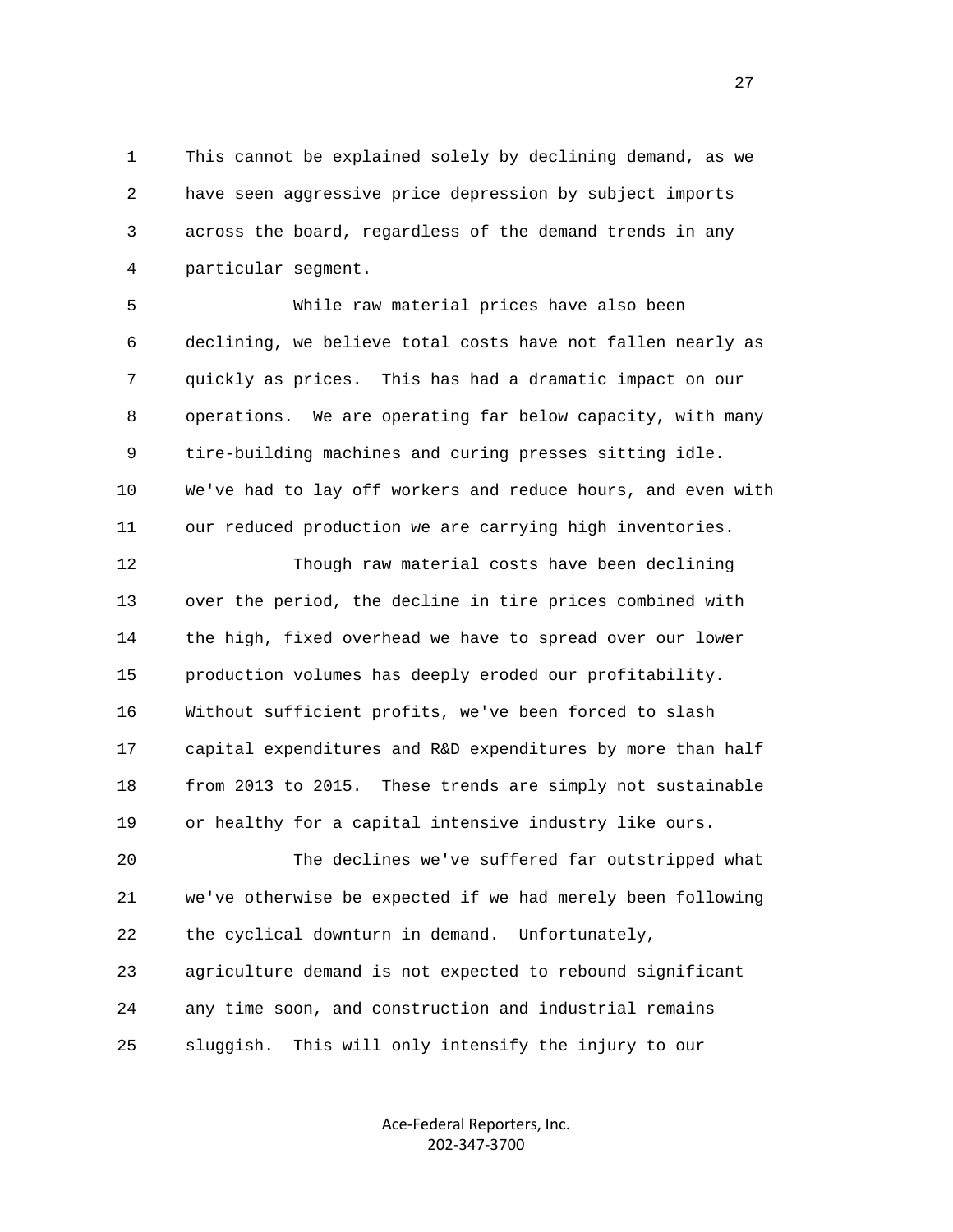1 industry if relief is not provided.

| 2  | If imports continue to flood our market and                  |
|----|--------------------------------------------------------------|
| 3  | continue to use price aggression to buy market share, we     |
| 4  | will have to make very difficult decisions about how we keep |
| 5  | our operations viable in the near future.<br>In other words, |
| 6  | Indian and Sri Lankan producers have taken our market share  |
| 7  | by deeply underselling our products across the board.        |
| 8  | In an increasingly price sensitive market with               |
| 9  | declining demand, these low prices were simply too           |
| 10 | attractive for many of our customers to resist. The only     |
| 11 | way for us to combat this unfair competition was to file     |
| 12 | these petitions. The future of our company and our workers   |
| 13 | demand on effective relief being provided in this case.      |
| 14 | Thank you, and I look forward to any questions you may have. |
| 15 | STATEMENT OF PAUL HAWKINS                                    |
| 16 | MR. HAWKINS: Good morning. My name is Paul                   |
| 17 | Hawkins and I am Vice President of Sales at Titan Tire       |
| 18 | Corporation. I have been with Titan ten years and have       |
| 19 | overseen the company's off-the-road tire business on the     |
| 20 | operation side and the sales side.                           |
| 21 | More than 8 years ago I testified before the                 |
| 22 | Commission Staff and appeared at the Commission's hearing in |
| 23 | the investigation on OTR tires from China. We are grateful   |
| 24 | the Commission voted in the affirmative in that case and we  |
| 25 | believe the facts once again support an affirmative          |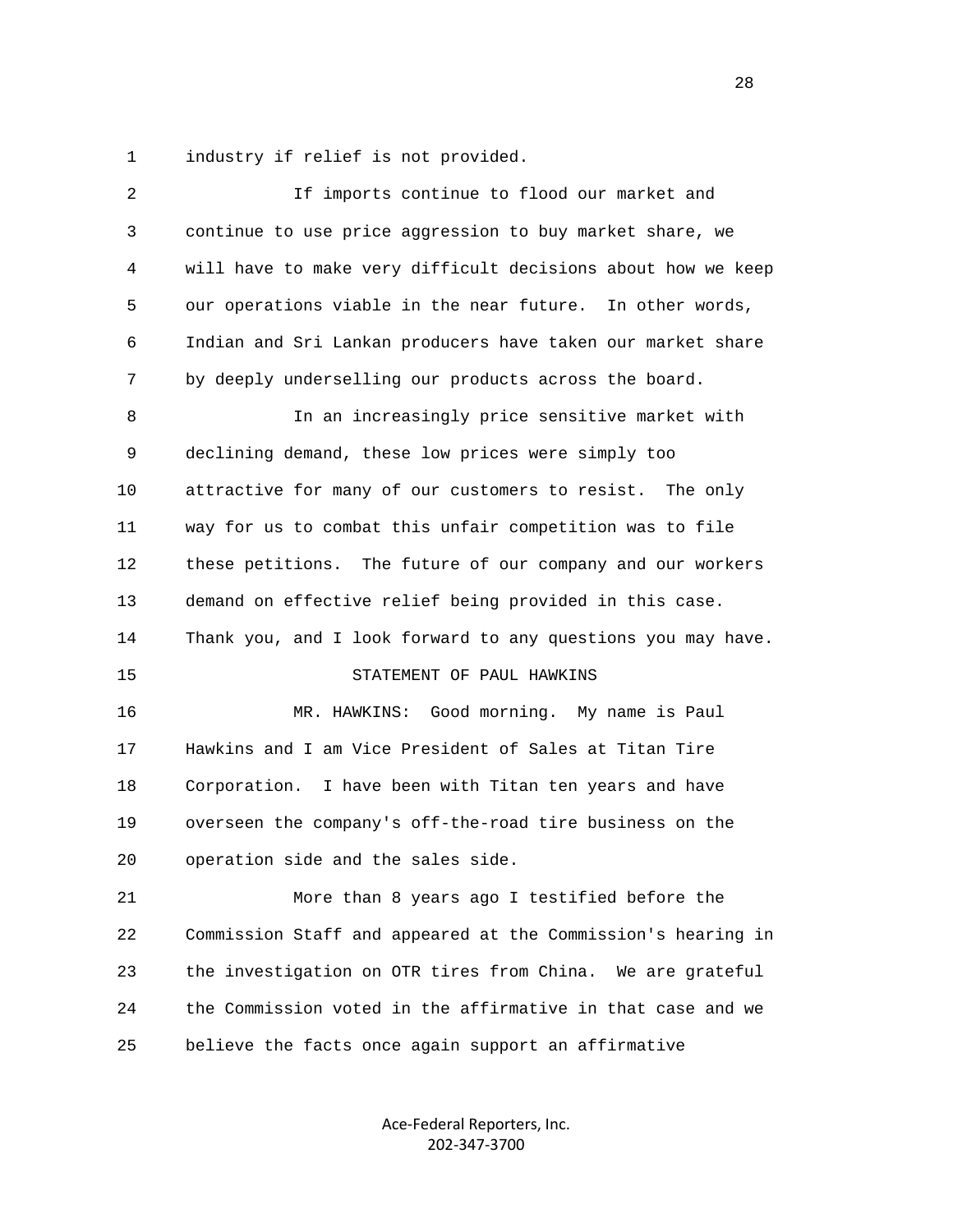1 determination here. Since the orders were imposed on OTR 2 tariffs from China, producers in India and Sri Lanka, both 3 major producing nations for certain OTR tires have 4 increasingly focused their growing capacity on expanding 5 exports to the United States.

 6 Companies such as BKT and Alliance in India and 7 Solid Deal, now known as Camso in Sri Lanka have been 8 inundating the market with exports of OTR tires in recent 9 years. As our Chairman testified, this increase is even 10 more significant given the overall decline in demand for OTR 11 tires over the period. The way these Foreign Producers were 12 able to gain market share was through aggressive price 13 undercutting. The underselling data in your Staff Report 14 confirms this as our president and CEO Paul Reitz has just 15 testified.

 16 The data the Commission has collected is 17 consistent with my own day-to-day experience as Vice 18 President of Sales for Titan. Because price is such an 19 important factor in our market we are constantly trying to 20 gather information on competitor's pricing and doing 21 everything we can to match those prices. We documented 22 those efforts in my declaration included in my prehearing 23 brief.

 24 Alarmed by the sales we were losing to BKT and 25 Alliance, we put together a special team to map out exactly

> Ace‐Federal Reporters, Inc. 202‐347‐3700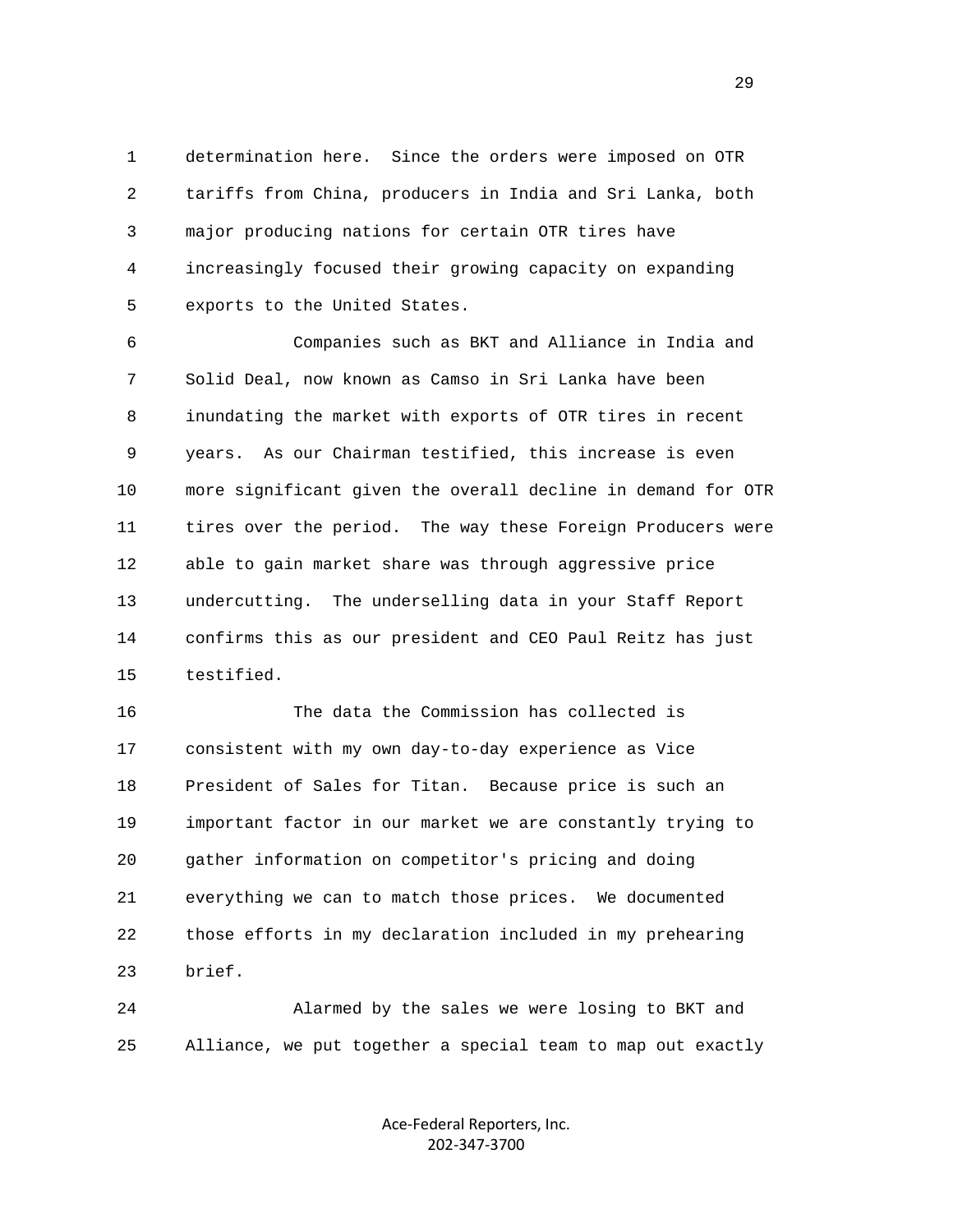1 which accounts of ours carried those tires and at which 2 prices they were being offered. We found the product from 3 BKT and Alliance at the majority of the accounts we examined 4 and always at lower prices. We have also worked to identify 5 accounts were we compete with product from Camso and 6 Solideal and at what prices and we found them in a dozen 7 accounts at much lower prices.

 8 Much of this information is based on what our 9 customers share with us sometimes in direct effort to get us 10 to reduce our prices. When we see we are losing volume to 11 competition with tires from India and Sri Lanka, we act 12 quickly to compete and maintain whatever volume is possible. 13 It is common in our industry to put up periodic price 14 promotions on certain tire models.

 15 One of the ways we choose which models to include 16 in these promotions is driving products in which we are 17 losing demand and volume to low-priced imports from India 18 and Sri Lanka. Unfortunately, when import prices get too 19 low, even at these deep discounts they are not enough to 20 help us maintain volume. We have taken a double hit on our 21 pricing and volume as a result of import competition.

 22 Our brands do not insulate us from this injury. 23 Titan sells some Ag tires that are Goodyear brand and some 24 that are Titan brand. We also sell OTR tires under the 25 Titan brand. Goodyear is often identified as a Tier 1

> Ace‐Federal Reporters, Inc. 202‐347‐3700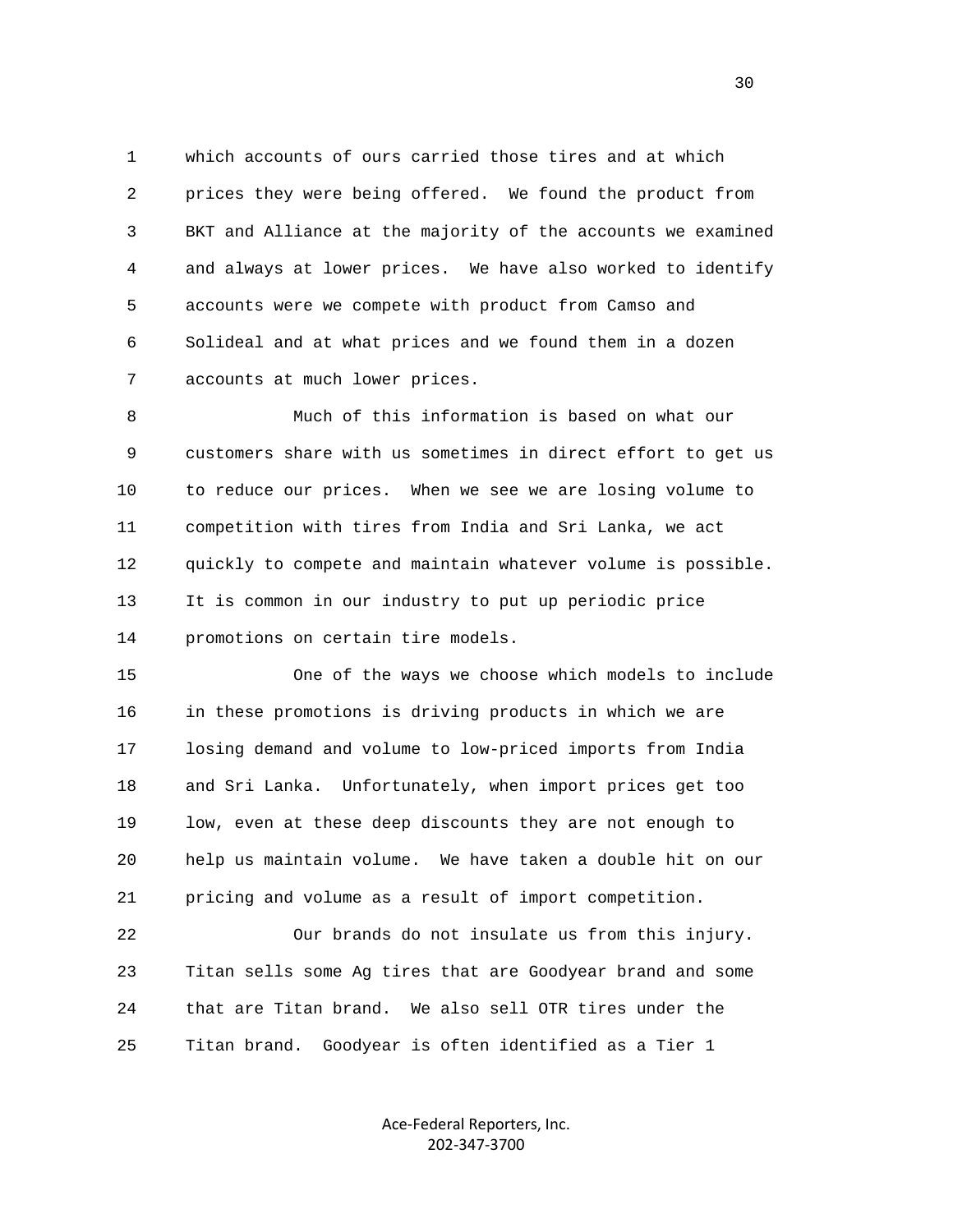1 brand. Titan, a Tier II brand. Many Indian and Sri Lankan 2 products are also identified as Tier II brands as your staff 3 report shows. Thus, Titan and Subject Imports are competing 4 directly with each other in the middle tier of the market.

 5 There is also competition among tiers. Sales of 6 our Goodyear Tires have been affected by imports from India 7 and Sri Lanka and also have been included in the price 8 promotions I have mentioned above. While they may be a 9 small premium for tires in the higher tier, this premium 10 cannot stand the kind of deep price undercutting we have 11 seen in the market.

 12 In the investigation of OTR tires from China the 13 Commission estimated that the brand premium was 10-15 14 percent. In my experience, any brand premium over this time 15 has disappeared. This is because of increased price 16 sensitivity in our market as President and CEO Paul Reitz 17 testified to. Nonetheless, even if the premium was 10-15 18 percent, this was dwarfed by the underselling margins of 19 Subject Imports which averaged 25.6 percent and ranged as 20 high as 47.5 percent. Such deep price undercutting affects 21 producers throughout the market and higher tier brands must 22 react if they want to maintain volume.

 23 Finally, I want to address Camso's attempt to 24 minimize the impact of imports on U.S. Producers by claiming 25 it only sells into a narrow segment of the industrial

> Ace‐Federal Reporters, Inc. 202‐347‐3700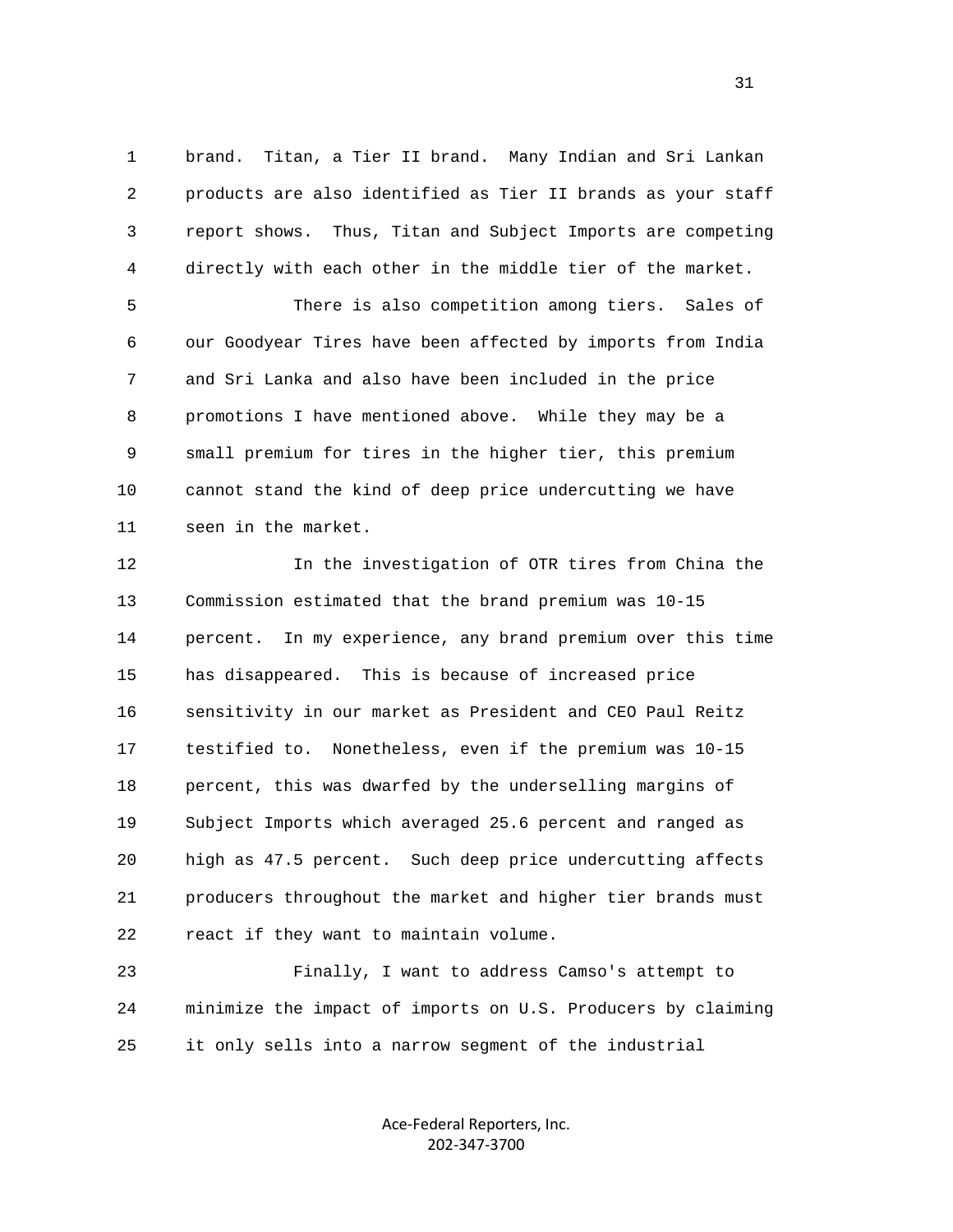1 construction market. Even if Camso's sales are concentrated 2 in the industrial construction segment. This is a very 3 important segment of the market for OTR tires for our 4 company.

 5 Titan produces a broad array of industrial 6 construction tires that directly overlap with those produced 7 by Camso. We are forced to compete with Camso at many of 8 our customers and that competition is always based on price. 9 The injury we have suffered is due to imports from both 10 countries. That is why we respectfully request that the 11 Commission make an affirmative determination on OTR tires 12 from India and Sri Lanka. Thank you.

13 STATEMENT OF DENNIS NUTTER

 14 MR. NUTTER: Good morning. My name is Dennis 15 Nutter. I'm a Field Sales Manager at Titan Tire 16 Corporation. I've been with Titan since 1988. I have 17 worked on operations side, managing tire manufacturing, 18 worked on quality control with Titan's engineers and for the 19 past eleven years I have overseen sales to our largest OEM 20 customers as well as aftermarket sales. I have negotiated 21 with Titan's major customers during that time.

 22 In its prior investigation on OTR tires, the 23 Commission found that price is likely to be the primary 24 factor in purchasing decisions for many purchasers of OTR 25 tires. That continues to be the case today. The market for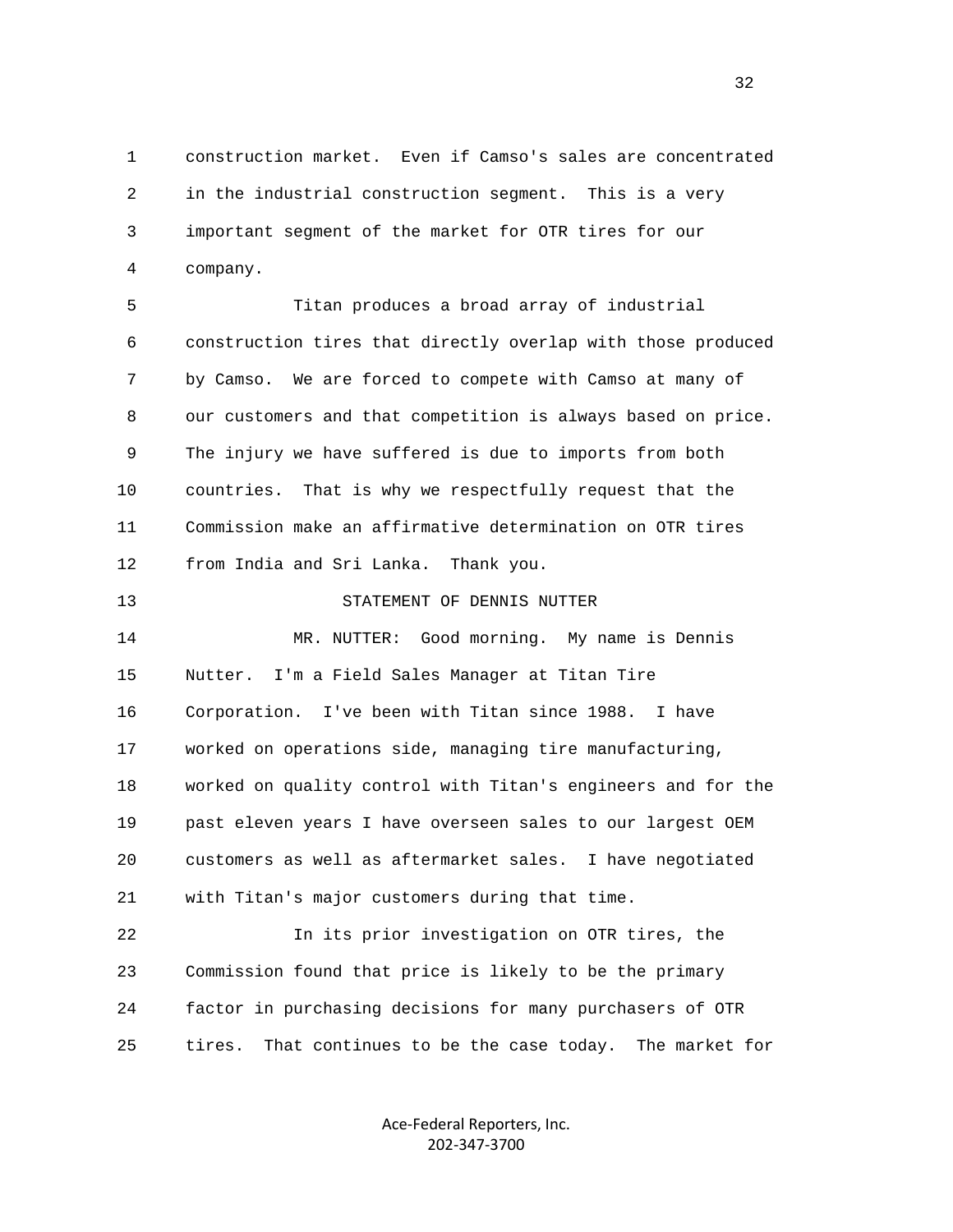1 OTR tires is extremely price sensitive and we are engaged in 2 negotiations over price with our customers on a daily basis. 3

> 4 As my colleagues testified, OTR tires from India 5 and Sri Lanka compete directly with Titan's OTR tires in the 6 market and are highly interchangeable as a result when we 7 compete with tires from these countries for sales the 8 competition comes down largely to price. In the 9 aftermarket, many sales are on spot basis and there is a 10 consistent price pressure from imports.

> 11 Imports are consistently priced substantially 12 below our prices and our customers force us to lower our 13 prices in order to continue to make sales. For example, our 14 own internal data on distributor prices for our own tires 15 and for tires produced in India by BKT and Alliance show 16 that the Indian tire undersold Titan's own competing model 17 in every available comparison.

 18 Our records on tires sold by Camso/Solideal also 19 show persistent underselling. This is consistent with the 20 data in your prehearing staff report. We also face import 21 competition at our original equipment customers. Though 22 most of our OE accounts are covered by multiyear contracts, 23 these contracts do not shield us from price competition. 24 First, all of our contracts with our major OE 25 customers have had to be renegotiated at least once since

> Ace‐Federal Reporters, Inc. 202‐347‐3700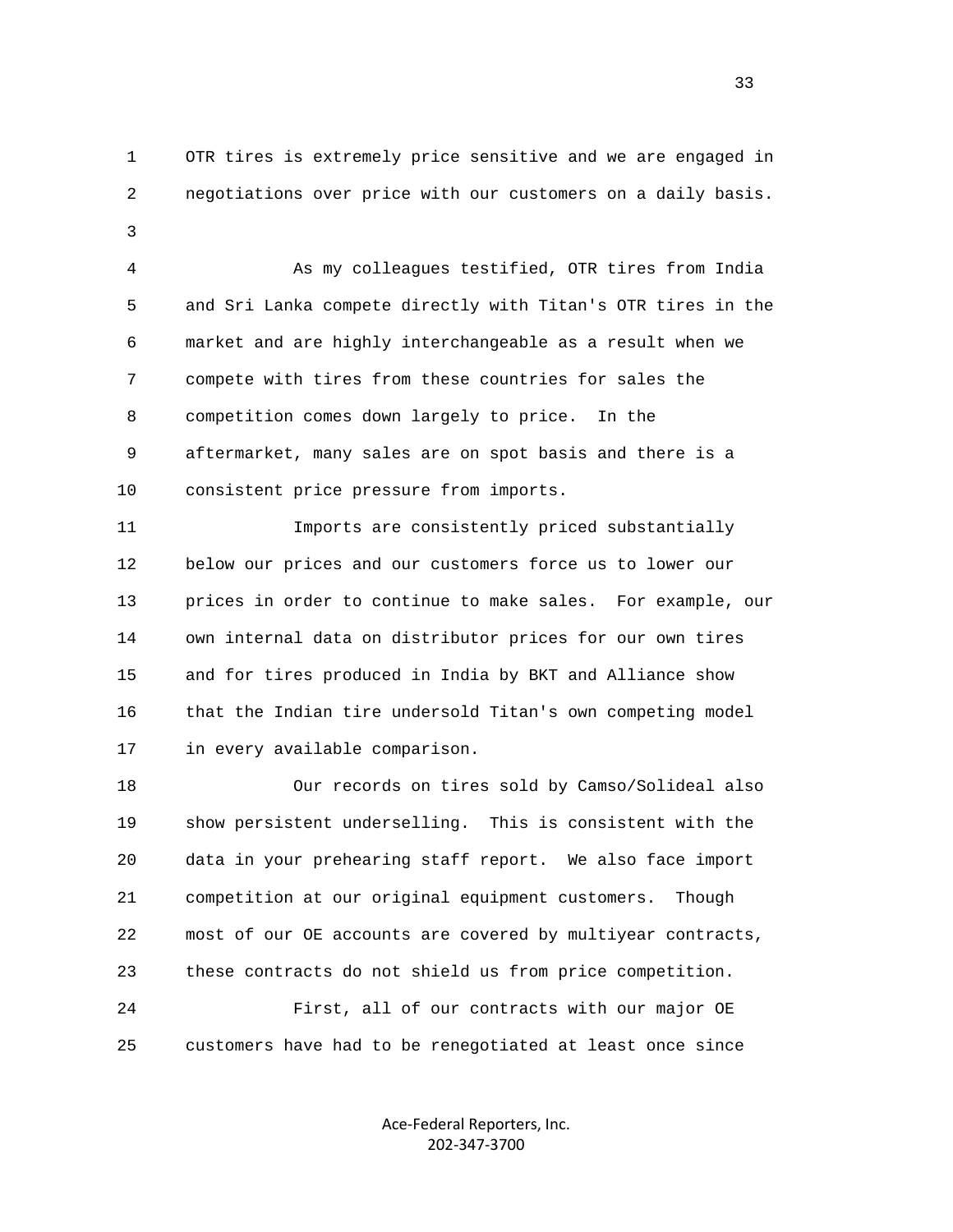1 2013 and when the contracts are up for renegotiation

2 everything is on the table, including price.

 3 Second, even with the contract in place there is 4 no guarantee we will actually get the price we agreed to in 5 the contract. Many of our contracts contain escape clauses 6 that permit the customer to notify us when they have been 7 offered the same tire we are under contract to provide at 8 prices that are below the contract price. When this happens 9 we have two choices, we can lower our prices to make the 10 sale or we can lose that sales volume.

 11 Even when contracts do not have a formal escape 12 clause we face pressure from OE customers to lower our 13 prices when competitors offer the same tire at a lower 14 price. Since 2013 we have been under constant price 15 pressure at our OE accounts including agriculture, earth 16 moving and construction and industrial. Our prehearing brief 17 shows that customers who are shopping for new off-road 18 equipment can choose different tire options.

 19 The options often include our own Goodyear and 20 Titan Tires as well as tires from India and Sri Lanka for 21 the same piece of equipment. The major differences between 22 those options is price. We have had to make significant 23 price concessions to make sales. We have also lost volume 24 where we are not able to match the import price.

25 This pervasive price undercutting has forced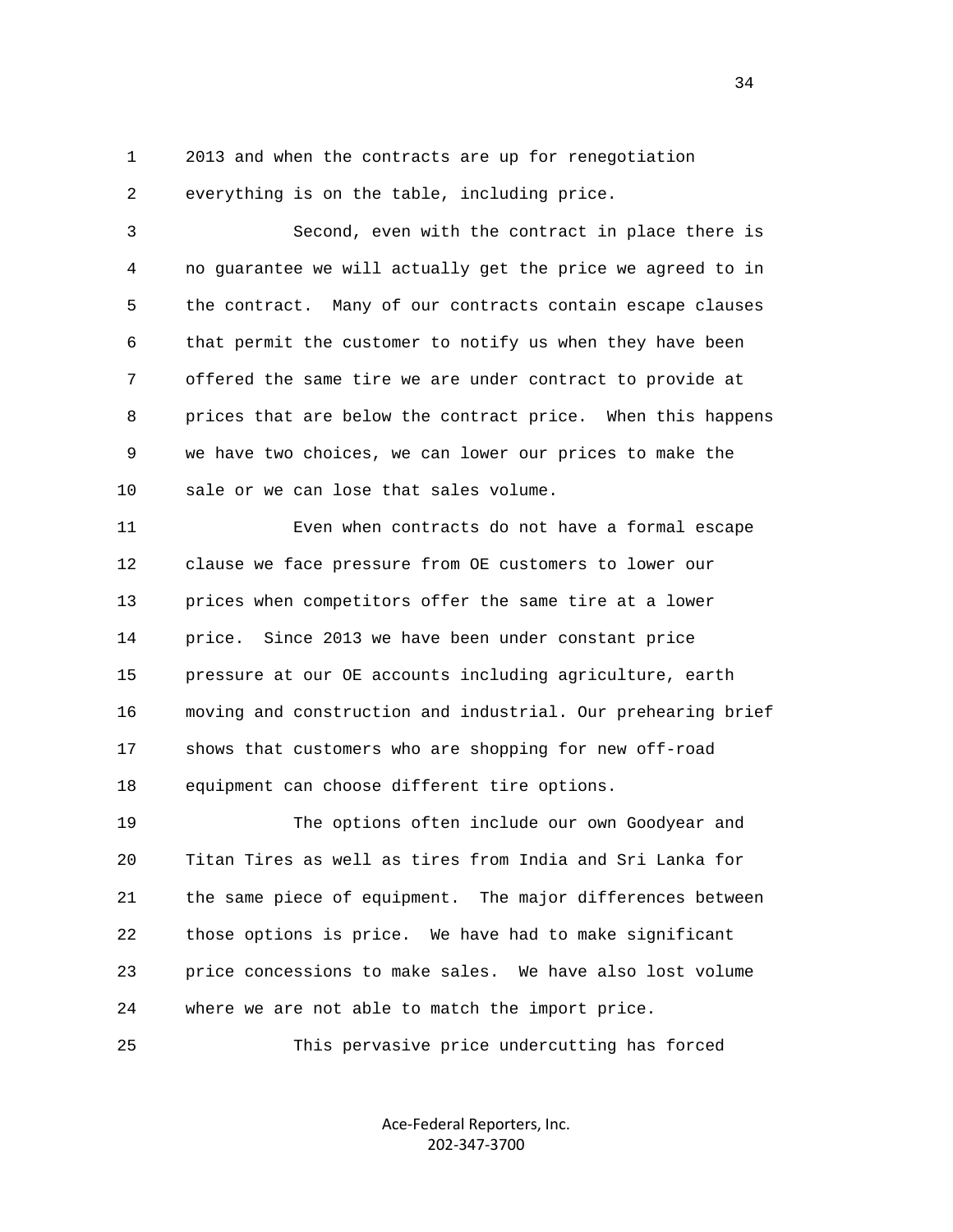1 Titan to sell some of its OTR tires at a loss, simply to 2 hold onto some sales volume. In short, subject OTR tire 3 imports from India and Sri Lanka have seized market share 4 from Titan and we believe other Domestic Producers by 5 persistently undercutting their prices.

 6 In a market where all OTR tires from all sources 7 are interchangeable and prices is a key purchasing factor, 8 this undercutting has caused Titan to lose sales volume and 9 forced us to lower our prices to unsustainable levels. We 10 have faced this unfair import competition in the aftermarket 11 and the original equipment market and in all kinds of OTR 12 tires including tires for agricultural, construction and 13 industrial applications.

 14 Disciplining these imports is essential to the 15 ability of Titan and other Domestic Producers to compete on 16 a level playing field. Thank you.

 17 STATEMENT OF LESTER BREWER 18 MR. BREWER: Good morning. My name is Lester 19 Brewer. I am the General Manager of Titan Tire 20 Corporation's OTR Tire Plant in Des Moines, Iowa. I also 21 oversee the mounting and distribution of OTR Tires in Des 22 Moines and Pendergrass, GA. I started with Titan in 2001 23 and I have been involved in overseeing tire manufacturing, 24 mounting and distribution.

25 The types of vehicles that OTR tires are used on

Ace‐Federal Reporters, Inc. 202‐347‐3700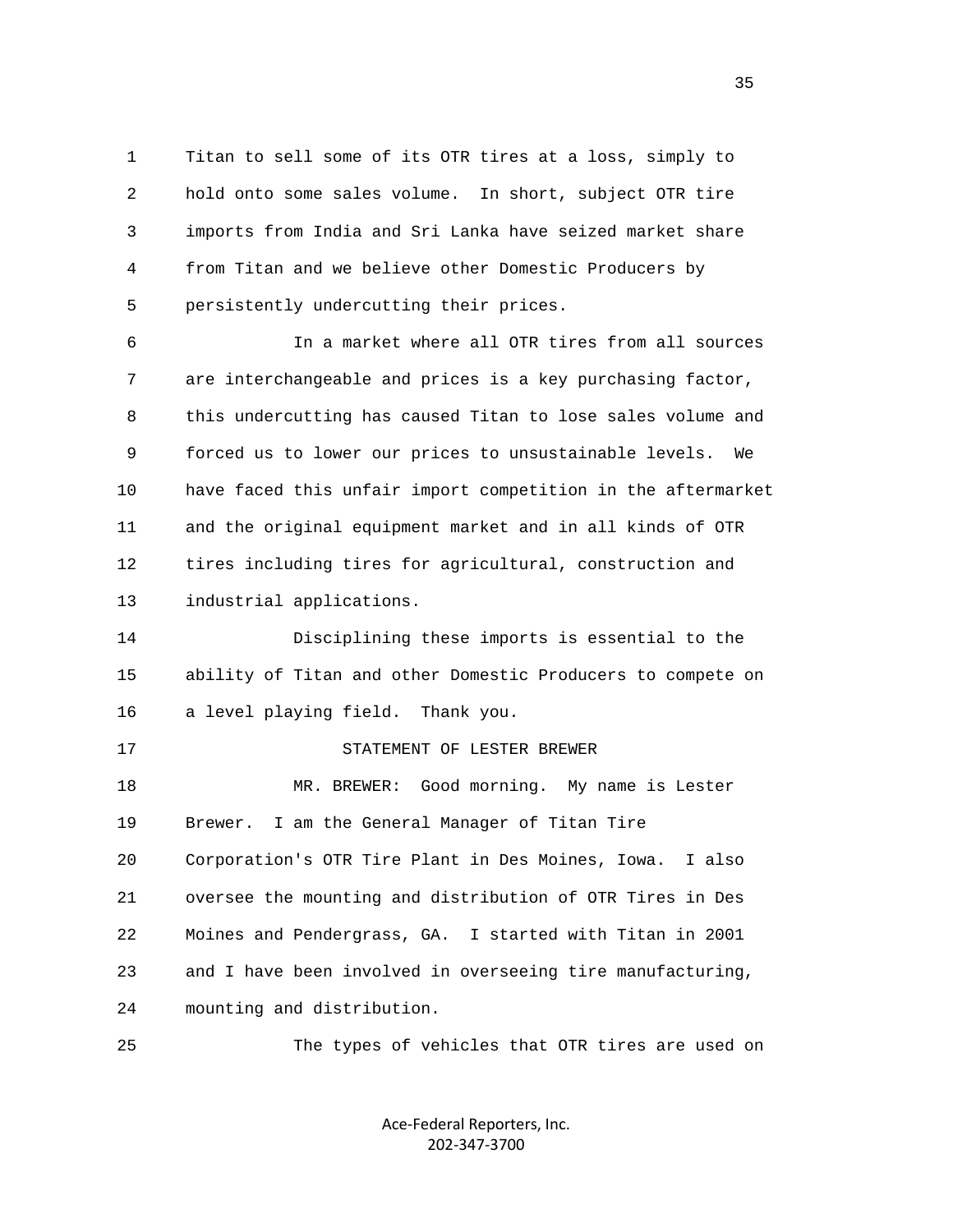1 include farm tractors, combine harvesters, irrigation 2 equipment, log skidders, off-road dump trucks, front-end 3 loaders, graders, mobile cranes, lift trucks and skid-steer 4 mini-loaders. Covered tires include a wide spectrum of 5 sizes and features but they are all designed specifically 6 for off-road applications. By definition, OTR tires in the 7 aftermarket need to be able to fit the same machines that 8 are served by OTR tires sold in the original equipment 9 market.

 10 At our plant in Des Moines we produce almost 11 every type of tire covered by this case, including 12 agricultural, earth-moving, construction and industrial 13 tires. We produce tires for both the OEM market and 14 aftermarket. We also produce both Goodyear and Titan brand 15 tires. Tires destined for different end-use segments are 16 produced by the same workers on the same equipment using the 17 same production processes.

 18 We also produce both radial and bias tires with 19 bias tires making up the majority of our production. Though 20 the construction of the tires are different we produce 21 radial and bias tires on the same equipment with the same 22 workers. The tire sizes there will be both radial and bias 23 options that can be used in the same application.

 24 Our tire production operations have experienced 25 significant difficulties as unfair trade imports have eroded

> Ace‐Federal Reporters, Inc. 202‐347‐3700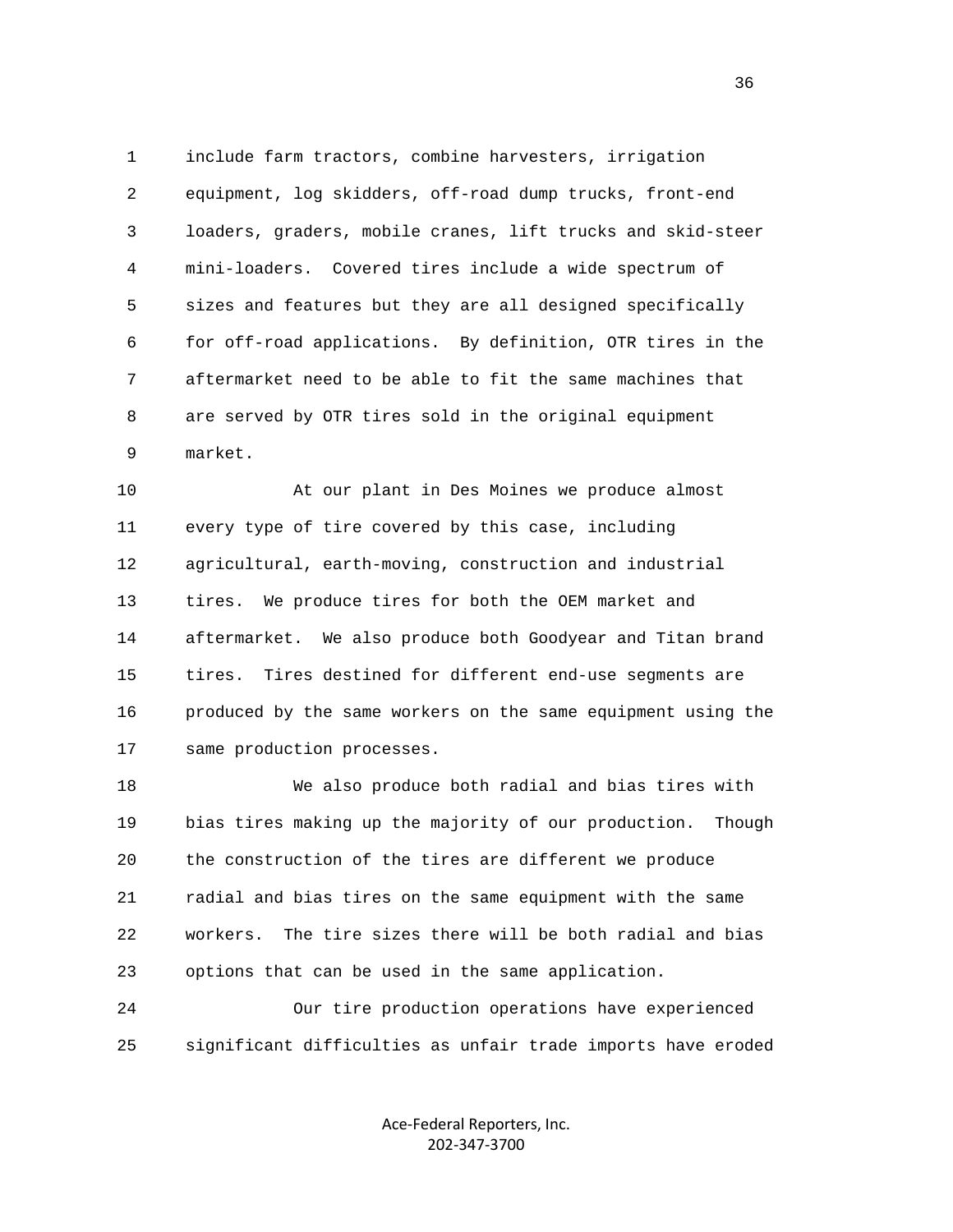1 our market share and driven down prices. Our customers have 2 been ordering fewer and fewer tires with each order, forcing 3 us to reduce our lot runs to 50-100 tires a run for smaller 4 tires and 10-50 tires for larger tires.

 5 This imposes significant costs on our plant. 6 With each changeover we have to change the tooling for 7 tire-building machines and we often have to change molds in 8 our curing presses. Changing out a mold in a curing press 9 has to be done manually and can take one to four hours 10 depending on the size of the mold. As Titan has lost sales 11 to rising volumes of low-priced imports, our plant has seen 12 production fall dramatically, much more than what the 13 cyclical downturn in demand would warrant.

 14 Many of our tire-building machines and our rows 15 of curing presses are standing idle. This represents a 16 significant loss of potential revenue and non-overhead cost 17 on every sale. Unfortunately, we have also had to put many 18 of our tire manufacturing employees on layoff. The decline 19 in revenue has also forced us to shelve plans to upgrade 20 mixing, building and curing equipment. Capital expenditures 21 have been cut drastically. At this point we are only 22 investing in maintenance and not even meeting depreciation. 23

 24 Our plant has the equipment and the capability to 25 produce many more OTR tires than we are currently producing.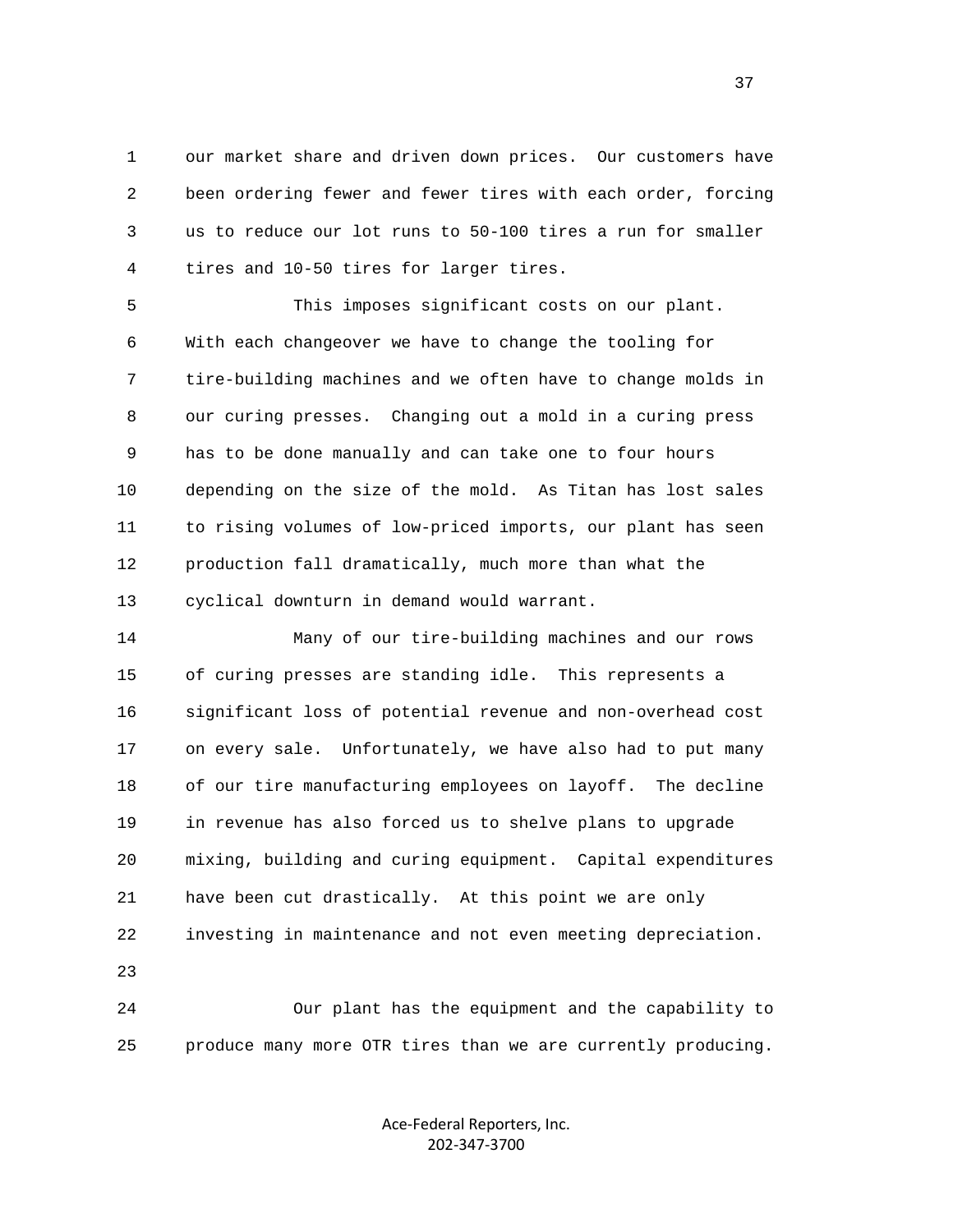1 If the tide of imported tires from India and Sri Lanka is 2 stemmed and if prices reflect fair competition rather than 3 unfair trade, we could quickly ramp up our production using 4 existing equipment as well as new hires we could be 5 operating at much higher levels of capacity utilization 6 within a couple months under conditions of fair trade. 7 I hope the Commission will give us the 8 opportunity to do so. Thank you. 9 STATEMENT OF MARK CARPENTER 10 MR. CARPENTER: Good morning. My name is Mark 11 Carpenter. I'm the Owner and President of Jerry's Tire. It 12 was founded by my father in 1948. We are a wholesaler of 13 OTR Tires, including Ag and off-road tires. We have six 14 locations throughout the State of Michigan and we sell to 15 about 40 to 50 different independent dealers every week. 16 Most of what we carry is Goodyear and Titan 17 Tires, though in some cases our customers will specifically 18 request an imported tire, which we will purchase for them. 19 Though we do not deal in a large volume of imported tires we 20 compete directly with other wholesalers who do. We also 21 compete for sales to dealers who are carrying imported 22 products alongside our own product. 23 Traditionally, imported OTR tires sold at about 24 8-10 percent discount to domestic tires. In the last three

25 to four years however imported tires are selling anywhere

Ace‐Federal Reporters, Inc. 202‐347‐3700

and the state of the state of the state of the state of the state of the state of the state of the state of the state of the state of the state of the state of the state of the state of the state of the state of the state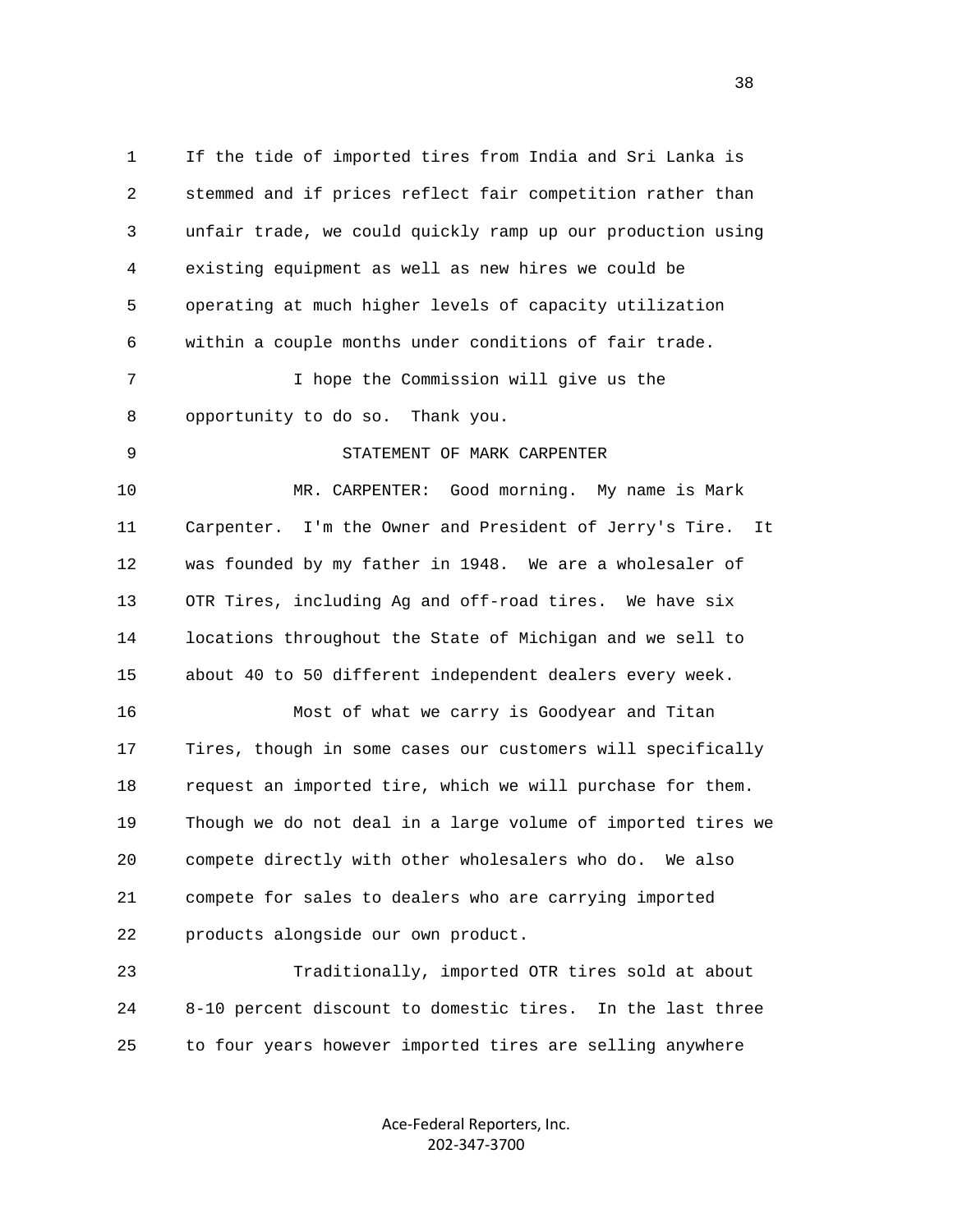1 from 20 to 40 percent below domestic. This puts enormous 2 pressure on our business to try and match the import price 3 or lose sales volumes. While the decline in demand over the 4 past few years has impacted our business, rising volumes of 5 low-priced tires from India and Sri Lanka has also taken a 6 heavy toll and dragged prices down.

 7 I do my best to educate dealers about the 8 benefits of Titan and Goodyear tires in terms of quality, 9 performance and service but they can also source imports 10 from India and Sri Lanka at significantly lower prices and 11 market those tires side-by-side as interchangeable products 12 to their price-sensitive customers. Dealers have a huge 13 influence on what tires their customers buy regardless of 14 brand and country of origin. When the import prices get as 15 low as they'd been it far overwhelms any advantage I hope to 16 have held domestic brands in the market.

 17 Price differences this big have driven big shifts 18 in volume away from domestic tires to the imports. I have 19 seen this competition cross the market in both Ag and 20 industrial tires and both from India and Sri Lanka. 21 Camso/Solideal for example now has an exclusive national 22 account for the tires that Fedex uses on its airport carts. 23 I also see them competing in market for mounted tires. 24 I had a contract to provide mounted tires to an 25 OEM that makes portable beehives and I lost that account to

> Ace‐Federal Reporters, Inc. 202‐347‐3700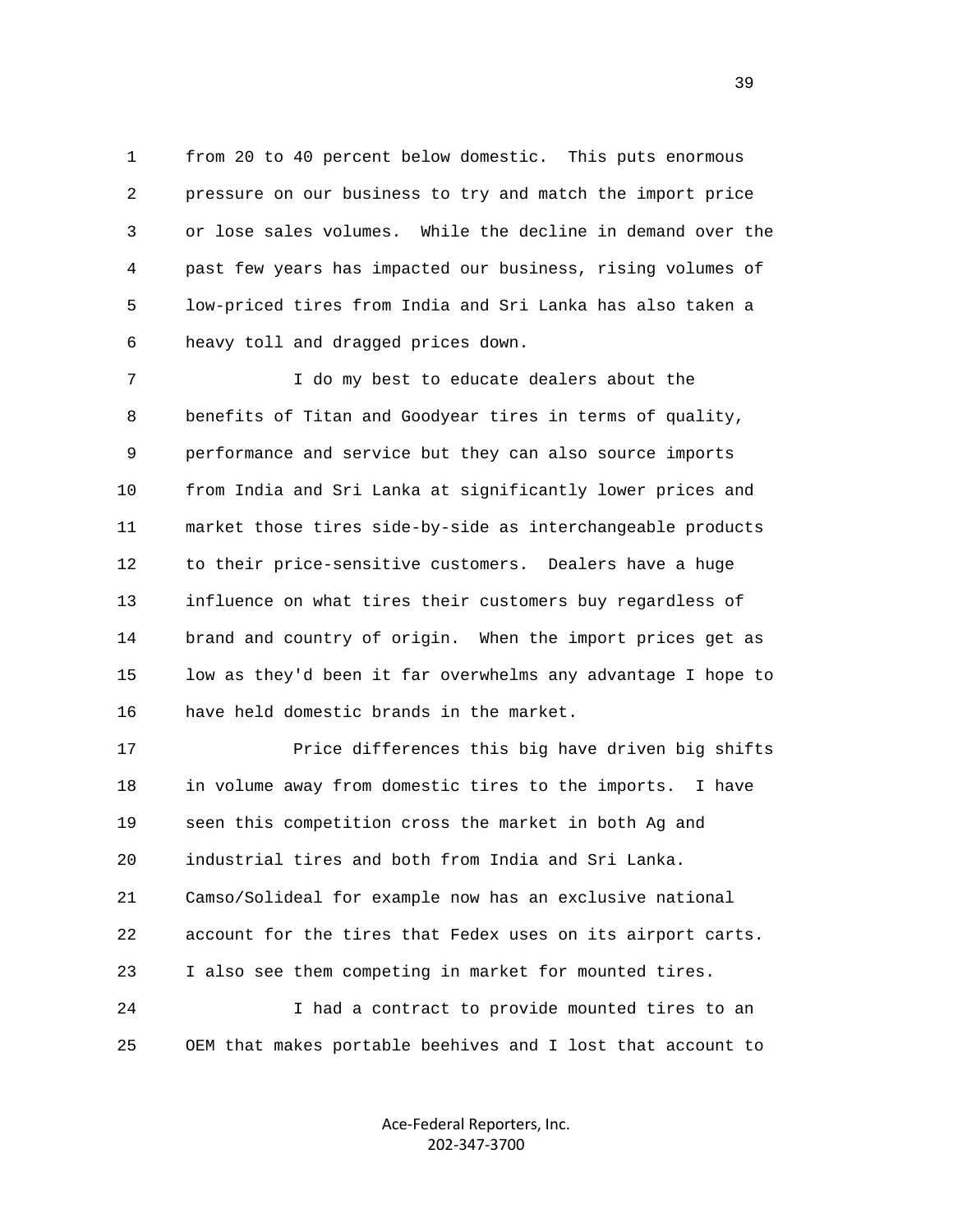1 Camso/Solideal on price. In my experience, Titan has been a 2 forerunner in quality and service. If anyone were to switch 3 from Titan to imported tires it would not be to get better 4 service.

 5 Four years ago I started selling tires from 6 Alliance in India to try to retain some of my customers who 7 are switching to imports. I had so many problems to try to 8 get Alliance to service any of the warranty claims on their 9 tires that I ended the arrangement two years later. Dealers 10 who are switching to these tires are not getting better 11 service but they are willing to accept them because the 12 prices are so much lower.

 13 I also do not see brand tiers playing a big role 14 in protecting our Domestic Tire Producers. I have lost 15 business on both Goodyear and Titan tires to imports from 16 India and Sri Lanka regardless of which tier folks claim 17 they are in, in the end it comes down to price. Our company 18 has been carrying Goodyear Tires since 1962 and Titan Tires 19 since the 1990's. Goodyear and Titan have extensive 20 established and top-notch distribution relationships in the 21 aftermarket.

 22 I am proud of our long relationship and the value 23 we provide together to our customers throughout the State of 24 Michigan. I hope the Commission will vote in the 25 affirmative so Domestic Producers will finally have a fair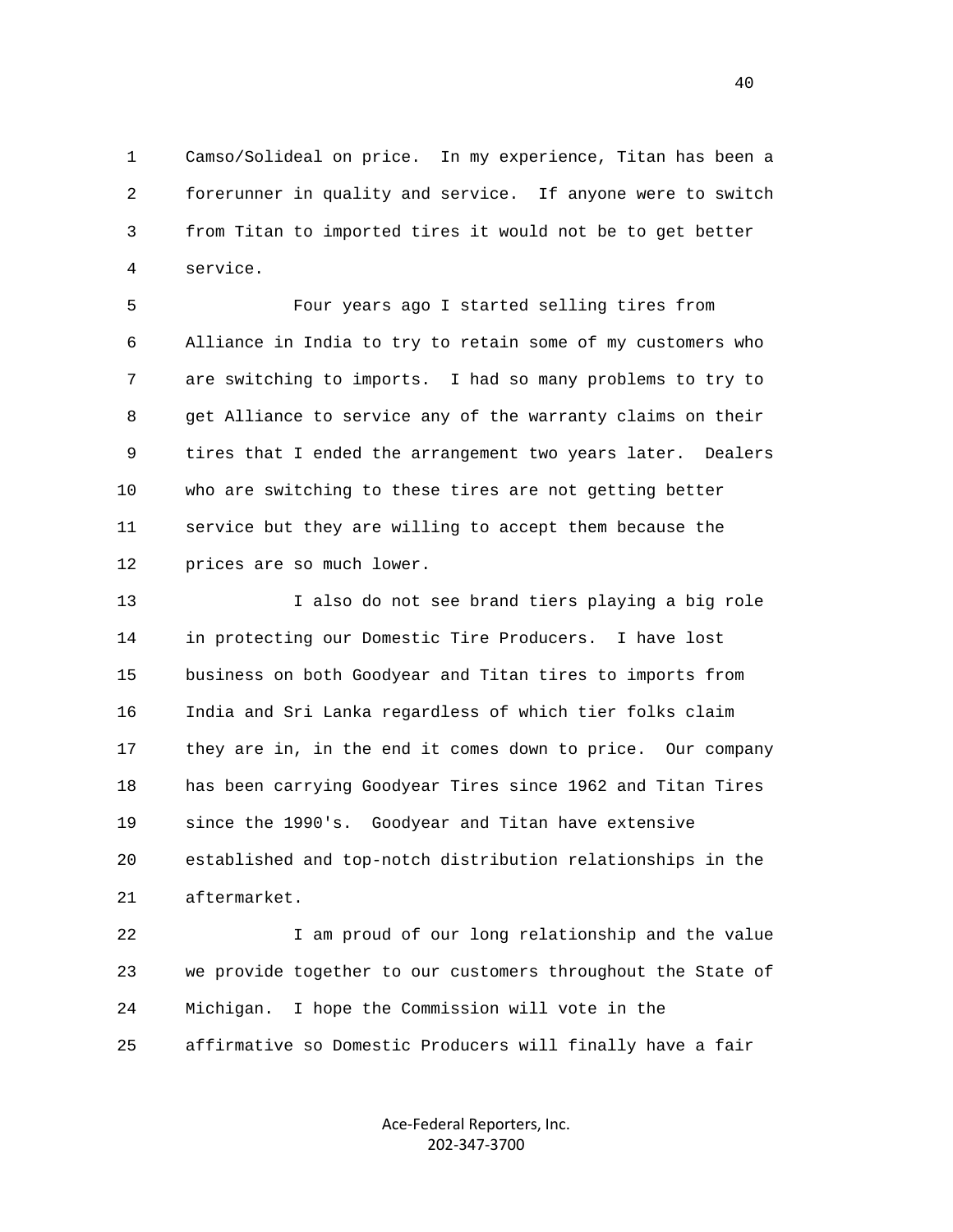1 chance to compete with imports from India and Sri Lanka. 2 Thank you.

 3 STATEMENT OF STAN JOHNSON 4 MR. JOHNSON: Good morning. My name is Stan 5 Johnson. I am the International Secretary Treasurer of the 6 United Steel Workers Union. I also Chair the Rubber and 7 Plastic Industry Conference of the USW. I have extensive 8 experience in the tire industry. I have worked at 9 Armstrong's passenger car and light truck tire plant in 10 Madison Tennessee for more than 20 years. I left the plant 11 to join the USW in 1996 after the rubber workers merged with 12 the USW.

 13 As part of my responsibilities I have been 14 involved in major bargaining with the tire companies that 15 employ USW Members. Our union is proud to join with Titan 16 to file these petitions. Unfairly-traded imports with OTR 17 tires from India and Sri Lanka have caused serious injury to 18 the Domestic OTR Tire Industry and to many USW Members that 19 work in that industry.

 20 In addition to Titan's three facilities, the USW 21 also represents workers that produce OTR tires at 22 Bridgestone Plants in Bloomington, Illinois and Des Moines, 23 Iowa and workers that make a smaller amount of construction 24 tires at Goodyear's Topeka, Kansas plant. Together, USW 25 Members represent over 58 percent of the domestic capacity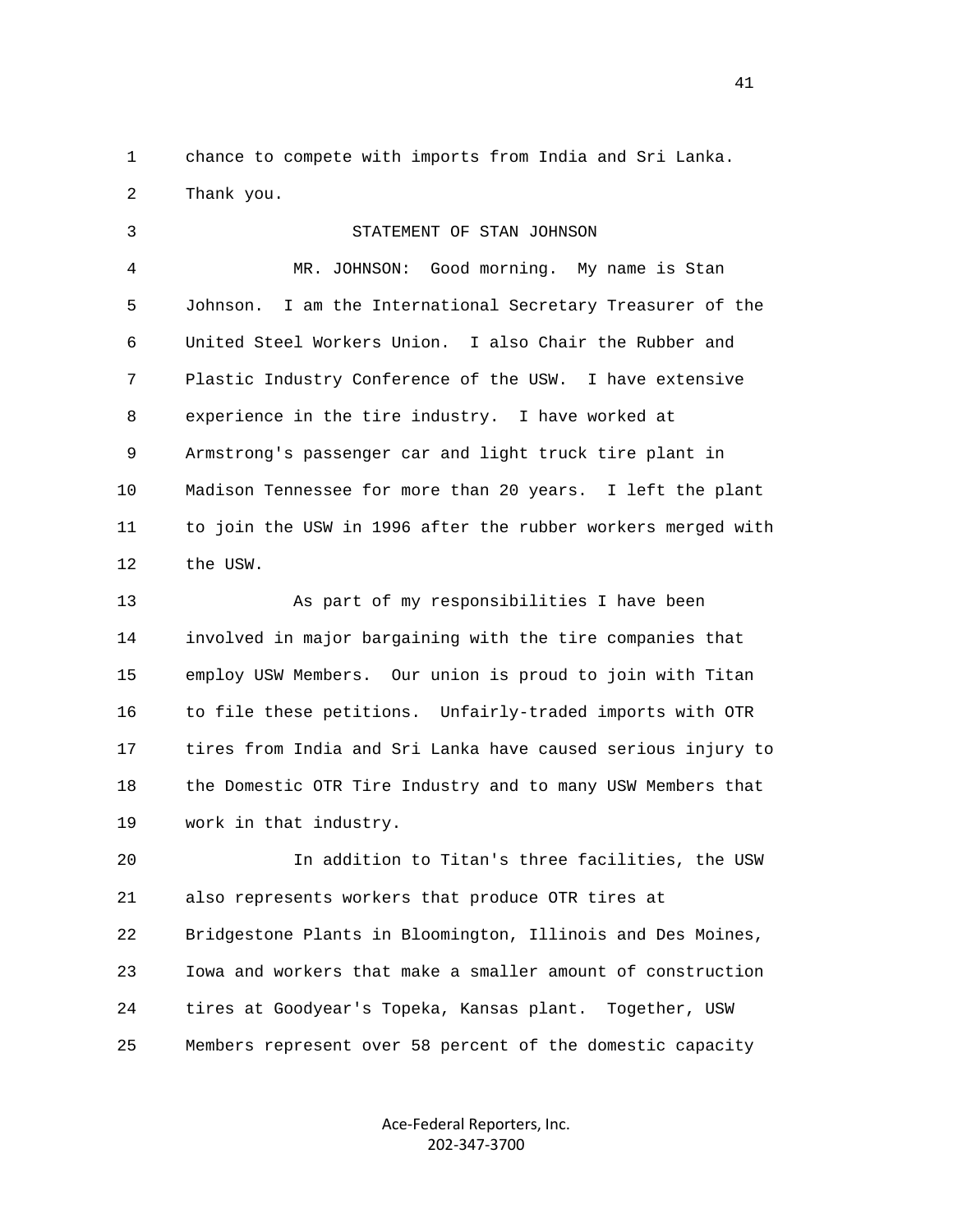1 to produce OTR tires.

| 2  | Titan's witnesses have testified today that                   |
|----|---------------------------------------------------------------|
| 3  | growing volumes of Subject Imports have seized shipments in   |
| 4  | market share and substantially undersold and depressed        |
| 5  | domestic prices. As a result, Titan has lost shipments and    |
| 6  | production volume and has seen its capacity utilization rate  |
| 7  | This has forced Titan to lay off hundreds of<br>decline.      |
| 8  | workers since 2013.                                           |
| 9  | We have also seen reductions in the production                |
| 10 | schedule and reduced hours in overtime. All of these          |
| 11 | changes reduce take-home pay, even for those workers still    |
| 12 | lucky enough to be employed. Those workers who were laid      |
| 13 | off were entitled to some benefits for a set period of time   |
| 14 | but many of those periods have now expired.                   |
| 15 | Based upon the USW's experience, Titan's story is             |
| 16 | not limited to one company alone. It is the story of the      |
| 17 | entire domestic OTR tire industry. USW Members produce OTR    |
| 18 | tires for Agriculture, Forestry, Construction and Industrial  |
| 19 | applications at Bridgestone's two plants in Bloomington and   |
| 20 | These tires are sold into both the aftermarket<br>Des Moines. |
| 21 | and to the original equipment suppliers.                      |
| 22 | As Subject Imports have increased and taken                   |
| 23 | market share, the daily production ticket at both plants has  |

25 the workforce shrink through attrition and also to put

24 dropped dramatically. This has forced the facilities to let

Ace‐Federal Reporters, Inc. 202‐347‐3700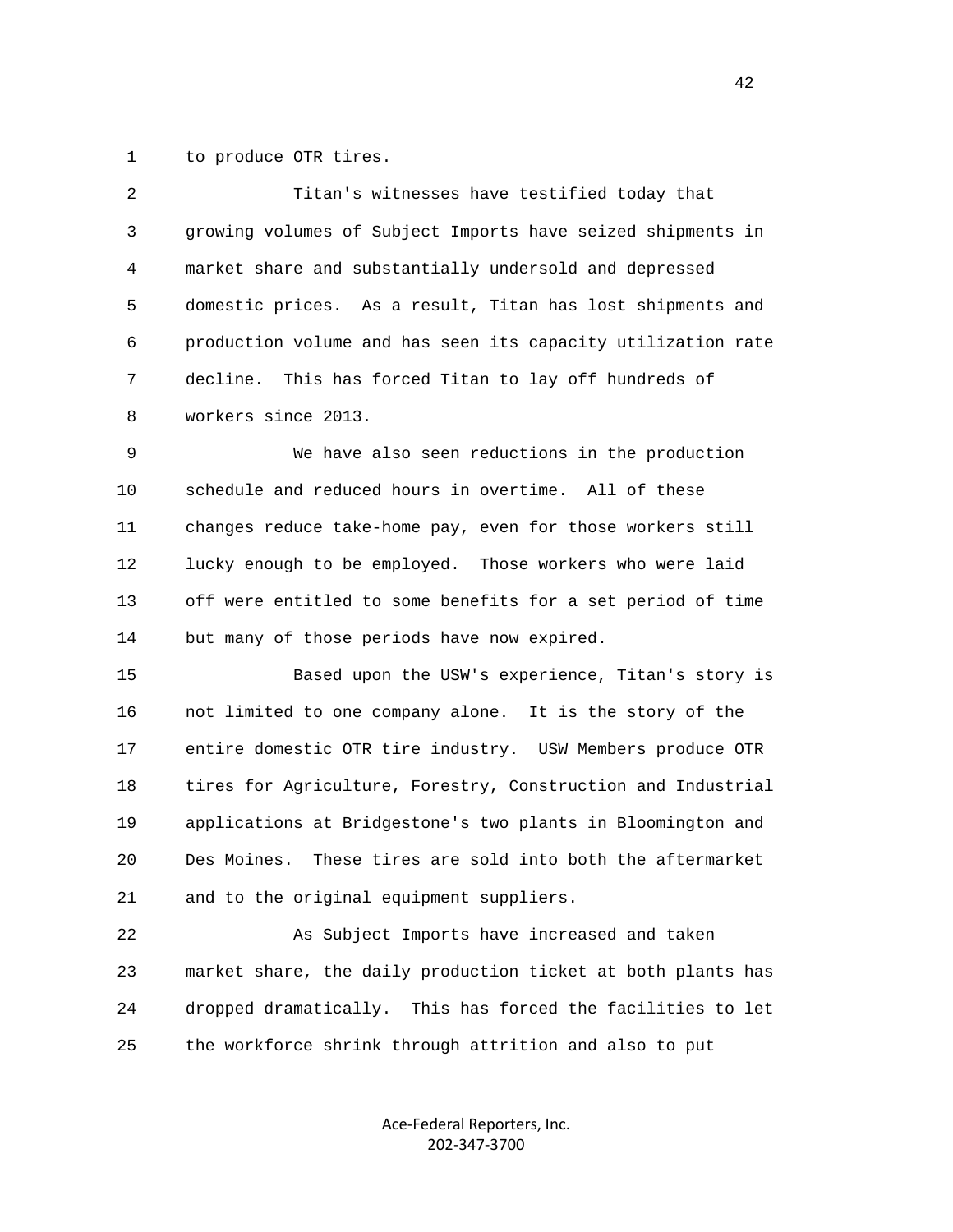1 dozens of workers on voluntary lay-off. Even the workers 2 who are left are sometimes assigned just to do clean-up or 3 general maintenance in order to keep earning pay when there 4 is insufficient production to keep them productive.

 5 The Des Moines plant has had to reduce its 6 production schedule from 7 days a week to 5 and the 7 Bloomington plant has had to reduce shifts in its bias tire 8 operations. As a result of the decline in production, many 9 tire-building machines and curing presses are currently 10 sitting idle at the two Bridgestone plants. Some equipment 11 has been idle for so long that the company has actually 12 decided to scrap it.

 13 In 2010, the company made a major five-year 14 investment in a new curing room at the Des Moines Plant but 15 by 2015 about half of this new curing equipment was simply 16 sitting idle. Plans to upgrade and expand the capacity of 17 the two plants have been put on hold.

 18 Our retirees also suffer, because their ability 19 to get adjustments in the retiree health care plan depends 20 upon a contribution formula that is key to the total hours 21 worked. When our hours are cut, contributions fall and our 22 retirees are forced to bear more of the rising health care 23 costs on their own.

 24 The reason for these declines in production, 25 hours, employment, investment and benefits is a rising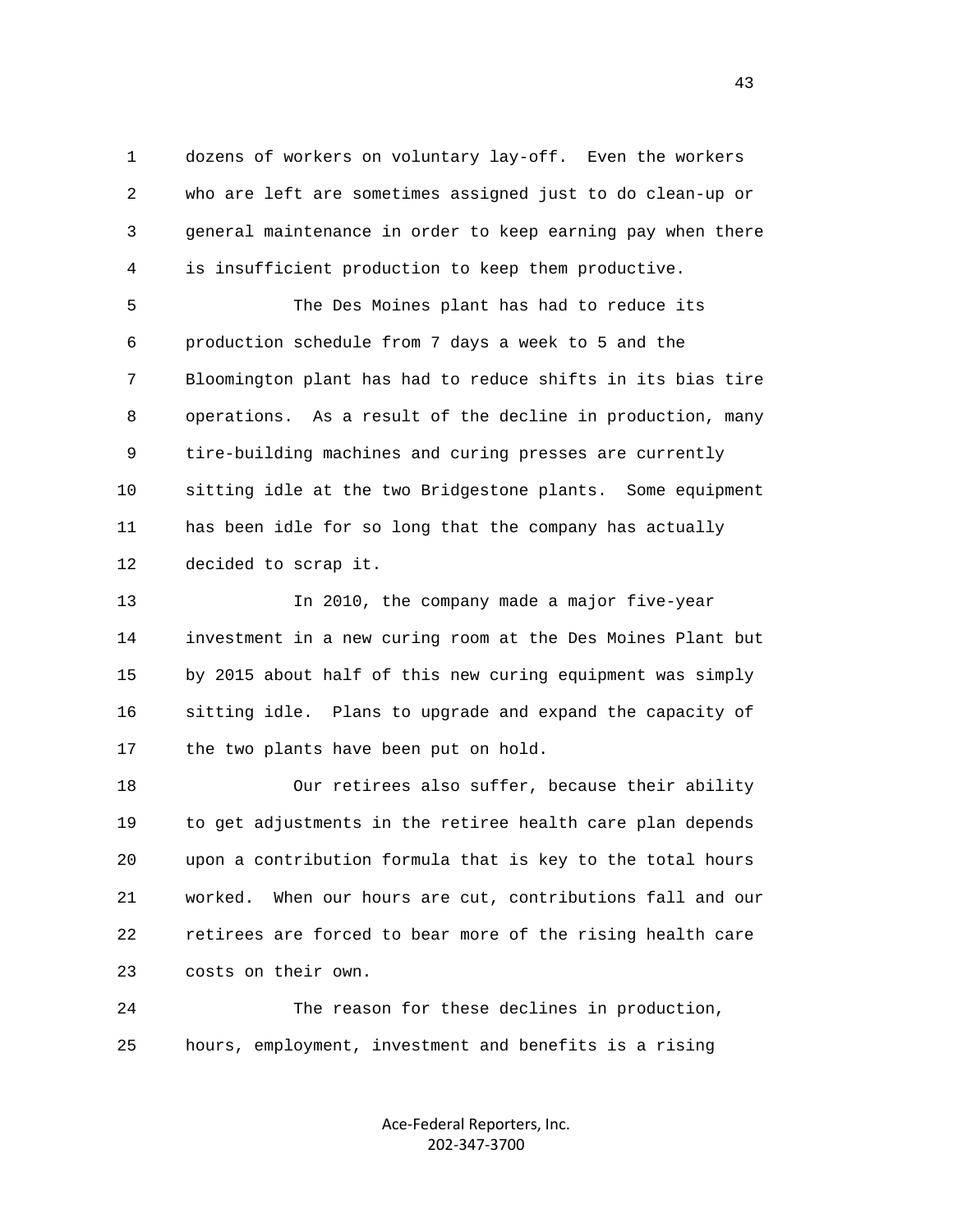1 volume of low-priced imports. In our conversations with 2 management at the plant level and bargaining and in our 3 meetings that constantly raise the issue of import 4 competition. They have specifically mentioned each of the 5 countries we are discussing today and pointed to the growing 6 market share of Foreign Producers like BKT and Alliance. 7 They monitor the imports continuously and they notify us 8 when new plants are being built abroad. 9 The OTR Tire Industry provides high-paying, 10 high-skilled jobs with family-supporting benefits. Many of 11 our members have been working in these same plants for 12 decades and their hard work has helped families buy homes, 13 send their kids to college and save for retirement. All of 14 that is now at risk because of the subsidized imports from 15 India and Sri Lanka. 16 That is why the Union joined in these Petitions 17 and that is why I am here today to ask you for an 18 affirmative determination. Thank you. 1 STATEMENT OF ELIZABETH DRAKE 2 MS. DRAKE: Good morning, Mr. Chairman, Vice 3 Chairman, Commissioners, this is Elizabeth Drake of Stewart 4 and Stewart for Petitioners. 5 I would like to go through a brief PowerPoint 6 presentation that puts a number of the facts that our 7 witnesses testified to within the context of the legal

> Ace‐Federal Reporters, Inc. 202‐347‐3700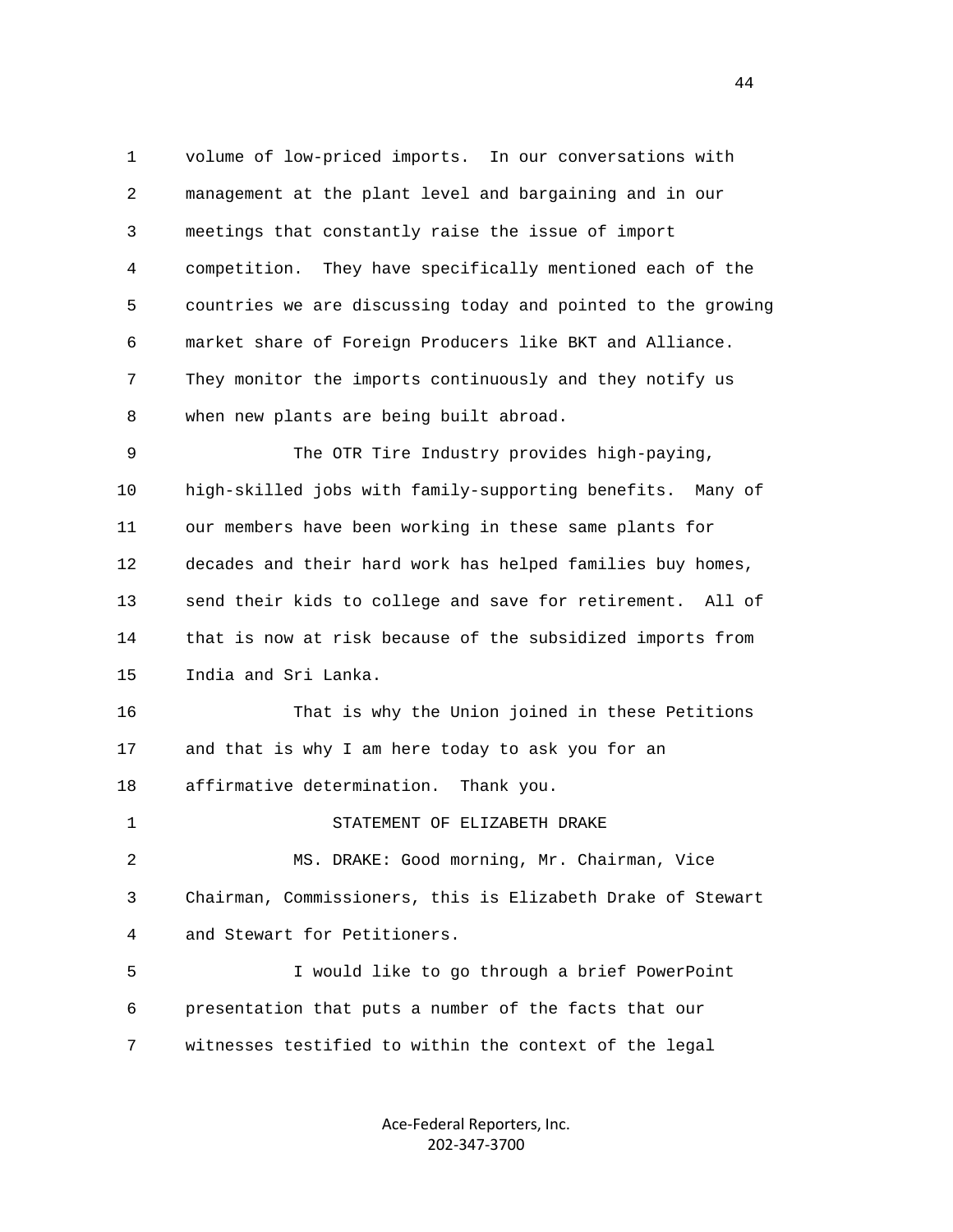1 factors that the Commission will examine in this case.

 2 I would like to cover a number of issues with 3 some short discussion of some threshold issues, reasons why 4 subject imports from both India and Sri Lanka should be 5 cumulated, a review of some of the major conditions of 6 competition in the OTR tire market, a discussion of why the 7 volume of subject imports is significant, and those imports 8 are having significant adverse price effects, that they are 9 causing material injury to the domestic industry and 10 threaten further injury if relief is not imposed. 11 In terms of threshold issues, the scope of these 12 investigations is the same as the 2008 case on OTR tires 13 from China. The only difference is that this case includes 14 imports of mounted tires, but even when they enter mounted 15 only the tire itself is covered by these investigations. 16 As in the prior case and in the preliminary 17 determination here, the Commission should find a single 18 domestic like-product co-extensive with the scope. No party 19 has contested the Commission's preliminary domestic 20 like-product and domestic industry definitions in this 21 proceeding so far. 22 In addition, imports from India and Sri Lanka 23 clearly exceed the negligibility threshold so that is not an 24 issue in these cases.

> Ace‐Federal Reporters, Inc. 202‐347‐3700

25 The Commission should make an affirmative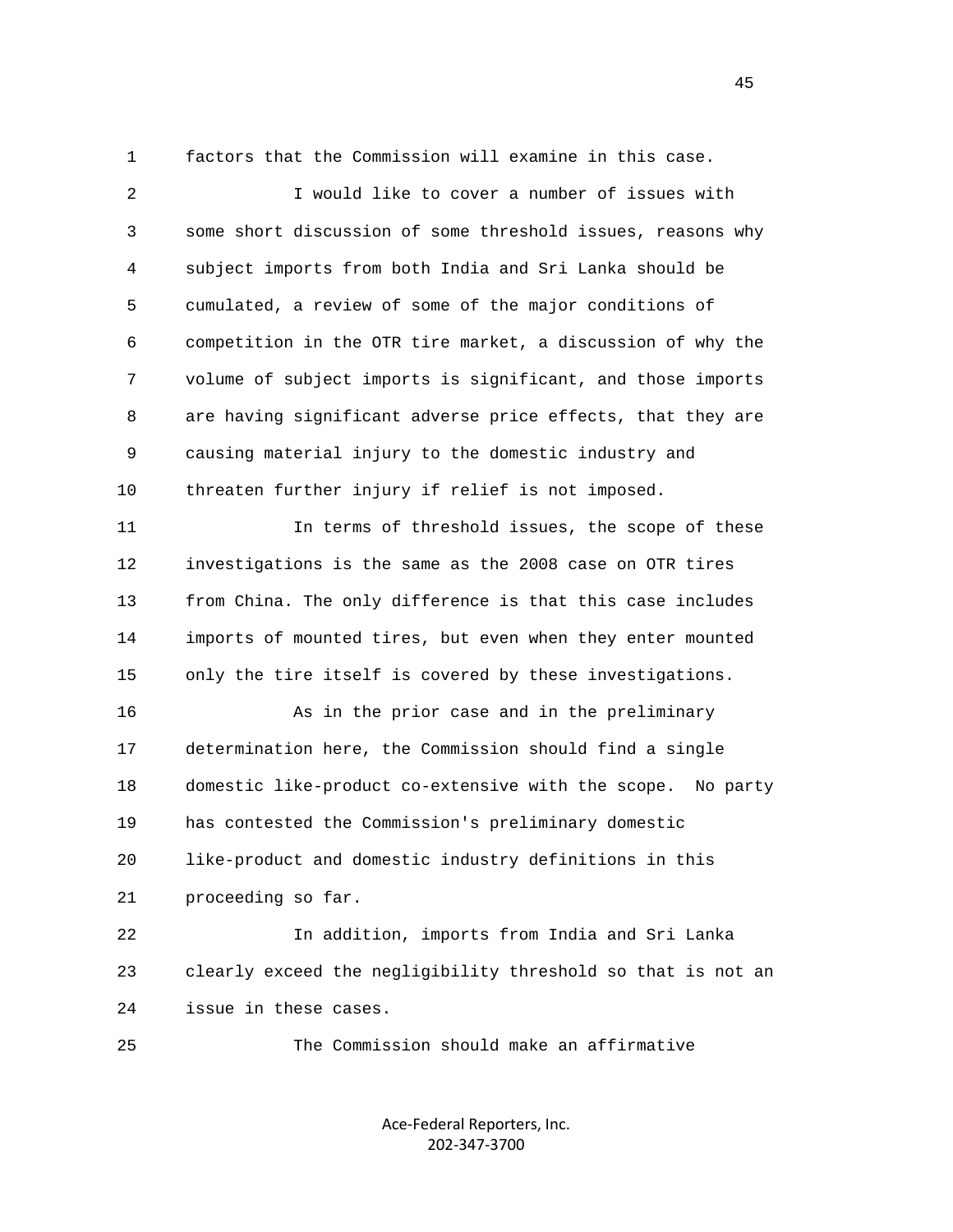1 critical circumstances determination with regard to both 2 India and Sri Lanka. Commerce preliminarily found that 3 critical circumstances exist for all Indian producers except 4 for those who are individually examined, and for all Sri 5 Lankan producers.

 6 Your record shows that imports from both 7 countries increased in the six months after the petitions 8 were filed, and ahead of the preliminary CBD determinations. 9 And absent a finding of critical circumstances these 10 increased import volumes are likely to seriously undermine 11 the remedial effect of the Orders.

 12 Turning to cumulation, there is more than a 13 reasonable overlap of competition among imports from India 14 and Sri Lanka, and they should be cumulated.

 15 Tires from the United States, India, and Sri 16 Lanka meet all the criteria for cumulation. They are 17 fungible. They are available in the same channels of 18 distribution. They are available in every geographic 19 region. And they have been simultaneously present 20 throughout the period.

 21 Turning first to fungibility, most firms report 22 tires from India, Sri Lanka and the U.S. are 23 interchangeable, with 78 percent of responding firms 24 reporting that tires from the U.S. and Sri Lanka are always 25 or frequently interchangeable. 81 percent reported the same

> Ace‐Federal Reporters, Inc. 202‐347‐3700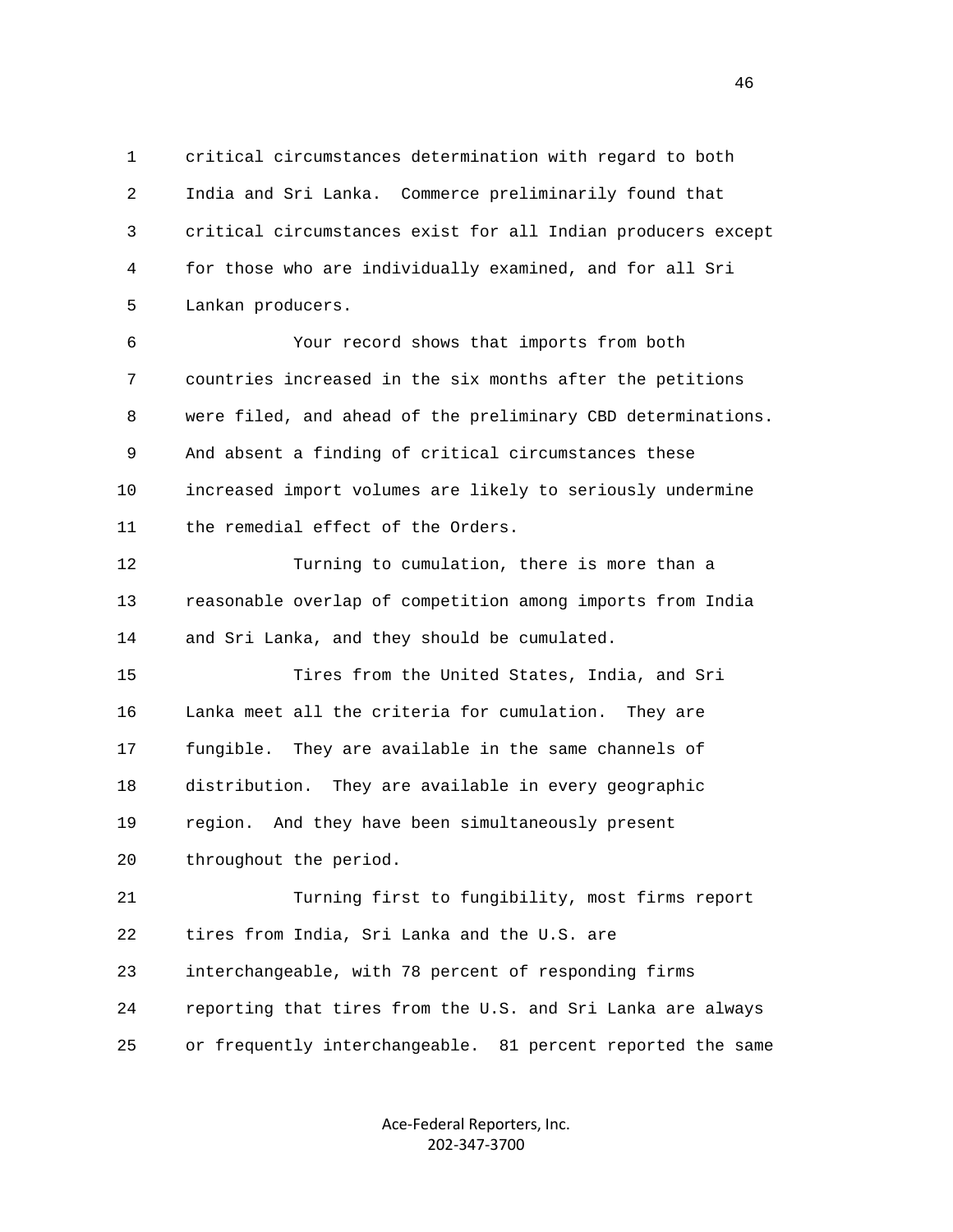1 for tires from India and the United States. And 80 percent 2 reported the same for tires from India and Sri Lanka.

 3 Most purchasers also agree that tires from India 4 and Sri Lanka are comparable across all of the 17 purchasing 5 factors contained in the Commission's questionnaire. And 6 most purchasers rate domestic and subject tires from each 7 country as comparable across at least 13 of the 17 factors 8 excluding price, because of the lower price of subject 9 imports.

 10 The percent of purchasers that report OTR tires 11 from different sources usually or always meet minimum 12 quality specifications is how for each of the three sources, 13 ranging from about 90 percent to 100 percent. And a 14 majority of firms that responded to the Commission's 15 questionnaire also agree that differences other than price 16 are only sometimes or never significant in sales of OTR 17 tires, comparing tires from all three sources.

 18 In addition to being fungible, tires from all 19 three sources are available in the same channels of 20 distribution, including the aftermarket and the original 21 equipment market. Tires from all three sources are 22 available in every geographic region of the country, and 23 they have been simultaneously present throughout the Period 24 of Investigation.

25 Now those in opposition to relief claim, Camso in

Ace‐Federal Reporters, Inc. 202‐347‐3700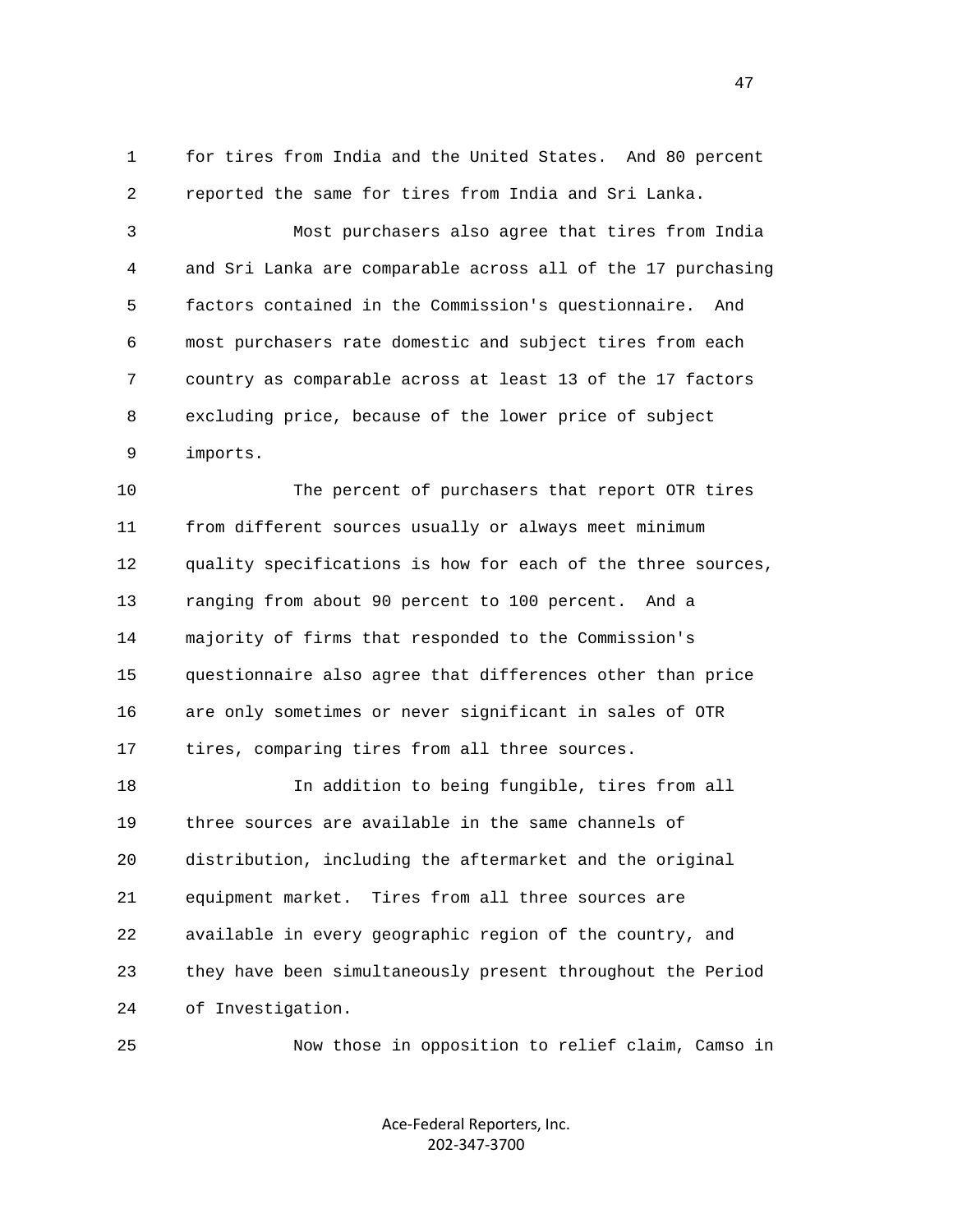1 particular, claim that there are certain factors that weigh 2 against cumulation. But only a reasonable overlap in 3 competition is required in order to cumulate subject 4 imports, and that standard is clearly met here.

 5 Looking at the construction and industrial 6 segment where the vast majority of Sri Lankan tires are 7 concentrated, there is a broad overlap with the other 8 sources as well. Your prehearing staff report shows that 41 9 percent of Indian tires are also shipped to the construction 10 and industrial segment, and that a substantial portion of 11 domestic tires are also shipped to the same segment where 12 Sri Lankan tires are sold.

 13 And tires shipped to this segment from all three 14 sources overlap by specific sizes. And as Mr. Hawkins 15 testified, most of the OTR tire sizes in Camso's Catalogue 16 are met by exactly the same sizes in Titan's own catalogue. 17 There is therefore more than a reasonable overlap of 18 competition, and subject imports should be cumulated. 19 Turning to conditions of competition, first with 20 regard to demand. As we heard this morning, demand has 21 declined over the Period of Investigation, and this has made 22 consumers of OTR tires more price-sensitive over the period. 23 Looking at supply, there's more than ample 24 supply. For U.S. producers, low and declining capacity 25 utilization gives domestic producers the ability to respond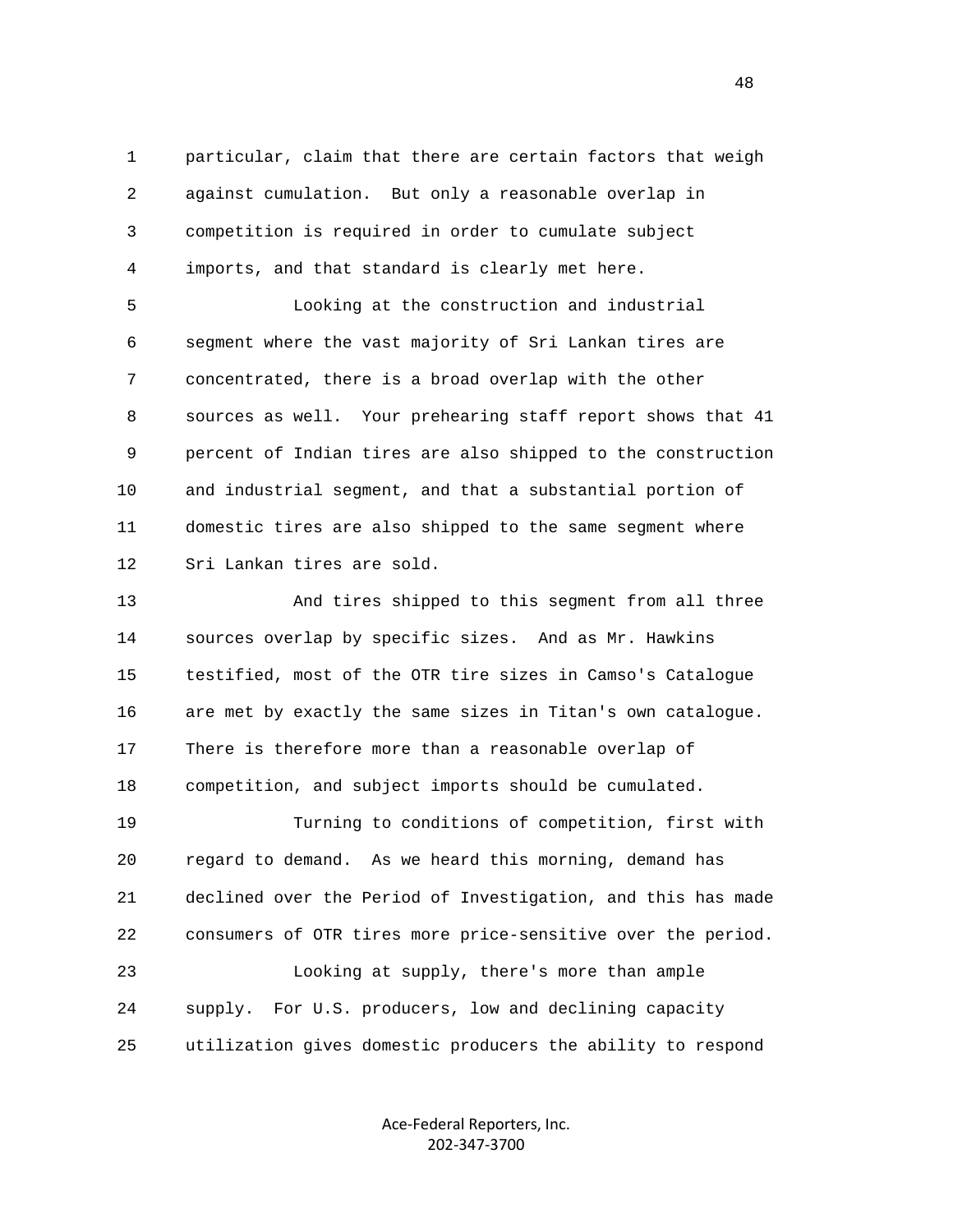1 with large increases in supply. And as your staff report 2 shows, foreign producers also have the ability to respond to 3 changes in demand with moderate to large increases in supply 4 due to a rage of factors.

 5 Another important condition of competition has 6 been trends in raw material prices over the period. They 7 have declined since 2013, but as your staff report shows on 8 page V-3, those prices have started to stabilize in 2016 and 9 they are expected to increase in the near future based on 10 future markets that were reviewed in Exhibit 23 of our 11 prehearing brief.

 12 Another important condition of competition is the 13 high degree of substitutability between domestic tires and 14 subject imports. As we reviewed in the cumulation section, 15 the majority of firms report that these tires are always or 16 frequently interchangeable, comparable across the majority 17 of factors, usually or always meet minimum quality 18 specifications, and that differences other than price are 19 only sometimes or never significant.

 20 And domestic and subject tires are also present 21 in the same end-use segments and the same channels of 22 distribution as our witnesses testified.

 23 This high degree of substitutability makes OTR 24 tire market very price sensitive. Your staff report shows 25 that 78 percent of purchasers listed price as one of their

> Ace‐Federal Reporters, Inc. 202‐347‐3700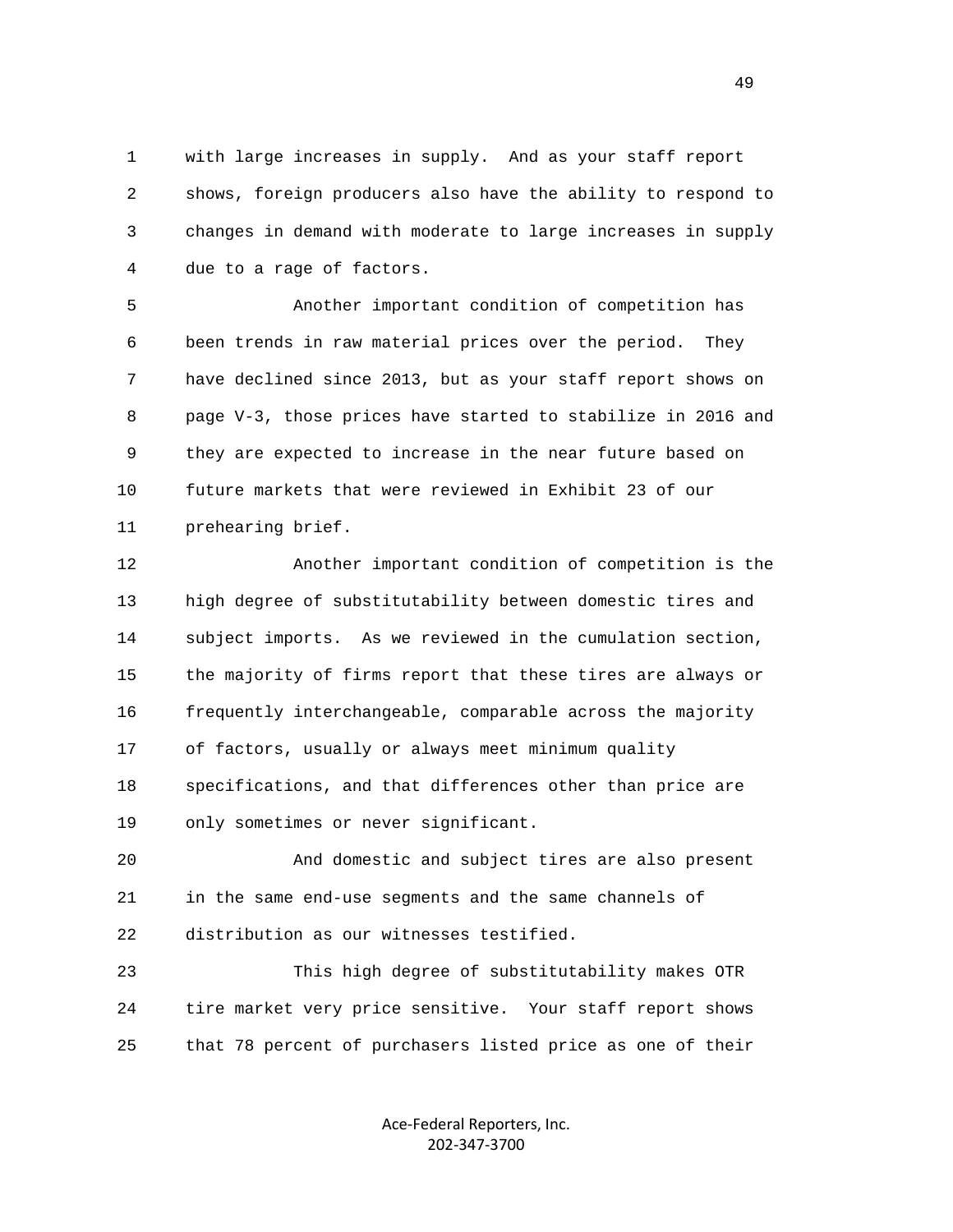1 top three purchasing factors, and nearly 69 percent report 2 price is a very important factor in their purchasing 3 decisions.

 4 Respondents have claimed that, despite this high 5 degree of interchangeability that brand tiers or quality 6 tiers somehow attenuate competition between subject imports 7 and domestic tires.

 8 The Commission's questionnaire responses 9 solicited information on these tiers from purchasers, 10 domestic producers, and importers. And while some reported 11 that there are no such tiers, there were some who also 12 reported that these tiers do exist with a range of brands 13 identified in different tiers by different responding firms. 14 Your staff report summarized these responses, 15 looking at where sort of the majority of people named 16 different brands in different tiers, and as you can see 17 tires from all sources are present in the same tiers. 18 The largest domestic producer, Titan, is reported 19 as being in both Tier II and Tier III, and the brand that it 20 produces--another brand that it produces, Goodyear, is 21 reported as being in Tier I. 22 Major foreign producers, Alliance, BKT, and 23 Camso, are also reported as being in Tier II and Tier III, 24 the same as Titan and other domestic producers. Trelleborg 25 is also reported as being in Tier I, a brand produced in Sri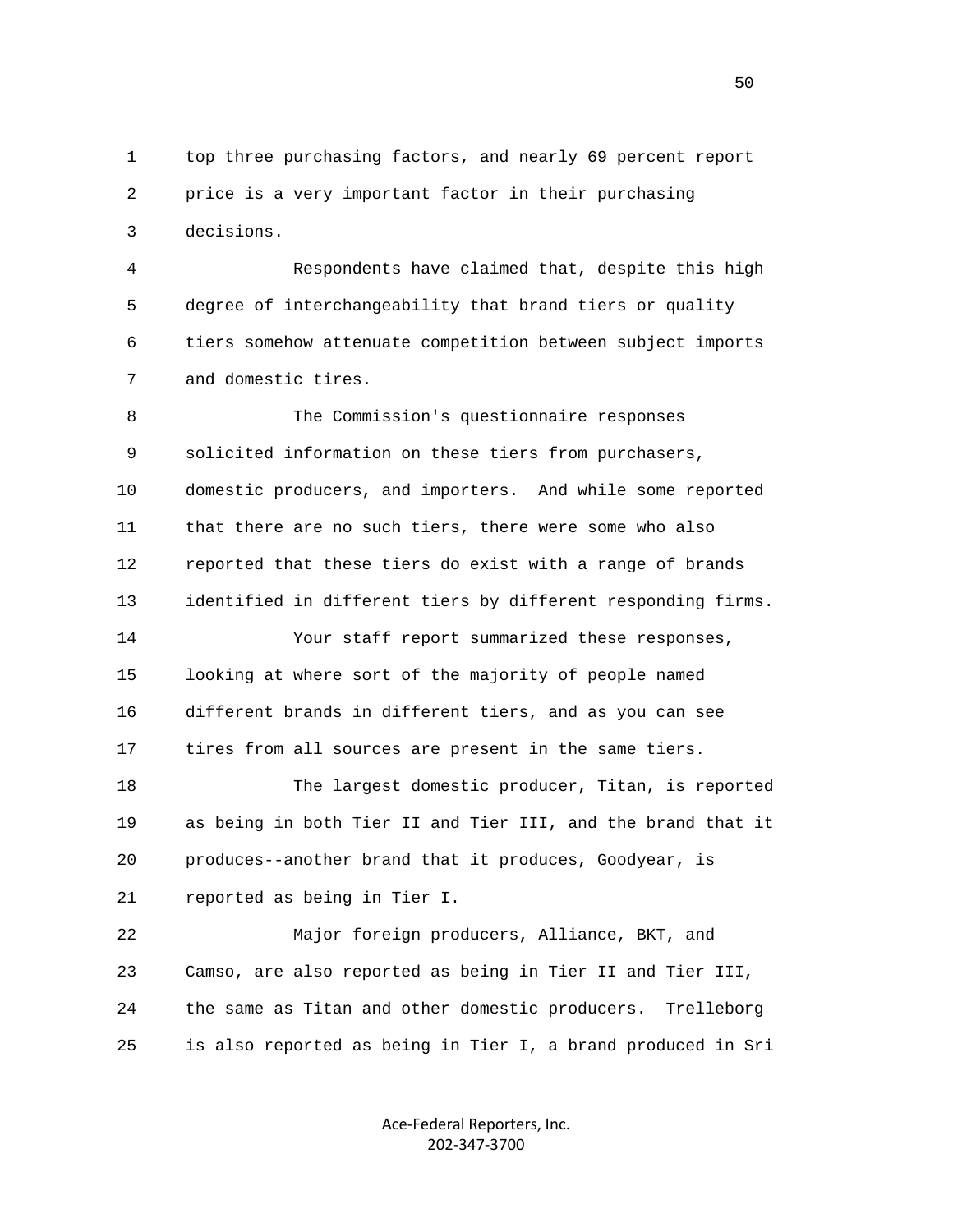1 Lanka and now also produced in the United States.

| $\overline{2}$ | So there is direct competition between subject                 |
|----------------|----------------------------------------------------------------|
| 3              | imports and domestic producers within the same tiers.<br>There |
| 4              | is also competition between brands in different tiers.<br>This |
| 5              | is because dealers and original equipment manufacturers        |
| 6              | offer tires in all tiers to the same consumers side by side.   |
| 7              | This is an excerpt from the website of Pumps                   |
| 8              | Tire, and this is their farm tire website. This is included    |
| 9              | in our prehearing brief at Exhibit 5, and it shows that they   |
| 10             | market domestic brands and imported brands side by side with   |
| 11             | no differentiation or ranking.                                 |
| 12             | You've got Goodyear, Titan, Alliance, Camso,                   |
| 13             | Trelleborg, Michelin, all offered side by side. And the        |
| 14             | same is true at original equipment manufacturers, as was       |
| 15             | testified in Exhibit 6 of our prehearing brief. Customers      |
| 16             | can go on the website of OEMs and order their equipment with   |
| 17             | options for tires that include brands of tires in all          |
| 18             | different brands and all different tiers being used            |
| 19             | interchangeably on the same equipment.                         |
| 20             | Further supporting the conclusion that there is                |
| 21             | competition between brands in different tiers is the fact      |
| 22             | that prices--when prices for tires in one tier change,         |
| 23             | prices for tires in other tiers must respond with similar      |
| 24             | changes in order to compete.                                   |
| 25             | While the estimates the Commission received of                 |
|                |                                                                |

Ace‐Federal Reporters, Inc. 202‐347‐3700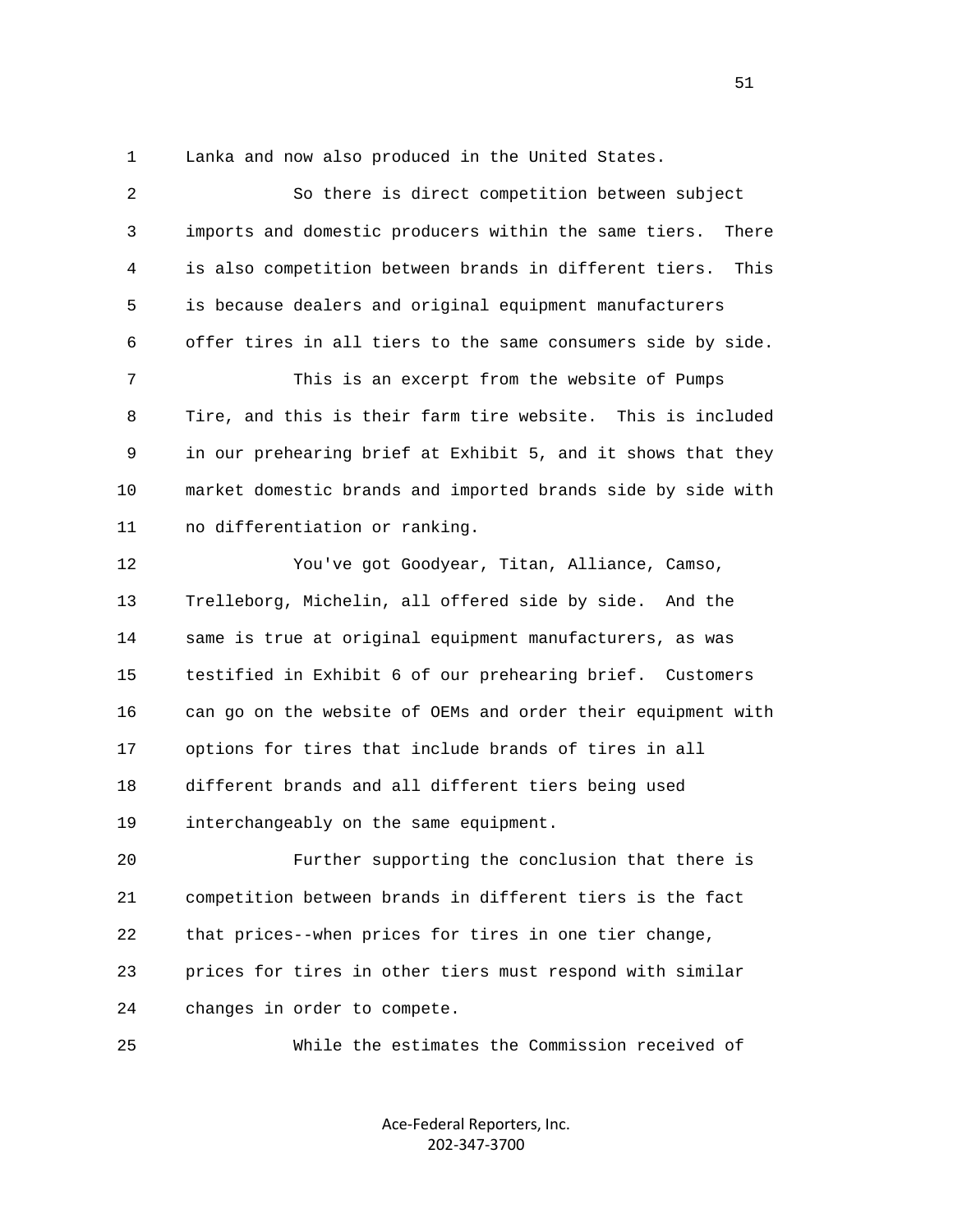1 price differences between the tiers varies widely, several 2 firms reported to the Commission that any premium that may 3 exist has shrunk or disappeared as demand has contracted and 4 consumers have become more price sensitive.

 5 This isn't just Titan's own statement, but 6 statements that have been made by others. For example, your 7 staff report quotes one purchaser who reported that imports 8 erode the margin normally made on Tier I tires and in many 9 cases eliminate the ability to sell Tier I or Tier II tires. 10 And as Mr. Hawkins testified, Titan has had to reduce prices 11 on both Goodyear Tier I tires and Titan Tier II tires in 12 response to competition from subject imports, showing that 13 there is direct competition between brands in allegedly 14 different tiers.

15 And this competition is based largely on price.

 16 Turning to volume, the volume of subject imports 17 is significant by any measure. Cumulated imports were at 18 1.3 million tires in 2015 valued at \$279 million. The 19 volume of subject imports increased by 29 percent from 2013 20 to 2015. And though imports did decline in the interim 21 period in 2016, looking at the monthly data that is in our 22 prehearing brief you can see that that decline only began 23 after preliminary CBD relief was imposed in June of this 24 year.

25 The increase in subject imports is particularly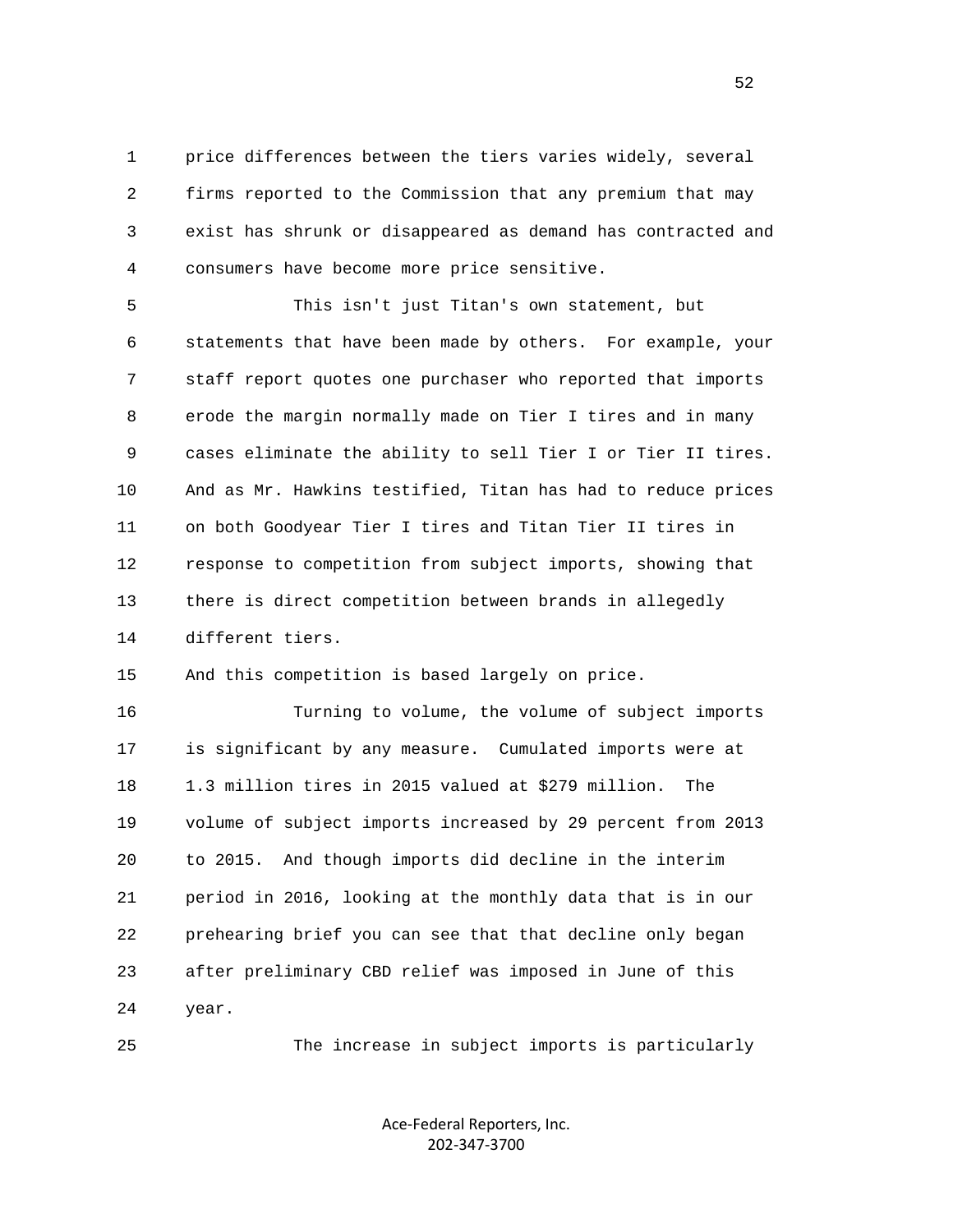1 significant given the decline in demand over the period,

2 which has allowed subject imports to gain market share.

 3 During the same time, domestic shipments declined 4 absolutely and lost market share to subject imports, as 5 Titan testified regarding its own experience. These 6 declines were greater than what would have occurred if all 7 suppliers reacted proportionately to the decline in demand, 8 as is demonstrated in our prehearing brief.

 9 And subject imports were the only growing source 10 in the market, as nonsubject imports declined over the 11 period based on the public information in your staff report. 12 And all domestic producers reported lost sales to subject 13 imports, confirming that the loss in shipments in market 14 share was due to the increase in subject imports.

 15 Subject imports thus increased relative to both 16 consumption and production at the expense of domestic 17 producers. Subject imports have also had adverse price 18 effects. There has been pervasive underselling across all 19 products and channels.

 20 In the OEM market there was underselling in 94 21 percent of comparisons; 97.6 percent of comparisons in the 22 aftermarket; and 96 percent of comparisons overall. So 23 nearly universal underselling regardless of how it's looked 24 at.

25 The margins of underselling are significant, and

Ace‐Federal Reporters, Inc. 202‐347‐3700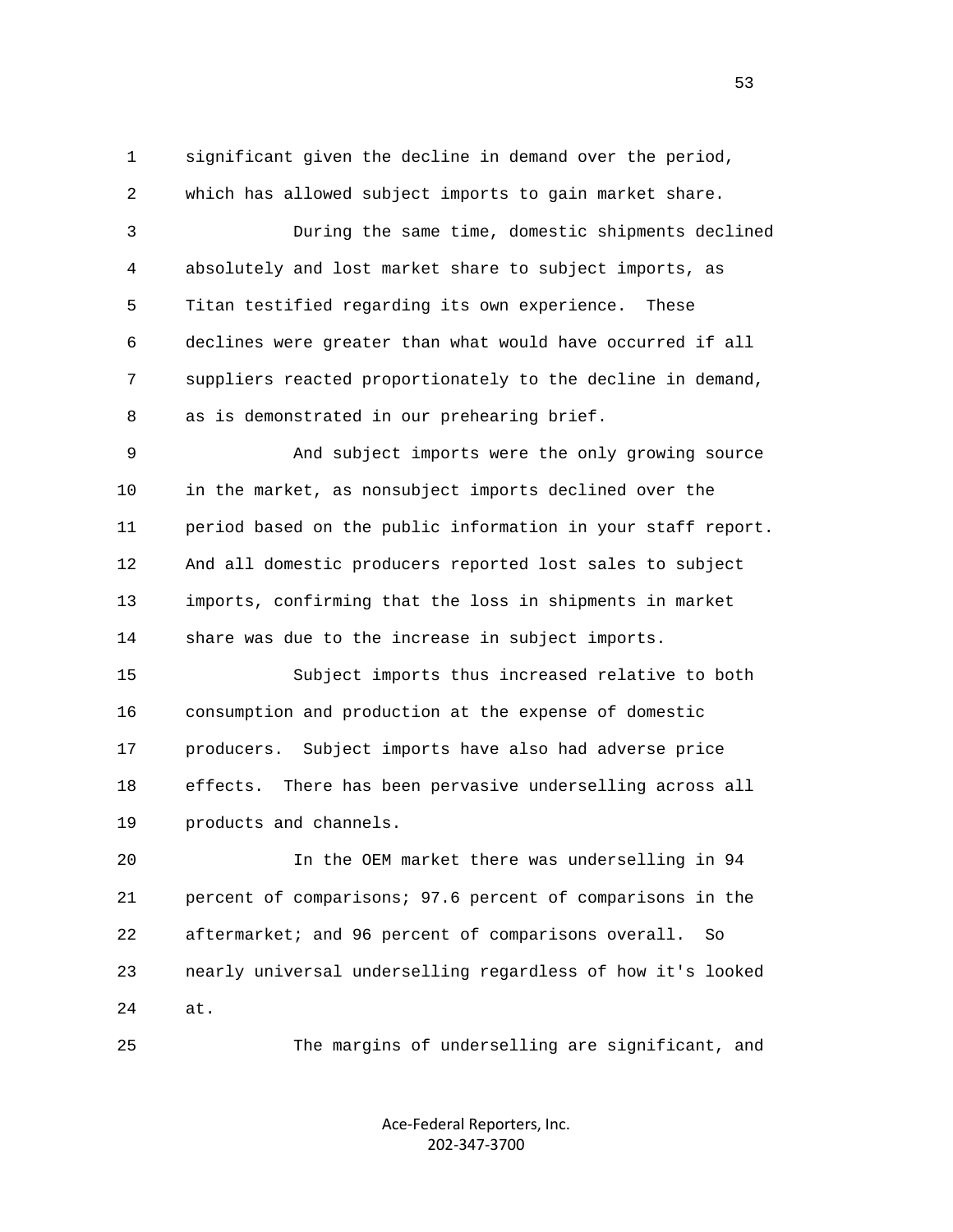1 they exceed any brand premium. The first orange bar here 2 (indicating) is an average of the 10 to 15 percent premium 3 found in the OTR case on China. The second bar is the 4 average of the premiums reported in your prehearing staff 5 report which ranged from an average of 13 to an average of 6 22, which gets us to 17.5 percent.

 7 The first red bar is your average underselling 8 margin of 25.6 percent, and the last is the maximum 9 underselling margin of 47.5 percent. Both the average and 10 the maximum far in excess of any brand premium reported to 11 exist, showing that tiers and brands are not the reason for 12 price differential but underselling is.

 13 Turning to price depression, we believe there's 14 also been significant price depression by subject imports 15 over the period. The average unit value of subject imports, 16 based on the public prehearing staff report, was about \$240 17 in 2013, and was less than \$205 in the interim period in 18 2016.

 19 Looking at just the 2013 to 2015 periods, average 20 subject import unit values fell by 10 percent. And as they 21 seized increasing share in the declining market, they drove 22 down domestic prices as well.

 23 Of the 20 purchasers that reported shifting from 24 domestic to subject imports during the period, most of these 25 reported that imports were priced lower. And most of these

> Ace‐Federal Reporters, Inc. 202‐347‐3700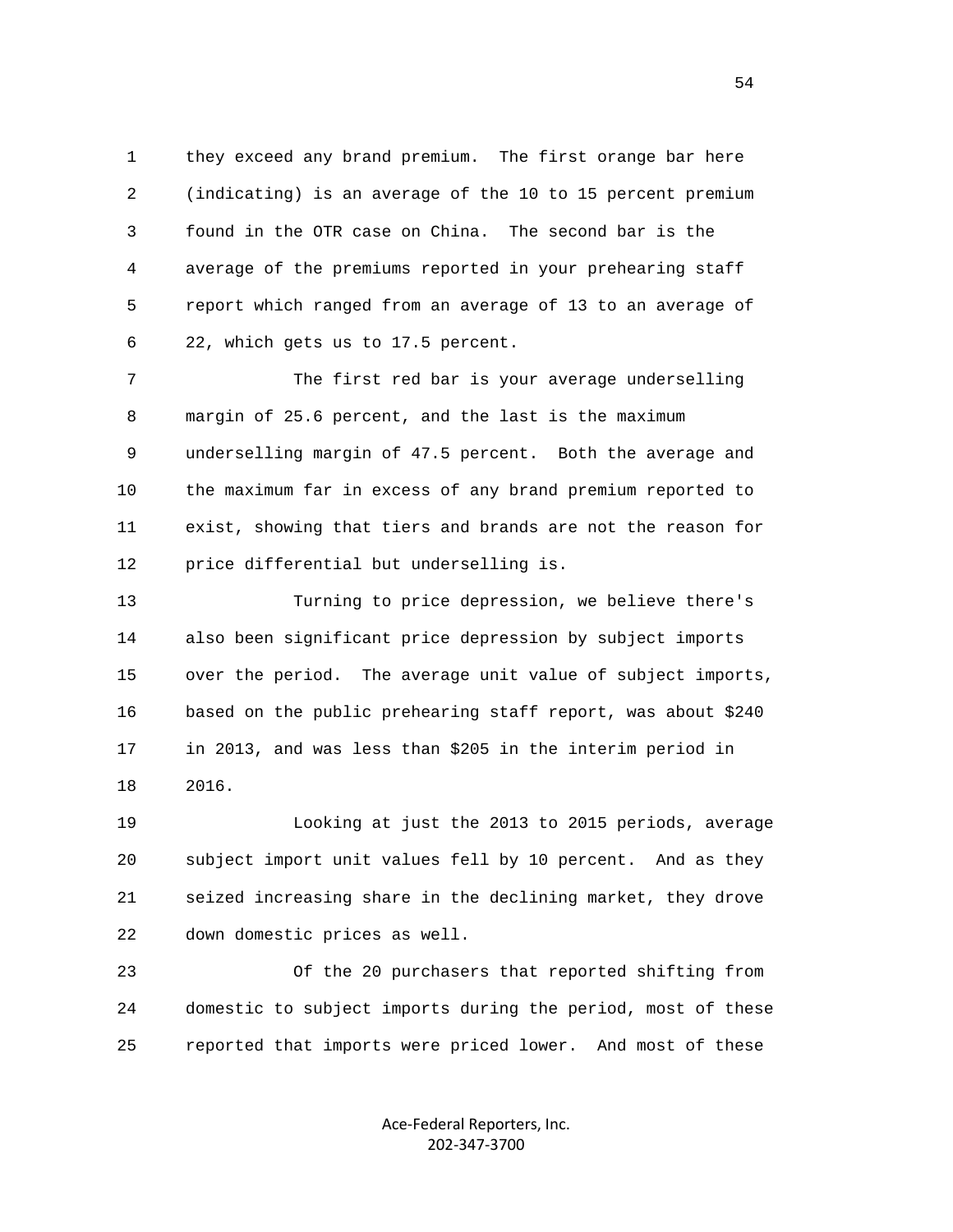1 reported that price was the primary reason for the shift.

 2 All responding domestic producers also reported 3 that they had to either reduce prices or roll back price 4 increases to compete with subject imports.

 5 In the Preliminary Determination, the Commission 6 found--did not find price depression partly because of the 7 decrease in raw material costs, but including all costs, 8 labor, overhead, et cetera, prices have declined more 9 quickly than the cost of goods sold, leading to a growing 10 cost price squeeze for the domestic industry despite the 11 decline in raw material costs which as we discussed is 12 ending. Subject imports thus caused significant price 13 depression and suppression during the period.

 14 Turning to material injury, as the subject 15 imports increased their presence in a contracting market and 16 entered at ever declining prices, they have caused material 17 injury across a broad array of indicators.

 18 The domestic industry from 2013 to 2015 has seen 19 declines in shipments, production, capacity utilization, 20 number of workers, the hours worked, net sales, gross 21 profits, operating profits, net income, and capital 22 expenditures. Most of these indicators continued to decline 23 in the 2016 period.

 24 Faced with this strong record of material injury, 25 those in opposition to relief have raised a number of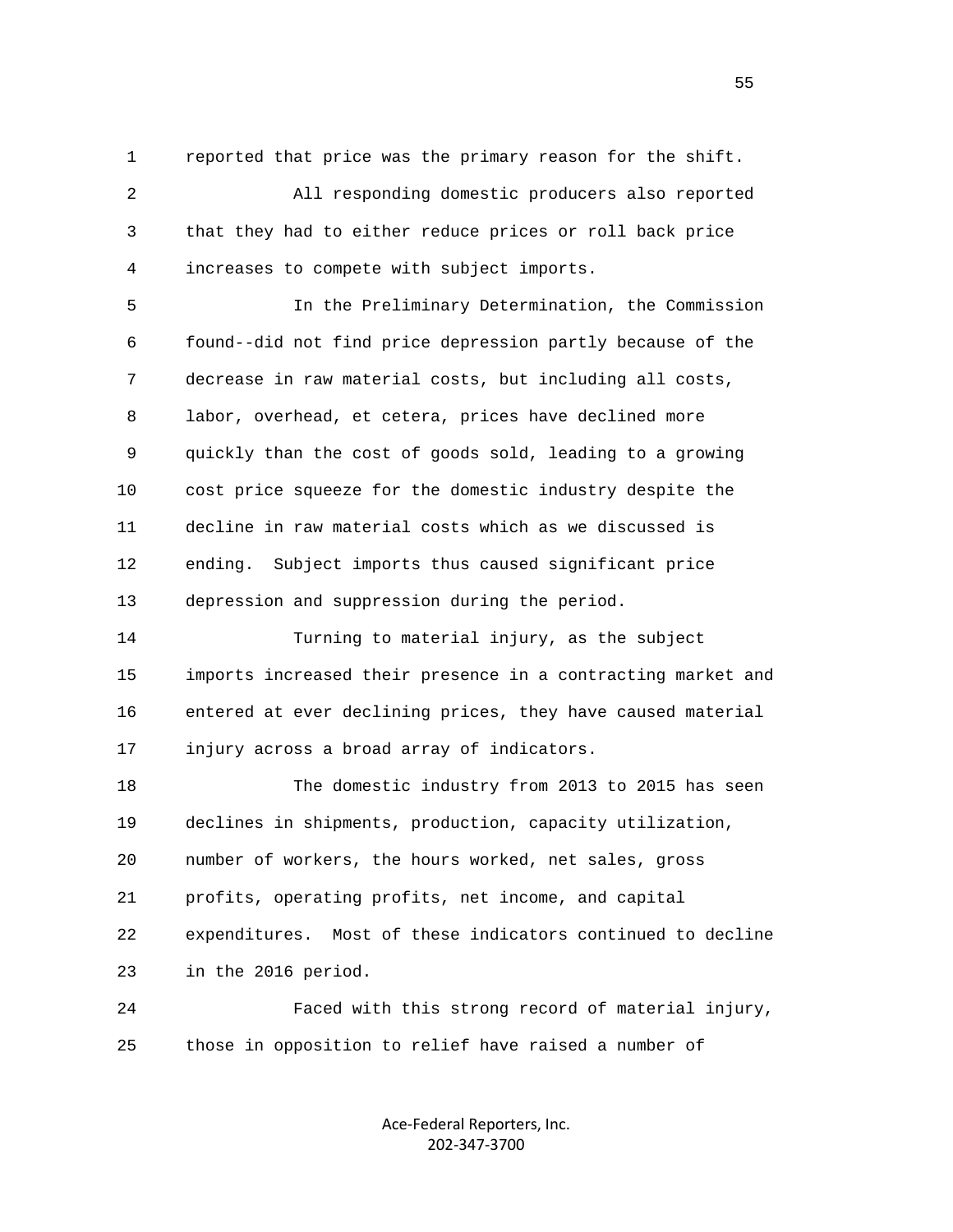1 arguments to try to attribute the injury to other causes, 2 causes other than subject imports. We do not believe that 3 these arguments have merit.

 4 First of all, the declines in domestic industry 5 indicators were not due solely to declines in demand, as the 6 domestic declines exceeded those demand declines, and as the 7 volume and market share of subject imports rose despite 8 declining demand.

 9 In addition, the declines in domestic industry 10 prices were not due solely to declines in raw material 11 costs, as prices declined more quickly than overall costs as 12 subject imports pervasively undersold depressed and 13 suppressed domestic prices.

 14 In addition, the injury the industry has suffered 15 is not due to nonsubject imports. Your prehearing staff 16 report shows that nonsubject imports declined in volume over 17 the period, and that they entered at higher unit values than 18 subject imports.

 19 By looking specifically at imports from China, 20 those imports are subject to AD and CBD Orders, and your 21 Preliminary Determination showed that Chinese imports 22 actually declined in volume over the period and therefore 23 would not be an alternative theoretical cause of material 24 injury during the period of investigation.

25 And finally, injury to the domestic industry in

Ace‐Federal Reporters, Inc. 202‐347‐3700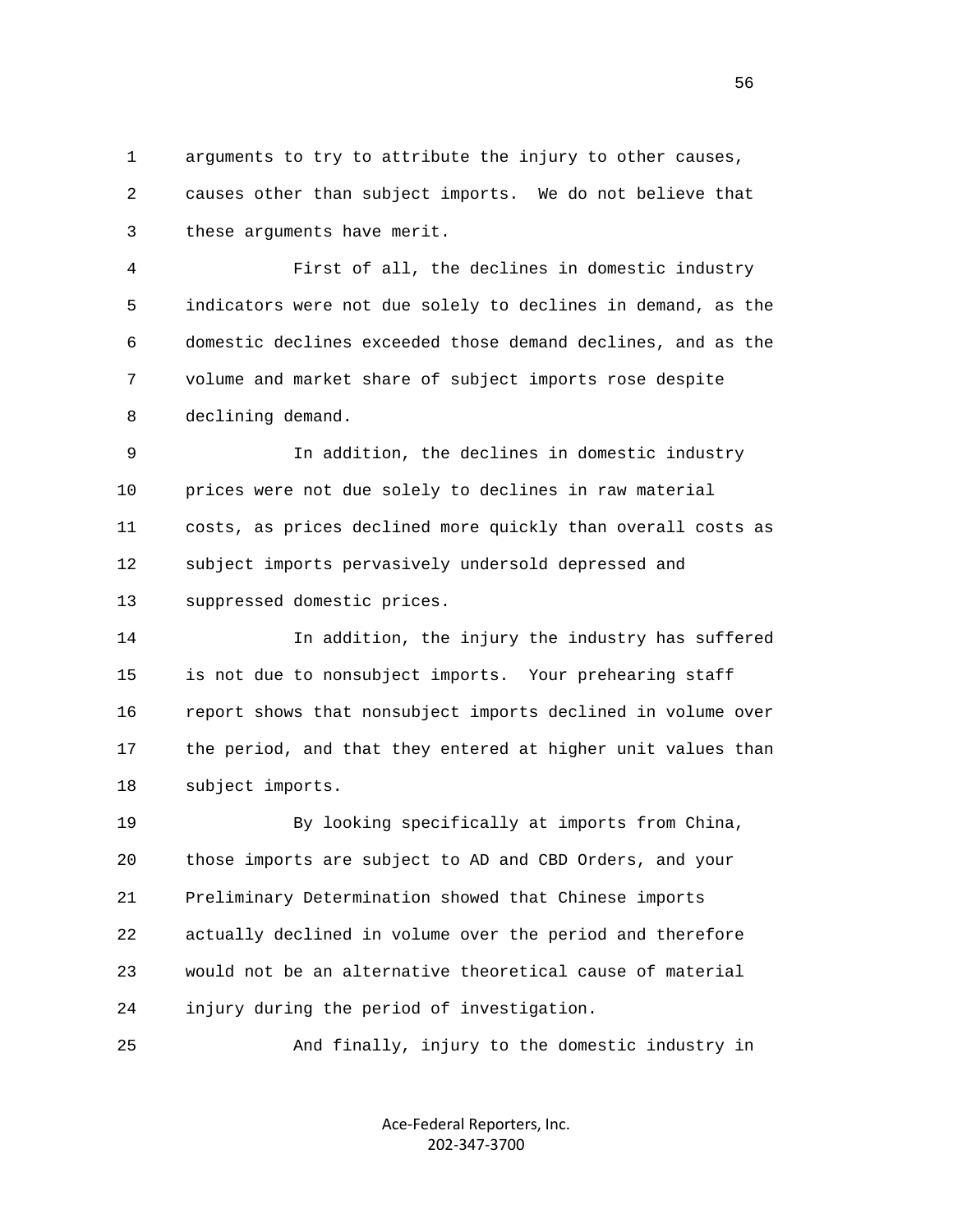1 terms of declining indicators is apparent across segments 2 and channels. Therefore, even if the Commission does look 3 at individual segments or channels as urged by Respondents, 4 I believe you will find material injury across the board.

 5 Turning to threat, subject imports threaten 6 further injury if Orders are not imposed. Producers in both 7 India Sri Lanka benefit from export subsidies, as Commerce 8 preliminarily found. We understand that Sri Lanka argues 9 that its export subsidy programs have terminated. This is 10 an issue that is being contested at the Commerce Department 11 as to whether or not those programs actually meet the 12 standard for Commerce to find them to be terminated. So 13 that is not concluded at this point, but we may find out 14 later today what Commerce thinks about that issue.

 15 The tire industry in India and Sri Lanka has also 16 been growing rapidly. Your prehearing staff report shows 17 that their capacity has increased, while capacity 18 utilization has declined, resulting in a growing excess 19 capacity in subject countries, and shows that they are 20 highly export dependent.

 21 Rapid market penetration and price aggression by 22 subject producers during the period indicate that such 23 trends will continue unless relief is imposed.

 24 Looking at some of the recent capacity expansions 25 underscores the severity of the threat that is posed to

> Ace‐Federal Reporters, Inc. 202‐347‐3700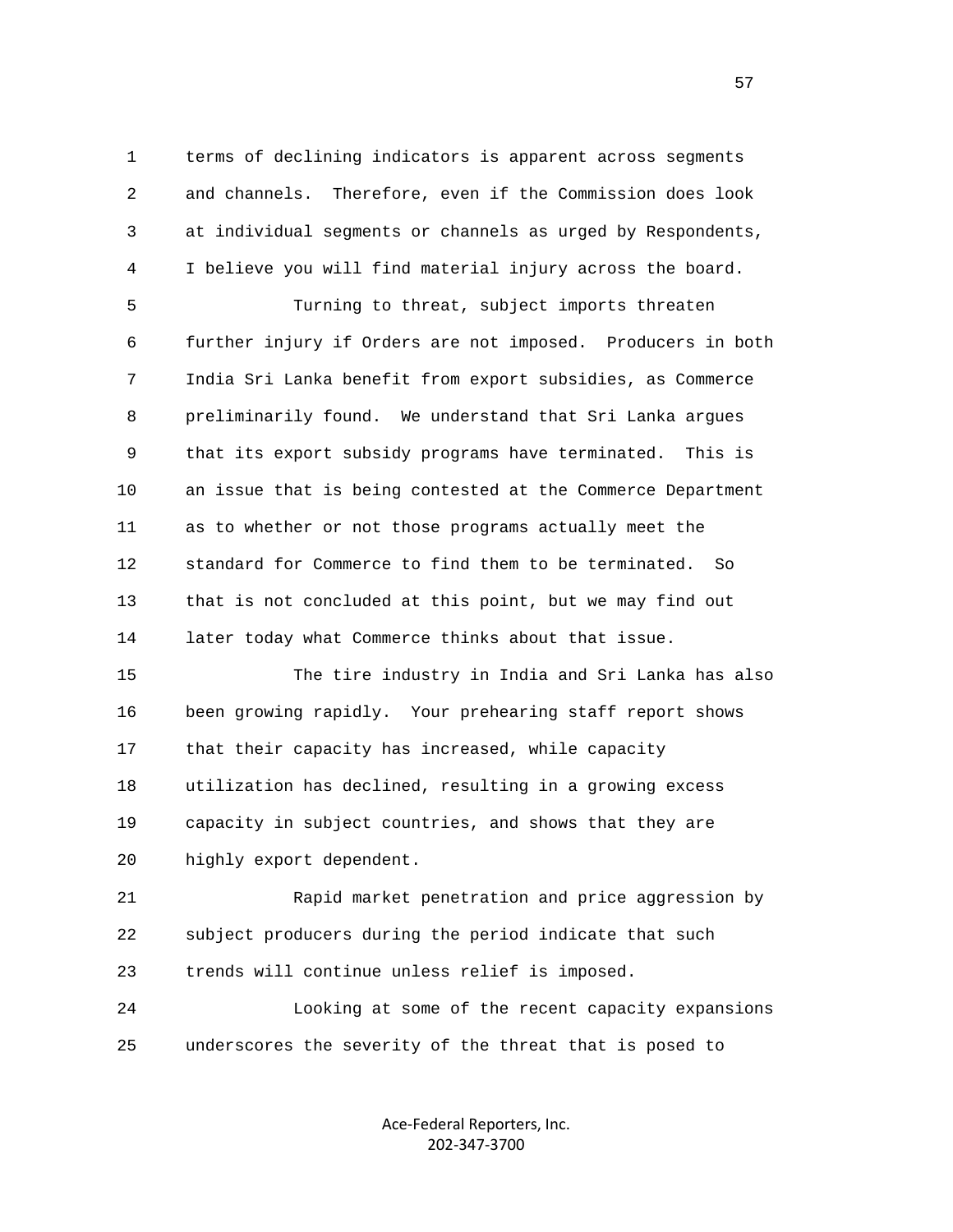1 domestic producers. BKT opened a new OTR tire plant in 2 India in 2015, which will be operating at full capacity at 3 some point this year. Apollo is switching its capacity at 4 one of its truck tire plants in India over to specialty and 5 industrial tires. Alliance opened a new OTR tire plant in 6 India in late 2014, and in 2015 TVS, another Indian 7 producer, announced plans to increase its OTR tire capacity 8 at two plants.

 9 Camso, since changing its identity from Solideal 10 to Camso, has introduced a new series of OTR tires and 11 expanded its distribution network in the U.S. Trelleborg 12 enlarged its OTR tire plant in Sri Lanka in 2010, and we 13 just found out in an article published late yesterday that 14 was too late to add to this slide, a company called "Rigid 15 Tire Corporation" is making a new \$75 million investment in 16 a tire plant in Sri Lanka that will include capacity to 17 produce OTR tires, and they will be laying the foundation 18 stone for that new plant tomorrow.

 19 Looking at other factors that support an 20 affirmative threat determination, India and Sri Lankan 21 governments have publicly announced plans to increase 22 exports with Sri Lanka in particular focused on the rubber 23 sector, a strategic sector for that country which includes 24 tires.

25 Global exports of OTR tires from both India and

Ace‐Federal Reporters, Inc. 202‐347‐3700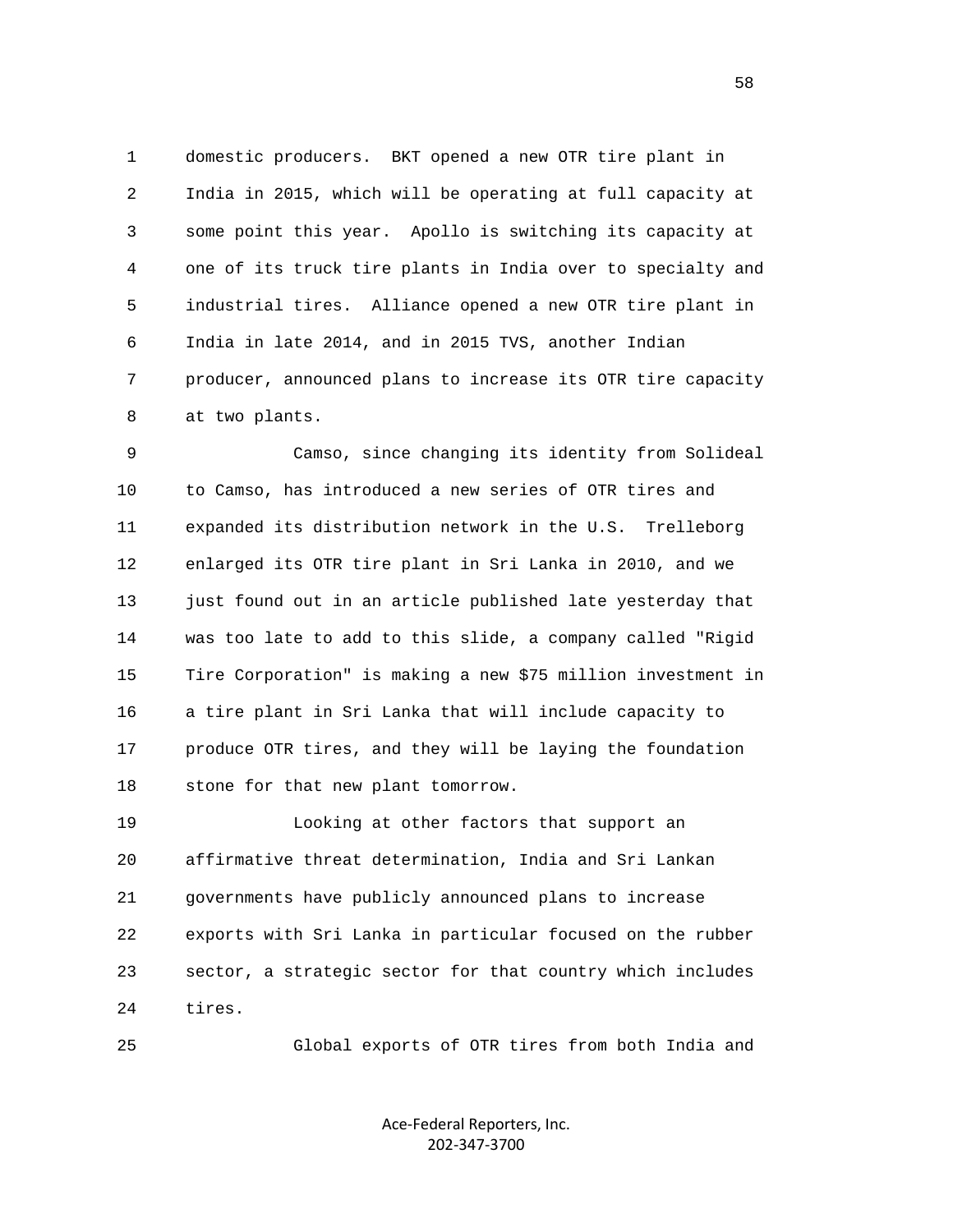1 Sri Lanka increased from 2013 to 2015, while exports from 2 other sources declined. And those exports were particularly 3 focused on the U.S. market, which is the top export market 4 for both countries, and has seen larger increases in exports 5 than other export markets and which has higher average unit 6 values than most other major markets, making it highly 7 attractive for further increases in the imminent future.

 8 Finally, an affirmative threat determination is 9 supported by the high degree of vulnerability of this 10 domestic industry. Demand is projected to continue to be 11 depressed in the near future in the U.S. market. The 12 domestic industry is already operating at very low levels of 13 capacity utilization and at unsustainably low profit 14 margins, and the projected increases in raw material costs 15 in the imminent future will only exacerbate injury to the 16 domestic industry if Orders are not imposed.

 17 In conclusion, OTR tires from India and Sri Lanka 18 are highly fungible and meet all other requirements for 19 cumulation. Rising volumes of imports have seized market 20 share in a declining market, and these imports have 21 pervasively undersold domestic producers causing both price 22 depression and price suppression.

 23 These subject imports have driven down domestic 24 sales, production, employment, and profitability, causing 25 material injury and threatening further injury if Orders are

> Ace‐Federal Reporters, Inc. 202‐347‐3700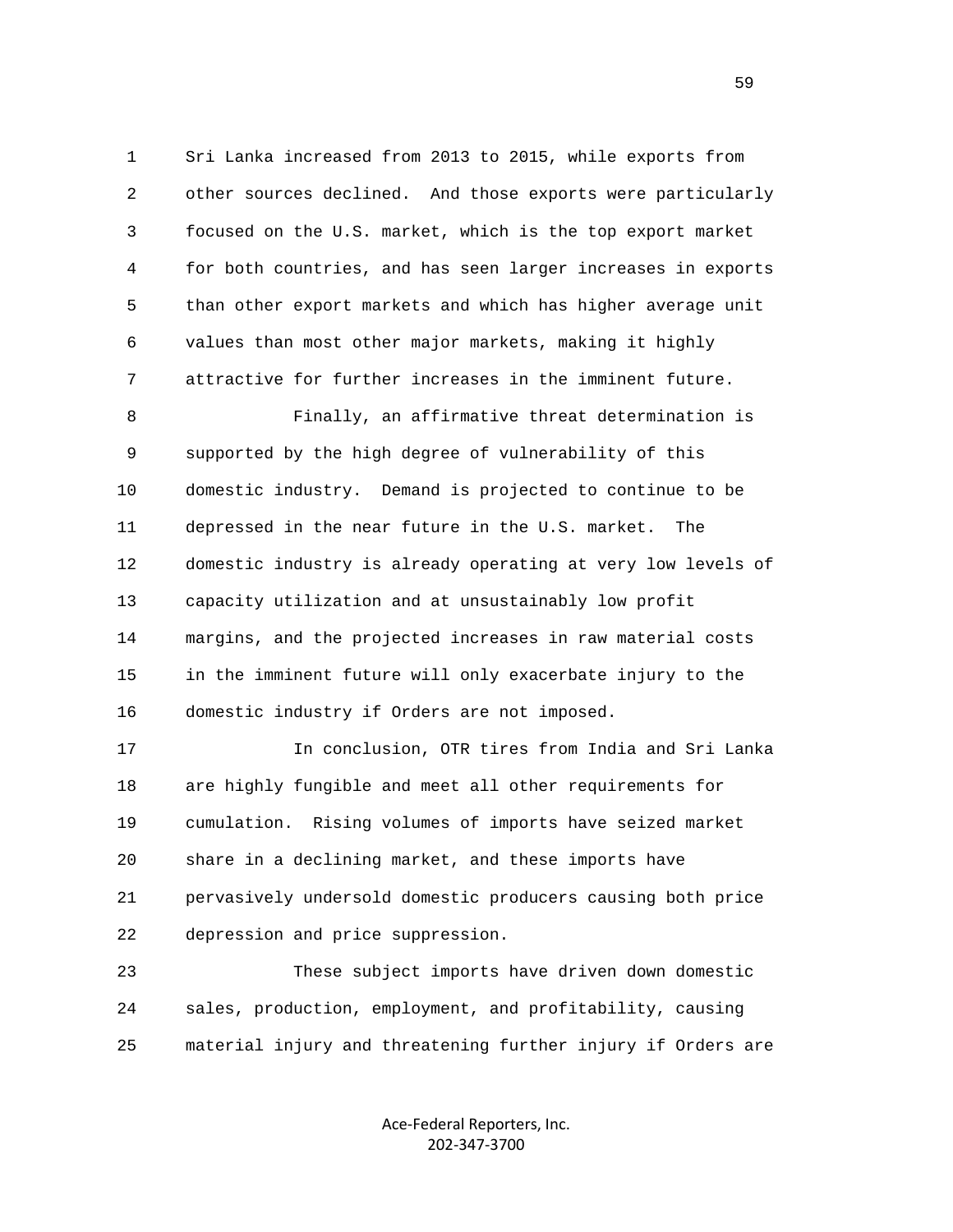1 mot imposed.

 2 Thank you. 3 MR. STEWART: That concludes our direct 4 presentation, Mr. Chairman. 5 CHAIRMAN WILLIAMSON: Thank you very much. We 6 thank the panel for their testimony. This morning we will 7 begin questioning with Commissioner Broadbent. 8 COMMISSIONER BROADBENT: Thank you, Mr. Chairman. 9 I want to welcome the witnesses and thank you for your 10 presentation. 11 Let's see. I think this would be probably for 12 Ms. Drake or Mr. Stewart. As we sort of try to sort through 13 this, looking at subject imports being present in different 14 quality tiers from U.S. producers, and if demand trends 15 cause purchasers to be more willing to source from lower 16 quality tiers, they have less money to spend, is it really 17 injury due to subject imports? May this just be injury due 18 to the lower demand and change of consumer preference? 19 MR. STEWART: Well the record and the testimony, 20 Commissioner Broadbent, indicate that there's direct 21 competition. You heard from one of the distributors or 22 wholesalers in the United States that when they're offering 23 tires they are losing sales of these tires to both OEM 24 accounts and after-market accounts directly on price. And 25 that's been the testimony of both the CEO and the sales team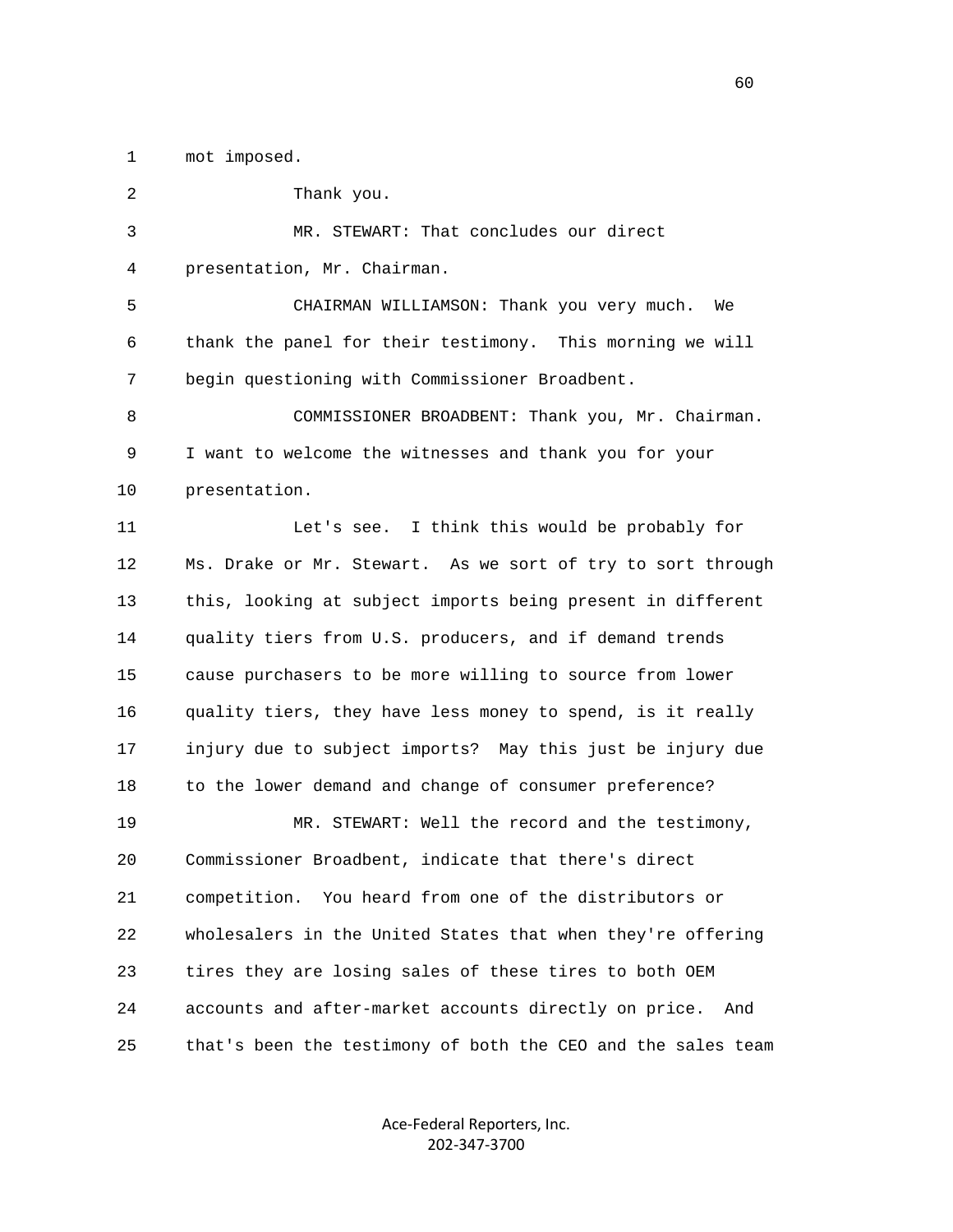1 from Titan that are here.

| 2  | So while there is allegedly price differentials                |
|----|----------------------------------------------------------------|
| 3  | based on tiers, certainly for the Titan organization they      |
| 4  | directly compete with that tier differentiation, if you        |
| 5  | will, on their Titan brand with the India and Sri Lankan       |
| 6  | major brands that are here in opposition.                      |
| 7  | With regard to the Goodyear brand, I think you've              |
| 8  | heard that there has been direct price competition that has    |
| 9  | occurred with reduced sales and reduced pricing. So we         |
| 10 | believe that this is--when markets decline, people maybe       |
| 11 | become more price conscious. It doesn't mean that there        |
| 12 | aren't lost sales, or there's not price depression that        |
| 13 | flows from underselling by imported product.                   |
| 14 | COMMISSIONER BROADBENT: Well, Mr. Stewart, how do              |
| 15 | you--you're sort of saying "alleged tiers," pricing tiers in   |
| 16 | this industry--how do you define the way the tires are         |
| 17 | You're disagreeing that there are tiers of pricing?<br>priced? |
| 18 | MR. STEWART: Well I think in all of the tire                   |
| 19 | cases that have been before you that there is disagreement     |
| 20 | amongst purchasers, there's disagreement among importers,      |
| 21 | there's disagreement amongst domestic producers as to how      |
| 22 | one sorts the market.                                          |
| 23 | Clearly there are tires that are perceived to be               |
| 24 | higher quality tires, and where companies try to obtain a      |
| 25 | higher price for those tires. Sometimes that can be backed     |

Ace‐Federal Reporters, Inc. 202‐347‐3700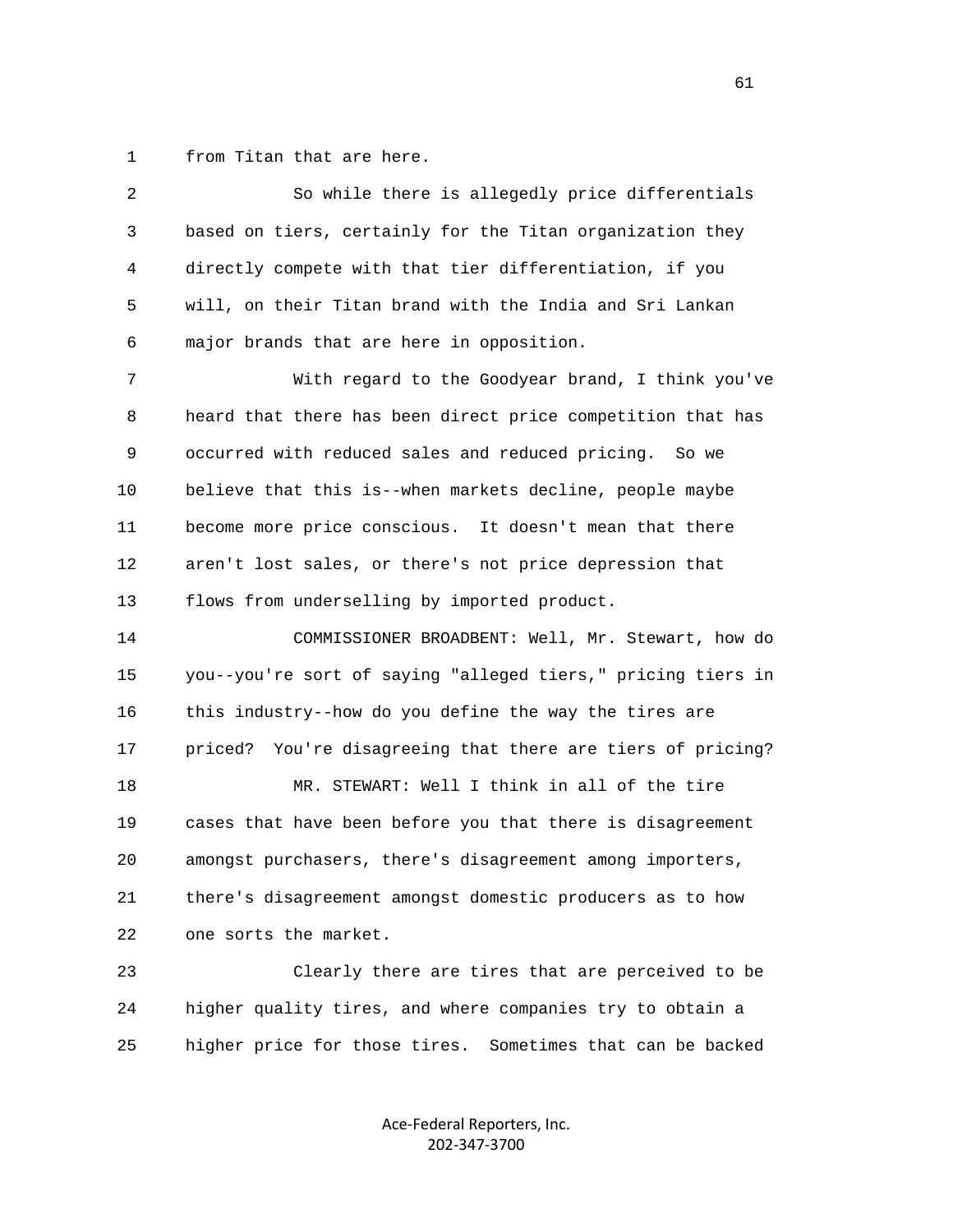1 up with information as to hours of service that a particular 2 tire will provide versus another tire.

 3 But the inconsistency that exists is not of my 4 making. It's simply of the comments that have been made by 5 purchasers and importers and domestic producers, many of 6 whom have very different perceptions.

 7 For example, Bridgestone, who is another major 8 domestic producer here in the United States and has both the 9 Firestone and Bridgestone labels, is typically viewed as a 10 Tier I. But in your staff report, the majority view was 11 that they were both a Tier I and a Tier II company.

 12 Titan, that produces both Goodyear and Titan 13 product, is viewed as Tier I for Goodyear, but Tier II and 14 Tier III for Titan, even though the products come out of the 15 same facilities. And similarly you see the Indian and Sri 16 Lankan products being ranked as Tier II and III for BKT and 17 Alliance and Camso, as well as other producers from those 18 countries.

 19 So obviously different purchasers, different 20 importers, have different views as to where you put these 21 products. You can see some price premium for a product like 22 Goodyear in some applications, but there is information that 23 was submitted in our prehearing brief from a distributor 24 that shows pricing of both Camso product and both Titan and 25 Goodyear product, and it shows that in some situations the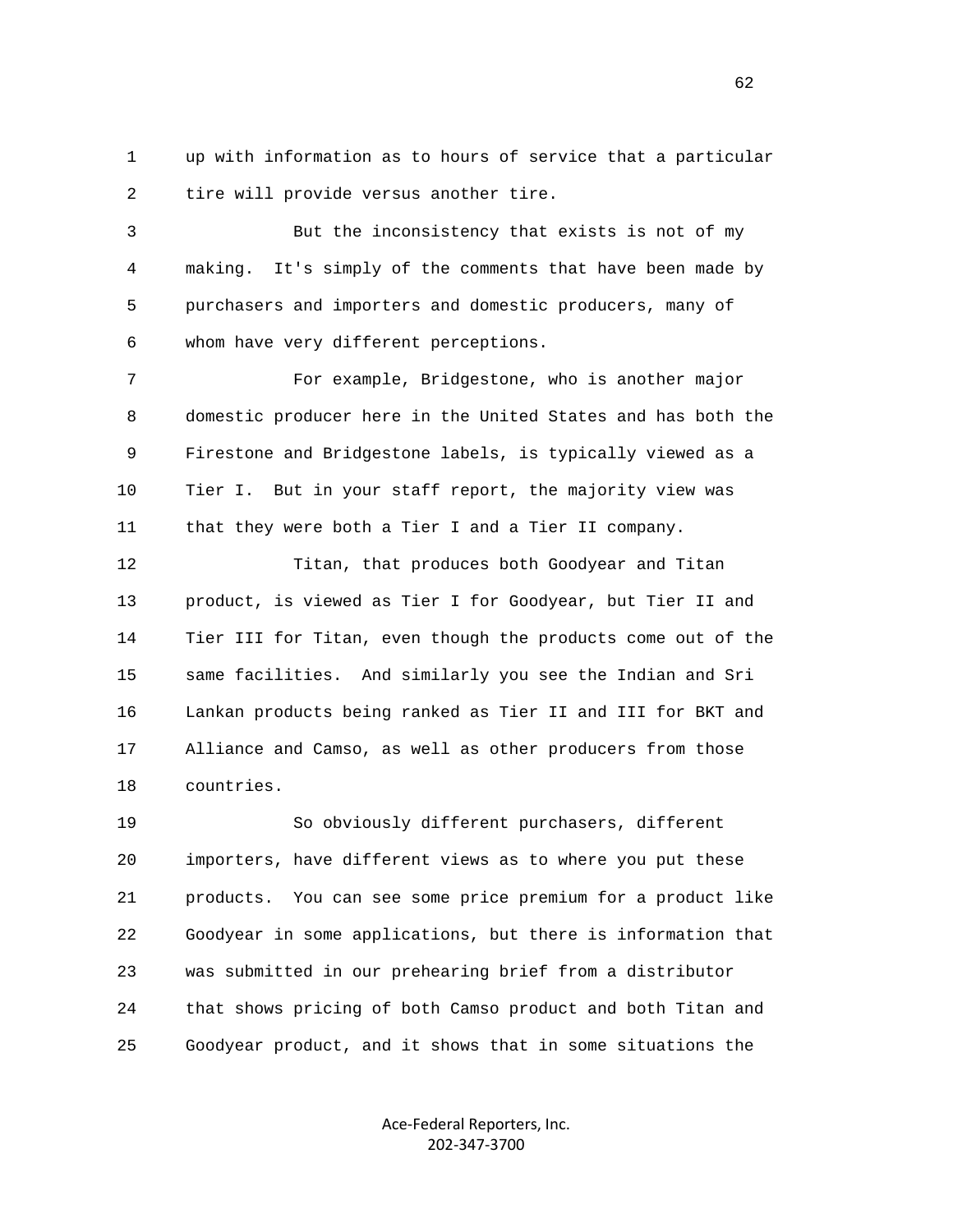1 Goodyear product is priced below the Titan product.

 2 So I guess the-- 3 COMMISSIONER BROADBENT: Well I get that it's a 4 difficult question and there's different perspectives on it, 5 but I think it's our responsibility to try to come up with 6 an assessment. I mean, if you look at the refrigerators 7 cases, there's -- I mean, if we think there's tiers, we 8 really need to tease it out. And-- 9 MR. STEWART: And you have --- my own point is 10 that you have domestic competition across the tiers. And so 11 within a tier, presumably there is no price premium that is 12 being alleged. There's premiums being alleged between Tier 13 I and Tier II and between Tier II and Tier III, but there's 14 not a premium that is alleged between Tier II and Tier II, 15 as I understand the record. 16 So Titan is a major producer, and obviously in 17 their volume they're viewed by some as being a Tier II, a 18 Tier III, but they're always viewed as being in the same 19 Tier as Camso and BKT and Alliance, the three companies who 20 are here at the moment. Obviously there's other Indian 21 producers. 22 So if you can take you --- even if you assume 23 that the premium that's in your staff report, the 13 to 22 24 percent, if you take the average 17-1/2 percent and you 25 assume that that applied to all U.S. sales, versus the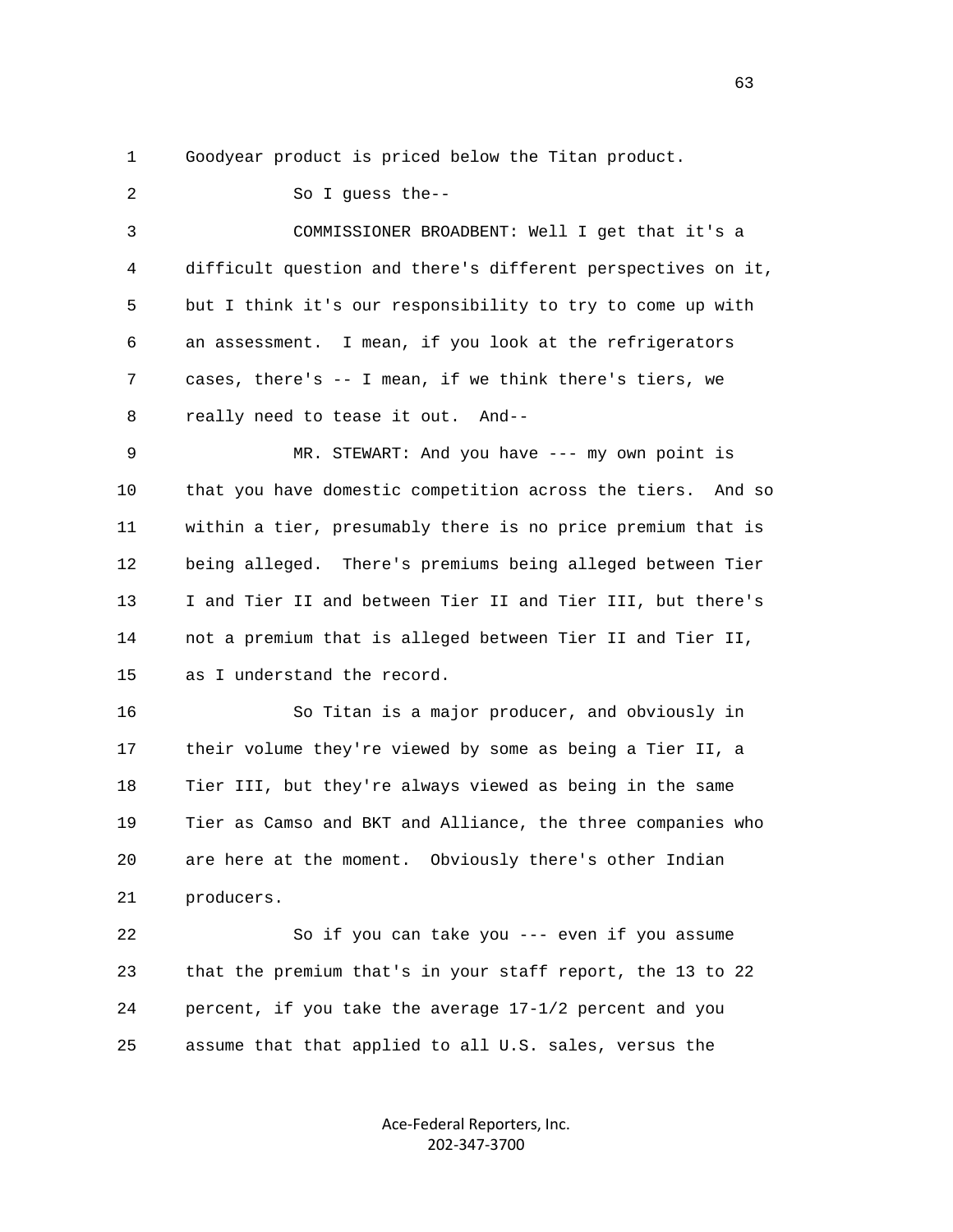1 imported sales, the reality is that your price underselling 2 shows that there is significant price underselling 3 vis-a-vis, even with that premium. And that's what our 4 people are telling us that they're experiencing in the 5 marketplace.

 6 Day in and day out they are losing sales because 7 the prices are so low that whatever premium they might like 8 to think they get for selling the Goodyear brand, they don't 9 get. And whatever premium they might think they would get 10 for a Titan brand versus maybe a Tier IV brand, or if there 11 is a Tier IV, or one of the lesser brands they're not 12 getting.

 13 MS. DRAKE: Commissioner Broadbent, if I may, I 14 don't think we're trying to argue that the Commission should 15 ignore tiers, or that tiers don't exist. I think it's more 16 that these are not rigid tiers; that there's some objective 17 empirical definition of who belongs in what tier.

 18 And there clearly is competition between the 19 tiers. I mean when the Commission has looked at cases where 20 it acknowledged there were tiers, such as the first OTR case 21 on China, or the case on canned pineapple, or color 22 televisions, the existence of tiers does not mean that 23 there's not competition. It's just a facet of that 24 competition. And I think that's how we look at it. 25 COMMISSIONER BROADBENT: Okay. Mr. Carpenter from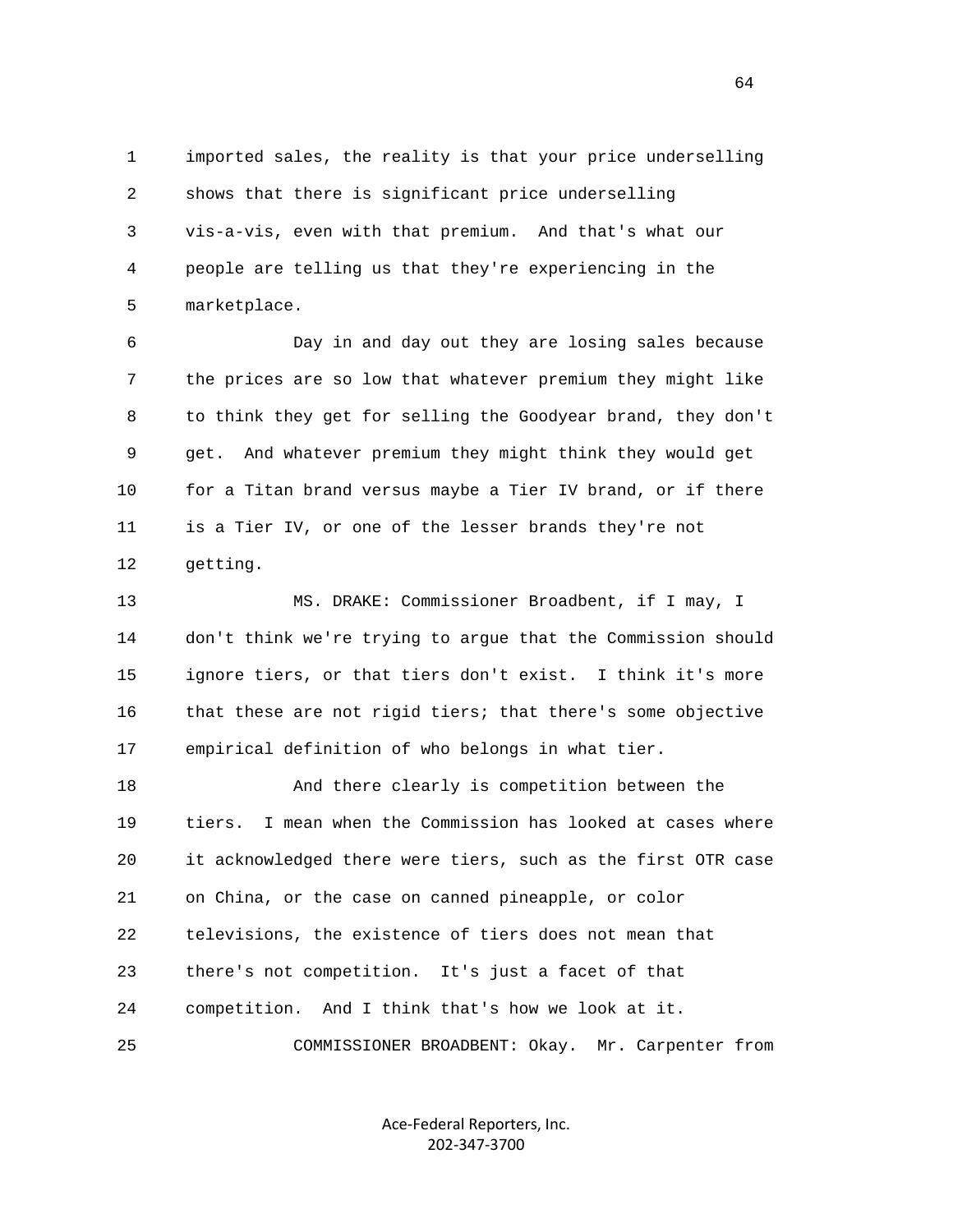1 Jerry's Tires, why does your firm not handle imports? 2 MR. CARPENTER: Oh, it isn't that we haven't 3 handled imports, we have. 4 COMMISSIONER BROADBENT: You had a bad experience? 5 MR. CARPENTER: Well, basically imports, most of 6 them, to get their very best price was by ordering large 7 quantities. And they call it "container loads." 8 COMMISSIONER BROADBENT: Right. 9 MR. CARPENTER: And, you know, timing to get the 10 product. In Michigan, of course we're not like Florida. We 11 have such a short season as far as weather goes and like 12 that, that we'd have to order our products say in September 13 to get the product by April, or by March to have them for 14 the season. And we've had several very bad cases that we 15 got the product in June or July, and obviously we lost that 16 sale presence there. 17 So we neglected--or we just said we're staying 18 out of it. So basically all the imports that we purchase 19 for our company are buying through wholesalers in the U.S. 20 COMMISSIONER BROADBENT: Okay. How do we weigh 21 the decrease in demand and the decrease in raw materials 22 costs versus your position that there's price suppression? 23 MR. STEWART: Well, looking at prior Commission 24 decisions, the existence of cost price squeeze is pretty 25 clear from the data. Certainly, the decline in demand is a

> Ace‐Federal Reporters, Inc. 202‐347‐3700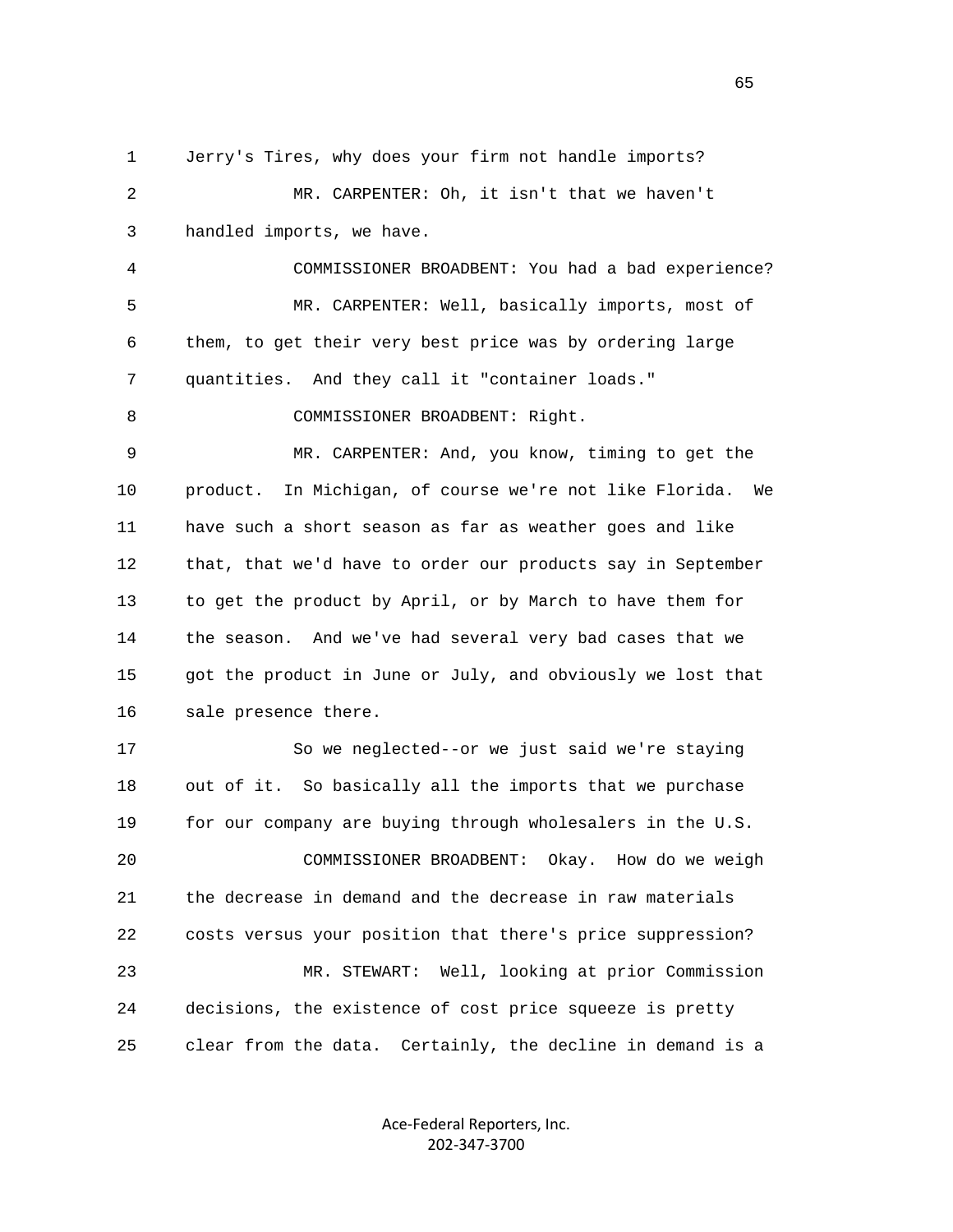1 part, but it's a part in many of your cases and it's not a 2 factor that typically is separated out.

 3 Much of the data in the pre-hearing staff report 4 is, obviously, redacted in the public version; but your 5 Section D, to the extent that there are claims are made that 6 there are different movements in different segments of the 7 market the Commission can look at the subject imports as a 8 share of apparent consumption. I believe you will see on a 9 volume or value basis the combination of the subject imports 10 have increased in virtually every category, which means 11 there has been lost market share throughout the issue.

 12 We're not aware that the Commission has ever 13 attempted to do the kind of "what if" type of analysis that 14 Respondents have put in their model and their model doesn't 15 reflect lost market share in various subcategories, nor does 16 it reflect the price depression that has occurred. So 17 there's substantial injury to the domestic industry, whether 18 you do it on a disaggregated basis, such as is urged by 19 those in opposition or whether you look at it on an 20 aggregated basis, such as was presented in our pre-hearing 21 brief.

 22 We have not argued that the majority of the harm 23 is from increased imports, but that's not the statutory 24 standard. The only statutory standard is that injury be 25 significant and we believe that any way you slice it you

> Ace‐Federal Reporters, Inc. 202‐347‐3700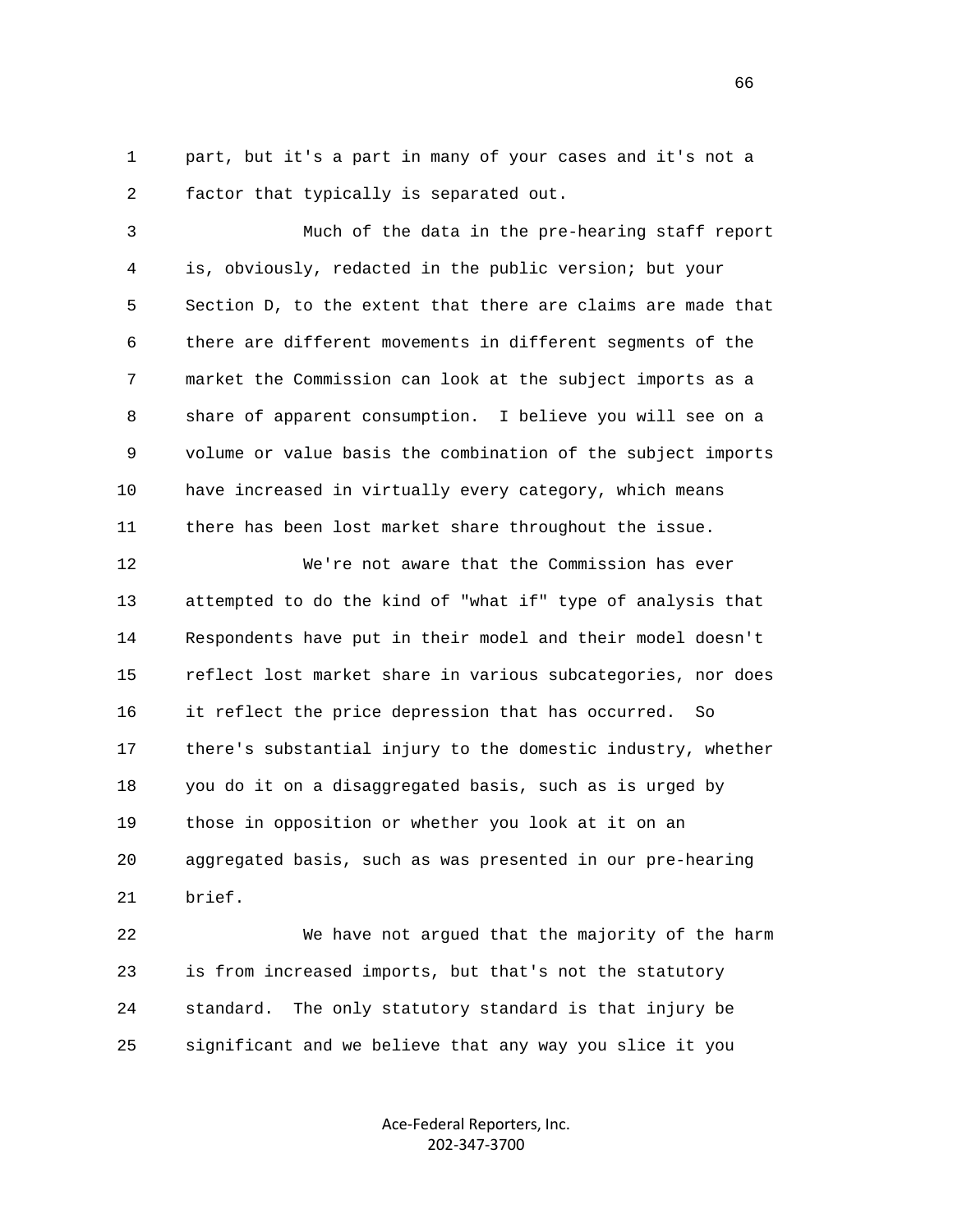1 will see that the loss of market share to subject imports 2 has been significant during the period. 3 COMMISSIONER BROADBENT: Okay. Is this the 4 first case you've filed against Sri Lanka? 5 MR. STEWART: It is the first case we've filed 6 against Sri Lanka. 7 COMMISSIONER BROADBENT: We don't see them very 8 often. I don't think we've ever seen them before. Okay, 9 thanks a lot. 10 CHAIRMAN WILLIAMSON: Thank you. Commissioner 11 Kieff. 12 COMMISSIONER KIEFF: Thanks. And I join in 13 welcoming both teams to come and present today and we look 14 forward, not only to the testimony, but to the transcripts 15 and post-hearing submission. 16 Let me, if I could, just dive in with two lines 17 of questions. First, with Ms. Drake, your slide wrap-up 18 gave what the lawyer in me thinks of a prima facie case or 19 maybe more than that, but in a time-efficient way. So much 20 so that it then left me with the following question and so 21 I'm hoping this comes as no surprise and is helpful to both 22 sides in focusing our discussion. 23 So am I hearing you correctly in understanding 24 that you could basically agree with many of the factual 25 views offered by your opponents and still take the position

> Ace‐Federal Reporters, Inc. 202‐347‐3700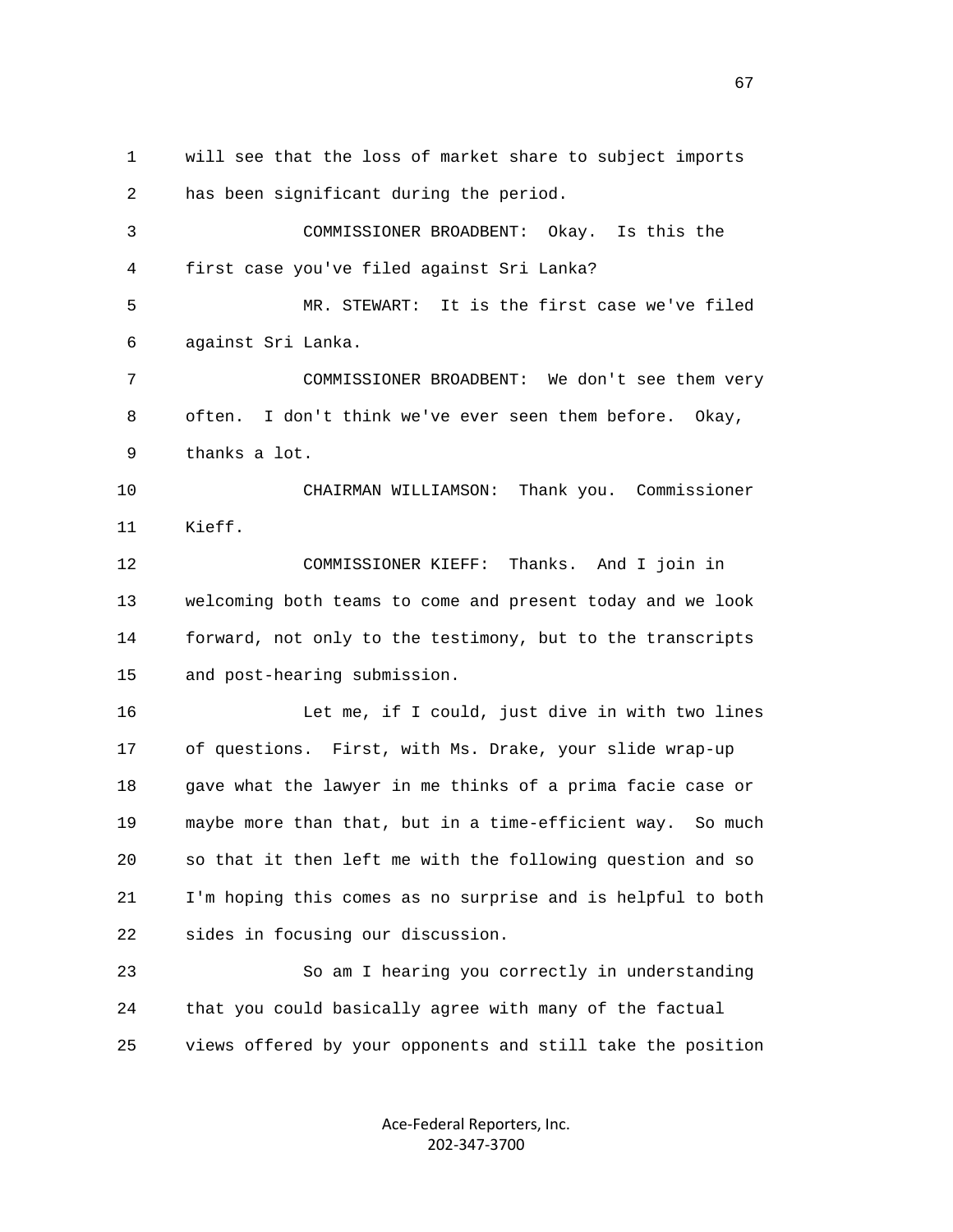1 that nonetheless you win?

| 2  | MS. DRAKE: Well, I believe the factual record                |
|----|--------------------------------------------------------------|
| 3  | clearly supports an affirmative determination.               |
| 4  | COMMISSIONER KIEFF: No, I get that. I guess                  |
| 5  | that's what I'm saying is could the components of the record |
| 6  | that they are focusing on have the view they want us to      |
| 7  | adopt, but not drive a negative determination.               |
| 8  | MS. DRAKE: I think it depends on which pieces                |
| 9  | they're looking at.                                          |
| 10 | COMMISSIONER KIEFF: Okay, tell me which ones                 |
| 11 | are the key ones?                                            |
| 12 | MS. DRAKE: So you could find that Sri Lanka is               |
| 13 | concentrated in the construction industrial segment and so   |
| 14 | cumulate subject imports.                                    |
| 15 | COMMISSIONER KIEFF:<br>Yes.                                  |
| 16 | MS. DRAKE: You can find that demand has                      |
| 17 | declined and that that has been an important factor and that |
| 18 | Titan has cited that in its investor conference calls and    |
| 19 | still make an affirmative determination. You can find that   |
| 20 | raw material prices declined and still make an affirmative   |
| 21 | determination because, overall, there's a cost price         |
| 22 | squeeze.                                                     |
| 23 | COMMISSIONER KIEFF: And we could find your                   |
| 24 | agricultural sector impact could be as they describe, but    |
| 25 | still be compelled to an affirmative.                        |
|    |                                                              |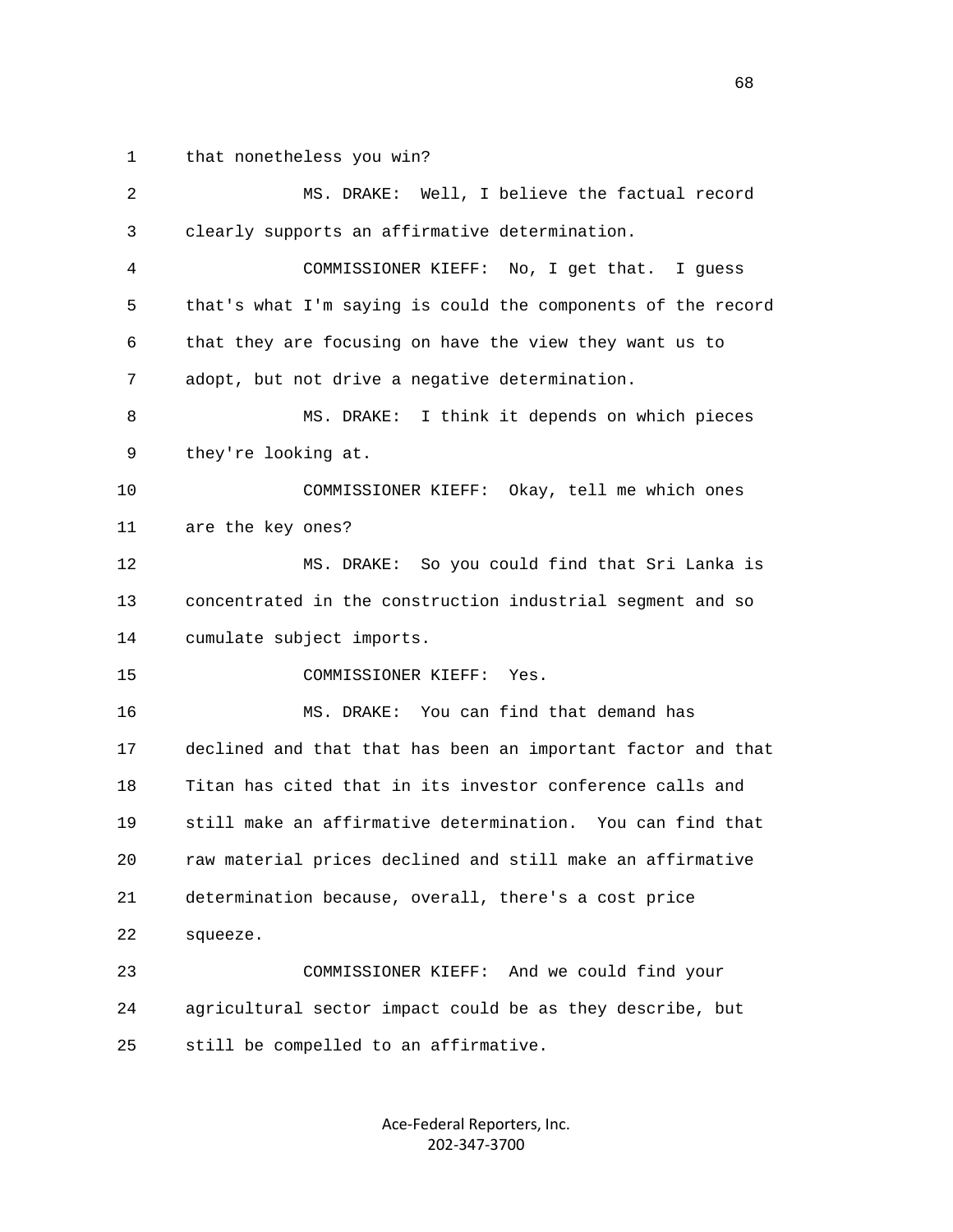1 MS. DRAKE: Because there are impacts in other 2 sectors as well and there is an impact, overall, in the 3 market that has harmed the industry. Overall, they haven't 4 argued for separate domestic-like products or what have you 5 that would limit the inquiry to just one segment. 6 COMMISSIONER KIEFF: Gotcha. Okay. And I'm 7 sorry, Mr. Stewart, you wanted to add? 8 MR. STEWART: Just that we will, of course, in 9 the post-hearing give you a breakdown of the subcategories. 10 And so while we might agree that there has been a 11 significant decline in OEM demand and agriculture, which as 12 not been contested, that doesn't mean we haven't lost market 13 share in virtually of the categories. 14 COMMISSIONER KIEFF: Yeah, I mean -- look, 15 everyone with a microphone has a buzz phrase, but mine, for 16 years, has been where the rubber hits the road, ha-ha, 17 cha-ching. So it just seems to me asking both sides, 18 concretely, what is the nature of your disagreement with the 19 other side is it factual and if so, on facts that actually 20 matter to the legal outcome you're seeking? And it sounds 21 like you could largely agree, not that you do, but you could 22 largely agree with many of the points, as we've just 23 discussed, that they've made on the facts and still, in your 24 view, present a case that we are compelled to reach an 25 affirmative on.

> Ace‐Federal Reporters, Inc. 202‐347‐3700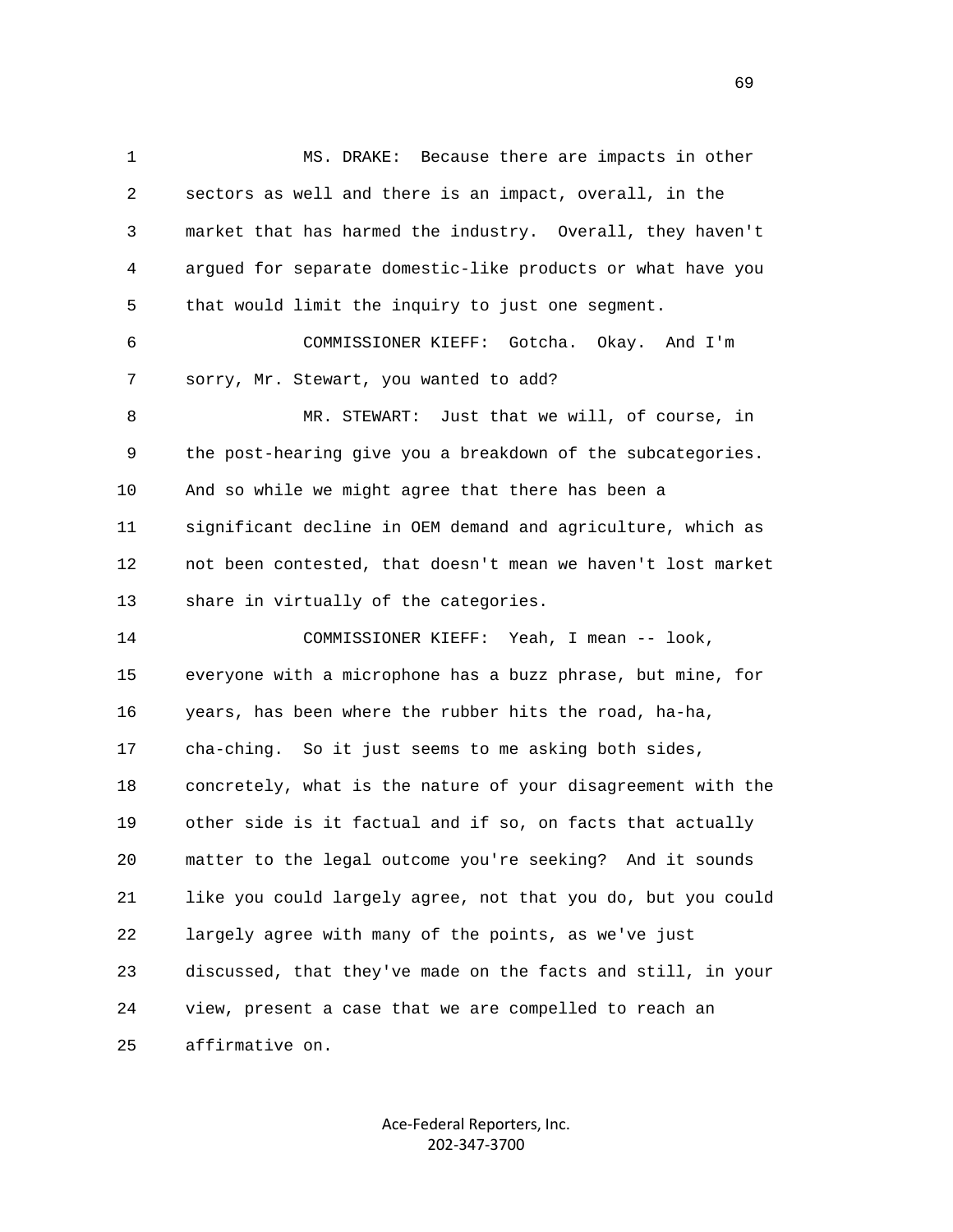1 Let me, if I could then -- and I invite the 2 other side to explain to us why the rubber hits the road 3 differently on those points, what we're missing.

 4 Let me, if I could, ask a different line of 5 questions that's going to sound kind of business and tech 6 oriented and maybe it gets to the legal issue. So let me 7 start, if I could, with Mr. Carpenter because you were 8 describing your personal experiences in sales interactions 9 relating to what you called, in effect, customer service.

 10 So for me, I drive a regular passenger vehicle, 11 not the vehicles that use your tires. And just recently the 12 building renovated their garage and I must have like a 13 super-duper magnet built into my tires, so I managed to draw 14 in one week three separate nails in three separate tires, so 15 no worries. Like the first time, of course, I just pulled 16 into a local gas station and the attendant very easily 17 pulled the screw out. It was a screw, not a nail, so it 18 actually required a lot of yanking with pliers and then 19 plugged the tire and pumped it back up and I was good to 20 go.

 21 And my economic thinking, my practical thinking 22 on the first round was I'm wearing a business suit. I don't 23 really want to get down on my hands and knees and I don't 24 have either the lung capacity or an automatic device to 25 really get enough air pressure going, despite my training as

> Ace‐Federal Reporters, Inc. 202‐347‐3700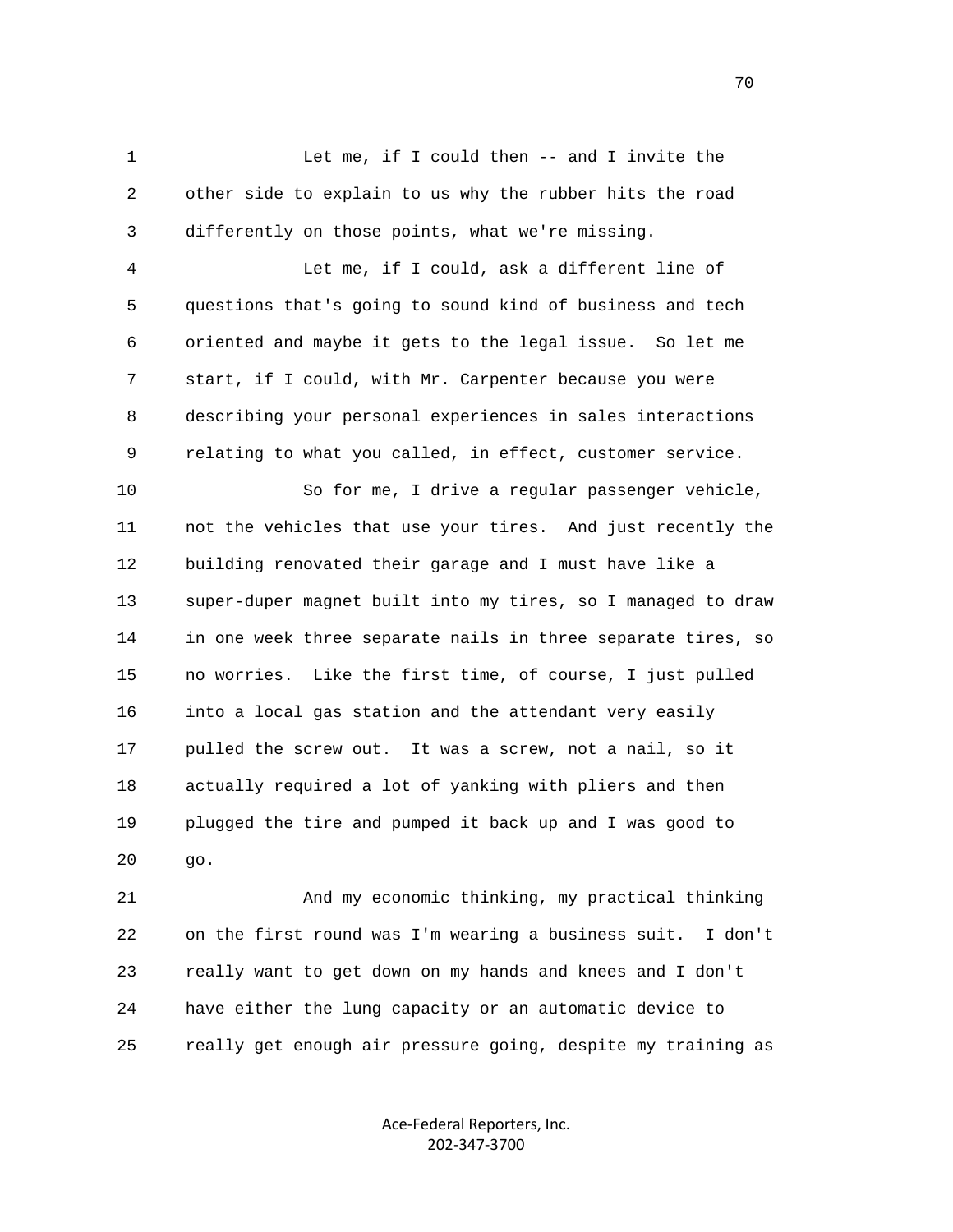1 a lawyer. And then, of course, I did the same calculations 2 three times over and found on Amazon that there are little 3 kits that you can buy that will, of course, plug a tire and 4 you can buy an automatic pump that you can plug into your 5 dashboard cigarette lighter.

 6 So I would imagine that the analysis is pretty 7 different if you're buying your tires because you're 8 probably not going to carry one of those under your arm to a 9 local vendor who's going to provide customer support. My 10 guess is people who buy these tires have on site equipment 11 to service them. Am I getting that?

 12 MR. CARPENTER: Oh, absolutely. I mean if 13 you're going to be in the farm tire business you've got to 14 have the equipment to install the tires properly on the 15 tractors.

 16 COMMISSIONER KIEFF: So what is service in the 17 best case? Like what would be gold star service from any 18 vendor?

 19 MR. CARPENTER: Having a properly equipped 20 service truck available 24/7 to the farmer.

 21 COMMISSIONER KIEFF: I see. And people do that? 22 MR. CARPENTER: Oh, absolutely.

23 COMMISSIONER KIEFF: Okay.

 24 MR. CARPENTER: If you're in the business, yes. 25 COMMISSIONER KIEFF: So for the Titan folks, do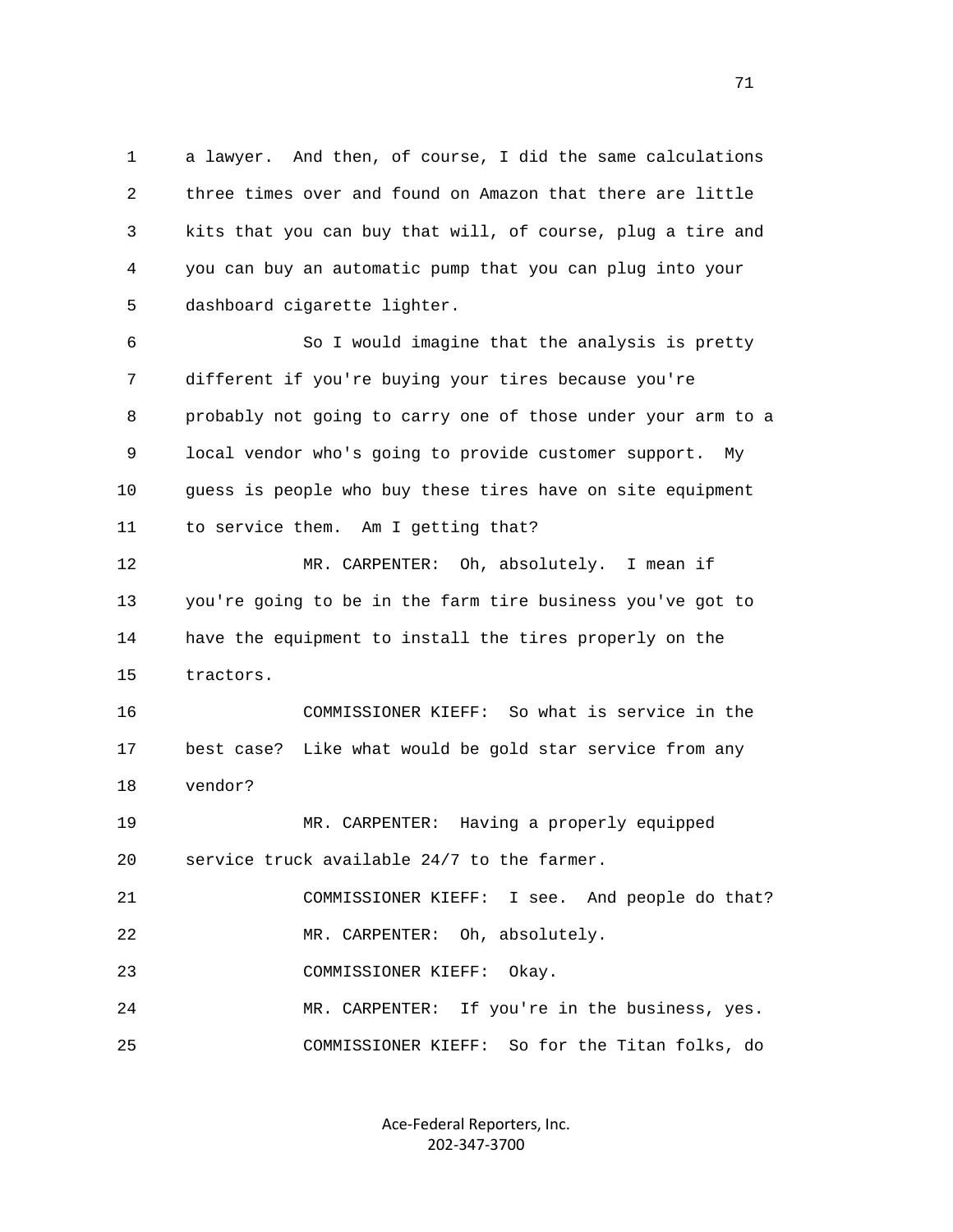1 you have those kinds of service trucks or are those provided 2 by third-party -- what is the industrial organization of 3 your industry? Is this a make or buy industry? Do you have 4 your branded service trucks or is there an AAA version for 5 the farmer? 6 MR. HAWKINS: We sell ours to dealers like Mr. 7 Carpenter, who support our end user customers. 8 COMMISSIONER KIEFF: I see. So they'd have his 9 brand? 10 MR. CARPENTER: If you're in the business, no 11 matter what brand you're selling you have to have the 12 equipment to install the tires. 13 COMMISSIONER KIEFF: Okay. And the FedEx deal 14 that you described, I take it, they have shops on site on 15 their end and they do all the work and that's why they 16 bought -- they were less concerned about service -- . 17 MR. CARPENTER: That's a mounted tire and wheel 18 assembly. 19 COMMISSIONER KIEFF: I see. 20 MR. CARPENTER: Or they'll send the tires to us, 21 the solid deals and then we will press them on their wheels. 22 COMMISSIONER KIEFF: Gotcha. 23 MR. CARPENTER: And then their mechanics 24 basically screw them on the vehicle. 25 COMMISSIONER KIEFF: And when they have a bunch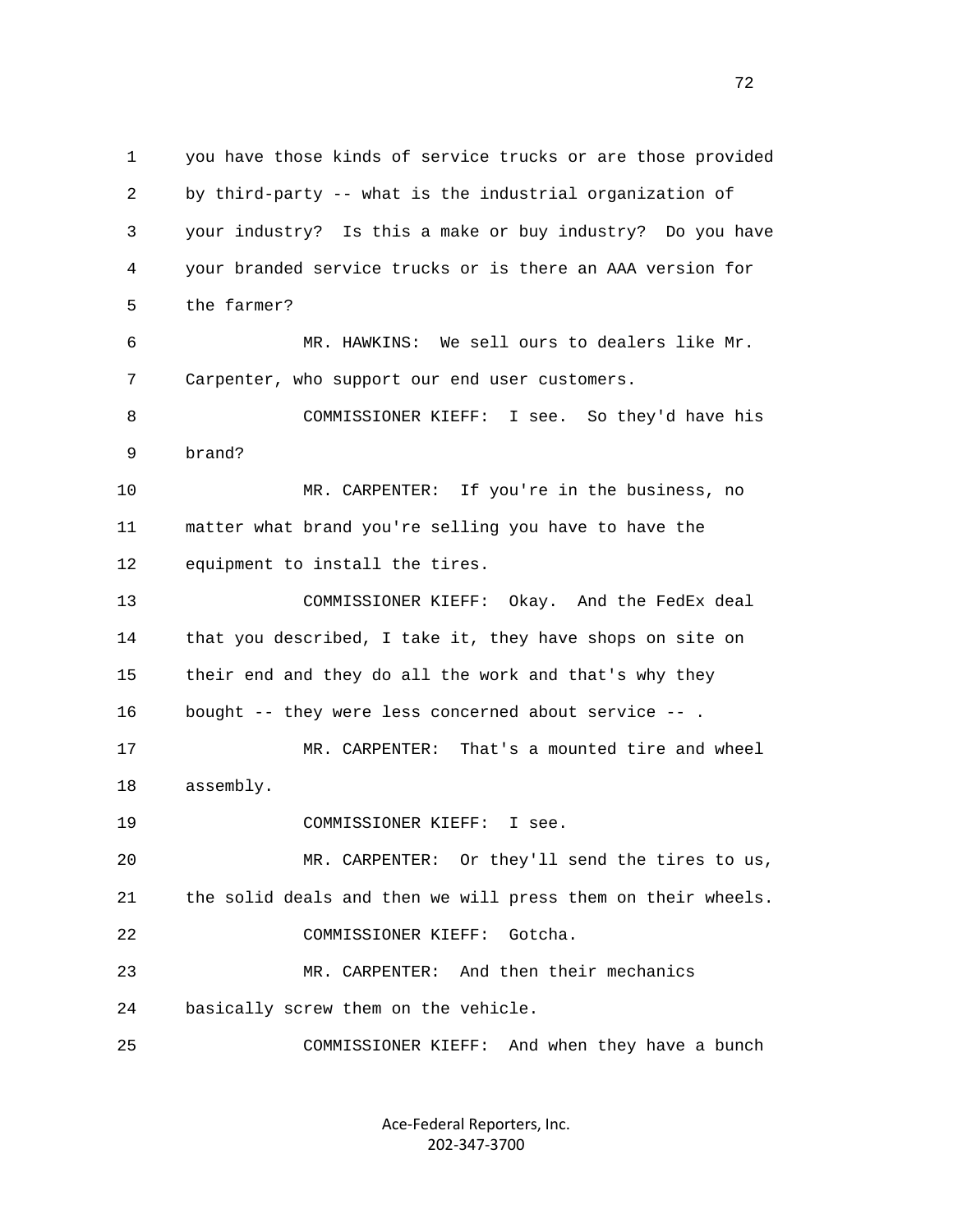1 of bad tires is their business model to recycle them, to 2 send them all back to Sri Lanka to have them fixed or does 3 the Sri Lankan competitor have its own on site truck? 4 MR. CARPENTER: Well, those, basically, are all 5 solid tires. When they're bald, we' have to dispose of 6 them. 7 COMMISSIONER KIEFF: So you don't even retread 8 them? 9 MR. CARPENTER: No. 10 COMMISSIONER KIEFF: Alright. So I think then I 11 get that the value that you're describing for the service is 12 real, but you can imagine no matter how real it is and no 13 matter how much of a premium there is it's still, in effect, 14 reduced down to something akin to overall price. 15 MR. CARPENTER: In the farm tire business, I 16 mean it's all tied to service and people buy from people 17 that have serviced them over the years, okay. And over the 18 years, we've sold Goodyear since 1962 and that's been our 19 primary brand and then Titan bottomed out and then we 20 started a wholesale network. And unfortunately, our dealers 21 are the selling point at that point. 22 So when we have, say, a tractor that needs eight 23 tires and say the price is, say, \$8,000 to replace those 24 tires. We'll say a Tier 1 Goodyear and even a Tier 2

> Ace‐Federal Reporters, Inc. 202‐347‐3700

25 Goodyear. I mean it doesn't make any difference. It's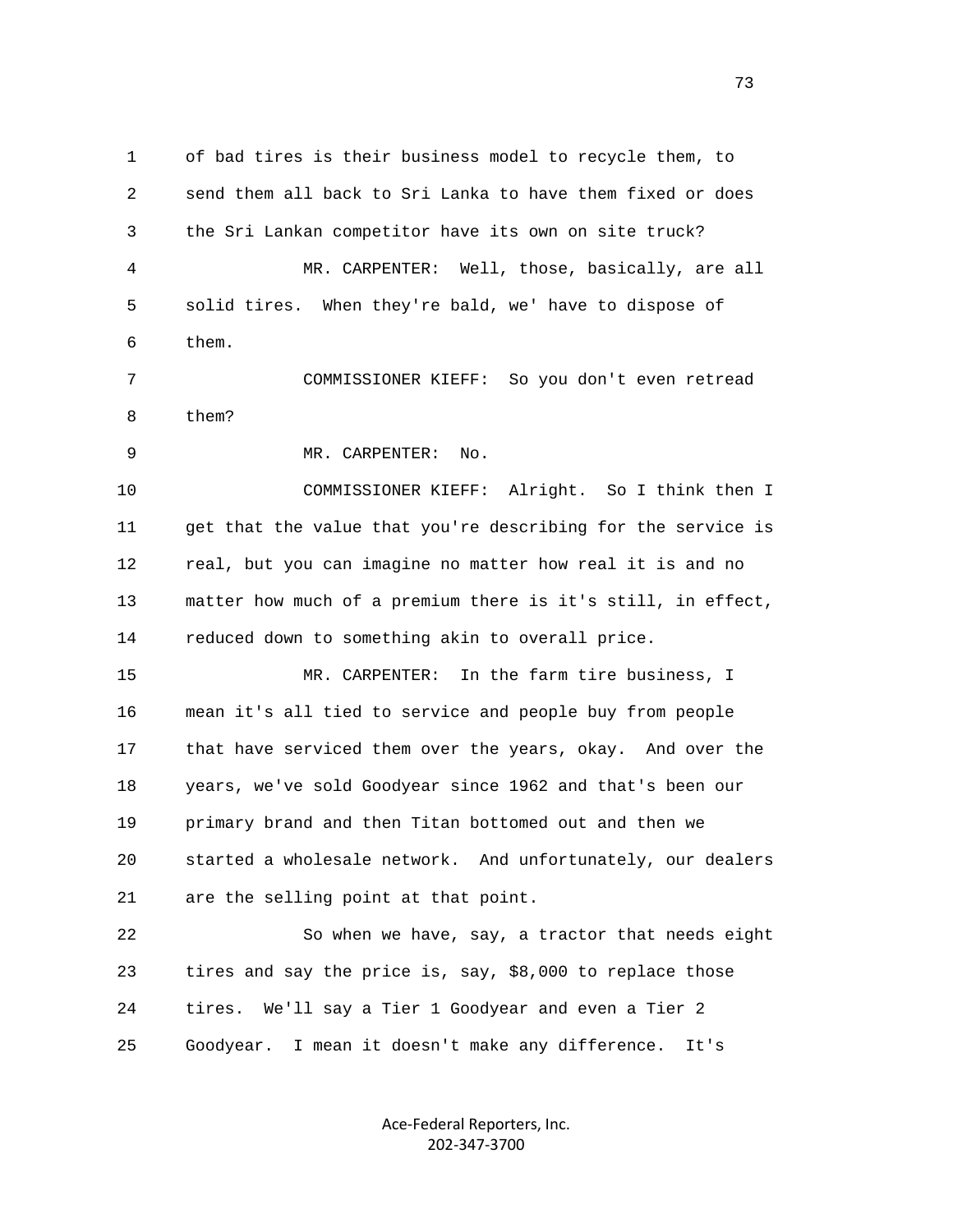1 \$8,000, okay. And if the private brand at that point, you 2 know, say it was 15 percent less we had a good talking 3 points about the features, the benefits, the warranty, like 4 that. But right now when we're at this 30 and 40 percent 5 differential there's really no talking. It's just a matter 6 of economics. So we're at the mercy of the customer saying 7 I'm saying the money.

 8 COMMISSIONER KIEFF: Great. And I look forward 9 to the rest of the discussion with others. I see that my 10 time is about up. Thank you so much.

 11 CHAIRMAN WILLIAMSON: Thank you. Commissioner 12 Schmidtlein.

 13 COMMISSIONER SCHMIDTLEIN: Alright, thank you. 14 Good morning and Happy New Year to you all.

 15 I want to continue with this line of questions 16 about the impact of the decline in the Ag OEM market. And 17 Mr. Stewart, I thought I heard you say, I think, in response 18 to Commissioner Broadbent that the Petitioners have not 19 argued that the majority of harm is from subject imports, 20 but that there is material injury. Did I hear that 21 correctly?

 22 MR. STEWART: I think in our pre-hearing brief, 23 looking at the macro level, we would argue that the majority 24 of loss sales at a macro level in terms of market share 25 simply would be from subject imports. So in that case, the

> Ace‐Federal Reporters, Inc. 202‐347‐3700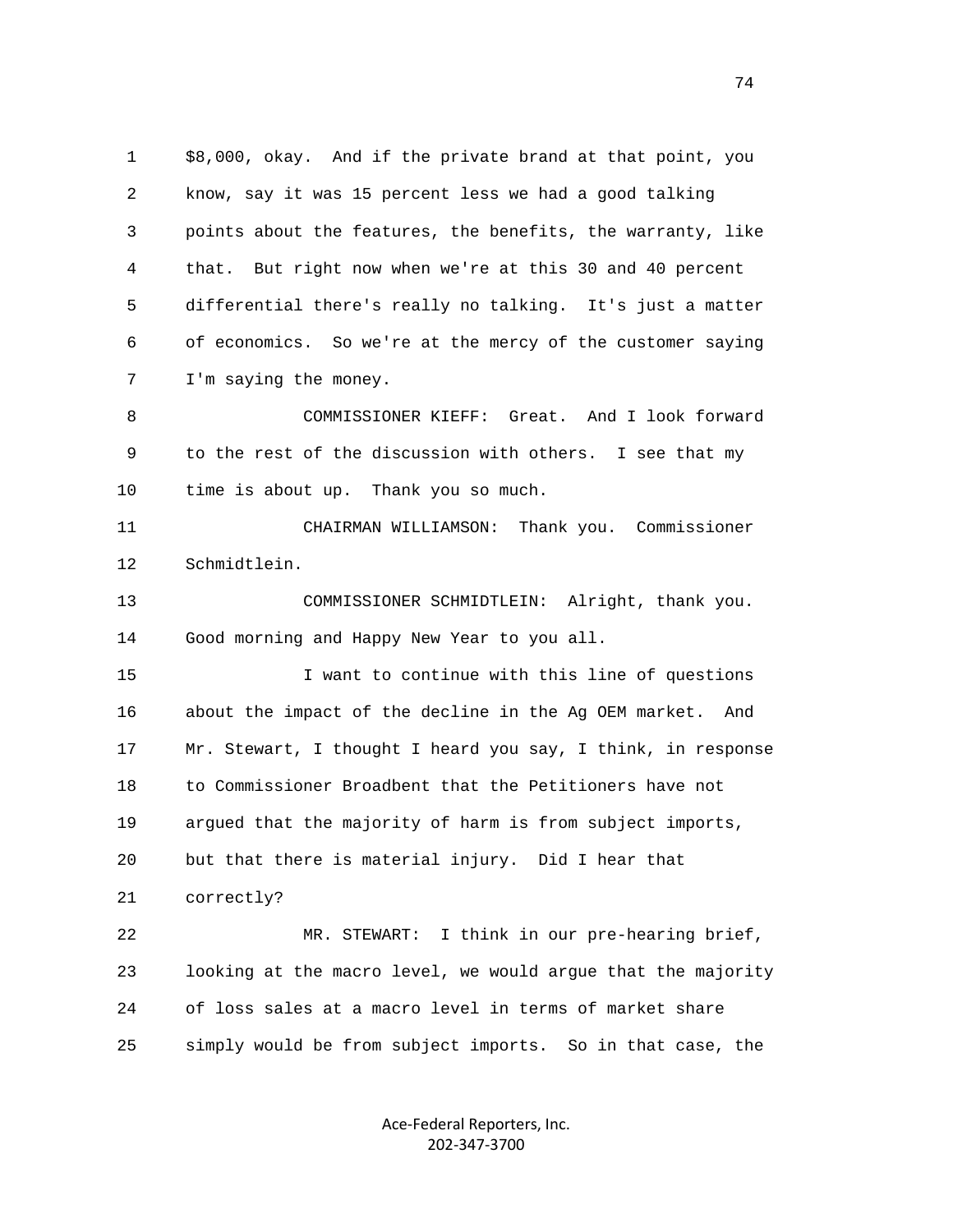1 pre-hearing brief would state it that way.

| 2  | If you do a disaggregated 20-segments analysis                 |
|----|----------------------------------------------------------------|
| 3  | like the staff has generated reports, then the answer would    |
| 4  | be the latter. There's still substantial harm in terms of      |
| 5  | loss volume. There's even more harm when you put in the        |
| 6  | depressed pricing that the industry has faced. So there is     |
| 7  | a quantum of harm however one wants to look at it that is      |
| 8  | meaningful within the statute and certainly cognizable in      |
| 9  | terms of relief.                                               |
| 10 | COMMISSIONER SCHMIDTLEIN: Okay, so when we look                |
| 11 | -- and I know this is confidential, so we can't talk about     |
| 12 | the specific numbers, but just looking at the "C" Table,       |
| 13 | that makes this easy, and when you look at the loss of         |
| 14 | market share that the domestic industry incurred, so some      |
| 15 | portion of that you would agree, I assume, is due to the       |
| 16 | decline in the OEM Ag segment, right? So that has nothing      |
| 17 | to do with subject imports?                                    |
| 18 | MR. STEWART:<br>That's correct.                                |
| 19 | COMMISSIONER SCHMIDTLEIN:<br>Those sales just                  |
| 20 | disappeared. So is there any way for us to get a ballpark      |
| 21 | on how much of their lost market share is due to subject       |
| 22 | And as you said, we do have Appendix D that breaks<br>imports? |
| 23 | down these segments.                                           |
| 24 | I think that a simple analysis<br>MR. STEWART:                 |
| 25 | that assumes that the segments are properly viewed is          |
|    |                                                                |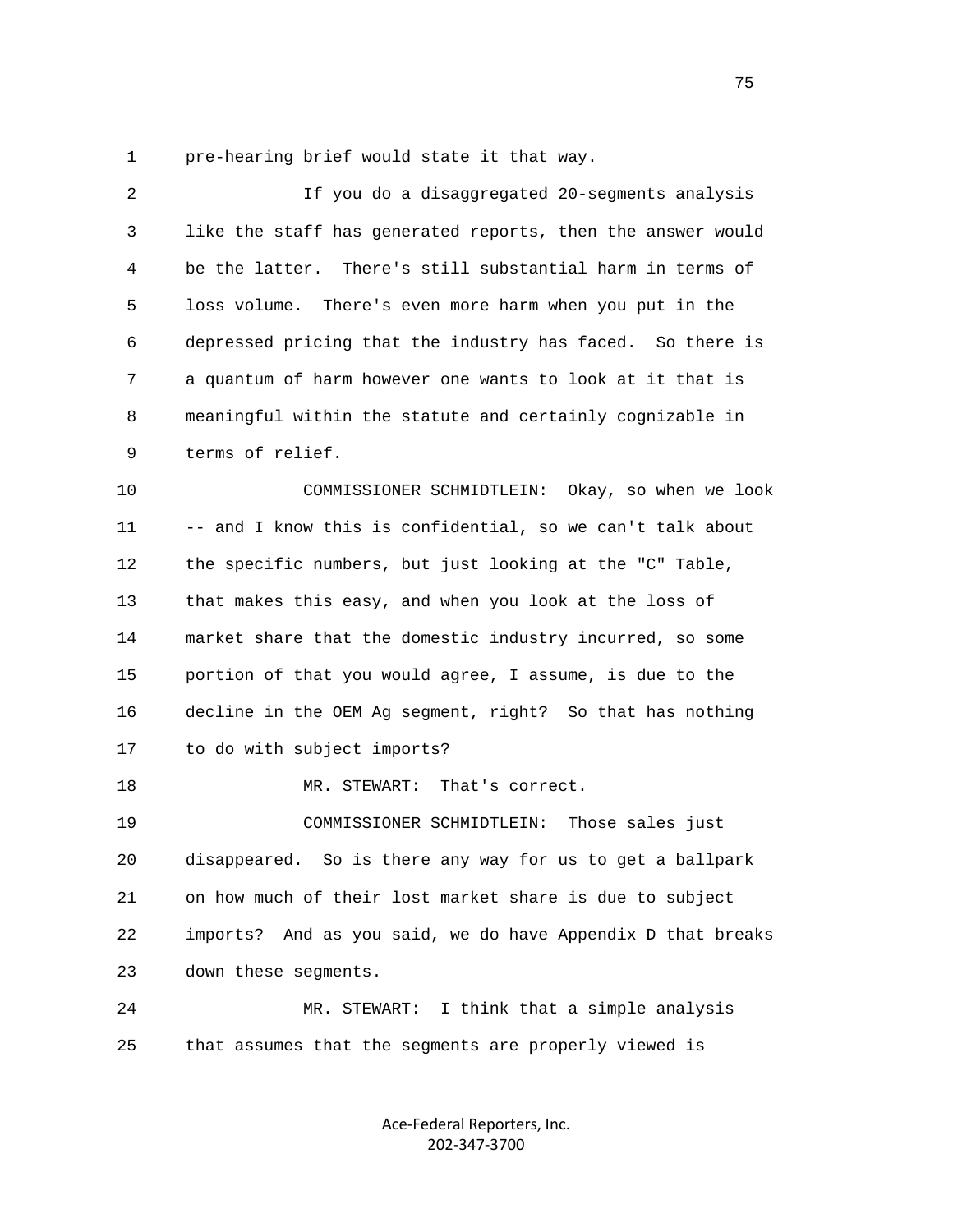1 hermetically sealed and that you don't attribute losses in 2 one to losses in the other, but if you just look at each of 3 the segments that you have and you look at the market share 4 change 2013 to 2015 for subject imports and then look at the 5 interim period, 2016 versus where we were in 2013, what you 6 will find is for subject imports, collectively, whether you 7 do it on a volume or value basis there is loss of market 8 share in virtually every agriculture and construction and 9 industrial segment, okay. I think there may be one or two 10 where that's not true, but significant in the amount of 11 market share that gets lost varies between OEM and after 12 market, but you can add those figures up and those figures 13 come to a significant portion of the total decline in 14 domestic shipments. Not a majority, but it's a significant 15 portion of the domestic decline. 16 COMMISSIONER SCHMIDTLEIN: Okay. 17 MR. STEWART: We did that before the hearing, 18 but, of course, it's confidential and so we'll explain it in 19 the post-hearing. 20 COMMISSIONER SCHMIDTLEIN: Right, okay, that 21 would be helpful. 22 MR. STEWART: In our view, however you want to 23 slice and dice this, if you view that as relevant and we can 24 make arguments as to why people ought to have been able to 25 expect not only that they would maintain market share in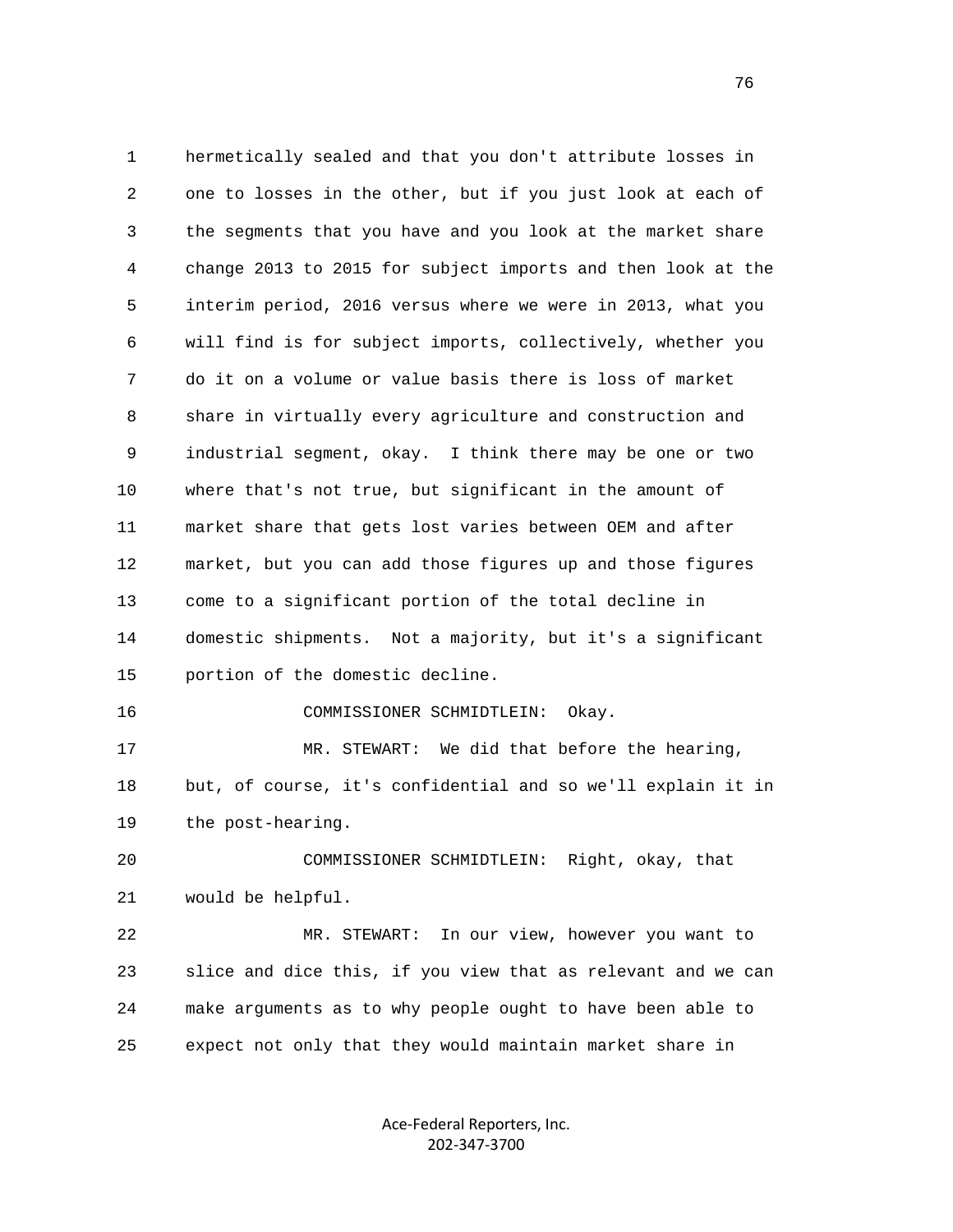1 some of these segments, but grown market share because of 2 improved timing ability for reduced overall demand, et 3 cetera, that the domestics would obviously have versus 4 imports. But even if you assume that their hermetically 5 sealed and that you look at each of them separately, there 6 are large losses of volume that have happened from market 7 share shifts from domestic to subject imports. 8 COMMISSIONER SCHMIDTLEIN: So I assume then that 9 you do not agree. The Respondents allege that the domestic 10 industry has actually gained market share in the 11 construction segment and the Ag after market, and we don't 12 have that. We have all these breakdowns, but we actually 13 don't have breakdown by segment by market share. 14 MR. STEWART: We will present that in the 15 post-hearing. 16 COMMISSIONER SCHMIDTLEIN: Okay. 17 MR. STEWART: I was a Math major in college, and 18 so I typically like to think that I do my math well, but 19 unless I have done my math incorrectly, those are not 20 correct statements from the data that you have. 21 COMMISSIONER SCHMIDTLEIN: Okay. I guess I 22 would invite you to address that in the post-hearing. 23 MR. STEWART: We will do that in post-hearing. 24 COMMISSIONER SCHMIDTLEIN: Okay. With regard to 25 the different segments, switching gears a little bit here,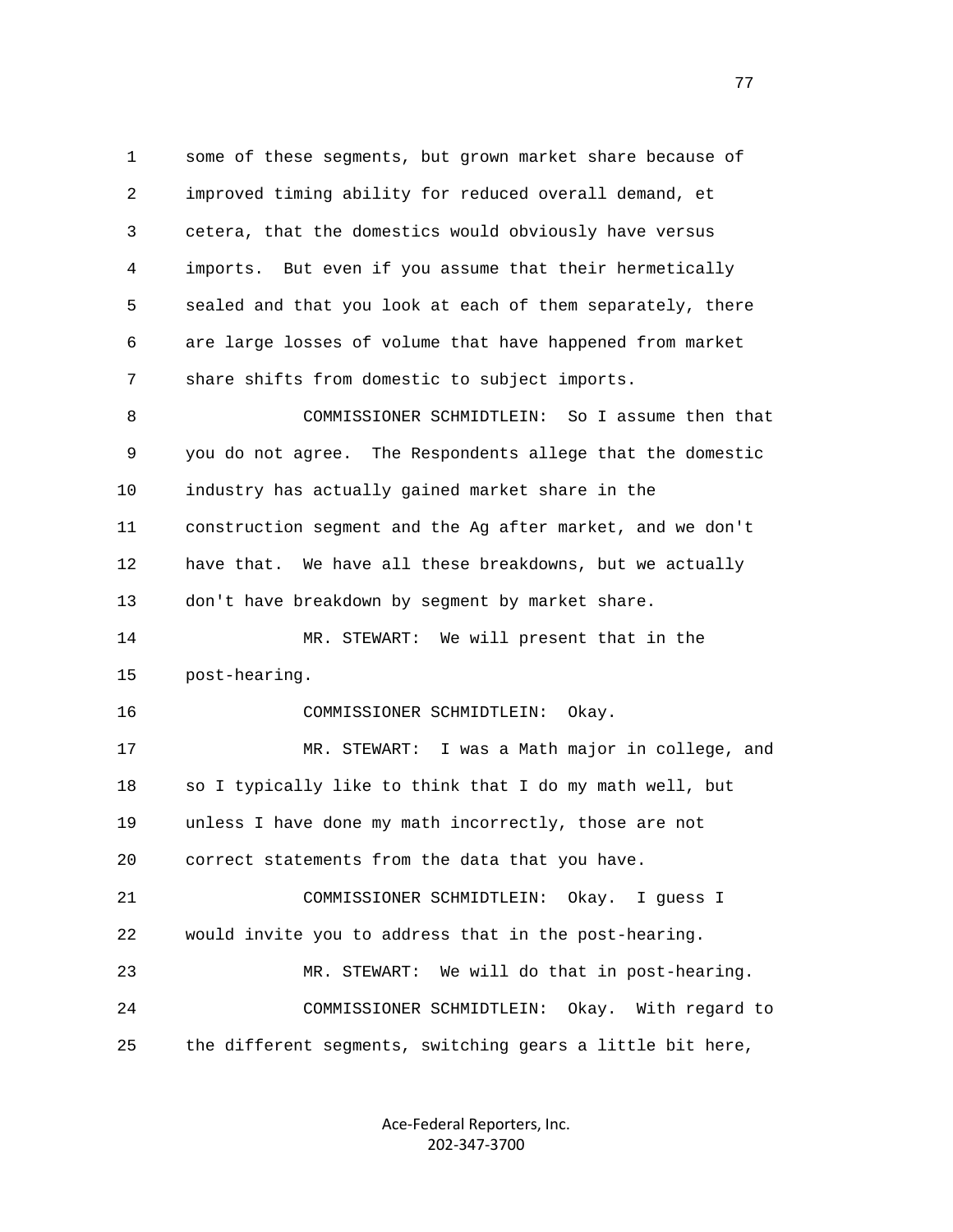1 the difference between the Ag segment and the construction 2 segment can one of the fact witnesses talk about whether or 3 not prices in the Ag segment affect prices in the 4 construction segment and why that is the case? So can you 5 use tires that are labeled farm tires? I mean that's what 6 the pricing products describe them as. Can those be used in 7 the construction segment? Like why would those segment 8 prices affect each other? Mr. Hawkins, it looks like you 9 want to respond?

 10 MR. HAWKINS: There are some products that do 11 switch over. I think they're kind of limited and I don't 12 really believe that a lower price on a construction product 13 would affect an Ag product directly.

 14 COMMISSIONER SCHMIDTLEIN: You don't think so? 15 MR. HAWKINS: No.

 16 COMMISSIONER SCHMIDTLEIN: So the prices in 17 these different segments have their own supply and demand? 18 MR. HAWKINS: Well, from a supply and demand 19 point, you know they're made in similar plants. You know I 20 think probably low volume, overall, would tend to make a 21 factory want to make more aggressive pricing on all their 22 products. 23 COMMISSIONER SCHMIDTLEIN: So in that regard it

24 would?

25 MR. HAWKINS: In that regard.

Ace‐Federal Reporters, Inc. 202‐347‐3700

n and the state of the state of the state of the state of the state of the state of the state of the state of the state of the state of the state of the state of the state of the state of the state of the state of the stat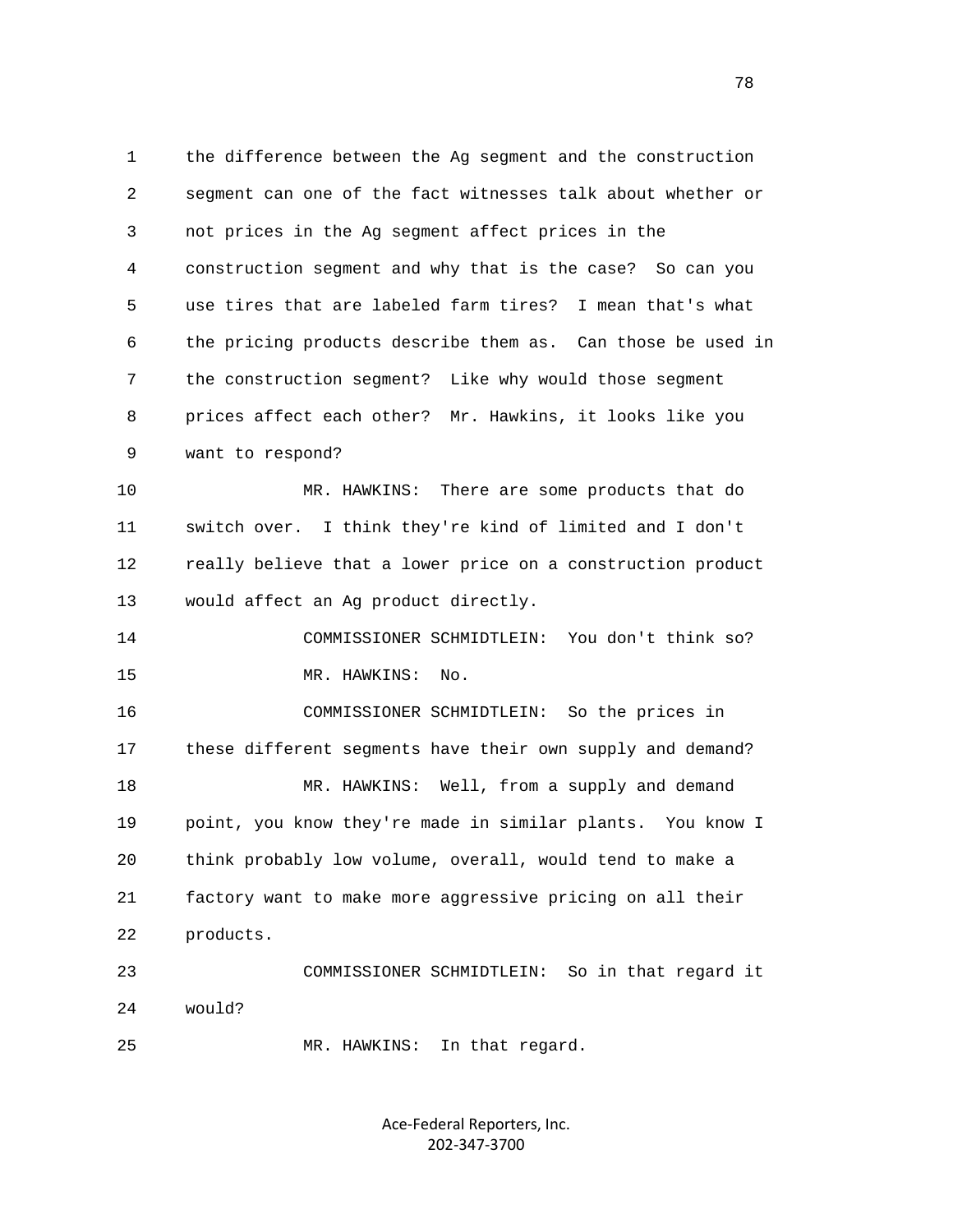1 MR. STEWART: And you're pricing the sample 2 products on which you got pricing for both early and after 3 market. You have three that are construction and industrial 4 and you have five that are agricultural, okay, and you have 5 very similar underselling situations in all of those. But 6 we've not made the argument you knock down a price of one 7 particular tire and it has the domino affect across all 8 tires regardless of who the customer is. 9 COMMISSIONER SCHMIDTLEIN: Right. So did the 10 decline in the Ag OEM segment have an affect on prices in 11 the construction, mining, or the other category that we have 12 in the staff report? 13 MR. HAWKINS: I think from the aspect of as 14 business declined and plants became less busy it gave more 15 volume to move to other segments that were -- you know you 16 had the anticipation of picking business. I think in that 17 way the supply made the after market more competitive. When 18 the demand for tires in the OEM market went down, there 19 became more supply available that was used in the after 20 market and then helped -- 21 COMMISSIONER SCHMIDTLEIN: In the same segment? 22 MR. HAWKINS: Yes, in the same segment. 23 COMMISSIONER SCHMIDTLEIN: But would it affect 24 the other segments? 25 MR. HAWKINS: To the extent that you had a plant

> Ace‐Federal Reporters, Inc. 202‐347‐3700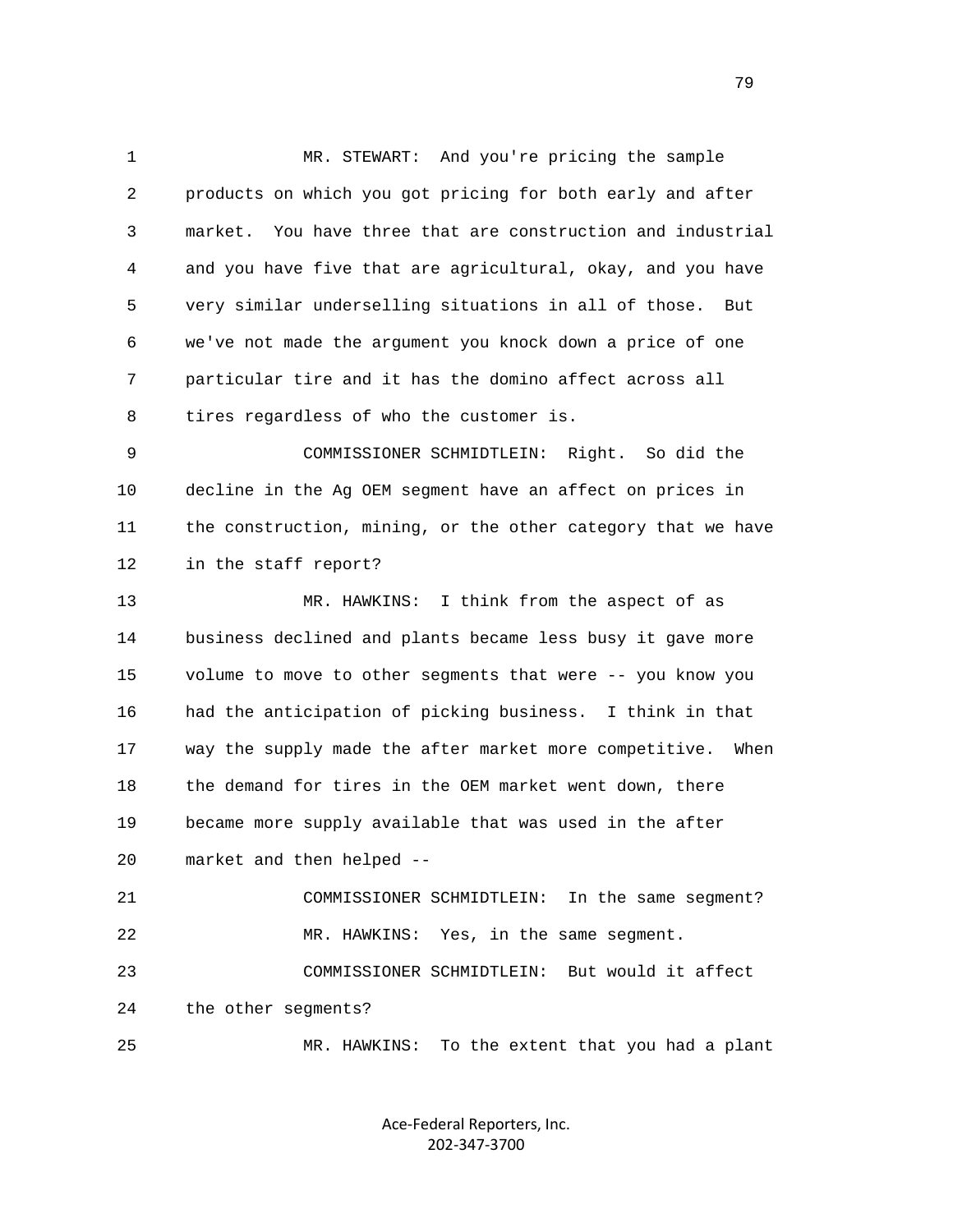1 that was capable of making both tires, and some plants are 2 like that, the capacity could be moved from an Ag tire to a 3 construction-type tire.

4 COMMISSIONER SCHMIDTLEIN: Okay.

 5 MR. STEWART: Let me just take a moment. If you 6 take a look at imports from India, while the majority of 7 their imports are in the Ag sector, 41 percent of their 8 imports are in the construction sector. And so if a company 9 is engaging in price aggression to move large amounts of 10 additional product, one would expect that they may use 11 similar tactics. That has not been the allegation that 12 we've made because we don't believe we've had to do that, 13 but what we have alleged is that we've faced significant 14 price underselling in all sub-segments of the market in both 15 OE and after market.

16 And Mr. Nutter's testimony and in the 17 post-conference brief in the preliminary phase he put in an 18 affidavit that reviewed some specifics. In the OE side, 19 even where market share may be much lower for imports, we 20 have experienced significant price reduction demands from 21 customers because of the price availability from the 22 imports. So you can both lose market share and even if 23 you're not losing market share you can have significant 24 downward price pressure placed on you because of import 25 options and the fact that you either have escape clauses or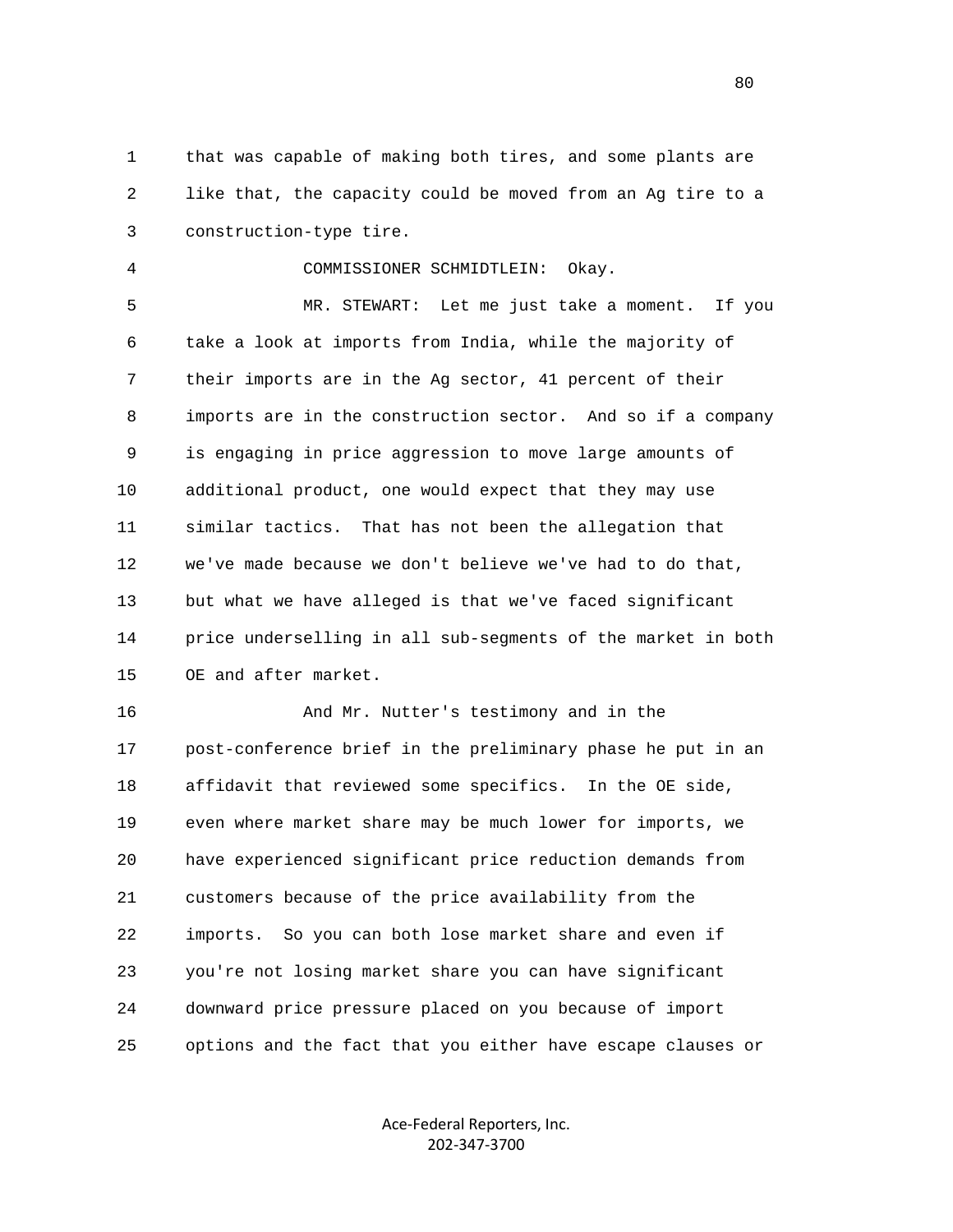1 gentlemen's agreements with the customers that you'll meet 2 the competition or they'll walk.

 3 COMMISSIONER SCHMIDTLEIN: So along that line 4 before my time runs out here, can one of the witnesses talk 5 about how the cost of raw materials affects the prices in 6 practical terms? So you mentioned escape clauses and so 7 forth. Are customers quoting publicly available information 8 about raw material costs to you and is there a lag time in 9 terms of how that gets translated into the price of the 10 tires?

 11 MR. REITZ: Yes. I mean the components that go 12 into the tire are all priced based upon publicly available 13 information, so we have different mechanisms that we have to 14 uphold to in our OEM contracts in regard to your question 15 about the lag in adjusting your pricing as well as we have 16 different lags in the timing of our price adjustments with 17 our supply chain. So that can vary anywhere from 90 days to 18 180 days, depending again on the customer and the type of 19 the component that goes in there, but as far as the -- you 20 know we made a comment earlier about the transparency of the 21 pricing in our industry. That's very true because you have 22 dealers that carry multiple lines going along the path as 23 well with raw materials. All that information is very 24 available and public information, so you know on that front 25 raw materials play an impact in pricing, but it's so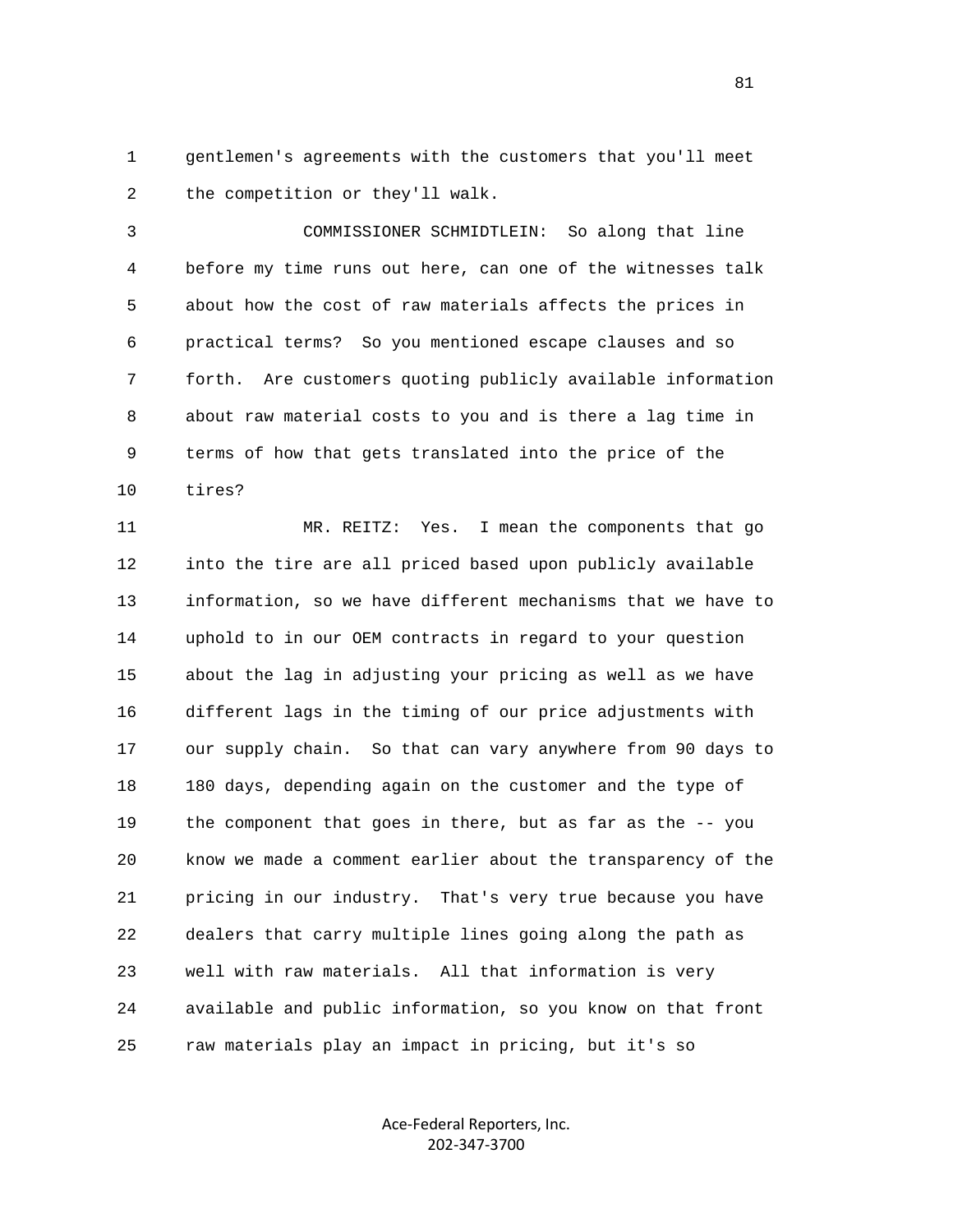1 transparent that it's kind of consistent across all 2 companies, all manufacturers. Unless you have an advantage 3 through your supply chain, the transparency of the 4 information just basically puts everybody on a level playing 5 field with raw materials.

 6 COMMISSIONER SCHMIDTLEIN: Okay. Okay, I just 7 have one more question along this line. I think this might 8 be for Ms. Drake or Mr. Stewart.

 9 In the slide presentation, you made the point 10 that price declines have exceeded or happened at a faster 11 pace, I think is what you said, than the decline in raw 12 material costs. And so my question is are you looking at 13 the unit value on the C Table of U.S. shipments versus the 14 absolute decline in unit value of raw material costs? Is 15 that how you get that conclusion?

 16 MR. STEWART: I'll have Ms. Drake refer to it a 17 second but my understanding of what we've argued is that 18 there's been a price cost squeeze and you can see that on 19 the traditional way, which is COGS, which is not simply raw 20 materials, but also is labor and factory overhead.

 21 MS. DRAKE: That's exactly right. The slide was 22 perhaps too shorthanded and so if you look at unit cogs 23 versus unit sales values that's where you see the cost price 24 squeeze. Although there's been a decline in raw material 25 prices, there hasn't been a similar decline in overall costs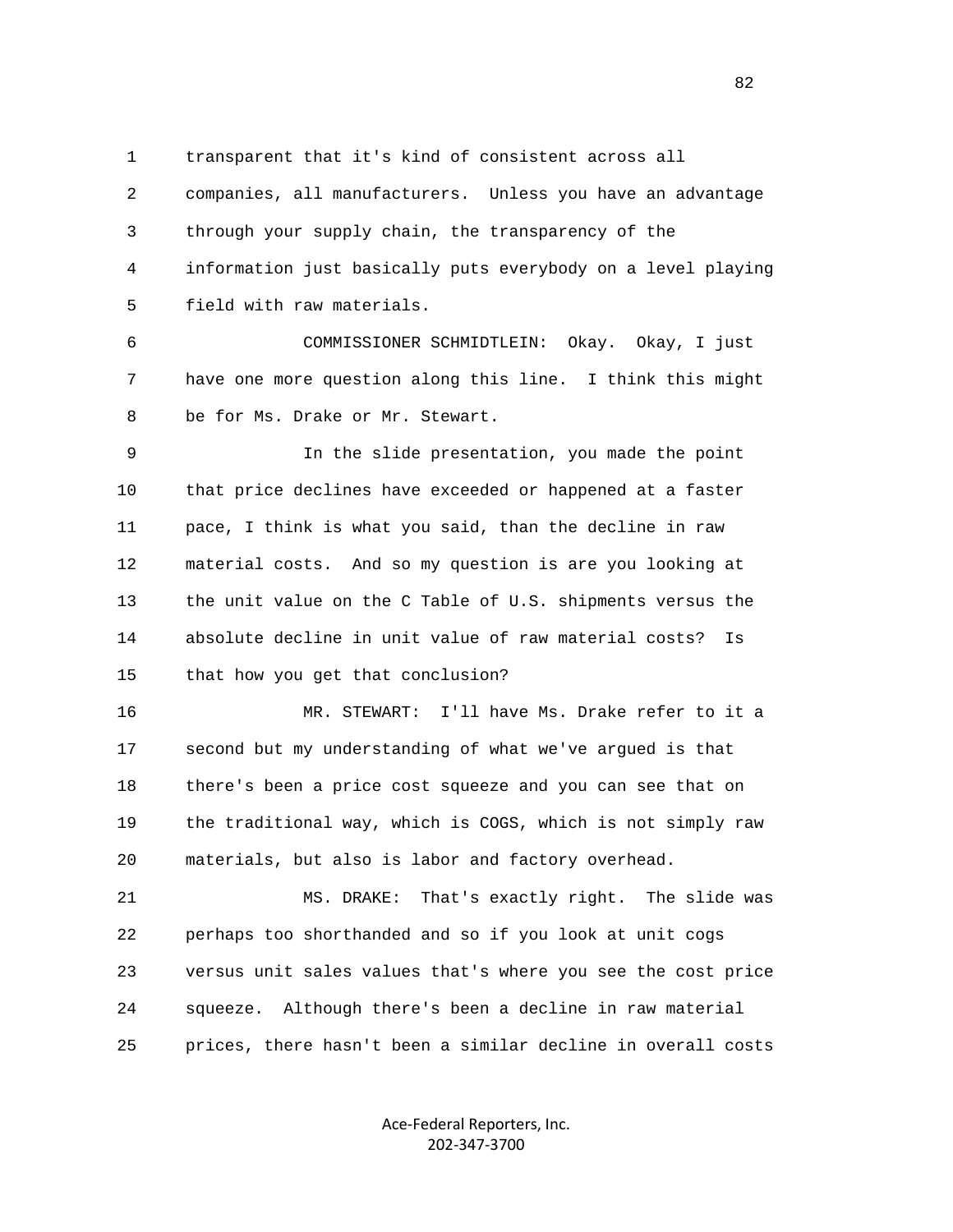1 that would eliminate the price cost squeezing.

| 2  | MR. STEWART: And it is not the case that for                 |
|----|--------------------------------------------------------------|
| 3  | Titan that there is a cost adjustment automatic for all      |
| 4  | There may be for some customers in terms of<br>customers.    |
| 5  | price movement, so it's not the case that simply because     |
| 6  | there's been price declines that necessarily you would have  |
| 7  | price -- in raw materials that you would have price declines |
| 8  | to your accounts and so you can face either at OEM or after  |
| 9  | markets you could face forced reductions due to import       |
| 10 | competition, whether or not you're seeing declining raw      |
| 11 | materials or rising raw material costs.                      |
| 12 | COMMISSIONER SCHMIDTLEIN: Okay. Alright, thank               |
| 13 | you.                                                         |
| 14 | CHAIRMAN WILLIAMSON:<br>Thank you.                           |
| 15 | Before I begin, I just want to thank you very                |
| 16 | much for this book. It's really great to have each           |
| 17 | statement right there and you can follow the statement as    |
| 18 | you listen to the witness, so I really appreciate that.      |
| 19 | Following on Commissioner Schmidtlein's last                 |
| 20 | series of questions, are there differences in the way the    |
| 21 | costs or the prices that are determined in the OEM and       |
| 22 | replacement market? I think you talked about with the        |
| 23 | contracts there are certain factors in the OEM.<br>Are there |
| 24 | similar factors with regard to the replacement market?<br>I  |
| 25 | mean are you dealing with large distributors who do the      |

Ace‐Federal Reporters, Inc. 202‐347‐3700

<u>83</u>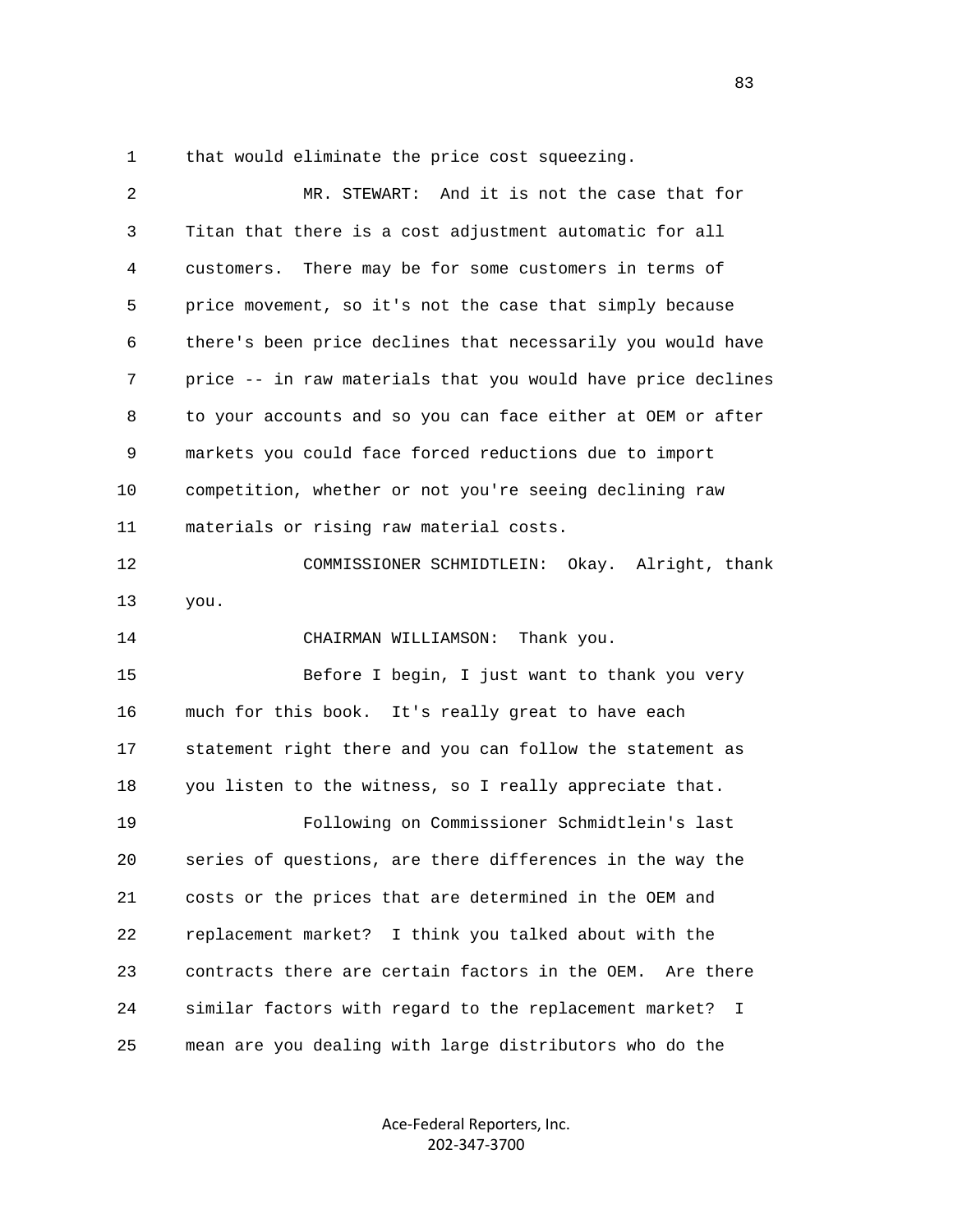1 same thing?

| 2  | That was my comment was about raw<br>MR. REITZ:              |
|----|--------------------------------------------------------------|
| 3  | materials being on a level playing field because of the      |
| 4  | transparency of the pricing. We have contracts with the      |
| 5  | OEMs, not all, but many that drive the pricing based upon    |
| 6  | fluctuation of raw materials, but because of the competition |
| 7  | in the market on the replacement side the dealers have       |
| 8  | access to the same information and pricing changes that may  |
| 9  | be going on in the market with raw materials.                |
| 10 | So as Mr. Stewart just mentioned, raw materials              |
| 11 | are only part of the equation, but the level of information  |
| 12 | and the transparency goes through contracts, but it also     |
| 13 | extends into the dealer side of the equation as well.<br>So  |
| 14 | our business is not all contractually based either on the    |
| 15 | OEM side and we have no contracts on the after market side   |
| 16 | that force us to make price reductions based upon pricing.   |
| 17 | So my point was, though, that information is so readily      |
| 18 | available that the transparency is there and it's on the     |
| 19 | table for everybody to see.                                  |
| 20 | You have the fabric, which is<br>MR. TAYLOR:                 |
| 21 | nylon, you know how much is in every tire, carbon black and  |
| 22 | natural rubber and the bead wire or the belt steel --- steel |
|    |                                                              |

 24 weight per every tire. So in big corporations we -- our 25 NOE, they get a printout every quarter, every month because

23 belts, those four are there in a contract with how much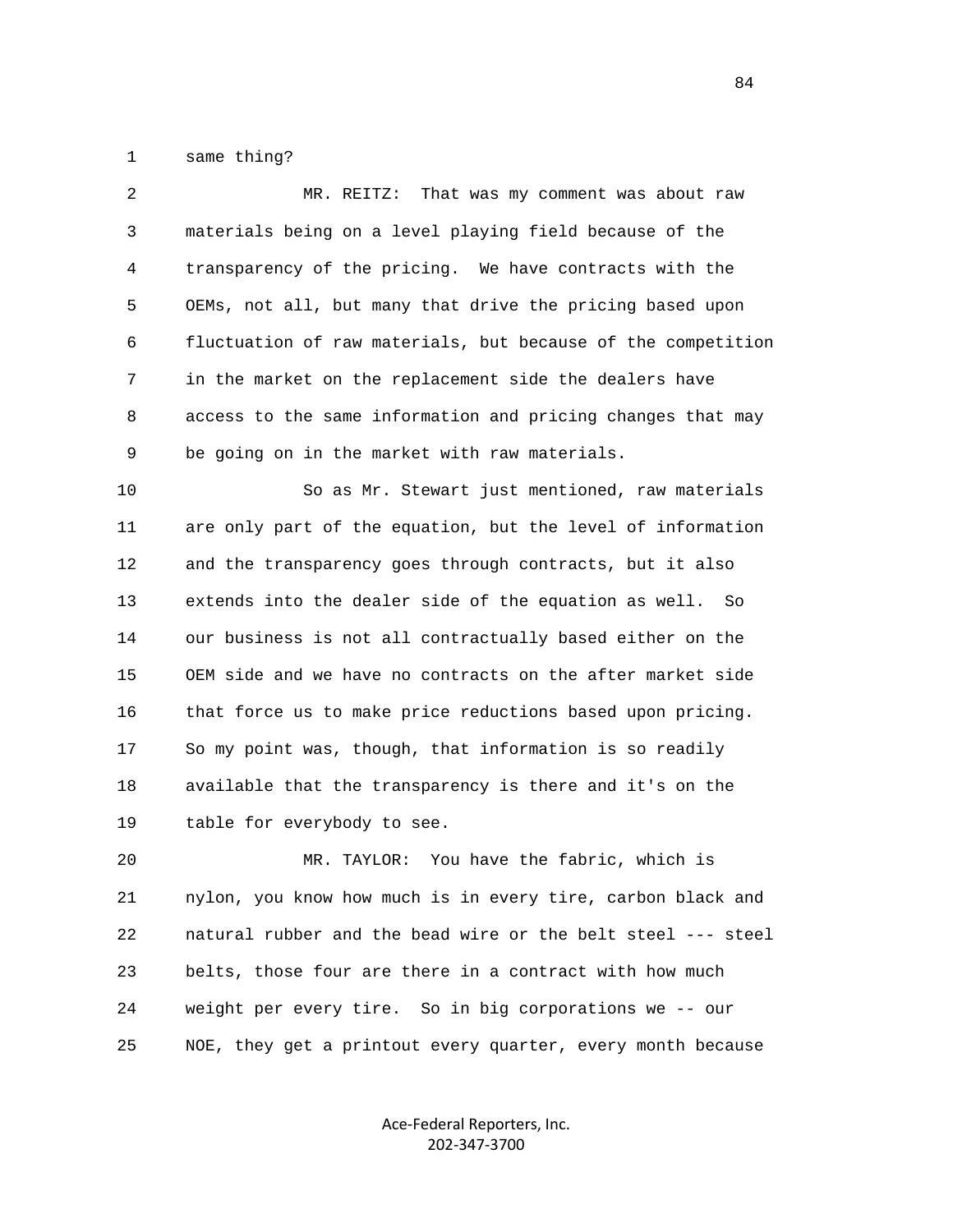1 it's commodities. So if natural rubber went up, they know 2 they're going to get an increase. If natural rubber went 3 down, they know exactly what your new tire is going to be. 4 What we do not do is adjust in reference to labor costs 5 because labor costs, generally, the cost of living always 6 goes up. We have to become more efficient because we have 7 to eat that.

 8 Now when you get to the after market, they know 9 because there's not only imports there's domestic 10 competition and you're always battling that one there and so 11 you know they're kind of like each one knows you're going 12 down. If the pricing goes down, you pass it down and it's 13 the same in the after market.

 14 CHAIRMAN WILLIAMSON: Okay, thank you. And I'm 15 very conscience of your voice, so before it goes I would 16 like to ask this question. Mr. Emerson, in his opening 17 remarks, noted that Titan did not mention import competition 18 in its SEC filings and I was wondering if imports have had a 19 major impact on the financial conditions why wasn't that 20 affect not discussed.

 21 MR. STEWART: Before Mr. Taylor responds, let me 22 just say that the claim of the Respondents is not factually 23 accurate.

 24 CHAIRMAN WILLIAMSON: Okay. 25 MR. STEWART: In both the third and fourth

> Ace‐Federal Reporters, Inc. 202‐347‐3700

<u>85</u>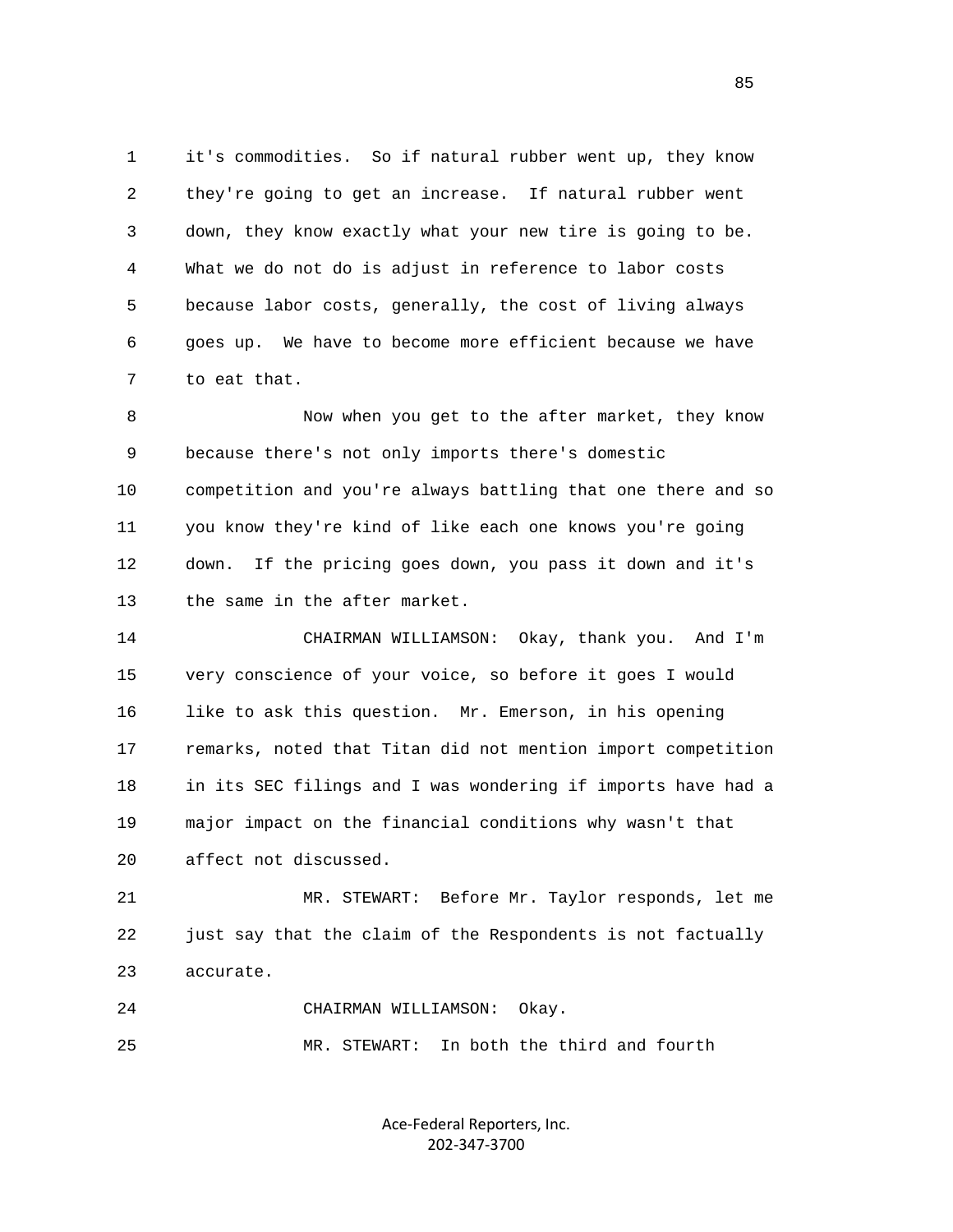1 quarter investor conference calls, Mr. Taylor reviews, at 2 some length, the fact that the company is pursuing cases to 3 deal with unfair trade practices and cases where the cases 4 are before you right now. 5 CHAIRMAN WILLIAMSON: Okay, thank you. That 6 might save your voice. 7 MR. TAYLOR: It comes and goes, you know. 8 CHAIRMAN WILLIAMSON: Okay, I hear you. Thank 9 you. 10 Talking about labor, Mr. Johnson, I was just 11 wondering in your experience how are the workers in the 12 factories. Has there been much technological change and how 13 have they kept up with that? I'm thinking about the 14 competitiveness of the workers in your factories versus 15 workers in India and Sri Lanka. 16 MR. JOHNSON: I think by and large we believe 17 that the technology that's being used and the Indian 18 technology being used, Indian and the Sri Lanka, and the 19 technology being used in the States, is comparable. There 20 have been many, many facilities built in both of these 21 countries in recent years, so we think there is not a 22 significant advantage or disadvantage between the countries. 23 CHAIRMAN WILLIAMSON: Thank you. I was also 24 struck by a statement you made on Page 3 this morning. "Our 25 retirees also suffer because their ability to get

> Ace‐Federal Reporters, Inc. 202‐347‐3700

<u>86 and 2001 and 2002 and 2003 and 2003 and 2003 and 2003 and 2003 and 2003 and 2003 and 2003 and 2003 and 200</u>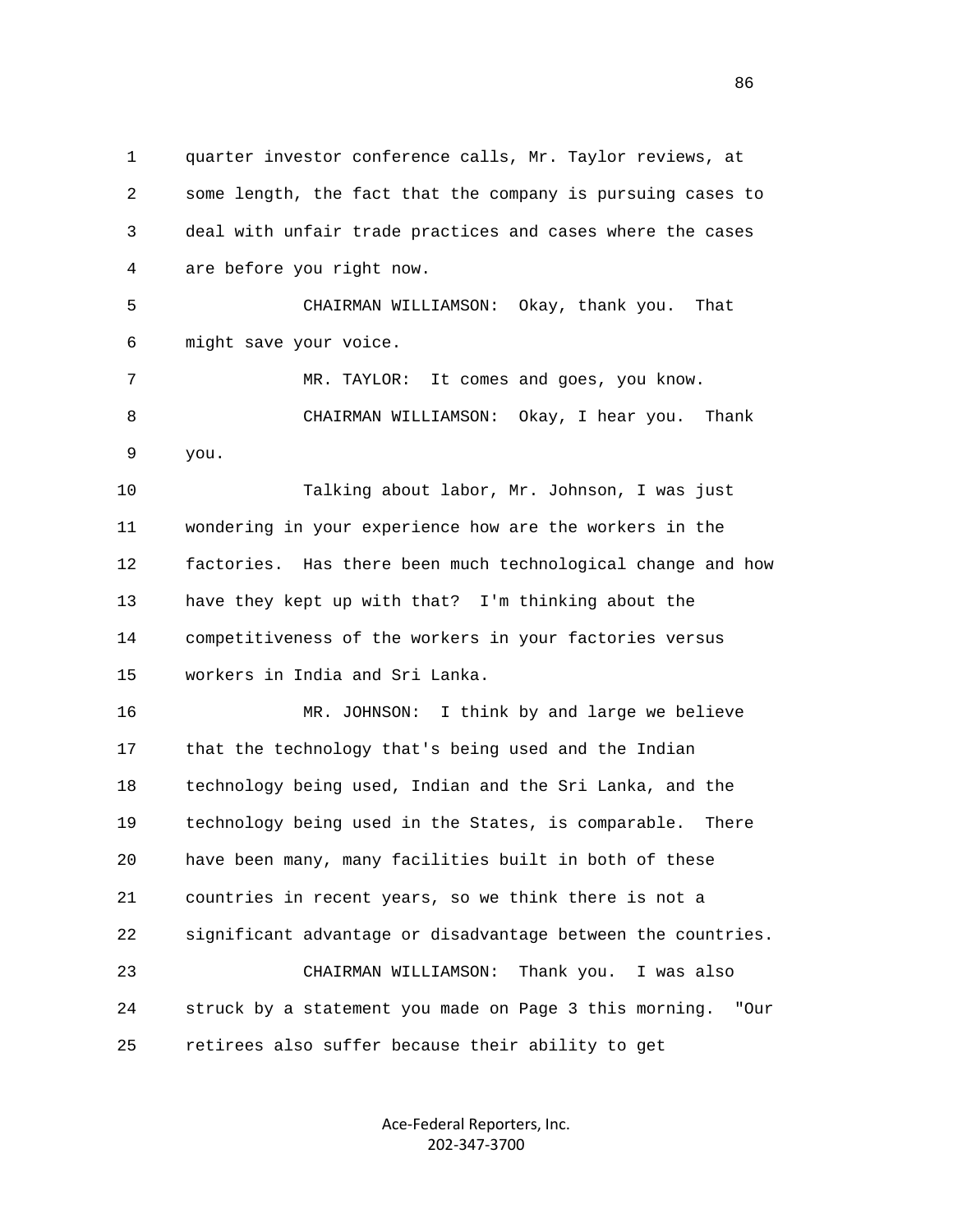1 cost-of-living adjustments in the retiree health plan 2 depends on the contribution formulated as key to the hours 3 worked."

 4 It sounds like if you get cut during your 5 working life, you're stuck with that cut for the rest of 6 your -- all during your retirement. Is that what's 7 happening here?

 8 MR. JOHNSON: Generally speaking and in most of 9 the contracts--and there is some variation between--but 10 generally speaking, there is an amount that is allocated on 11 a per hour basis, which has been negotiated that goes into 12 retiree healthcare. So if hours are cut, that amount goes 13 down, but that's usually adjusted on either an annual or a 14 contract basis. So it wouldn't necessarily last a lifetime, 15 but it very well could. Because the amount of money that's 16 available to help fund those benefits is diminished 17 significantly. Does that answer your question? 18 CHAIRMAN WILLIAMSON: Yes, it does. Thank you 19 for that. I was looking at Page 1-7 of the staff report 20 where they talk about the dumping margins and the CVD rates. 21 And I've been doing this for a long time. This is some of

22 the lowest margins I've ever seen. What should we make of

23 this? Is it true also that Sri Lanka's not dumping?

 24 MR. STEWART: Well, there was not a dumping case 25 filed against Sri Lanka, so there will not be that fighting.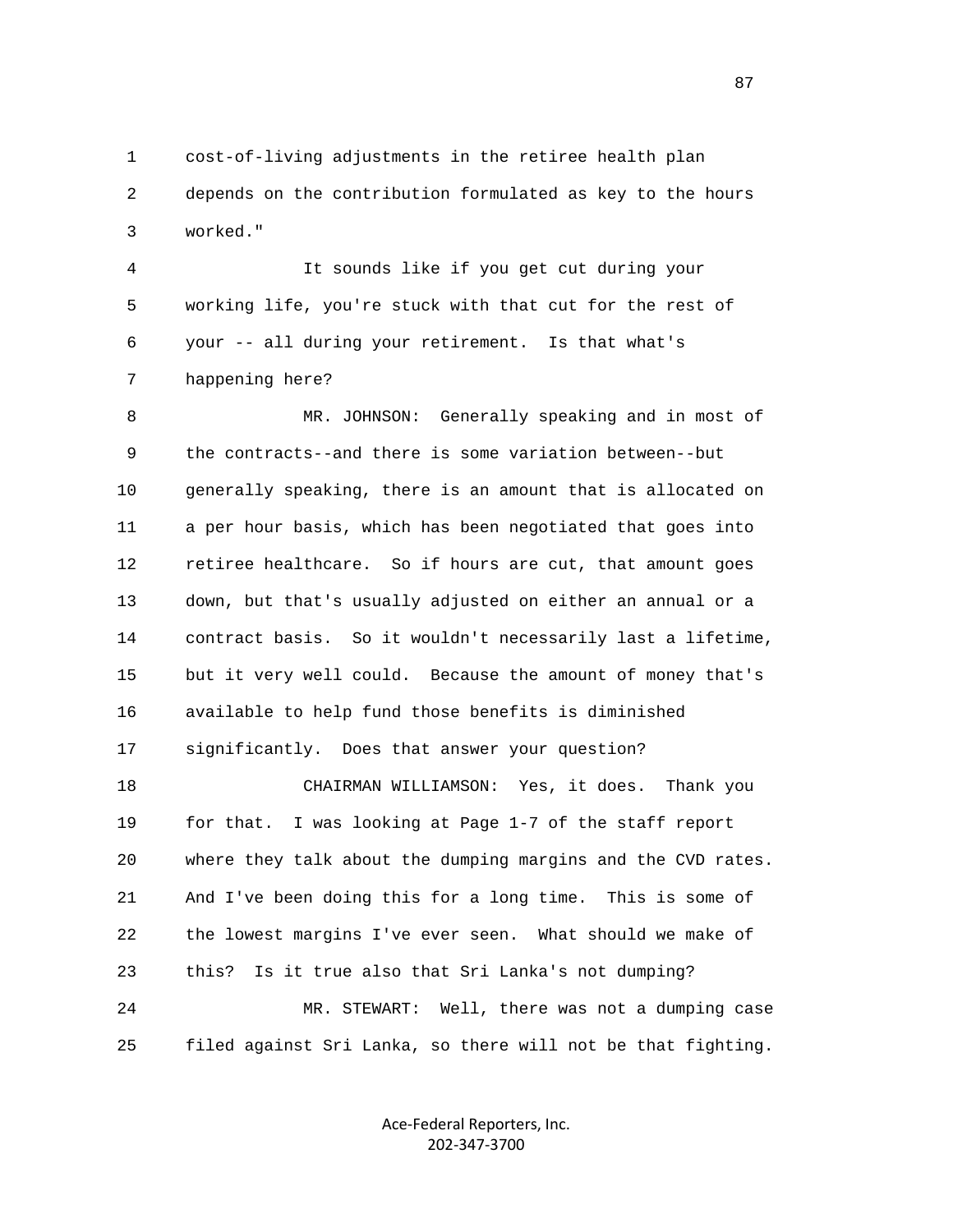1 The preliminary dumping finding was negative vis- -vis India 2 and so we'll find out later today whether or not that holds 3 up in the final or not.

 4 But the margins are not lower than many of the 5 cases that you have looked at. I was looking at a series of 6 cases the other day with low margins that the Commission has 7 looked at and made affirmative determinations and margins 8 that we have on India, and for that matter Sri Lanka. Sri 9 Lanka's number of 2.9 was actually increased, based on a 10 program that was examined post-preliminary I believe to 378. 11 So those margins are lower than many cases you see with 12 China. But they're not necessarily low for a lot of CVD 13 cases.

 14 CHAIRMAN WILLIAMSON: Okay. I was just 15 wondering. I mean it's the pricing data's quite different, 16 but usually you see some -- I usually think I see more 17 correlation. Thank you. Going back to the product's 18 distributors, I was wondering, are there separate 19 distributors for the mining sector and for the construction 20 sector, as opposed to the agriculture sector? I believe Mr. 21 Carpenter, are you primarily selling to ag sector? 22 MR. CARPENTER: Yes. We are. And in regard to 23 the OTR, we handle small OTR, but not the large stuff for 24 the mines and like that. That's more of a specialty. 25 MR. TAYLOR, JR: The construction industry is

> Ace‐Federal Reporters, Inc. 202‐347‐3700

en and the state of the state of the state of the state of the state of the state of the state of the state of the state of the state of the state of the state of the state of the state of the state of the state of the sta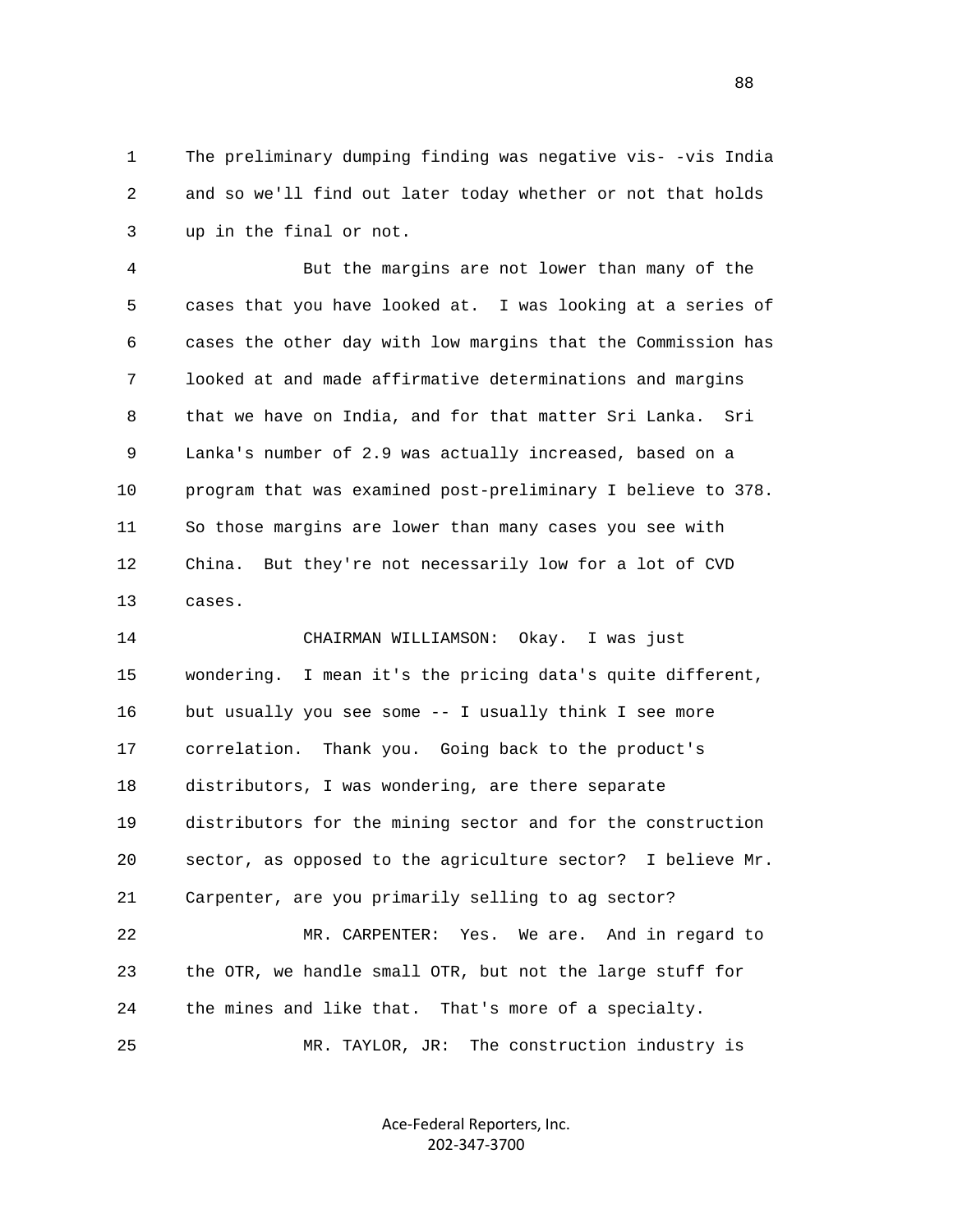1 separate and they have dealers that handle for them. When 2 you hear of the mining, you sell right to the mining 3 company. They service their own tires.

 4 So BHP's the world's largest miner. They buy 5 direct and they'll buy -- and you will ship tires to their 6 mines around the world. Nobody buys tires cheaper than 7 them. They buy more tires than Caterpillar, more tires than 8 John Deere.

 9 To get to the customer, you have an ag dealer 10 who has equipment to put it on, goes out in the middle of 11 the night, changes the combine or whatever. When you deal 12 with construction, which you see all that yellow equipment 13 all around here, depending on, there'll either be one, maybe 14 two independent companies that are tire distributors that 15 will service, but there are a lot of large construction 16 companies that have their own team, their own truck, and 17 they will buy from a big, generally speaking, wholesaler. 18 And mining I just covered. So that's how the end person 19 gets the tire.

20 CHAIRMAN WILLIAMSON: Thank you.

 21 MR. STEWART: If I could just add a -- if you 22 look on many web pages for the wholesalers and middlemen, 23 they often will carry many of the types of tires, both farm 24 and OTR. So it's a question of whether you're looking at 25 the end-user or whether you're looking at the first level of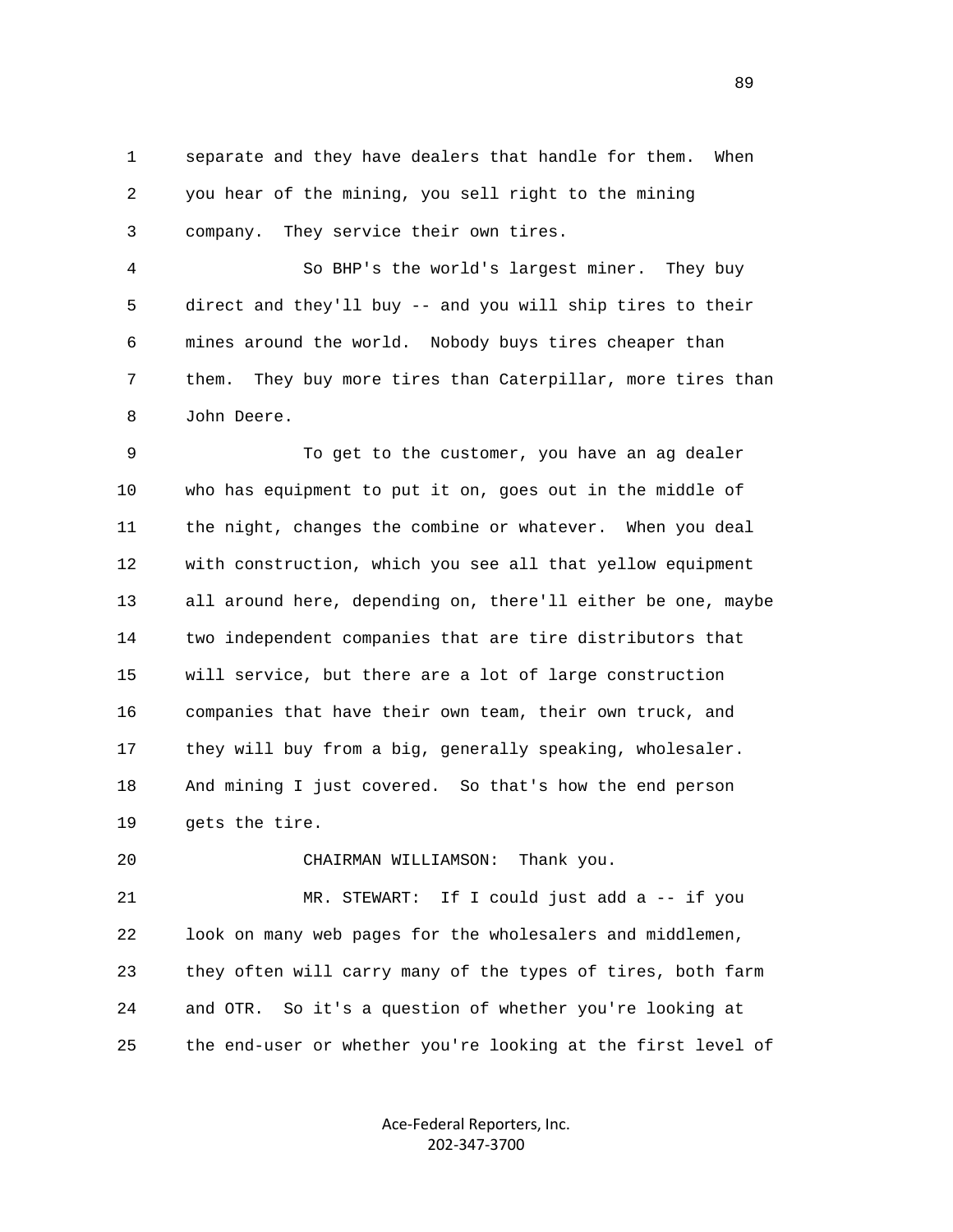1 distribution.

| 2  | MS. DRAKE: May I just clarify?<br>This is                   |
|----|-------------------------------------------------------------|
| 3  | Elizabeth Drake. Sometimes the term OTR is being used to    |
| 4  | refer to a subset of what we are calling OTR in this case.  |
| 5  | I believe Mr. Carpenter, when you referred to OTR, you were |
| 6  | talking about industrial, and then there's farm. And so I   |
| 7  | believe you will find wholesalers that have both            |
| 8  | agricultural and industrial, sometimes the industrial is    |
| 9  | called OTR.                                                 |
| 10 | CHAIRMAN WILLIAMSON: Okay.                                  |
| 11 | MS. DRAKE: Just to confuse matters a little bit             |
| 12 | Thank you.<br>more.                                         |
| 13 | CHAIRMAN WILLIAMSON: Okay, good. I take it, if              |
| 14 | there's so much transparency then I guess you can't say,    |
| 15 | yeah, that segmentation of that pricing -- or at least, you |
| 16 | know, people know what prices are. That's what I was        |
| 17 | getting at by raising the question. Okay, thank you.        |
| 18 | Vice-Chairman Johanson?                                     |
| 19 | Thank you, Chairman<br>VICE-CHAIRMAN JOHANSON:              |
| 20 | Williamson.<br>And I would like to thank all of you for     |
| 21 | appearing here today. Are there any differences in the      |
| 22 | importance of branding in the off-the-road tire market, as  |
| 23 | compared to the passenger tire market? Is there anything in |
| 24 | the nature of the products or in the types of consumers or  |
| 25 | purchasers that give the off-the-road tire market a         |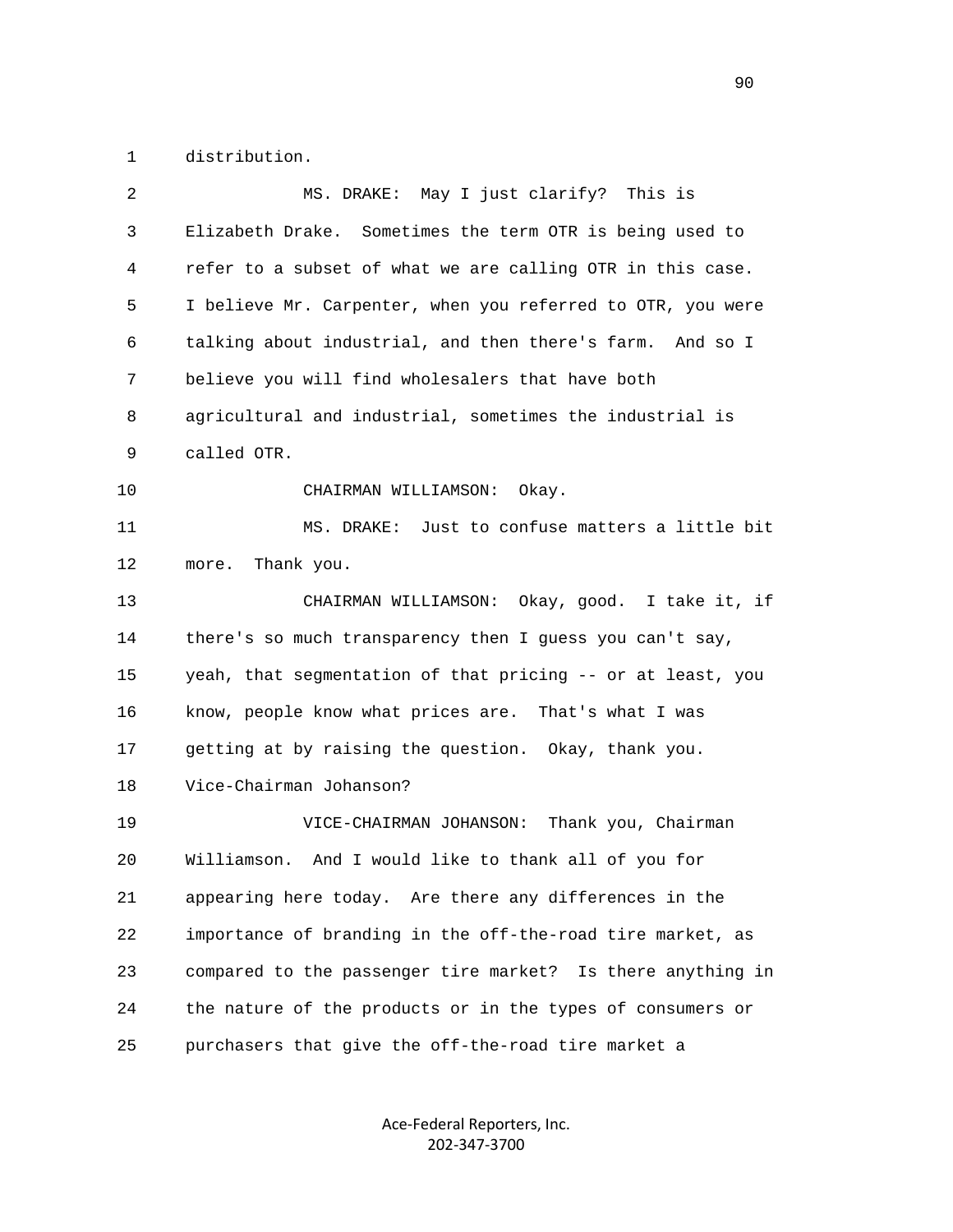1 different dynamic than the passenger tire market in terms of 2 branding?

 3 MR. HAWKINS: I think in the consumer market the 4 large tire companies are much more selling to -- there's so 5 many more, there's a lot of advertising geared toward 6 individual consumers. So that you'll see a lot of TV 7 commercials from Michelin and Goodyear on TV appealing to 8 those consumers. And they're also sort of changing the 9 distribution methods where they're trying to appeal 10 directly to those consumers and have tires just serviced at 11 a service center.

 12 On the commercial side or the OTR side, there's 13 a sort of a different set of characters, and the advertising 14 and how you go about branding is a lot different. You're 15 not doing big-mass media stuff. You're doing stuff that's a 16 lot more specific within our industry.

 17 VICE-CHAIRMAN JOHANSON: Would you contend that 18 purchasers of off-the-road tires are more sophisticated than 19 the average consumer who is purchasing for a passenger 20 vehicle? That is my impression.

21 MR. HAWKINS: Yes, I would think so.

 22 VICE-CHAIRMAN JOHANSON: And would that affect 23 marketing of off-the-road tires?

 24 MR. REITZ: I think one important point--and 25 Mark had mentioned this earlier in his testimony--is that

> Ace‐Federal Reporters, Inc. 202‐347‐3700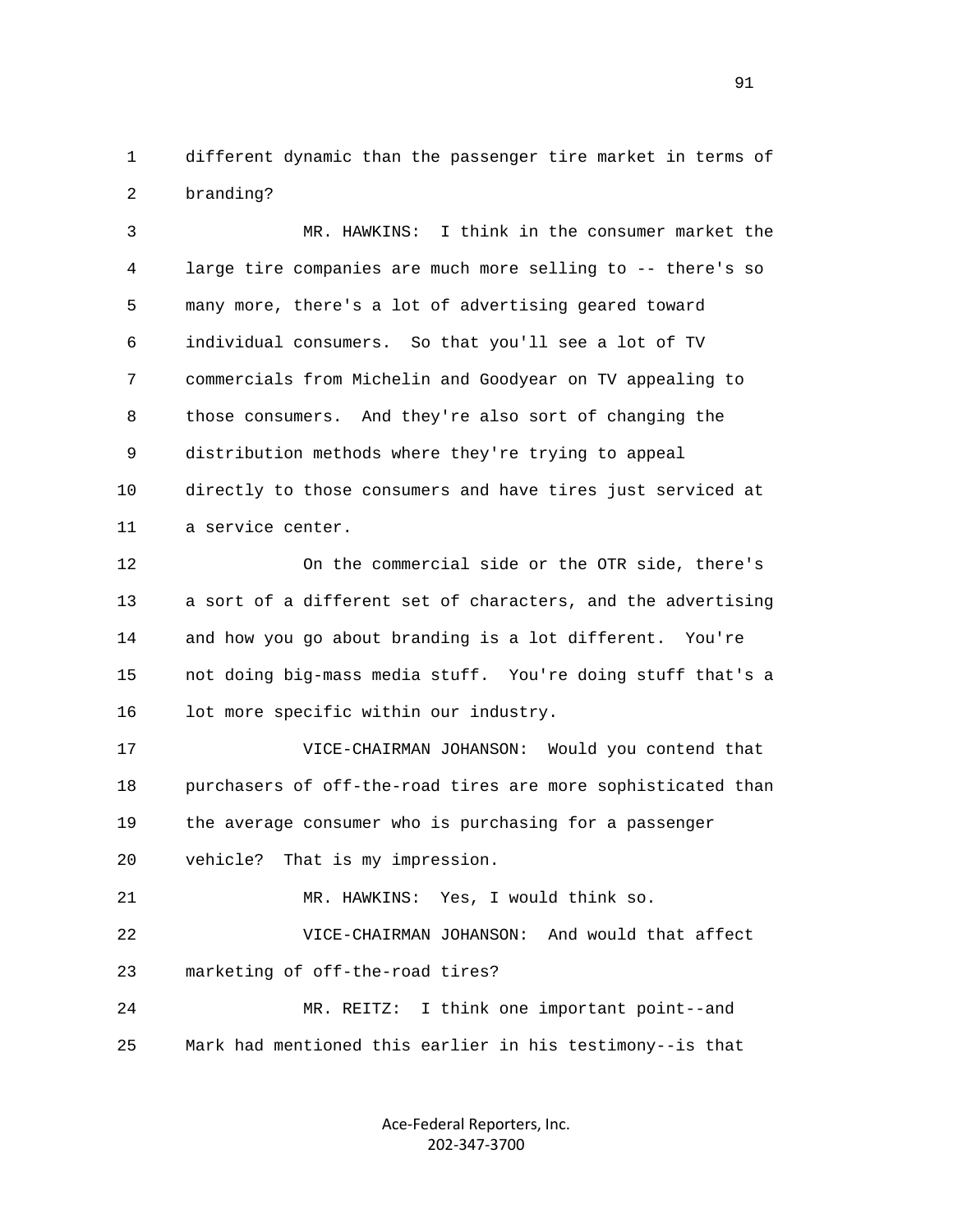1 farmers need service when they need service. And so that's 2 one of the key elements of how you go to market, is through 3 your dealer network has to be able to provide the service to 4 take care of your end-users, so I think that's the big 5 difference, and not everybody can do that.

 6 There are wholesalers that do nothing more than 7 operate as a middleman that aren't going to take care of 8 that end-user, whereas there's full-service dealers that do 9 provide that service and so, when a farmer's in planting 10 cycle or they're in harvest cycle and that equipment goes 11 down, you absolutely need a dealer that can stand behind you 12 and take care of you. And not every dealer can do that.

 13 VICE-CHAIRMAN JOHANSON: Thank you, Mr. Reitz. 14 And I don't think this issue was addressed in the briefs. 15 It might have been; if it was, I missed it. But I assume 16 service is provided for the subject product and domestic 17 product is comparable? Because if the products are sold by 18 dealers, is that correct?

 19 MR. REITZ: The way I would characterize that 20 from Titan's perspective is that your statement is correct. 21 As Mr. Stewart mentioned earlier, there's not service trucks 22 that are designated with a Titan brand on the truck per se. 23 But what we need to do to support the brand premium that 24 you've seen of, you know, 12, 17%, different numbers and 25 different studies, but for us to support the premium that we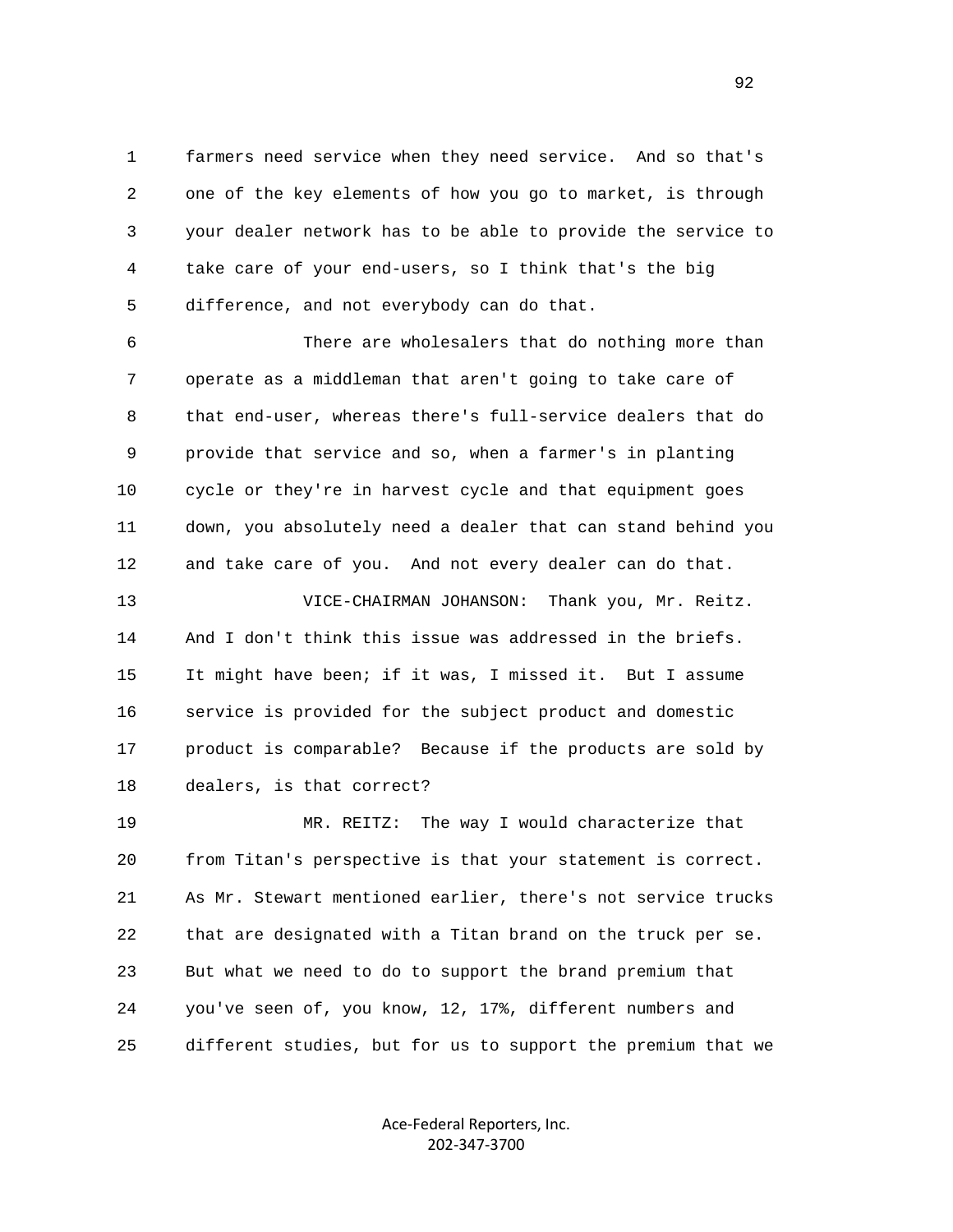1 have, we can't simply just take our product based upon price 2 and to sell it to wholesalers or lower-end dealers that are 3 not going to provide that service. We have to be able to 4 support the premium that you see.

 5 Unfortunately the decline in the pricing in the 6 market far exceeds the value that we can get, but we're very 7 protective of that brand, so in order to do that, we have a 8 dealer network that supports our brand position in the 9 marketplace.

 10 VICE-CHAIRMAN JOHANSON: Thank you, Mr. Reitz. 11 Respondents rely on the descent in certain passenger vehicle 12 and truck tires from China, and this in their brief at Page 13 7, Footnote 9, for the proposition that "branding attenuates 14 a competition between domestic off-the-road tires and 15 subject imports from India and Sri Lanka."

 16 Do you all see any factual differences in the 17 two records and differences between the two different 18 markets? That is, off-the-road tires versus passenger and 19 light truck tires?

 20 MR. STEWART: Why don't we address that 21 post-hearing? 22 VICE-CHAIRMAN JOHANSON: Okay, thank you. I 23 look forward to seeing that, Mr. Stewart. Are branded tires

24 more highly preferred in certain channels or industries,

25 let's say, the agriculture versus construction versus mining

Ace‐Federal Reporters, Inc. 202‐347‐3700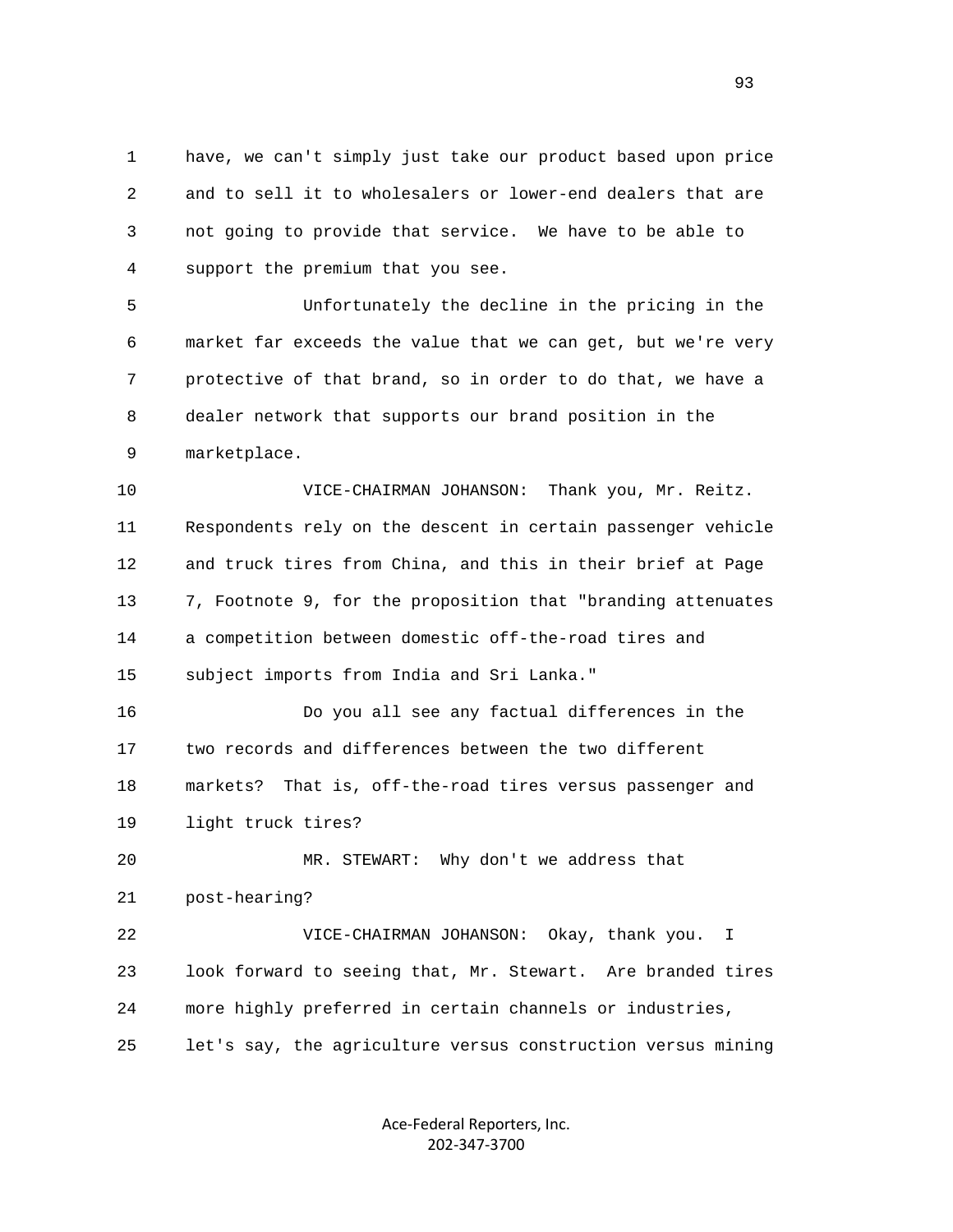1 sectors?

 2 MR. STEWART: I missed the front part of the 3 question.

 4 VICE-CHAIRMAN JOHANSON: Certainly. Are branded 5 tires more highly preferred in certain channels or 6 industries?

 7 MR. HAWKINS: I would say mining has the most 8 brand recognition. There's several major competitors there 9 that are well-known in that industry by brand. In my 10 opinion, probably ag is the next tier down, and probably 11 construction is a little less brand-intensive than ag.

 12 VICE-CHAIRMAN JOHANSON: How important overall 13 would you all put branding, or brands in purchase decisions? 14 MR. HAWKINS: Well, as we make pricing 15 decisions, which I guess is the opposite of the purchase 16 decision, you know, we have to make decisions about where we 17 price our products in the marketplace and we tend to think 18 that there's a premium for a Goodyear product, and we think 19 it's in the line of 5 to 8%.

 20 MR. REITZ: We make a significant investment 21 into our brand to support the premium that it drives. The 22 issue that we deal with on a consistent basis is the value 23 of that branding to the ultimate purchaser decision does not 24 match the pricing element that they're seeing from, in this 25 case, the subject imports and competition.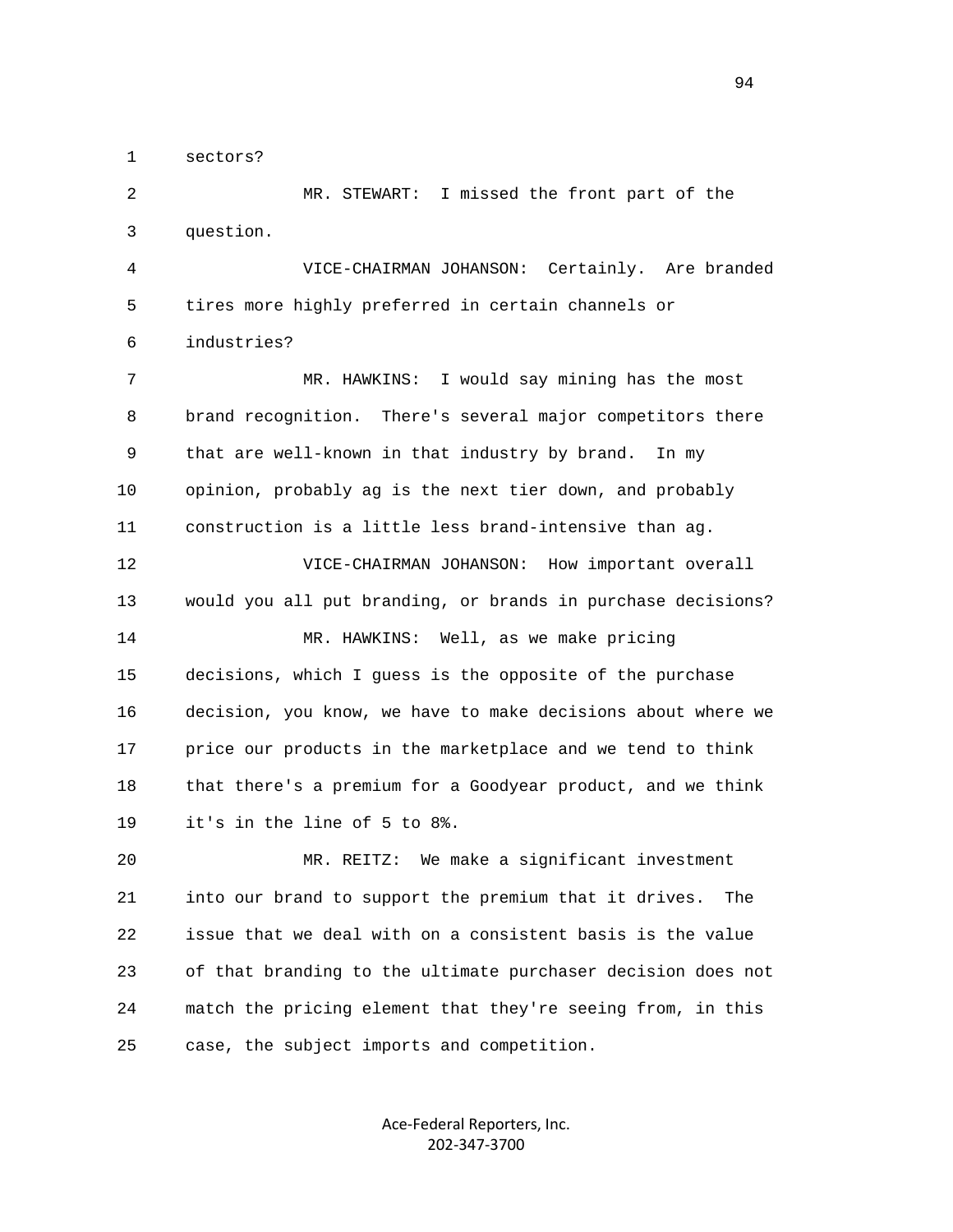1 VICE-CHAIRMAN JOHANSON: All right, thank you, 2 Mr. Reitz. The Balkrishna brief at Page 9 writes about SEC 3 filings of Titan would state that Titan is concentrating on 4 increasing its presence in the aftermarket, which is 5 historically tended to be somewhat less cyclical than the 6 OEM market. And the brief goes on to state that Titan's 7 ability to shift into the aftermarket is limited by the fact 8 that it commands a higher price due to its higher tier 9 rating, and lacks relationships with distributors 10 established by producers to have historically sold into this 11 market. Can you all address that issue? The whole issue of 12 trying to builder greater access to consumers through 13 distributors and the aftermarket? 14 MR. STEWART: If we could, Vice-Chairman, why 15 don't we start with the customers here who probably 16 disagrees with the characterization that's in the brief. 17 VICE-CHAIRMAN JOHANSON: Certainly. 18 MR. CARPENTER: Could you ask that question 19 again? 20 VICE-CHAIRMAN JOHANSON: Well, what I'm trying 21 to get at is the Balkrishna brief at Page 9 notes that Titan 22 is trying to increase its presence in the aftermarket, but 23 that they foresee problems in that occurring due to Titan 24 lacking relationships with distributors in that sector of 25 the market, in the aftermarket. Can you address that issue?

> Ace‐Federal Reporters, Inc. 202‐347‐3700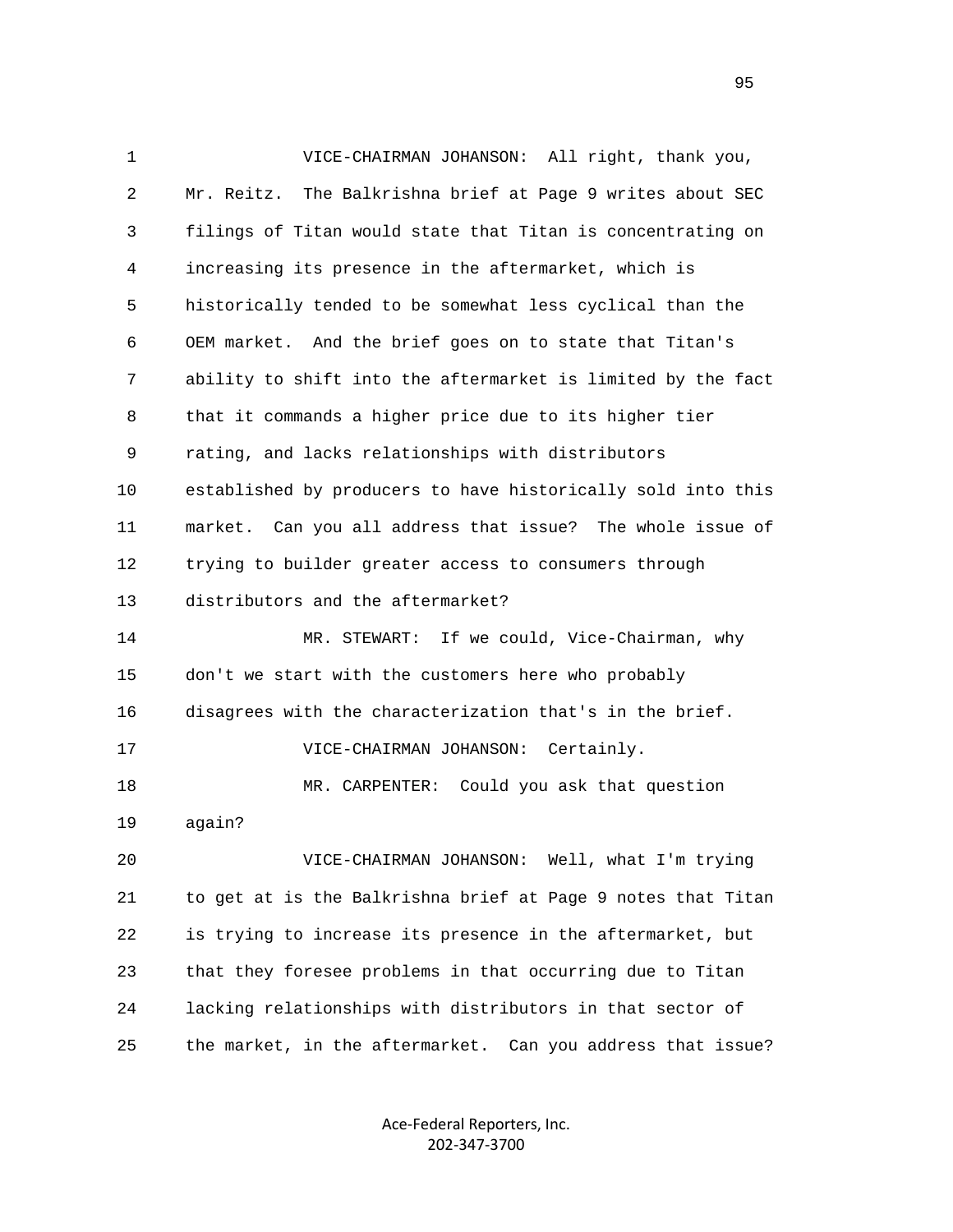1 MR. CARPENTER: Oh, yes. I mean since I came on 2 board with Titan purchasing, you know, the Goodyear brand, 3 I've been fortunate to be on their dealer council, and we 4 meet once a year, and we talk about everything but pricing. 5 Sales programs, warranty issues and like that.

 6 And since that time, they put what they call a 7 Grizz Squad. They put specific people in every state. In 8 our state, we have two dedicated people to go to our farmers 9 to address their issues. And there isn't another farm tire 10 company out there that does this. So yeah, they address the 11 aftermarket more than any other company that we deal with.

 12 MR. HAWKINS: Can I say, I believe we have the 13 largest aftermarket sales force in North America. And I 14 would put up the list of dealers that we have significant 15 volumes of business with, with any group of aftermarket 16 dealers in the United States. I think we do business with 17 probably 80% of the significant agricultural dealers in 18 North America.

 19 MR. REITZ: I think, Commissioner, in all due 20 respect, what we're trying to say is, that they're throwing 21 ridiculous thought out there on the table trying to make it 22 stick. During the investigation period, we've been fully 23 committed to the aftermarket. We have a dealer network can 24 provide service to our end-users that's equal to anybody 25 that we compete against.

> Ace‐Federal Reporters, Inc. 202‐347‐3700

<u>96</u>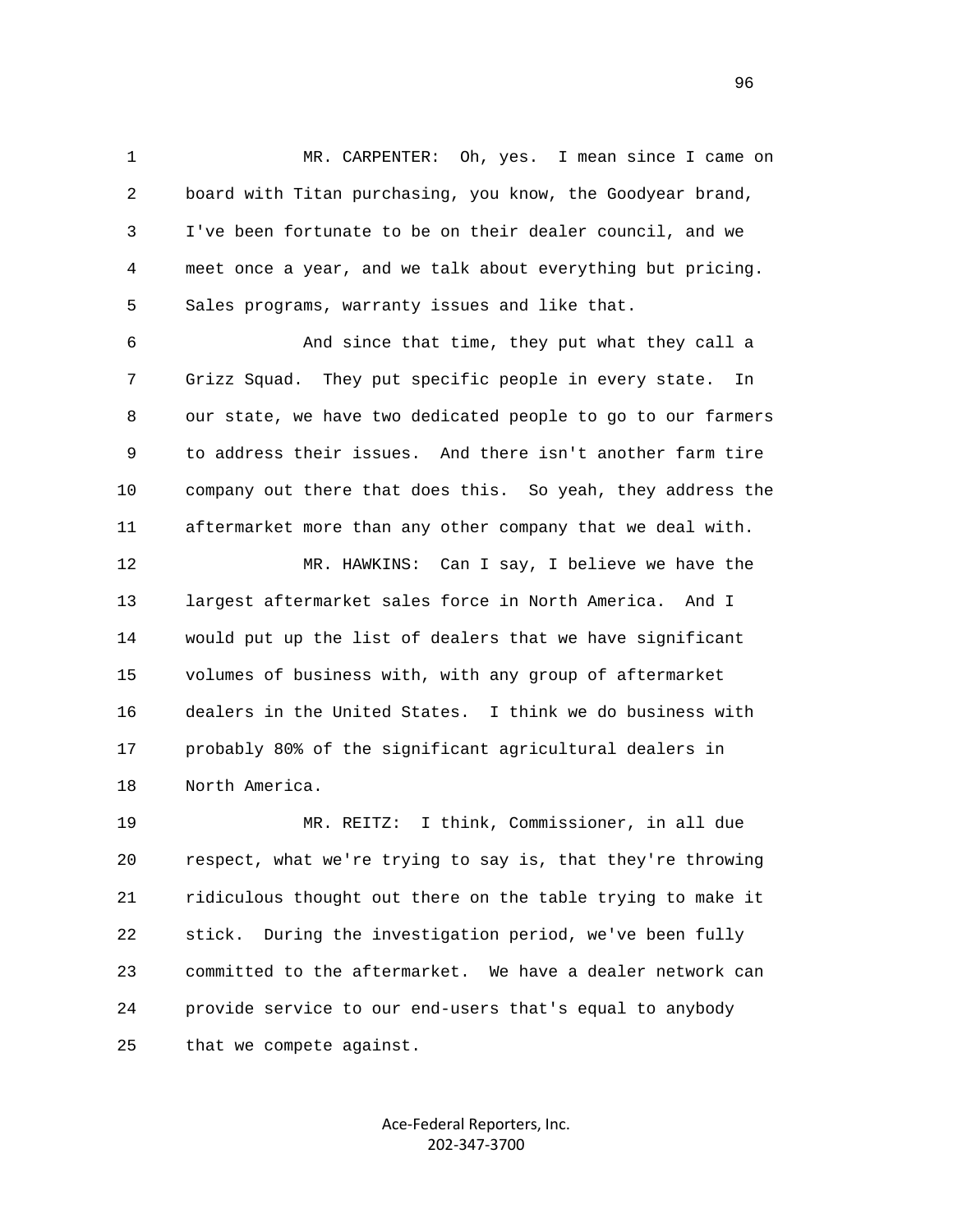1 VICE-CHAIRMAN JOHANSON: Thank y'all for your 2 responses.

 3 MR. TAYLOR, JR: I'd like to add, there is no 4 such thing in North America where any dealer who sells to 5 farmers is just a farm dealer. There's no one that even has 6 25 percent of their business that way. Mr. Carpenter sells 7 auto, truck, recaps. He loves the farm business and he's 8 one of the bigger farm dealers, but it's not even -- what 9 percentage of your business is farm tires?

10 MR CARPENTER: Twenty-five.

 11 MR. TAYLOR, JR: No one ever hits thirty. And 12 when you get into the construction business, it's the same 13 situation. Mining is, as I said earlier, is direct. We are 14 only exclusive. We make no automotive, no highway, no 15 truck. If you look at the world, the market in pneumatic 16 tires, which is what we're talking about, is \$160 billion 17 market. If you take all of the construction, all the 18 mining, all the farming in the whole freaking world, you're 19 going come up a little over \$5 billion.

 20 So we have concentrated in that business and 21 when we showed you the slide with two identical tractors, 22 one was a LSW Super Single, and the other was a standard. 23 When you look at that standard, those are tires, they're 24 forty years old. Those tires are like for a brand-new 25 tractor. You pay two hundred and some thousand for that,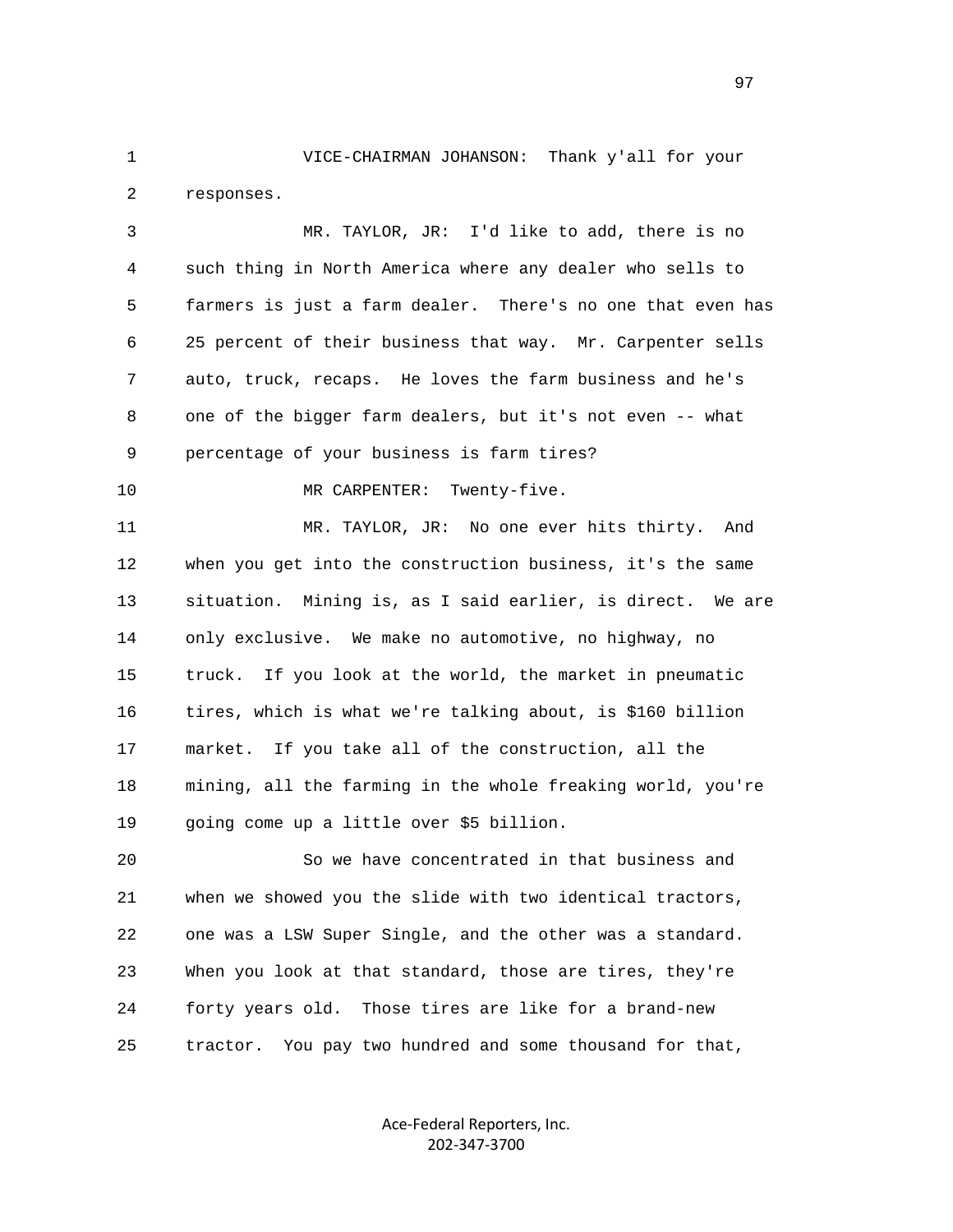1 and you've got forty-year-old tires.

| 2  | That is the differential. You still have to                  |
|----|--------------------------------------------------------------|
| 3  | make that forty-year-old tire. Those on that other are       |
| 4  | brand-new. And the reason we can do it is because we're      |
| 5  | also the world's largest manufacturer of the steel wheel.    |
| 6  | And eventually, hope I live to it, everything will be that.  |
| 7  | Because if you go out in your car, whether you               |
| 8  | have a pickup, whether you have an SUV, whether you have a   |
| 9  | Mercedes, whatever car you have, it's got radials on it, and |
| 10 | it's an LSW. And we're the ones that came up with that in    |
| 11 | Automotive took off with it. Cars took off with it.<br>1997. |
| 12 | We're finally getting the Ag and the construction and the    |
| 13 | mining. But that's why we have the Grizz Squad.              |
| 14 | And you'll never get it through OE. You have to              |
| 15 | go to that farm and the biggest farmers in the world and     |
| 16 | we're actually down in Brazil, and we can't make enough of   |
| 17 | them down there. But you have to make your tire and your     |
| 18 | wheel in Brazil. And Europe is iffy because the farms are    |
| 19 | so small. I hope that explains what it is.                   |
| 20 | VICE-CHAIRMAN JOHANSON:<br>Certainly. My time's              |
| 21 | expired, but thank you for your responses.                   |
| 22 | Thank you. Commissioner<br>CHAIRMAN WILLIAMSON:              |
| 23 | Broadbent?                                                   |
| 24 | Just to kind of put a<br>COMMISSIONER BROADBENT:             |
| 25 | fine point on what we were discussing with Alliance set on   |
|    |                                                              |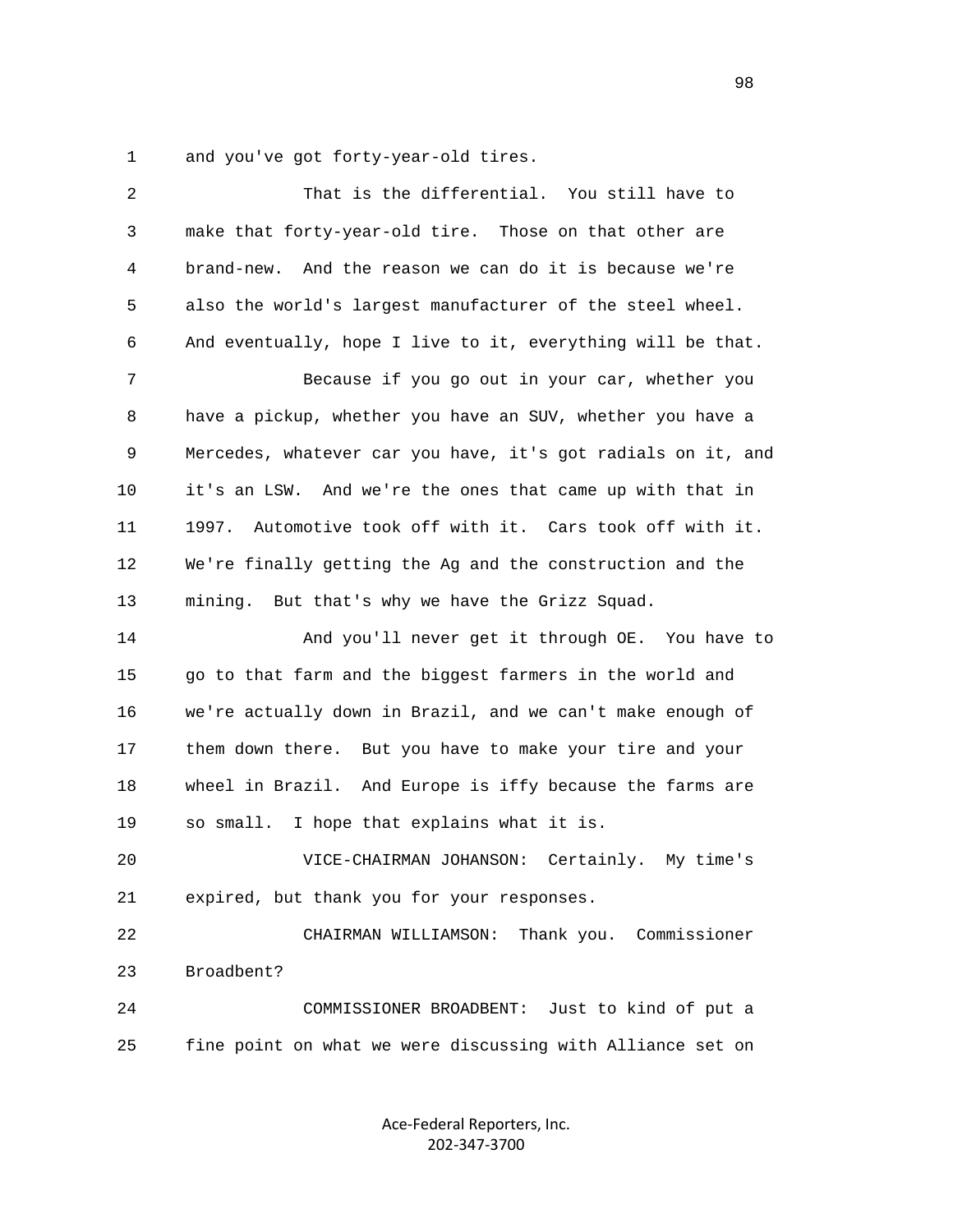1 Page 35 of its prehearing brief, that Titan never mentioned 2 subject imports as a factor affecting its financial 3 performance and its pre- or post-petition financial reports, 4 press releases or earnings calls, and you're differing with 5 that because there was an earnings call where it was 6 mentioned? 7 MR. STEWART: I believe there were several. 8 COMMISSIONER BROADBENT: During what time 9 period? 10 MR. STEWART: Third and fourth quarter of 2015, 11 ahead of the filing of the case. 12 COMMISSIONER BROADBENT: Okay. But since 13 subject imports don't really reflect themselves as a concern 14 in Titan's business materials until that time? With those 15 earnings calls? I mean we can't cite other places in 16 financial materials where they're talking about the 17 competition? 18 MR. STEWART: I haven't looked, going back in 19 time, but I knew that there were ones in the third and 20 fourth quarter of 2015, so the statement that they never 21 mentioned it was not factually accurate. 22 COMMISSIONER BROADBENT: Okay. But if you just 23 check and when they've been talking about it, that would be 24 helpful. All right. Do you, Mr. Reitz, do you expect 25 income from agriculture and mining to increase in 2017?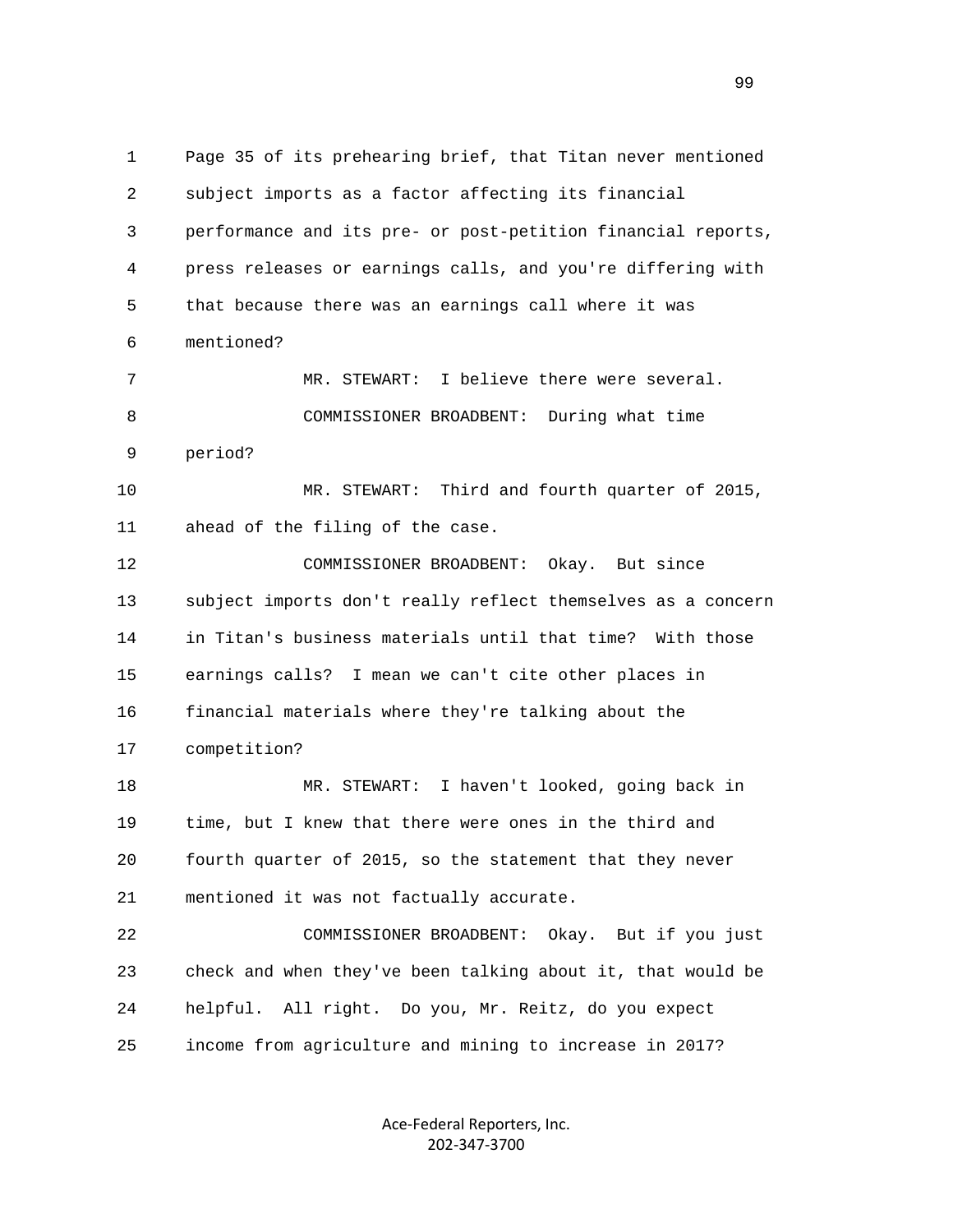1 MR. REITZ: I think where we sit today with corn 2 and soybean prices being relatively flat going into 2017, 3 subject to any significant changes in the commodity prices, 4 I do not see any type of significant movement in the 5 agriculture market in 2017. 6 COMMISSIONER BROADBENT: Okay. And then what 7 about the construction spending in 2017? Will that continue 8 to grow? 9 MR. REITZ: If there's some infrastructure 10 products that get kicked off, obviously we have a pretty 11 significant change going on here in Washington, D.C., so 12 some of that's to be determined. But I think, you know, 13 with that market, there are some changes. You'll see some 14 changes in the infrastructure projects and spending that 15 goes on there. 16 MR. TAYLOR, JR: Just to add to that. He's 17 referring, I believe, to North America. We do believe South 18 America farm is going come up. Mother Dearest said that and 19 we believe that. But we're talking North America right now. 20 COMMISSIONER BROADBENT: Got it. Thank you.

 21 Appreciate that clarification. Let's see. Please respond 22 to arguments about supply constraints by U.S. producers that 23 were raised in ATC and BKT briefs, and instances where sales 24 of subject imports have been made because U.S. producers 25 have been unwilling or unable to supply the market.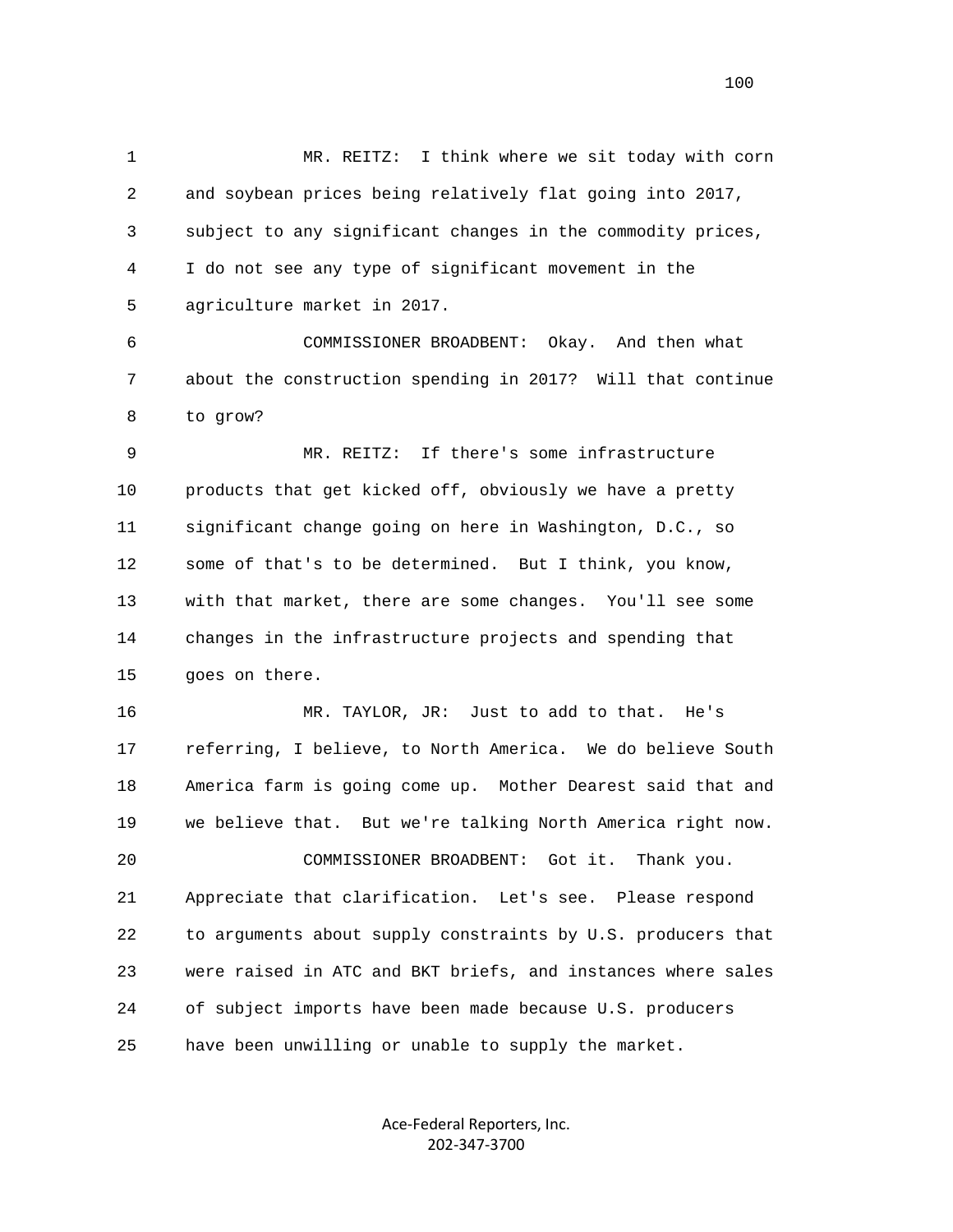1 MR. STEWART: Let me just comment on that. 2 It's not the position identified from Titan, so we can't 3 comment on the indications of other domestic producers as to 4 what issues they may have had in this period of 5 investigation. But it's not true of Titan, as you can see. 6 We had lots of unused capacity. 7 COMMISSIONER BROADBENT: Okay. 8 MR. STEWART: I believe that any indications, as 9 I recall from the confidential part of the record, were from 10 the 2013 period for the other people. And some of the 11 comments about access seem to apply equally to imported 12 product based on long lead times to get product across the 13 sea, so I'm not sure all of the -- relatively small number 14 of comments that were in the questionnaire responses, some 15 clearly were about domestic producers, but others seem to be 16 potentially about imports as well. 17 COMMISSIONER BROADBENT: Okay. This is on raw 18 material costs again. The Commission has collected data on 19 a number of raw material price indices as a way of assessing 20 whether prices for tires changed due to decreases in various 21 raw material prices. Which raw material prices have the 22 Commission paid most attention to in this assessment? 23 MR. STEWART: When we first make reference, 24 there is a reference, I believe in one of the opposition

25 briefs to a misstatement in the prehearing staff report that

Ace‐Federal Reporters, Inc. 202‐347‐3700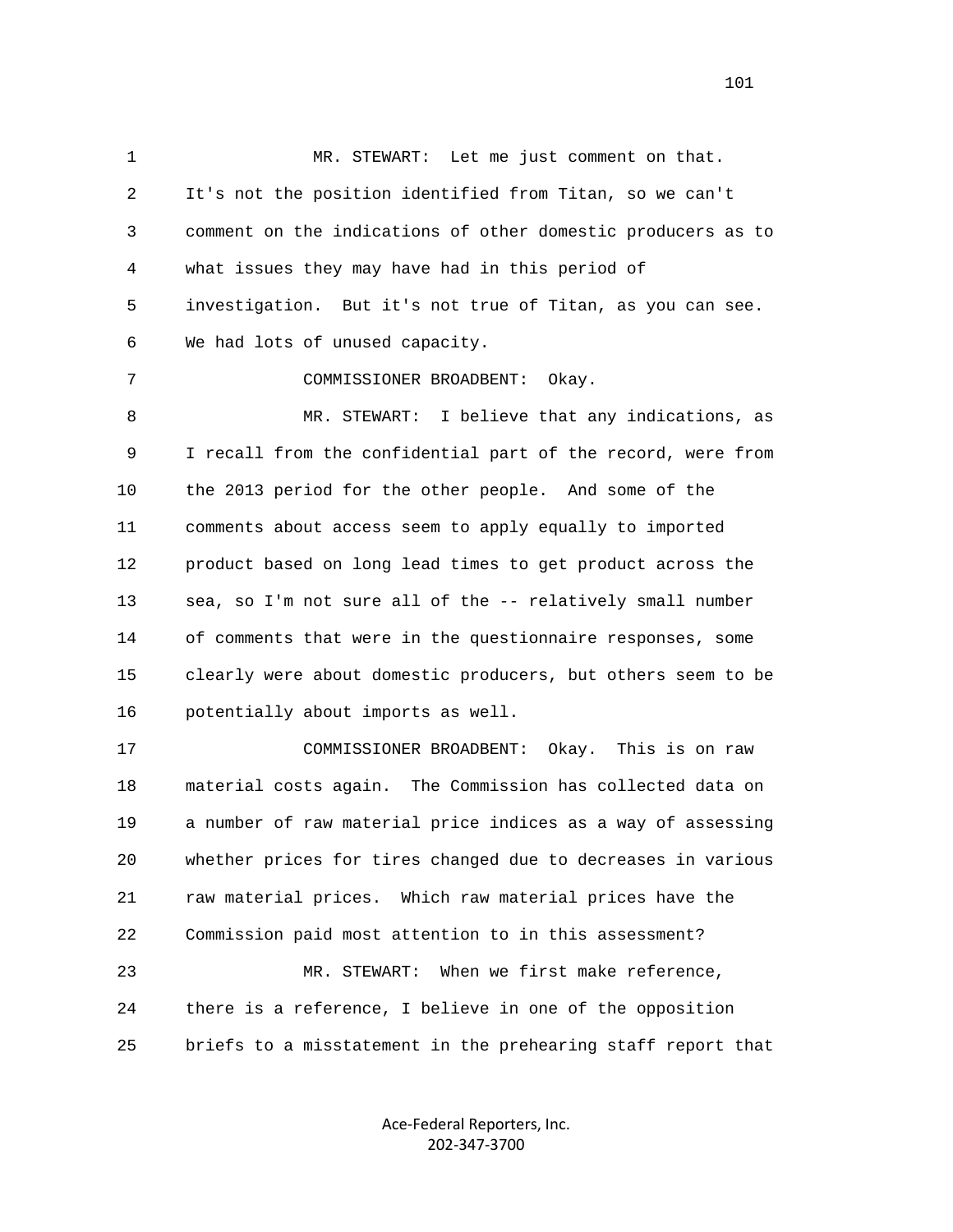1 synthetic rubber declined 91%. It refers to a chart, and 2 the chart, if you look at the chart, suggests that the 3 decline is more in the neighborhood of 40 to 45%, I believe. 4 So hopefully that'll get corrected in the -- 5 COMMISSIONER BROADBENT: Natural rubber is the  $6$  -- 7 MR. TAYLOR, JR: Natural rubber is what is used 8 in the tires before this Commission. Synthetic rubber is 9 used in automotive and over-the-highway truck tires for 10 high-speed temperature. 11 COMMISSIONER BROADBENT: Now what makes it 12 necessary to use natural rubber for this product? 13 MR. TAYLOR, JR: Because natural rubber is so 14 much more adaptable for the product. It's not going real 15 fast and there's very, very little synthetic rubber. 16 COMMISSIONER BROADBENT: Okay. And there was a 17 significant price decline in the natural rubber? 18 MR. TAYLOR, JR: Yes. Your staff report shows 19 it being around 50%. 20 COMMISSIONER BROADBENT: 50%? 21 MR. STEWART: I think that's what the staff 22 report says. 23 MR. TAYLOR, JR: And when I talk shortages, 24 it was a total fake situation back in '11, '12, Caterpillar 25 had -- they'd never be able to make enough trucks,

> Ace‐Federal Reporters, Inc. 202‐347‐3700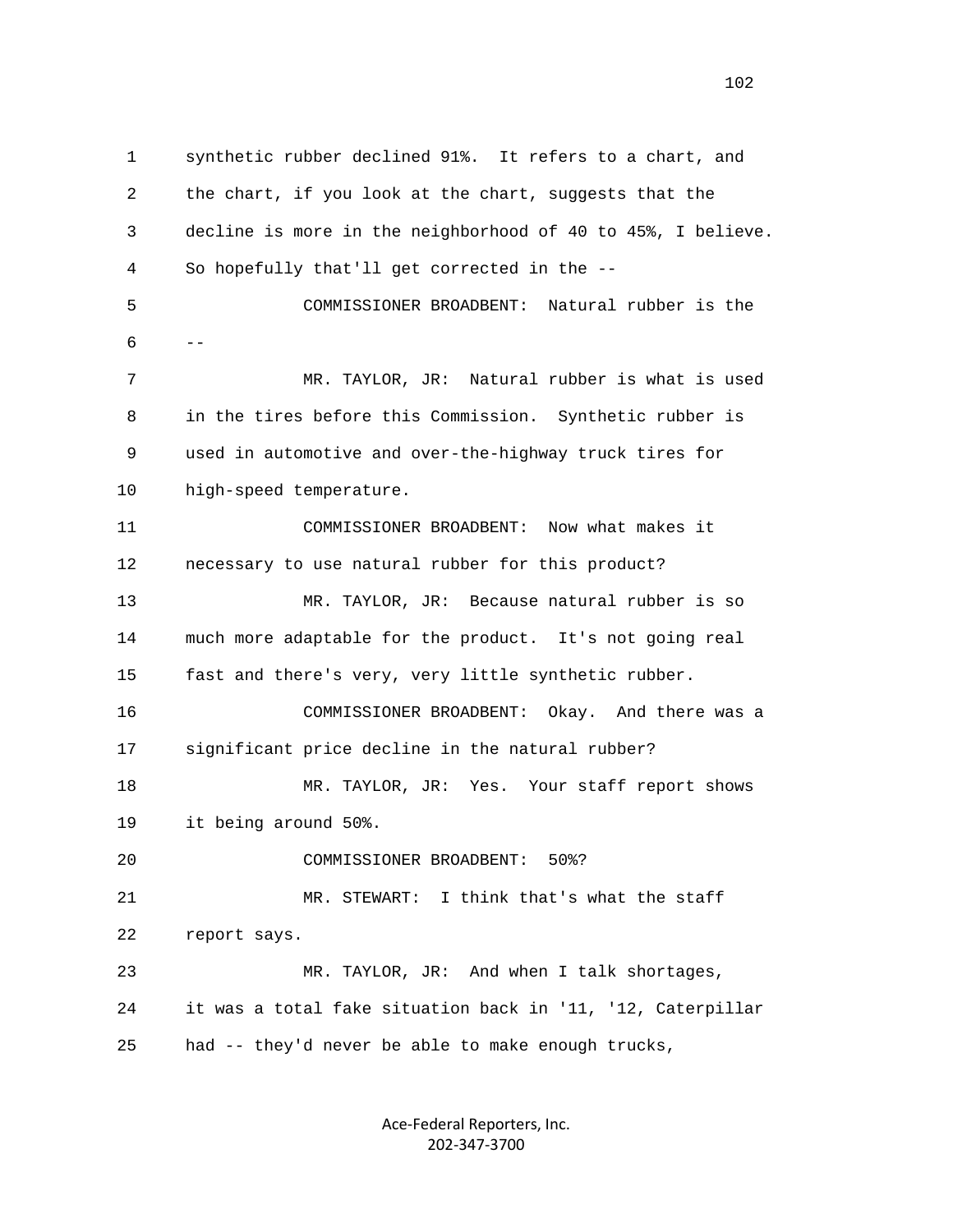1 everything else. And so everybody started ordering 2 everything -- so there's excess capacity in North America 3 right now by -- Bridgestone invested a billion five, and 4 Michelin invested a billion. And those are mothballed.

 5 MR. REITZ: Commissioner, as Mr. Taylor stated 6 earlier, it's very well known within the industry, the 7 components that go into the tire, and so in my testimony and 8 my prior comments in response to a question, it makes for a 9 very transparent marketplace in regards to raw materials. 10 So if raw materials are down a few percentage points and 11 company reduces price by 10%, it's very transparent to know 12 that that is not driven by raw materials.

 13 COMMISSIONER BROADBENT: Okay. This is for 14 Mr. Brewer, the general manager. You stated that you have 15 been forced to reduce runs of tires due to customers 16 reducing their orders. You state that this imposes 17 significant costs on your plant. Does this indicate that 18 your average costs per tire increases as your sales volumes 19 have declined?

 20 MR. BREWER: Yeah, I mean the significant 21 increase comes when you can extend your production runs out. 22 There's more changeovers within the factory so the statement 23 with the shorter runs would increase the cost of those 24 tires, yes.

25 COMMISSIONER BROADBENT: So would it be fair to

Ace‐Federal Reporters, Inc. 202‐347‐3700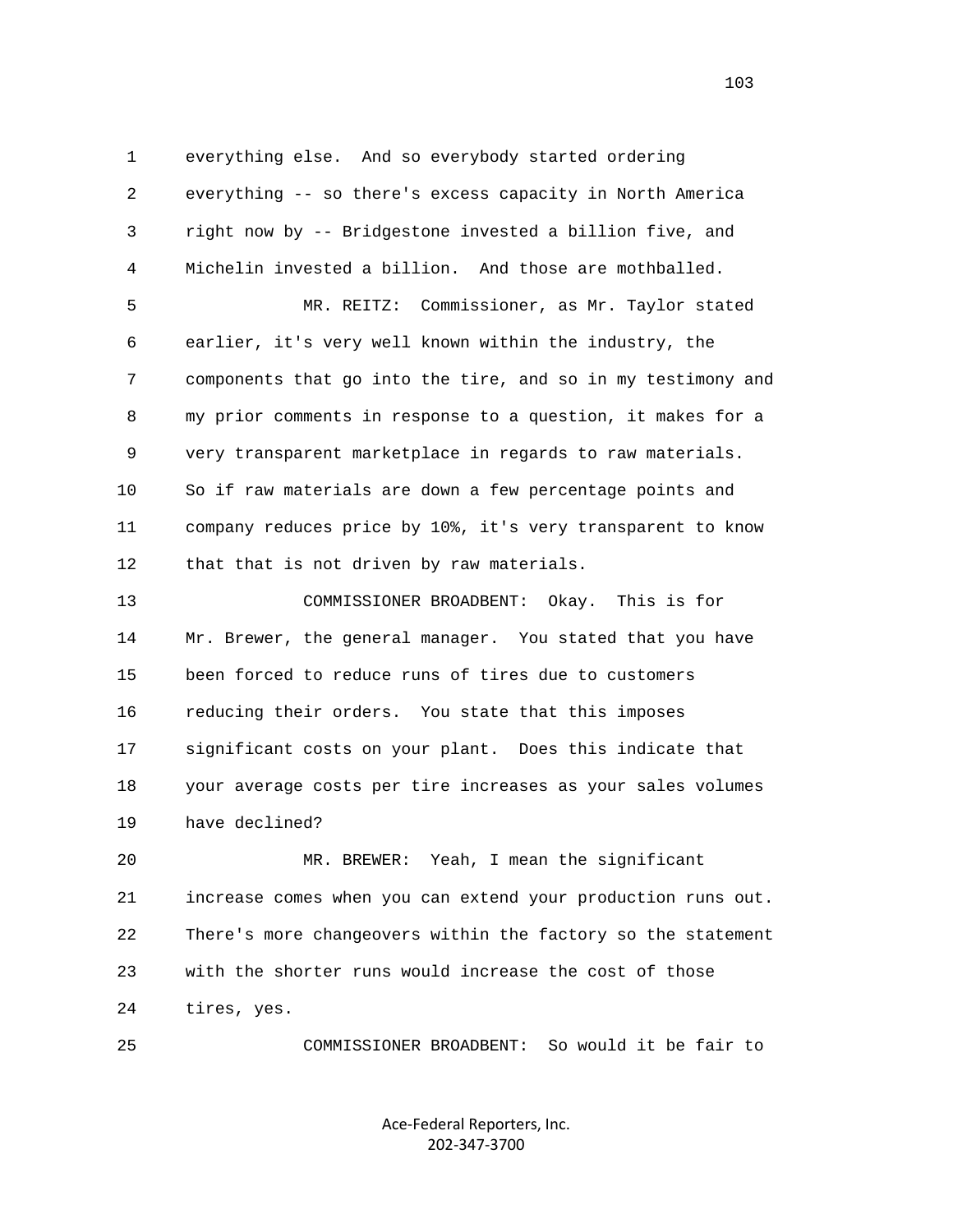1 argue that the cost price squeeze suffered by Titan is 2 partially the result of lower sales volumes? 3 MR. STEWART: The answer is that yes, that would 4 be true. 5 COMMISSIONER BROADBENT: Okay. 6 MS. DRAKE: And we believe, as we discussed 7 earlier, that those lower sales volumes are due, not just to 8 demand, but to the loss of market share, to subject imports, 9 which were the only source of increase in volume in the 10 market. 11 COMMISSIONER BROADBENT: Okay. I think that's 12 what I've got right now. No more questions. 13 MR. TAYLOR, JR: I don't know if anybody has 14 actually discussed what it takes to build a tire. This 15 pitcher for the water -- that's done with a mold. It 16 injects the plastic and it heats it, it pops out like that. 17 A tire, you actually build it by hand. The rubber is put 18 onto the nylon. You have speed wires. You make it, it's 19 all hand. So if you look at Mr. Lester back there, he puts 20 his arms up, because he ran the tire room. He has a set of 21 forearms you would not want to shake hands or try to arm 22 wrestle him. Ok? 23 COMMISSIONER BROADBENT: Should we get him to 24 stand up? 25 MR. TAYLOR, JR: He has big arms, trust me. And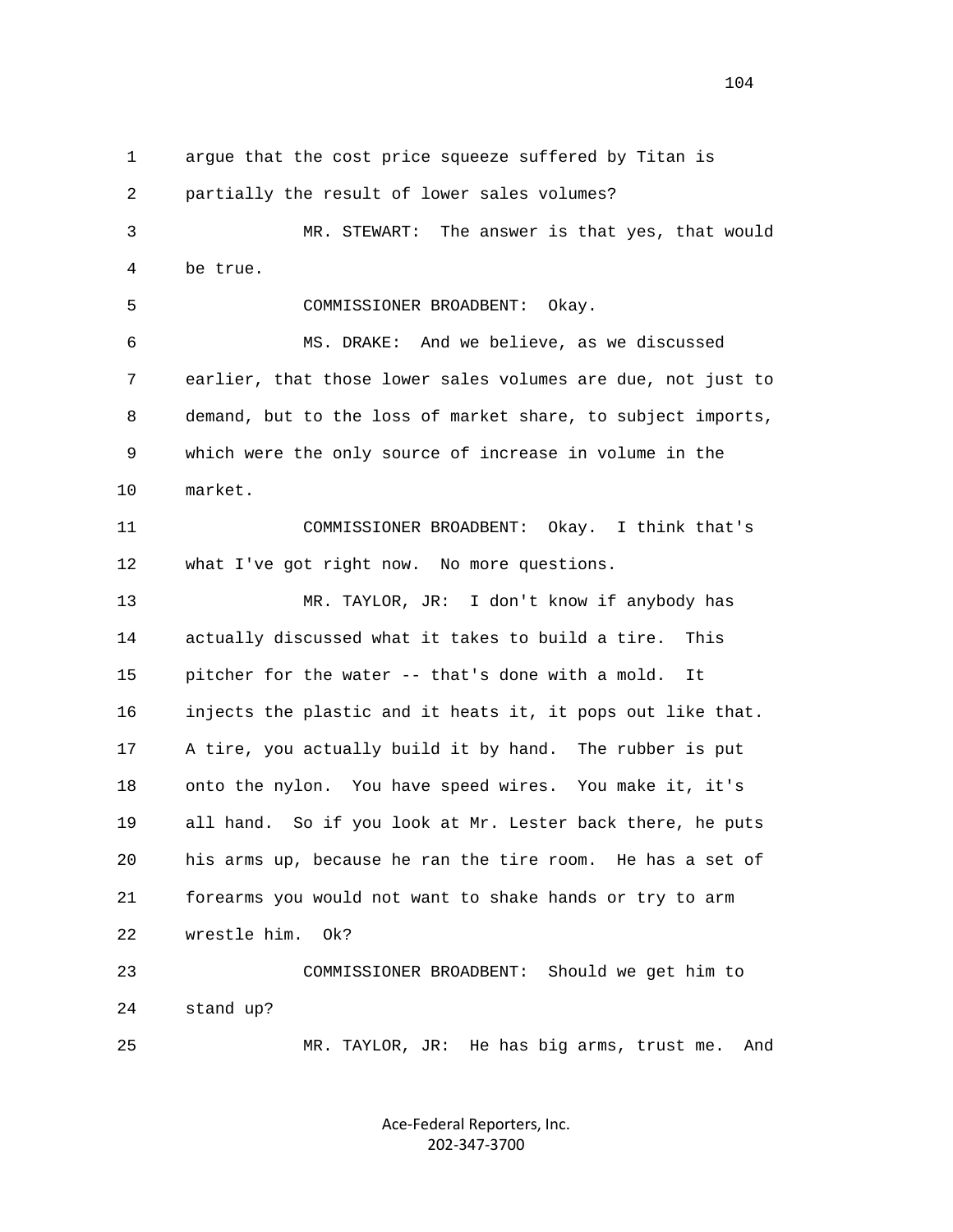1 I think the people in the back -- the steel workers can tell 2 you. It is a very highly intense labor. And generally, 3 your younger workers have to be the ones that build the 4 tires, because though Lester's real young, he's already 5 burned out. So it's very, very labor-intense.

 6 COMMISSIONER BROADBENT: Okay. Actually I had 7 one more question. How should we interpret the presence of 8 new U.S. capacity in light of your comments that the 9 industry is being forced to reduce its production due to 10 subject import competition?

 11 MR. STEWART: Well, as you know, to build a 12 plant takes a long time, a long time of planning, and so 13 it's not uncommon for a plant to come on online when the 14 cycle of business has changed. Obviously, the new plant 15 that's come on board is the plants that Mr. Taylor were 16 referring to were both super-large mining tire facilities, 17 which are not part of the case.

 18 CHAIRMAN WILLIAMSON: Commissioner Kieff? 19 COMMISSIONER KIEFF: Thanks. So to follow up on 20 something I think has almost come up a couple of times. I 21 just want to confess that I'm puzzling over something. So 22 you've talked a lot about how -- in my last exchange, for 23 example, you talked about how, as well as in your opening, 24 you talked about how a normal kind of 20% price reduction 25 might be made up for by a service premium, but a 40% gap is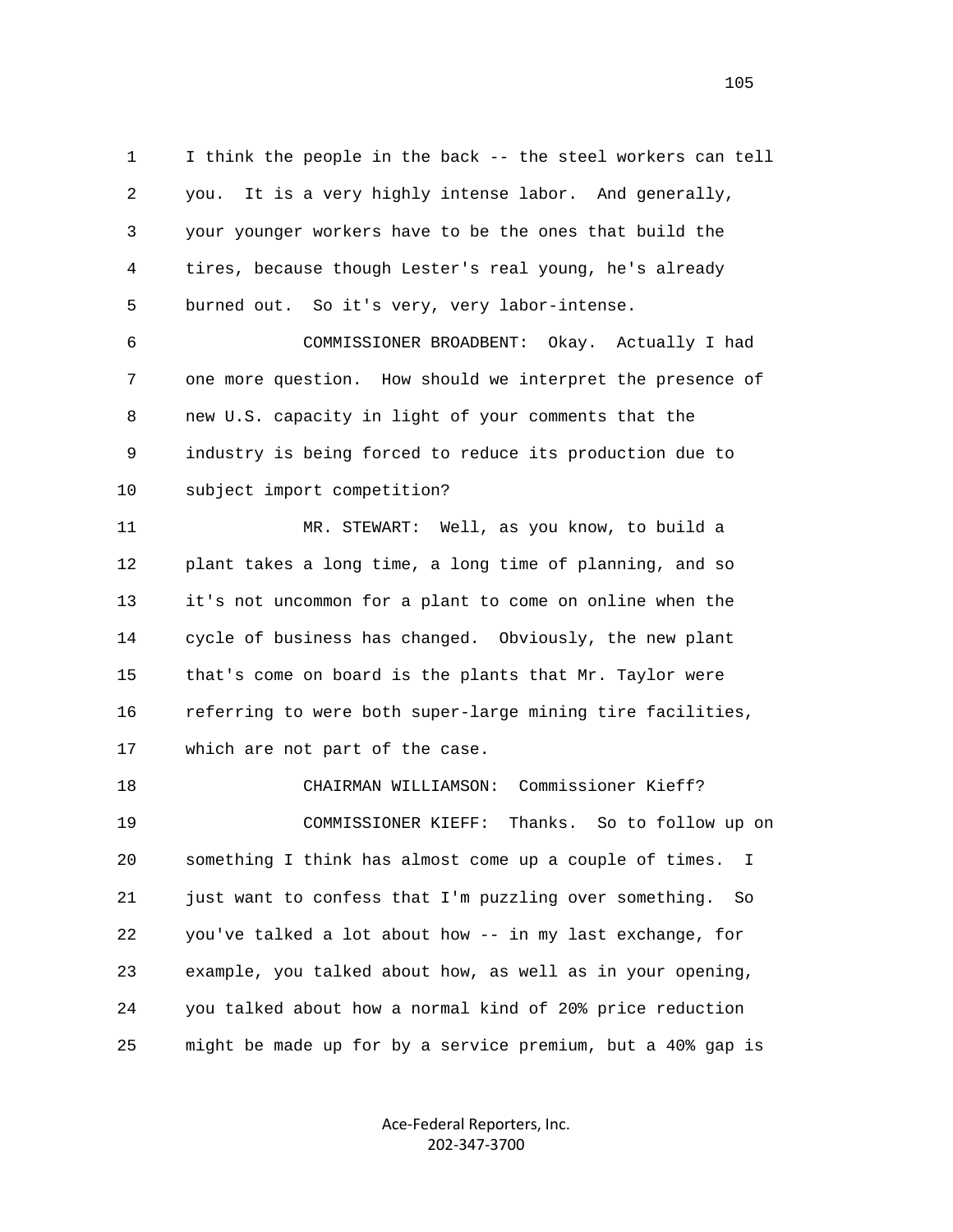1 just too great. Or something close to that.

| 2  | And what I'm struggling with is the following,               |
|----|--------------------------------------------------------------|
| 3  | that 40% number is still in my head. Versions of it are on   |
| 4  | Slide 18 from your presentation. But what's also in my head  |
| 5  | is that the margins that Commerce found are a lot less than  |
| 6  | So if the preliminary margins become the final<br>that.      |
| 7  | margins, and they may not, but if the preliminary margins    |
| 8  | become the final, for Sri Lanka, for example, it would be a  |
| 9  | 2.9% countervail tariff, and what I'm trying to wrestle with |
| 10 | is how the 2.9% fills the 40% gap.                           |
| 11 | MR. STEWART: Let me take the first shot at                   |
| 12 | that.                                                        |
| 13 | COMMISSIONER KIEFF: And maybe that's irrelevant              |
| 14 | to our analysis on injury as a legal matter.                 |
| 15 | MR. STEWART: Well, historically, it has been                 |
| 16 | based on prior Commission decisions where the Commission     |
| 17 | views margins of underselling is constructed differently     |
| 18 | than margins of dumping or subsidization and hence not       |
| 19 | directly comparable. In the statement of Mr. --              |
| 20 | CHAIRMAN WILLIAMSON:<br>I just want to acknowledge           |
| 21 | -- I didn't realize that the Union workers were here.<br>And |
| 22 | before they leave, I wanted to acknowledge them and thank    |
| 23 | them for coming. And since I see they were getting up, I     |
| 24 | just wanted to thank you for being here.<br>Thank you.       |
| 25 | Thank you, Mr. Chairman, for<br>MR. STEWART:                 |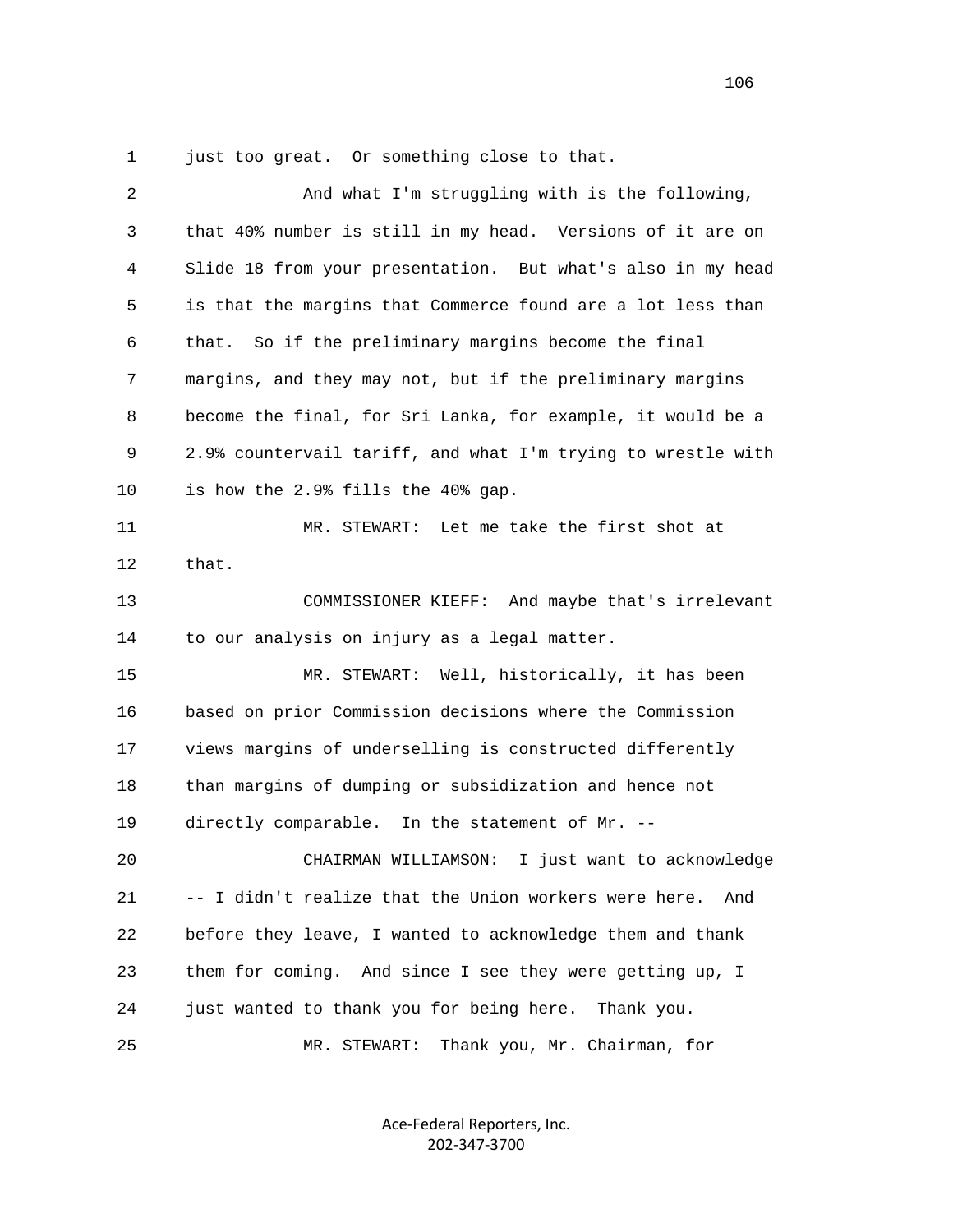1 acknowledging them. Mr. Carpenter's comment was that 2 historically there was an 8-10% differential between imports 3 and domestic product that could be sold against. All right? 4 If you take a look at a lot of --

 5 COMMISSIONER KIEFF: Let me try it this way, 6 because I -- it was not designed to be a "gotcha" question, 7 and I'm not trying to pin anybody on the specifics. Let me 8 just invite, for the post hearing, if either side thinks 9 that that difference matters or doesn't matter, please 10 explain how or why, and I take it, Mr. Stewart, your lead 11 point is, first of all, our legal precedent gives us a lot 12 of healthy distance that we're supposed to maintain between 13 our analysis and the Commerce analysis. And then I take it 14 your follow-ups are to explain in effect that even the 15 details don't quite add up that way. 16 COMMISSIONER KIEFF: Is that basically what

17 you're --

 18 MR. STEWART: Yes, that's a fair summarization. 19 COMMISSIONER KIEFF: No problem, and again if 20 the --

 21 MR. STEWART: We'll address it in the 22 post-hearing.

 23 COMMISSIONER KIEFF: That's perfect, and then 24 the second, the last question I have, which I recognize as 25 well may be either for the post-hearing or for class, in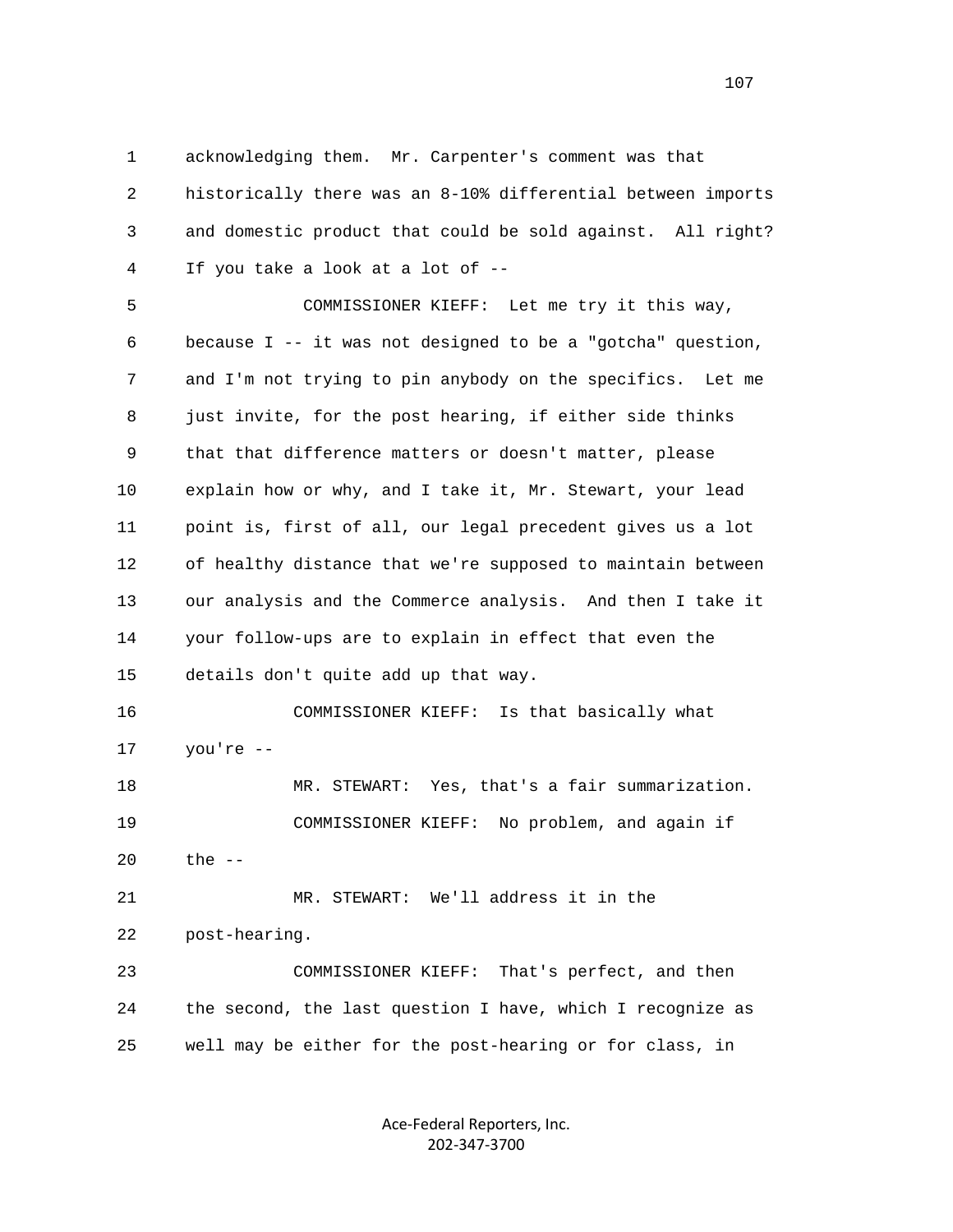1 which case that's fine. But it is something I'm very 2 curious about, so I'll just ask it, and if you think it's 3 really not pressing to the case, by all means that's a fair 4 response from either side. 5 Is there anything that we should make of the on 6 the ground market and political differences, if any, 7 between India and Sri Lanka? 8 MR. STEWART: I'm not sure I get, I get the gist 9 of your question. 10 COMMISSIONER KIEFF: So yeah. So like both are 11 democracies, but they kind of run slightly differently as 12 democracies, and both, they -- I think they each have 13 different views of themselves and each other with respect to 14 each other. So one might see itself as more market oriented 15 and less interventionist with the other. They might 16 disagree with each other about which one that is. 17 If those differences are right, which way do they 18 tilt as between the two, and does that tilt matter to our 19 analysis? 20 MR. STEWART: I believe the answer is that it 21 doesn't matter, but we will reflect on it and give you 22 greater thought when we do our post-hearing. 23 MS. SMITH: This is Jennifer Smith from Stewart 24 and Stewart. I'll just add to our prehearing brief notes 25 that the governments in both countries have targeted exports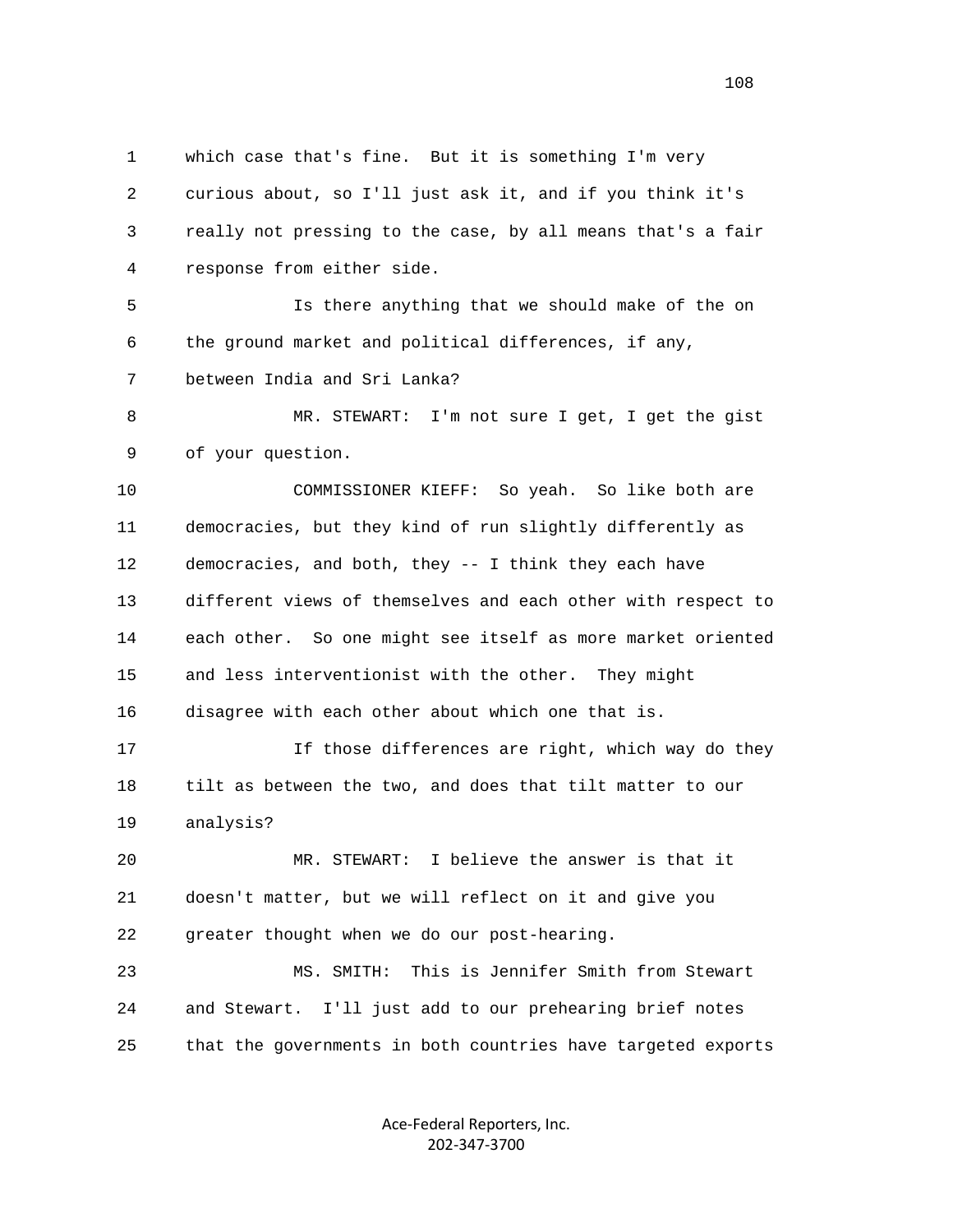1 according to their government plans, and Sri Lanka in 2 particular has a rubber industry plan that's promoting 3 value-added exports of rubber and the rubber industry. 4 COMMISSIONER KIEFF: So you're saying that even 5 if there were differences, they would be eclipsed by those 6 similarities? 7 MS. SMITH: Yes. 8 COMMISSIONER KIEFF: Okay, gotcha. All right. 9 Those are all the questions from me. Thank you all so much. 10 CHAIRMAN WILLIAMSON: Okay. Commissioner 11 Schmidtlein. 12 MR. TAYLOR: I'd like just to throw one thing out 13 to you. When Mr. Carpenter mentioned the differential, he's 14 talking about what he can do in reference on the other side 15 of what, and because he is a full time guy, he can -- the 16 farmer will pay more because it's him doing it. But when 17 the farmer knows that well, I can get a tire here and get 18 Willie Smith here to try to do this thing, he can't take 40 19 points. 20 COMMISSIONER KIEFF: Gotcha. 21 MR. TAYLOR: That's a differential of what he's 22 paying on both sides. 23 COMMISSIONER KIEFF: I appreciate it very much. 24 Thank you. 25 CHAIRMAN WILLIAMSON: Thank you. Commissioner

> Ace‐Federal Reporters, Inc. 202‐347‐3700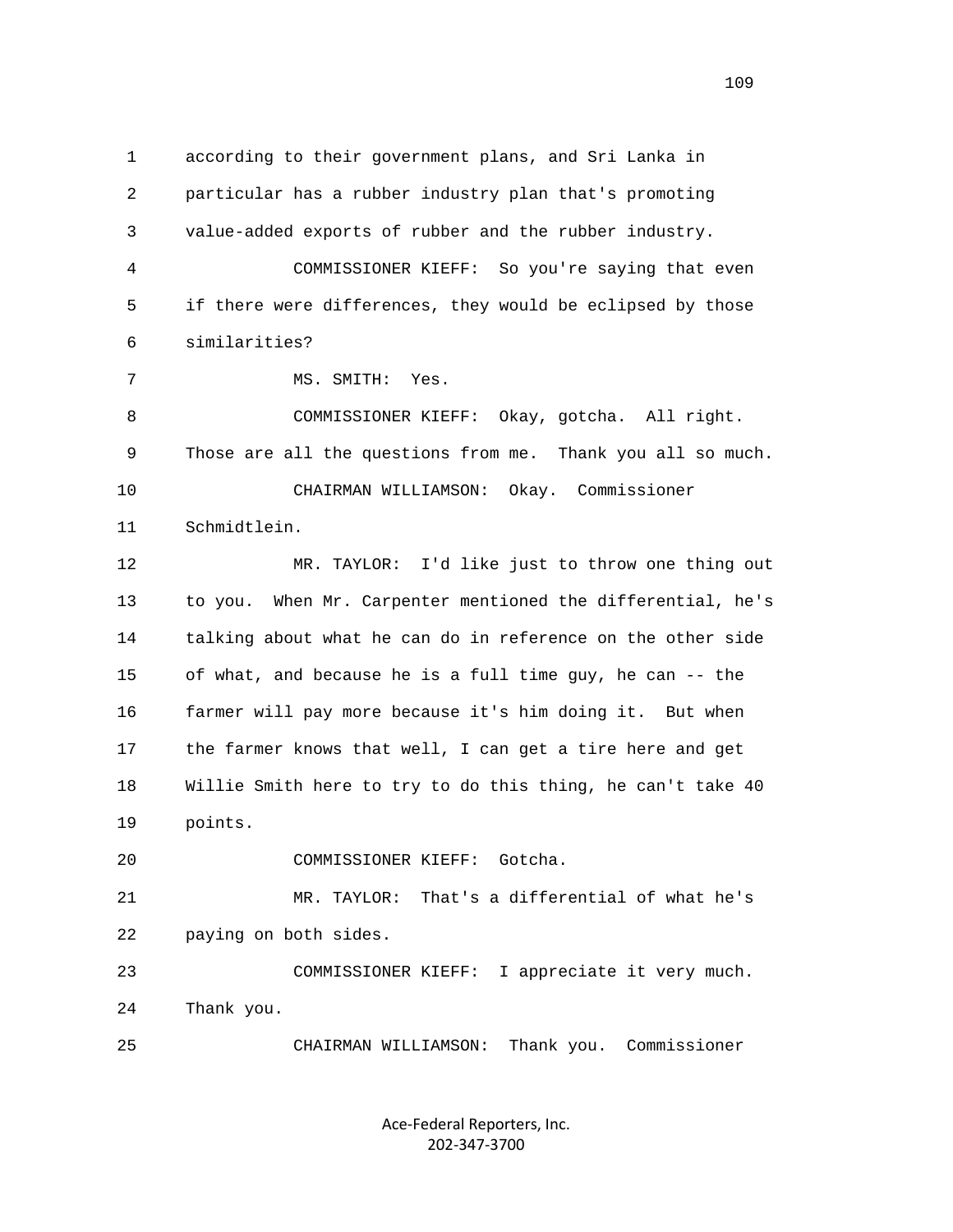1 Schmidtlein.

| 2  | COMMISSIONER SCHMIDTLEIN: Okay, thank you. I                  |
|----|---------------------------------------------------------------|
| 3  | have a few questions here. I think we'll start with the       |
| 4  | ones for the post-hearing brief. There are two pricing        |
| 5  | analysis in the Respondent's briefs. One is in Alliance's     |
| 6  | brief at page 27, and the other is in Sri Lanka's brief at    |
| 7  | page 28 I believe. Yeah, 28. If you could respond to those    |
| 8  | two arguments. It has to do with looking at the individual    |
| 9  | pricing products. You may be already familiar with this.      |
| 10 | MR. STEWART: We will do that in the                           |
| 11 | post-hearing.                                                 |
| 12 | It would be<br>COMMISSIONER SCHMIDTLEIN:<br>Okay.             |
| 13 | easier to do that in the post-hearing. That would be          |
| 14 | helpful, and then along those lines, if you could also        |
| 15 | respond to the argument that when you look at the pricing     |
| 16 | data, there's no correlation between the shifts in volume     |
| 17 | and underselling. Again just --                               |
| 18 | MR. STEWART: We actually addressed that in our                |
| 19 | prehearing brief. Where we basically flagged was that where   |
| 20 | there was significant head to head competition on individual  |
| 21 | products, there was deeper price discounting that occurred    |
| 22 | than where there was limited price competition.<br>So we have |
| 23 | addressed that directly already, but we'll be happy to look   |
| 24 | at it again.                                                  |
|    |                                                               |

25 COMMISSIONER SCHMIDTLEIN: Okay, all right.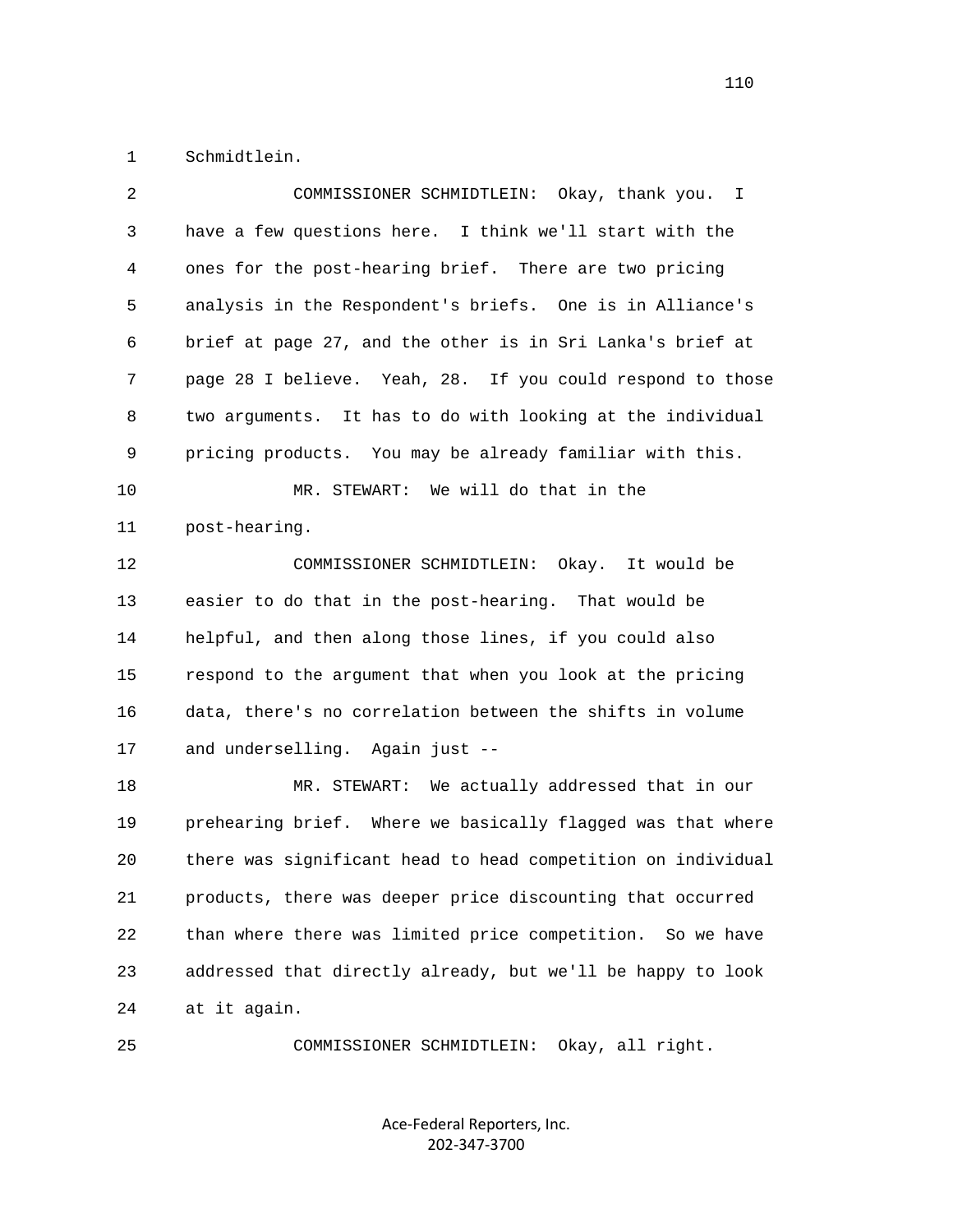1 Thank you. One issue I don't think that we've covered this 2 morning, that is the question about the impact of 3 non-subject imports, and I know in the slide presentation, 4 you have a bullet point addressing China, and make the point 5 that China declined in volume and that they entered at 6 higher unit values than subject imports.

 7 So my question is though how do you respond to 8 the Respondents' argument that although they declined in 9 volume, there was still a substantial volume of non-subject 10 in the market, and when you look at the pricing data from 11 China, which we collected, you see that China undersold -- 12 they undersold domestic, but they undersold subject roughly 13 half the time.

 14 MR. STEWART: Yeah, mixed picture. 15 COMMISSIONER SCHMIDTLEIN: It was mixed. 16 MR. STEWART: Yeah. Let me respond to that. 17 COMMISSIONER SCHMIDTLEIN: So how do we not 18 attribute, you know, pricing pressure from China or even 19 loss of market share? The Respondents make the argument 20 that well, they could have taken market share from China and 21 not the U.S. because China was declining?

 22 MR. STEWART: Well, typically when the Commission 23 looks at cases where there are products under order, one 24 looks at the volume that's coming in to determine if the 25 volume is increasing or decreasing, and in the prelim you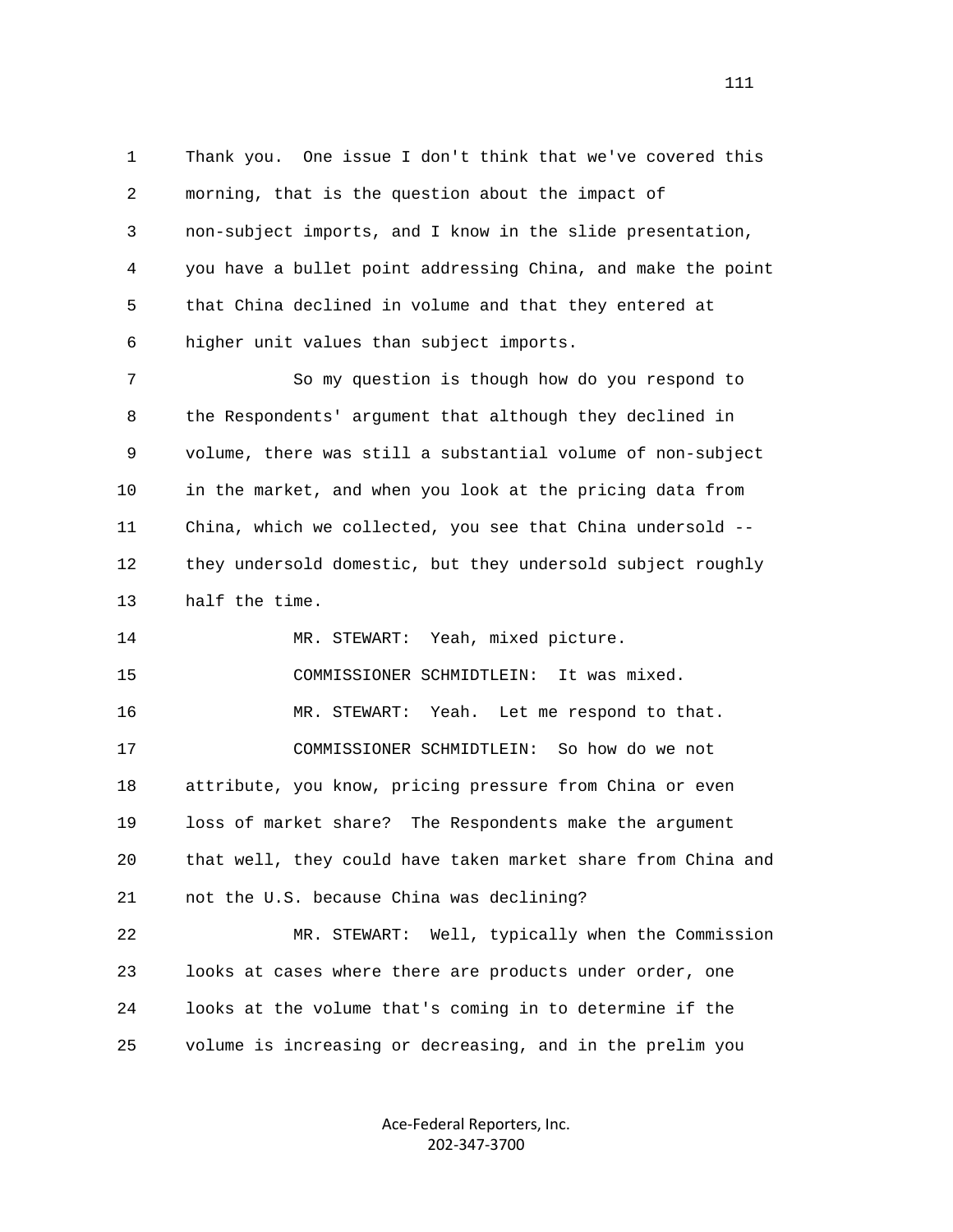1 did carve out China in terms of the data that showed a very 2 sharp contraction in supply into the U.S. market in the 3 2012-2014 January-September 2015 and '14 comparisons.

 4 So that is consistent with the orders having 5 effect. If you take a look at the pricing comparisons that 6 they talk about in the spread about over- and under-selling, 7 what you will find is that in the Chinese examples, the 8 volume that is there goes to almost zero in virtually every 9 case, okay. So yes, you may have had a handful of sales, 10 and there may have been a low price on some, but there's 11 virtually no volume.

 12 So I would say that the data that has been 13 collected on China suggests that the orders are having the 14 type of effect, which is if there's very low prices, they're 15 likely to be found to be dumped enhanced orders, will have 16 the effect of assessing duties and that you will see a 17 reduction over time, and that's exactly what you see in the 18 pricing sheets for the products where China is involved. 19 But we'll explore it more in the post-hearing if that's not 20 sufficient.

 21 COMMISSIONER SCHMIDTLEIN: Okay. But I'm sorry. 22 The point is this as a result of the orders?

23 MR. STEWART: Correct.

 24 COMMISSIONER SCHMIDTLEIN: Yep, and okay. So the 25 last thing I wanted to revisit was the price suppression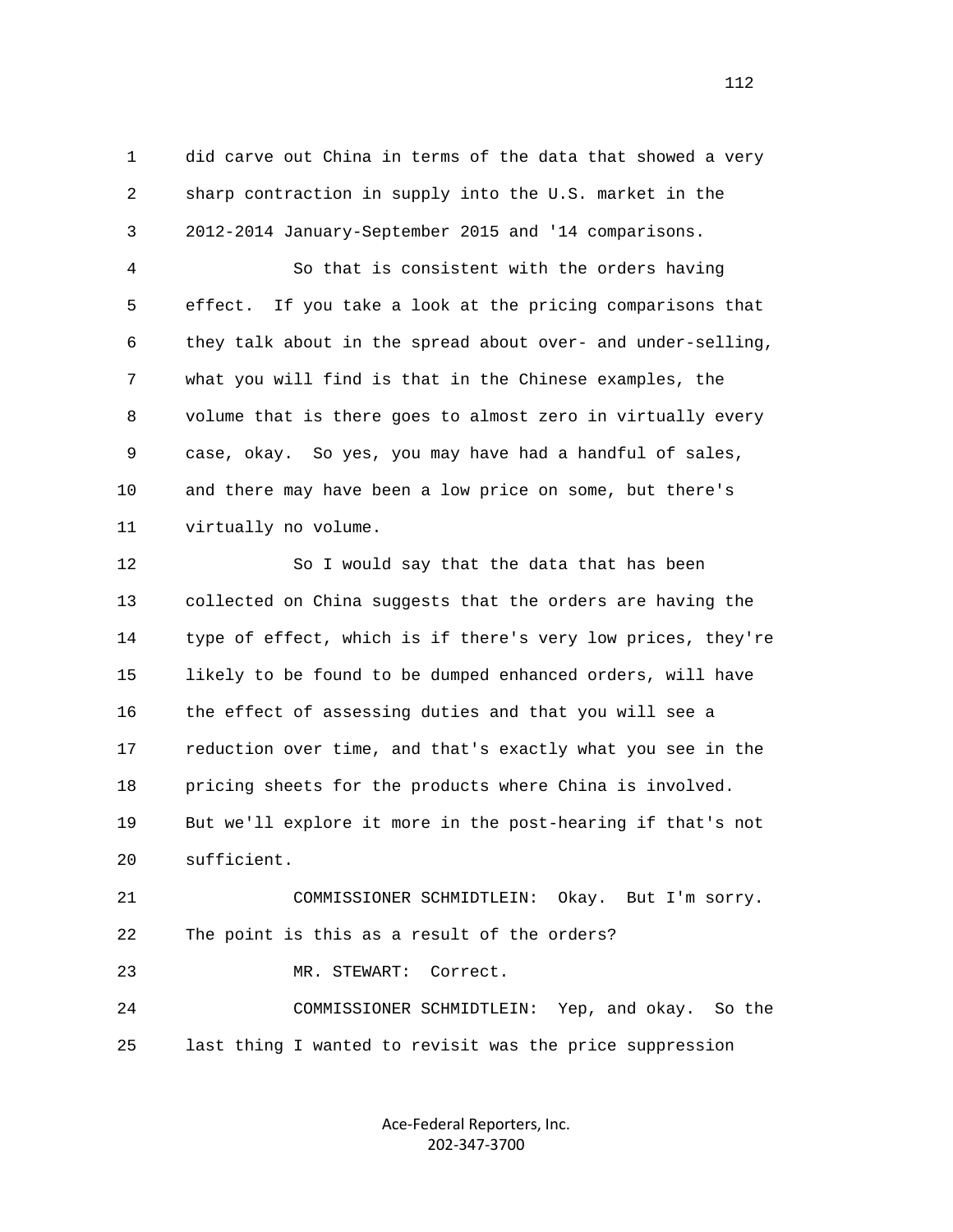1 argument. I know this has been talked about already, but 2 the cost-price squeeze that you've mentioned and pointing to 3 the COGS/net sales ratio, which increased over the POI, I 4 quess my question is how \*\*\*\*

 5 You know, given that raw material prices were 6 going down, raw material prices are transparent, as you've 7 made that point, would you really be able -- would you 8 really expect to be able to raise prices in a market where 9 costs are going down and overall demand is going down?

 10 So do you have -- in other words, are you asking 11 the Commission in this instance to actually look at the 12 different segments? Wouldn't we have to segment the market 13 and look at demand in order to really get to a price 14 suppression argument?

 15 MR. STEWART: The answer is one could have -- one 16 could have selected price increases on products that are 17 either novel, or where there's limited competition. So you 18 could have some price increases that could occur even in 19 this type of a market. But clearly you have price 20 depression, and the oftentimes the Commission finds no price 21 depression because there is not a cost price squeeze.

 22 So at a minimum the cost-price squeeze shows that 23 declining prices are in fact a form of real depression 24 versus simply reflecting reduced cost. So I would say, I 25 would say that that's the case, and you can see that at --

> Ace‐Federal Reporters, Inc. 202‐347‐3700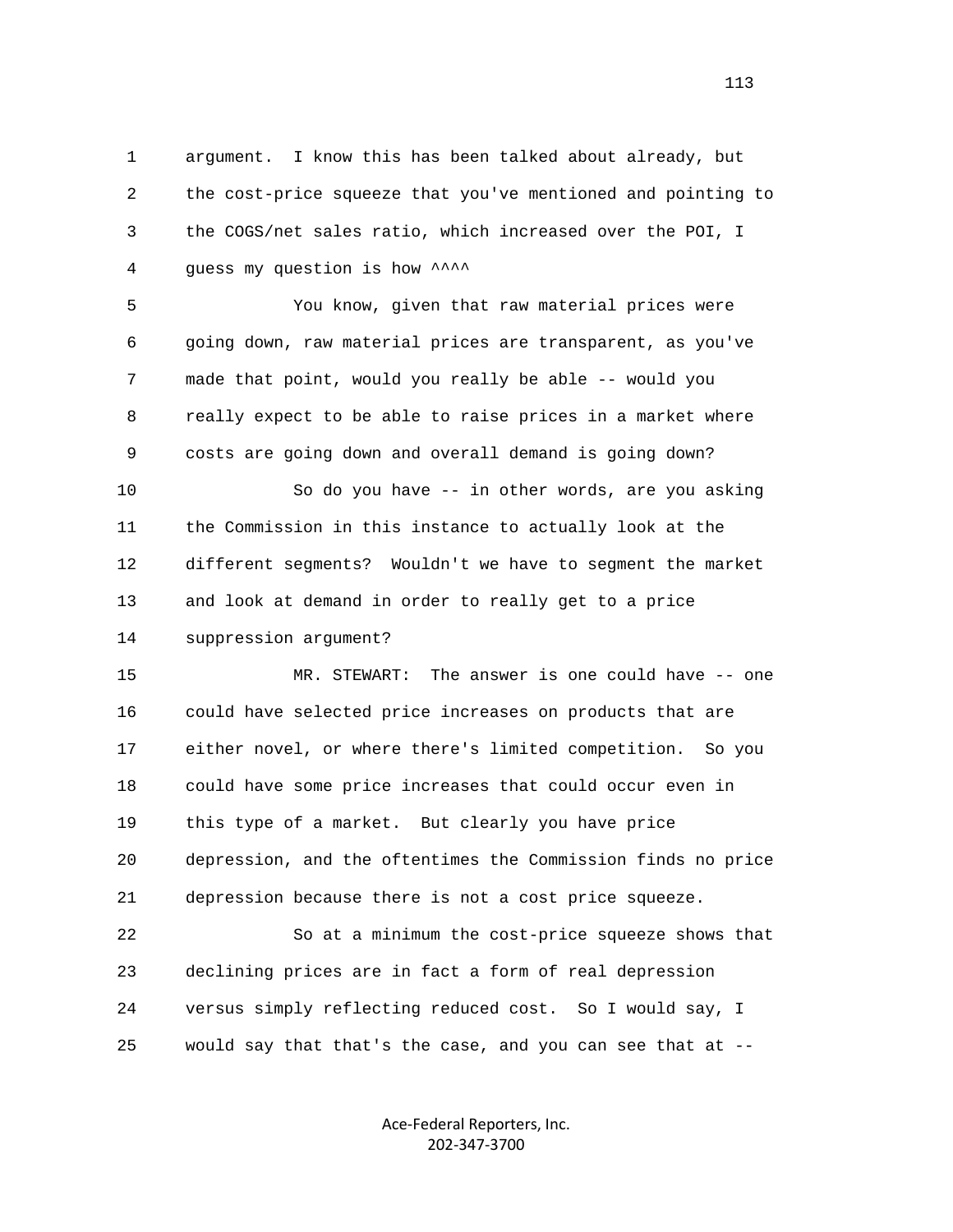1 you have collected the data at the aggregate level, not at a 2 sub-aggregate level.

 3 COMMISSIONER SCHMIDTLEIN: Okay. That covers it 4 all. Thank you very much.

 5 CHAIRMAN WILLIAMSON: Thank you. Just a couple 6 of questions. You've already addressed or disagreed with 7 Respondent's argument that Titan's business model focuses 8 predominantly on sales to OEMs in the Ag sector, and you 9 just said -- you've already disagreed with that. I was just 10 wondering, and this ^^^^ I think Commissioner Schmidtlein 11 got at this earlier. You had said you were going to look at 12 how do we attribute, you know, if you have lost revenue, how 13 do you determine what's the causes of it.

 14 But in that, in the context of doing that, how do 15 we -- the decrease in Titan's revenues, how much of that or 16 how do we -- what can we contribute, can be contributed -- 17 what can be attributed to the decline in demand in the 18 agricultural segment? So in looking at this whole question 19 of, you know, how do you attribute --

 20 MR. STEWART: What I tried to say earlier, Mr. 21 Chairman, was that we will put it in the post-hearing brief. 22 But if you take a look either at the -- on a volume or value 23 basis in the subaggregate, in the subsectors that the data 24 in the Appendix D goes through, what you will find is that 25 the domestic industry, and that's after all you're looking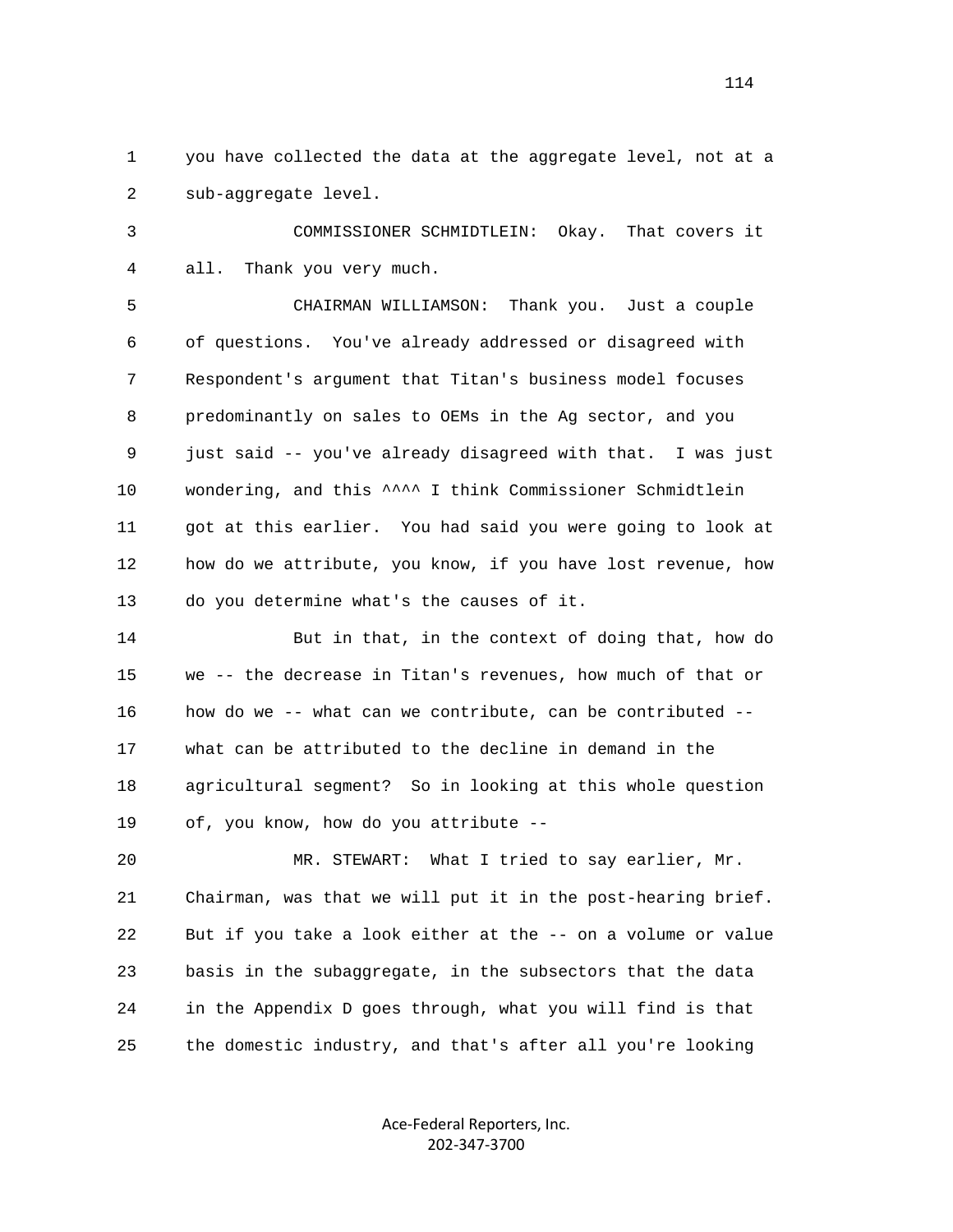1 at the industry not at Titan, has lost market share in 2 virtually every one of the categories that are significant 3 volume categories, and that's true on a volume basis or 4 value basis, and that those losses are not insignificant.

 5 They don't have to be the majority. They are not 6 the majority if you look at it on a subaggregate basis. But 7 they are a significant percentage.

 8 So just looking at the volume loss you can see it 9 that way, and as our witnesses have testified and as your 10 record as compiled by the staff demonstrates, there has been 11 price depression at accounts by domestic producers, both 12 Titan and others, and that is reflected both in your pricing 13 information and in the cost-price squeeze that you see in 14 the overall P&L, and that some portion of that is attributed 15 to the pricing practices of the imports.

 16 There, we don't have the ability to segregate it 17 out. The other side has come up with selective tools that 18 they would suggest you should use, which in our view are 19 inappropriate, which we will address in the post-hearing.

 20 CHAIRMAN WILLIAMSON: Okay, thank you. And also 21 given that you're ^^^^ are you saying the case for price 22 depression is maybe stronger and clearer than the case for 23 price suppression?

 24 MR. STEWART: Yeah. Price suppression usually 25 has to do with whether you haven't been able to raise your

> Ace‐Federal Reporters, Inc. 202‐347‐3700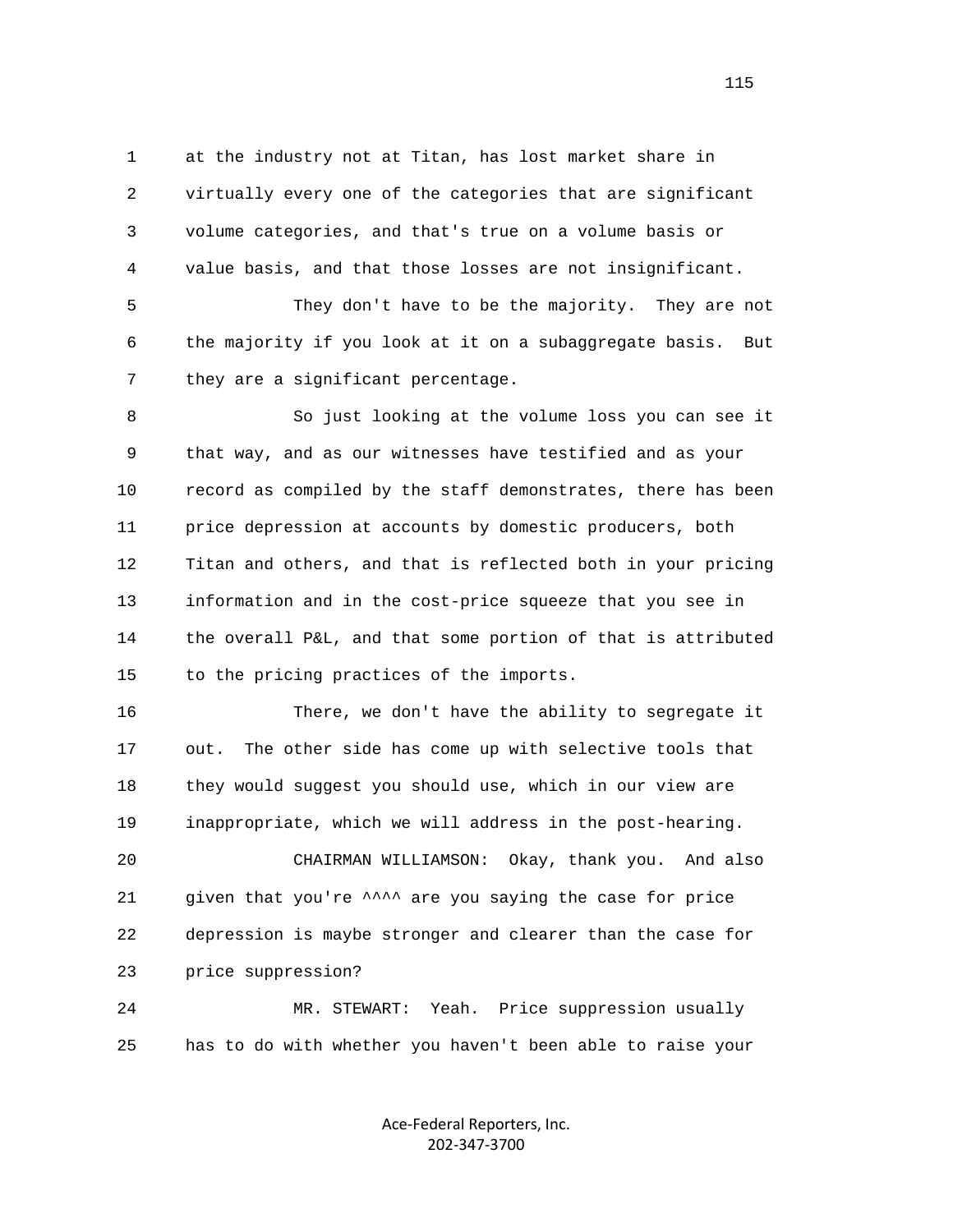1 prices as much as you wanted, and usually you don't look at 2 that in situations where raw material costs are going down. 3 4 But obviously where you have a cost-price

 5 squeeze, that is an indication of harm, and that harm flows 6 from a loss of volume and the declining prices. Some part 7 of the declining prices are import-driven, and some portion 8 of the decline in volume are import-driven. We think that 9 there's more than enough in both of those to support an 10 affirmative determination.

 11 CHAIRMAN WILLIAMSON: Okay, thank you. One last 12 question. Okay. Table 2-1 establishes that most 13 domestically produced tires are sold the OEM market, while 14 most subject and non-subject imports are sold to the 15 aftermarket. Now you've already talked about this topic, 16 but I would just curious. Is there any reason why this 17 trend was there?

 18 MR. REITZ: Well I think first off, the comment 19 "most" is not accurate. We are equally focused on the OEM 20 and the aftermarket. It would be an inaccurate thought to 21 think that as a business we would ignore one segment because 22 both of them are --

 23 CHAIRMAN WILLIAMSON: I'm not suggesting that. 24 MR. REITZ: Yeah, and I think the word "most" is 25 what made me uncomfortable with the question and really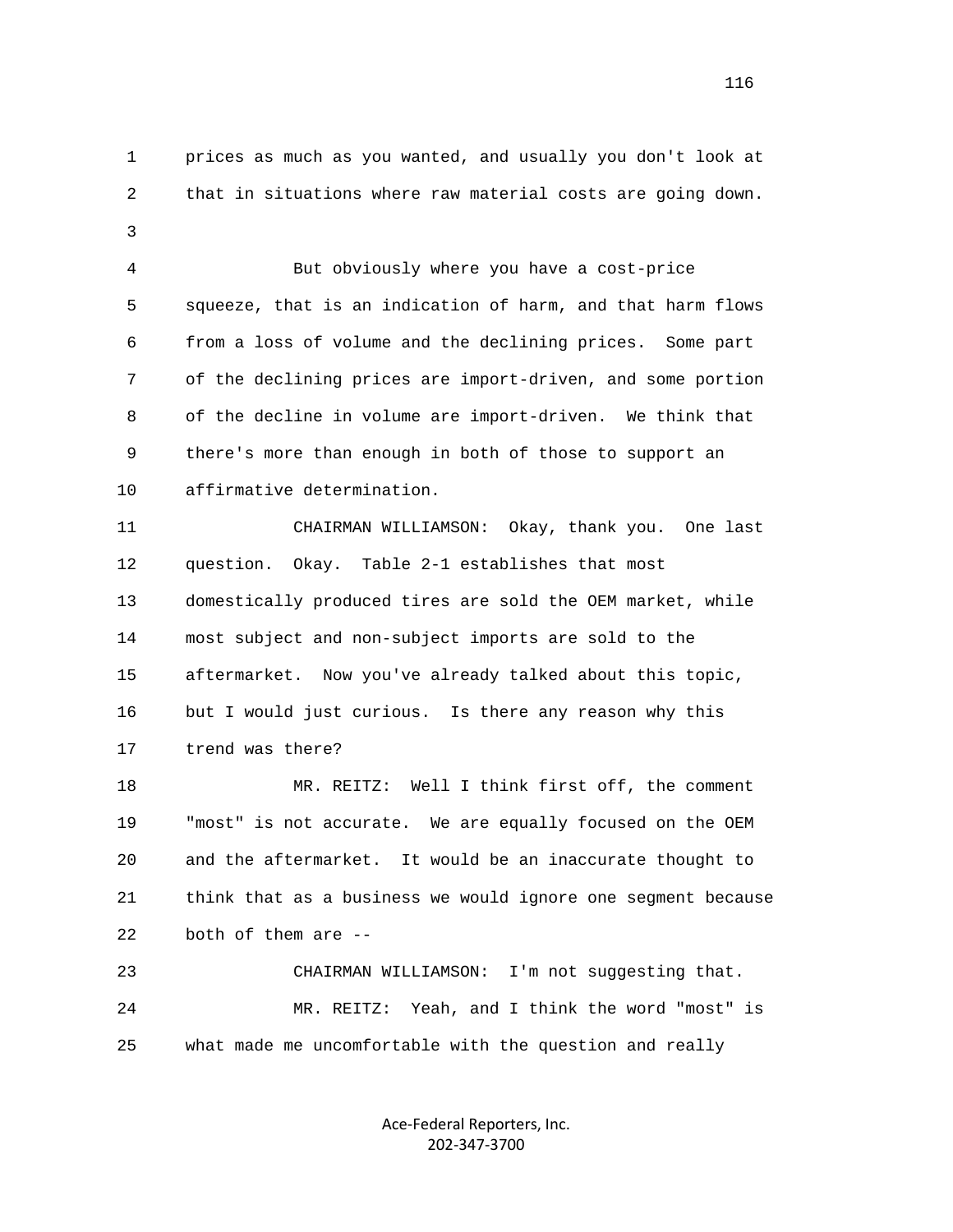1 driven by the Respondents, not your question.

 2 CHAIRMAN WILLIAMSON: Shall we say the domestics 3 have a larger share of the OEM market relative to the share  $4$  that  $-$ 

 5 MR. REITZ: And that goes to the brand, you know. 6 You look at the large investment that the end users are 7 making in the equipment and obviously the brands that the 8 OEM manufacturers want to protect. We've expressed in, you 9 know, all of our testimony that there is a brand premium 10 associated with the Tier 1, you know, Firestone, Goodyear, 11 Michelin, and really it's really brand-driven more than 12 anything else. It's not Titan-specific, any of our actions. 13 They're really the domestic industry actions, and 14 I'm speaking on behalf of Firestone, Titan, Michelin. We're 15 all equally focused on OEM and aftermarket.

 16 CHAIRMAN WILLIAMSON: And but that brand. Does 17 that mean that the seller of the finished product usually 18 wants to have a branded tire on his fancy machine that he's 19 selling?

 20 MR. REITZ: That's true. I mean there's 21 significant pieces of equipment that are big investments 22 made by the manufacturer, and John Deere, just think of the 23 value of green in their brand, and you know. So obviously 24 the companies are making big investments, but the end users 25 at the same time are making significant investments. So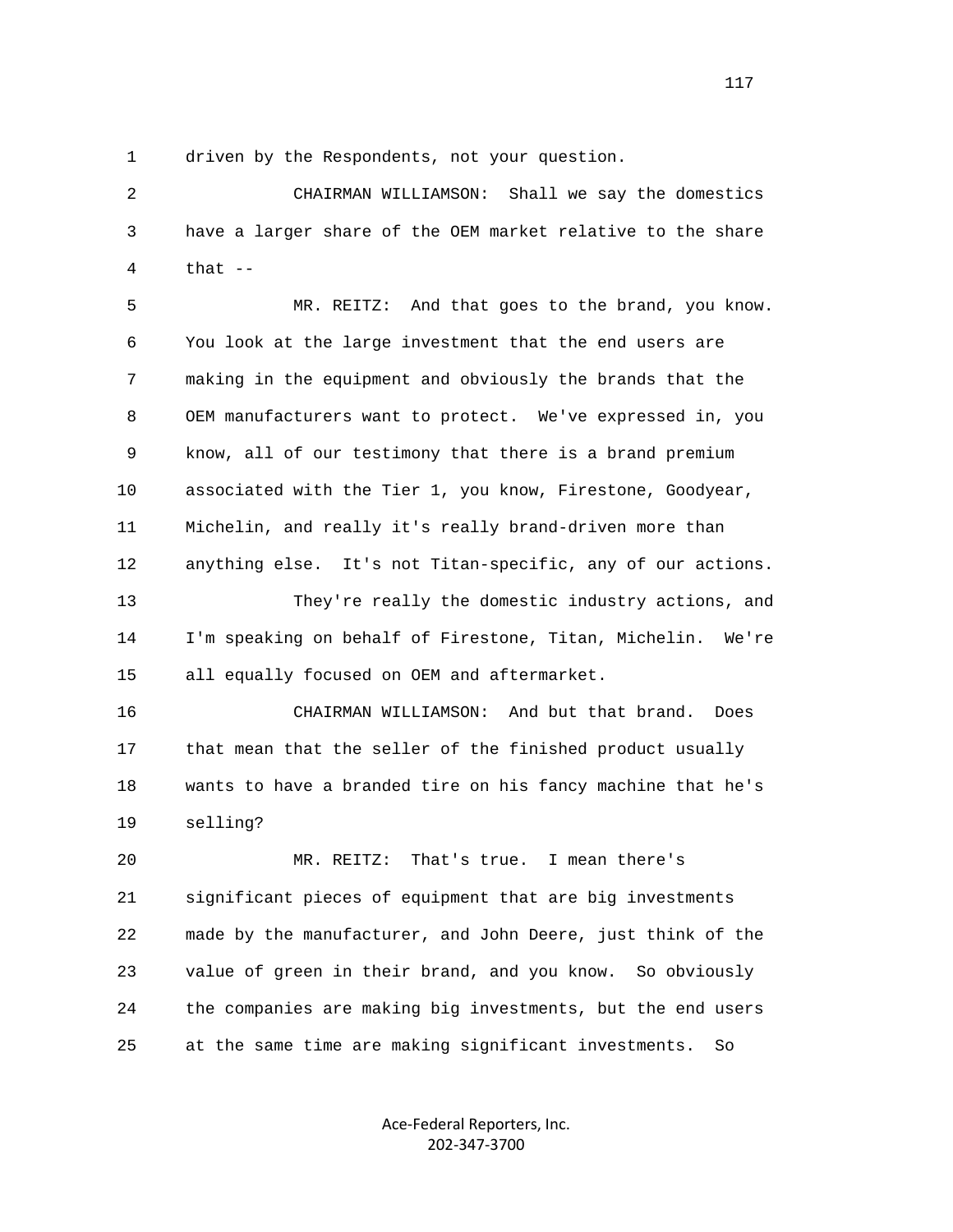1 they want a product and a brand that they know will stand 2 behind them.

 3 CHAIRMAN WILLIAMSON: They don't want any 4 no-named tires on their new vehicle. Okay. This is a 5 curiosity question. I think Titan has grown by acquiring 6 actually the off the road tire business of a number of other 7 companies. This is not during the Period of Investigation 8 but earlier. I was just wondering, does that tell us 9 anything about the nature of this particular industry, the 10 off the road tire business? In other words, why did the big 11 guys get out?

12 MR. TAYLOR: Why we did it?

 13 CHAIRMAN WILLIAMSON: No. Why were the bigger 14 companies selling that segment of their business? I know it 15 was a while ago, but just out of curiosity.

 16 MR. TAYLOR: Well originally, you know, we really 17 only had two in North America, Goodyear and Firestone, and 18 there was Armstrong-Pirelli and I'm the dummy who bought 19 them when they went on strike. We made the wheels and you 20 can't change something. I can change a wheel, but then I've 21 got no one to sell it to because there's no tire.

 22 So I wanted to get a tire, and if you look past 23 the last 30 years, worldwide more innovation have come from 24 us than everybody else put together. So Pirelli, who bought 25 Armstrong, they were getting out of the farm tire business.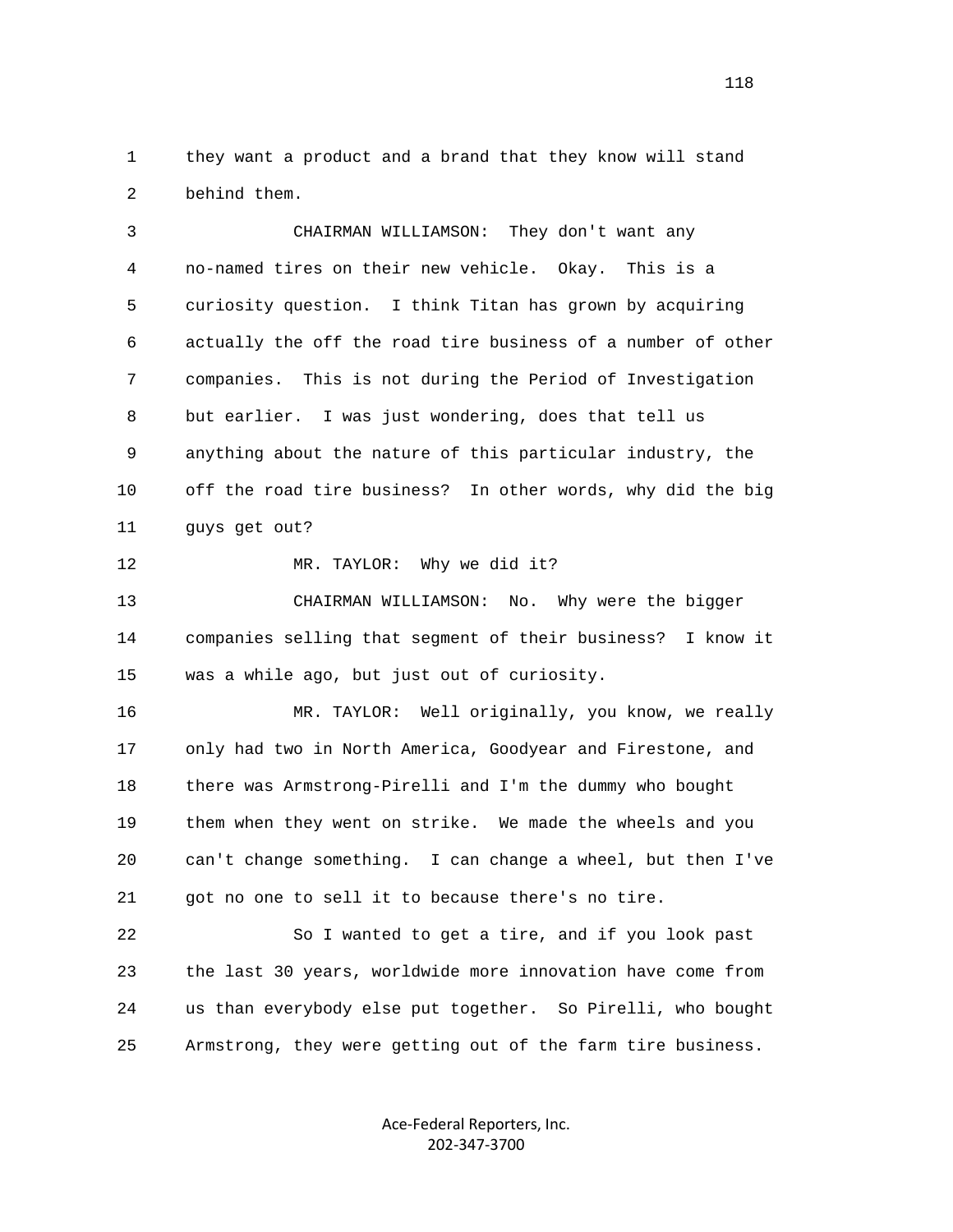1 But because they were on strike, we made a deal and the deal 2 was pretty simple. I figured I could scrap the plant out if 3 I failed, you know.

 4 So we thought it was mismanaged and we proved 5 that was the case. Then the Rubber Workers, as Mr. 6 Carpenter back there said, Johnson rather excuse me; sorry 7 about that. He worked for Pirelli. Well, the Rubber 8 Workers went belly up. So they were taken over by the 9 Steelworkers, and lo and behold we also have a little 10 disagreement. We're friends now, but we set the record for 11 the longest strike in the history of the Steelworkers.

 12 We run our factories. I'm a factory rat. I'm a 13 toolmaker by trade, a welder by trade, engineer by 14 schooling. So in the end, -- and I to came to an agreement. 15 At that time, Mother Goodyear was in trouble, and they were 16 screwed up. So the Steelworkers helped me acquire that 17 facility, and they helped me acquire the facility in Bryan, 18 Ohio, and that's --

 19 We also have another facility that we didn't even 20 know had closed, and that's in Union City, and that's the 21 largest plant. That tire plant made 55,000 tires a day in 22 its peak. These plants are huge, and we just focus on that 23 and that's what we do, and to answer one of he questions, if 24 you've got -- if you look back, there was never any imports 25 from the two countries we were mentioning about.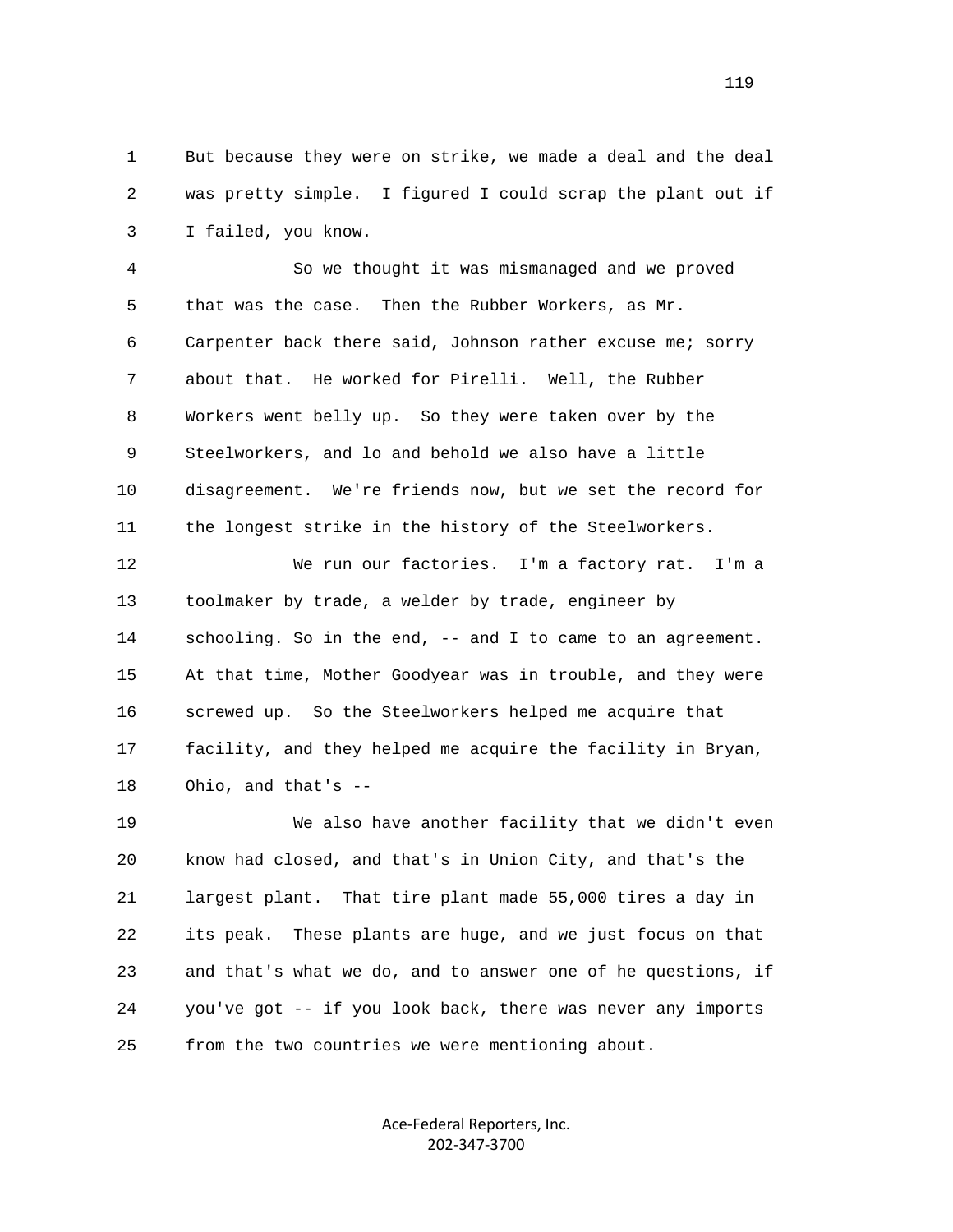1 So if you would take that 200 and some million, 2 which the domestics could take care of, if we were to take 3 even a half, we might not make a lot of money, but we 4 wouldn't be losing money and we would have one hell of a lot 5 more people back to work. It's mind-boggling how, in a down 6 market, they can increase them. It happens folks if you're 7 dropping prices, and that's really what the story's about. 8 But we're the true American story, and our 9 employees work hard, our employees are paid well. But they 10 earn every dollar, and that's -- and we have a new President 11 coming and that's because of the people in the Midwest. 12 CHAIRMAN WILLIAMSON: Okay. My time is about to 13 expire, but thank you for that. It's useful to have the 14 context. 15 MR. REITZ: Well Commissioner Williamson, the 16 other thing is we made reference earlier about Lester's 17 massive arms. They're really two different industries. 18 There's not the natural synergies between a passenger tire 19 and an OTR tire. Our tires are manually built. It's small 20 production runs. It's a high volume of products that are 21 required to meet the demands of the market. 22 And so passenger tires, as you know, higher

 23 volume, limited SKUs that they're dealing with. So as a 24 result, Lester's got massive arms, as do all of our 25 employees, because they build these tires by hand.

> Ace‐Federal Reporters, Inc. 202‐347‐3700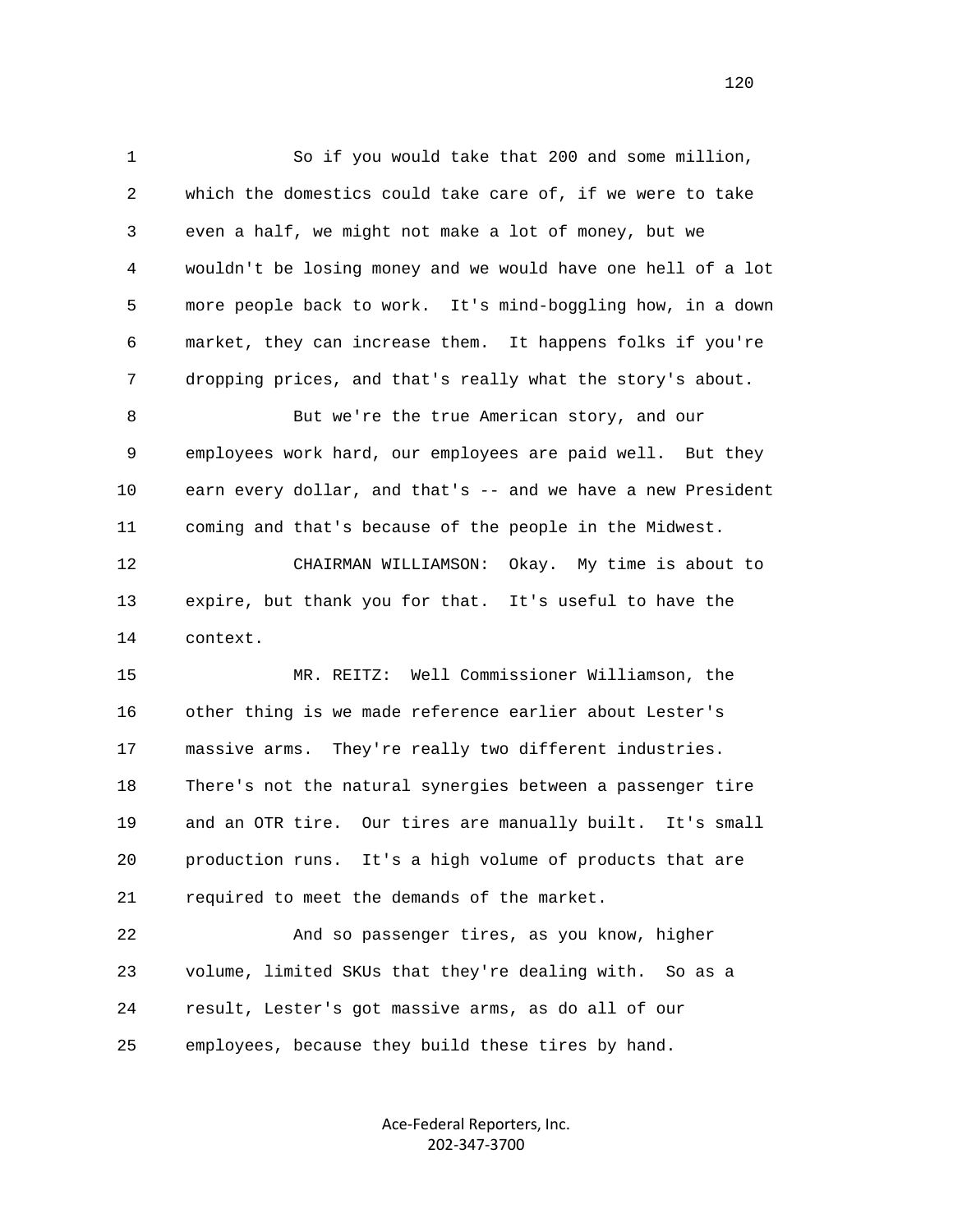1 CHAIRMAN WILLIAMSON: Yeah, I think I did the 2 factory tour in the first case, so it's coming back now. 3 MR. REITZ: Okay, very good. 4 CHAIRMAN WILLIAMSON: Good. 5 MR. JOHNSON: Yes. I wanted to respond to your, 6 I think what was your initial question about is there a mass 7 exodus of manufacturers from the OTR markets, in the OTR 8 building in the U.S. 9 CHAIRMAN WILLIAMSON: Excuse me? Okay, yeah. 10 MR. JOHNSON: From my perspective at least, and I 11 can't speak for all the manufacturers specifically, I don't 12 think there is a mass exodus. There was a mass 13 consolidation of the industry and a significant purchase 14 from overseas, Continental, Pirelli and others that bought 15 into the markets and didn't really have an interest in 16 running some of the facilities that were OTR-related. 17 Therein came the opportunity for Titan to start 18 purchasing facilities as others chose to exit that 19 particular segment, because that wasn't why they bought into 20 the U.S. markets. But I think the manufacturers that are 21 here today and some that are looking at the possibility of 22 building sites are interested in this market and have not 23 chosen to exit. 24 I think Michelin, Bridgestone and others that I 25 have personal relationships with and business relationships

> Ace‐Federal Reporters, Inc. 202‐347‐3700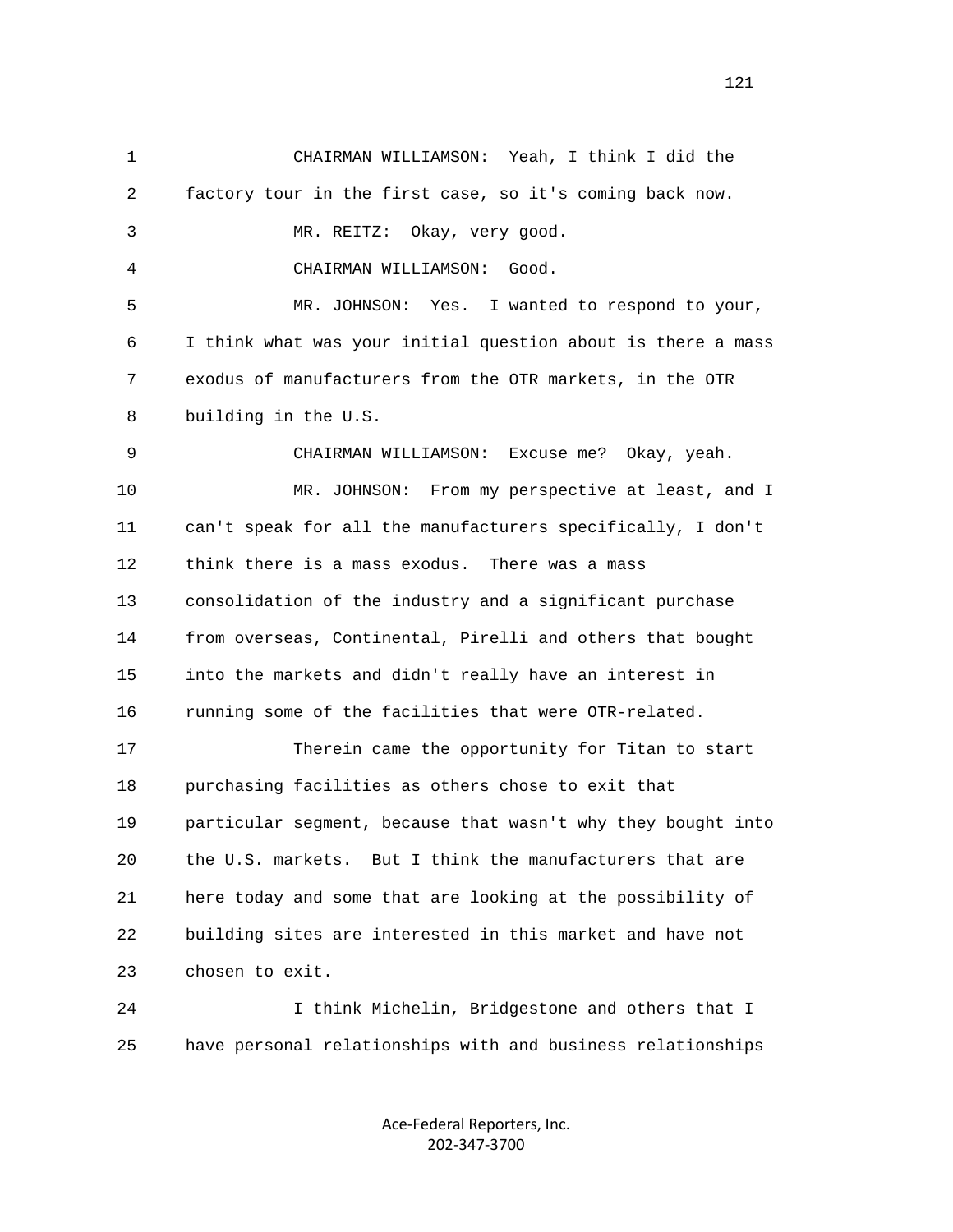1 with have no desire to exit the U.S. market. I think

 2 they're here to stay and here to operate. 3 CHAIRMAN WILLIAMSON: Good, okay. Thank you very 4 much for all those answers. Vice Chairman Johanson? 5 VICE CHAIRMAN JOHANSON: Thank you, Chairman 6 Williamson. Mr. Taylor, I'm sorry to have you speak 7 further. I know that your voice is tired, but you've been 8 -- you've done a very good job so far today, and the 9 information you've given has been very useful. So I'm going 10 to ask you one more question. 11 You spoke this morning on Titan's investments in 12 low sidewall tires, and this is obviously an important issue 13 to you. To the extent possibly today, and if you can't 14 discuss it today if you could put it in the post-hearing 15 brief, could you talk about how large a portion low sidewall 16 LSW tires are, how large a portion they are of Titan's 17 overall production? 18 MR. TAYLOR: I believe -- what's their total 19 volume? We're over 25 million today, and it's been growing 20 double digits every year, and we expect that to eventually 21 be the biggest driver, mainly because it sounds stupid and 22 we just -- Paul and I heard about it and ran down to 23 Missouri, what was going on. 24 A dealer, equipment dealer who was a big farmer, 25 which is the pictures are those. That was at his farm.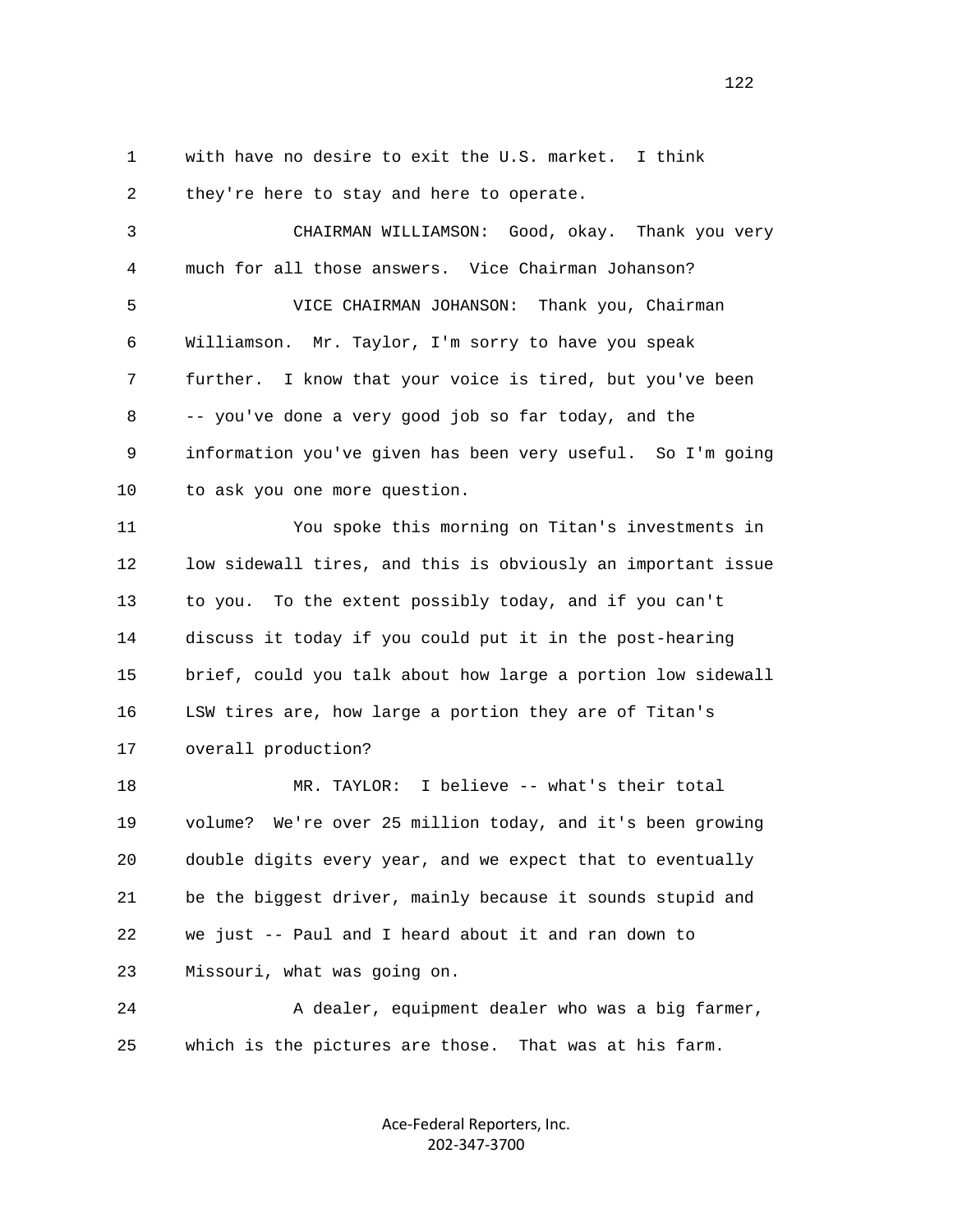1 He's a grain dealer, he ended up getting six bushels of 2 soybeans extra just switching up the tires because it's 3 compaction, and he got five bushel extra of corn. When you 4 take that with someone with thousands of acres, he just got 5 his tires for free and they should last him four to five 6 years.

 7 So we see, and that's why I'm going to South 8 America. He's got to take care of everything else now, but 9 I'm going to South America because I'm a little strange guy. 10 But I don't speak English as well as I should, let alone 11 Portugese. But they understand me down there and we're 12 running them, and we think we have big farms? A big farm in 13 America is 100,000 acres. There's only a few farms that 14 big.

 15 You go to South America, they go up to a 16 million-three. So you just go see them and I'm going to 17 sell direct to him, tires, wheels and then the OEs can 18 figure out what's going on. But I think eventually it's 19 going to happen. It's happening -- you look at all your 20 aerial lifts out here. That's where a man's up on the top 21 up there fixing. You look at the tires, you'll see they're 22 real short.

 23 Those are LSW tires, and they perform much 24 better. GD is big, all of them are big in it. So but it 25 takes time.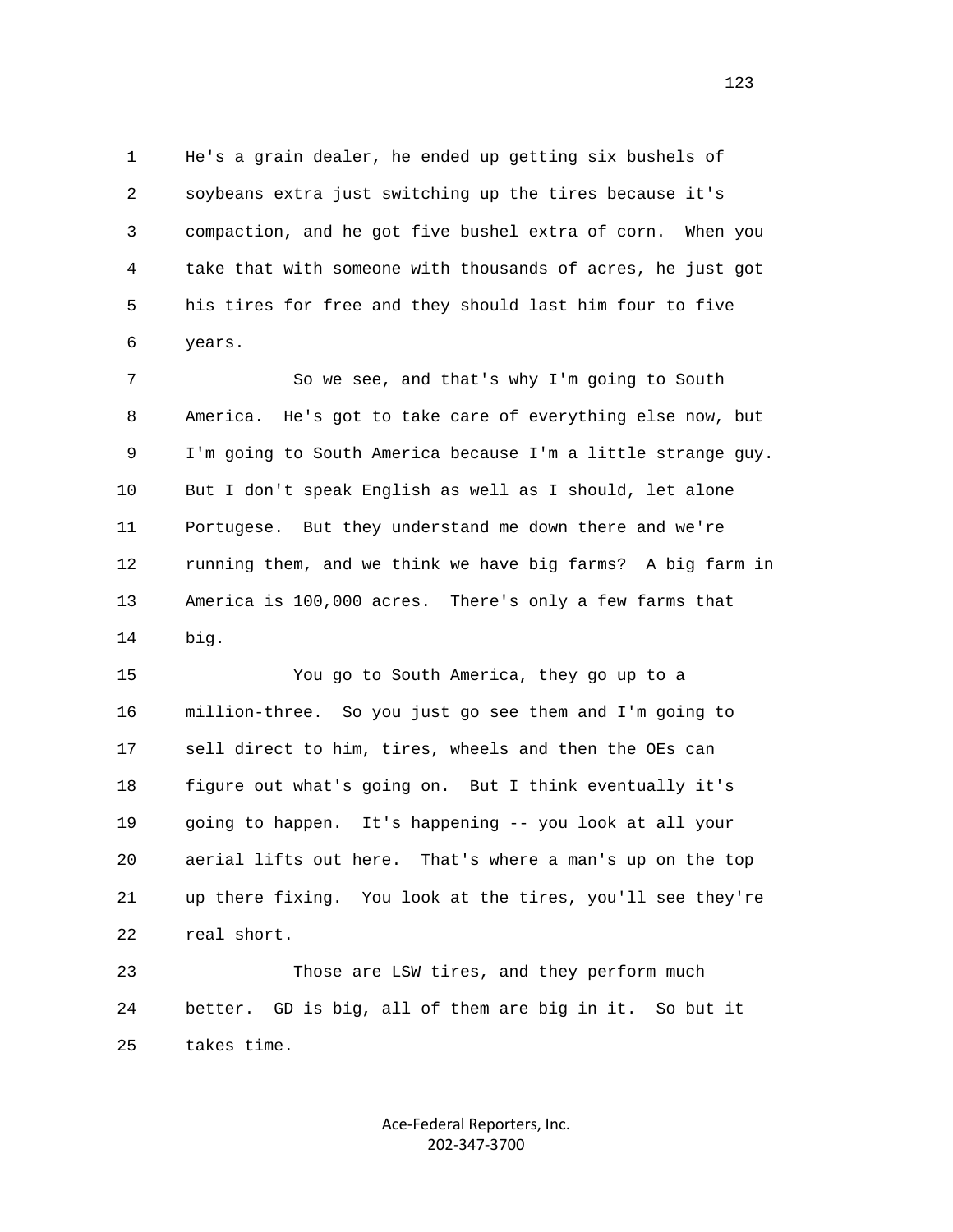1 VICE CHAIRMAN JOHANSON: From what I recall, I 2 believe that the Respondents insinuated that one reason 3 Titan is having difficulties is due to insufficient sales of 4 LSW tires. Is that an accurate contention on their part, 5 and if you want to answer this post-hearing, you can do 6 that.

 7 MR. TAYLOR: No. I don't have any problem 8 answering. No. That's increase in sales. That's not 9 decrease. We're still in the aftermarket. When your 10 factories are only running 30 percent of us, you know, 11 there's no problem making LSWs. That has no bearing 12 whatsoever. It's a good thing we're making them because 13 you see, we make a profit on those. Every one of those, the 14 wheel and the tire, we make them both.

 15 We expect it to be double digit up this year too. 16 But that has no bearing. You still have to produce for all 17 the other equipment that's out there, and that's what we 18 have. So it's -- I don't know how to say it. If in one 19 pocket, you know, you found some money that you didn't know, 20 you put it in a suit coat or something, that's like the 21 LSWs. It's helping us survive and keep some employment. 22 VICE CHAIRMAN JOHANSON: Well thank you for your  $23$   $\lambda$ <sup> $\lambda$ </sup> $\lambda$  24 MR. REITZ: We stated that publicly in our 25 announcements as well, the double-digit gains that Mr.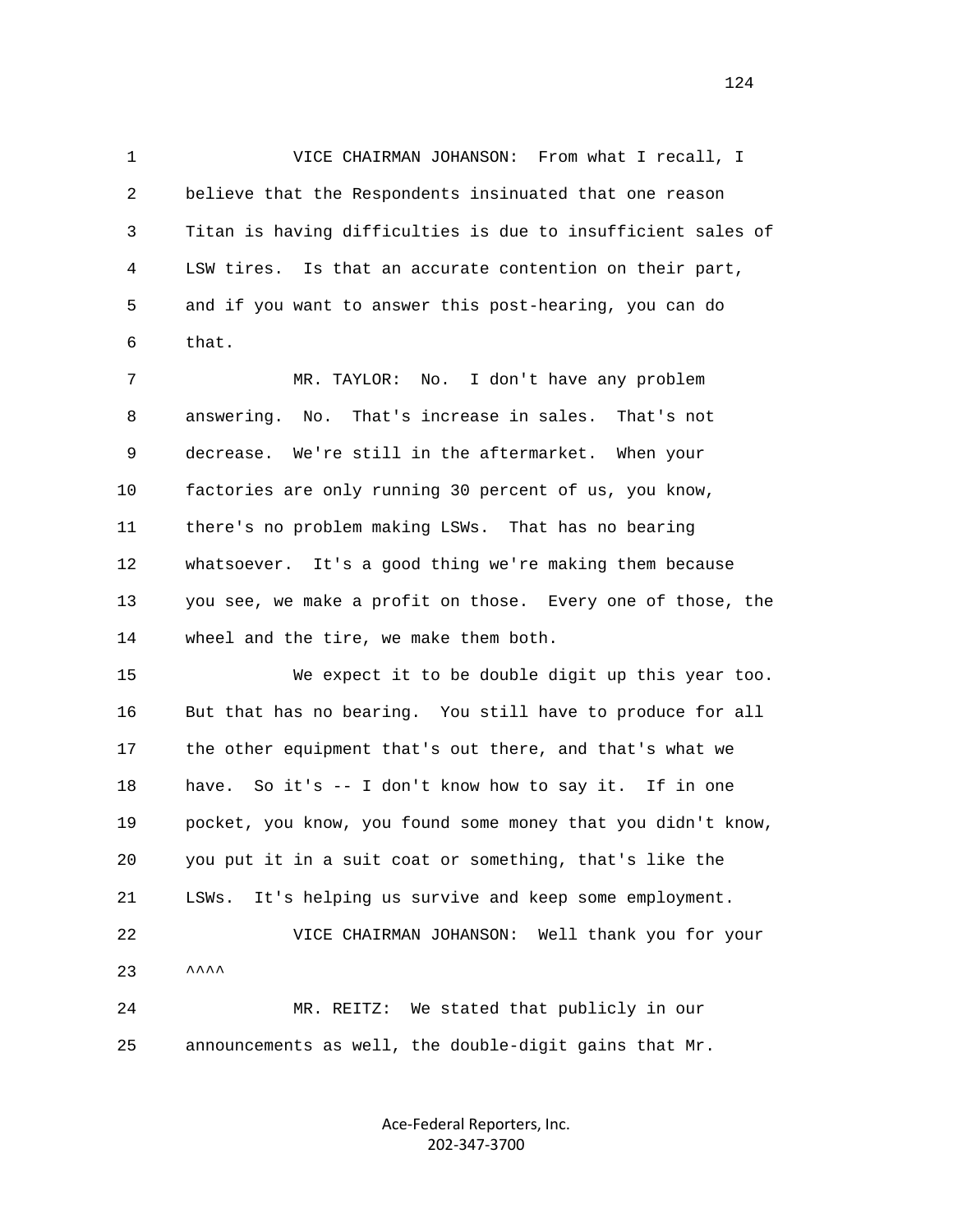1 Taylor's referencing on LSW sales.

| 2  | VICE CHAIRMAN JOHANSON: All right. Well, good                |
|----|--------------------------------------------------------------|
| 3  | luck with that Mr. Taylor. Also, I hope you enjoy your time  |
| 4  | in Brazil. It's a long flight down there, so I hope you get  |
| 5  | over your cold before you get on that plane.                 |
| 6  | MR. TAYLOR: Down and back.                                   |
| 7  | VICE CHAIRMAN JOHANSON: Okay, very good.                     |
| 8  | Respondents have made arguments about domestic supply        |
| 9  | constraints, and they've listed instances in which sales of  |
| 10 | subject imports have been made because they contend that     |
| 11 | U.S. producers have been unable to or unwilling to supply    |
| 12 | these products, and these contentions could be found in ATC  |
| 13 | Brief at page 16, the BKT brief at page 10 and the Camso     |
| 14 | brief at page 12. Could you all respond to these             |
| 15 | contentions of the Respondents?                              |
| 16 | Yeah. We'll do that in the<br>MR. STEWART:                   |
| 17 | post-hearing, Vice Chairman, if that's okay. Some of the     |
| 18 | data is confidential, and obviously we haven't been able to  |
| 19 | share most of the stuff with our client. But we'll go back   |
| 20 | through the record and provide responses.                    |
| 21 | As I said before, most of the allegations go to,             |
| 22 | that I recall, go to 2013, the beginning of 2013.<br>That    |
| 23 | wasn't the situation for Titan in 2013. So I can't speak     |
| 24 | for other domestic producers in terms of whether, what kind  |
| 25 | of issues they were having.<br>It's also the case that there |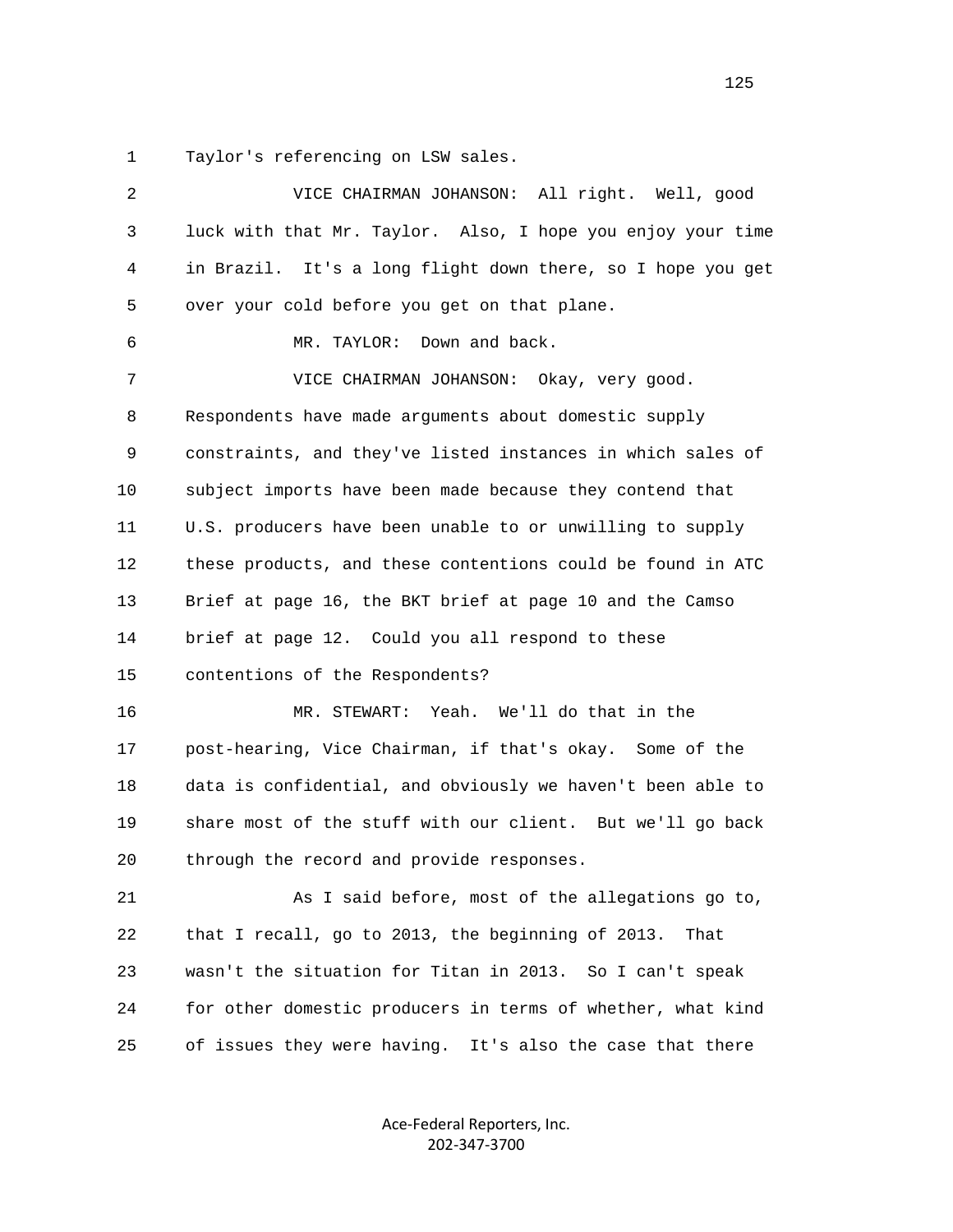1 was some discussion about private label. Private label is 2 an issue where there are some accounts that Titan does do 3 private label for.

 4 So as you would know from all of the cases that 5 you see, companies often have distribution issues and they 6 may decide to do something for Customer A that they won't do 7 for Customer B, because Customer B may conflict with current 8 distribution plans that they may be satisfied with in a 9 given jurisdiction, or maybe an OE versus an aftermarket 10 issue.

 11 But so some of the claims are facially not 12 correct. Others seem to be at the beginning of the period 13 and don't apply to our client. And so -- but we'll try to 14 respond more in the post-hearing.

 15 MR. TAYLOR: If you notice, that's a Bobcat skid 16 steer. If you go look at a Caterpillar skid steer, you'll 17 see Cat-branded tires. They've been on there for well over 18 ten years, 15 years. We're the ones that make all the 19 Cat-branded tires.

 20 VICE CHAIRMAN JOHANSON: Okay, very good. I 21 think I have just one question left. We've heard a fair 22 amount today about how labor intensive it is to produce off 23 the road tires. Do you all have any perspectives on the 24 economic advantages or disadvantages associated with the 25 manufacturer of OTR tires in India and Sri Lanka compared to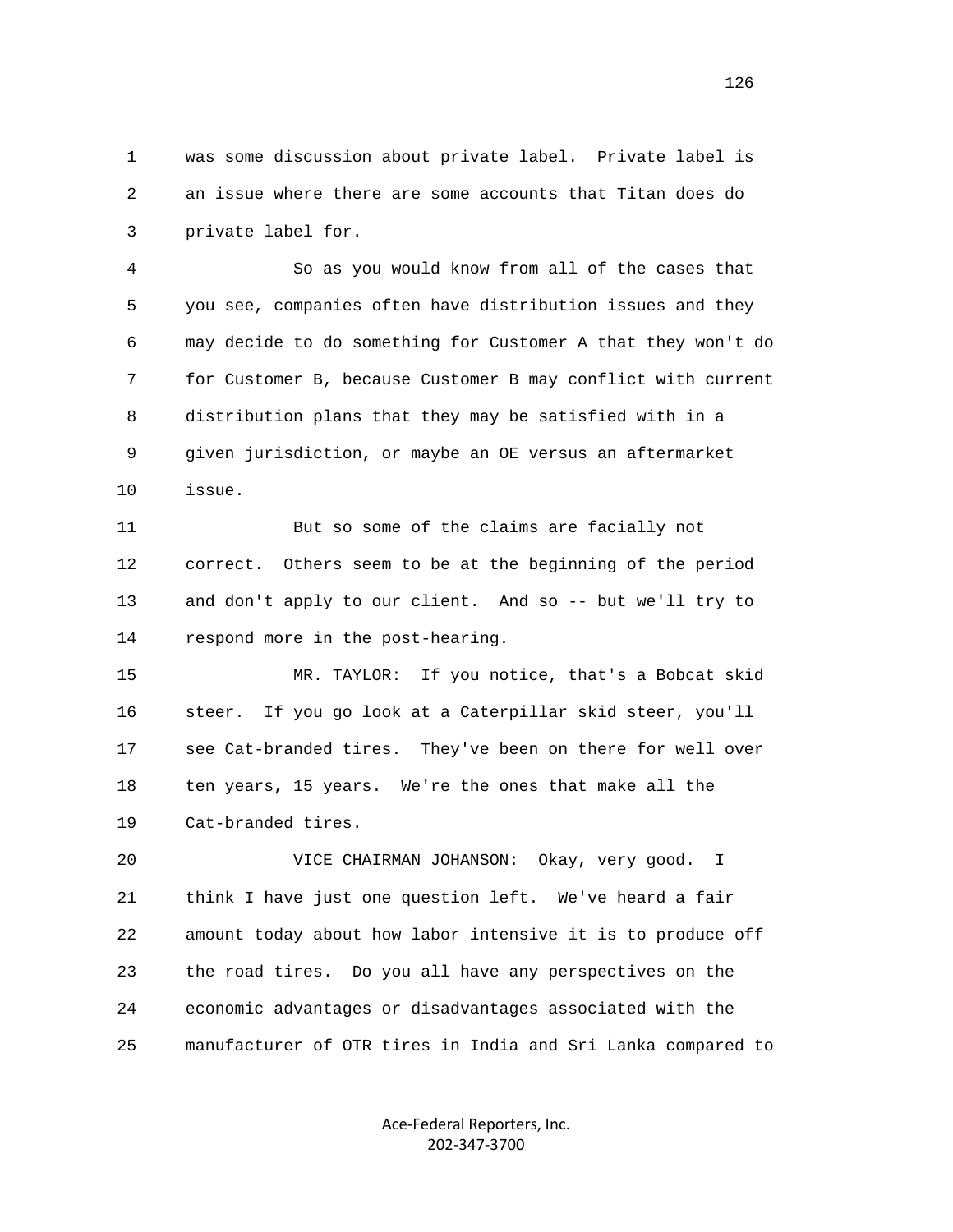1 U.S. production costs? For a product that is so labor 2 intensive to manufacture, do subject imports have a 3 significant price advantage in terms of labor?

 4 MR. TAYLOR: There is no question that they're 5 labor intense over there compared to here. But what 6 generally balances out and has for years is the fact that 7 it's a long ways to ship the product from there to here. It 8 comes by boat and it's very expensive. Airplane's really 9 expensive, and that basically makes up the differential 10 between our extra labor to theirs, and the same was true 11 with China.

 12 But we have a tendency in this country from 13 business side to have to fight our own government, and with 14 all the regulation and every other thing in the world, where 15 that's not the same situation over there. So same if you go 16 to the Chinese plants. None of this product that you've got 17 coming into the U.S. is for the Indian market. It's the 18 same that's going on in Europe. Europe's in worse shape. 19 That's just my open handed honesty about it.

 20 VICE CHAIRMAN JOHANSON: All right. My time is 21 about to expire. I would like to thank all of you for 22 appearing here today.

 23 CHAIRMAN WILLIAMSON: Do any Commissioners have 24 any further questions? If Commissioners have no further 25 questions, does staff have any questions for this panel?

> Ace‐Federal Reporters, Inc. 202‐347‐3700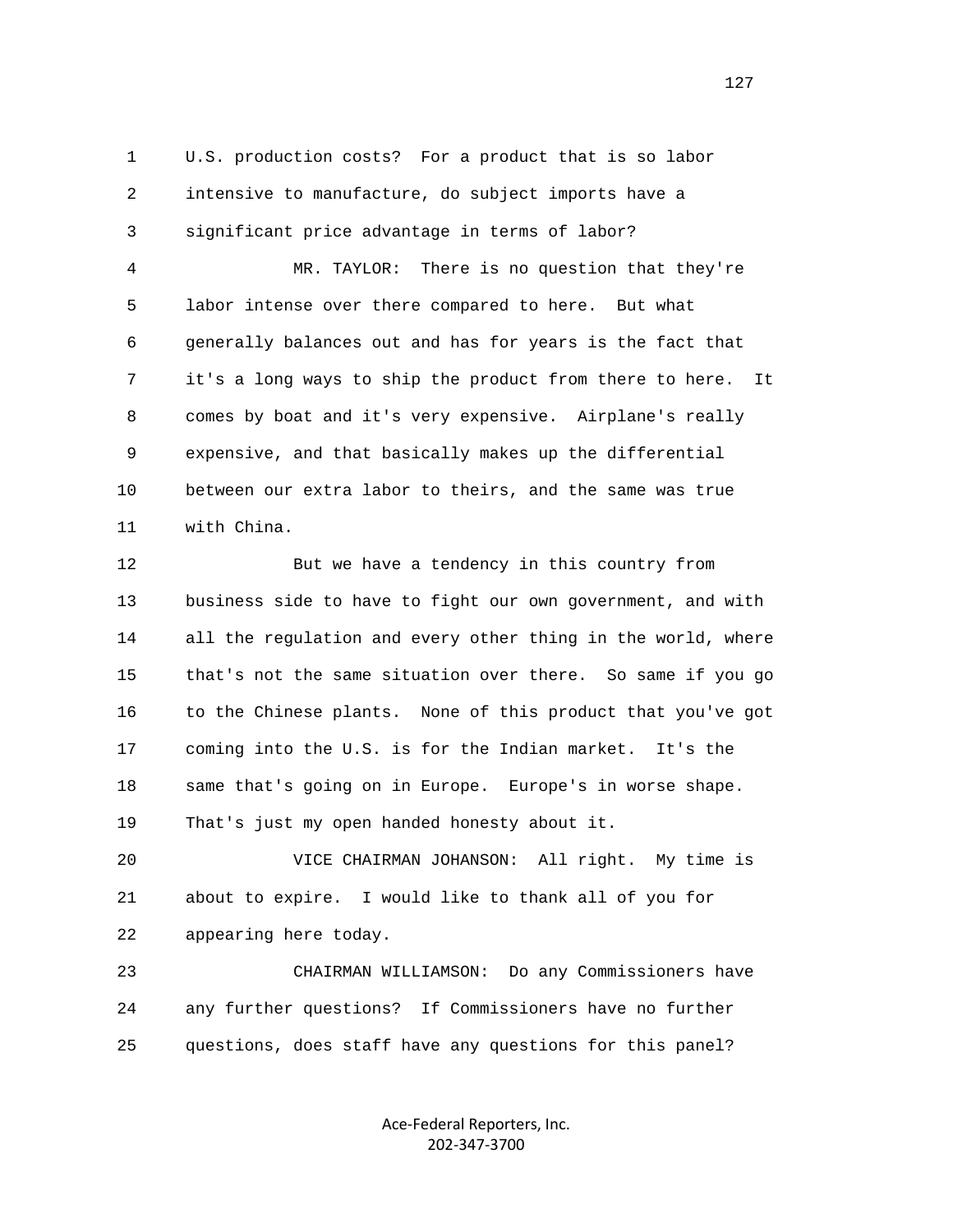1 MS. HAINES: Elizabeth Haines. Staff has no 2 questions. 3 CHAIRMAN WILLIAMSON: Okay. Do Respondents have 4 any questions for this panel? 5 MR. EMERSON: No, we do not. Thank you sir. 6 MR. TAYLOR: Mr. Pinkert, is he sick? 7 CHAIRMAN WILLIAMSON: Yeah he's -- I'm actually 8 not sure why he's not here. Yeah, okay. He's not 9 participating in this case. Okay, fine. Well, I want to 10 thank the panel for your testimony. We appreciate very much 11 y'all coming today. It's now time for a lunch break, and we 12 will resume at 1:25, and I want to remind everybody that 13 this room is not secure, and so please take any business 14 proprietary or business confidential information that you 15 have with you. Thank you all and we'll now take a lunch 16 recess. 17 (Whereupon, a luncheon recess was taken to 18 reconvene that same day at 1:30 p.m.) 19  $20^{\circ}$  21 22 23 24 25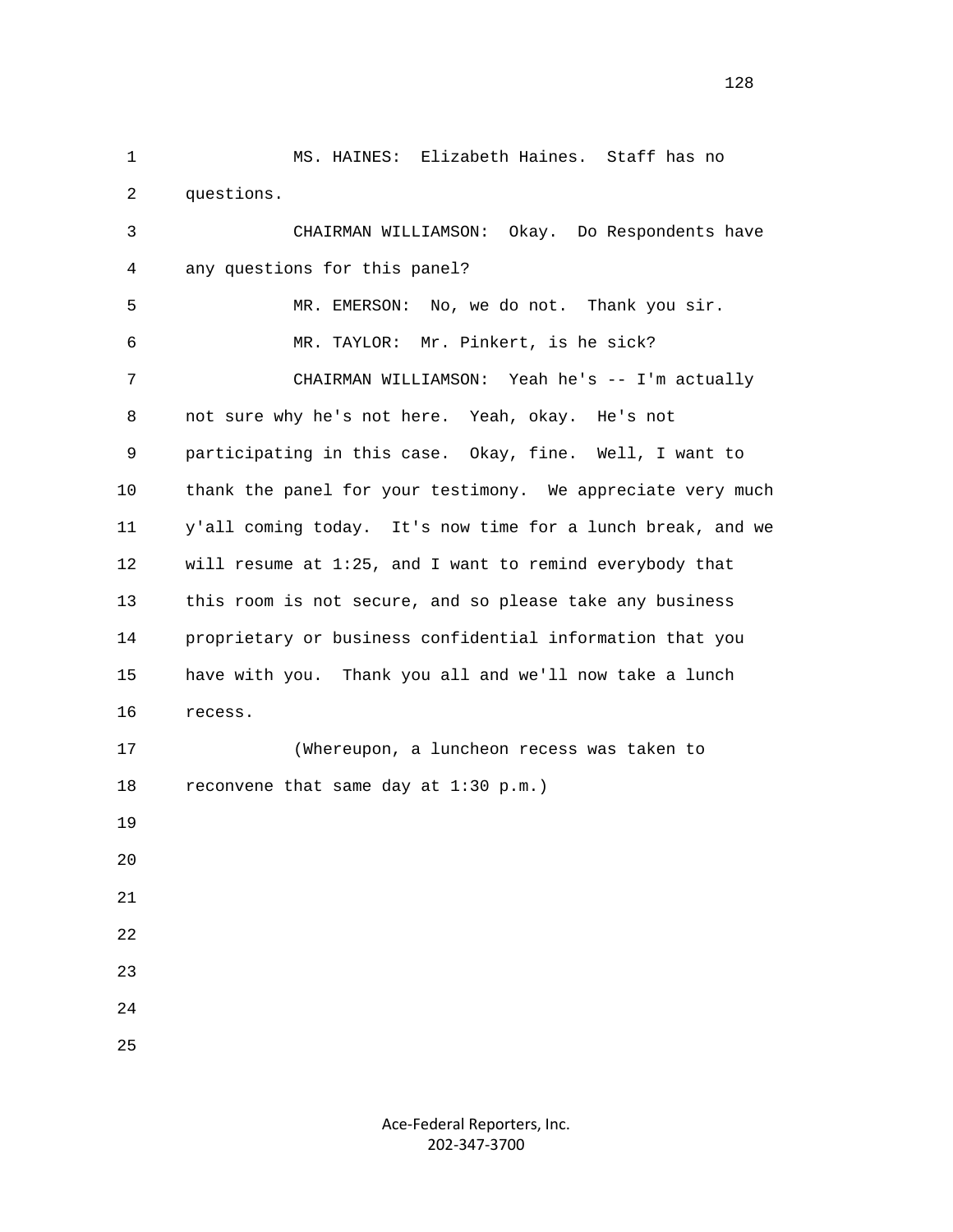| $\mathbf 1$ | AFTERNOON SESSION                                             |
|-------------|---------------------------------------------------------------|
| 2           | (1:30 p.m.)                                                   |
| 3           | MR. BISHOP: Will the room please come to order.               |
| 4           | CHAIRMAN WILLIAMSON: Good afternoon, and welcome              |
| 5           | to this panel. You may begin when you're ready.               |
| 6           | STATEMENT OF MATTHEW NOLAN                                    |
| 7           | MR. NOLAN: Alright. Thank you, Mr. Chairman,                  |
| 8           | members of the Commission. Hi, I'm Matt Nolan with Arent      |
| 9           | Fox appearing on behalf of Balkrishna Industries, or BKT for  |
| 10          | short, and I am going to kick us off for the afternoon        |
| 11          | session.                                                      |
| 12          | Happy New Year to you all. I hope you had a good              |
| 13          | I was having visions of OTR tires dancing in my head<br>time. |
| 14          | all during the holidays.                                      |
| 15          | I'm going to start us off very briefly and then               |
| 16          | turn it over to our witnesses. Just for preliminary           |
| 17          | remarks, I'd like to say the Petitioner's case, as Mr.        |
| 18          | Emerson started off this morning, is all about a very         |
| 19          | broad-brush picture. He wants you to look at aggregate        |
| 20          | They don't want you to dig in behind those<br>numbers.        |
| 21          | numbers.                                                      |
| 22          | And the reasons for that are simple. If you look              |
| 23          | at the numbers on an aggregate basis, they certainly seem to  |
| 24          | favor the Petitioners. However, there's a big problem with    |
| 25          | what they've been telling you. And that is, the market for    |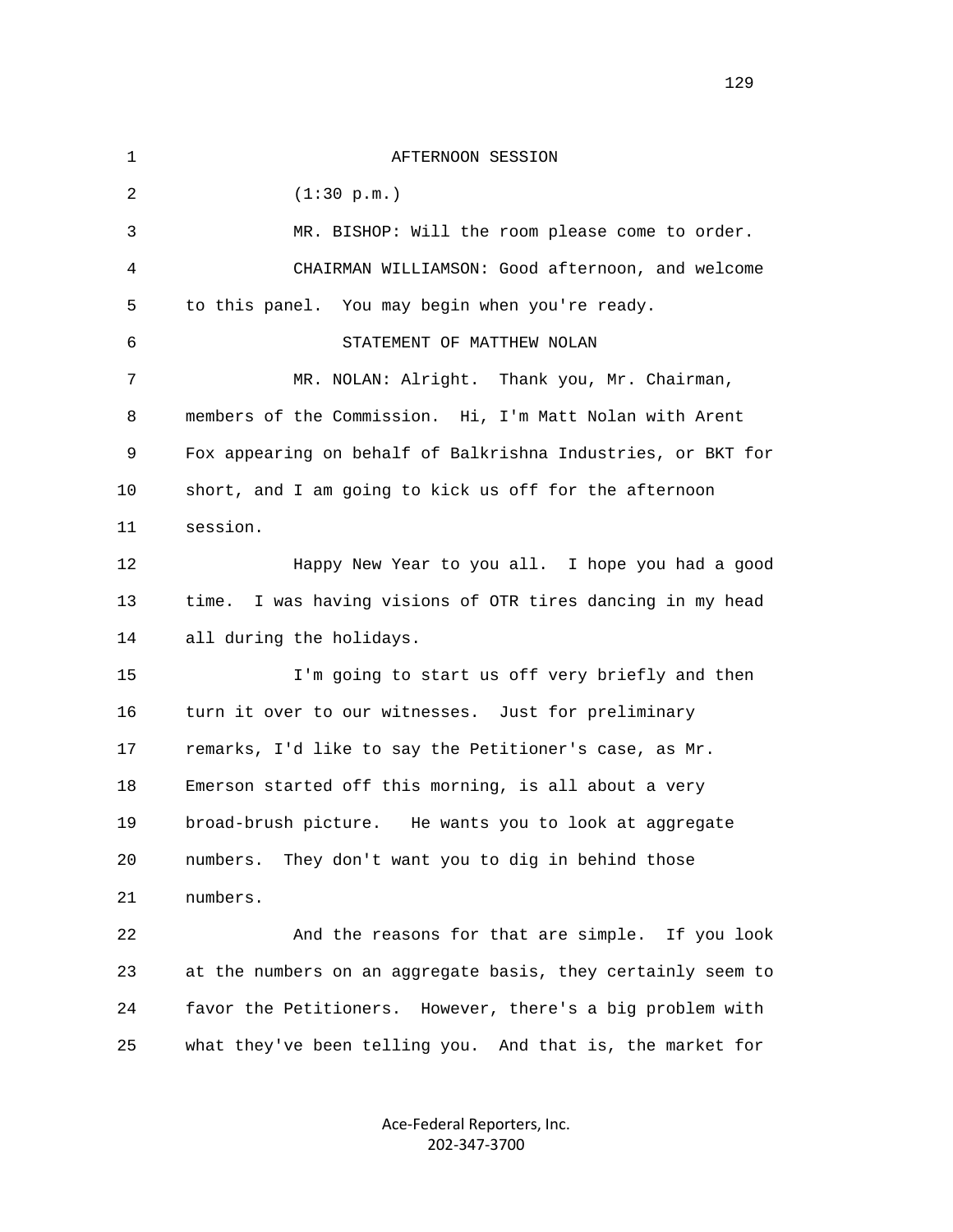1 OTR tires is not a singular market.

| $\overline{2}$ | The market includes agricultural products,                    |
|----------------|---------------------------------------------------------------|
| 3              | construction products, mining products.<br>Those products     |
| 4              | operate in completely separate markets. You would never       |
| 5              | use an agricultural tire on a mining piece of equipment.      |
| 6              | Nor would an agricultural product react to the same           |
| 7              | conditions of competition or market factors that a            |
| 8              | construction or mining tire would.                            |
| 9              | Each of these sectors has different applications.             |
| 10             | Each sector has different requirements, physical attributes,  |
| 11             | different market characteristics, and demand variables.<br>In |
| 12             | short, if you put all these tires together in one big         |
| 13             | bundle, you are mistaking the market factors that affect      |
| 14             | each of these markets separately. And that would be a         |
| 15             | mistake, in our view.                                         |
| 16             | One size tire does not fit all. In this market                |
| 17             | you have giant tires. You have small tires. Each with         |
| 18             | different price points. I would dare say that a big factor    |
| 19             | the Commission needs to consider here is the mix of product   |
| 20             | coming from a particular producer.                            |
| 21             | A producer that makes large tires predominantly               |
| 22             | is going to be selling tires in the thousands of dollars per  |
| 23             | tire. A company that makes more smaller tires is going to     |
| 24             | be selling \$200 tires. There's a big difference. So be       |
| 25             | careful about unit values that are aggregate without digging  |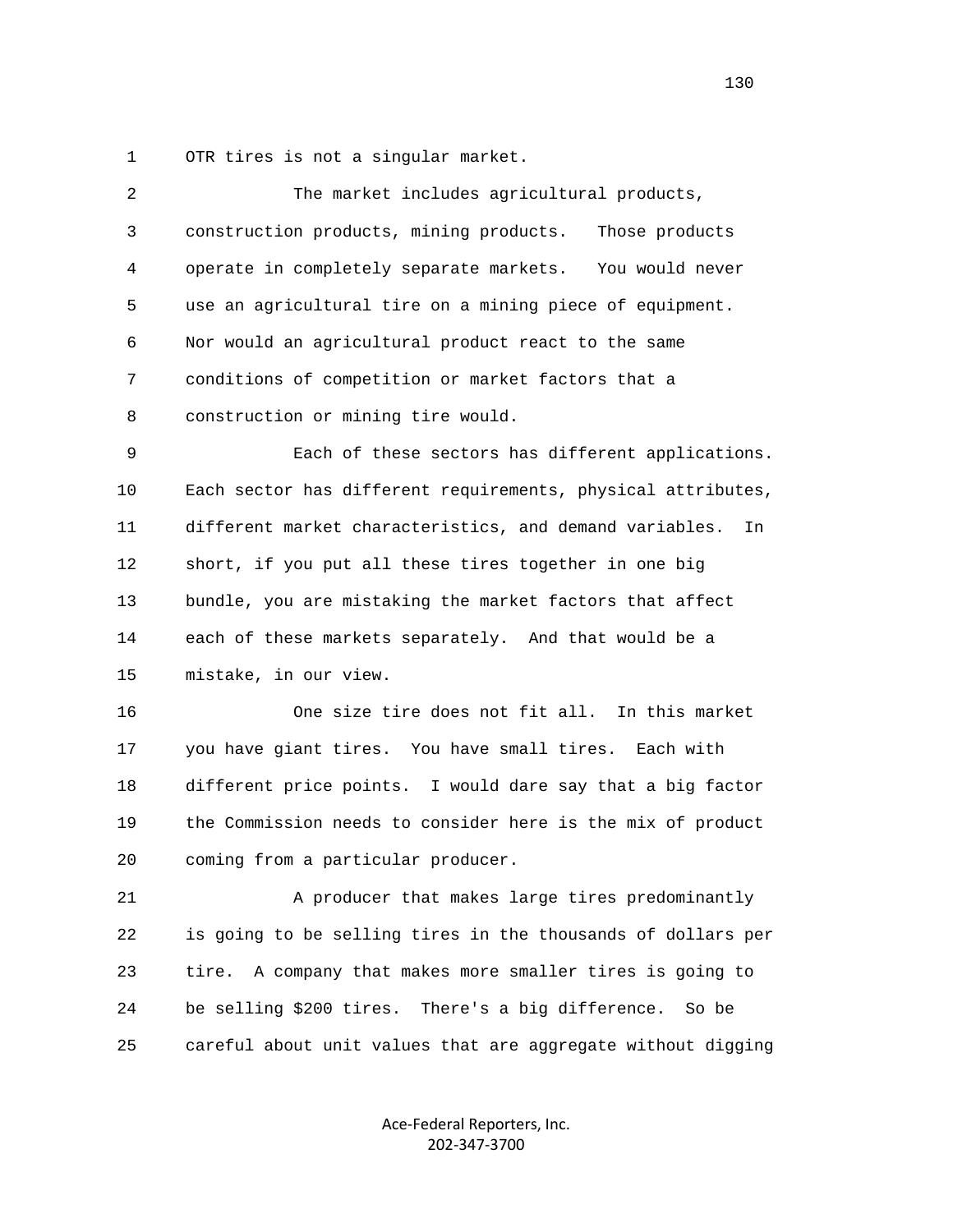1 in behind them as to what exactly that consists of.

 2 One size does not fit all. The largest tire I've 3 ever seen is one of these big mining tires. They do it up 4 at the oil sands in Canada, if you've ever been up there. 5 But that just gives you another sense of the size range for 6 these tires.

 7 And of course we have the OEM, original equipment 8 market, versus the aftermarket. And you can see on the left 9 side the original equipment. That's a John Deere Tractor 10 plant. And I dare say, I would ask the Commission a basic 11 question: Have you ever seen a brand-new John Deere Tractor 12 with anything but a Goodyear, Michelin, Bridgestone, or 13 Firestone tire on it? Those are the U.S. brands. That 14 makes a difference to the OEM network.

 15 On the other side, you have the aftermarket. 16 That market is very different. Small suppliers, lots of 17 them. Distribution networks are critically important to 18 that equation. So you need to think about those differences 19 as you mull this over.

 20 And again, this sort of sums it up. We have 21 several different sectors, agricultural, construction, 22 mining, and other such as airports--that's a separate 23 sector. We have the OEM and aftermarket for each of those 24 sectors.

25 We have brand tiers for each of those sectors.

Ace‐Federal Reporters, Inc. 202‐347‐3700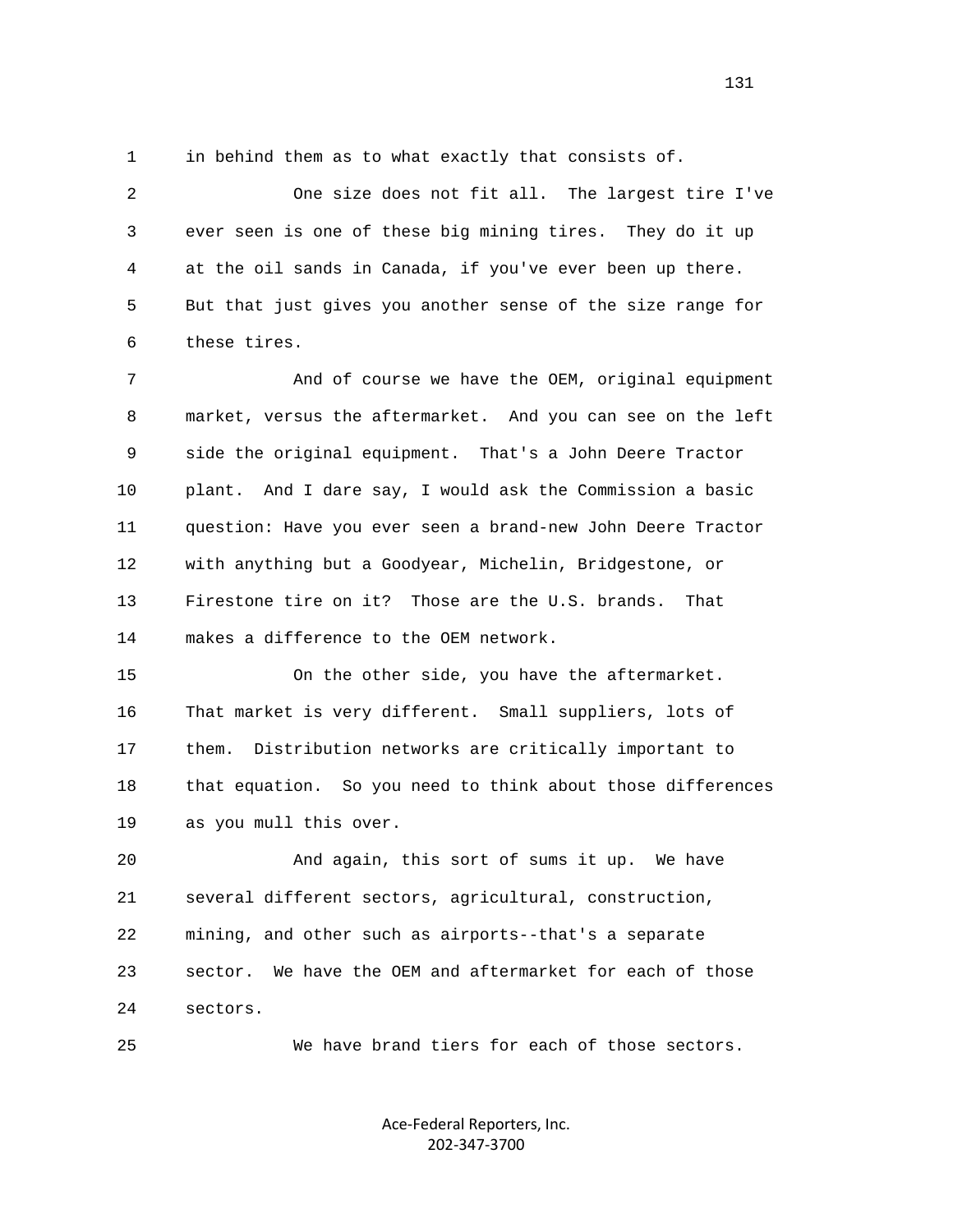1 And we have large versus small radial versus bias in each of 2 those sectors. In short, there is no unified theory or 3 market here. It needs to be broken apart, as Ms. 4 Schmidtlein indicated in her questions earlier this morning. 5 And we urge the Commission to undertake that analysis, and 6 we are happy to assist. 7 With that, I'm going to turn it over to Brian 8 Robinson, the Vice President of BKT USA. 9 STATEMENT OF BRIAN ROBINSON 10 MR. ROBINSON: Ladies and gentlemen of the 11 Commission, good afternoon. My name is Brian Robinson. I'm 12 Vice President of BKT USA, Incorporated, and we are the U.S. 13 marketing arm for Balkrishna Industries. 14 By way of background, I have more than 20 years 15 experience in all facets of the tire industry. I am very 16 familiar with the tire markets in the U.S., and the OTR 17 market in particular. 18 The OTR market is not simply a collection of 19 off-the-road tires. They are in fact many markets. We have 20 agricultural, mining, construction, industrial, and others. 21 Each market is different and reacts to different variables. 22 BKT is primarily focused on agriculture where the 23 demand for tractor tires is greatly affected by farm 24 incomes. In the mining sector, sales are affected by the 25 price of copper, iron ore, and other basic commodities. In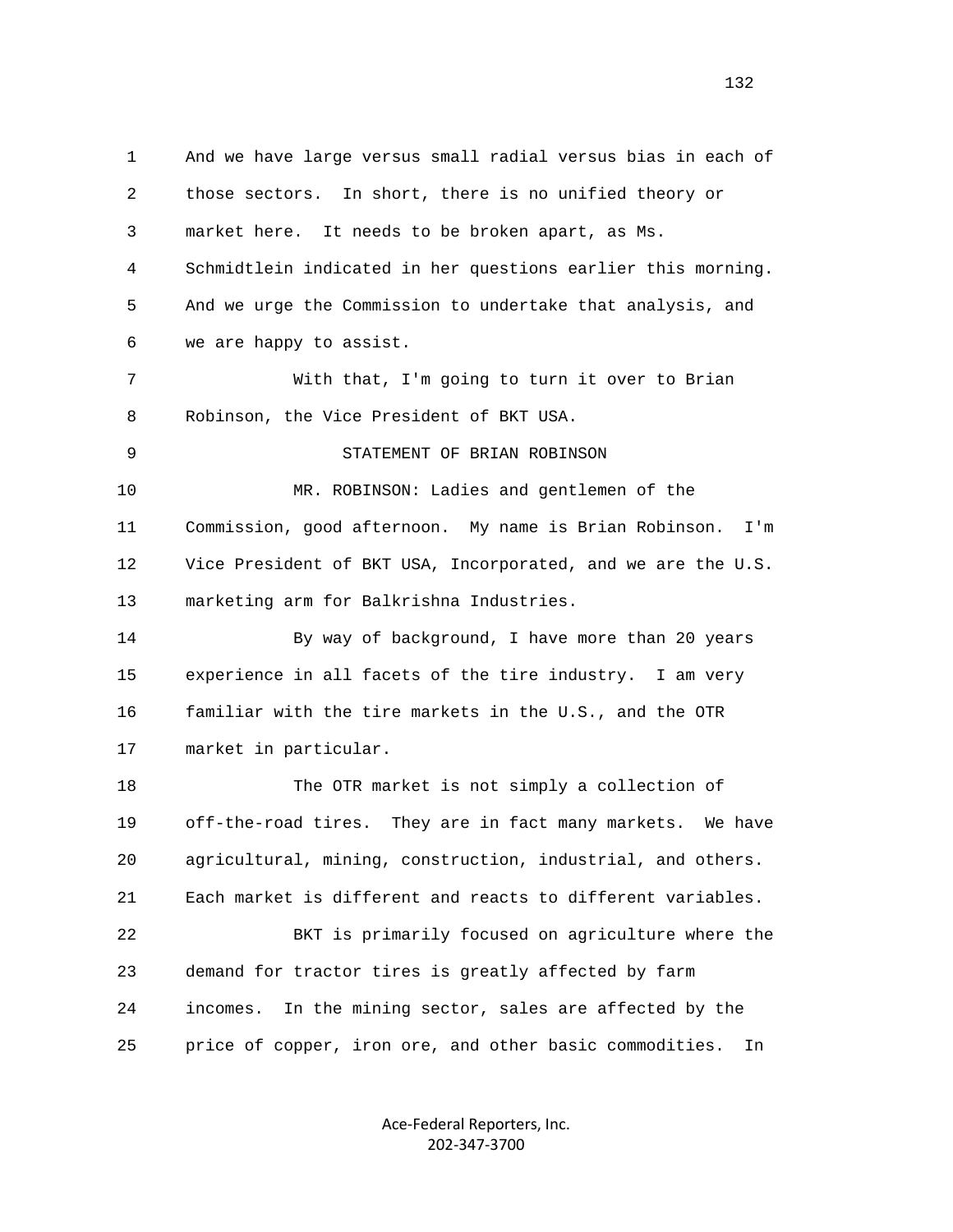1 construction, demand is driven by construction trends. 2 These markets do not overlap.

 3 Large tractor tires are very different from 4 10-inch mining tires, and prices range from \$20 to \$2000. 5 You cannot make general statements about demand, prices, or 6 market share in the OTR market.

 7 Brand identity and the perception of making 8 high-quality tires are key in this market. We all strive to 9 have name recognition--the name recognition of top-tier 10 brands like Michelin, Bridgestone, and Goodyear. They 11 command a premium price because of their name, perceived 12 quality, and ability to source a large variety of products 13 quickly.

 14 Based on my experience in the market, the 15 perception for Tier I, II, and III have not changed in the 16 last 10 years. The brand allows these producers to charge a 17 significant premium price in the market. U.S. producers 18 operate in multiple tiers.

 19 In the United States, for example, Bridgestone 20 Tier I makes Firestone Tier II. Titan, which was a Tier II 21 brand, bought the naming rights for Goodyear so that they 22 could have Tier I status. Brand matters, and it does affect 23 price.

 24 These companies will make essentially the same 25 tire at different price points. Brand perception has always

> Ace‐Federal Reporters, Inc. 202‐347‐3700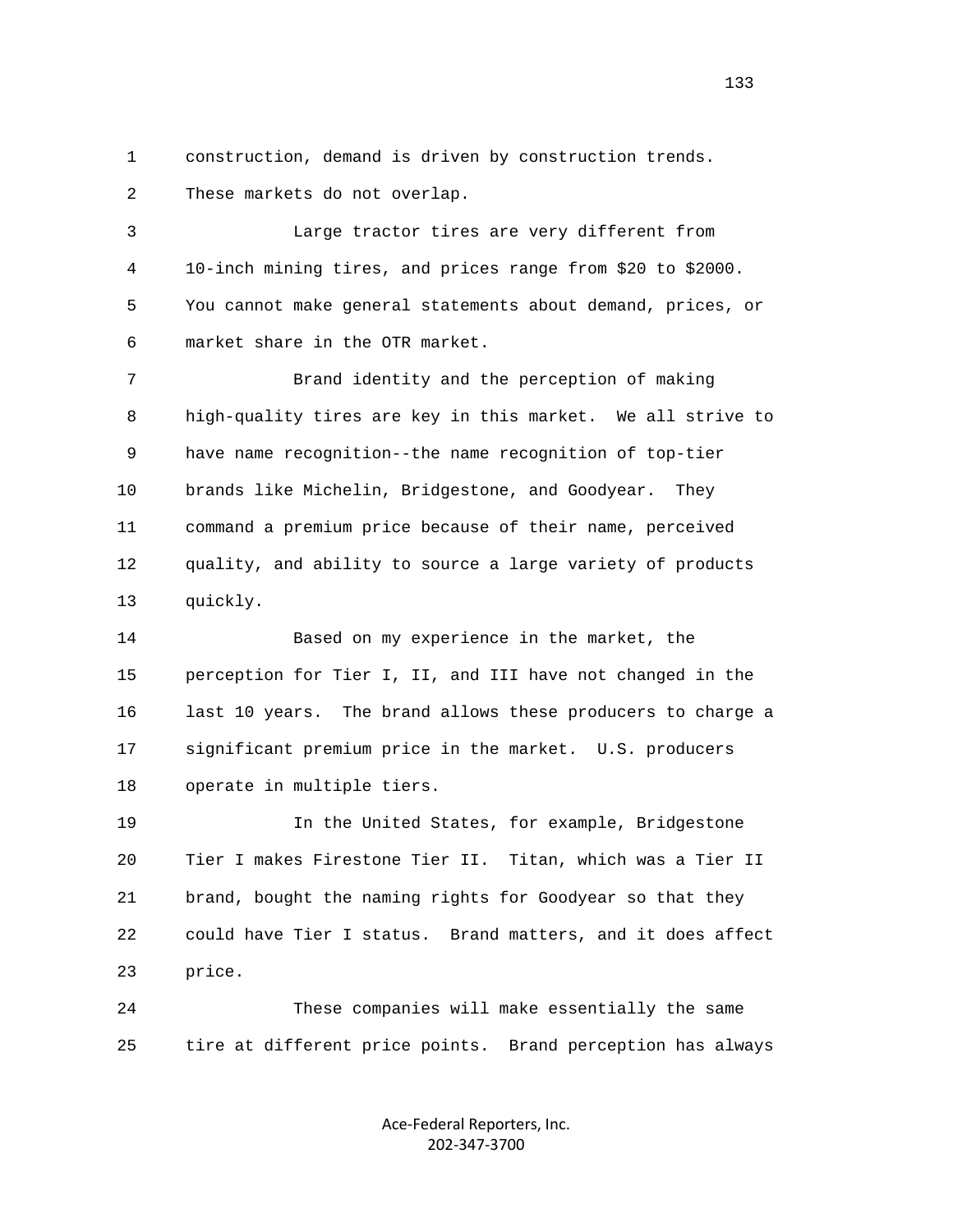1 resulted in different pricing based on tier. But BKT has 2 just one brand, BKT. BKT India has sold OTR for the 3 U.S. market for many years, and has established itself as a 4 reliable, high-quality supplier in the agricultural 5 aftermarket. Over 90 percent of our sales are to the 6 aftermarket, and our adjustment rates are less than one-half 7 a percent.

 8 But we compete for that replacement set of tires 9 that the farmers buy for their used tractors. In my 10 experience, U.S. farmers are generally pretty conservative 11 and gravitate toward U.S.-made name-brand tires for their 12 original equipment.

 13 BKT competes on the basis of quality, 14 reliability, and depth and breadth of product. We sell 15 1,000 different skews of tires from an 8-inch industrial to 16 a 54-inch tractor tire. We make high-quality tires and have 17 invested heavily in developing brand recognition and strong 18 relationships for our primary customers, distributors, and 19 installers.

 20 We do not sell a lot into the OE market because, 21 quite honestly, we lack some of the critical attributes. OE 22 buyers require just-in-time delivery, inventory 23 availability, price flexibility, and long-term contracts 24 tied to raw materials indexes. Most BKT tires are sold on 25 the basis of 120 days from order date, which is four months.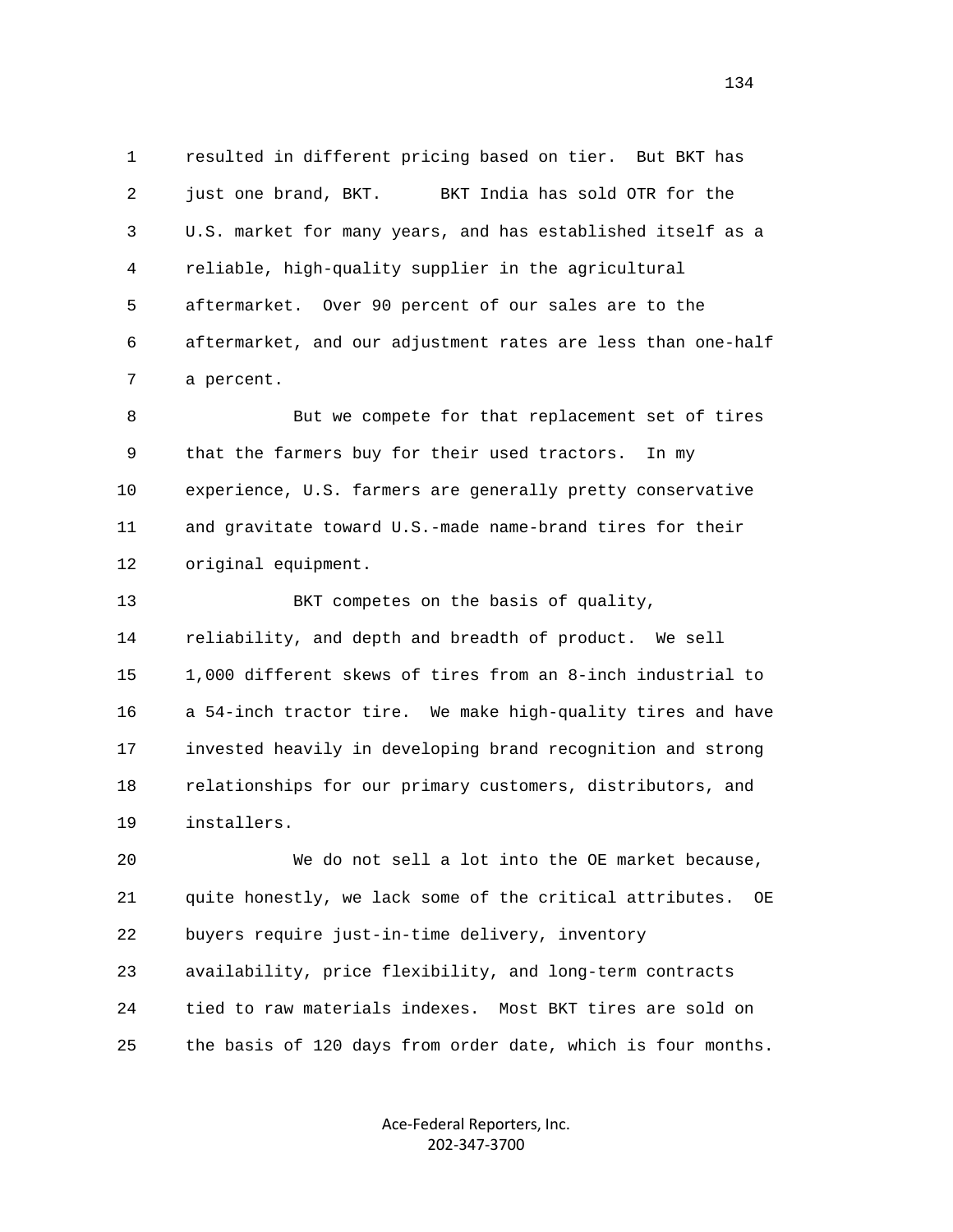1 We do not offer any financing, and we do not carry 2 just-in-time deliveries domestically.

 3 I understand that U.S. producers have had some 4 challenges the last few years. Farm economies are way down, 5 and farmers are economizing. They are not buying new 6 equipment, but they are buying replacement tires in the 7 aftermarket.

 8 The drop in demand for new farm equipment is well 9 known and has had a far greater impact on companies like 10 Titan because they also rely heavily on the agricultural OE 11 tractor market.

 12 Titan is a large wheel producer that decided to 13 get into the tire business. Its pursuit of the Goodyear 14 naming rights allowed them to secure a top position, 15 top-tier position in OE. While the perception is that Titan 16 operates predominantly in OE, it does sell tires in the 17 aftermarket. But that creates a challenge for them. Titan 18 has not focused on developing the aftermarket and is known 19 to ignore it when the OE market is good.

 20 That does not make for strong dealer 21 relationships. And pricing the aftermarket is fundamentally 22 different than OE which is driven by long-term contracts and 23 volume discounts.

 24 And then there is the issue of quality. Titan's 25 former CO should be commended for publicly acknowledging

> Ace‐Federal Reporters, Inc. 202‐347‐3700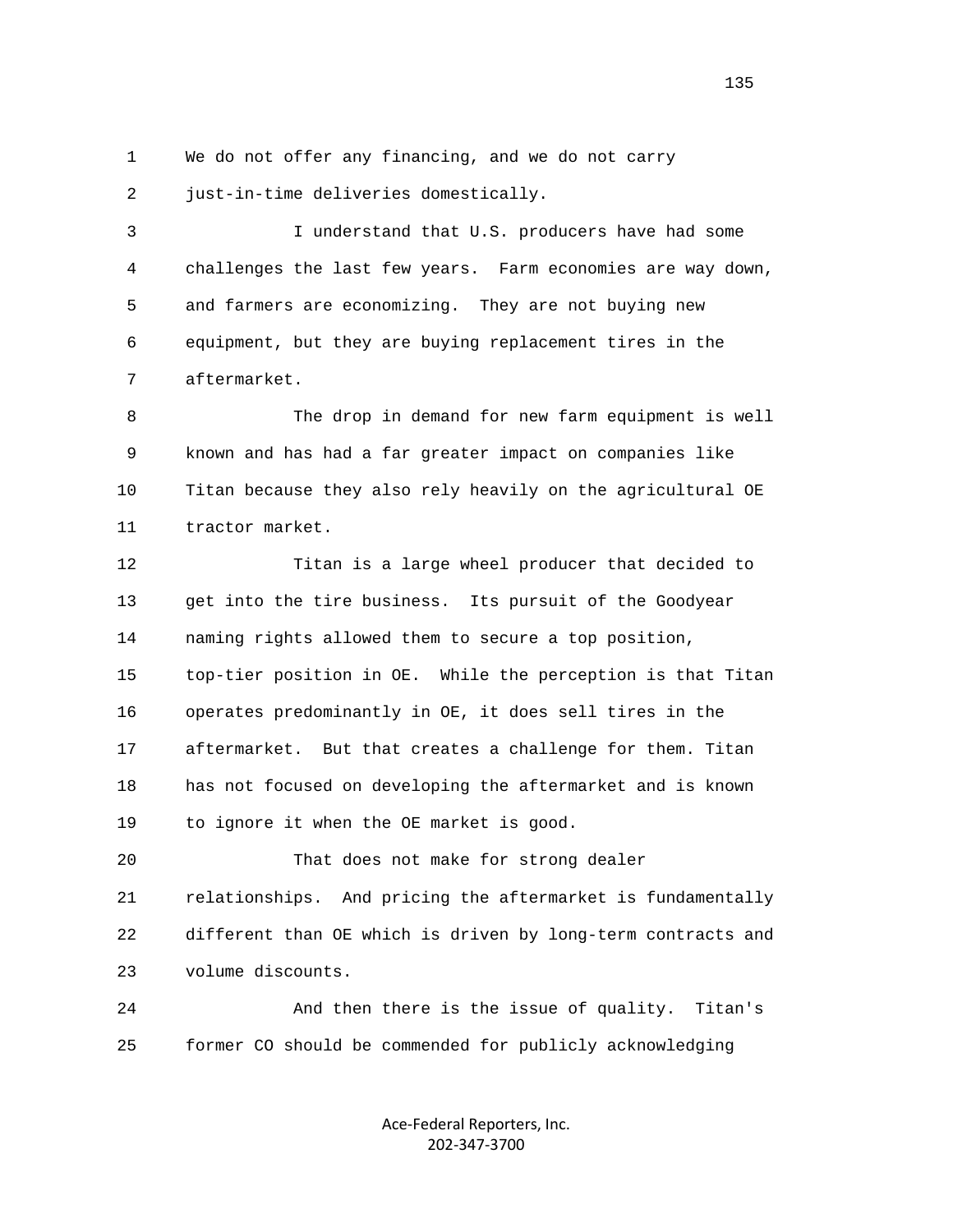1 quality issues which have affected customers' perceptions. 2 Finally, Titan's ongoing foray into the LSW tires 3 is particularly ill timed. The use of LSW technology 4 requires you to buy a Titan wheel and tire, and then you are 5 locked into Titan for any replacement tires. This is an 6 expensive choice, and in the current down-cycle farmers will 7 be hard-pressed to buy this technology. 8 BKT is a responsible participant in the U.S. 9 aftermarket. We sell on the basis of quality and 10 relationship built over several years. We have not reduced 11 our prices in the aftermarket. Indian imports are not the 12 problem in the United States market. U.S. producers, and 13 particularly Titan's, reliance on the OE market is in fact 14 the issue. 15 I would be happy to answer any questions, if you 16 have any. 17 STATEMENT OF DOMENIC MAZZOLA 18 MR. MAZZOLA: Good afternoon. My name is 19 Domenic Mazzola. I am Vice President of Engineering and OE 20 sales at Alliance Tire America, Inc. I am joined today by 21 my colleagues James Clark, President of ATA, and Bob Arnold, 22 Vice President of Aftermarket Sales at ATA. 23 Together we have over 60 years of experience in 24 the tire industry with a number of different tire producers. 25 ATA is the U.S. sales affiliate of the Alliance Tire Group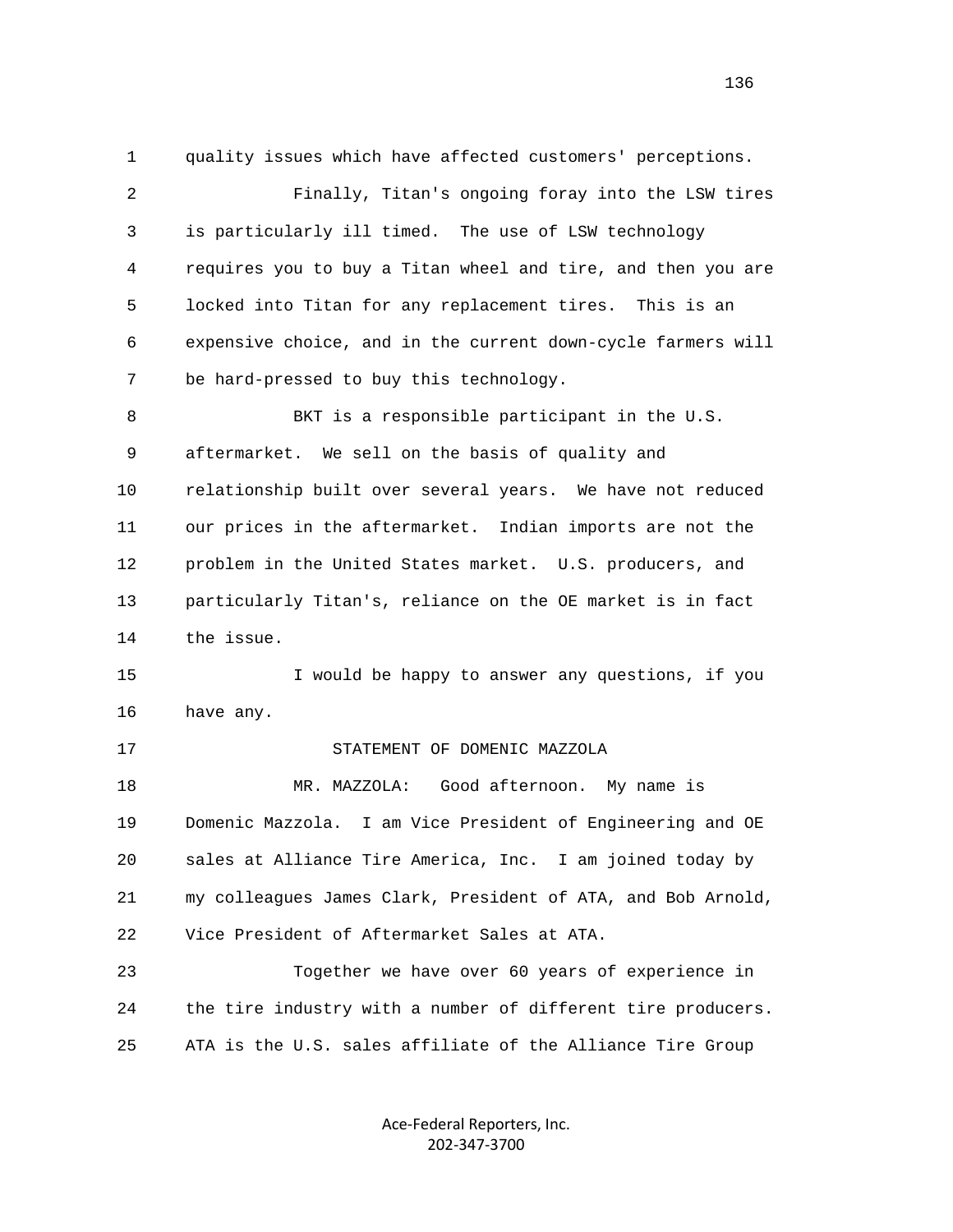1 which manufactures OTR tires in Israel and India. The 2 Alliance Tire Group is a highly innovative company that 3 introduces more than 150 new tire products each year.

 4 ATA itself employs over 100 people across the 5 United States, supports a large and diverse U.S. dealer 6 network, and acts as a valued partner to a number of global 7 OE manufacturers.

 8 Alliance and its predecessor companies have been 9 a fixture in the U.S. OTR market for more than 80 years. 10 Brian Robinson of BKT has already discussed how the U.S. OTR 11 market is segmented on the basis of end use, on the basis of 12 quality and brand perception.

 13 I fully agree with his comments, and I also agree 14 that these factors reduce the impact of any competition 15 between imports and sales by the U.S. industry. I would 16 like to focus my testimony on another, but just as critical, 17 manner of market segmentation. Specifically, the difference 18 between the OE market and the aftermarket, which Mr. 19 Robinson mentioned briefly in his testimony.

 20 Historically, U.S. OTR producers have dominated 21 the OE market. While foreign producers, including Alliance, 22 have primarily focused their commercial efforts on the 23 aftermarket. Understanding how these market segments are 24 different is critical for the Commission to evaluate the 25 impact of imports from India and Sri Lanka on the U.S. OTR

> Ace‐Federal Reporters, Inc. 202‐347‐3700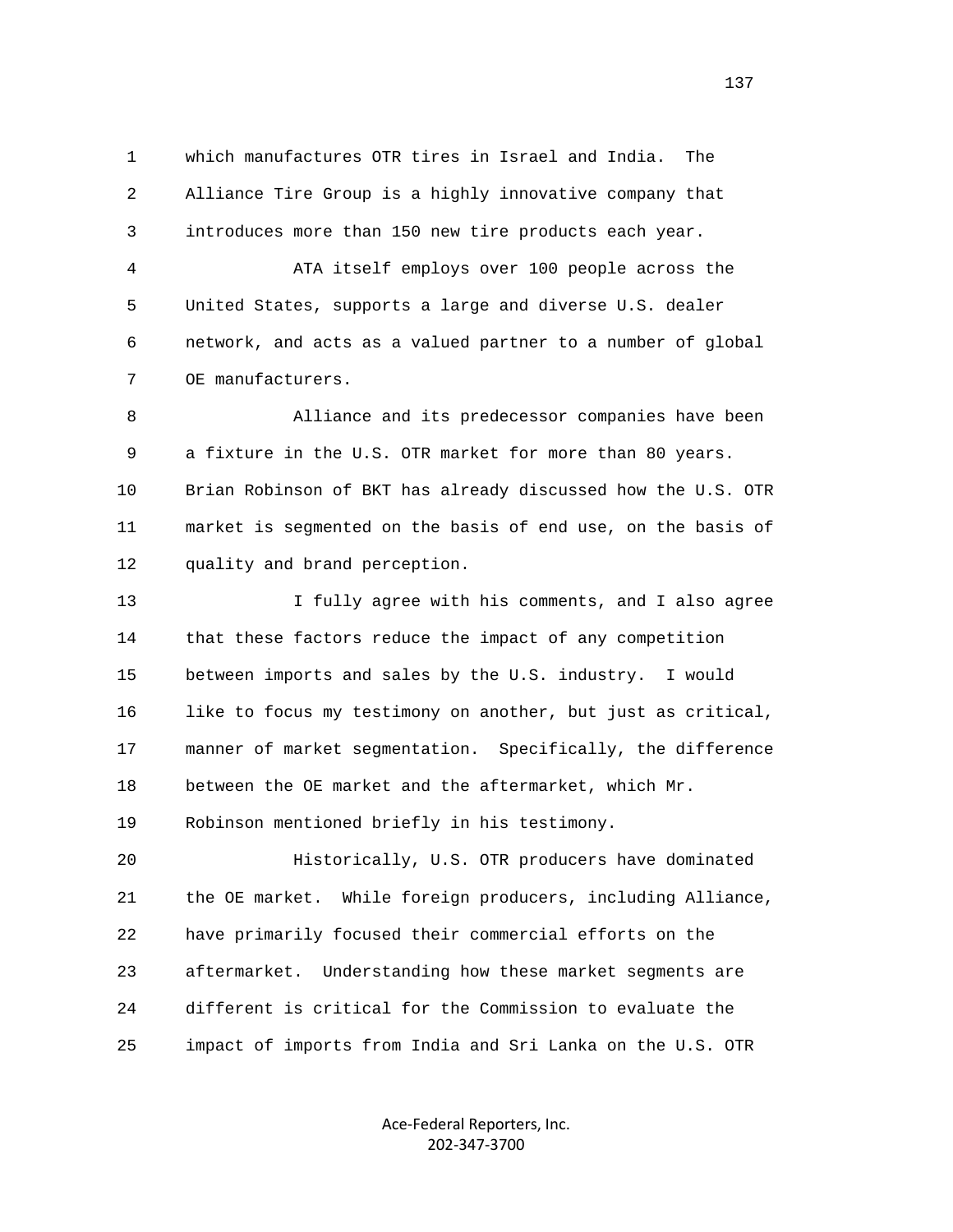1 industry.

| 2  | While I am responsible for ATA's OE sales, I                 |
|----|--------------------------------------------------------------|
| 3  | would like to start by discussing ATA's sales activities in  |
| 4  | the aftermarket. Since its inception, Alliance's U.S. sales  |
| 5  | efforts have been focused on the aftermarket, and as a       |
| 6  | result our U.S. business operations have been structured to  |
| 7  | meet the demands of this segment.                            |
| 8  | A significant factor in our success has been our             |
| 9  | ability to optimize our delivery capability. Since our       |
| 10 | aftermarket customers cannot provide long-term forecasts of  |
| 11 | their own customers' needs, demand in this segment is        |
| 12 | somewhat unpredictable.                                      |
| 13 | For that reason, we are obligated to maintain an             |
| 14 | inventory and a distribution network in the United States so |
| 15 | that we can service our clients' needs efficiently.          |
| 16 | Aftermarket customers also tend to buy in smaller shipment   |
| 17 | quantities, meaning that we have to learn how to deliver     |
| 18 | smaller lots, sometimes just one tire, in a cost-efficient   |
| 19 | manner.                                                      |
| 20 | Being successful in the aftermarket also requires            |
| 21 | us to have a broad marketing strategy. There are dozens of   |
| 22 | major distributors and hundreds of dealers throughout the    |
| 23 | We have invested heavily in developing<br>United States.     |
| 24 | relationships and brand recognition with this customer base, |
| 25 | and ultimately with their customers.                         |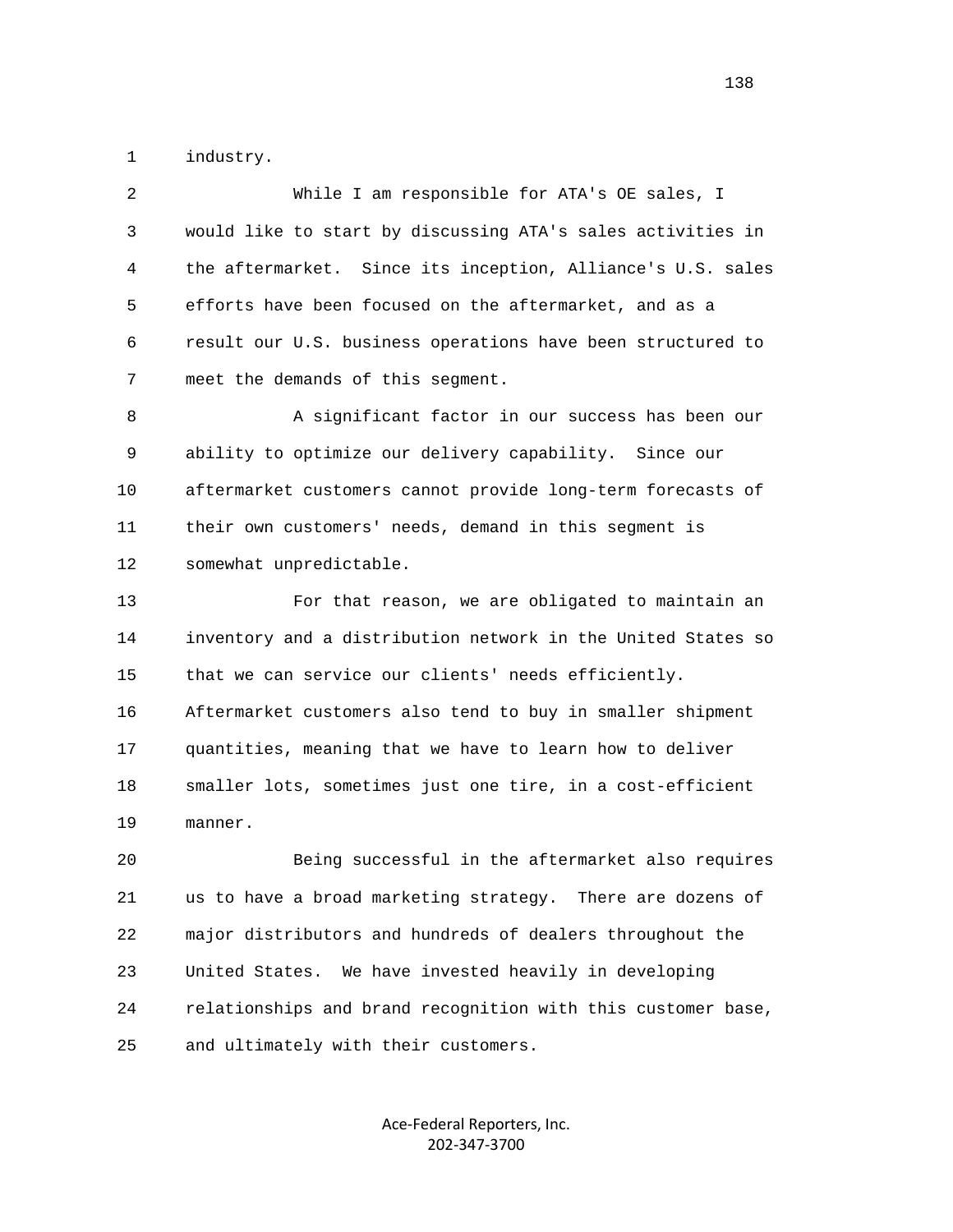1 For example, we provide extensive product 2 training programs. We offer a best-in-class warranty. We 3 sponsor dealer conferences, concerts, and tractor pulls, and 4 we actively participate in industry events and trade shows, 5 all in order to raise awareness of our Alliance, Galaxy, and 6 Primex Brands.

 7 Finally, ATA has developed and maintains a wide 8 range of programs to encourage aftermarket customers to 9 consolidate their purchases with us. While the tires we 10 sell to the OE market are physically identical to those we 11 sell in the aftermarket, the way in which they are sold is 12 substantially different.

 13 First, the number of potential customers in the 14 OE market is far smaller, meaning that we can focus our 15 customer development activities on a smaller group of 16 companies.

 17 Second, we are not required to engage in the same 18 type of marketing for OE sales as for sales in the 19 aftermarket, as OE manufacturers handle the marketing for 20 their own equipment and to their own end-use customers. 21 Where the level of involvement is more intense, 22 though, is with respect to product development and technical

23 issues. We frequently meet with OE customers to help them

24 better understand the technical and performance

25 specifications of our products, and we also work with

Ace‐Federal Reporters, Inc. 202‐347‐3700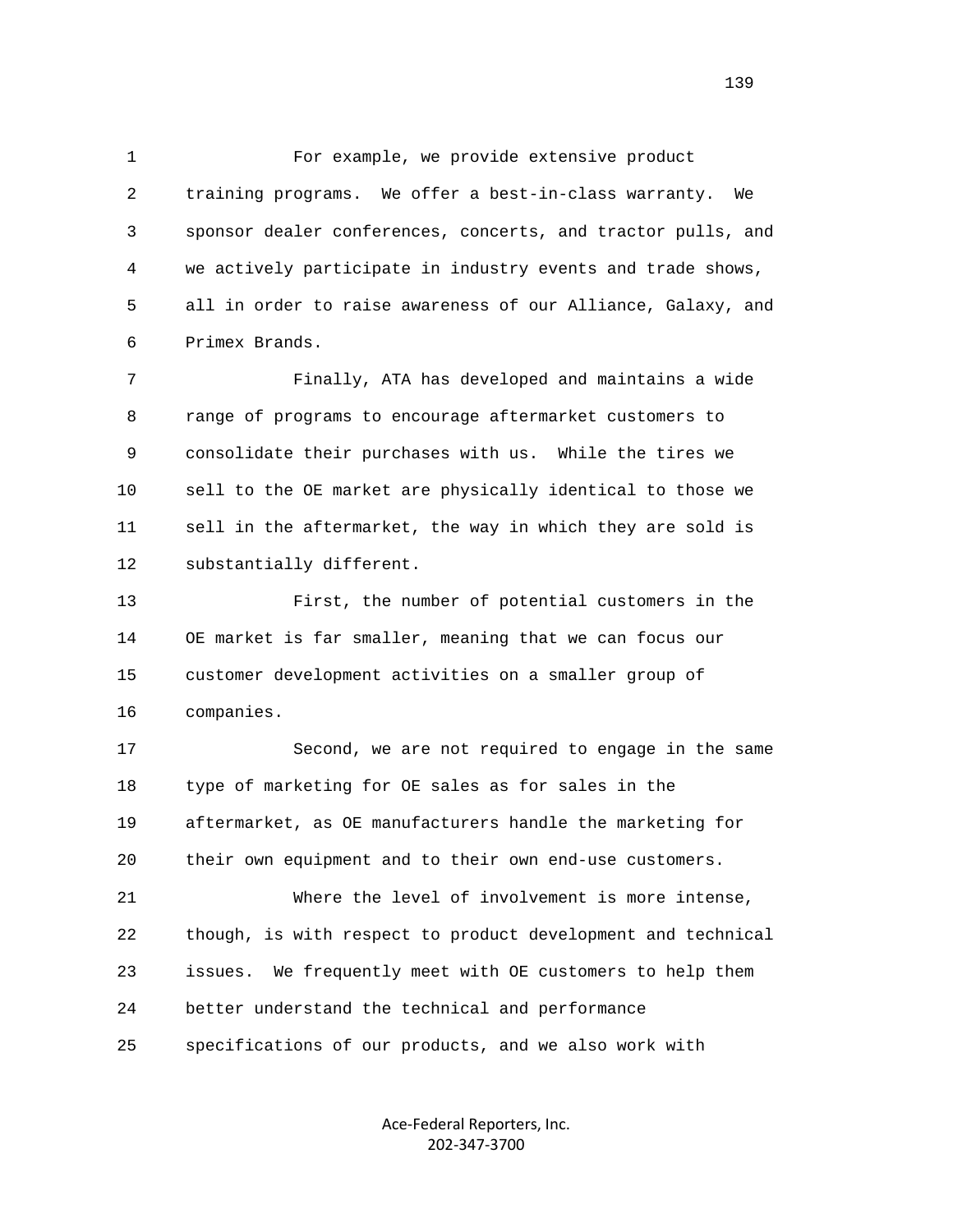1 Alliance's own product development team to develop new tire 2 designs to satisfy our OE customers' demands for tires with 3 improved performance characteristics.

 4 It is well known in the industry that 5 historically Titan has focused its efforts on the OE segment 6 of the U.S. OTR market, and has placed relatively less 7 emphasis on developing its sales network in the aftermarket.

 8 The reason for this focus is because Titan's 9 business is uniquely structured to serve that market. Titan 10 began as a wheel producer and later added the capacity to 11 produce tires, which makes them the only major OTR producer 12 who can internally produce and sell a complete tire and 13 wheel assembly.

 14 These assemblies are sold primarily to OE 15 manufacturers for direct installation on new equipment, and 16 sales of complete tire wheel assemblies typically result in 17 a higher margin to the producer.

 18 This dependence on sales to OE manufacturers has 19 tightened significantly over the Commission's Period of 20 Investigation as demand in the OE segment of the market has 21 declined substantially over this time.

 22 Sales by OE manufacturers are closely tied to the 23 performance in downstream markets and both the agricultural 24 and mining sectors have suffered a severe cyclical downturn 25 since 2013. It is therefore not surprising to anyone in the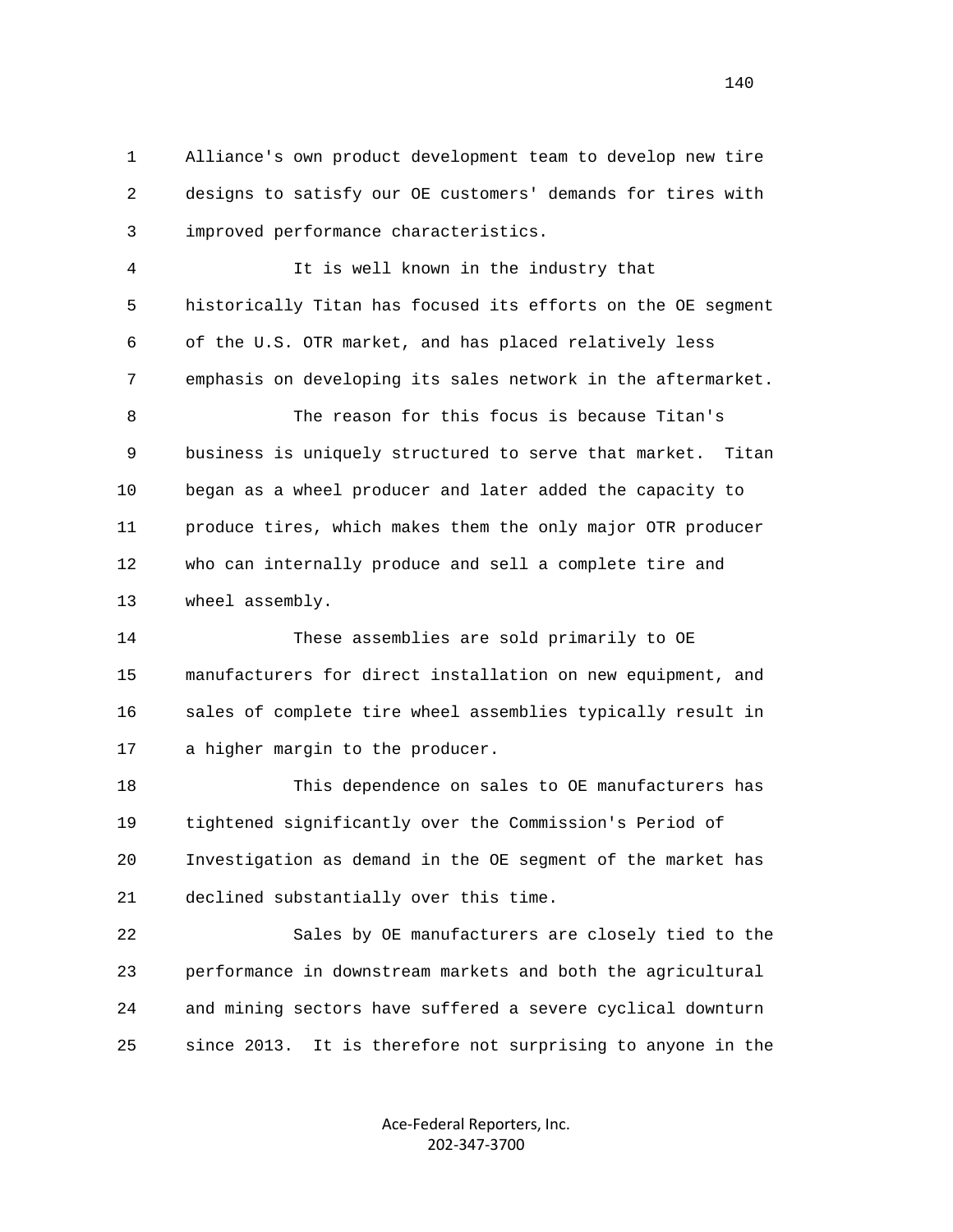1 OTR industry that Titan's sales have also declined, since 2 this is the market segment to which its commercial strategy 3 has been most closely tied.

 4 I understand that Titan has argued it has 5 recently developed a strategy of trying to expand sales in 6 the aftermarket, but Titan cannot expect to see immediate 7 results. As I explained earlier, developing customer 8 relationships, product offerings, and brand recognition 9 relationships and recognition in the aftermarket takes an 10 investment of time and resources, and cannot be quickly 11 established to fill capacity when its bread-and-butter OE 12 share of sales has declined.

 13 I would like to close my testimony with a comment 14 about the prices for tires during the Commission's POI and 15 their linkage to raw material costs. The vast majority of 16 the costs of any OTR tire consists of just a few raw 17 material inputs, and our own internal index of raw material 18 costs, which is in turn based on publicly available data, 19 dropped by nearly half since January 2013.

 20 And just as these costs have declined, so too 21 have prices. What this means for us and other suppliers is 22 that during the POI our customers are in a strong position 23 to negotiate for price reductions.

 24 Our OTR customers follow raw material prices 25 quite carefully, and they're not shy about approaching us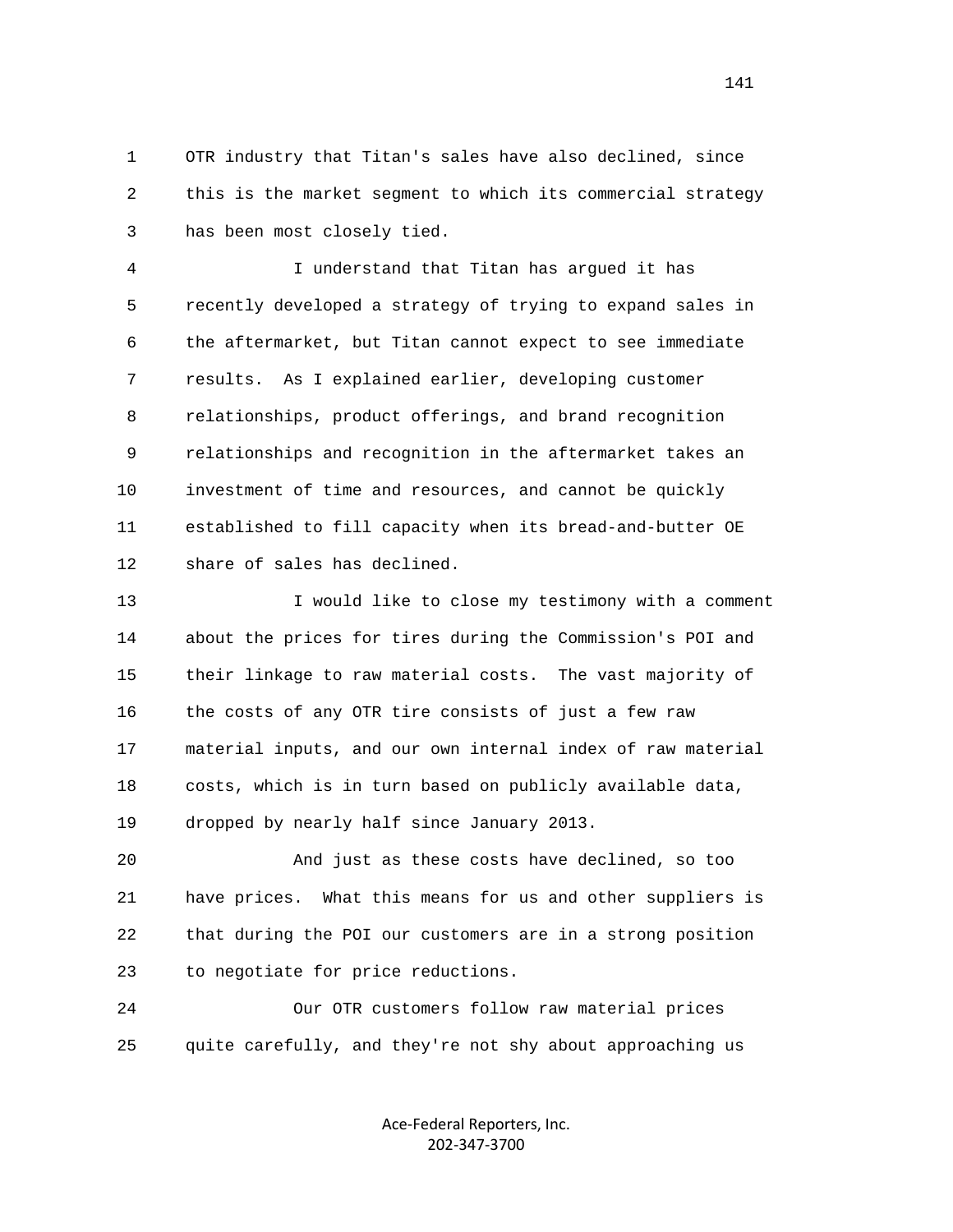1 when input prices have gone down. In fact, prices in our 2 contracts with large OE manufacturers are explicitly tied to 3 raw material cost indices and are subject to periodic 4 revision.

 5 We understand that these raw material indexed 6 prices are common in the industry and that Titan's contracts 7 are structured in a similar manner.

 8 These price declines are not limited to sales in 9 the OE segment. Aftermarket purchasers are also well aware 10 of these raw material trends and they expect to see our 11 prices react accordingly.

 12 For that reason, in my experience any decline in 13 the price of OTR tires over the past several years can be 14 directly tied to declines in raw material prices. What the 15 future holds for raw material costs is not clear, but there 16 are indications that raw material costs have hit the bottom 17 of their cycle and are already on the rise. If that is 18 true, we expect that OTR producers will be able to raise 19 prices in order to pass along these price increases.

 20 I appreciate the opportunity to present this 21 testimony to you today, and my colleagues and I look forward 22 to your questions.

 23 STATEMENT OF ERIC EMERSON 24 MR. EMERSON: Thank you, Domenic. I am still Eric 25 Emerson with Steptoe & Johnson and I'd like to talk to you a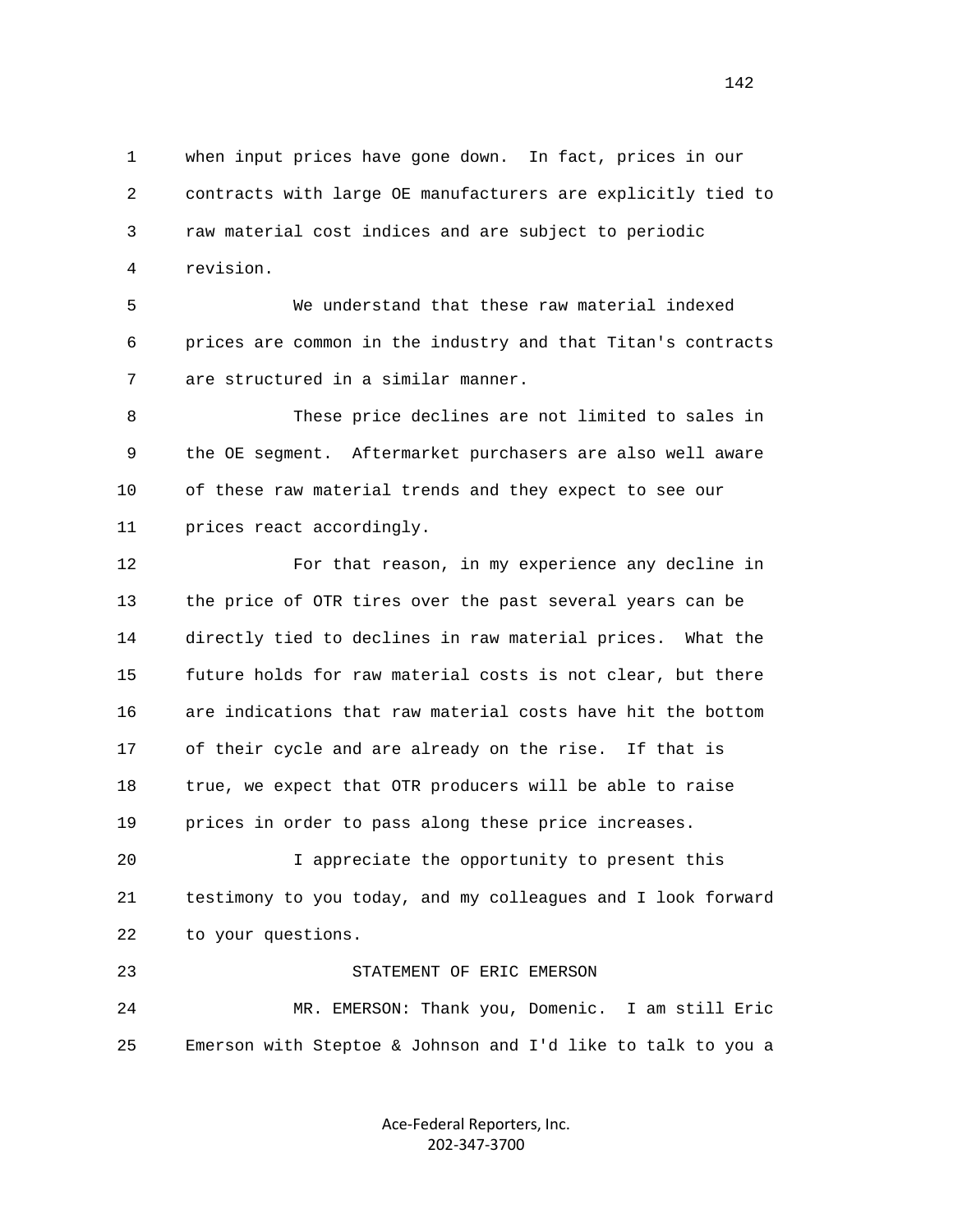1 little bit about how the impact--about the impact of market 2 segmentation on the volume and price effects that the 3 Commission needs to examine for this investigation.

 4 As to volume effects, there's little question-- 5 there's no question that there has been an overall increase 6 in the volume of subject imports during the POI. But given 7 the clear segmentation in the market, these overall trends 8 tell the Commission very little about true competition in 9 the marketplace.

 10 In the final phase of this investigation, and at 11 the request of Respondents, the Commission staff collected 12 shipment data for sales in four industrial end-use 13 categories: agriculture, construction industrial, mining, 14 and other, each of which was then split by channel of 15 distribution: original equipment sales and aftermarket 16 sales, for a total of eight separate market segments.

 17 The volume to shipment data collected by the 18 Commission demonstrate what Respondents argued in the 19 preliminary phase of this case. Namely, that the decline in 20 the U.S. industry's shipment volumes was almost entirely due 21 to a downturn in demand in the agricultural OE sector.

 22 The downturn in demand in this one segment alone 23 accounted for the vast majority of the domestic industry's 24 total decline in shipment volume, and was the fundamental 25 cause of any injury experienced by the industry during the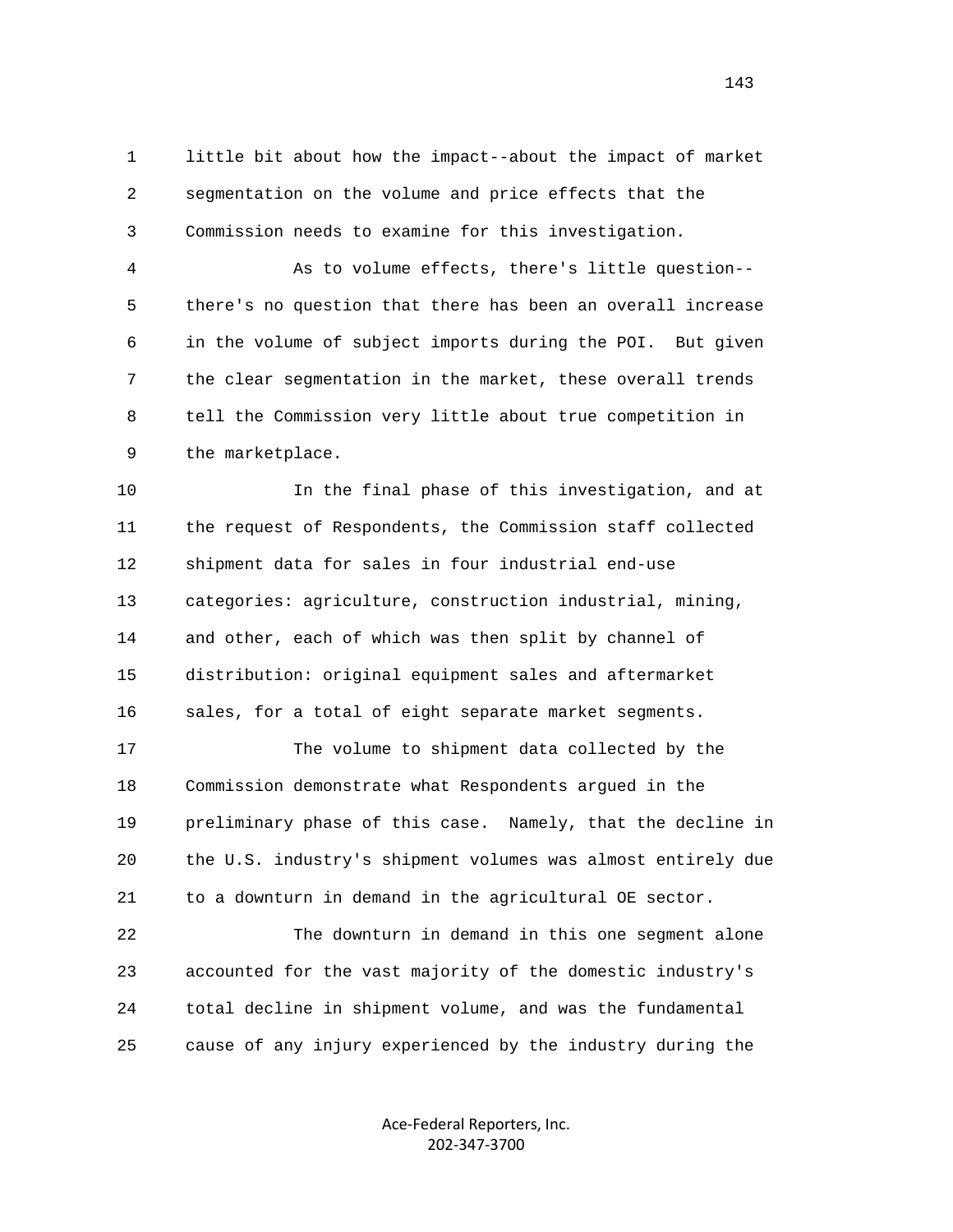1 POI, just as Titan itself has explained in numerous investor 2 calls and securities filings throughout the POI.

 3 Compared to the volume of sales lost in this 4 segment, the volume of sales lost by the U.S. OTR industry 5 in the remaining segments is inconsequential. Moreover, any 6 meaningful volume growth by subject imports occurred in 7 segments that have been largely overlooked by Titan. And 8 the specific figures are confidential and are contained in 9 our brief.

 10 We therefore urge the Commission to look beyond 11 the headlines and examine volume trends on a segmented 12 basis, just as it has in cases such as bottom mount 13 refrigerators from Korea and Mexico. If it does so, we 14 believe the Commission will find that imports did not 15 displace any meaningful quantity of U.S. shipments, and that 16 any decline in U.S. shipments was due almost entirely to 17 significantly decreased demand in that one sector.

 18 Let me talk a little bit about price effects, as 19 well. Just as overall trends of import volumes tell the 20 Commission little about the real impact of subject imports 21 in the market, the overall summaries of the numbers of 22 quarters of underselling, or the size of the underselling 23 margins that were quoted extensively by the Petitioner this 24 morning, equally provide little insight into the real impact 25 of the price of subject merchandise in the U.S. market.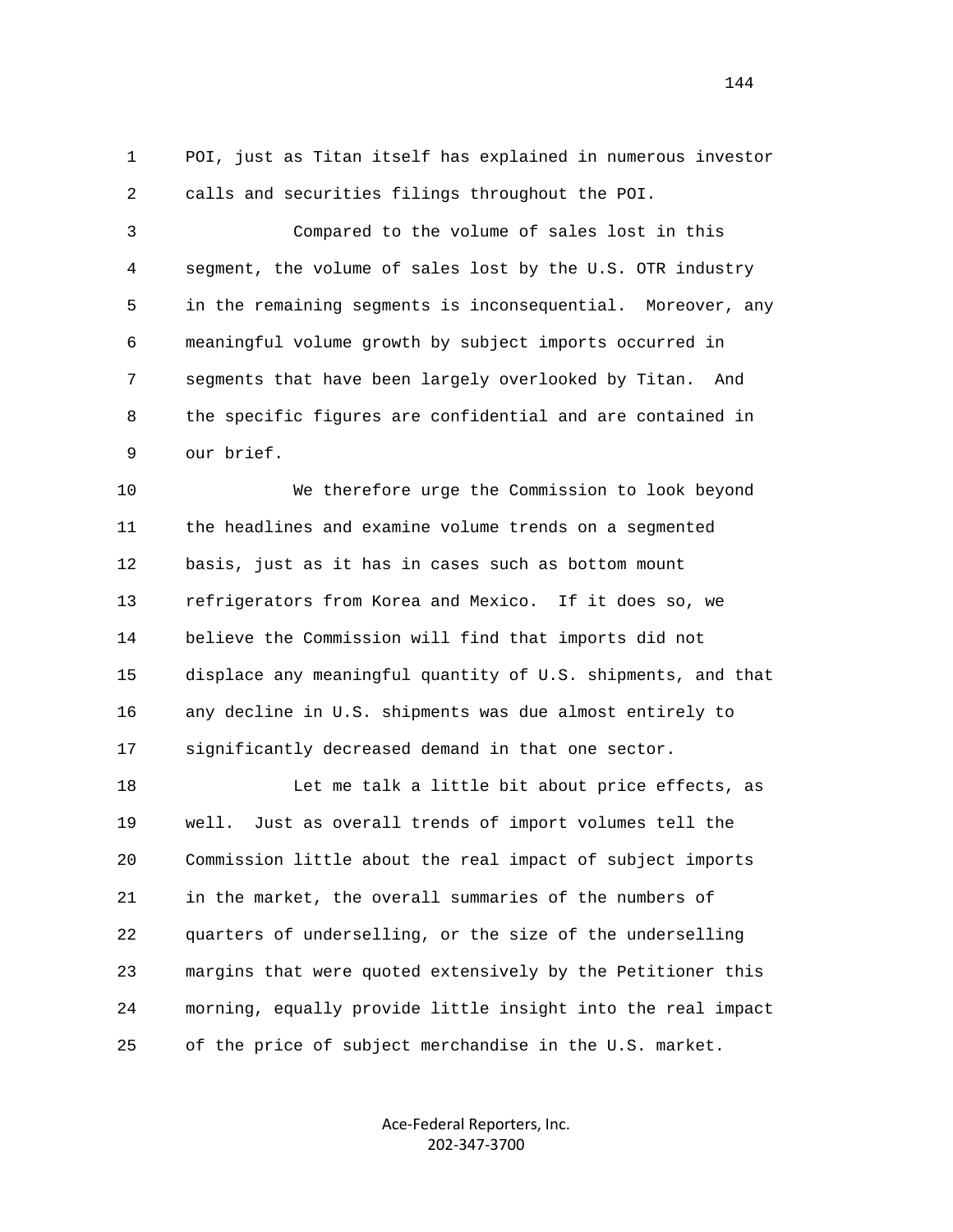1 To understand that impact, the Commission must 2 engage in a much closer analysis.

 3 First, we believe the Commission should reaffirm 4 its preliminary determination that subject imports did not 5 cause price depression or price suppression. In the 6 Preliminary Determination, the Commission found that any 7 price declines that occurred during the POI were not caused 8 by subject imports but were instead caused by declining raw 9 material costs which again in turn pulled down the price of 10 OTR tires.

 11 That really hasn't been very much in dispute in 12 testimony so far. Questionnaire responses in this final 13 phase confirm this linkage, and Titan has offered no 14 rationale to explain how any U.S. OTR producer could have 15 raised its prices when all parties in the market understood 16 that manufacturing costs were substantially and 17 continuously declining. And this is a point that 18 Commissioner Schmidtlein was asking about this morning: How 19 could price increases have been pushed through when demand 20 was down and raw material costs were down? 21 Purchases also overwhelmingly indicated that 22 subject imports were not responsible for any of the domestic

23 industry's price decline.

 24 The Commission should also reaffirm its 25 Preliminary Determination that imports did not cause price

> Ace‐Federal Reporters, Inc. 202‐347‐3700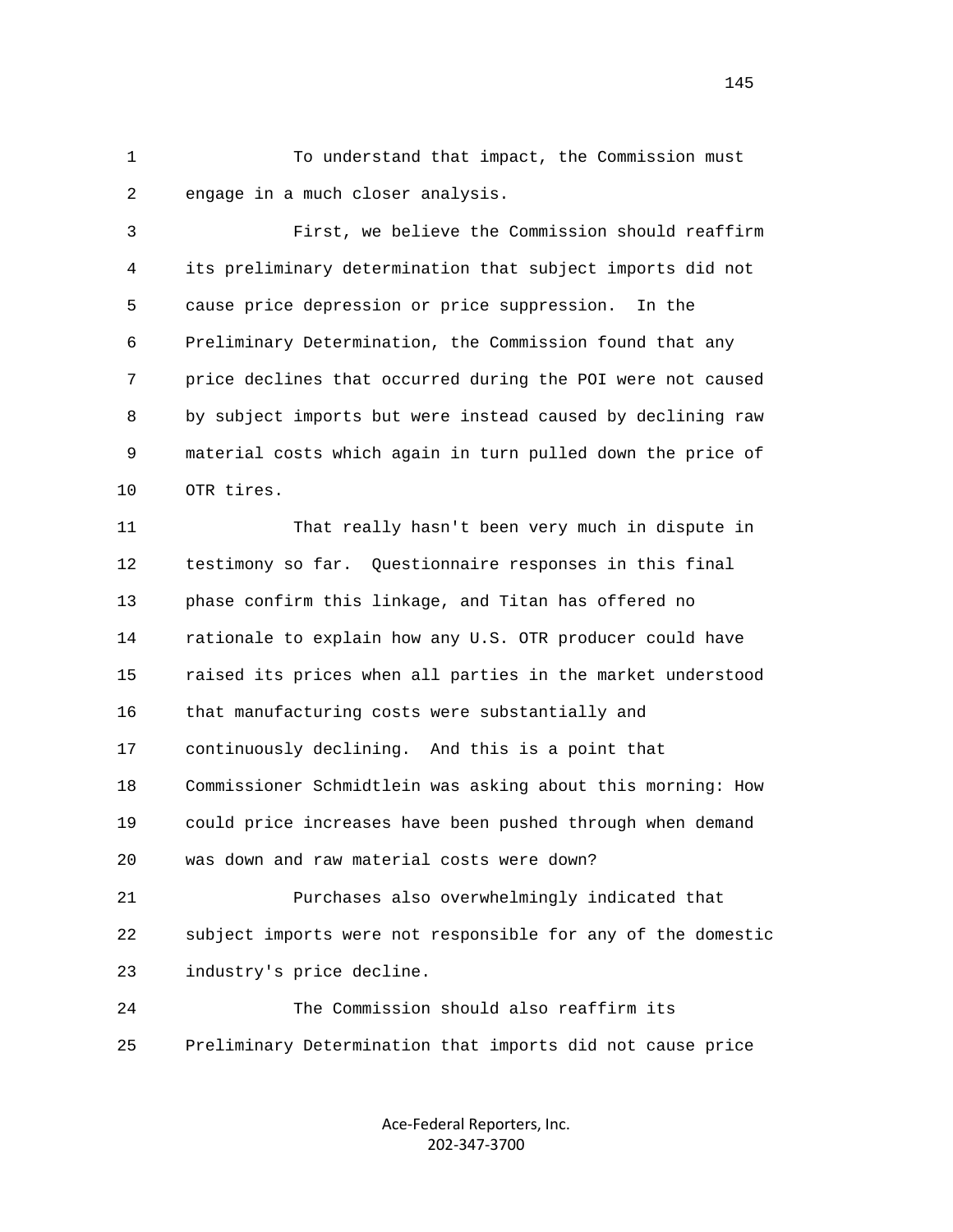1 suppression. In a market characterized by sharply falling 2 demand, as well as falling raw material costs, the 3 Commission preliminarily found no evidence that U.S. 4 producers could have pushed through any price increases. 5 And the fact that Titan may have experienced a cost-price 6 squeeze doesn't change this fundamental logical economic 7 conclusion.

 8 Having thus determined that price--that the 9 subject import pricing did not adversely affect prices in 10 the market during the POI, the last point to consider is 11 whether the underselling seen during the POI caused the 12 domestic industry to lose sales volume. And to do that we 13 will look closely at the underselling data in the staff 14 report.

 15 Now first off, as a preliminary matter, we not 16 that the price comparisons generated by the Commission staff 17 should be given relatively less weight in the Commission's 18 analysis.

 19 First, the existence of brand tiers which were 20 talked about extensively this morning undermine the 21 significance of perceived underselling. Staff report noted 22 that prices between suppliers and different tiers can yield 23 price differences of up to 22 percent on otherwise identical 24 tires in the mind of the purchaser.

25 Second, because of the highly differentiated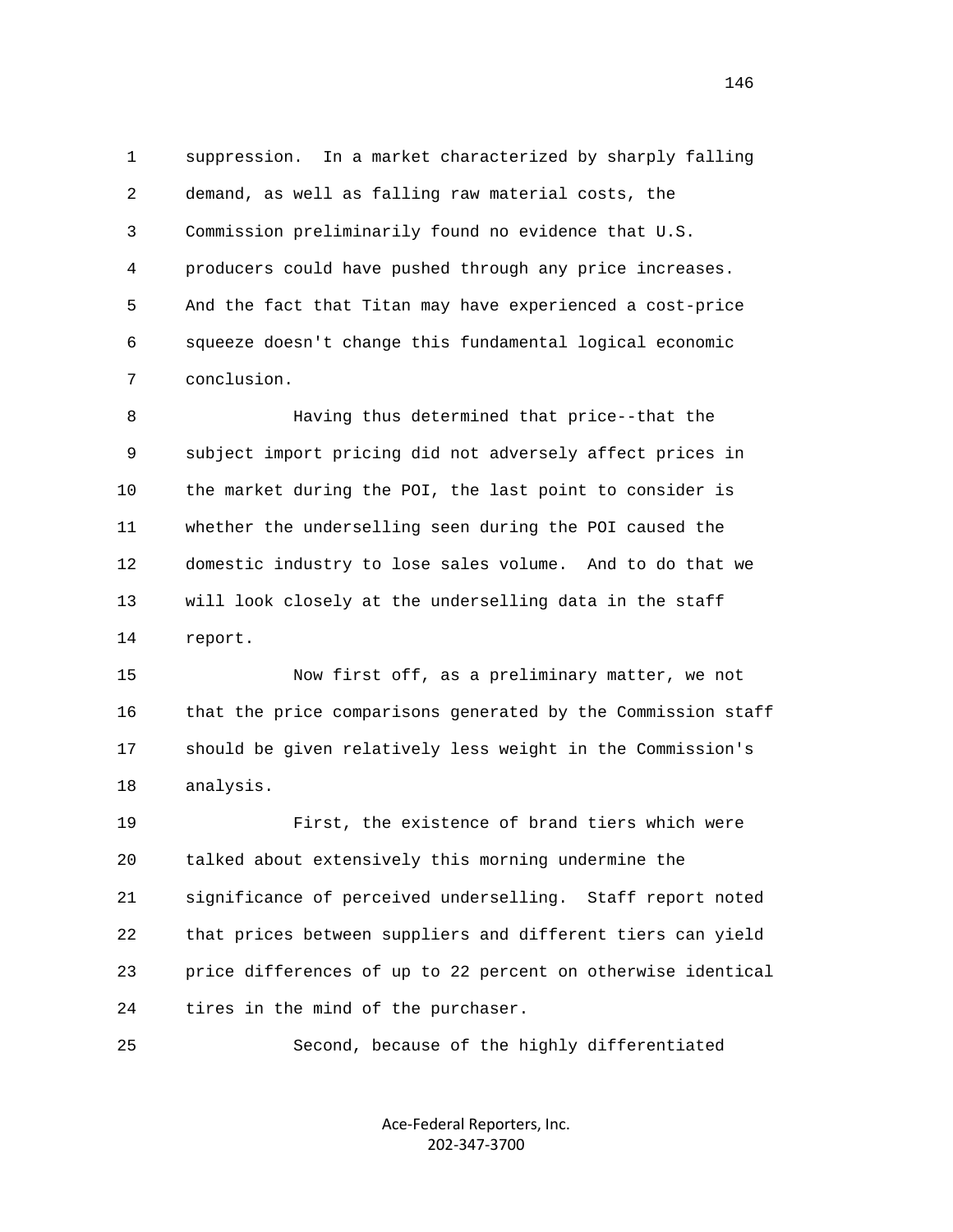1 nature of OTR tires, the underselling data collected by the 2 Commission cover only a small fraction of total imports and 3 total U.S. shipments during the POI. And for that reason, 4 there's less basis for the Commission to infer that these 5 price comparisons are indicative of overall market activity.

 6 And finally, purchasers have consistently 7 reported that price is much less important in their 8 purchasing decisions than factors such as quality and 9 reliability. And on this point we very much joint issue 10 with the Petitioner's characterization of the price 11 sensitivity of purchasers in the prehearing report.

 12 But leaving all that aside, even the levels of 13 underselling seen in the prehearing report do not support a 14 conclusion that imports caused the industry to lose sales 15 volume. As already explained, the domestic industry lost 16 sales volume not because of unfair import competition but 17 because demand declined.

 18 But just as critically, the pricing data 19 themselves reflect no relationship between underselling and 20 a loss of import volume. The relationship between price 21 underselling and volume is discussed on pages 30 to 33 of 22 Alliance's brief. It's confidential, and it shows that 23 there is no logical relationship whatsoever between 24 underselling and any changes in volume for either the U.S. 25 producers or for subject imports.

> Ace‐Federal Reporters, Inc. 202‐347‐3700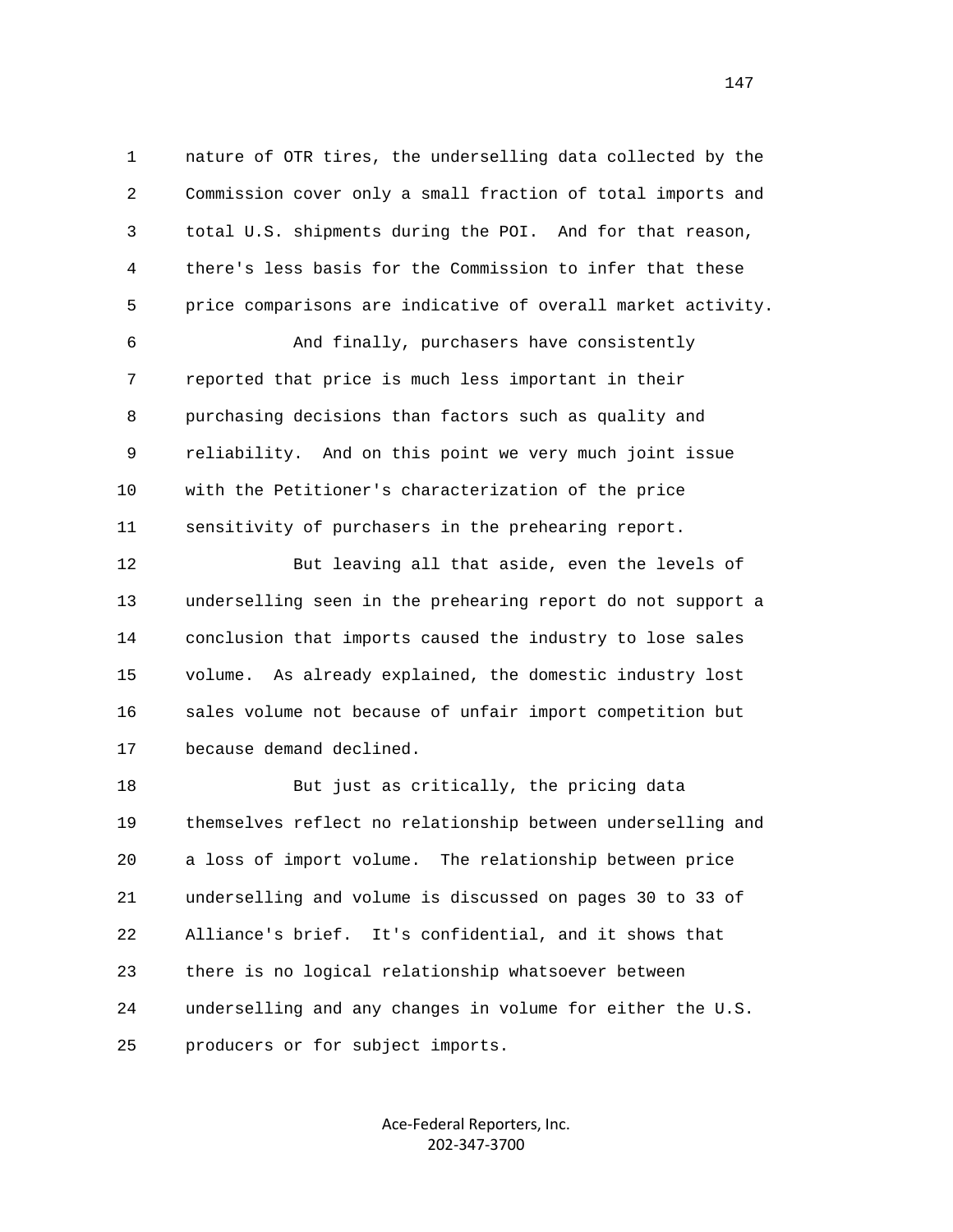| $\mathbf{1}$ | And finally, the prehearing report shows that                |
|--------------|--------------------------------------------------------------|
| 2            | only a trivial quantity of product--of purchases were        |
| 3            | shifted from domestic producers to subject imports for       |
| 4            | reasons of price. In numerous cases, the Commission has      |
| 5            | concluded that evidence of underselling, even if pervasive,  |
| 6            | must be given little weight where that underselling cannot   |
| 7            | be correlated with other indicators of injury.               |
| 8            | The Commission should reach the same result in               |
| 9            | this case, as well. Thank you.                               |
| 10           | STATEMENT OF TOM TRENDL                                      |
| 11           | MR. TRENDL: Chairman Williamson, Commissioners, Happy New    |
| 12           | Year and good afternoon. My name is Tom Trendl, and I am     |
| 13           | with Steptoe & Johnson here on behalf of Alliance.           |
| 14           | I appreciate the opportunity to appear before you            |
| 15           | today, and in the few minutes I have I intend to discuss     |
| 16           | issues pertinent to the condition of the U.S. industry and   |
| 17           | the causal factors involved.                                 |
| 18           | As you know, there's just one petitioning company            |
| 19           | in this investigation, Titan. Titan is the only company      |
| 20           | which filed a prehearing brief arguing that it is materially |
| 21           | injured by reason of subject imports.                        |
| 22           | The fact that Titan stands alone normally would              |
| 23           | make a public discussion of injury and causation somewhat    |
| 24           | However, in this case we are aided by a wealth<br>difficult. |
| 25           | of public and extremely pertinent statements made by Titan   |
|              |                                                              |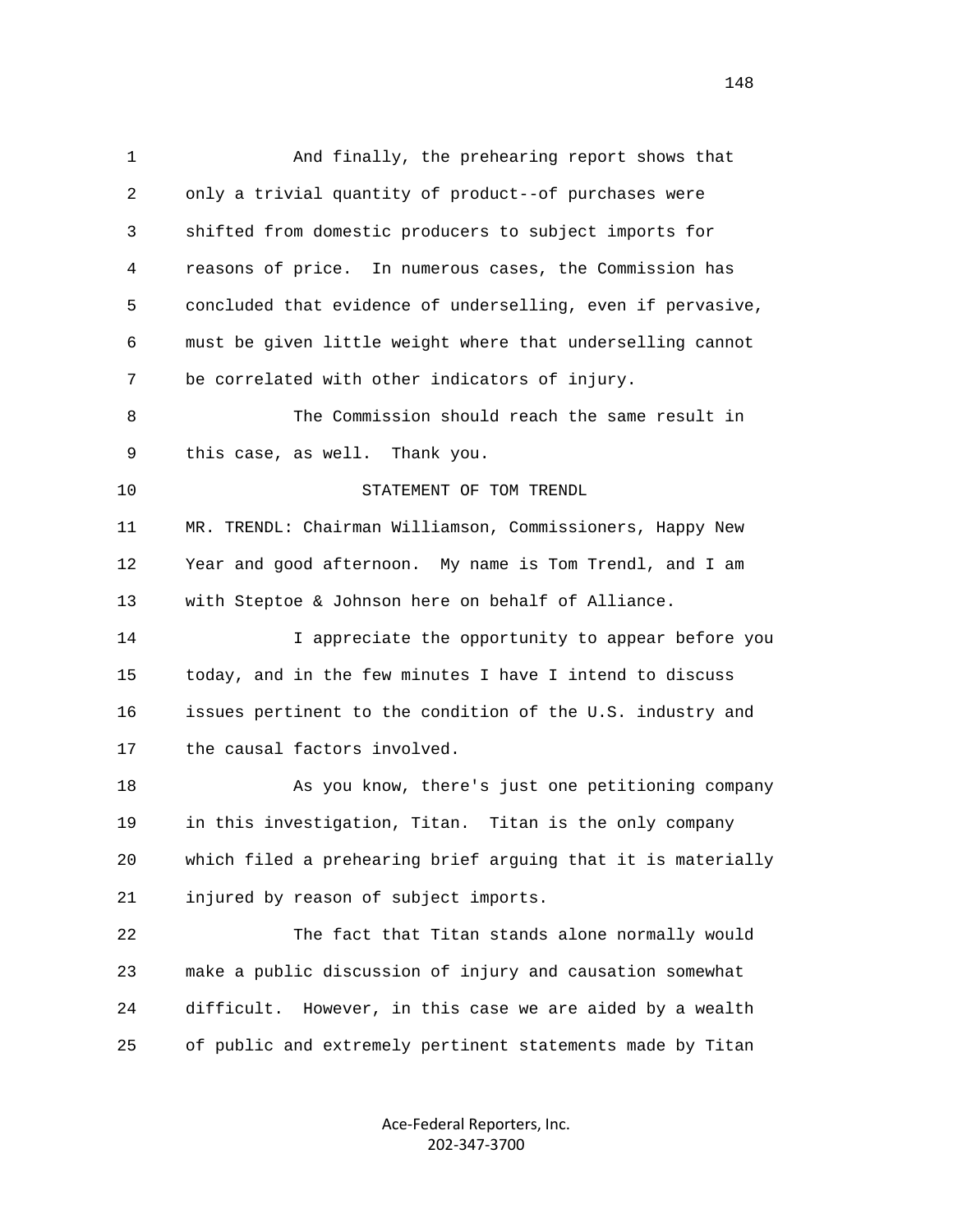1 itself over the POI, including a number of statements made 2 after they filed the Petition which brings us all here 3 today.

 4 Looking at Titan's published financial 5 statements, I have no doubt that Titan is not happy with its 6 financial condition or the trend lines of its major 7 financial indicators. Alliance does not dispute that 8 Titan's financial performance likely has not been what they 9 wanted, though industry-wide there are some positive data 10 points and developments.

 11 Titan's choice to file another petition against 12 imports, perhaps with the goal of further reducing imports, 13 is not illogical. That said, imports from India and Sri 14 Lanka are not the cause of what ails Titan, or the reason 15 for the state of their financial condition.

 16 And we know this because Titan has told us year 17 after year, in quarterly report after quarterly report, in 18 earnings call after earnings call. For years, after filing 19 the Petition, and as recently as the third quarter of 2016, 20 Titan has told us exactly why it hasn't performed as well as 21 it had expected.

 22 Titan has consistently and squarely blamed its 23 deteriorating financial position on factors other than 24 imports. Specifically, the decline in demand for its most 25 important products. Our prehearing brief on pages 37 to 38,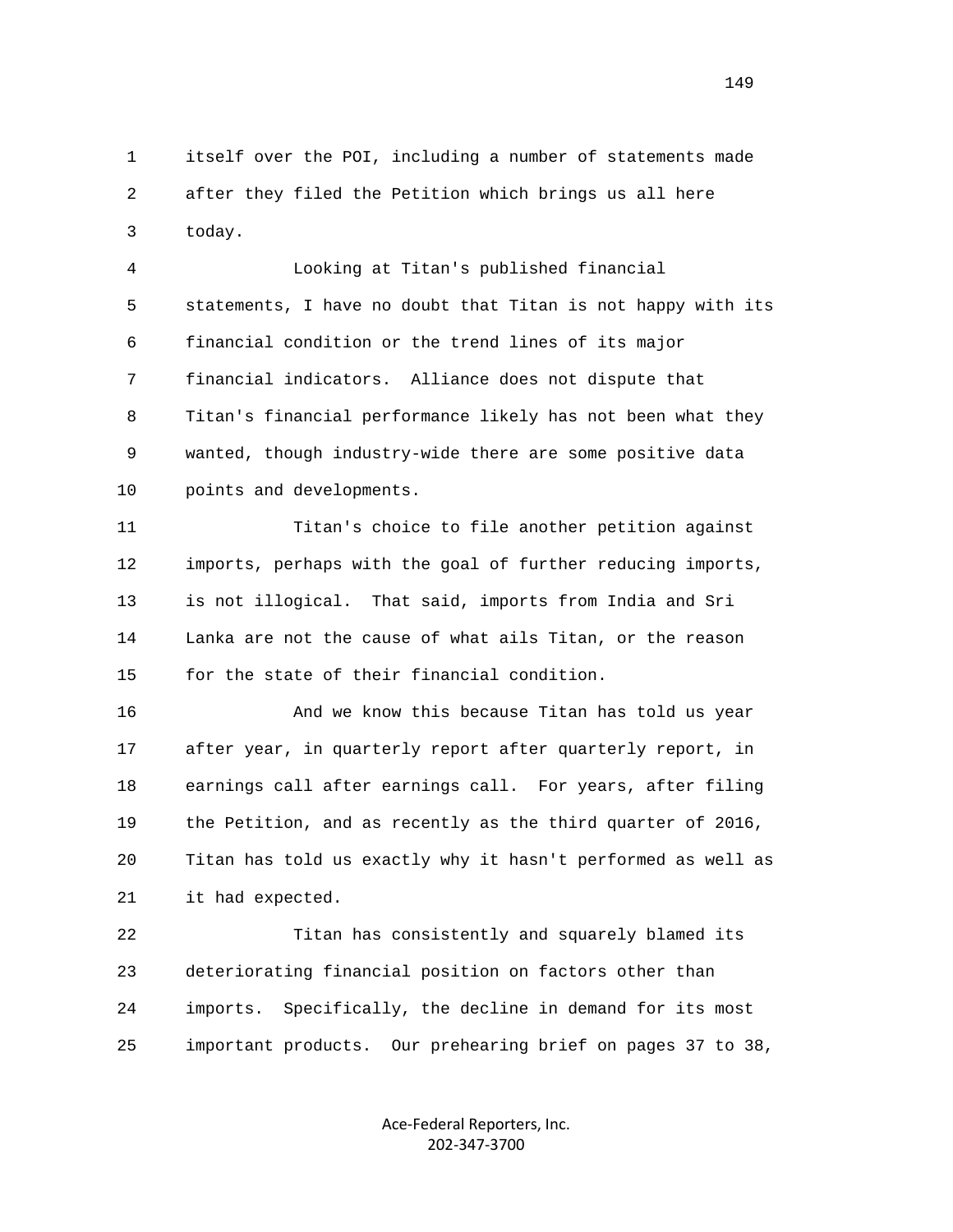1 and Exhibits 4, 5, and 6, provide numerous examples of Titan 2 identifying a decline in demand is the reason its sales and 3 volumes and revenues were flat or down. 4 I will highlight just a few of these. You will 5 see them on the board now, and I will also address some 6 other recent statements. 7 11 If you look at the top example there 8 (indicating), I'll read just part of it: Ag was a key 9 driver in our sales decline. At a gross level, North 10 American ag represents this entire decline of \$30 million. 11 Nearly three-quarters of North American ag decline is driven 12 by OES as they continue to scale back production 13 commensurate I assume with the lower demand. As a result, 14 they--meaning the OES--are putting more pressure on 15 suppliers like us to lower price. 16 That came from the CFO. That was done in May of 17 2016. Similarly, the second example up there, the CEO says: 18 Continued weakness within each of our end markets, and 19 discusses that it's in a cyclical downturn. 20 In their 2015 Q-4 earnings call, the third 21 example, from their CFO, the second bullet point: Ag 22 continues to be the key driver in our sales decline. Ag in 23 total is down \$208 million. If you look at the import value 24 we're discussing here, that decline in ag is strongly close 25 to that. \$177 million of that is driven by reductions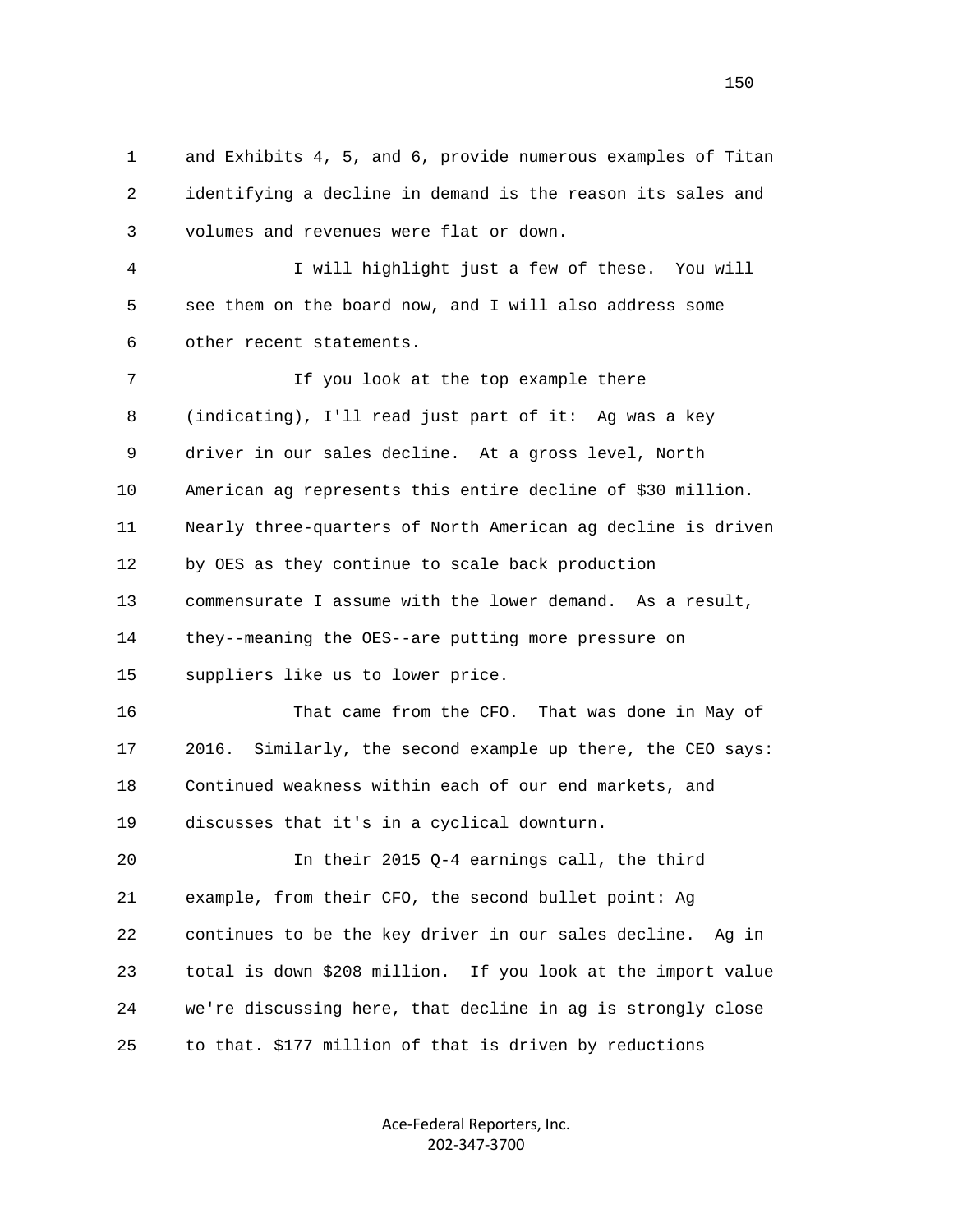1 associated with our OE customers.

 2 Finally, the 2014 example, their CEO says: The 3 drop in demand for large agricultural equipment had a 4 significant impact on our business. In addition, regarding 5 some pricing as Mr. Emerson was talking about, raw material 6 prices continue to fall and price reductions were passed on 7 to customers. 8 When you look at this, on their face and in a 9 vacuum these statements are highly relevant to ascertaining 10 the cause of any injury to the Petitioner. But what makes 11 these statements even more instructive is that these are the 12 only statements outside of the context of this very 13 litigation that Titan ever made on it. 14 Commissioner Broadbent, I believe you asked 15 about--you asked counsel for Petitioners, did you say 16 anything else? And was I correct in what I said here? And 17 they cited the third and fourth quarter of 2015. Well if 18 you look at pages 40 and 41 of our brief, I include those 19 quotes for the fourth quarter of 2015, as well as Q-1 2016 20 report. 21 I will note, however, that even the Q-4 2015 just 22 acknowledging the litigation, that statement was actually 23 issued in February of 2016 after the Petition was filed. 24 And in response to the question, I looked up what 25 they said because it was consistent in their Q-3 2015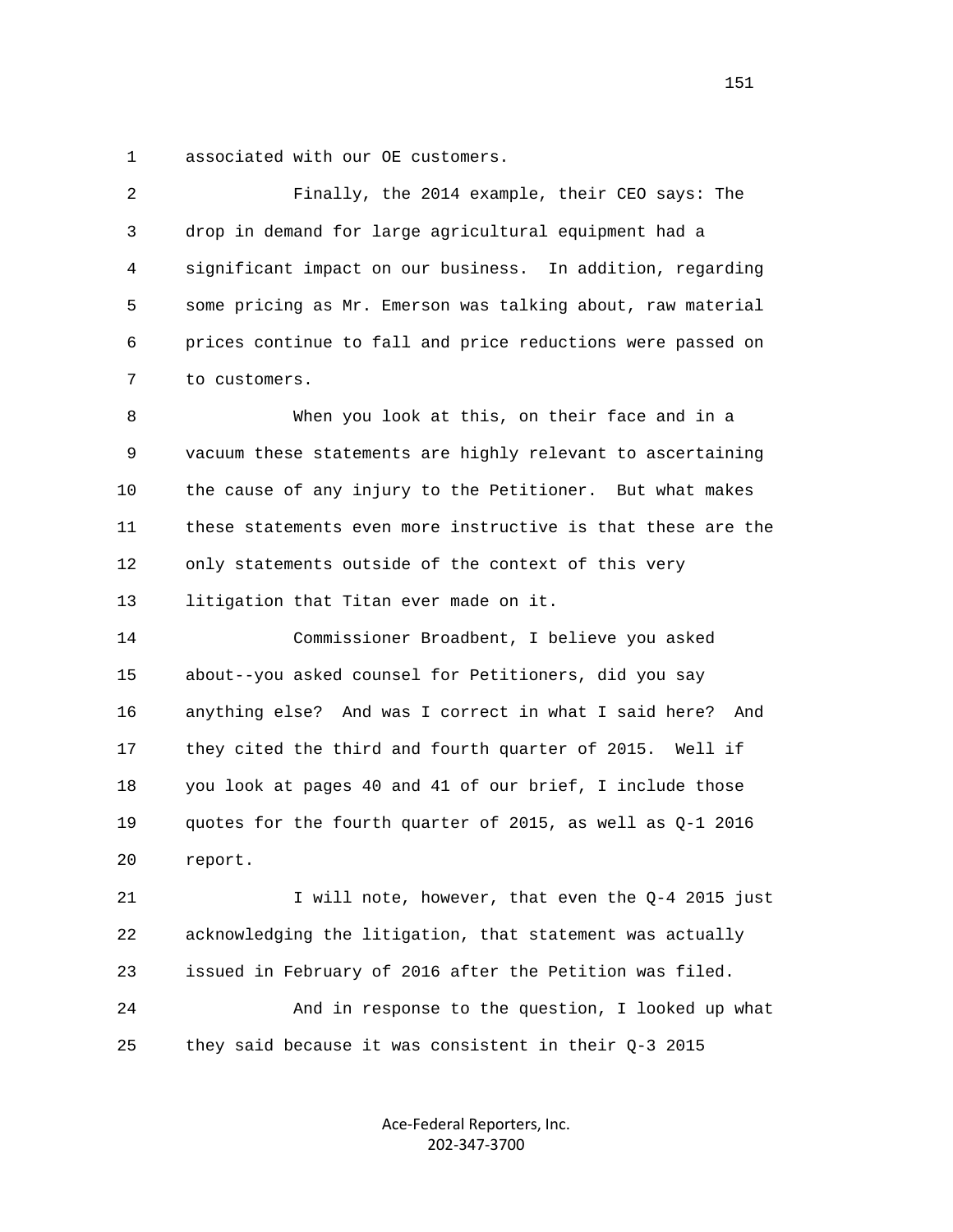1 statement, and we'd be happy to put this in our

 2 post-hearing, but I'll read you a quote. This is from their 3 CEO:

 4 But we should know pretty close between now and 5 the end of the year--clearly contemplating filing the 6 Petition, which they must have been drafting by November 6 7 when this was issued--our success in reference to adding the 8 duty. When you get a political campaign going in the Obama 9 Administration, it's going to be difficult for anyone to 10 feel sorry for the Chinese or the Indians as they're 11 subsidizing with the damn things.

 12 Again, this is from their Q-3 report, not my 13 words. So I think our timing is real good, and the results 14 will be good.;

 15 For these reasons, Alliance respectfully suggests 16 that the Commission place far more weight on Titan's three 17 years of consistent statements on what has impacted its 18 financial condition, rather than the narrative it has 19 proposed in its Petition and told to you this morning.

 20 Alliance actually agrees with Titan's statements 21 in that regard as to why its financial condition worsened 22 over the POI. The decline in demand for Titan's key 23 sectors, OEM, ag, and mining. The lost volume due to a 24 declining market no doubt dramatically impacted their 25 financial data. The vast majority of sales volume lost by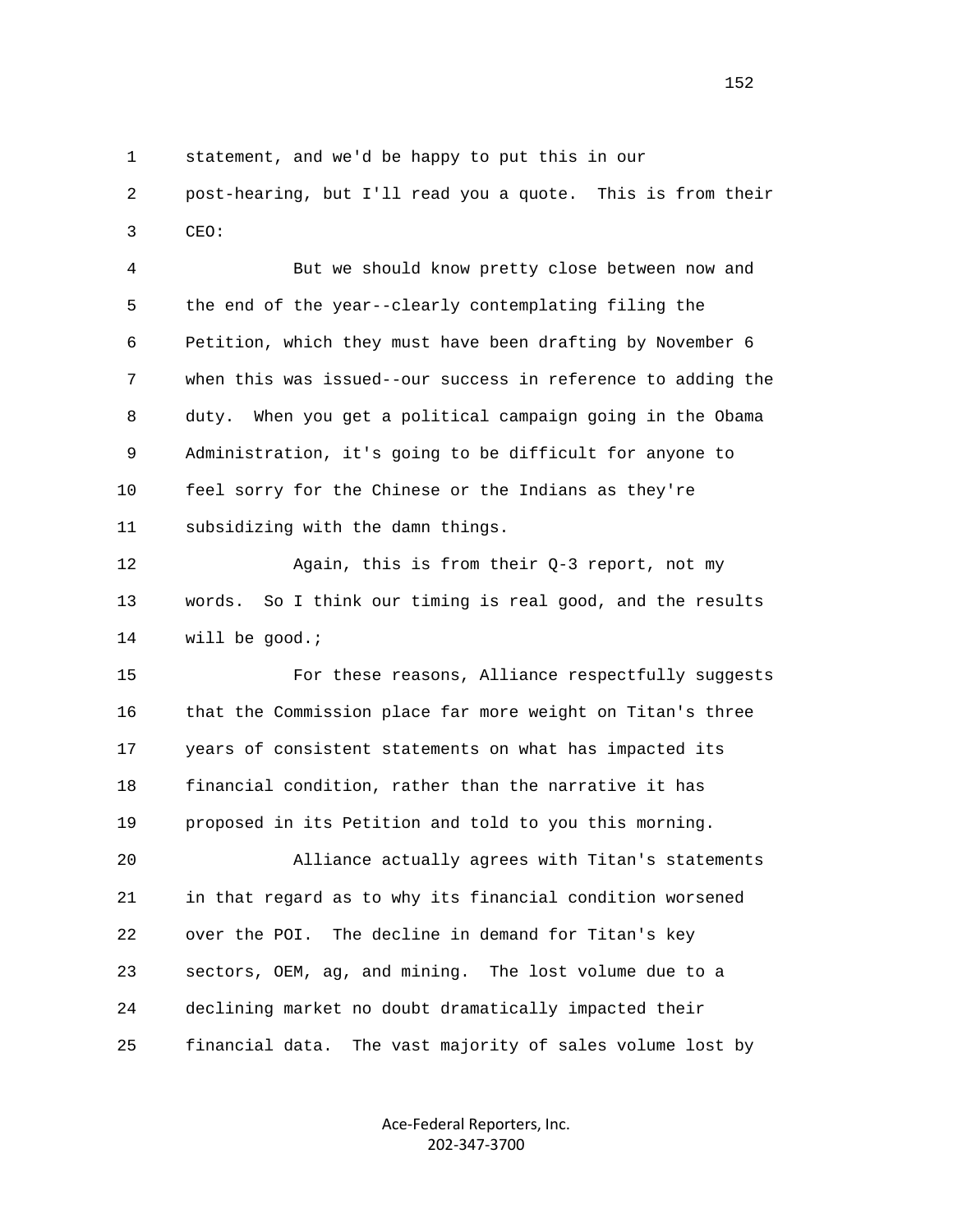1 U.S. producers was due in fact to exactly what Titan has 2 told it was due to: Overall changes in demand, and not an 3 increase in subject imports.

 4 It was explained by Mr. Mazzola and Mr. Emerson, 5 and you will hear from others this afternoon. The 6 overwhelming majority of the decline in U.S. producers' net 7 sales volume was unrelated to subject imports.

 8 For these reasons, increase in domestic 9 producers' unit cost and consequent decline in profitability 10 cannot be attributed to subject imports. To understand this 11 better--and I will walk carefully because this is 12 essentially all APO information, so I've sanitized it--we 13 through our counsel calculated the estimated impact of the 14 reduced demand on domestic OTR producers.

 15 If you look at pages 42 to 46 of our prehearing 16 brief in Exhibit 10, we set this out. And I will try to 17 summarize it. And all of this data comes from data in the 18 staff report.

 19 Alliance estimated the impact of the decline in 20 demand and prepared an estimate of that impact--sorry, the 21 impact of that decline on U.S. producers' operating margins. 22 Alliance identified how the decline in net sales volume 23 further impact labor on a factory cost and SGNA.

 24 We specifically described that methodology and 25 provided the confidential data supporting our findings in

> Ace‐Federal Reporters, Inc. 202‐347‐3700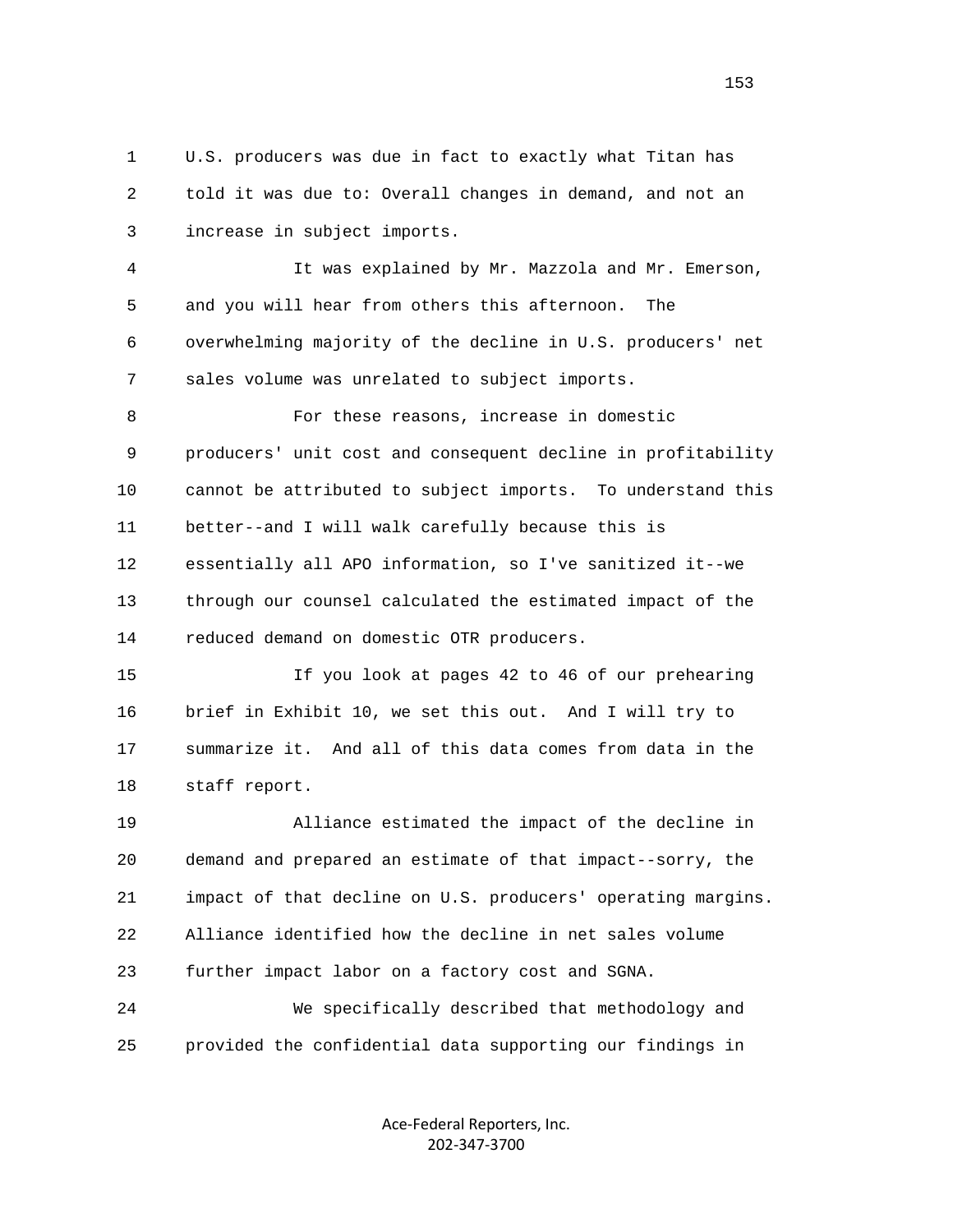1 our exhibit, but I will note that the financial data comes 2 from Table VII-1 and the volume declines not due to subject 3 imports comes from Table III-6, as well as D-1, D-4, and 4 Purchaser Questionnaires.

 5 Essentially, though, when you look at that you 6 will see a very different and much improved picture of the 7 profitability of the domestic industry when the decline in 8 demand is taken into account.

 9 U.S. producers' injury is due almost entirely to 10 market conditions, and specifically the decline in demand 11 that Titan has so often described, not subject imports.

 12 Thank you for your time today, and I look forward 13 to answering your questions.

 14 MR. O'BRIEN: Good afternoon, Chairman 15 Williamson and Commissioners. My name is Kevin O'Brien. 16 I'm with Baker & McKenzie and we represent Camso USA and 17 Camso Loadstart, Ltd. of Sri Lanka. To my left is Mr. 18 Robert Bulger, the Vice President and General Manager of 19 Camso USA. To my immediate right is Thomas Van Ormer, the 20 Director Purchasing of East Bay Tire Company. To Mr. Van 21 Ormer's right is my colleague, Christine Streatfeild from 22 Baker & McKenzie on my fair right is Catherine Conides, the 23 Vice President of Legal Affairs and General Counsel for 24 Camso, Inc. So we'll now hear from Mr. Robert Bulger and 25 then from Tom Van Ormer.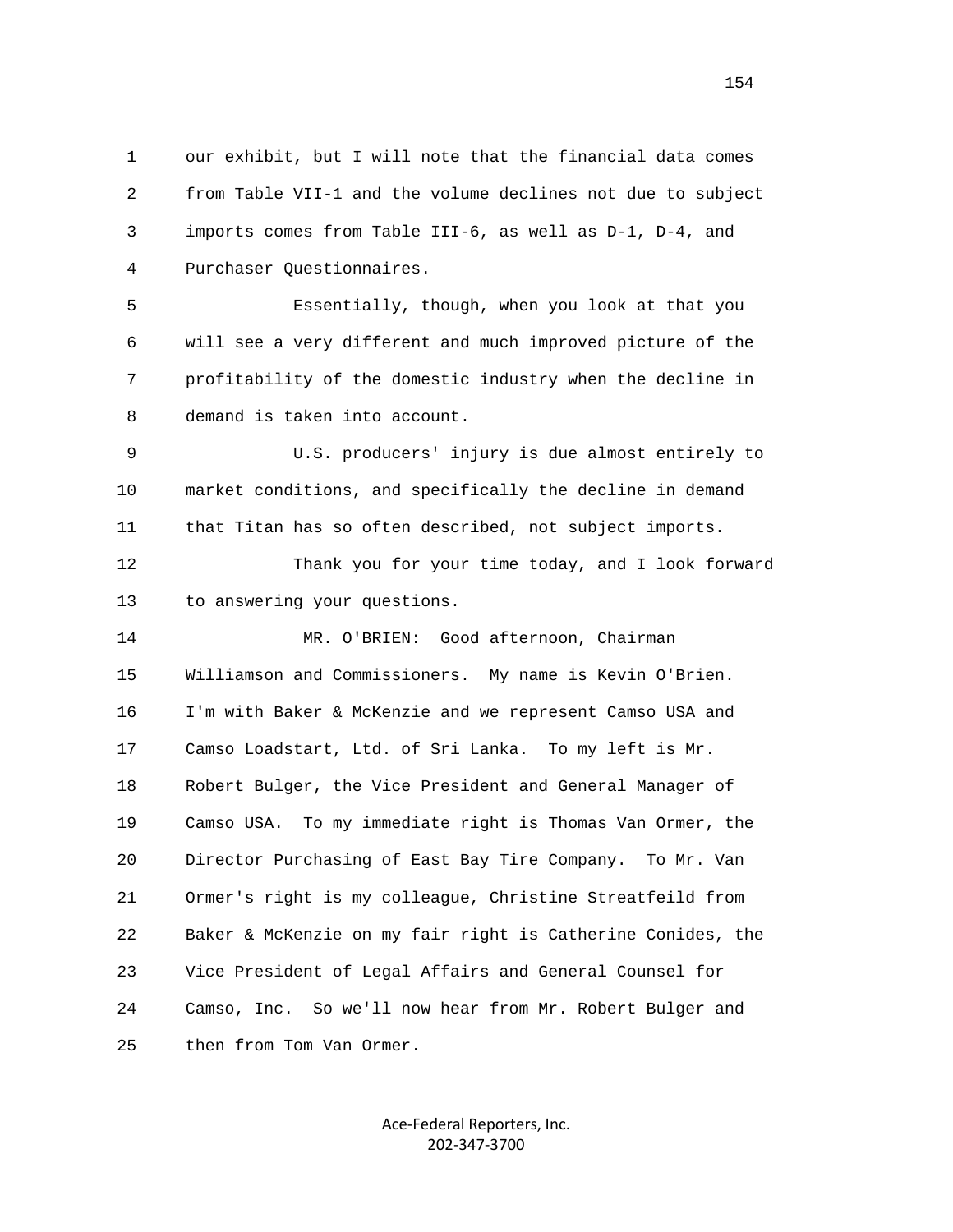1 STATEMENT OF ROBERT BULGER

 2 MR. BULGER: Alright, thank you. 3 Mr. Chairman, Commissioners, and Commission 4 staff, good afternoon. My name is Bob Bulger and I am the 5 Vice President and General Manager of Camso USA, which is a 6 division of Camso. 7 When I testified in this case early last year, I 8 was the Vice President and General Manager of the 9 Construction Business Unit. Since then, I've taken on a new 10 role at Camso. I'm still based out of our Charlotte, North 11 Carolina location, which is one of eight locations in the 12 United States where Camso employs 700 employees. 13 We are here today to reaffirm our view that 14 Camso does not compete with the U.S. producers in a 15 meaningful way when considering the size of the U.S. OTR 16 market. The Commission has collected import quantity and 17 pricing data that we believe should show differences in what 18 we sell to our U.S. customers and how U.S. pricing is skew 19 specific. We stressed during the preliminary conference 20 that the U.S. OTR market was segmented and there's little 21 overlap between Camso's Sri Lankan imports and Titan's 22 products.

 23 Camso sells into a small slice of a sub-segment 24 of the U.S. market; namely, bias ply compact construction 25 tires of a specific weight range less than 25 inches in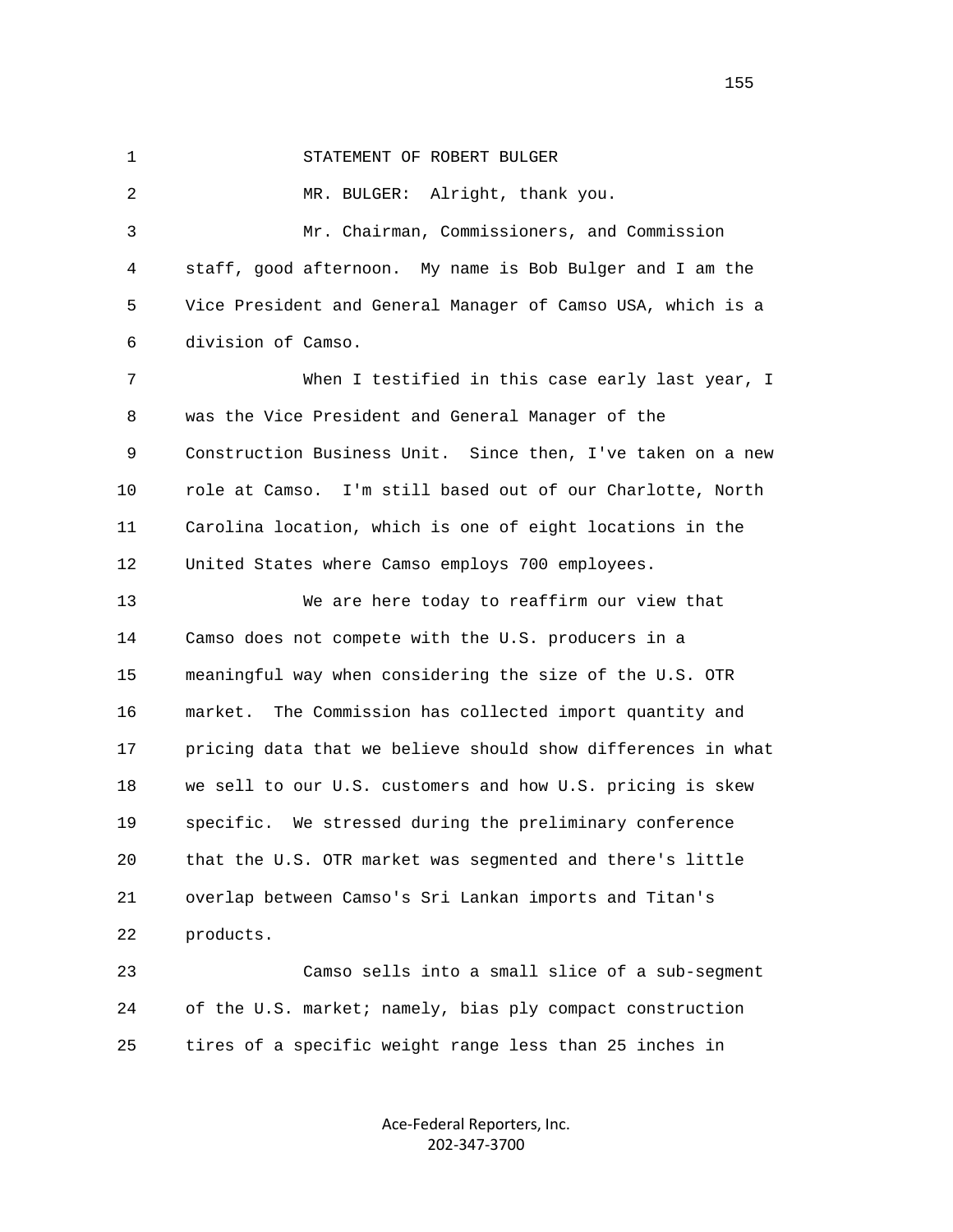1 diameter predominately into the after market. With a 2 correct focus on these sales, it is difficult to conclude 3 that we have significantly contributed to Titan's financial 4 woes. Moreover, our overall exports to the U.S. have not 5 increased during the past few years. In fact, the opposite 6 is the case, underscoring that we have a limited and 7 focused U.S. customer base and we do not compete on price. 8 Camso is not a low-price leader. We have 9 submitted information about our customer support offering in 10 the preliminary phase of this investigation. We have 11 focused on the compact construction after market for years 12 and concentrated our efforts on establishing relationships, 13 providing excellent service and quality products, and 14 support to our dealer network. 15 In limited instances of direct competition with 16 the U.S. producers, we expect the results to be mixed where 17 Camso is sometimes the more expensive tire and sometimes 18 not. I would stress that there is a high degree of

 19 differentiation in this market. If the Commission is 20 comparing products with different ply ratings, different 21 tread patterns, or noticeably different weights, then they 22 are not likely to be looking at an apples-to-apples price 23 comparison in those situations.

 24 Further, we continue to believe this case should 25 not be about Sri Lanka. The Petitioners filed this case

> Ace‐Federal Reporters, Inc. 202‐347‐3700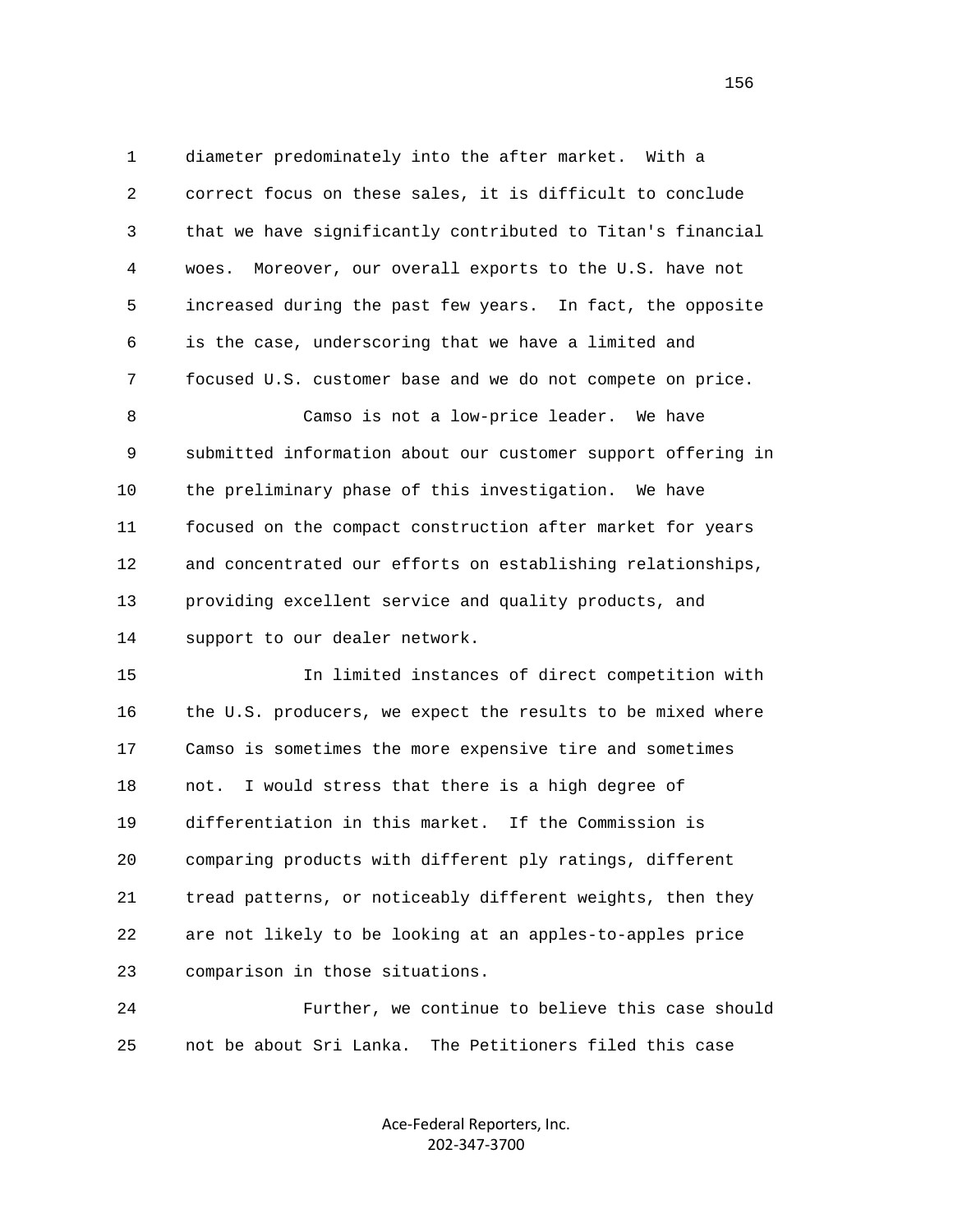1 claiming an injury from imports from three different 2 countries, two of which involve dumping and subsidies. It 3 did not allege that Sri Lankan imports were dumped. Now 4 after a year of investigation, a minimum subsidy margin has 5 been found for Sri Lanka based largely on programs that have 6 since been discontinued. The large and well 7 differentiated U.S. market it is difficult to see where 8 declining volumes of Sri Lankan imports fit into any 9 allegations of material injury to U.S. producers. 10 Camso Sri Lankan imports do not generally 11 compete in the market segments that Titan and other U.S. 12 producers focus on. Camso Imports, which represent the 13 large majority of Sri Lankan imports, are sold in the after 14 market compact construction sector. You have seen the split 15 between the OE in the after market and within those markets 16 we have identified three sectors: agriculture, 17 construction, and mining. 18 Camso does not compete in agriculture or mining. 19 Now throw in two distinct build technologies, radial and 20 bias. Again, Camso only competes with bias tires. We do

 21 not have a radial tire line. So of the 12 segments, if you 22 look at it in that manner, Camso competes with Titan in one 23 of them, construction tires less than 25 inch of bias 24 construction.

25 Now just to clarify, a point was made earlier

Ace‐Federal Reporters, Inc. 202‐347‐3700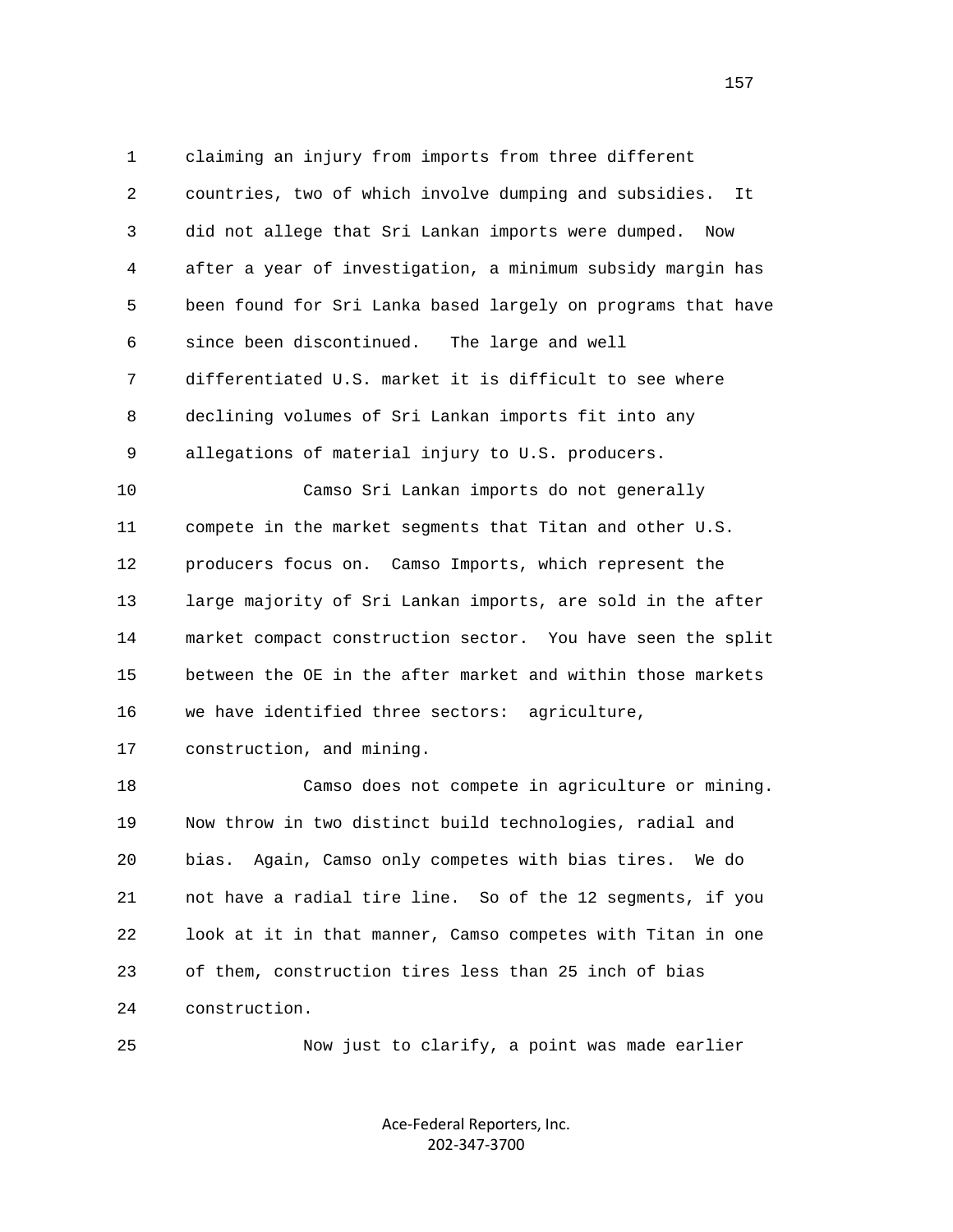1 this morning about an ability to shift focus if one sector 2 is down. Well, clearly, with the constraint that we have in 3 construction tires less than 25 inch, bias construction 4 only, we have no ability to shift our production to Ag or 5 mining if those sectors were performing at a higher level. 6 So within this narrow sub-segment of the U.S. market, our 7 customers come to us for specific reasons unrelated to price 8 and we're going to give a couple of examples.

 9 For example, a large quantity of our sales are 10 to Blackstone OTR. Blackstone buys small construction lift 11 tires known as AWP, Aerial Work Platform, tires from us and 12 they are entirely private label tires. We have heard Titan 13 does offer private label production to OEs, but they do not 14 offer private label production to after market, to the best 15 of my knowledge.

 16 Another key customer of ours is here with us 17 today, Tom Van Ormer from East Bay Tire, and Tom will 18 explain how we fill an important gap left by the U.S. 19 producers. So there are two important points about the lack 20 of head-to-head competition. First, the customer mix is 21 different in this portion of the market and this is a sector 22 in which Titan has not blamed its injury and is not Titan's 23 primary market.

 24 All things being considered, the construction 25 segment is relatively stable and healthy. To quote from

> Ace‐Federal Reporters, Inc. 202‐347‐3700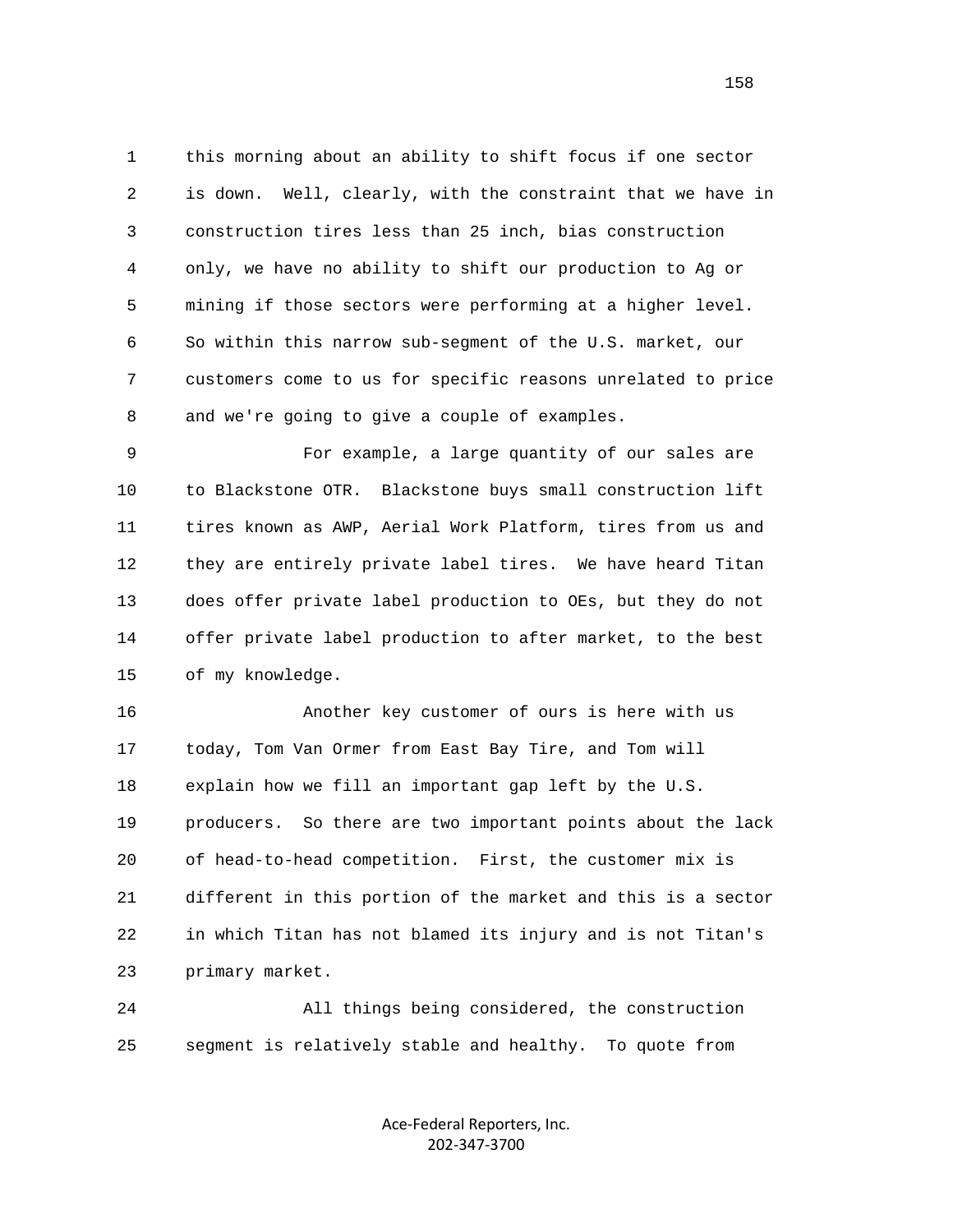1 Titan's latest 10-Q filing, "The Company's earth-moving 2 construction market net sales were \$128.9 million for the 3 quarter ending September 30, 2016, in increase of 3 4 percent." The company's earth-moving construction market 5 income from operations was 4.4 million for the nine months 6 ending September 30, 2016 as compared to 1.8 million in 7 2015, representing more than a doubling in segment 8 profitability. This does not appear to be indicative of 9 lowering prices to unsustainable levels as was alluded to 10 this morning.

 11 Second, the demand needs of the private label 12 customers haven't been met by the U.S. producers. We're not 13 competing with them for these sales because they're either 14 not at these customers or not willing to sell them the same 15 product we are.

 16 I'd also at this point like just make a couple 17 points of clarification on some of the things that were 18 brought up this morning. There was a slide that talked 19 about a new series of construction tires. Yes, we are 20 updating our construction tire line. It is a replacement of 21 an older technology line with newer technology, new tread 22 patterns, new chemistry. This is something that happens 23 periodically as tires goes through a life cycle like any 24 other product does.

25 There was a comment that we are expanding our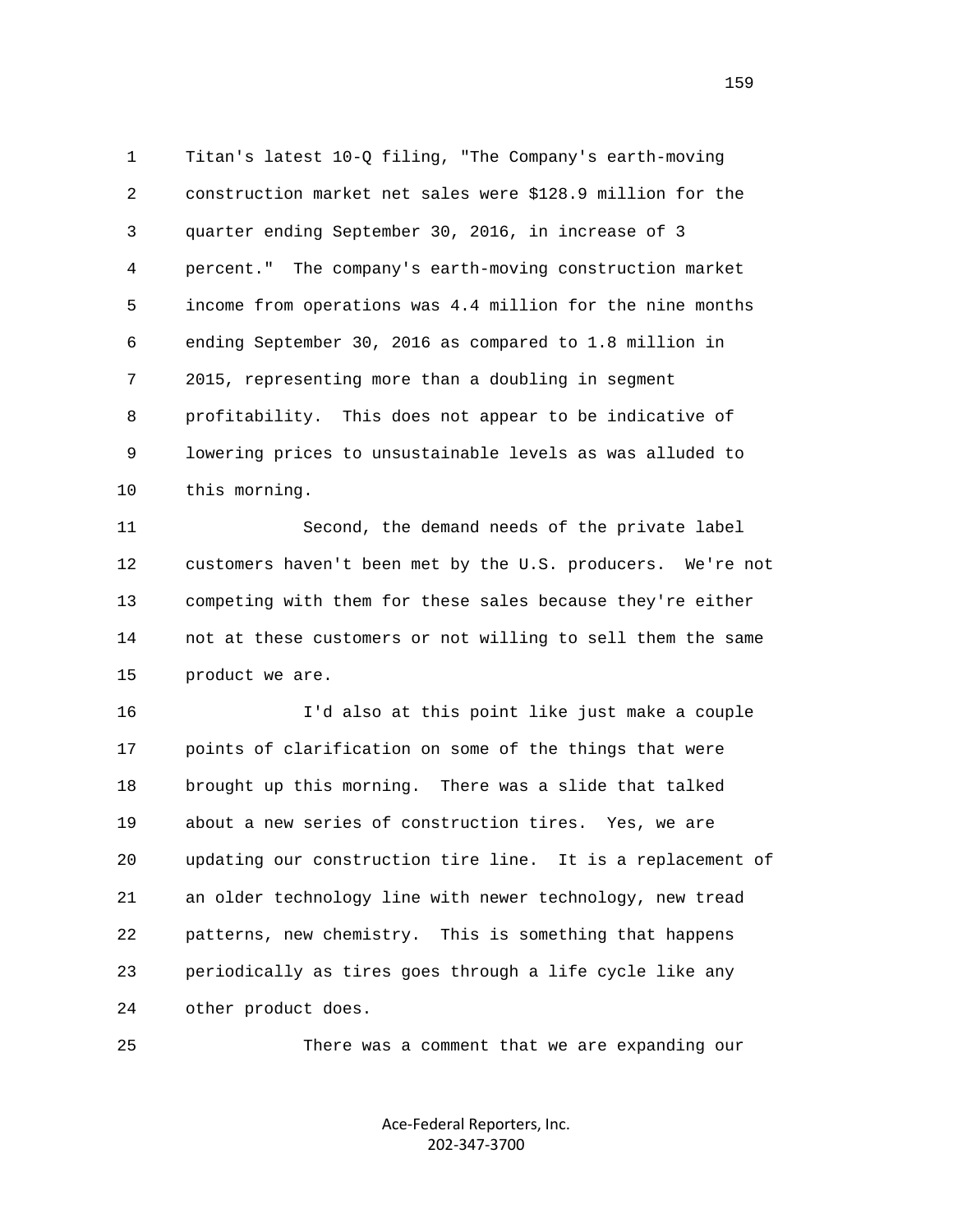1 distribution network. This is not the case. What we have 2 done is we've split the company, Camso, into a wholesale 3 operation and a service operation, which we call SOS, 4 Solideal Onsite Service. The SOS operation services end 5 users directly with material handling tires. Material 6 handling tires are not part of this investigation.

 7 It was also mentioned FedEx in terms of a 8 national account. Again, we do have a number of national 9 accounts and Federal Express is one of them, again, with 10 material handling tires. We are the industry leader in the 11 material handling market supplying service and tires to 12 forklift companies and customers who utilize forklifts, 13 again, not pertinent to this current investigation.

 14 Finally, in the Petitioners' pre-hearing brief, 15 they made a comment about Camso receiving an OE award from 16 Toyota. Again, Toyota Material Handling gave us an award, 17 which we're very proud of, but it relates to our material 18 handling business and is not pertinent to this discussion. 19 Another related point is the OE market and the 20 after market operates quite differently. In the OE market, 21 you might see customers like John Deere and Caterpillar and 22 other very large corporations that buy in very large 23 volumes. Some of these are likely Titan's main customers. 24 In contrast, the largest customers in the after market are 25 normally distributors and tire dealers handling much smaller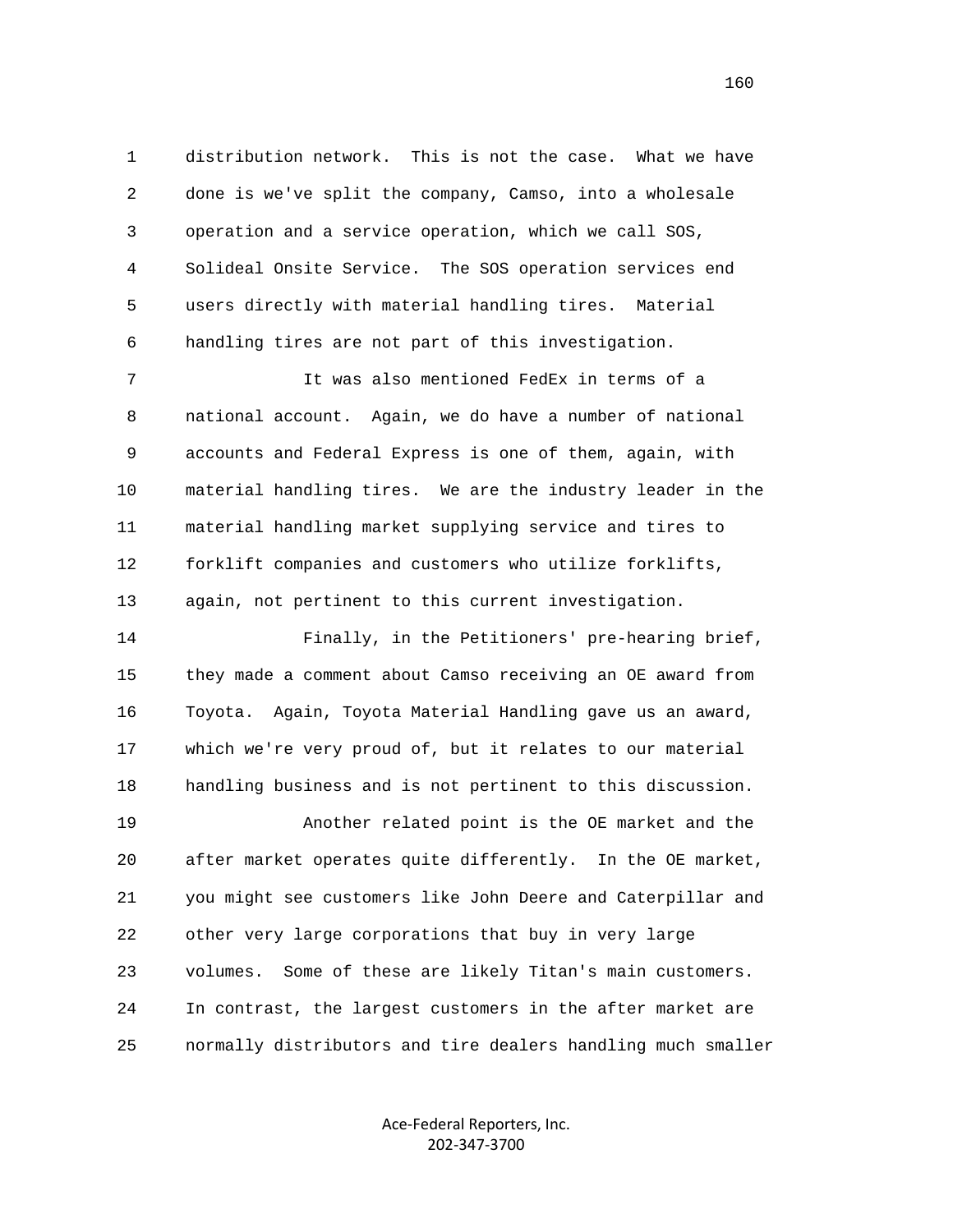1 volumes, but a much greater spectrum and number of skews.

 2 We also continue to believe that the Commission 3 should look closely at the raw material cost trends during 4 the investigation period. Both synthetic and natural rubber 5 prices declined and these declines put downward pressure on 6 the price of tires. Our pricing, and I would believe 7 Titan's as well, relates to raw material costs for all 8 components -- rubber, carbon, nylon, and steel. In other 9 words, imports have not been driving down the U.S. prices; 10 declining raw material costs have.

 11 The Commission may have also seen that contracts 12 often have raw material index pricing clauses, particularly, 13 with OE customers. This is clearly the case for Camso. 14 Through these, the supplier and purchaser agree upon a 15 formula that gets reviewed periodically. In Camso's case, 16 it's every six months. If the index goes up, then so does 17 the price. If the index comes down, then so does the price. 18 My final point is with respect to the 19 allegations made by the U.S. industry in general. Camso has 20 endeavored to establish itself as a loyal, reliable partner 21 with its after market customers and the success we've 22 experienced with them is grounded in much more than pricing. 23 Titan is perceived first and foremost as an OE supplier 24 where the products and competitive considerations are quite 25 different. The after market customer base knows this and

> Ace‐Federal Reporters, Inc. 202‐347‐3700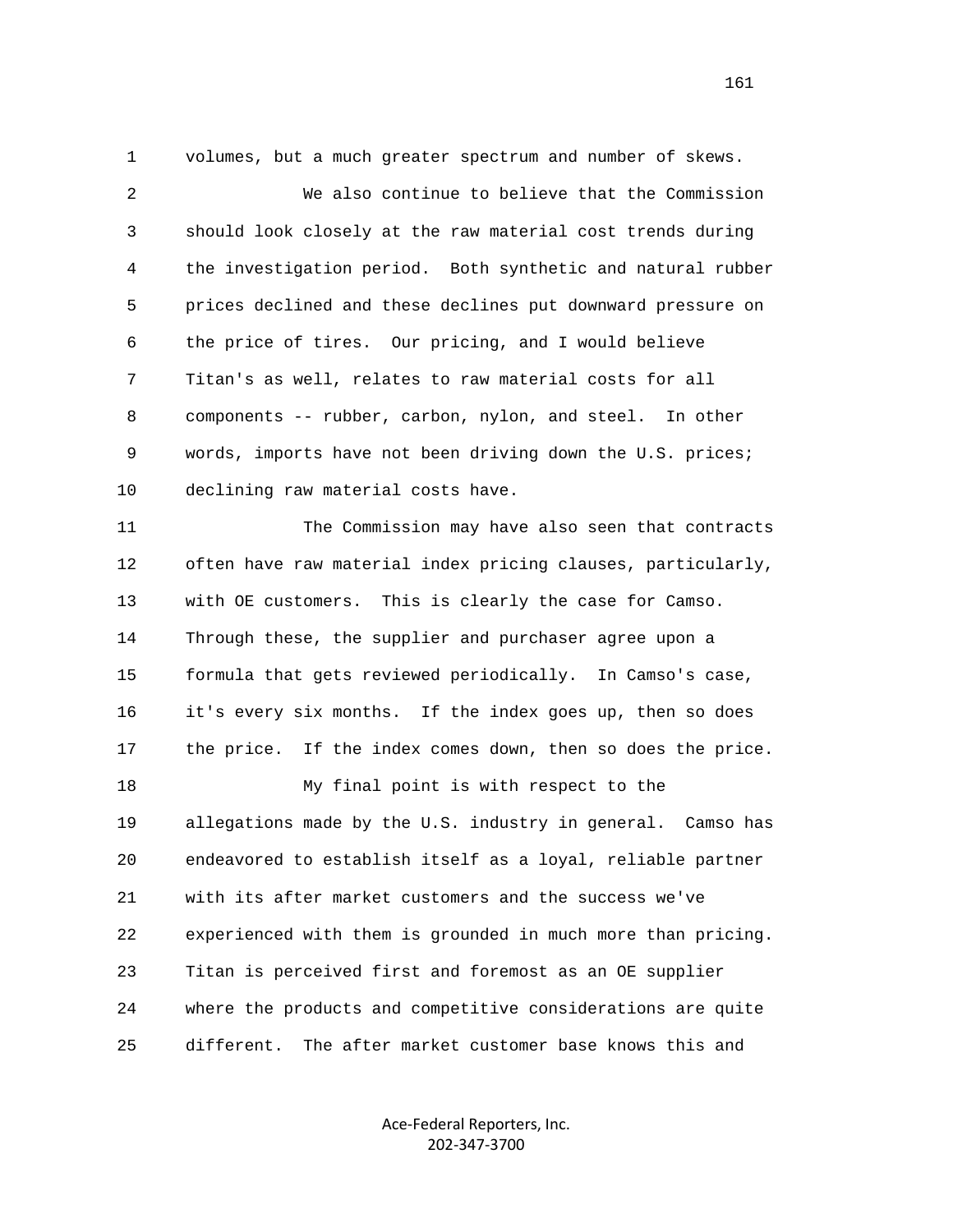1 has experienced a lack of priority given to the after market 2 by Titan.

 3 As a testimony of the next witness will make 4 clear, a significant portion of Camso's business is with 5 customers that have had poor experiences with domestic 6 suppliers, whether it is private label business, limited 7 product availability, or other reasons after market 8 customers have repeatedly expressed dissatisfaction with 9 U.S. suppliers. 10 Camso's success is due to sound business 11 practices, excellent product, and a high level of customer 12 services, not due to price. 13 Thank you for the opportunity to present my 14 testimony and I'm also happy to take any questions. 15 STATEMENT OF THOMAS VAN ORMER 16 MR. VAN ORMER: Good afternoon, Mr. Chairman and 17 Commissioners. My name is Tom Van Ormer. I'm the Director 18 of Purchasing for East Bay Tire Company, which is located in 19 Fairfield, California. I appreciate the opportunity to 20 speak today in opposition to Titan's petition. 21 East Bay Tire is a San Francisco area 22 family-owned business that was started in 1946. East Bay is 23 primarily a distributor of OTR tires for commercial, 24 industrial, and agricultural after market applications; but 25 I make the point that we are a wholesaler and a commercial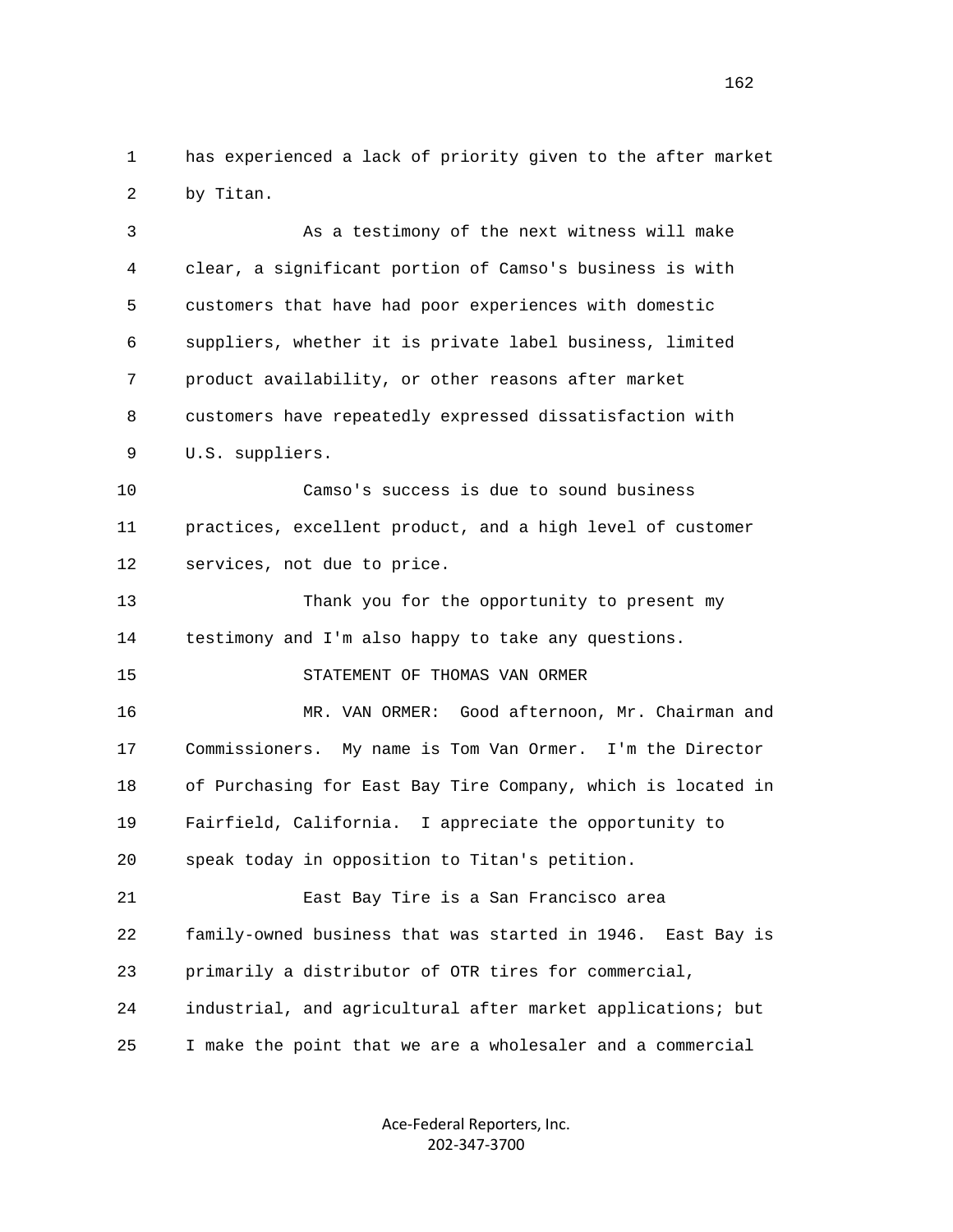1 tire dealer as well. We do put tires on. We have service 2 trucks, et cetera, that go to site or on our own pad. We 3 have 150 plus employees in California, Hawaii, and Arizona. 4 We sell virtually all major brand products from most of the 5 major suppliers to the U.S. market and about 50 percent of 6 our own sales are under our own Dog Pound private label 7 tire.

 8 I've worked in the wholesale and commercial tire 9 business since 1976, all with my present employer East Bay 10 Tire. I've held positions as salesman, sales manager, 11 international sales manager, and my current position as 12 director of purchasing for over 10 years and serve on our 13 company's board of directors. During college I even worked 14 in the tire business at the tire plant in Cumberland, 15 Maryland.

 16 I've dealt with all the major U.S. suppliers as 17 well as most of the largest non-U.S. based manufacturers and 18 have bought and sold tires worldwide. EBT, I think, is a 19 dealer in good standing with Titan still, I hope, after 20 today with whom EBT values our relationship of over 20 years 21 and over 50 years dating all the way back to the Pirelli 22 Armstrong days and the factories that they purchased, Good 23 year, et cetera.

 24 Also with Camso, the Alliance Tire Group here, 25 ATG and BKT as well as Michelin, all four divisions,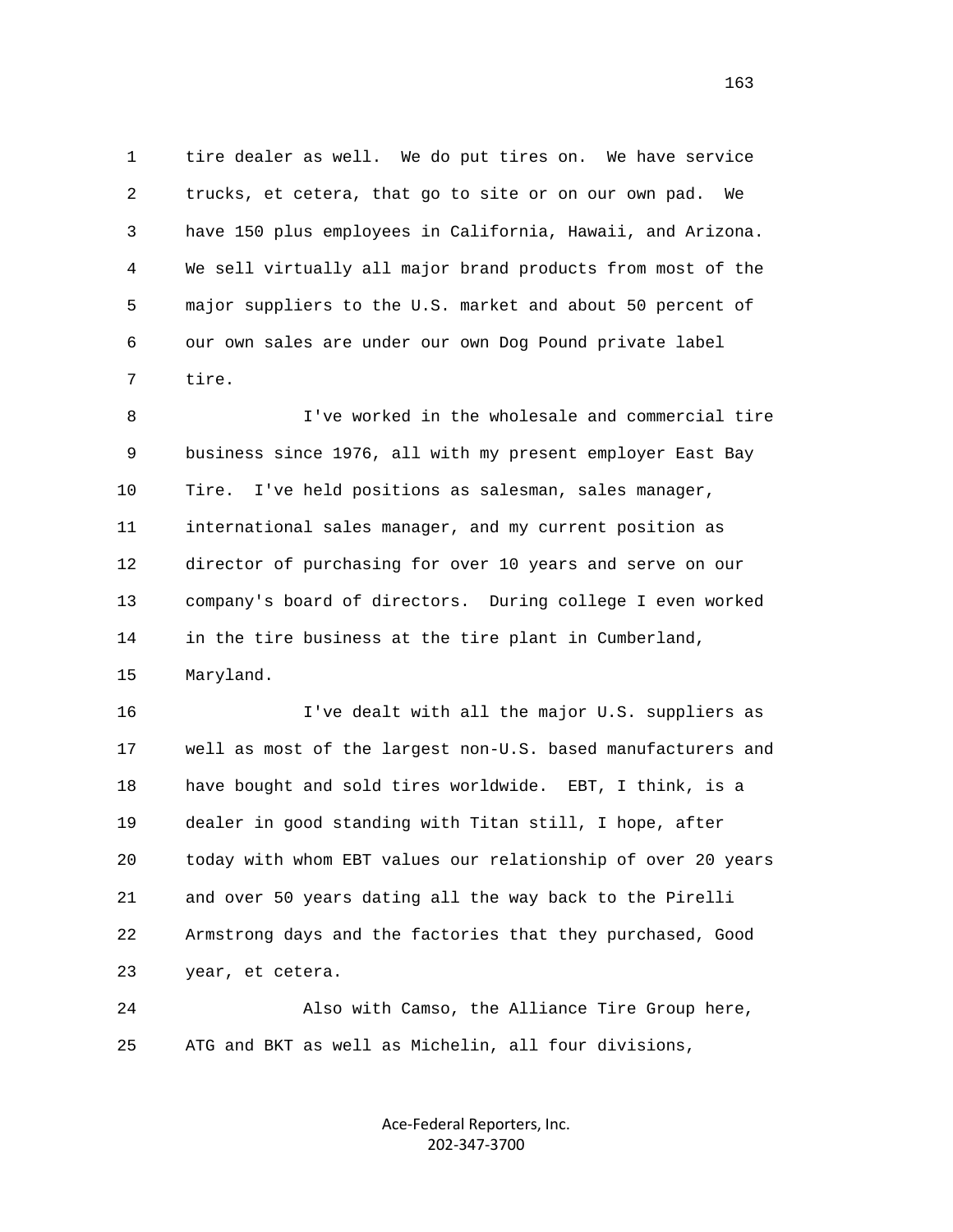1 Bridgestone, Firestone, Goodyear, Continental, General, 2 Yokohama, Toyota, and the newly formed Trelleborg Mitas, to 3 name a few.

 4 I understand that East Bay Tire is one of the 5 largest U.S. customers for Camso, which I am always glad to 6 hear. The large majority of Camso's tires sold to East Bay 7 carry the Dog Pound brand name and are sold under or 8 trademark private label. Our website Dog Pound Tires.com 9 has a great deal of information on these tires if you're 10 interested.

 11 East Bay has been selling under the Dog Pound 12 label since 1994; however, from its inception and 13 particularly the past 10 years, we've had difficulty 14 obtaining production from U.S. producers. Denman Tire and 15 Rubber Company, which closed in 2010, produced tires for Dog 16 Pound for eight years. But after they closed, selling their 17 assets to Titan, we've repeatedly asked Titan and other U.S. 18 suppliers to partner with East Bay for supply of at least 19 some of these tires that we sell. There's been no interest 20 shown, particularly by Titan, to our proposals regarding 21 private label and we understand it.

 22 No discussions regarding price volume or other 23 terms have taken place for many years regarding our private 24 label product lines. Instead, Titan has been unwilling to 25 even address our proposal for at least the past five years.

> Ace‐Federal Reporters, Inc. 202‐347‐3700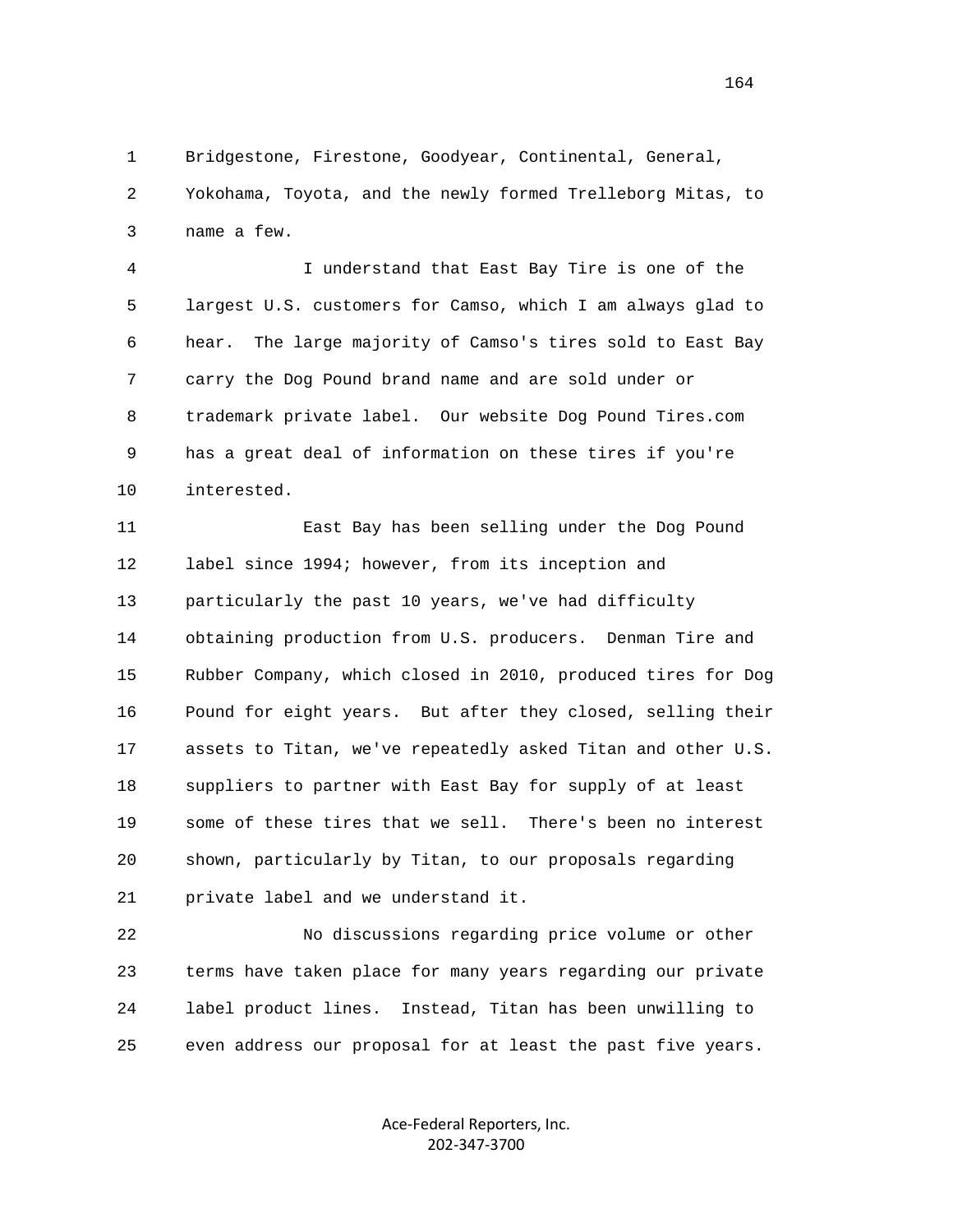1 Faced with this, East Bay or Dog Pound has had no choice but 2 to source from non-U.S. suppliers. Fortunately, East Bay 3 has found in Camso a loyal partner for our construction and 4 Skid-Steer tire lines. We greatly value superior loyalty, 5 supplier loyalty, and service and over the years we've 6 forged a strong relationship with Camso built on this 7 quality and service.

 8 Our experience with the unwilling U.S. suppliers 9 could not be more different. And it's not just Titan, as 10 our proposal for a private brand supplier has also been 11 rebuffed by Bridgestone and Firestone, STA, which is 12 Specialty Tires of America, and Goodyear prior to their Ag 13 industrial sale and with small exceptions Carlstar. In 14 realty, there is not enough interest to produce these types 15 of products available in the U.S. It is not just a question 16 of price.

 17 The next area I would like to address is after 18 market competition. You've already heard about the high 19 degree of differentiation in OTRs, which I fully agree with. 20 From my viewpoint in the market, customers such as East Bay 21 Tire value reliability, availability, and consistent quality 22 at least as much as price. Other factors that must be 23 present are reasonable delivery times and after sales 24 services, such warranty and returns provisions. To say that 25 price alone drives or controls decision-making would not be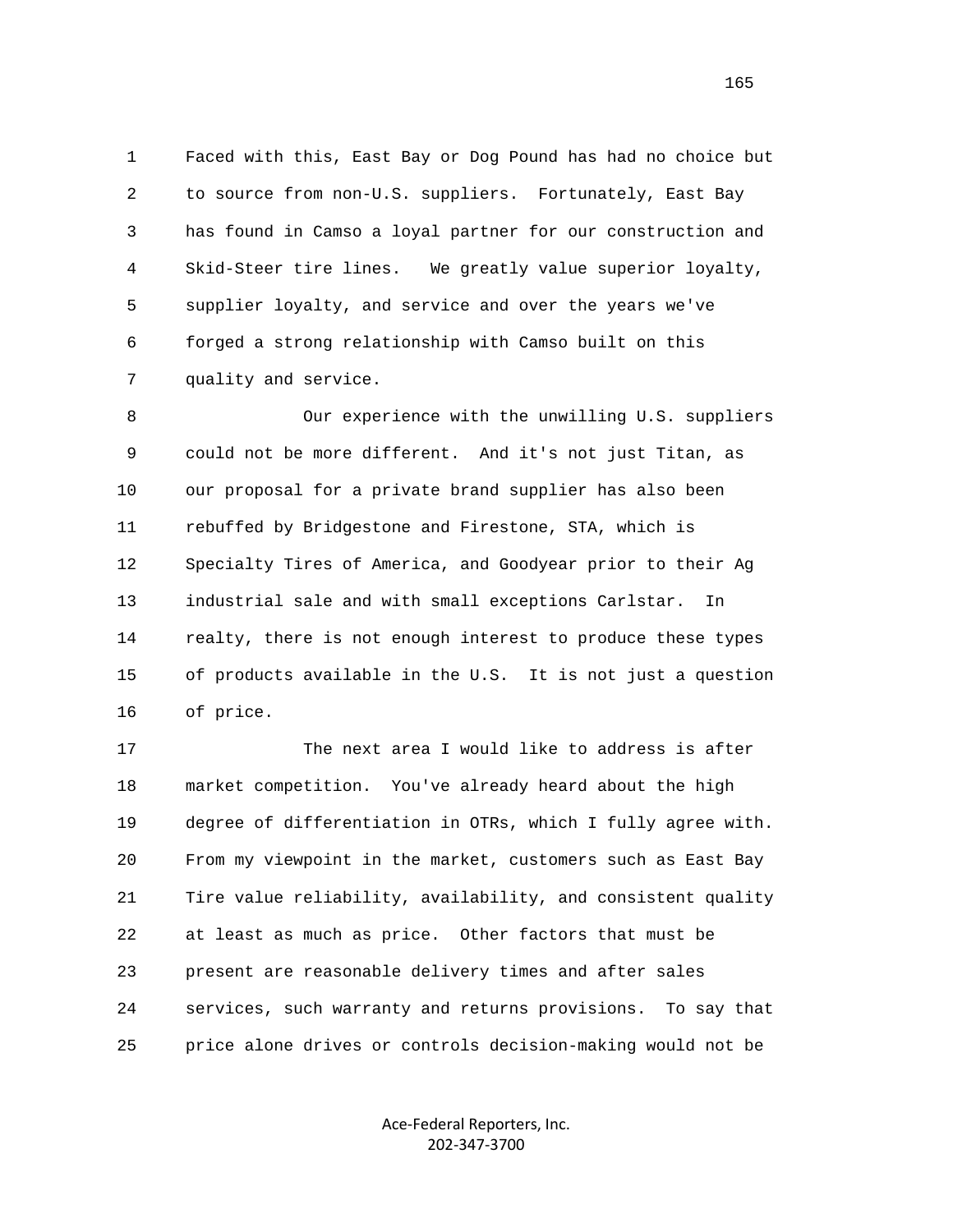1 accurate.

| 2  | As a further point regarding pricing, some                  |
|----|-------------------------------------------------------------|
| 3  | suppliers, like Camso, price their product with very few    |
| 4  | additional programs, other than warranty and return, so the |
| 5  | invoice price, in general, is quite close to the actual or  |
| 6  | final net price. Others like Titan have a complex web of    |
| 7  | discounts, rebates, allowances, offsets, customer-specific  |
| 8  | reductions, prepaid expenses, and promotional programs that |
| 9  | seem to impact virtually every purchase. To actually        |
| 10 | compare prices on a net/net basis, one would need to do an  |
| 11 | extensive analysis of all programs, including year-end      |
| 12 | adjustments and not just look at the invoice price to the   |
| 13 | customer.                                                   |

 14 My experience is that if such analysis were 15 conducted Camso and Titan's pricing would show a mix bag 16 across the Skid-Steer line, with Camso sometimes higher than 17 Titan and sometimes lower, but for the reasons I stated 18 above, comparative pricing between Camso and Titan is not 19 something I look at because of the greater importance of 20 other factors that I've already covered.

 21 And as to the other suppliers in the after 22 market, I can state with confidence that the low pricers 23 that we see in the market are not in this room today. 24 They're from China and still are from China and we get 25 offers from them every single day and are selling into the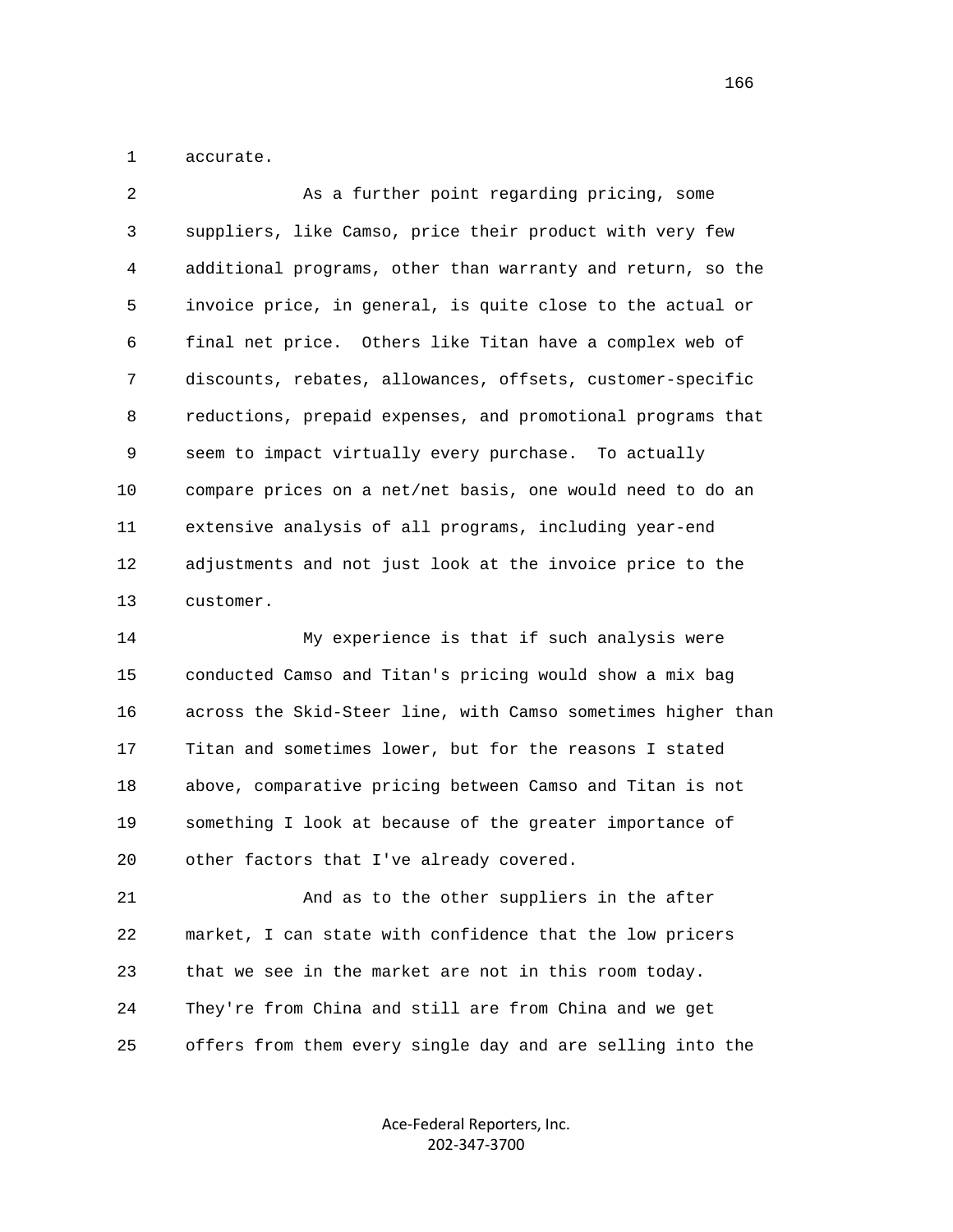1 U.S. at increasing volumes and few restrictions as to tread 2 patterns, copies, quality, compounding, et cetera. Indeed, 3 if all I wanted was the lowest price, I would not be doing 4 business with any of these companies in this room.

 5 That completes my statement. I would be glad to 6 answer any questions that you might have.

 7 MR. GURLEY: Good afternoon. My name is John 8 Gurley of Arent Fox representing BKT.

 9 We have heard this afternoon why the U.S. 10 industry is not injured by reason of subject imports. We 11 will hear now from Mr. B.K. Bansal of BKT. Mr. Bansal has 12 come all the way from very warm Mumbai to very chilly D.C. 13 to provide some context on development in the Indian market 14 as well as third markets. His comments go to the heart of 15 Petitioners' threat analysis and help demonstrate that 16 imports from India are no threat to the U.S. industry. Mr. 17 Bansal.

18 STATEMENT OF B. K. BANSAL

 19 MR. BANSAL: Good afternoon, Chairman, 20 Commission, ladies and gentleman. My name is B. K. Bansal. 21 I'm the CFO of Balkrishna Industries Ltd. I have worked 22 with BKT for over 12 years. BKT is a 30-year-old company 23 and has customers around the world. In fact, BKT sells OTR 24 tires to customers in 130 countries.

25 I want to talk today about the market situation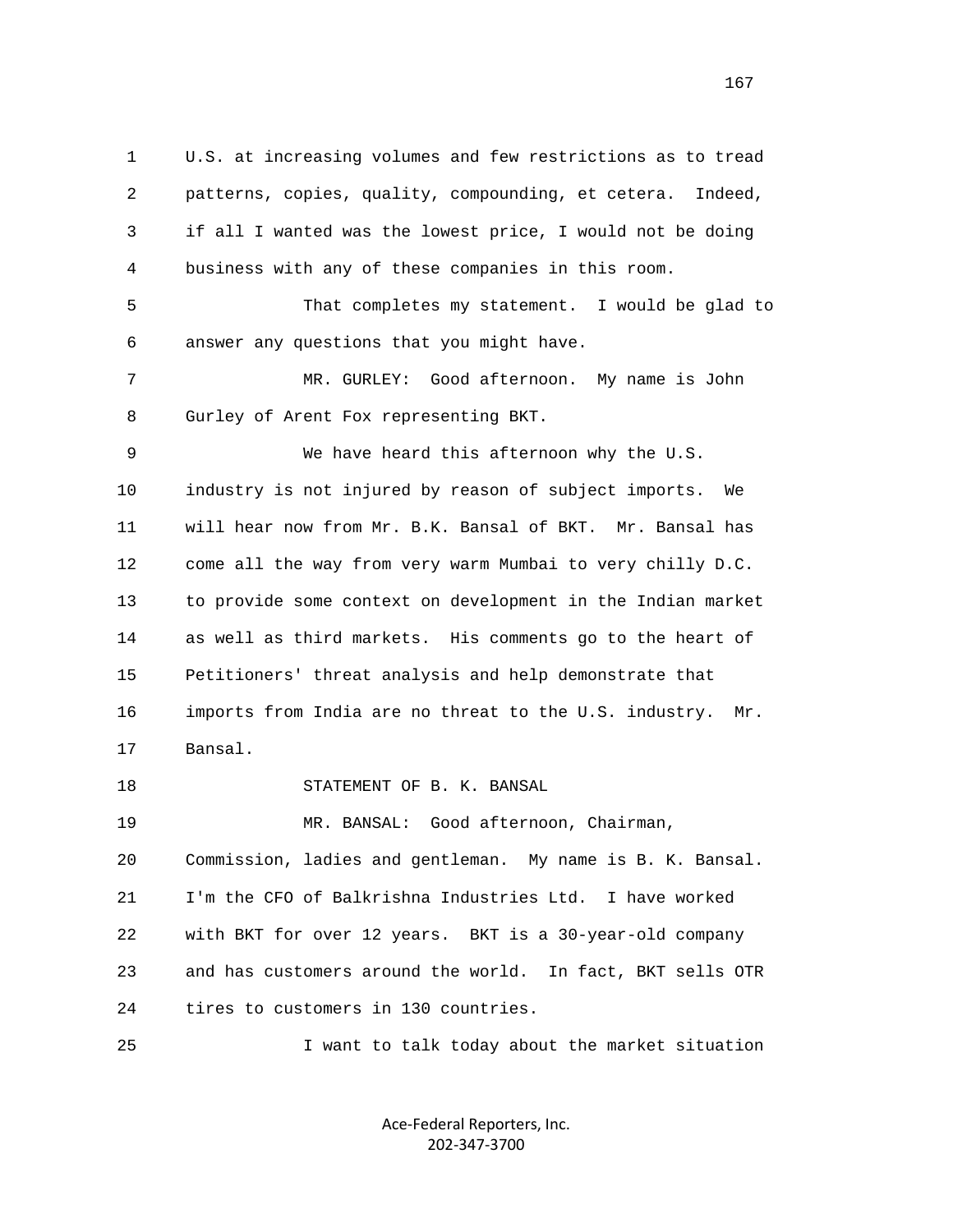1 in India and third countries. As you saw from the legal 2 brief we filed, BKT has substantial export markets, 3 including key countries in Europe and Asia. In fact, the 4 stock report confirms that almost 88 percent of India 5 exports were sold to markets other than the U.S. This is 6 consistent with BKT's own experience. Our most important 7 market is European Union. Indeed, exports to European 8 Union accounts for over 55 percent of BKT's total exports.

 9 We have heard today that there has been a 10 downturn in the OEM markets in the U.S. To some extent, 11 that has been true in Europe for certain sectors; however, 12 India's and BKT's exports to Europe have actually increased 13 during the last one to two years. BKT's exports to Asia 14 have also grown over the past year and we expect this to 15 trend to continue. We already have a strong relationship in 16 key countries such as Philippines, Vietnam, and Indonesia. 17 As these countries continue to invest infrastructure and 18 full production, we expect that demand for our OTR tires 19 will increase.

 20 I also want to say a few words about the Indian 21 home market for OTR. Indian is one of the fastest 22 developing markets in the world. For the last three years, 23 its GDP has increased by an average of 6 percent. We 24 believe GDP will increase by 7 percent over the next two, 25 three years. With a population of over 1.2 billion this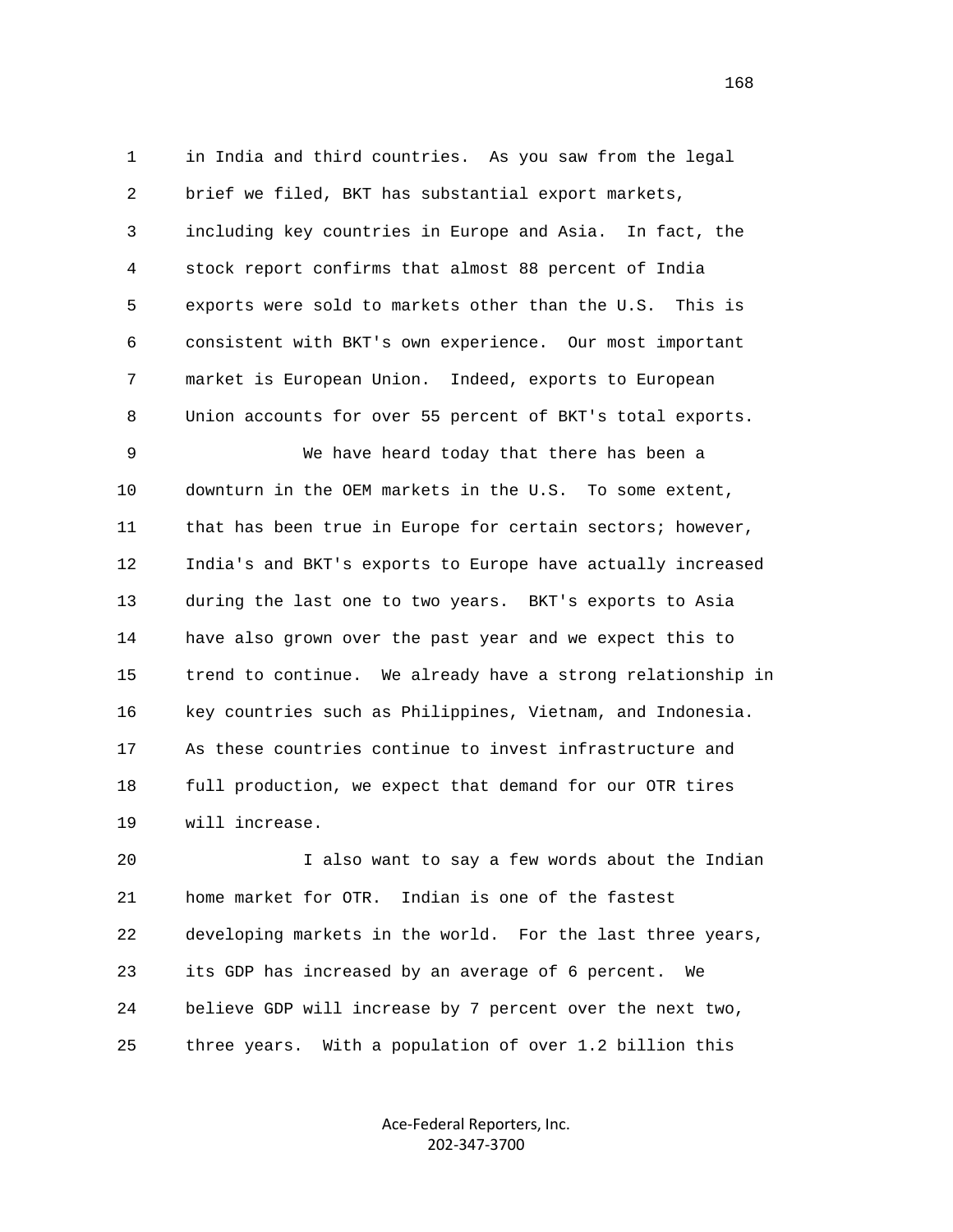1 kind of growth makes the Indian market increasingly 2 attractive.

 3 BKT sales in the home market have increased over 4 35 percent in last year. We expect that trend to continue. 5 In fact, with this year's heavy and widespread monsoon rains 6 and an increasing infrastructure and construction projects 7 sales of OTR tires in India are projected to increase over 8 15 percent in 2017. This will help all Indian producers of 9 OTRs.

 10 Petitioners mentioned that there some new 11 capacity in India. It is correct that BKT built a new 12 facility about 18 months ago. Some other Indian companies 13 have also increased capacity; however, such increases are 14 understandable. We made the decision to build the Bhuj 15 plant in 2010 when there was a significant shortage of 16 capacity globally and because we wanted to manufacture 17 higher grade, larger tires for which the older plants did 18 not have capacity BKT's new Bhuj plant was built for 19 specific reasons that go beyond the U.S. market. The Bhuj 20 plant has been opened since 2015; however, BKT's exports to 21 United States have actually declined since we opened this 22 new plant.

 23 We firmly believe that because of the growth in 24 Indian home market and our exports to key markets in Europe, 25 Asia, and Africa that the vast majority of our new capacity

> Ace‐Federal Reporters, Inc. 202‐347‐3700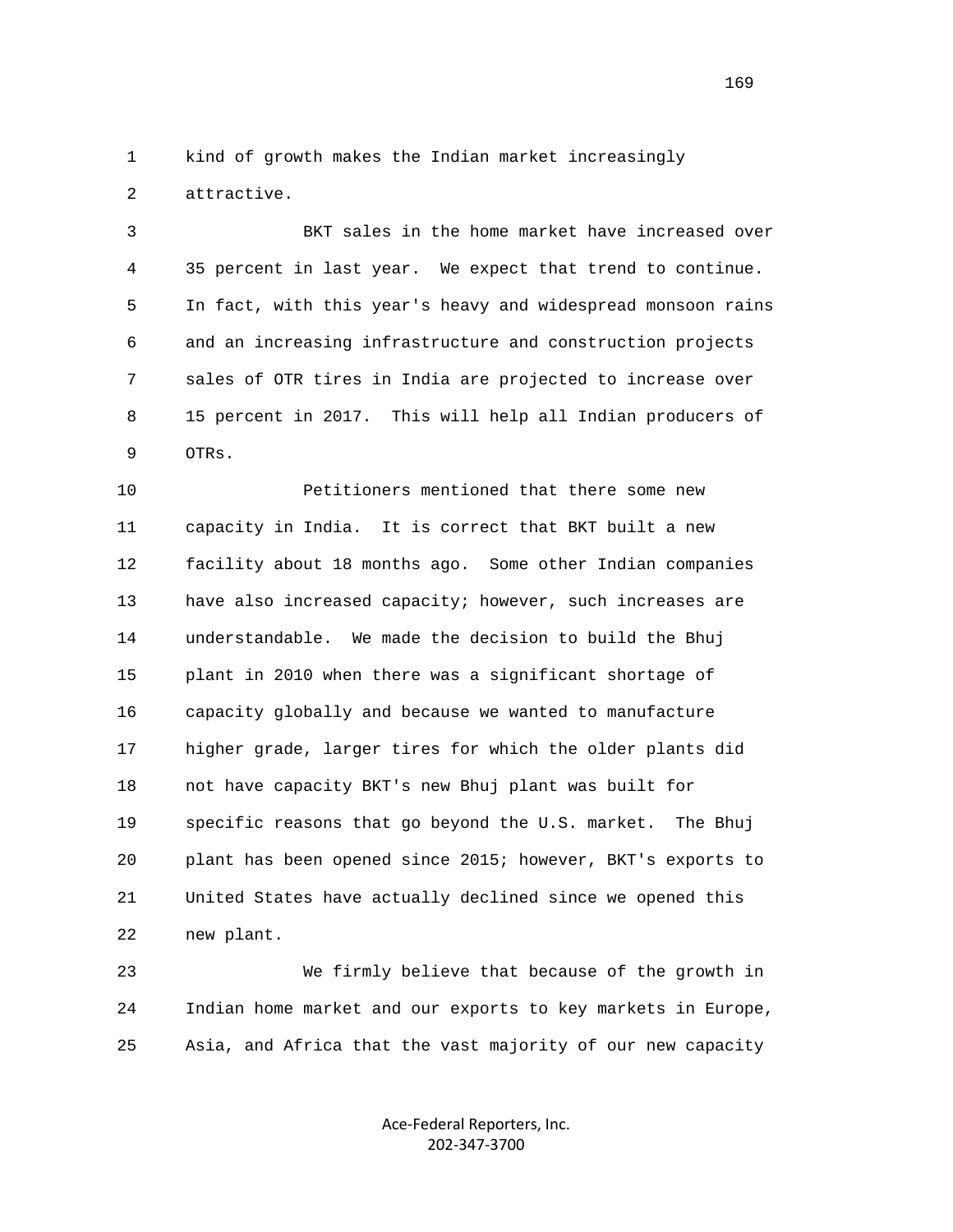1 will be used on sales in those markets. As stated in the 2 public staff report, capacity utilization for Indian 3 products is around 80 percent. Given the nature of OTRs 4 where there are thousands of SKU, this is a high amount. 5 Our industry is not like the steel industry. The many 6 variants of OTR tires require BKT and other Indian producers 7 to change molds and other equipment on a constant basis. 8 This factor limits the effective actual products and 9 capacity of BKT and other Indian producers.

 10 As we have heard today, the demand for OTR in 11 the United States has changed in last two, three years and 12 BKT has adjusted its commercial practices accordingly. In 13 reaction to changing market condition in the United States, 14 BKT pulled back in the United States because the U.S. market 15 could not support additional sales. As a result, BKT 16 shipments to the United States have declined as much as 50 17 percent from 2012. This trend started well before the 18 petition was filed and was the result of precisely decline 19 and demand.

 20 We do not want to imply today that the U.S. 21 market is unimportant to us; however, U.S. sales for BKT was 22 a clear minority of total sales and we think for most 23 exporters in India this is the same situation.

 24 Thank you for allowing me the opportunity to 25 speak today and I look forward to any questions you might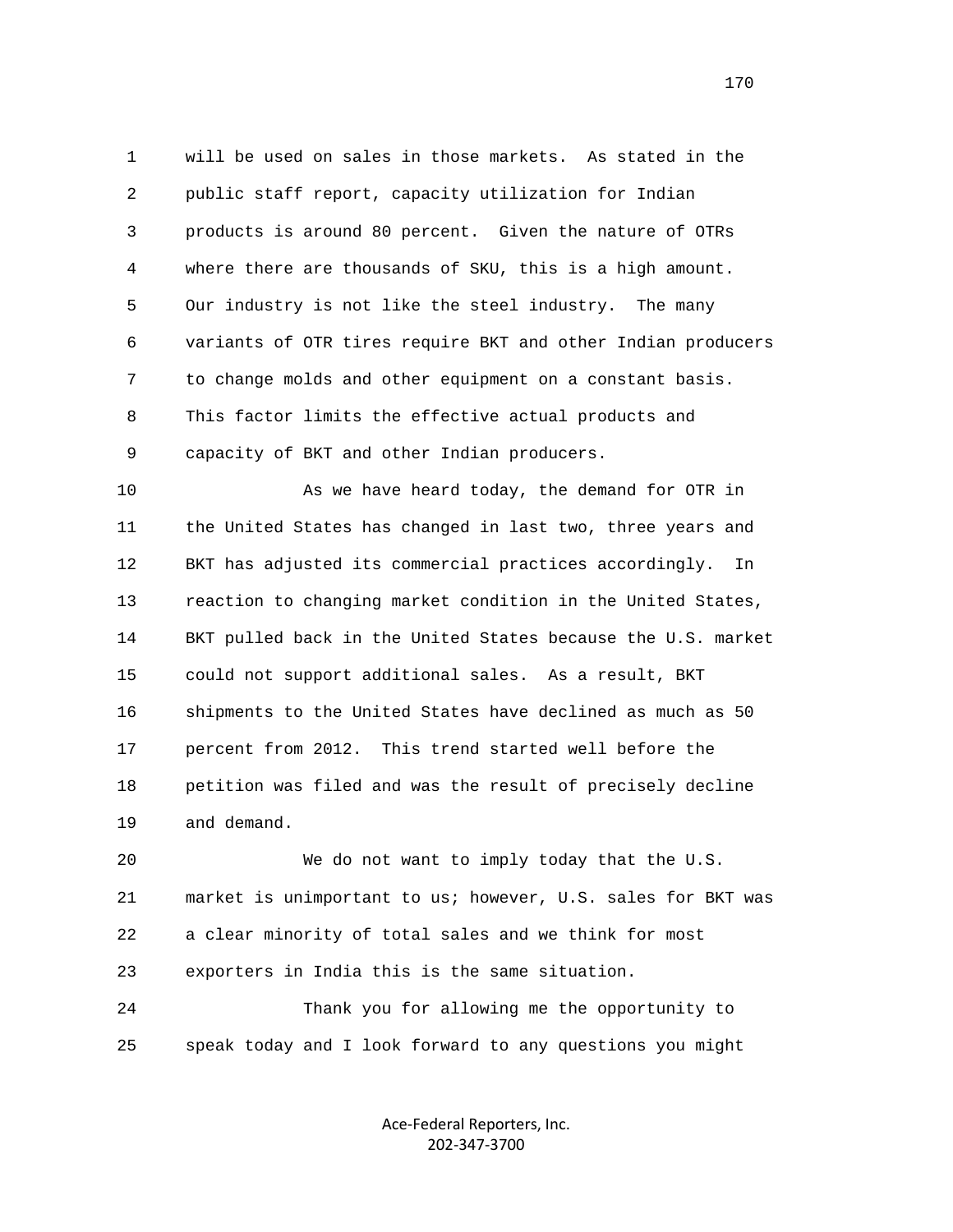1 have.

| 2  | STATEMENT OF KEVIN O'BRIEN                                    |
|----|---------------------------------------------------------------|
| 3  | Mr. Chairman, in the few minutes<br>MR. O'BRIEN:              |
| 4  | remaining, I'd like to just briefly address the issue of      |
| 5  | This is Kevin O'Brien from Baker and McKenzie.<br>cumulation. |
| 6  | The staff report in the final phase of this investigation     |
| 7  | was much more detailed and specific in the data that it was   |
| 8  | able to obtain, and for that we very much thank the staff     |
| 9  | for doing an excellent job.                                   |
| 10 | When the Commission looks at that data, what it               |
| 11 | will see in particular are the myriad sub- and sub-sub        |
| 12 | segments of the market, of which you've heard quite a bit     |
| 13 | this afternoon. Camso, which is the overwhelming producer     |
| 14 | and exporter from Sri Lanka, occupies essentially one of      |
| 15 | those sub-sub segments, aftermarket, small-sized, bias ply,   |
| 16 | construction.                                                 |
| 17 | Now within that market, you've heard a very                   |
| 18 | large percentage of Camso's sales are private label.<br>The   |
| 19 | data is in the confidential submissions and the staff         |
| 20 | report. But when you take OTR Blackstone, which is a          |
| 21 | private label customer, and you take East Bay, which is a     |
| 22 | private label customer, it is quite clear Titan is not even   |
| 23 | trying to get that business.                                  |
| 24 | You take those sales, in our view, completely                 |
| 25 | off the table, and they are a considerable amount of the      |
|    |                                                               |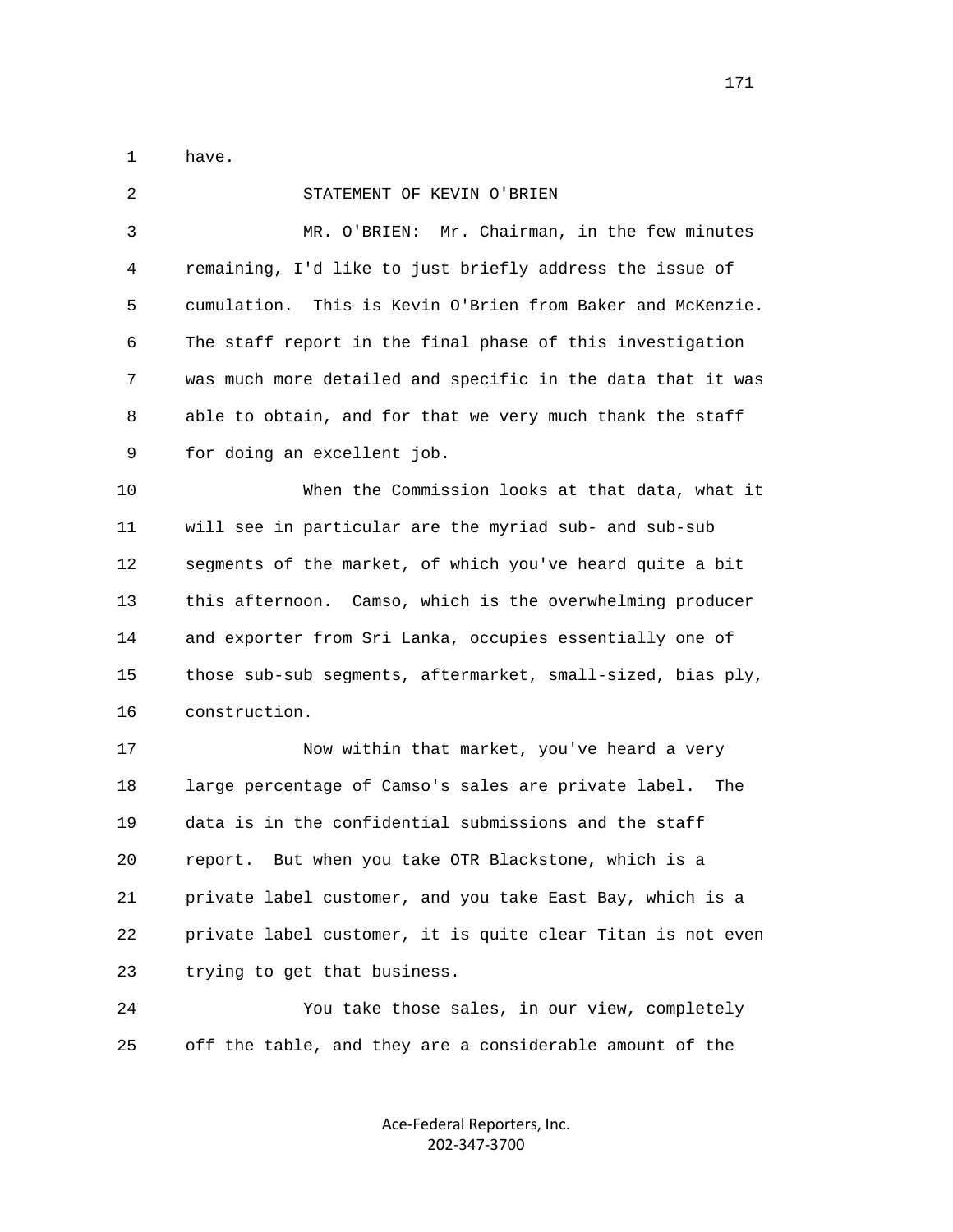1 sales. You then look at sales that Titan does make of its 2 LSW tire, and those are absolutely unique products. There 3 is no competition from Camso or anybody else for those 4 sales. So when you start to look at the subsection that we 5 actually operate in, it is tiny compared to the OTR market. 6 Then when you do look at whatever else is remaining, you 7 have the testimony East Bay Mr. Van Ormer and the Commission 8 record, which shows that issues like customer loyalty and 9 reliability and quality are all involved.

 10 So there is no, in our view, reasonable way to 11 conclude that there is price to price competition between 12 either Camso and Titan or Camso and the Indian producers, 13 because essentially the same facts apply. The other point 14 that I will mention is that as the staff report notes, the 15 sales from Camso and from Sri Lanka are declining.

 16 The notion that we are causing injury is simply 17 at odds with our sales volumes and with our market share 18 volumes. So that speaks to the different channels of trade 19 and the different segments in which we operate, and we 20 believe speaks quite clearly to the fact that Sri Lanka 21 imports should not be cumulated with Indian imports. Thank 22 you very much. That completes my testimony. 23 MR. NOLAN: I think we're out of time.

 24 MR. BISHOP: You have 30 seconds remaining. 25 MR. NOLAN: I think we'll let the question and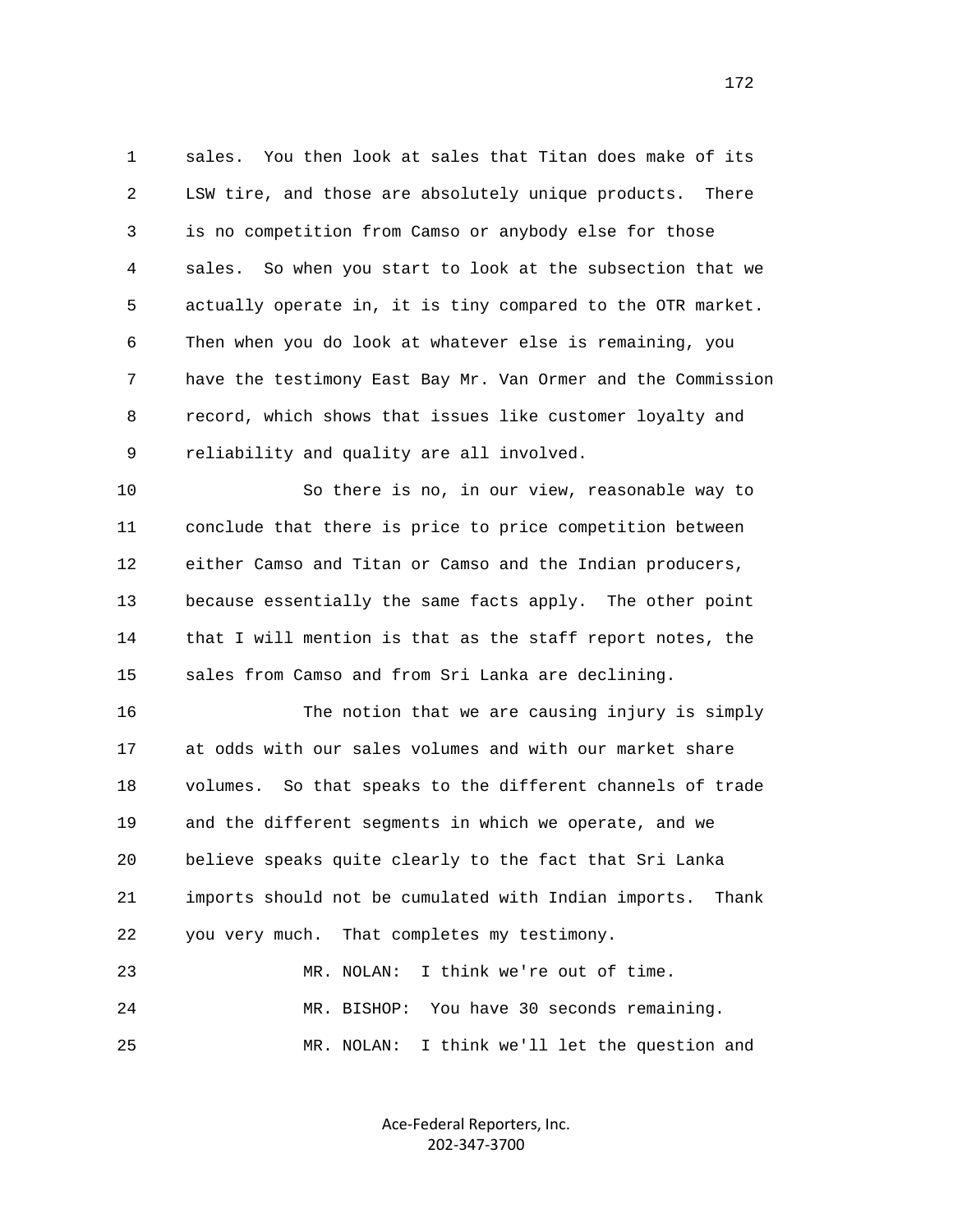1 answer start. Thank you very much.

| 2  | Thank you. I want to<br>CHAIRMAN WILLIAMSON:                  |
|----|---------------------------------------------------------------|
| 3  | thank all of the participants in this afternoon's panel,      |
| 4  | particularly those who have traveled from very far away to    |
| 5  | come today. We very much appreciate having your testimony.    |
| 6  | This afternoon, we'll begin the questioning with              |
| 7  | Commissioner Kieff.                                           |
| 8  | Thank you very much, and as<br>COMMISSIONER KIEFF:            |
| 9  | I mentioned to some of you during the break. I have to        |
| 10 | leave in a few moments, and I, like my colleagues, greatly    |
| 11 | appreciate Everyone coming and presenting, as well as         |
| 12 | following up in the post-hearing. So I want to ask the flip   |
| 13 | side of my rubber hits the road question from the morning.    |
| 14 | So as I understand the arguments for negative,                |
| 15 | they basically boil down to gosh, there are many segments     |
| 16 | and there are some real differences, and you and your         |
| 17 | opponents are not meeting each other in the exact same        |
| 18 | segments in a way where if you were absent, they would be     |
| 19 | getting more. I get that. That's fine. It seems to me         |
| 20 | given the combinations of the attributes evidenced on this    |
| 21 | slide presently up, there's some quick math we can do.        |
| 22 | There's a decent number of pair-ups we have to                |
| 23 | That's a lot, and instead of having conversation<br>explore.  |
| 24 | about the many where there isn't a match, I would like to     |
| 25 | instead ask this question where there might be a match.<br>So |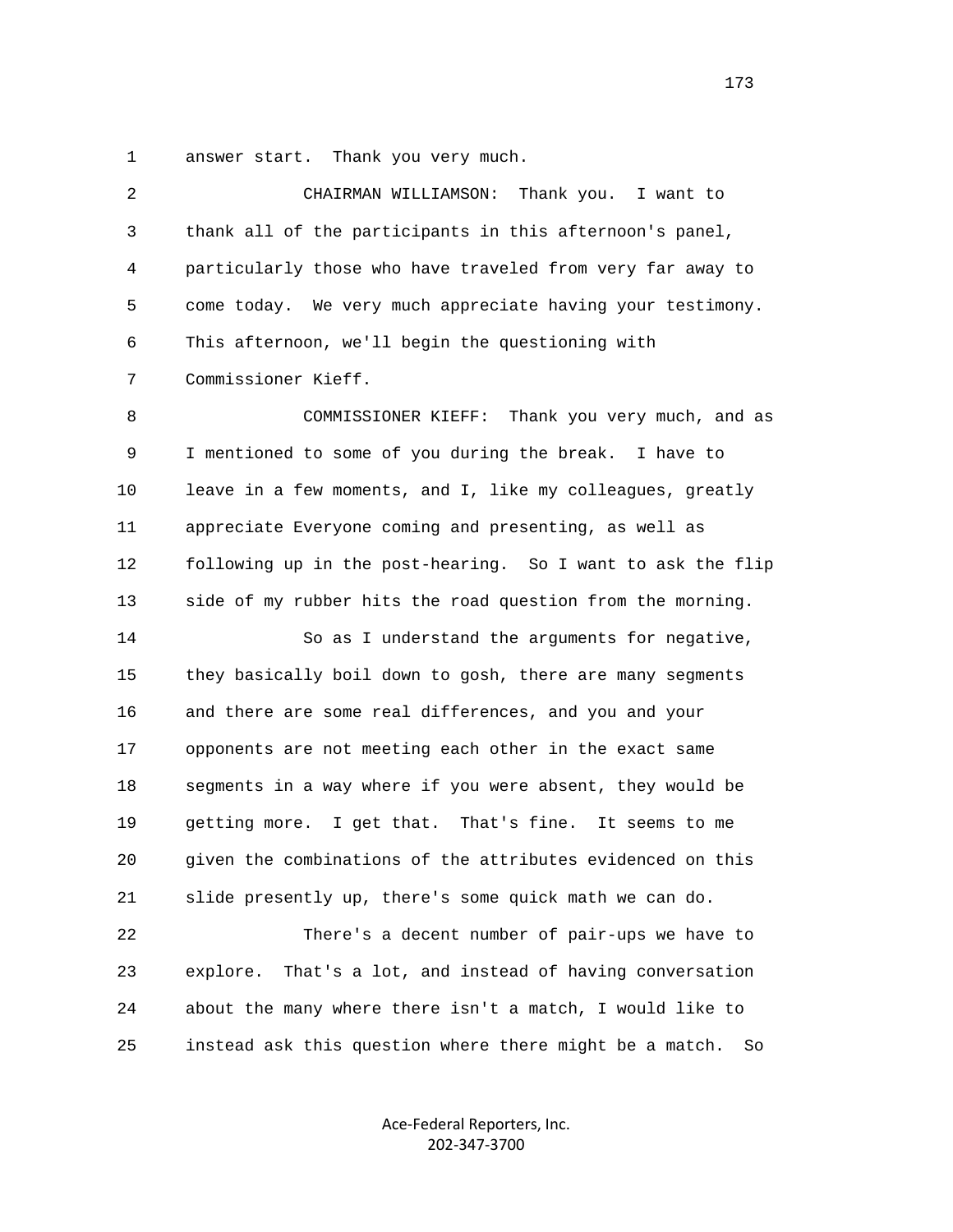1 on page 4-15 of the staff report, which is Table 4-5, I see 2 some numbers. It's BPI so I won't give specifics.

 3 But I would invite both sides to glance at this 4 page and then explain. It seems to me for the negative case 5 to win, the following has to be shown. Number one, the 6 horizontal columns where there are more than trivial numbers 7 that show the presence of both imports and domestic, so 8 there is in effect a match-up, that in those areas there's 9 some concrete reason why the domestics are already in effect 10 at their max, that they could not do more.

 11 Because it seems to me their argument is they 12 want to do more, they can do more, and they are present in 13 these horizontal rows in the chart where you are present, 14 and therefore you're hurting them. Now there are all sorts 15 of interesting questions about, you know, all of the other 16 stuff. But just on this, just this kind of prima facie 17 match-up, isn't that in effect where the rubber hits the 18 road to get to a negative?

 19 MR. NOLAN: I'll start us off. It's Matt Nolan 20 for BKT and I'm sure Eric will weigh in on this too. For 21 starters, that is part of the equation. That is not, in our 22 view, all the equation for the simple reason that the 23 pricing patterns that you have is not really highly 24 representative -- because it's so many SKUs it's hard to get 25 a good example with a small number of tires.

> Ace‐Federal Reporters, Inc. 202‐347‐3700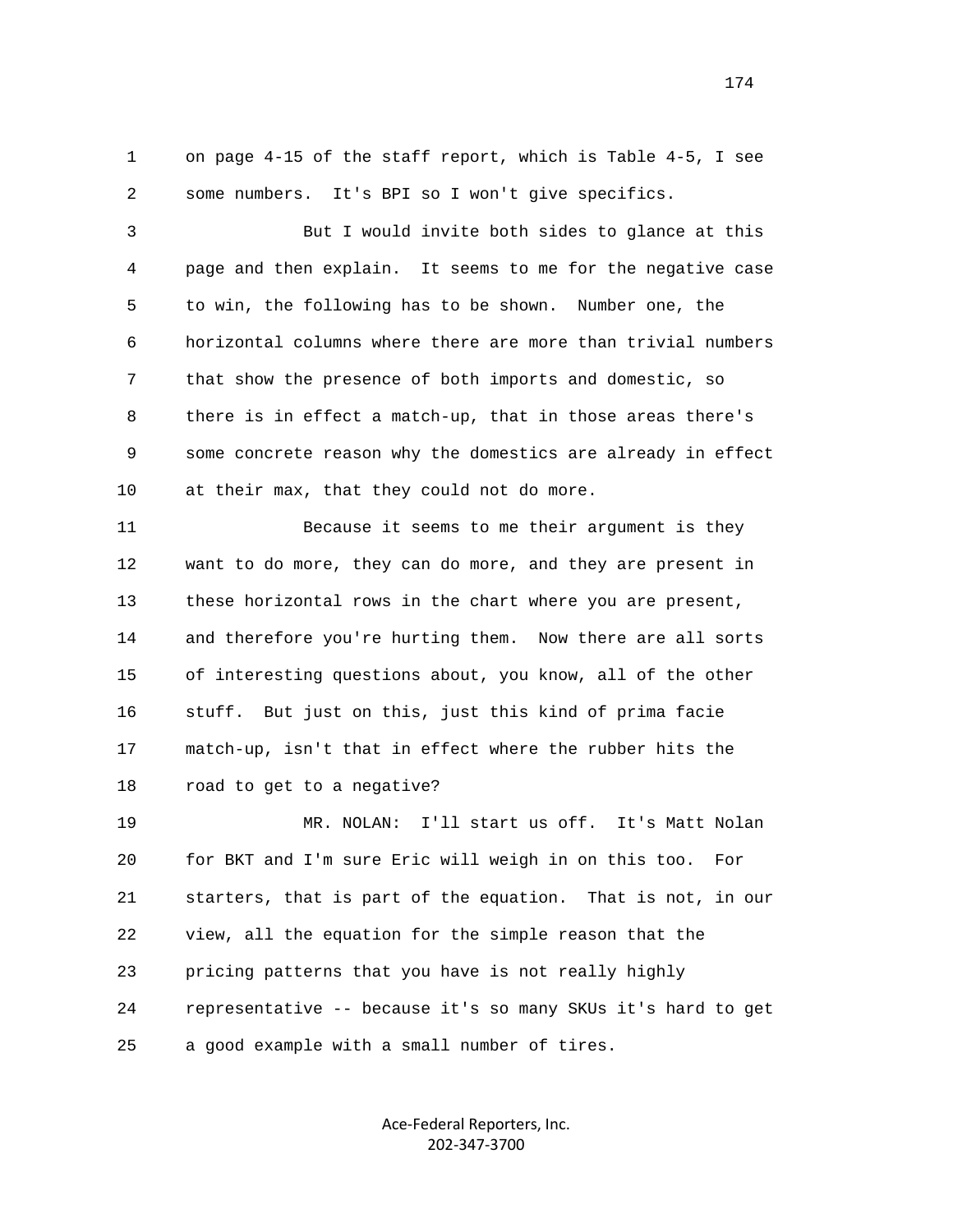1 However, I would point you to a couple of things 2 when you're looking at those pricing series charts. One, 3 look at what happens when only the U.S. petitioners are in a 4 market, and what happens to pricing and what happens -- what 5 happens through the market in that situation, where there's 6 no import competition? 7 COMMISSIONER KIEFF: I mean I get that. 8 MR. NOLAN: Yeah. 9 COMMISSIONER KIEFF: I'm just trying to confess 10 my legal problem with what you're arguing. In other words, 11 I'm not factually disputing your argument. I love economic 12 analysis of data. I mean to suggest that as I understand 13 our precedent, there have been -- there seems to be law that 14 either guides us or compels us to reach an affirmative in a 15 case where there is this kind of head to head competition 16 shown on chart page 4-5, if I'm reading the chart right, 17 that as long as that volume effect is present and there's a 18 colorable overall impact effect, that even if the pricing 19 effect didn't quite line up, we'd still be probably 20 compelled to go affirmative. 21 MR. NOLAN: I guess part of my -- I mean I 22 confess I can't look at the chart because I have witnesses 23 right next to me.

 24 COMMISSIONER KIEFF: That's fine. No, no, no, 25 that's all right, and again I'm not trying to --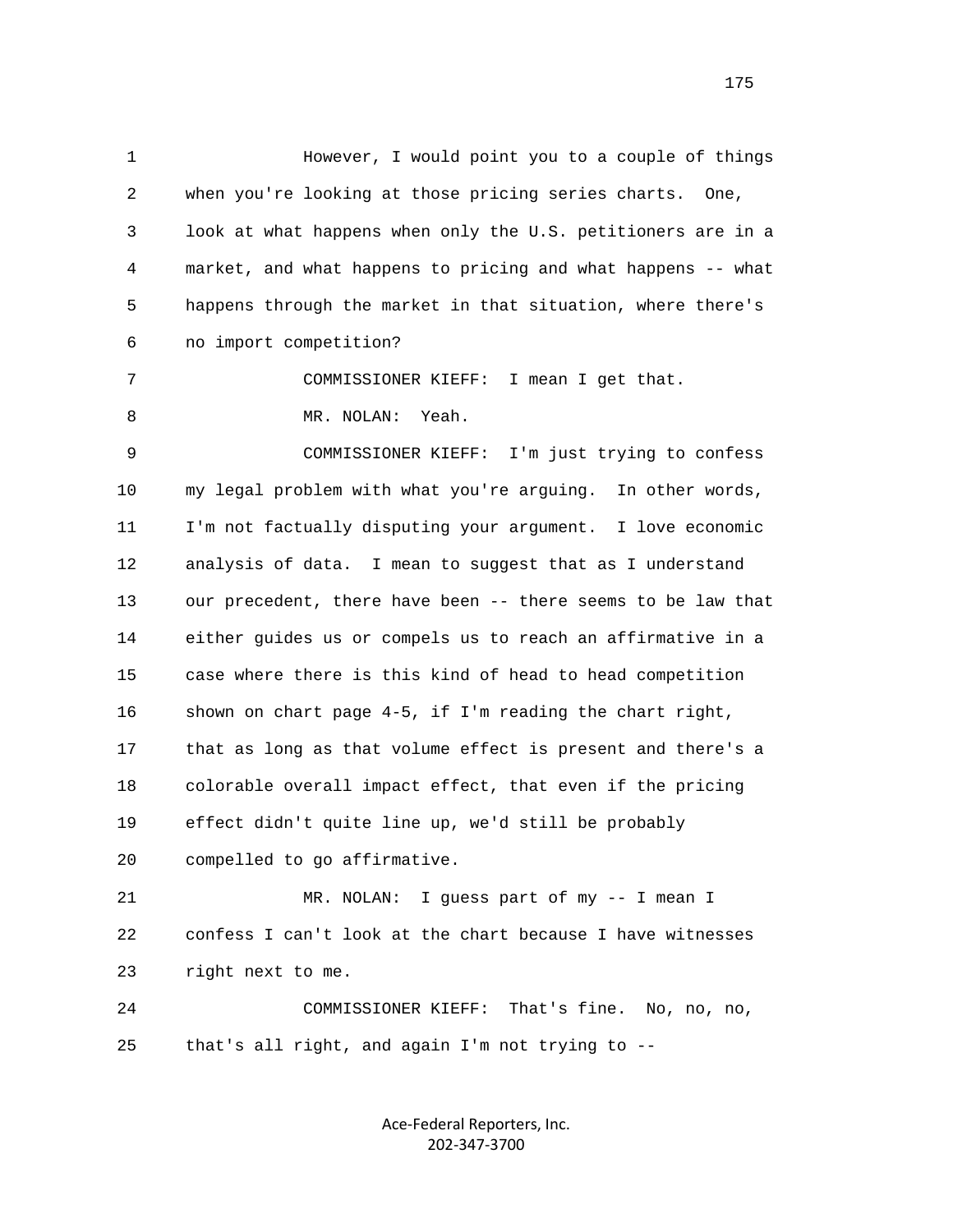1 (Simultaneous speaking.)

 2 MR. NOLAN: You put your finger -- but you put a 3 finger on a piece of this equation in the last statement, 4 volume. This case really comes down to all about volume, 5 what happened to volume, right? The U.S. says they lost 6 volume. They lost sales. For starters, if you look at 7 Titan's financials, just their financials without looking at 8 any BPI, the degree to which they lost sales far outweighs 9 any increase in imports during the POI, that it's almost 10 incredible to suggest that that could be a contributor to 11 injury. 12 For you to find that the volume effect was 13 really substantial, you have to find that that volume had an

 14 impact, the import volumes had an impact, a material impact. 15 COMMISSIONER KIEFF: I really -- I'll go back 16 and I'll rethink the way I asked the question, and I really 17 invite you to tell me in writing later why it's a bad 18 question, because I'm totally open to that. But as I 19 understand the law and I get that stuff wrong too a lot, so 20 I have no problem with you telling me why I got that wrong.

21 But as I understand it, the law may require us 22 to merely ask not the questions you're rebutting, but a 23 different question. The different question is not -- I mean 24 you're putting out that there are lots of segments where 25 what you're saying is right, and what I'm saying back to you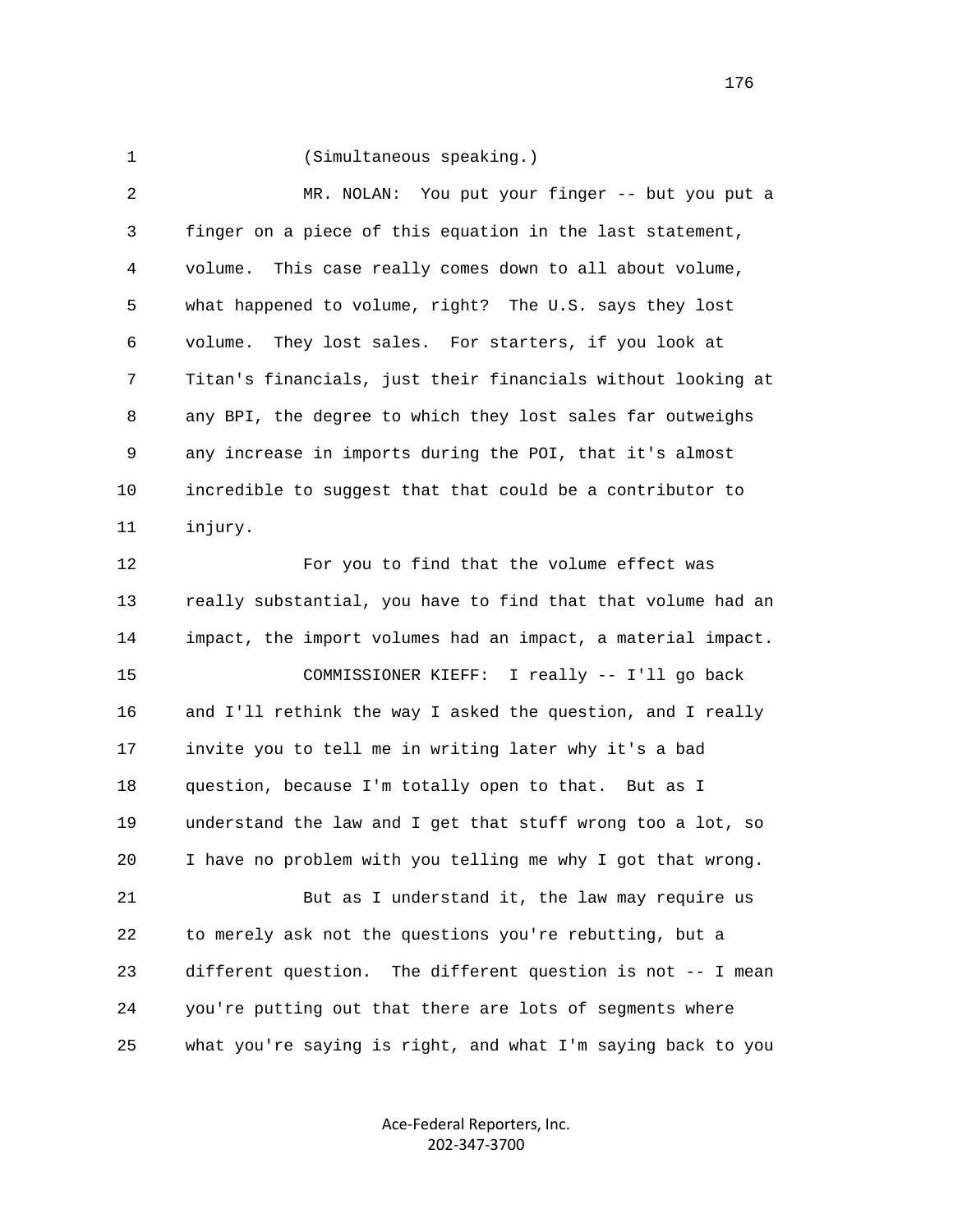1 is let's assume, as I did with the morning panel, that on 2 these arguments you're totally right.

 3 Couldn't they still win, unfortunately for you, 4 if and unless you can explain why either in the few -- in 5 the couple of -- in the couple of horizontal rows where your 6 product and their product are both present, there's some 7 concrete reason why the number for their product could not 8 be larger? Now I understand that's an alternative state of 9 the world. We're not living in that state of the world, and 10 we're going to -- both sides are in effect are going to have 11 to ask us to make inferences about that alternative state of 12 the world.

13 But what I'm trying to figure out is is there 14 something in the record that should make us really 15 comfortable that either your absence would lead to better 16 performance by them, or would not lead to better performance 17 by them? So for example, are there particular ties between 18 the folks who are buying from you and you that means they 19 wouldn't switch to them? They might switch to non-subject 20 or they might do something else. They might roll their own, 21 whatever.

 22 I'm trying to figure out, because I think 23 that's, I think at least as I understood the answers to my 24 questions in the morning, they would be happy winning on 25 that thread alone.

> Ace‐Federal Reporters, Inc. 202‐347‐3700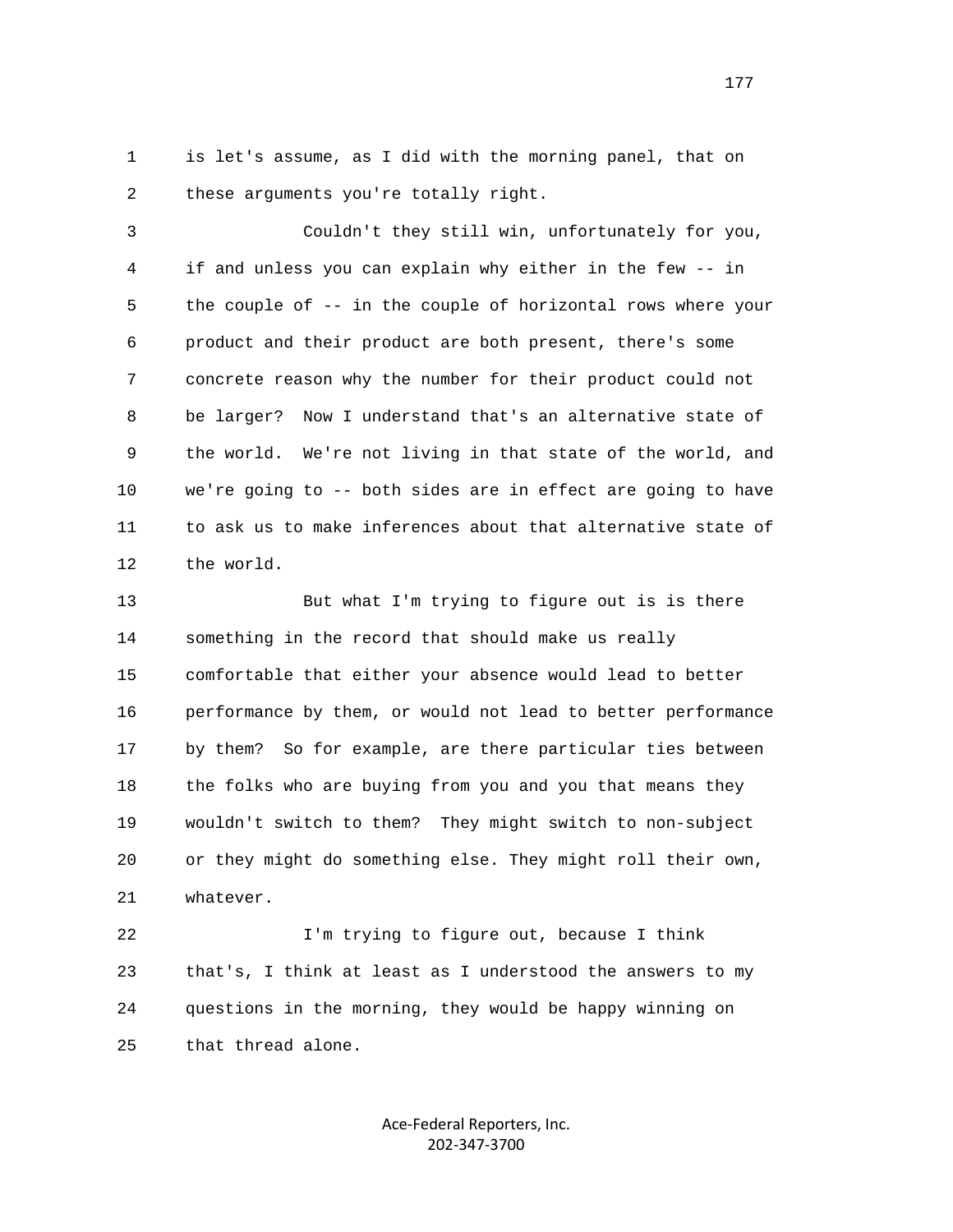1 MR. EMERSON: This is Eric Emerson. Again, I 2 also can't look at the confidential table; otherwise, I 3 would go to APO jail. But I guess there are -- there is I 4 think also an issue of materiality as well. 5 COMMISSIONER KIEFF: Okay, all right. 6 MR. EMERSON: I don't think it's necessarily 7 fair to say that a Petitioner wins if it is demonstrated 8 that imports sold any product in the marketplace. I don't 9 think a Petitioner can win if -- I don't think the 10 Commission's question has been in the past that unless you 11 can demonstrate that a Petitioner was unable to sell one 12 more unit that, you know, the presence of imports in the 13 marketplace is necessarily -- 14 COMMISSIONER KIEFF: And I get materiality 15 points, and the question is are the numbers on that chart so 16 low that they're below a threshold? 17 MR. EMERSON: I would ask you to turn to the 18 confidential version of our brief, pages 18 and 19, where 19 what we do is we set out again both segments, and we 20 identify what portion of the domestic industry's total 21 shipment, the volume decline was in one particular segment, 22 ag OE, what percentage of it was there relative to our 23 import increase in that particular segment. 24 COMMISSIONER KIEFF: But I think that's a 25 different segment than the ones where the numbers match up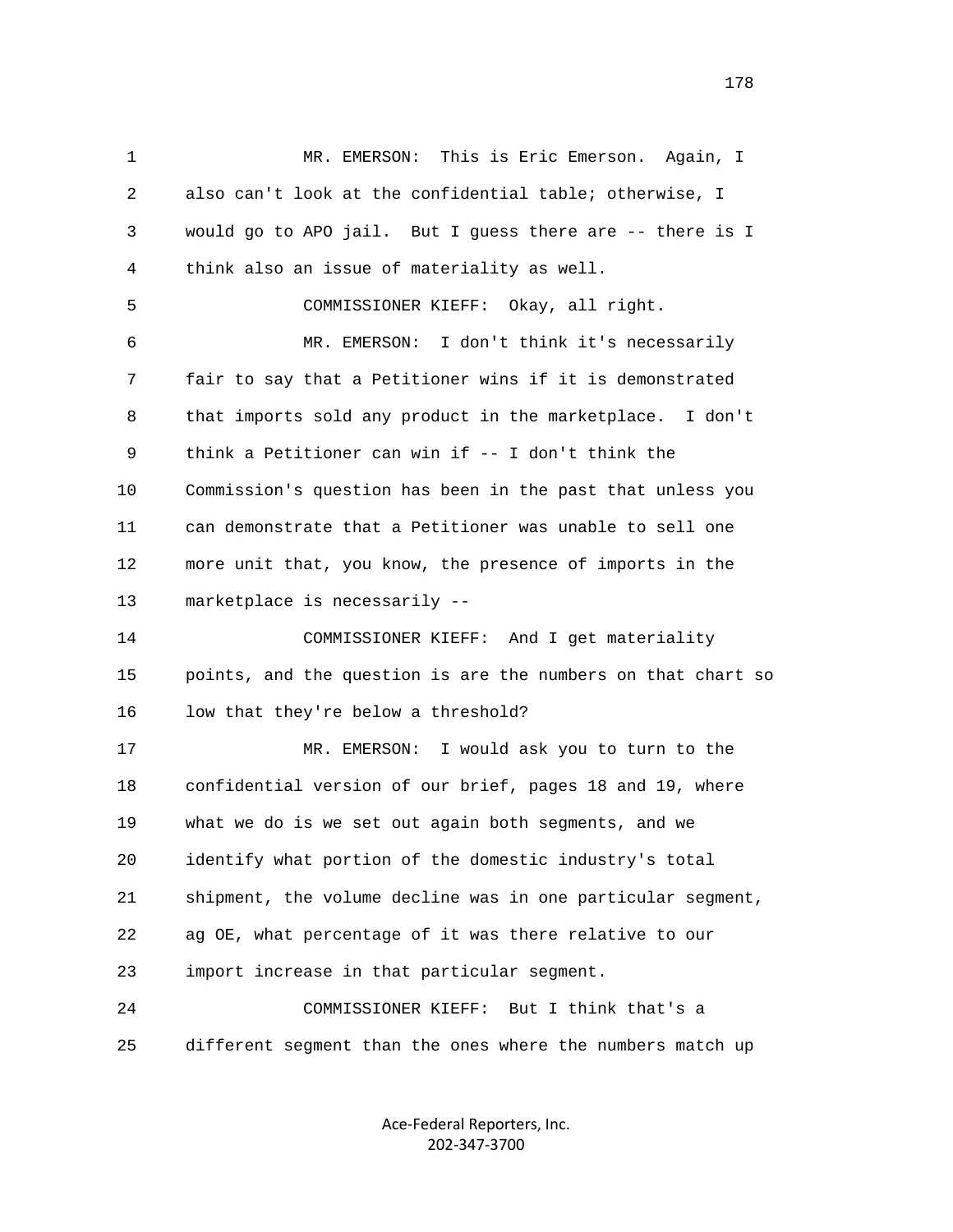1 on the chart. I think it's --

 2 MR. EMERSON: Again, the chart I don't have in 3 front of me. 4 MR. NOLAN: I think we need to put that in a 5 post-hearing. 6 (Simultaneous speaking.) 7 MR. NOLAN: --without opening our books up. 8 COMMISSIONER KIEFF: And I don't mean to -- 9 again, I don't want anyone to be either on the spot or these 10 are not gotcha questions. These are questions that are 11 designed to -- 12 MR. NOLAN: Well, you're making us put our 13 thinking caps on. That's fine. 14 MR. O'BRIEN: Commissioner Kieff, if I can just 15 really briefly for Sri Lanka, again it's just worth noting 16 briefly. Our largest client by far and away is a private 17 label client that Titan has no interest in supplying. Same 18 with our second largest client. 19 So in terms of is there any there there, is 20 there any materiality there, we believe that when you 21 actually look at a customer by customer, there simply isn't 22 and Titan wouldn't be selling any more product. 23 COMMISSIONER KIEFF: And I'll just invite both 24 sides in the post-hearing on that particular component of 25 it. If there happens to be any contemporaneous business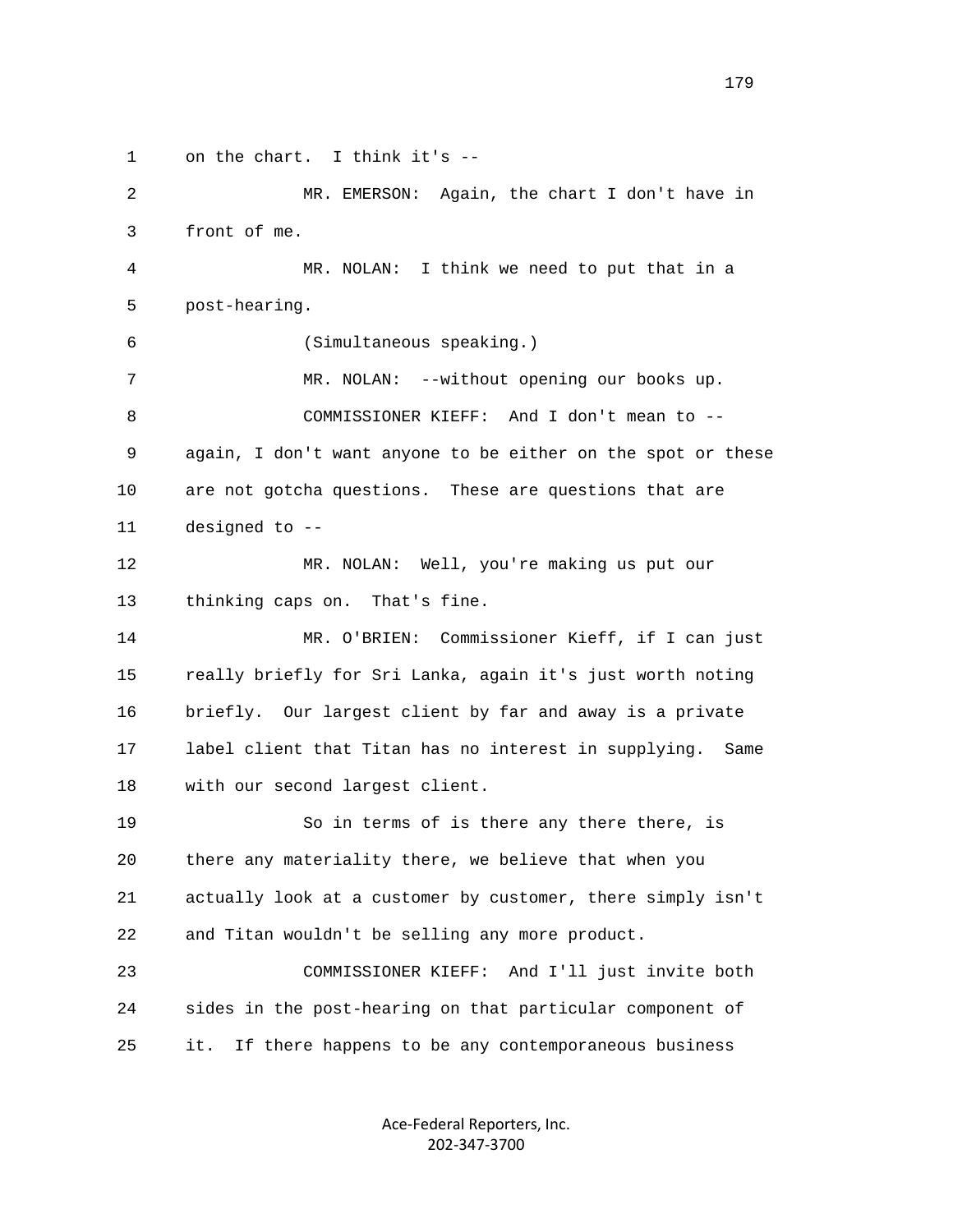1 records in your files that can confirm your respective 2 interpretations of that issue that would be very helpful, 3 because I take it your view is going to be your particular 4 relationships are sticky and they wouldn't switch, and their 5 view they're going to be oh my gosh, we want to sell to 6 those people and we've been trying to sell to them.

 7 So my question to both sides back would be so 8 show us that in your business records, that you tried to do 9 the sales and that your people aren't switching. Anyway, I 10 apologize for going over and that I have to leave, but I 11 will review the rest of the transcript and look forward very 12 much to the post-hearings as well, and thank you all for 13 coming.

14 MR. O'BRIEN: Thank you.

 15 CHAIRMAN WILLIAMSON: Okay. Commissioner 16 Schmidtlein.

 17 COMMISSIONER SCHMIDTLEIN: Okay, thanks. I 18 think I want to try to follow up on this line of questioning 19 if I can. This was going to be also my primary question, 20 and I know you don't want to turn to these confidential 21 tables because you have the witnesses sitting besides. But 22 if I could just sort of lay the premise here.

 23 If you look at Appendix D, which I'm sure you're 24 all familiar with because that is where this segmented data 25 is, and you look at D-27, which shows the shipments from all

> Ace‐Federal Reporters, Inc. 202‐347‐3700

180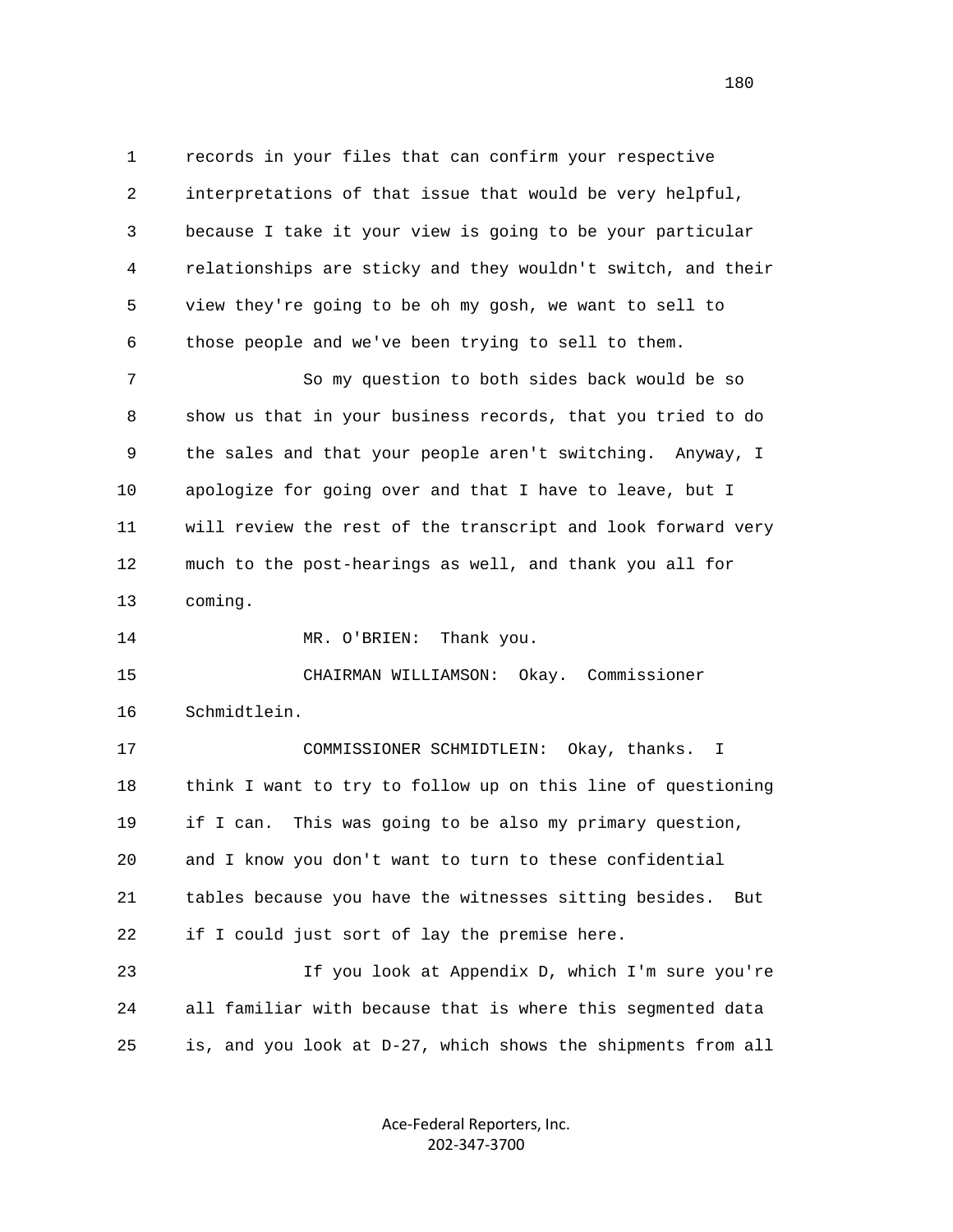1 sources, right? So this is essentially apparent consumption 2 broken down by segment. So when you look at each of these 3 segments, you see that each of them increased over the POI 4 except Ag OEM, right.

 5 So the only segment where we see a decrease in 6 demand is Ag OEM. Every other segment is actually 7 increasing slightly, right. So then you look back and you 8 look at D-3, which shows U.S. shipments, and you compare 9 that to D-7 which shows India, and then you've got Sri Lanka 10 on D-11, and you see that -- let's put aside ag OEM for a 11 moment. But in each of these segments, U.S. has lost 12 volume, right. Volume has gone down for the U.S. in the Ag 13 aftermarket, construction and industrial OEM, construction 14 and industrial aftermarket.

 15 Now U.S. did go up in Mining and Other 16 categories. Then when you look at India, you see that India 17 has gained in ag aftermarket in the construction/industrial 18 OEM, in the construction/industrial aftermarket and in the 19 mining, which was very small compared to the others. So I 20 guess my question, and you can look at Sri Lanka as well. 21 Sri Lanka gained in the construction/industrial OEM, as well 22 as Ag OEM. Frankly, there's a small increase there.

 23 But given that you've got the U.S., and we don't 24 have a breakdown of market share by segment over the course 25 of the POI, so we can't see that kind of detailed data. But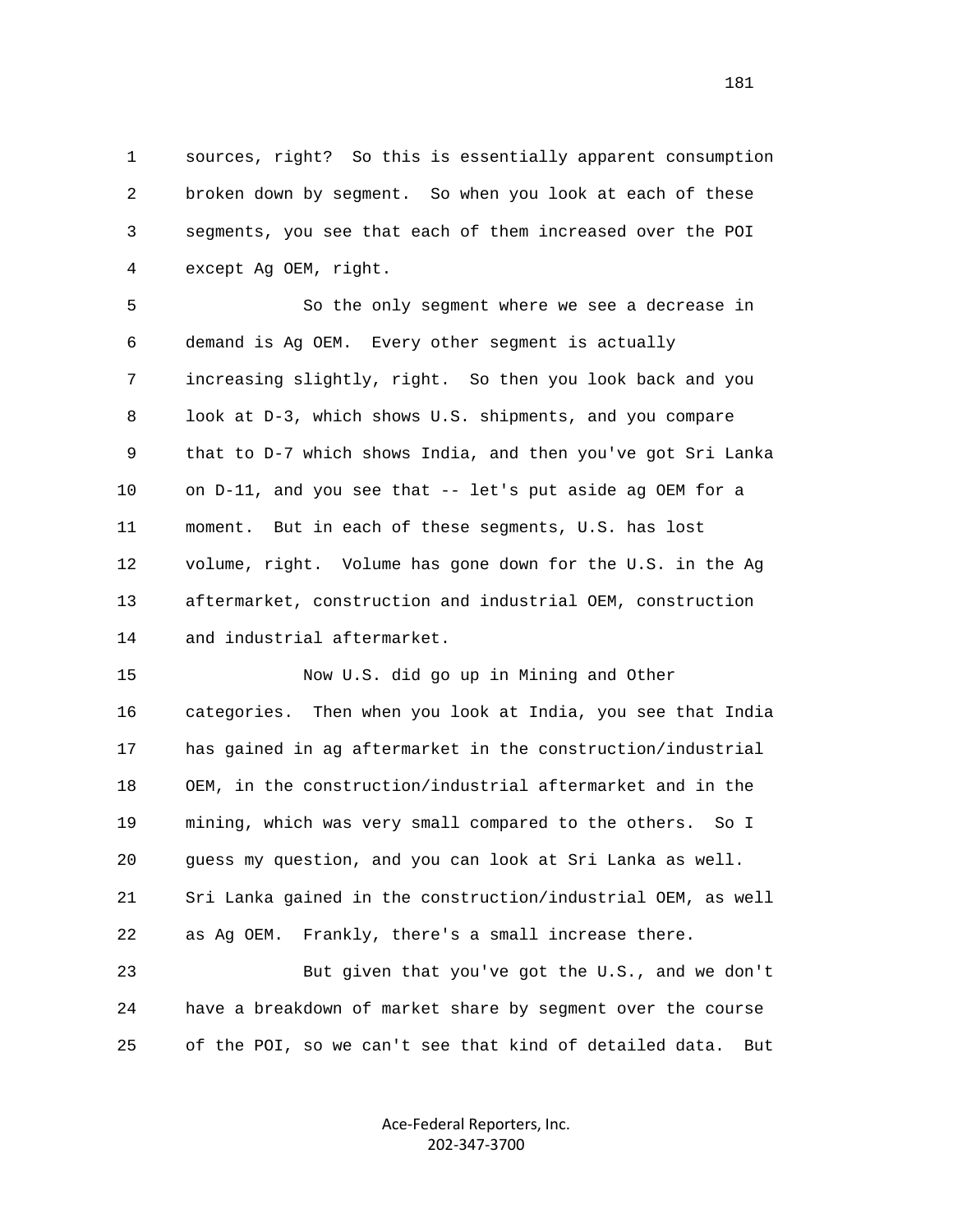1 given that they've lost volume in each of these other 2 segments and subject imports have gained volume, is that 3 evidence of injury?

 4 If the argument here is materiality, why is that 5 not material, because I think that is the Petitioners' 6 argument. They said we're not claiming that the majority of 7 the injury came from subject imports. We're just claiming 8 that some of it did and what did come from it is material. 9 So I understand the numbers are confidential, but presumably 10 you've looked at this already and have some idea. Like why 11 is that not material?

 12 MR. NOLAN: And I guess I would start off by 13 saying if you \*\*\*\* we're not disputing that Indian imports 14 did increase during the POI. That would be an inescapable 15 conclusion because the facts support that clearly. The 16 facts also support the fact that the degree to which demand 17 declined during this period far outshines --

 18 COMMISSIONER SCHMIDTLEIN: But it only declined 19 in OEM Ag, right. You all  $\wedge$   $\wedge$  we have the breakdown. We 20 can see.

 21 MR. NOLAN: That is probably the principal 22 market for Titan.

 23 COMMISSIONER SCHMIDTLEIN: Let's put that aside. 24 Let's talk about the other, because India gained in that 25 segment too, which is my second question. Why is India

> Ace‐Federal Reporters, Inc. 202‐347‐3700

182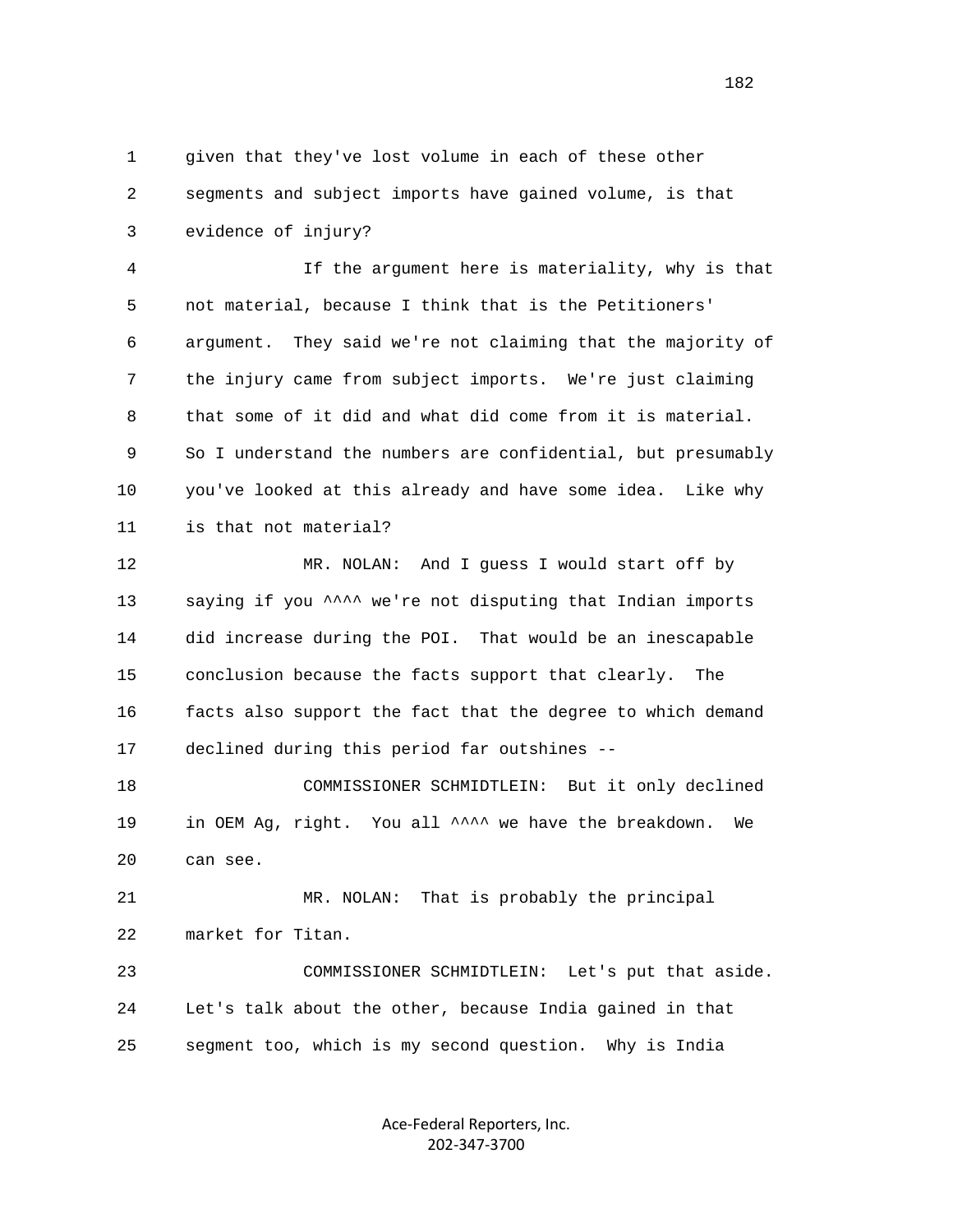1 gaining in Ag OEM when demand is falling off a cliff? So 2 let's put that aside for a second. Let's just look at the 3 other segment where demand is not declining, and we know 4 that because we have all of this segmented information. Why 5 are imports gaining volume?

 6 MR. EMERSON: This is Eric Emerson. Some of 7 this goes a little bit to some of what Mr. Mazzola spoke 8 about earlier, which was the degree to which the domestic 9 industry, in particular Titan, had failed to invest 10 sufficiently in the aftermarket segment of the market 11 throughout the POI. I think that -- and I'd ask maybe Mr. 12 Clark to speak to this as well, the relationship of Titan to 13 the aftermarket over perhaps a slightly longer period of 14 time, to put this, the POI in a little bit of context. Can 15 you talk about that Jim for a minute?

 16 MR. CLARK: Yeah. This is Jim Clark with 17 Alliance Tire. The discussion that Mr. Emerson's referring 18 to is if you went back to the 2005-2007 period, when the 19 industrial sector, agricultural sector was booming, Titan 20 enjoyed quite a benefit during that time and left the 21 aftermarket sector on its own. So if an aftermarket 22 customer came in and asked for tires, they were told to get 23 in line and if they had any available after they were doing 24 supplying their OE customers, they'd be happy to provide 25 them.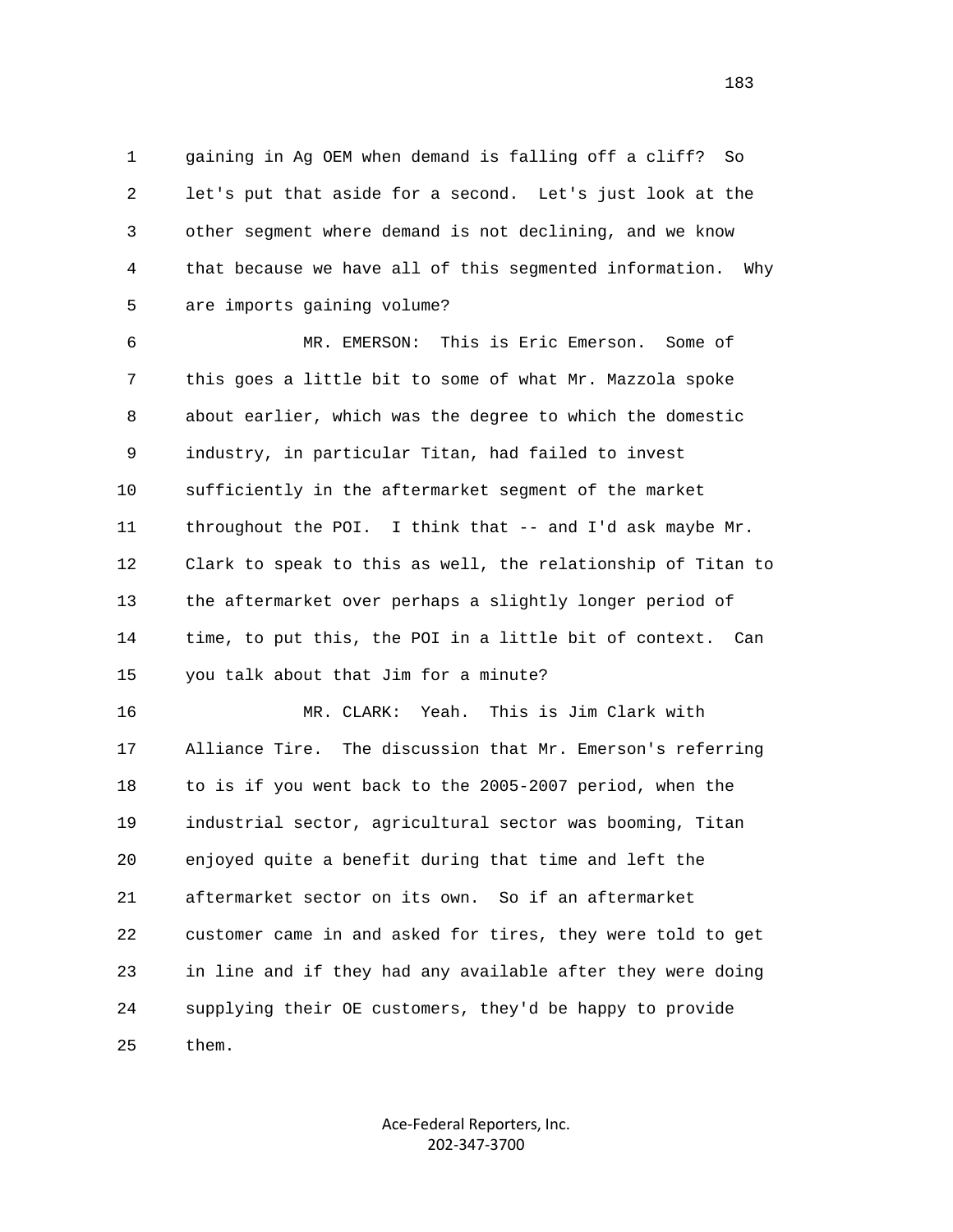1 They created an open door for supplies to be 2 brought in from other locations. When 2009 came around, 3 2007, 2008 and things collapsed, 2009 came around, Titan was 4 back into the market with their hand out, looking at the 5 aftermarket.

 6 As things continued to improve, we get to 7 2012-2013. Titan was doing well again with OEM providers. 8 There was a gap created in the aftermarket sales. It wasn't 9 being filled domestically, and it created an opportunity for 10 aftermarket suppliers from other countries to come in and 11 provide that.

 12 We're in the same situation here right now, and 13 I know that it's difficult. I can't see the chart. I don't 14 know what the chart looks like. I can speculate that it 15 shows some, you know, gross drop, you know, increase in 16 India imports and a gross drop in U.S. sales.

 17 I think what, and again I'm absent of the chart. 18 I think what Mr. Emerson and my colleagues behind us are 19 trying to outline is is that if you take it in its singular 20 context of just looking at that chart, it's going to look 21 like yeah, India sales increased and U.S. sales decreased. 22 What actually happened is yeah, U.S. sales decreased and 23 they lost share because OE customers went away. 24 The India sales increased because they were

25 providing a sector. They were providing tires to a sector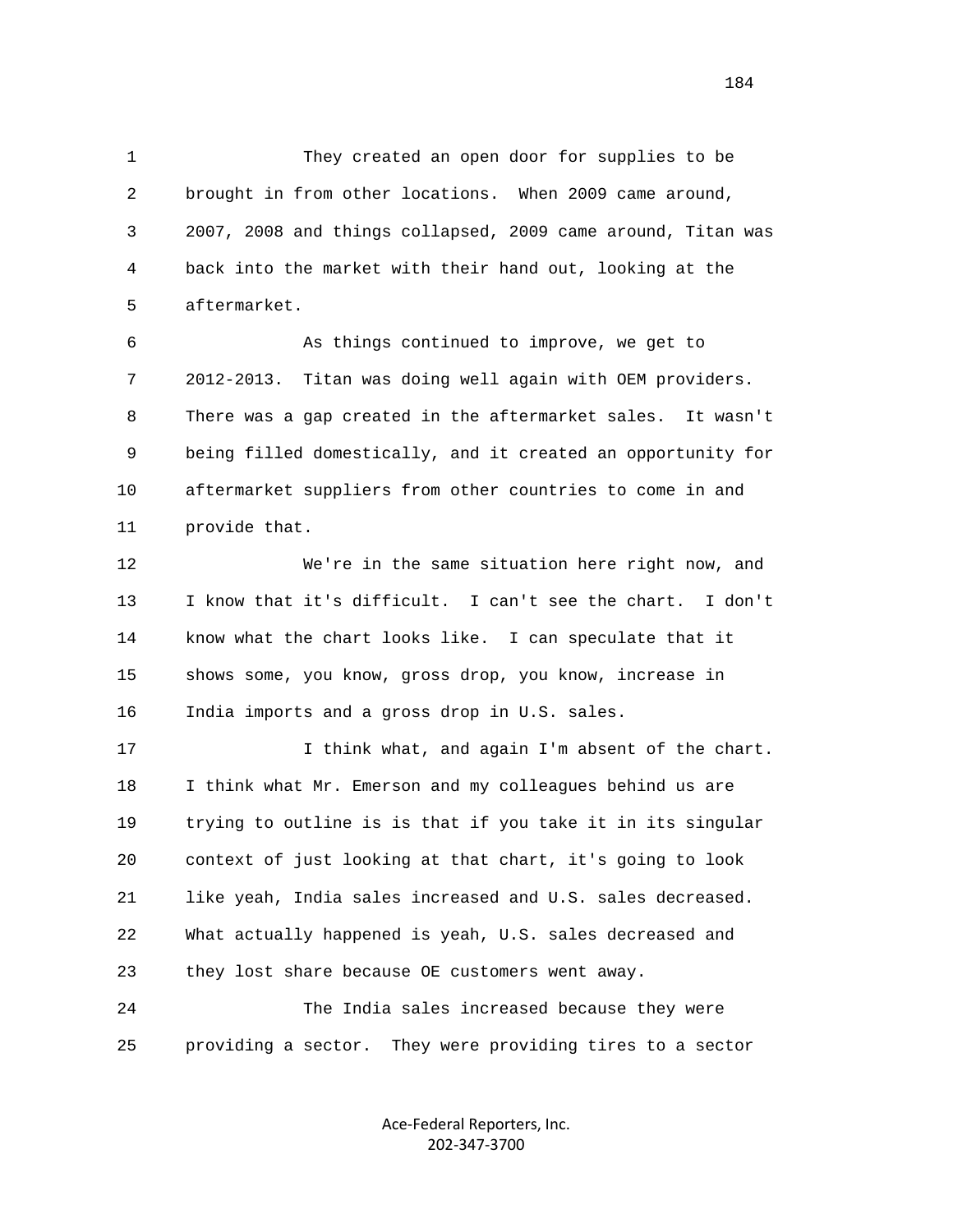1 of the market, that Titan and other manufacturers here had 2 no interest in providing. 3 COMMISSIONER SCHMIDTLEIN: The Ag aftermarket 4 you're talking about? 5 MR. EMERSON: The Ag aftermarket, that's 6 correct. And to an extent the construction market too. As 7 the Commission looks at this -- 8 COMMISSIONER SCHMIDTLEIN: So okay. 9 MR. EMERSON: I just, you know, I sit here 10 frustrated that that behavior can be rewarded by a 11 Commission like this and  $\sim$  12 COMMISSIONER SCHMIDTLEIN: Can you be a little 13 more specific though? When you say "Titan has no interest 14 in the ag aftermarket" -- 15 MR. EMERSON: I hope I didn't say "no interest." 16 I said that in their priority, they sell wheels and tires. 17 When they sell a wheel, when they sell just a tire, they're 18 already behind the eight ball, because they have 19 infrastructure and manufacturing capability that requires 20 them to sell the wheel and tire together. 21 When they go to the aftermarket, they're not 22 selling wheels. They're only selling tires because the 23 wheel already exists on the machine. They have very little 24 interest. It's a survival mechanism at this point to sell 25 just tires, and the minute the OE market picks up again,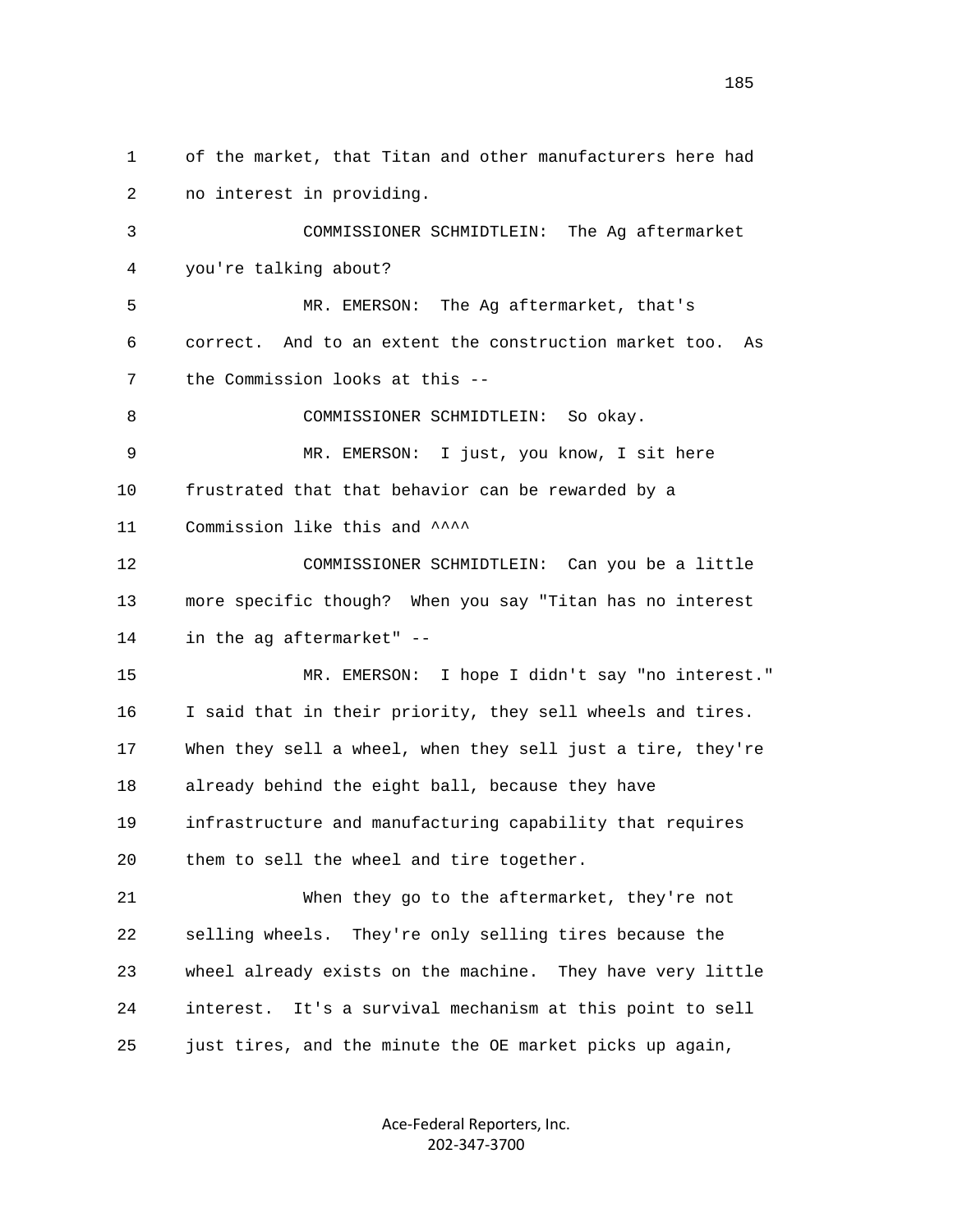1 they'll do the same thing they did in 2007. They'll do it 2 again. They'll abandon ^^^^ they'll put the aftermarket as 3 a secondary position. They'll sell their wheels and tires 4 to their OEs. They'll max out their production and their 5 capability based on their existing infrastructure, and when 6 OE collapses again in 2025 or 2027, they'll come running 7 back to the aftermarket again, and they'll come running back 8 to this Commission like they did with the Chinese imports.

 9 COMMISSIONER SCHMIDTLEIN: So I just want to 10 understand exactly what you mean. So is Titan turning down 11 customers? Are they not, their sales people aren't calling 12 on customers with regard to aftermarket tires? Like how 13 exactly is it that -- when you say they -- their priorities 14 are such that this isn't a priority for them and that's why 15 they gave up sales? What do you -- exactly what do you 16 mean?

 17 MR. CLARK: Okay, so two points to that. Mr. 18 Van Ormer, one of the customers with Camso back there just 19 said to the Commission that for five years he's been asking 20 them to come in and talk to him. If they've got the grizz 21 squad and all these resources on the ground, then why can't 22 Mr. Van Ormer, who's a guy that's been in business for 50 23 plus years, get Titan to come in and talk to them about 24 sales?

25 Specific to the resources they have on the

Ace‐Federal Reporters, Inc. 202‐347‐3700

186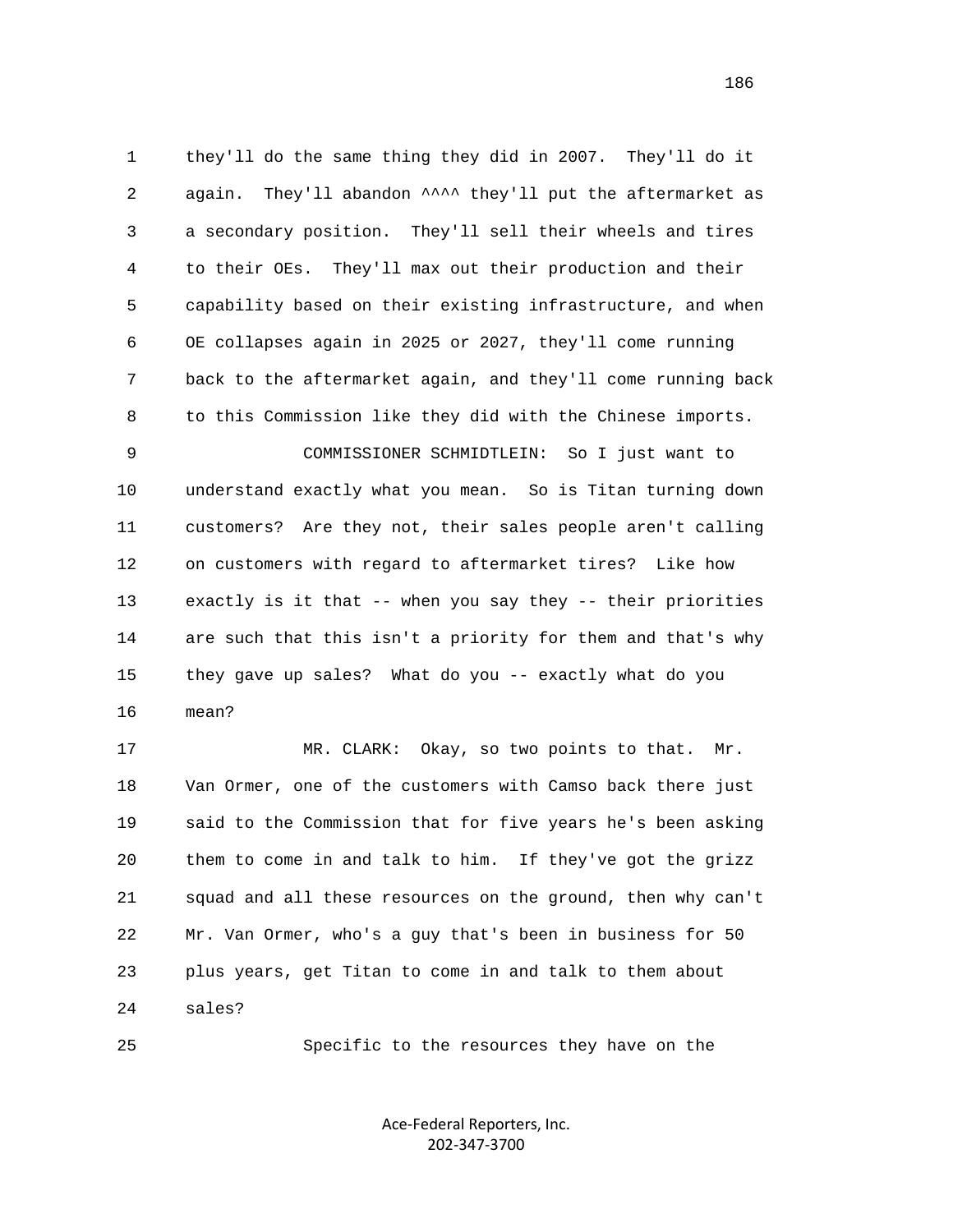1 ground, I hope the Commission heard this morning. They 2 talked specifically about the grizz squad going directly to 3 end users. An end user is a farmer. I don't sell to 4 farmers. I sell to tire distributors and dealers. The tire 5 distributor and dealer then goes to the farmer with the 6 services they have, the ability to mount the tire, to change 7 the tire out in the field and put that tire on.

 8 I don't go to end users. Our industry doesn't 9 go to end users. Titan though feels as though they need to 10 change the dynamics of the industry and go to the end user 11 to try to sell tires. It frankly upsets the industry as a 12 whole, and I don't think that you get a lot of support from 13 the aftermarket industry for Titan's behavior.

 14 COMMISSIONER SCHMIDTLEIN: Okay, and do you 15 think this is the same case for the construction/industry 16 segment, that they don't have ^^^^ the priority is not that 17 segment, and that's why they lost volume?

 18 MR. CLARK: It's so easy to -- if you really 19 look at the foundation of the company, there's two points I 20 want to make. Titan started as a wheel manufacturer. Just 21 for clarity to the Committee, a wheel is that steel rim that 22 the tire mounts to. That's what they started with. They 23 then added tires and they became Titan Tire.

 24 Every time they sell only a tire, they're behind 25 the eight ball. They have the wheel that they wanted to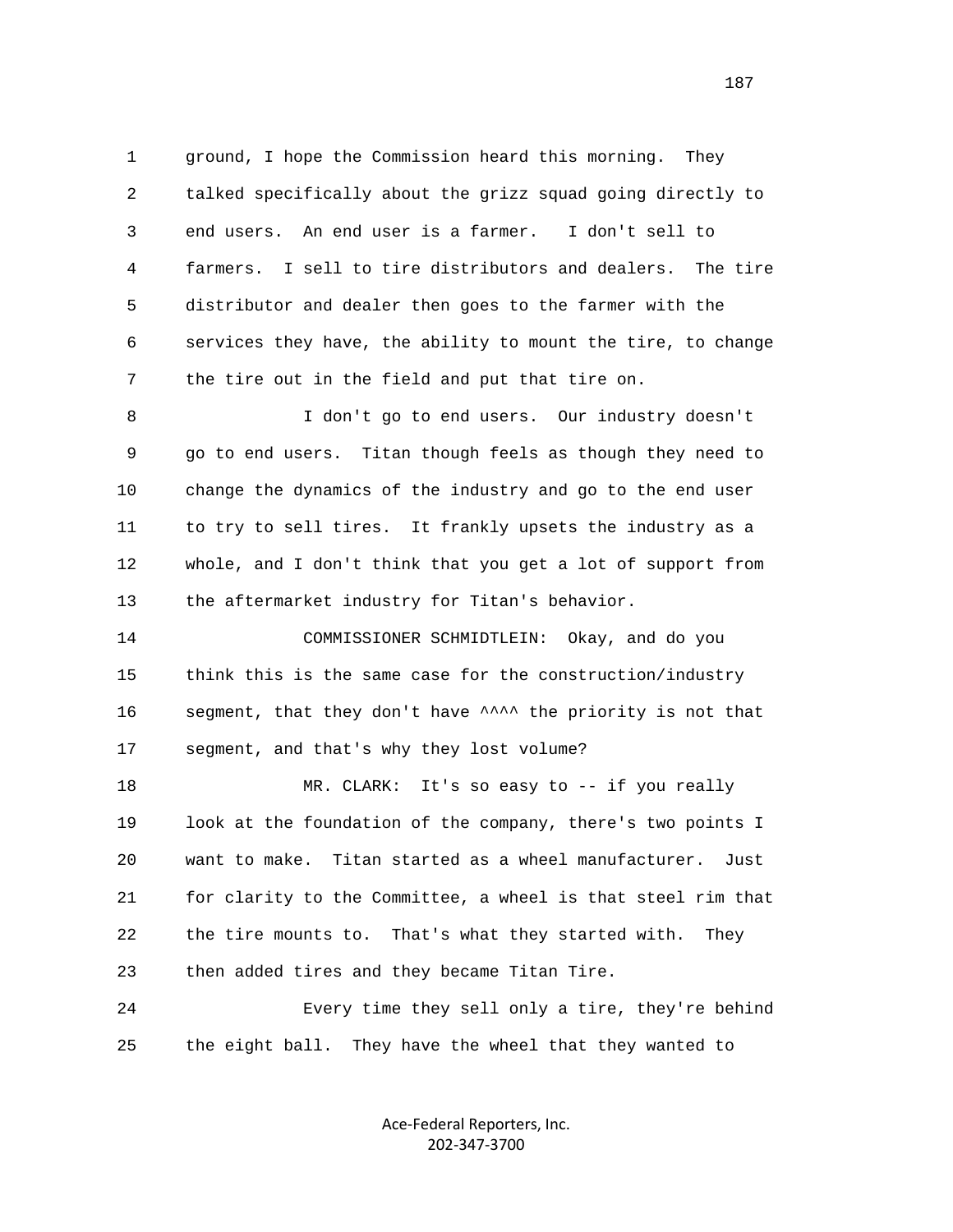1 sell with the tire but they're not able to. So their 2 priority in selling, whether it's to OE or the aftermarket 3 is always going to be OE first because the OE customer takes 4 the wheel and the tire together. An aftermarket customer 5 only wants the tire 99 percent of the time, because the 6 wheel already exists. 7 MR. EMERSON: And just one final point, 8 Commissioner Schmidtlein. 9 COMMISSIONER SCHMIDTLEIN: Yeah. 10 MR. EMERSON: I do think that dealers know this. 11 I mean these dealers have been in business for decades. 12 They see the cyclicality of Titans' interest in the 13 aftermarket. I do know that one of the witnesses from Titan 14 testified earlier today that during the POI, they were quite 15 interested in the aftermarket. I'm sure that's true, and 16 they were interested in the aftermarket because the OE 17 market has died down. 18 But these dealers have been in business, you 19 know, the ones you've heard testimony from today, for 20 decades and decades and have seen this, you know, coming and 21 going. Dealers, distributors need a reliable source of 22 supply year-in and year-out. They can't have a supplier 23 who's going to be here for a few years and then pull back

25 They do need to stick with suppliers who are

24 for a few years, when they then have to go on allocation.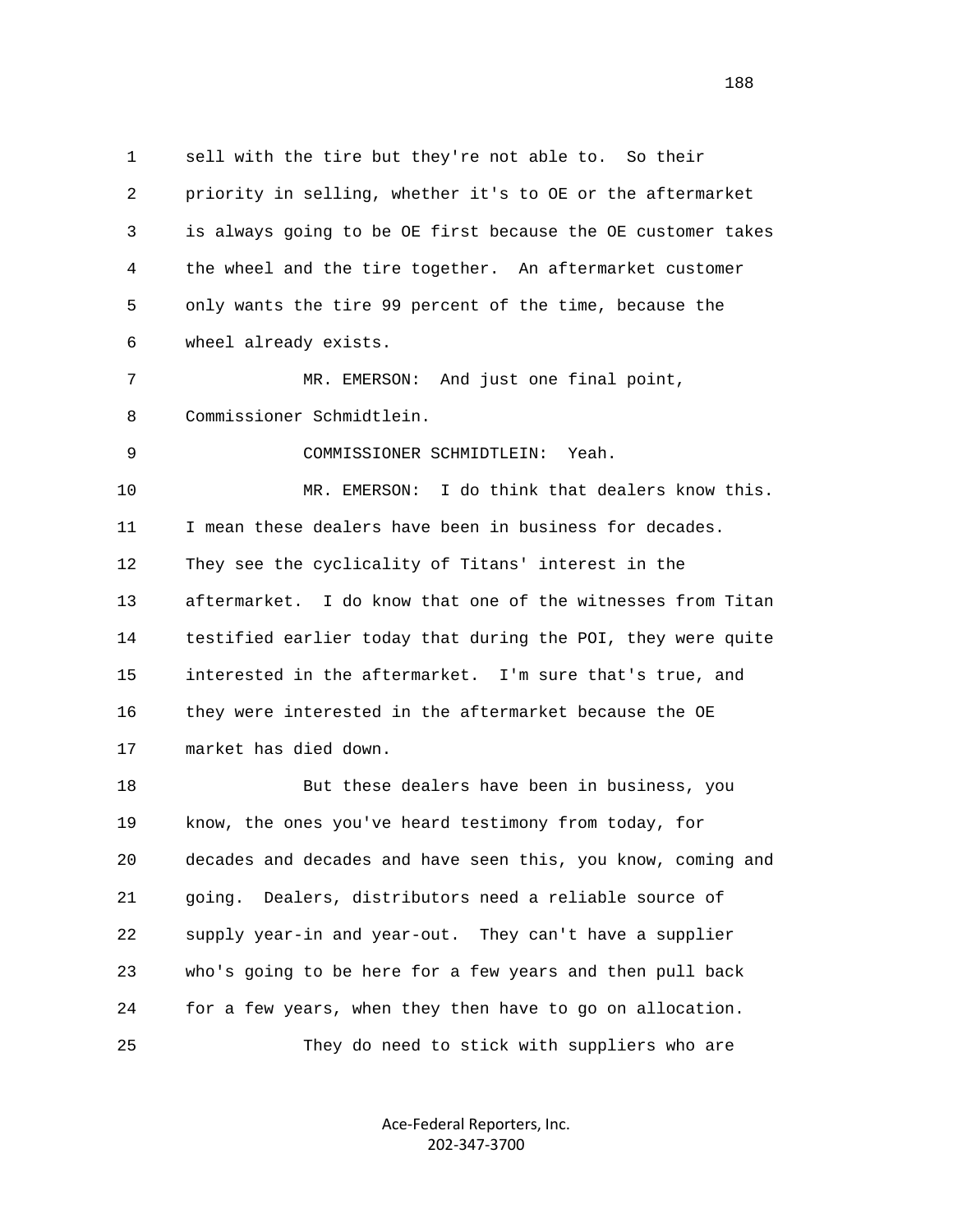1 committed to the aftermarket, who have invested in the 2 aftermarket like Alliance, like BKT, that they know they can 3 count on as time goes by.

 4 COMMISSIONER SCHMIDTLEIN: So you think all of 5 the entirety of the decline that we see for U.S. producers, 6 not just Titan because there is obviously more than just 7 one, and these numbers are inclusive of all of them, is 8 because dealers don't want to do business with them because 9 they're not a reliable supply?

 10 MR. EMERSON: I don't know that I am in a 11 position to say that that's the full answer, the full 12 explanation to that question. But I -- but from what I 13 understand from speaking with my client, I believe that to 14 be a contributing factor.

 15 MR. NOLAN: And just to add to that, there's a 16 pretty powerful incentive here. You know, one long term 17 contract with Deere, Caterpillar or C&H will feed a lot of 18 production. To get that same thing in the aftermarket, you 19 have dozens of distributors and dealer relationships you've 20 got to deal with, and you've got to constantly work those 21 relationships.

 22 It's a very different dynamic between those two 23 markets. If you flip back and forth, you're not going to 24 breed the degree of loyalty necessary to say well, I'm 25 always going to go back to Titan because they're always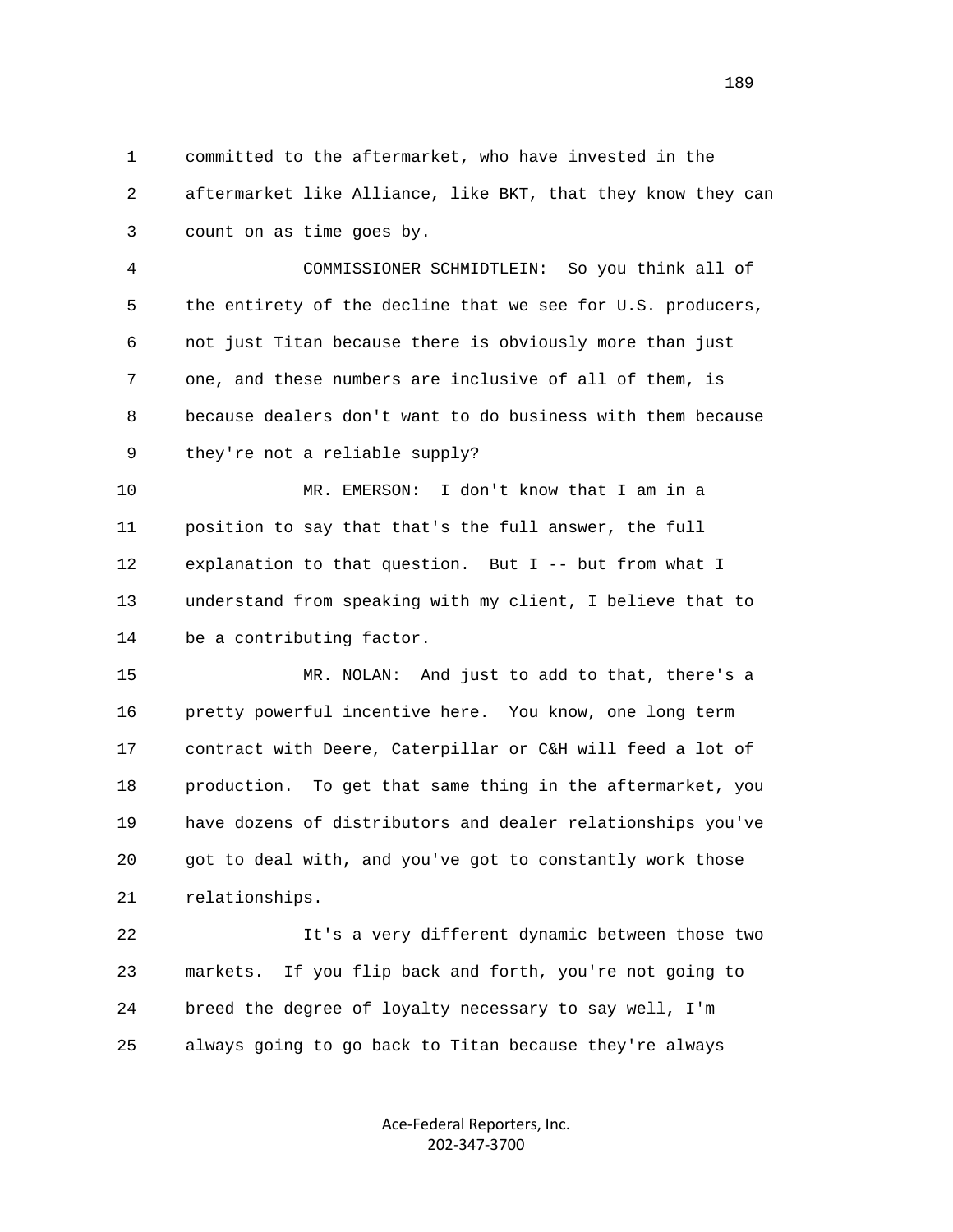1 going to be there when I need them. If they're there when I 2 need them when it's, you know, certain times, but they're 3 not going to be there when I need them other times, but 4 these other producers are always going to be there when I 5 need them.

 6 The factors that you've seen in the staff report 7 on availability, reliability, those types of things start to 8 become a much bigger part of the equation. Frankly, Titan 9 hasn't done a very good job of promoting their reliability 10 or availability on a consistent basis.

 11 COMMISSIONER SCHMIDTLEIN: And what about the 12 other producers, Goodyear?

 13 MR. NOLAN: I mean we can't comment on everybody 14 particularly, but I think those producers are design their 15 programs for the OE market. What are you going to seen on a 16 John Deere tractor? You're going to see a Goodyear, a 17 Firestone, maybe a Titan tire. You're never going to see a 18 BKT tire on it, you're never going to see an Indian tire on 19 that new tractor, and that makes sense.

 20 But if you invest your time and energy in that 21 market, in that OE market, which is very lucrative when the 22 times are good, then you can't cry foul too much when times 23 are bad because you've put your eggs in that basket. Maybe 24 not solely, but if it's a principle focus of your marketing 25 program to go into that sector, and that sector goes down,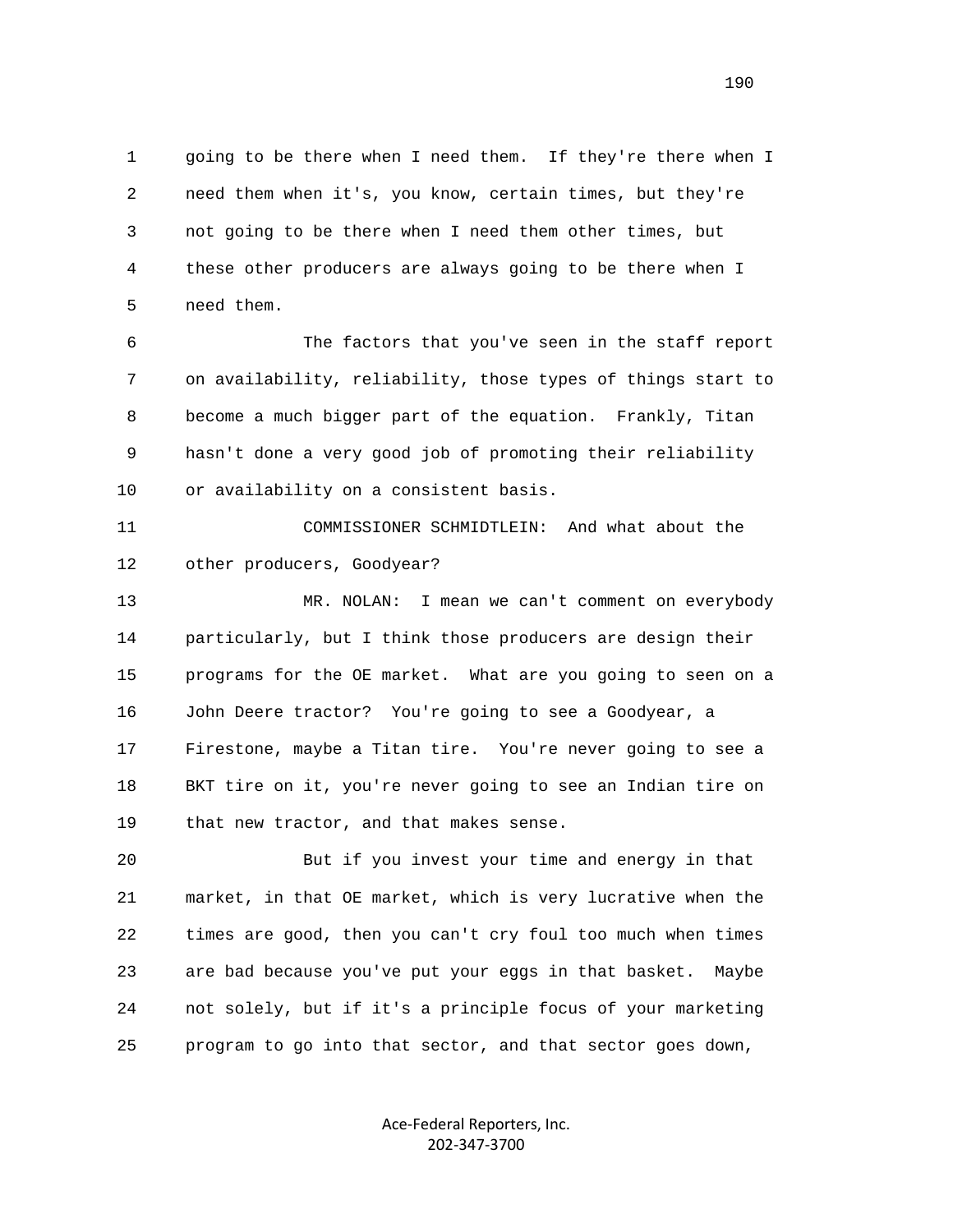1 it's not so easy to flip a switch and say well, we're going 2 to go over to the other market when the other people have 3 been working that market for ten years.

 4 COMMISSIONER SCHMIDTLEIN: Okay, all right. 5 MR. BULGER: Maybe one other comment, too. You 6 mentioned the others like Goodyear, outside of the farm side 7 or the Michelins or what have you, and these companies made 8 a conscious effort to move upmarket. They're selling larger 9 tires, they're selling radial tires. They're not 10 manufacturing bias ply tires anymore for the market place, 11 because there is a hundred manufacturers of bias ply tires 12 globally, and it's a more commoditized market.

 13 So it doesn't bring the margins, it doesn't 14 bring the profitability. So where you see these folks 15 investing is in new technologies, larger tires, you know, 16 what you'd call giant tires where there's much better 17 profitability in that range of products. So that's the 18 reasons why you -- they're not here today.

 19 COMMISSIONER SCHMIDTLEIN: Uh-huh, okay. All 20 right. I apologize for having gone over so --

 21 CHAIRMAN WILLIAMSON: That's okay. Continuing 22 on the same line, and I don't want to go into a long tirade, 23 but I would want to ask you to explain Mr. Carpenter this 24 morning, who I think has been a long-term distributor of 25 these products, and has -- I guess had a long-term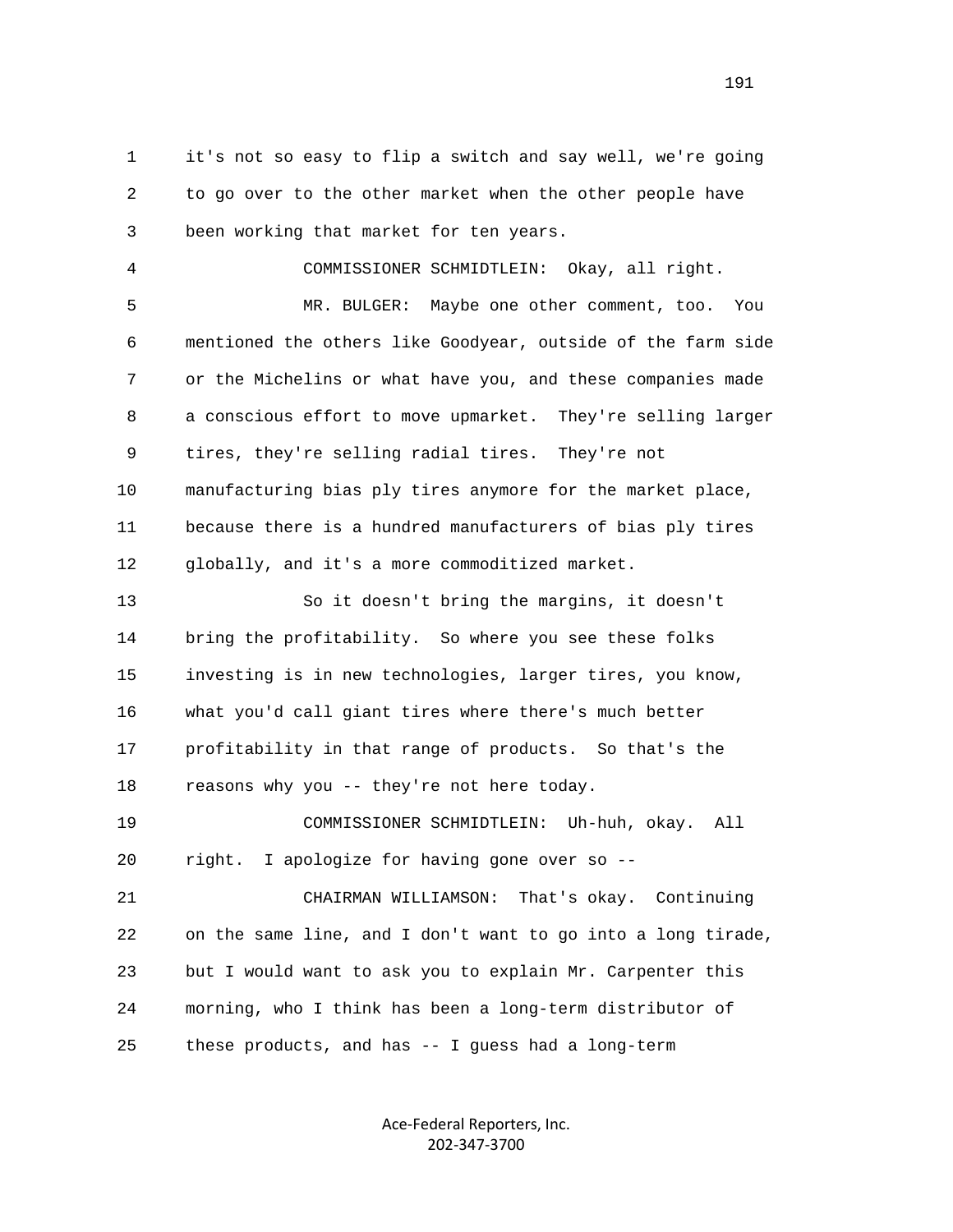1 relationship with Titan. I can invite him post-hearing, if 2 he wants to -- they want to put anything on the record, kind 3 of what you're saying. 4 But is he an exception? I mean are there other 5 folks like that out there? I mean I know Mr. Van Ormer's 6 got a different perspective but -- 7 MR. CLARK: I would defer to Mr. Van Ormer to -- 8 this is Jim Clark, Alliance Tire. I'd defer to Mr. Van 9 Ormer to add some comment. But there's only one thing or 10 two things I wanted to mention. When you heard Mr. 11 Carpenter this morning, he's on Titan's Dealer Council. I 12 can easily -- 13 (Simultaneously speaking.) 14 MR. CLARK: Yeah. He is a dealer-distributor in 15 Michigan, so he represents, you know, a five location shop 16 in Michigan. He does specialize in agriculture and he 17 specializes in putting agriculture tires on products out in 18 the field. He buys our products. He buys them today. He 19 stated that he no longer deals with us. He does. 20 I think that in his written testimony or his 21 beginning testimony, he spoke to the fact that there were 22 quality issues. We looked through our warranty records. We 23 didn't see anything but -- 24 (Simultaneous speaking.) 25 MR. CLARK: What I wanted to say was here, what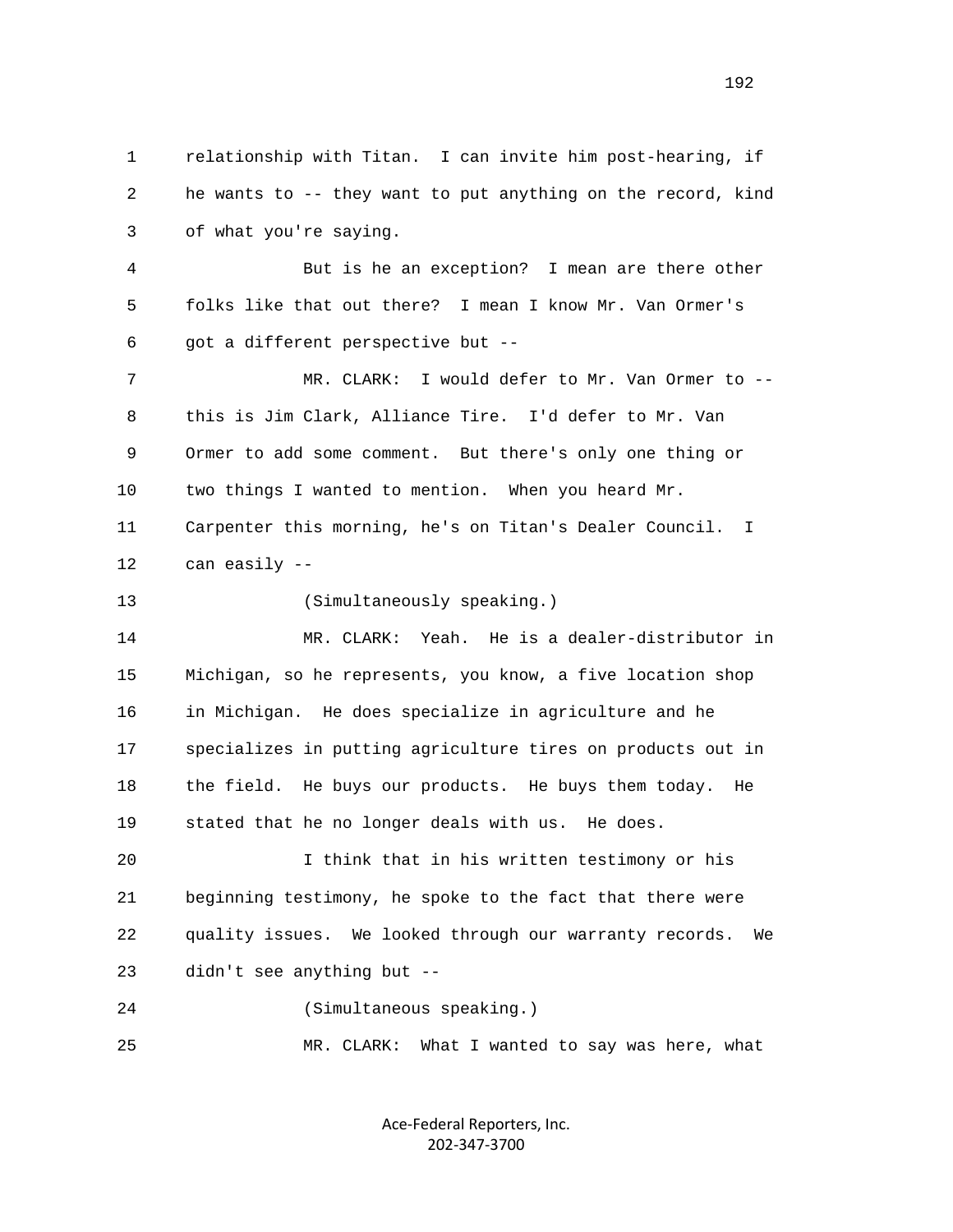1 I thought was interesting is he said later, he said that the 2 problem wasn't that I didn't want to order for him or 3 anything. I had to order six months in advance to get 4 container orders, and sometimes they arrived in July when I 5 needed them in April. 6 MR. CLARK: I don't know what else to say to you 7 except after the Commission's over, I'm going to go back to 8 him and tell him I'll guarantee him -- . 9 CHAIRMAN WILLIAMSON: We've had lots of these 10 Family Feud things. I didn't know they were on both sides. 11 I don't want to get -- I'm just trying to get to this 12 concept that, you know, what Titan was talking about, it 13 sounds like they had to have distributors about the country 14 in order 15 to -- I mean you're talking with themselves direct. 16 MR. CLARK: They absolutely have to. They have 17 to have distributors in order to sell their tires because 18 they do not have a servicing capability. We were having a 19 discussion about this earlier. I don't know if there's a 20 misunderstanding by the Commission, but they don't have the 21 ability to change a tire out in the field. They don't have 22 the trucks or the people. 23 CHAIRMAN WILLIAMSON: No, they made that 24 perfectly clear this morning.

25 MR. CLARK: Okay, very good.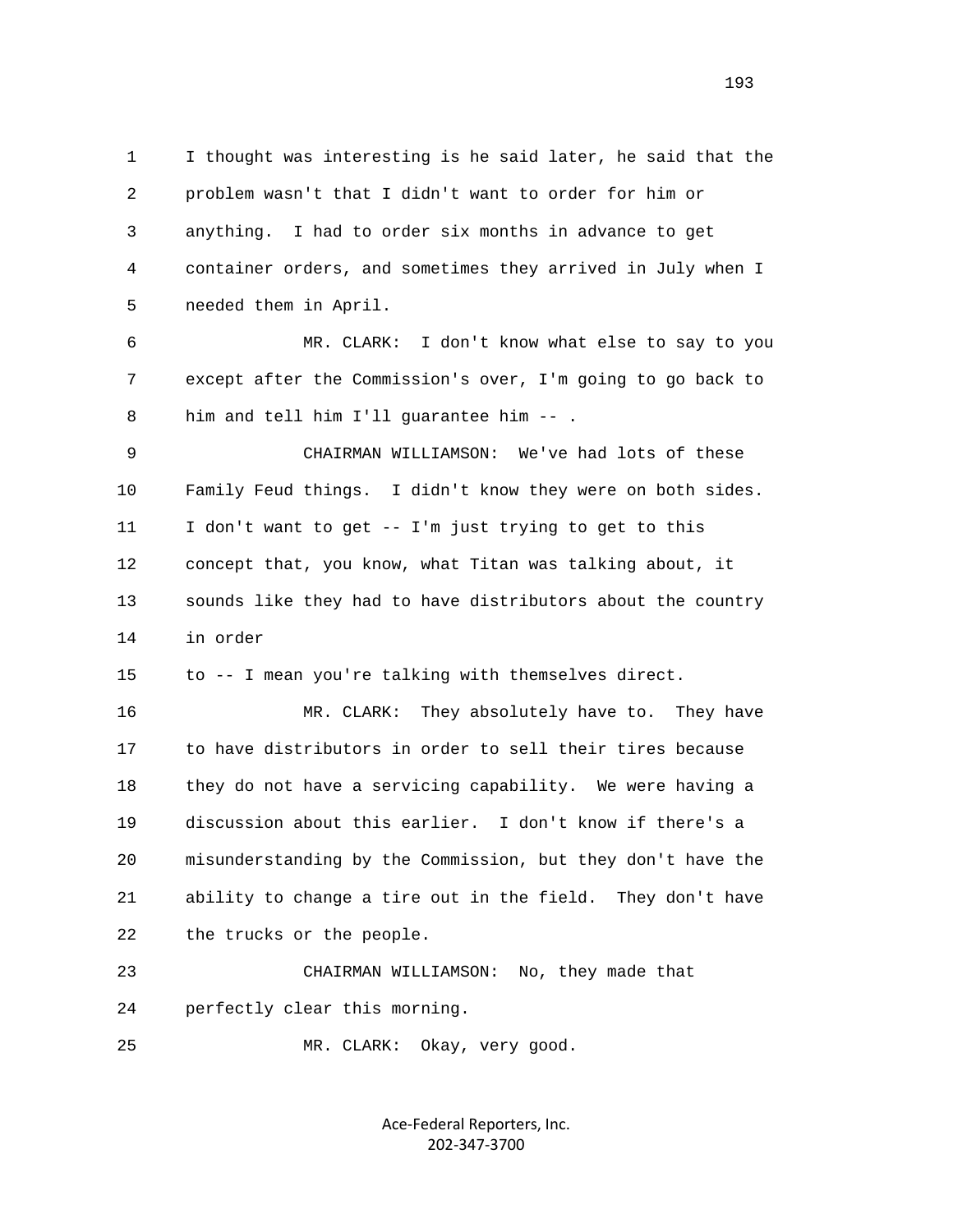1 CHAIRMAN WILLIAMSON: So I'm saying I 2 understand. 3 MR. CLARK: Right. So I think what you would

 4 ask, a good question to ask Titan would be -- well, I don't 5 think you can ask it fairly either, because he'll tell you 6 they have hundreds of distributors and hundreds of dealers. 7 So do we. I mean I don't know how to answer the question. 8 I'm sorry.

 9 CHAIRMAN WILLIAMSON: Both of y'all are set up, 10 or at least, if you're going to play in this market, you 11 have to have a certain type of infrastructure and certain 12 type of network.

 13 MR. CLARK: Absolutely. And I'll even compare 14 our infrastructure network -- as Mr. Mazzola mentioned 15 earlier today, we introduced 125 new products this year. 16 CHAIRMAN WILLIAMSON: I'm not disagreeing. I'm 17 saying you've got to have some kind of -- but sometimes

 18 y'all were talking as if they didn't have any. And that 19 just didn't square. You can talk about quality, who's 20 better and all that kind of stuff, and I understand that's  $21 - -$ 

> 22 MR. BULGER: Mr. Chairman, maybe I can -- I'd 23 like to chime in on this. Bob Bulger from Camso. One of 24 the things that we have seen over the last ten years anyway 25 is, really the wholesaler channel has been squeezed to some

> > Ace‐Federal Reporters, Inc. 202‐347‐3700

194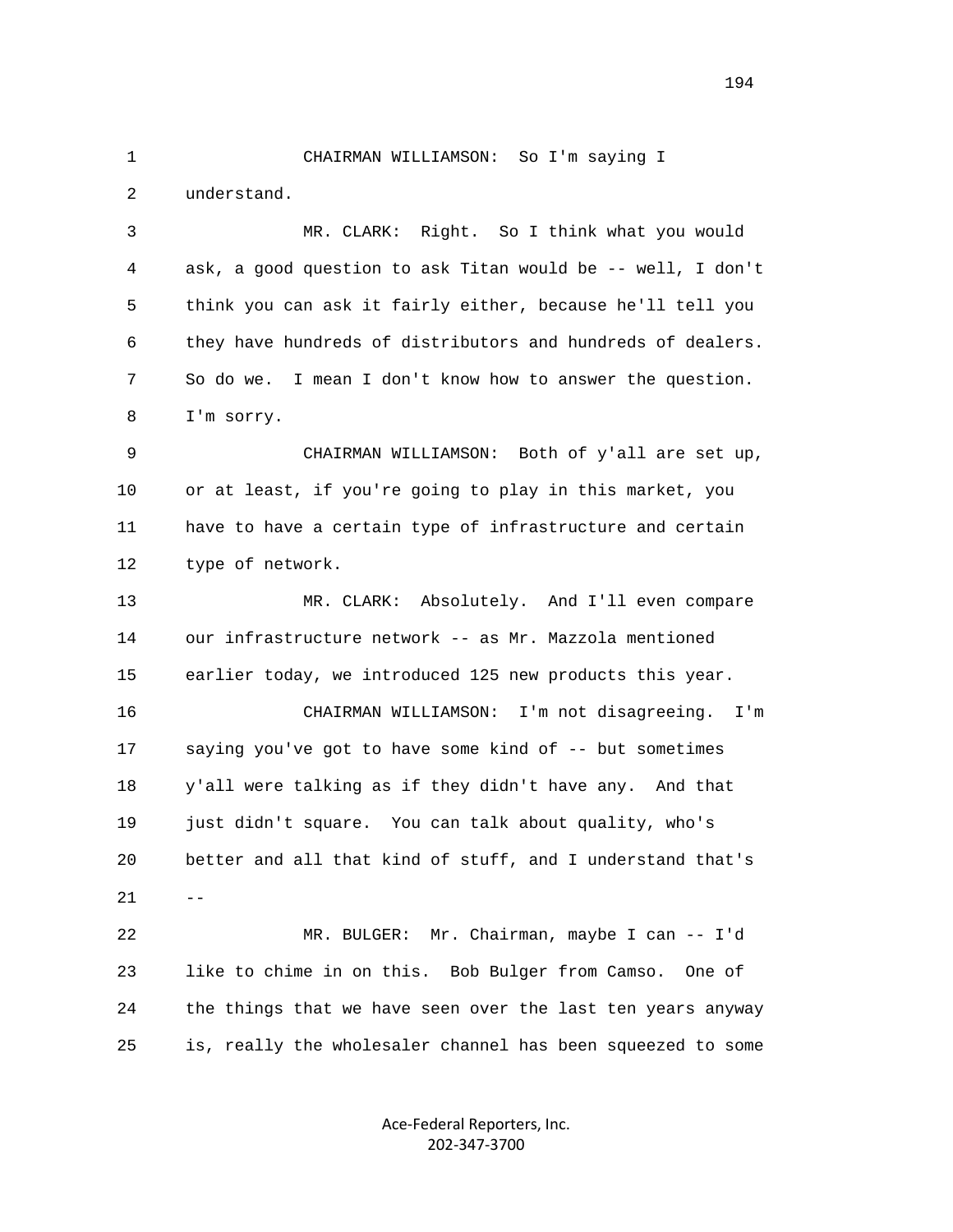1 degree, because there are companies, and Camso is one of 2 them, and some of the other people in the room. But we have 3 DCs in the U.S. market. We are the distributors. 4 CHAIRMAN WILLIAMSON: DCs? 5 MR. BULGER: Distribution Centers. And we sell 6 to tire dealers, as well as wholesalers. And there are a 7 few of them who do very well at it, but they have a 8 particular brand. They have a particular way of going to 9 market. 10 Mr. Van Ormer with EBT is one of those, where they've 11 developed a private brand, they developed a marketing 12 program behind that. 13 It is much more difficult for a distributor to 14 buy a branded product and differentiate that to a tire 15 dealer, when that tire dealer has that same access to buy 16 direct from that manufacturer. So in many cases over the 17 last number of years, you've seen these wholesalers get 18 squeezed. And in a lot of cases, many of them disappeared. 19 So that is one of the things that you have to 20 take into account when you're talking about a wholesaler 21 versus a tire dealer. There's many very large tire dealers 22 in this market that aren't going to be buying -- they don't 23 buy from wholesalers. When you talk about the smaller tire 24 markets of this world, they're the Les Schwabs, they buy 25 directly from the manufacturers. Most major tire dealers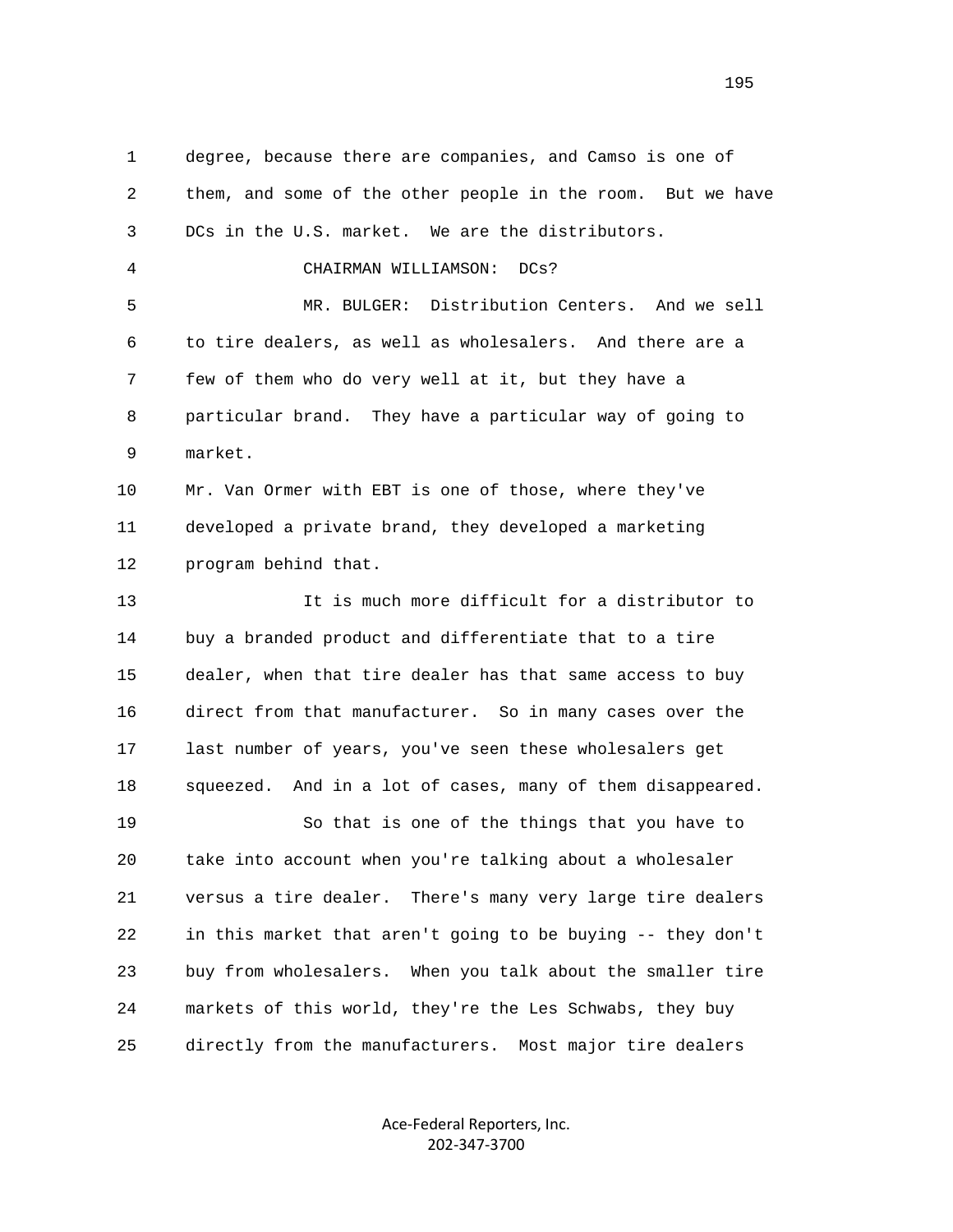1 do.

| $\overline{2}$ | And in that environment, there's no room for a               |
|----------------|--------------------------------------------------------------|
| 3              | wholesaler. A wholesaler has to create their value, and      |
| 4              | again, I think in certain cases, and EBT's an example,       |
| 5              | they've been able to do that. But they're the exception.     |
| 6              | Tom, I don't know if you wanted to say a couple words?       |
| 7              | MR. VAN ORMER:<br>The only thing I wanted to be              |
| 8              | clear with Titan is, Titan did not choose to build private   |
| 9              | brand tires for us. That is all that I said.                 |
| 10             | CHAIRMAN WILLIAMSON: And I heard that loud and               |
| 11             | clear.                                                       |
| 12             | MR. VAN ORMER: And so it is -- but it is not --              |
| 13             | I'm also a dealer for them, and I do get very good supply    |
| 14             | from them on their Titan, or Goodyear brand product.         |
| 15             | CHAIRMAN WILLIAMSON: Thank you. That helps                   |
| 16             | clarify it some.                                             |
| 17             | MR. ROBINSON: If I may shed a little of light.               |
| 18             | I think that the --                                          |
| 19             | CHAIRMAN WILLIAMSON: Sir, you better identify                |
| 20             | yourself.                                                    |
| 21             | MR. ROBINSON: Brian Robinson from BKT. I think               |
| 22             | the customer that we're referring to, the person that we're  |
| 23             | referring to this morning, was in a unique situation in that |
| 24             | they were both a distributor and an installer. And what      |
| 25             | they spoke to was their inability to make profit on a        |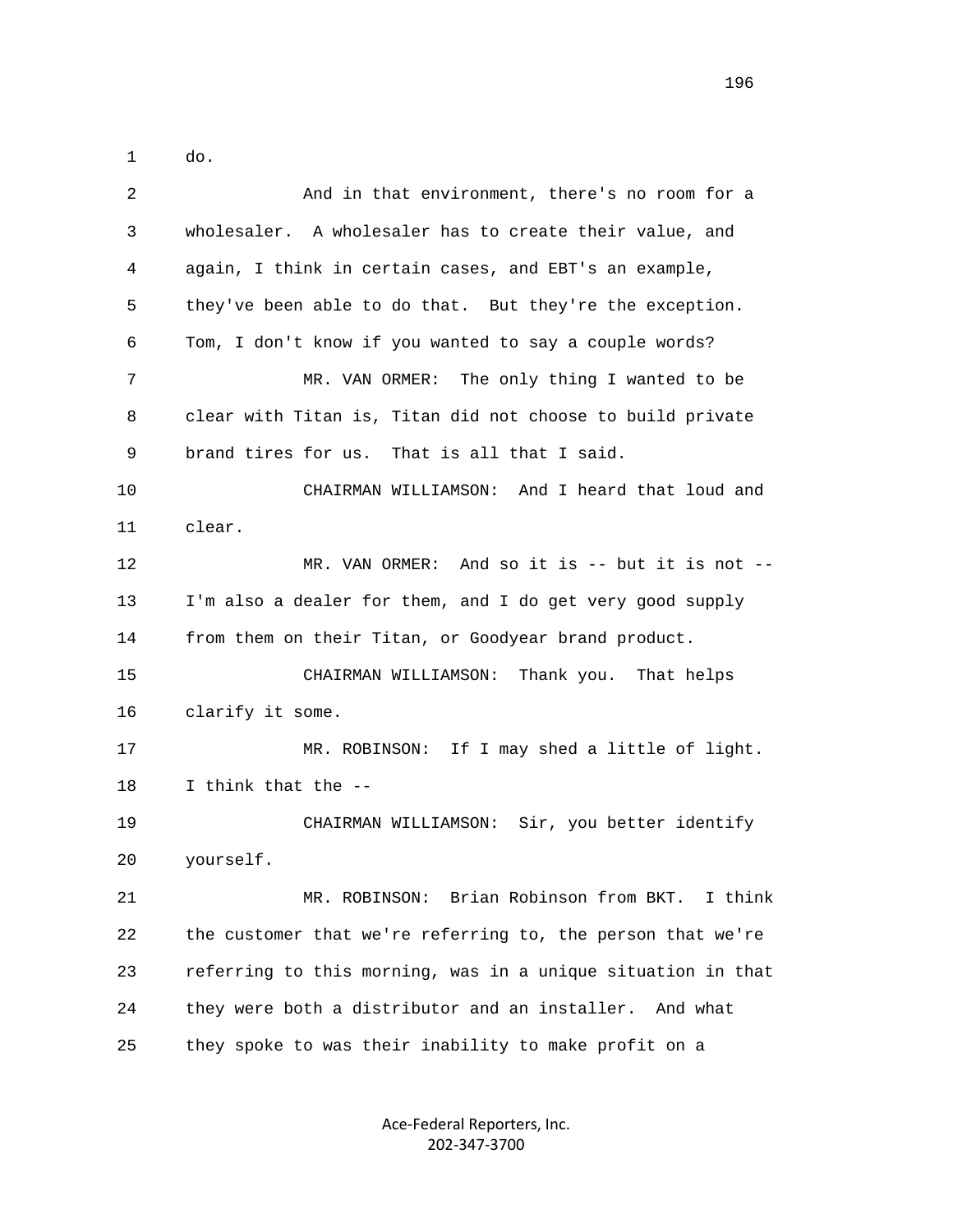1 premium brand product.

| 2  | What he didn't differentiate was, was that                   |
|----|--------------------------------------------------------------|
| 3  | through a distribution channel or was that through an        |
| 4  | installation channel. And I think that's very relevant to    |
| 5  | the conversation, because he would be doing all the          |
| 6  | value-add services to put the tire into service versus       |
| 7  | reselling it, like a traditional distributor would. So       |
| 8  | that's something that we probably should ask that customer.  |
| 9  | CHAIRMAN WILLIAMSON: Okay. You have identified               |
| 10 | barriers that prevent subject imports from adding            |
| 11 | significant share of the OEM market. What, if any, barriers  |
| 12 | prevent domestic producers from gaining a larger share of    |
| 13 | the aftermarket?                                             |
| 14 | In other words, what advantages do subject                   |
| 15 | imports have in the aftermarket that domestic producers do   |
| 16 | not share? And I guess you would sort of say, well, if you   |
| 17 | haven't been spending the last twenty years or fifteen or    |
| 18 | ten years trying to sell in the aftermarket, you're not      |
| 19 | gonna get it. Is there anything else --                      |
| 20 | This is Eric Emerson.<br>I think<br>MR. EMERSON:             |
| 21 | that's exactly right, Commission Williamson, is the -- I     |
| 22 | don't know, and again, I would defer to anyone here from the |
| 23 | I don't know that anyone from the companies<br>company side. |
| 24 | would suggest that they have inherent advantages.<br>Again,  |
| 25 | I'll be corrected if I'm wrong there.                        |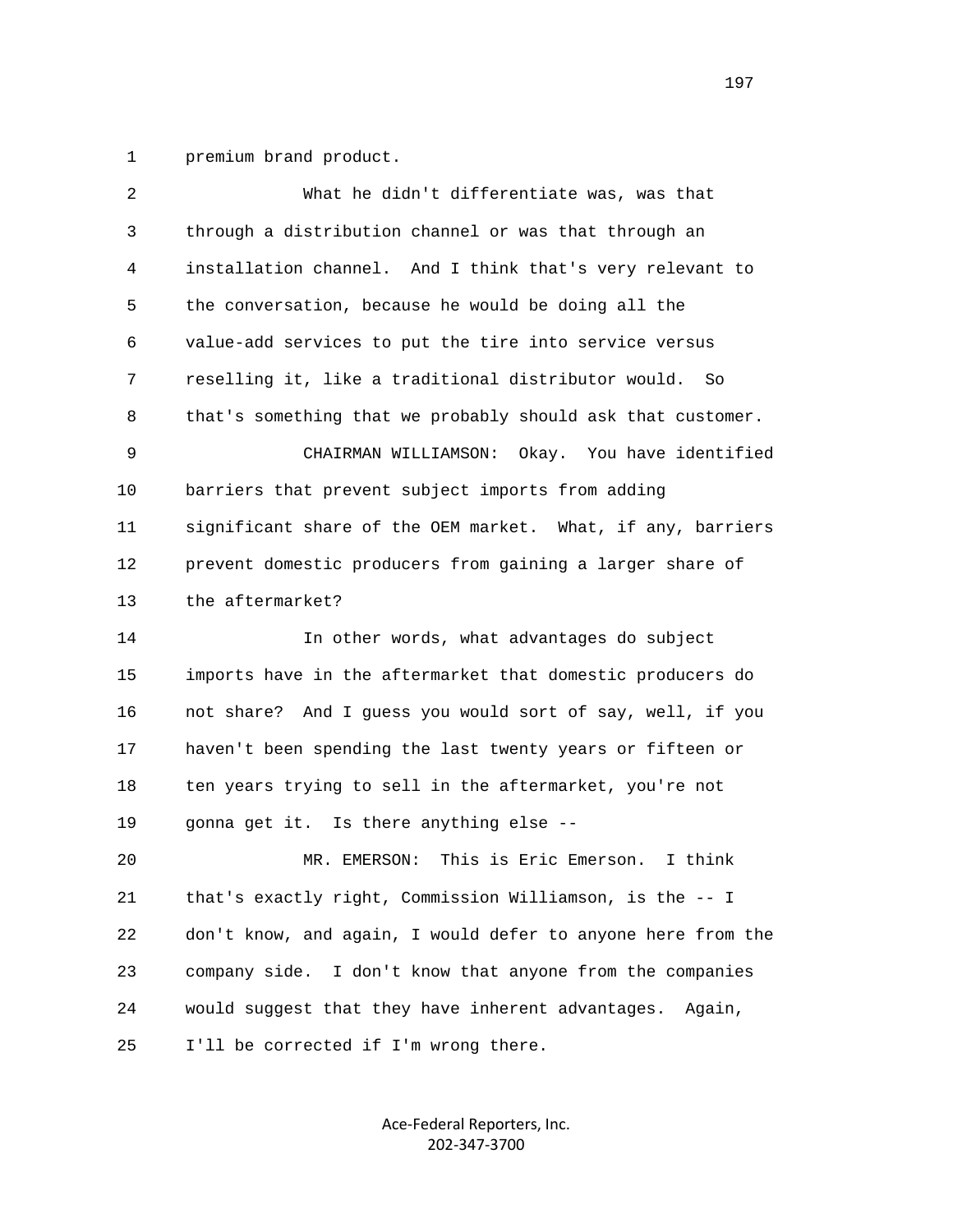1 But I do think it's the consistent commitment to 2 that segment of the market that has allowed them to, you 3 know, to be able to continue to make sales and be viewed as 4 a valuable and valued supplier in that segment of the 5 market.

 6 MR. CLARK: This is Jim Clark from Alliance Tire 7 again. And I'll speak only for Alliance Tire in this case. 8 But our commitment to the domestic industry is 125 new 9 products that we released this year to help the vehicles 10 perform better.

 11 It is five warehouses that we've expanded from 12 two. It's availability because I think when you look at the 13 average farmer in the United States, and the tire dealer 14 that's intermediary between them, when a piece of equipment 15 is down in the field, everybody is losing revenue and the 16 ability to service that farmer becomes critically important.

 17 Having a product available and having the right 18 product available is key. I think that some of the Tier 1 19 competitors that we have talked about today, and you talk 20 about the U.S. market and their investment, they are happy 21 to work with the OE providers, provide a tire to that OE 22 provider, have the equipment come out and hope to get the 23 sale after, when that tire wears down or has a failure. 24 And what we, how we earn our right to that 25 business every day is a good quality product that's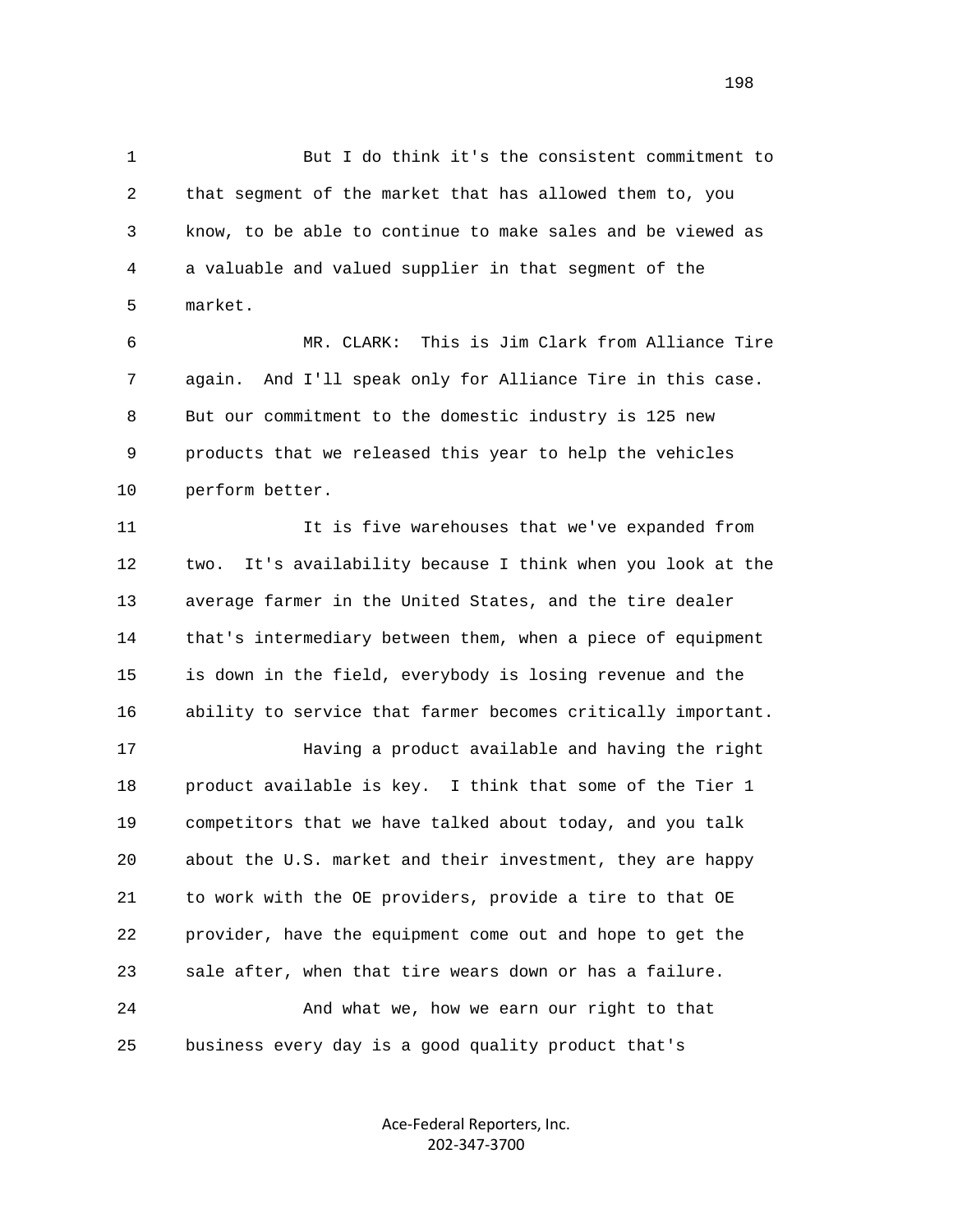1 specifically oriented and tailored to their needs. I do not 2 force my customers to buy a proprietary wheel and tire 3 product. I offer them a substitute product for the product 4 that they currently have, and I do it in an efficient manner 5 by having it available in inventory and accessible to them. 6 That's my investment.

 7 CHAIRMAN WILLIAMSON: Okay. Thank you. Yeah? 8 MR. BULGER: Mr. Chairman, Camso may be a little 9 unique in this respect in that we are first and foremost a 10 material handling tire manufacturer. It's for tires that go 11 on forklifts. Construction is a smaller business than our 12 material handling business; where we have an advantage would 13 be that we can bring that full basket of products to service 14 both the material handling customers of a tire dealer, as 15 well as their compact construction, and not only in tires 16 for construction, but we also manufacture construction 17 tracts for CTLs and mini-excavators.

 18 So we have a different range of products that 19 covers a sizeable opportunity with some of our dealers. And 20 you've got to keep in mind at the end of the day, the 21 products we're talking about -- when we're talking to tire 22 dealers -- represent 5% of their volume altogether. I mean 23 it's just not a huge piece. So if they can go to one vendor 24 and pick up all those products and not have to deal with 25 multiple vendors, then that's an advantage, and it's one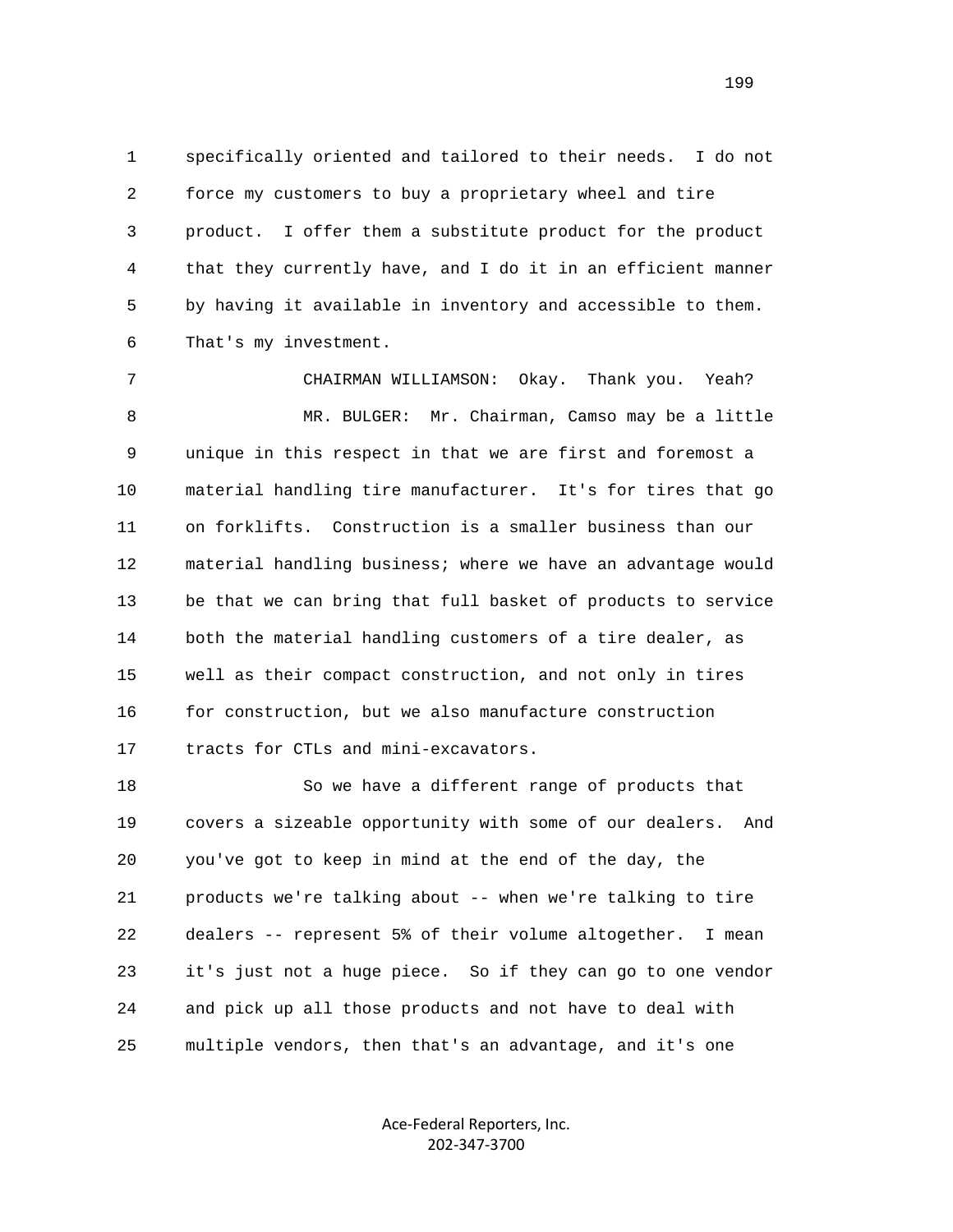1 that certainly that we push at Camso.

 2 CHAIRMAN WILLIAMSON: Okay, thank you. 3 MR. O'BRIEN: And Mr. Chairman, the material 4 handling tires are not part of the case. That's the point. 5 CHAIRMAN WILLIAMSON: Okay, let's stick to 6 what's part of this case. But thank you for those answers. 7 And I realize -- 8 MR. ROBINSON: While it is a matter of focus on 9 us for BKT to focus primarily on the aftermarket, I would 10 say that the plaintiff has an advantage, simply because 11 there's an OE tire on there to begin with, and once that 12 tire wears out, provided that the user had a good experience 13 with the tire, chances are they'll replace with the same 14 tire that was on there when it came from the factory. And 15 we're vying to replace that tire with an alternative. So we 16 actually have to sell against what's already on that vehicle 17 to start with. 18 CHAIRMAN WILLIAMSON: Thank you for those 19 answers. My time has expired. Vice-Chairman Johanson? 20 VICE-CHAIRMAN JOHANSON: Thank you, Chairman 21 Williamson, and I would like to thank all of the people on 22 the afternoon panel for participating today. In particular, 23 Mr. Bansal, thank you for coming all the way from India. I 24 know that it's a very long way to travel here. 25 In his opening statement of this morning,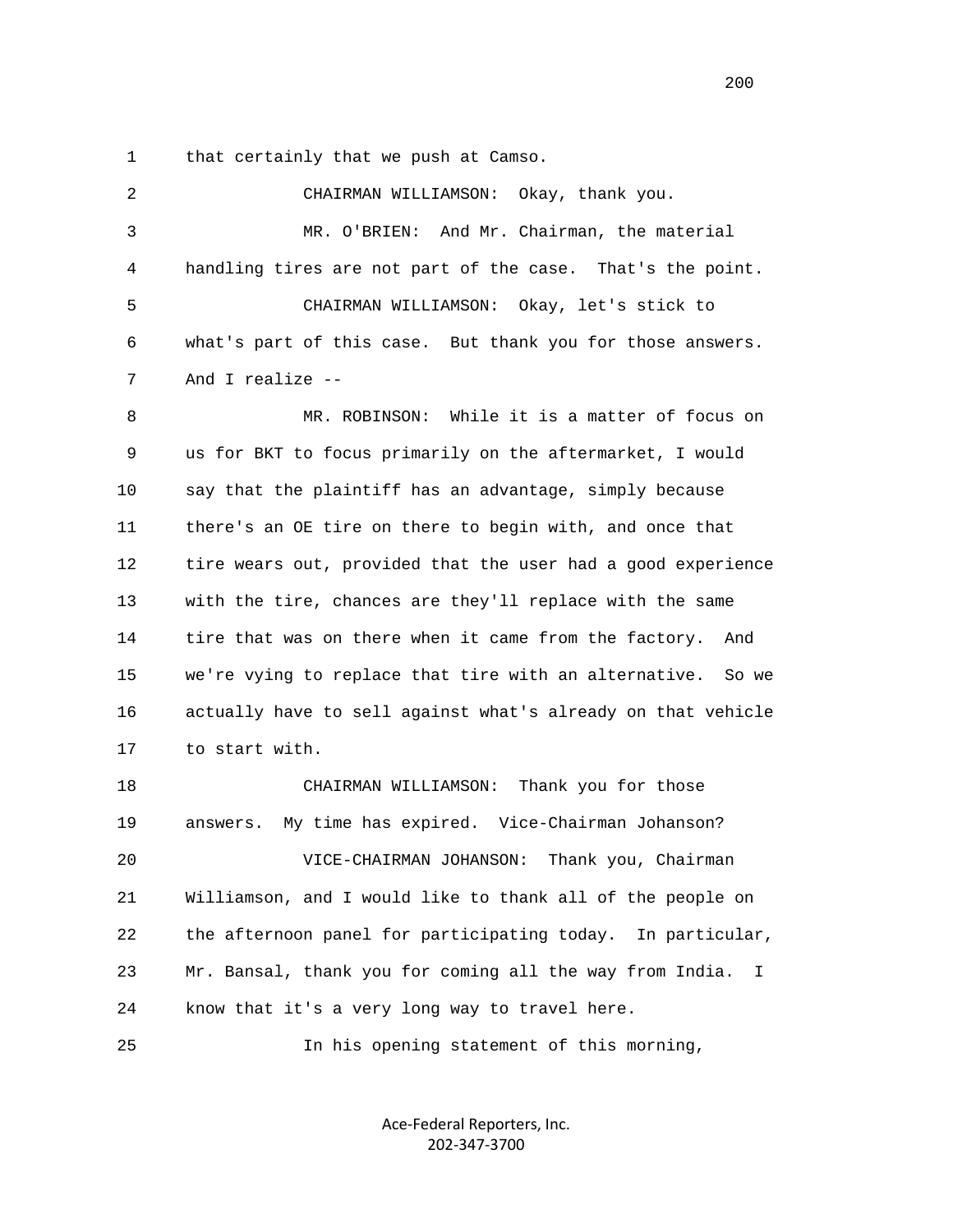1 Terence Stewart stated that the underselling margins in this 2 investigation are greater than tier premiums for the 3 domestically-produced product. Could you all please discuss 4 this contention of Mr. Stewart?

 5 MR. EMERSON: This is Eric Emerson. It's 6 difficult to discuss in an open forum. Certainly we have 7 done our best to calculate in our brief what we consider to 8 be the tier differences between the U.S. producers as a 9 whole and the Indian and Sri Lankan producers as a whole, 10 and I do believe that that was a question that Commissioner 11 Schmidtlein had asked about earlier, pointing to a 12 particular page in our brief as to how that calculation was 13 done, or asked the petitioners to comment on it.

 14 I think once you take that into account, I think 15 that some instances--not all--but some instances of 16 underselling are reversed essentially, but not all. But I 17 think really the most, as important, I would say as the tier 18 differences, is the information you have in the record about 19 how customers in this industry are not as price-sensitive in 20 their purchases as they are in other industries. And I 21 think this is a point where we and petitioners have a fairly 22 strong disagreement with how to characterize the record that 23 was developed in the pre-hearing staff report.

 24 So I think, in terms of the underselling 25 analysis, I think the tier issue, the quality issue, knocks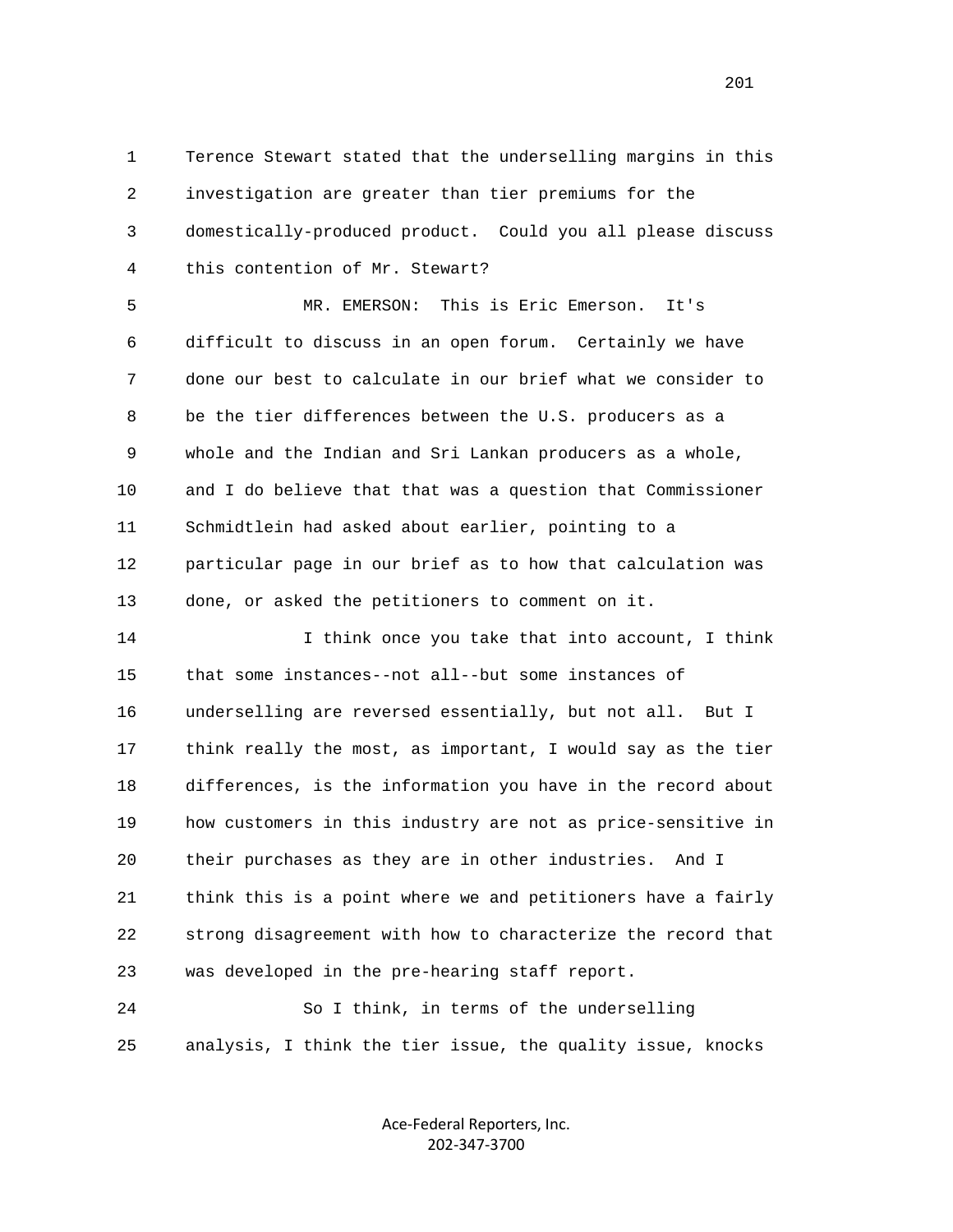1 down a number, though not all of the instances of 2 underselling. But I think our more fundamental point is 3 that the underselling analysis tells you less in this case 4 because of the relative lack of price sensitivity of U.S. 5 purchasers.

 6 VICE-CHAIRMAN JOHANSON: Thank you, Mr. Emerson, 7 for your response. The volume of subject imports was 1.3 8 million tires in 2015, valued at \$279 million and had 9 increased by 29% from 2013 to 2015, and this can be seen in 10 the staff report at Table C-1. Why isn't this volume of 11 subject imports particularly in a market with demand 12 declines significant?

 13 MR. NOLAN: I think we'd start with -- obviously 14 we're going to go back to the segmentation issue. If you 15 look at the volumes, I think in the BKT brief, the Exhibit 16 13, there's a chart where we actually kind of break out 17 between the construction markets and the mining markets and 18 that may be part where Commissioner Schmidtlein's questions 19 are coming from.

 20 What you see is such a huge change in relative 21 market shares based on what's happening with demand 22 patterns, right? And it just -- physical you cannot account 23 for it with imports. I mean we're talking quantum changes 24 in demand. The degree of the drop in demand in OE for 25 agriculture is so much larger than the increase in imports,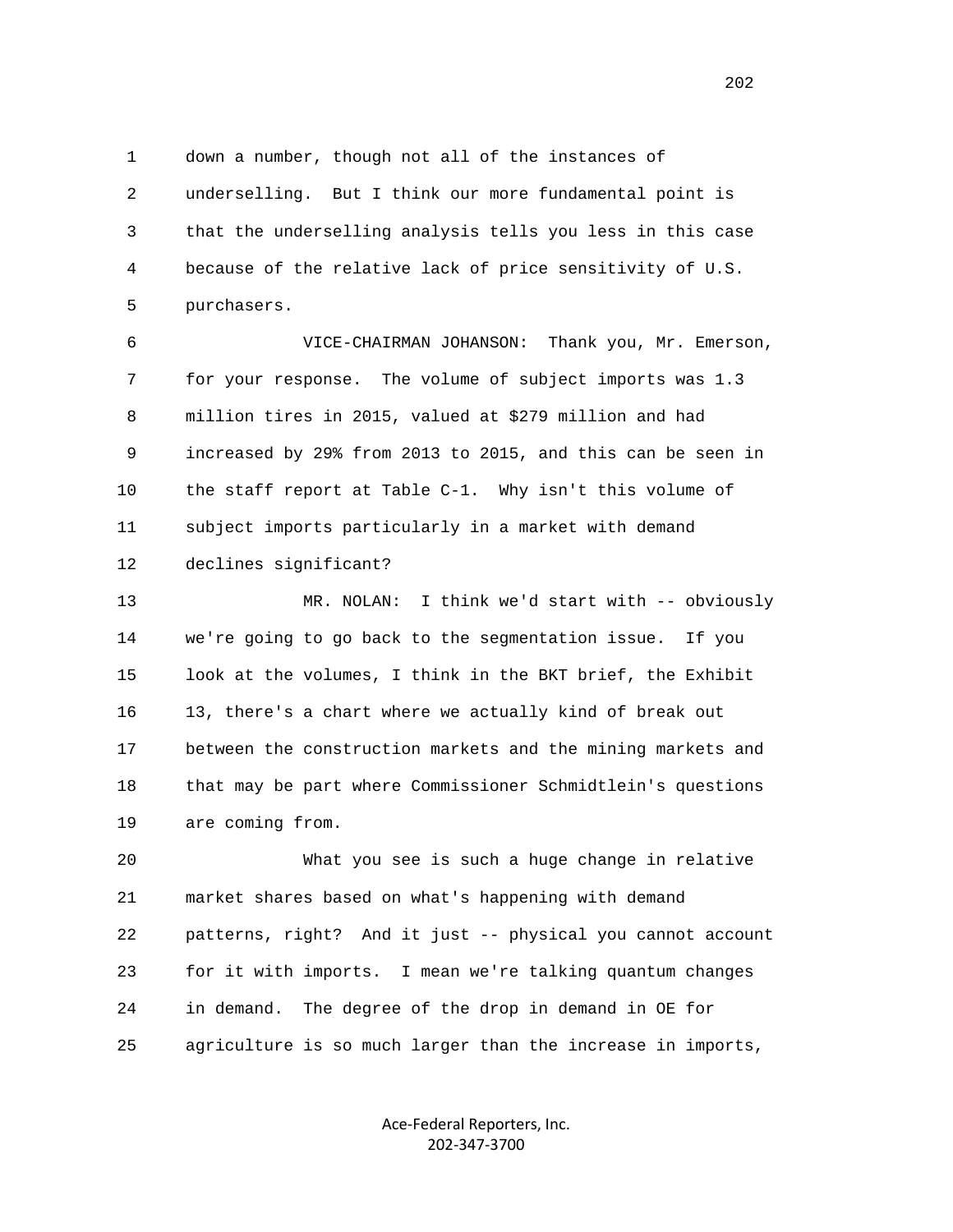1 subject imports, that you start asking yourself the 2 question, well, even on a gross basis, what else is going on 3 here, because obviously the demand drop had a significant 4 impact here.

 5 Then if you start looking at it from the 6 standpoint, well, okay, how much of those subject imports 7 went into that OEM market when the demand was dropping? And 8 then you start to calculate out, well, how much of the 9 percentage of the drop-in demand was really the reason why 10 that the U.S. industry was having an issue? And you start 11 coming to the conclusion that the subject import increases 12 in those segments was so small relative to the drop-in 13 demand in that segment, that the drop-in demand was the 14 reason for the issue.

 15 And that takes us back to the regression 16 analysis that Tom was talking about earlier that was done 17 about, what happens if you factor out -- Assume prices were 18 what they were in 2015. Assume that imports did come in at 19 the rate that they came in. But let's assume out the 20 drop-in demand, and what happens to that industry? And the 21 answer is, they've fared pretty well.

 22 Now, of course, we're running an analysis, and 23 the staff can run the same analysis independent of ours if 24 they would like and we would encourage them to do that, 25 because I think you'll come up with the same conclusion.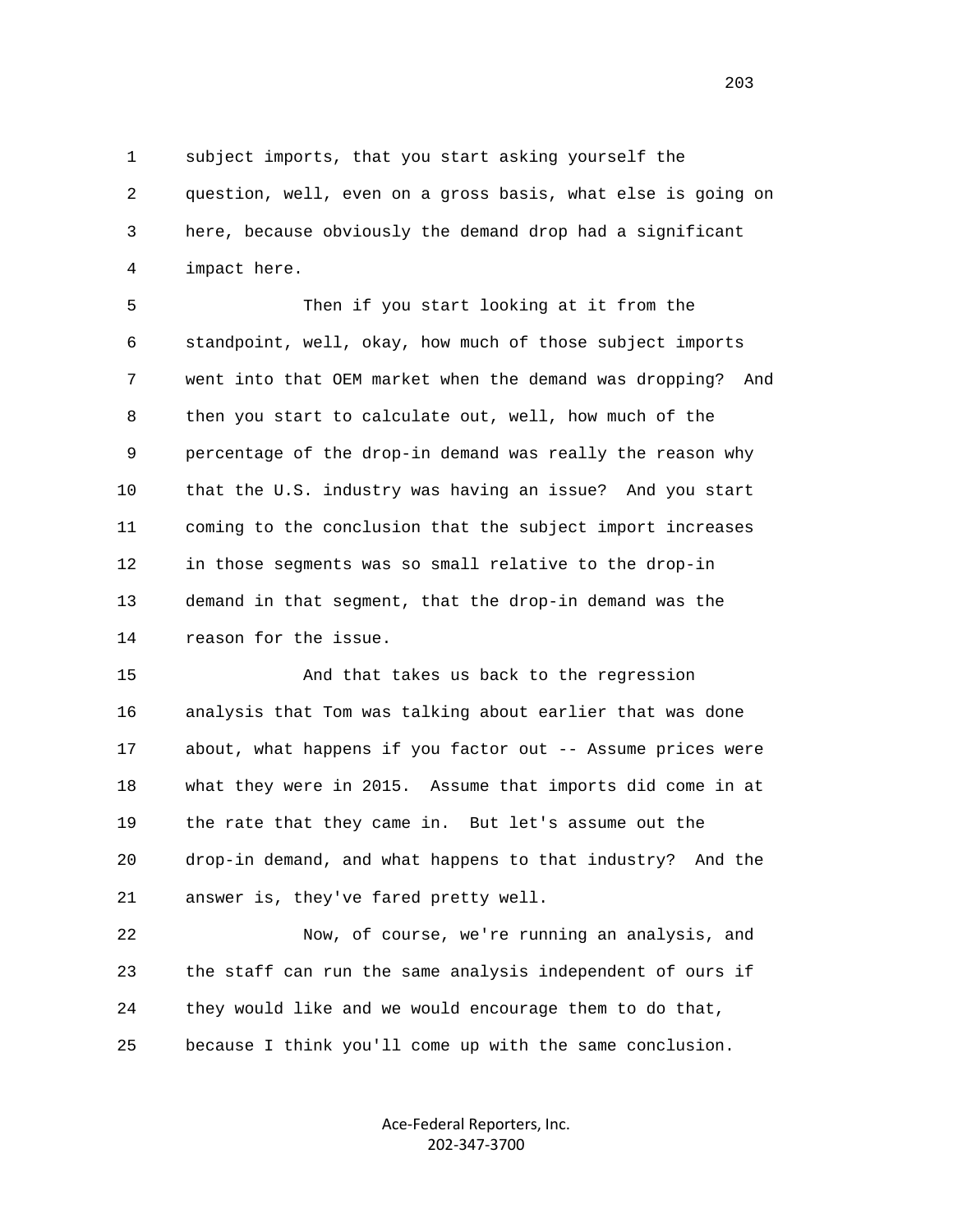1 The changes in the volumes are much less impactful, if you 2 look at it from the standpoint of what's happening in market 3 segment changes that are occurring during the period.

 4 VICE-CHAIRMAN JOHANSON: Thank you, Mr. Nolan. 5 Respondents cited Titan's SEC filing that explains that 6 Titan has concentrated on increasing its presence in the 7 tire aftermarket. And this can be found in the BK brief at 8 Page 9. So it's clear, not only from the SEC filing, but 9 from other information provided in this investigation that 10 Titan has a presence in the aftermarket. How is competition 11 attenuated in the aftermarket?

 12 MR. EMERSON: I think that the -- when we look 13 at -- I don't think there's -- just to make sure our 14 position is clear, I don't think anyone on this panel is 15 suggesting that Titan is not present in the aftermarket. 16 Titan is present in the aftermarket. It's in their filings. 17 It's in the data that the Commission has collected.

 18 I think the question is whether or not Titan is 19 being viewed as a reliable supplier in the aftermarket, and 20 I think that to the extent there may be attenuated 21 competition there, you may be looking at dealers, for 22 example, who are viewing -- dealers and distributors who are 23 looking at Titan on the one hand, and companies like 24 Alliance, BKT, Camso and the other, in terms of their 25 reliability and commitment to that particular market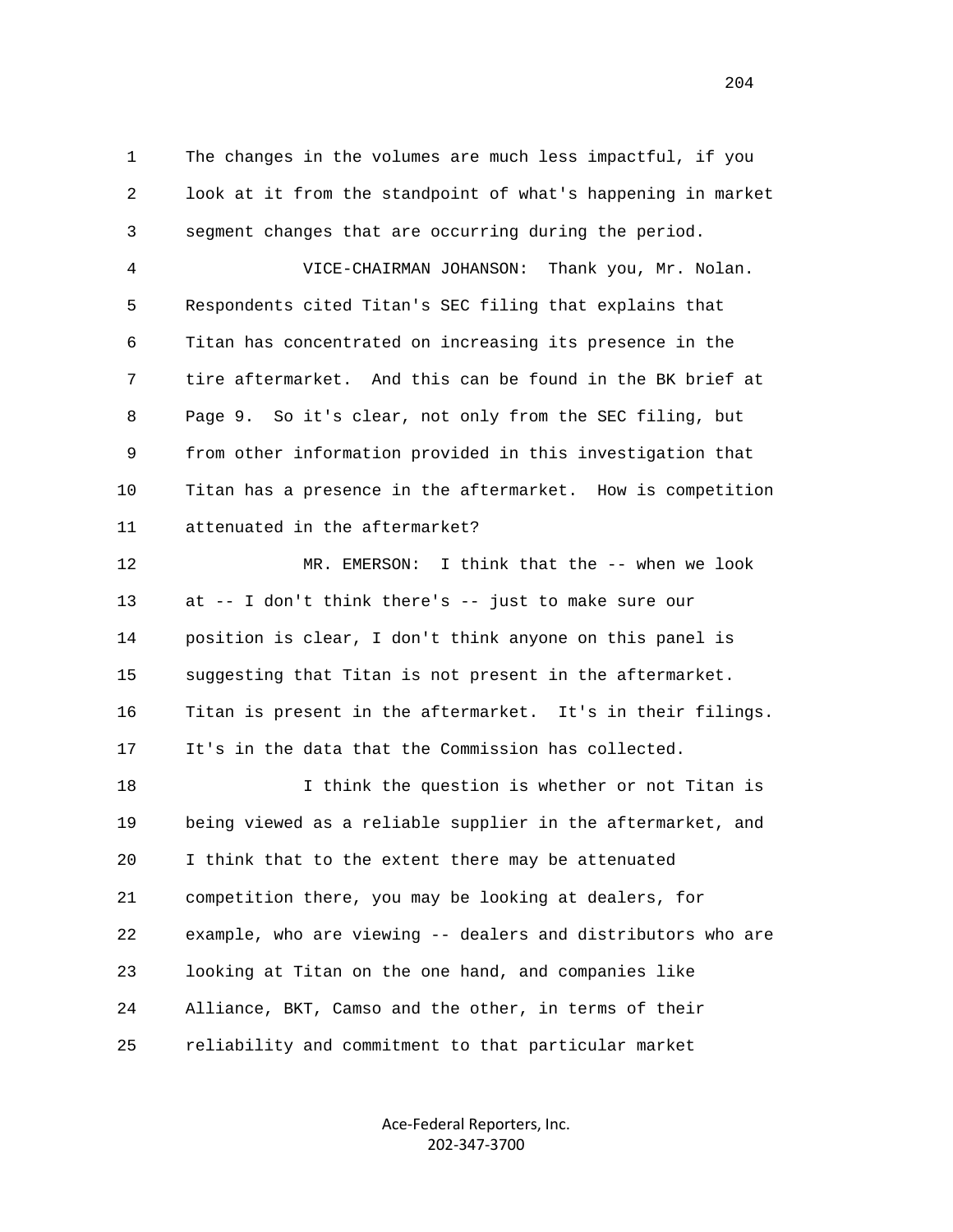1 segment.

| 2  | I don't know that I've got a better answer for                  |
|----|-----------------------------------------------------------------|
| 3  | you right now as to attenuated competition in the               |
| 4  | aftermarket. I'll turn it over to other counsel if they do.     |
| 5  | But I would note that.                                          |
| 6  | I would just add to that, that if<br>MR. NOLAN:                 |
| 7  | you look at the breakdown of the degree to which the OE         |
| 8  | market was relevant to the U.S. producers relative to the       |
| 9  | aftermarket at the start of the period of investigation,        |
| 10 | where it went by the end of the period of investigation,        |
| 11 | obviously there was a change that took place, but to me,        |
| 12 | that change took place because they realized Deere &            |
| 13 | Company, C&H and Caterpillar aren't buying.                     |
| 14 | And so we either have a plant that's not going                  |
| 15 | to be doing anything because our regular customers have         |
| 16 | decreased their shipments, their orders by 30%, or we've got    |
| 17 | to change our stripes and move back into the aftermarket        |
| 18 | again. But the problem with that is, is you can't be a          |
| 19 | fare-thee-well aftermarket participant. You've got to           |
| 20 | either be there or not.                                         |
| 21 | And you can be there at a small percentage rate                 |
| 22 | with a set number of regular dealers that you're going to       |
| 23 | supply.<br>Or you can be there in a much larger context.<br>And |
| 24 | I submit to you that they were not there in a larger            |
| 25 | context, and they tried to get there in the larger context      |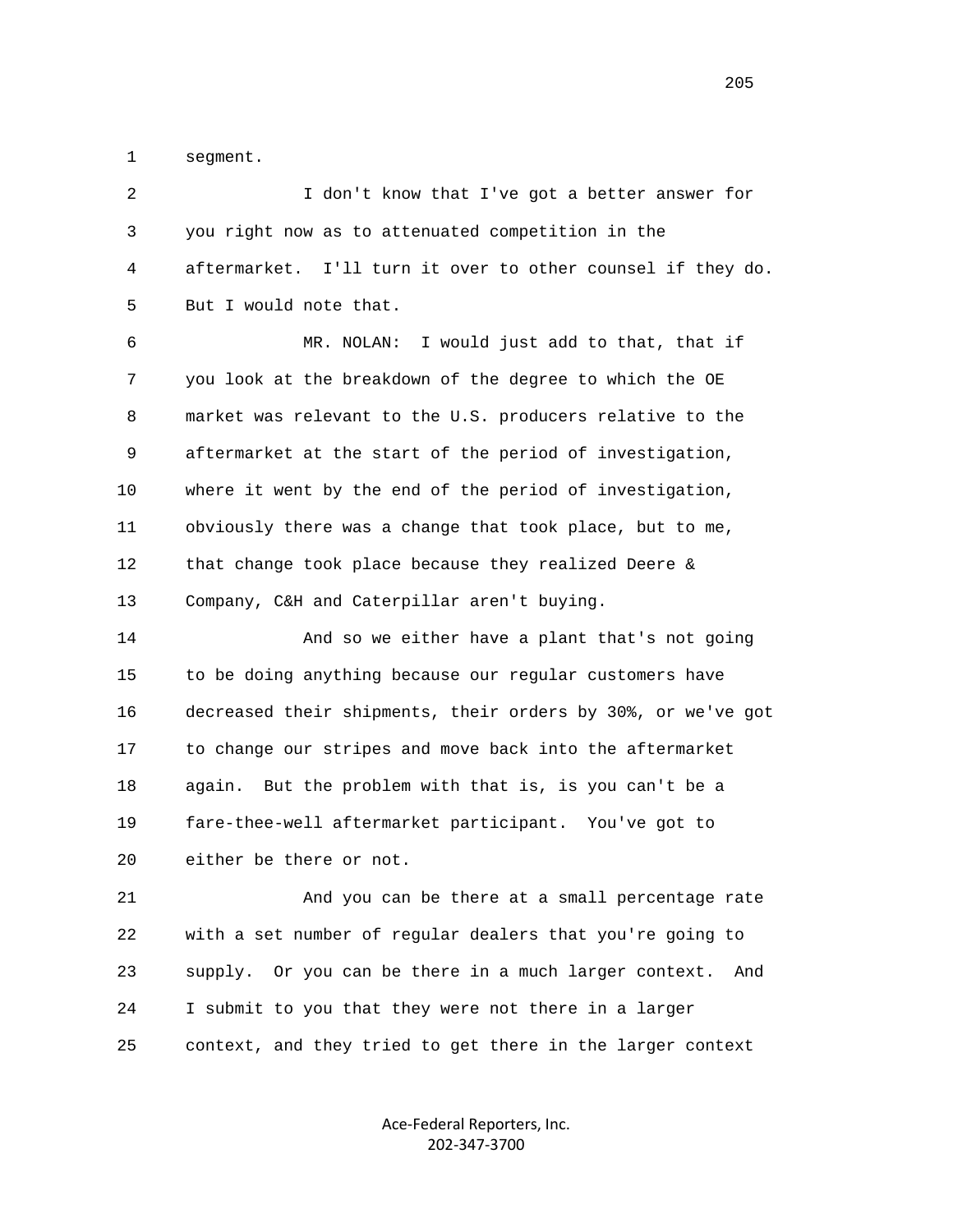1 because their original equipment market collapsed.

 2 You just can't do that quickly. Especially if 3 you've developed a reputation as somebody that'll drop you 4 the second the OE market comes back. And clearly their 5 focus was on the OE market. 6 MR. O'BRIEN: I would just add, again, in the 7 aftermarket you do have the private label issues that are 8 not in the OE market that we've discussed before. And 9 you've also got -- when a Titan tire has to be replaced, 10 there really isn't competition for that tire, if it's an LSW 11 tire because it's a unique design to Titan. 12 So there's no competition under those 13 circumstances. Either in the private label instance, 14 Titan's not interested, or in the LSW, there's really nobody 15 else that can supply it. And then beyond that are all the 16 other issues of loyalty, reliability, consistency that we've 17 spoken about earlier. 18 VICE-CHAIRMAN JOHANSON: All right. Thank you 19 for your responses. The yellow light is coming on right 20 now, so I'm going to come back with some further questions 21 later. Thank you. 22 CHAIRMAN WILLIAMSON: Okay. Thank you. 23 Commissioner Broadbent? 24 COMMISSIONER BROADBENT: Thank you, Mr. 25 Chairman. Let's see. Mr. Van Ormer from East Bay Tire.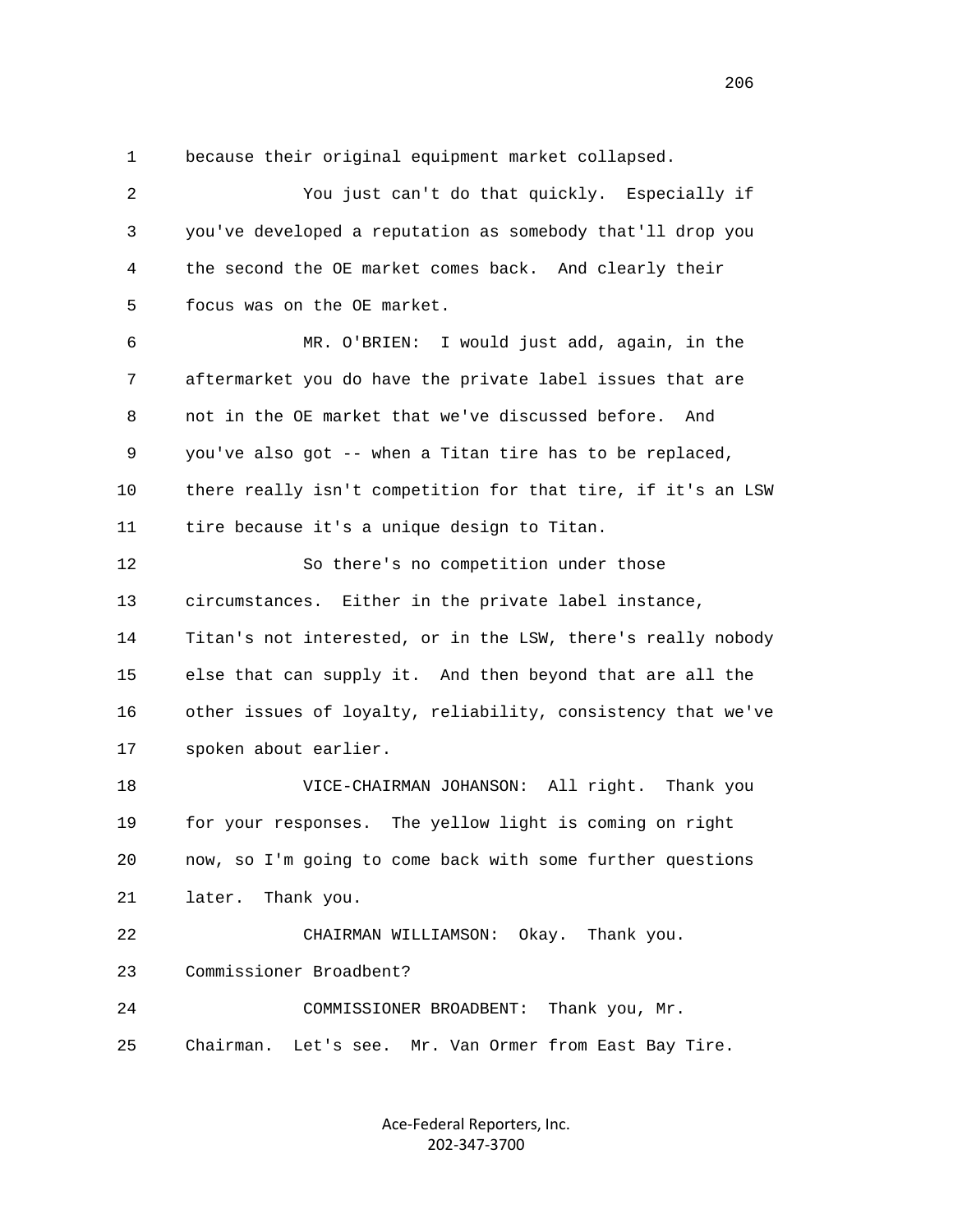1 You stated that you rely on imports from Camso to serve your 2 private label Dawg Pound tire label. Have you seen an 3 increase in your sales of Dawg Pound tires? Do you compete 4 with Titan with you sell Dawg Pound tires? 5 MR. VON ORMER: I'm sorry? Do I compete with 6 Titan? 7 COMMISSIONER BROADBENT: Yeah. 8 MR. VON ORMER: No. I don't really compete with 9 Titan with Dawg Pound. The Dawg Pound label is designed for 10 our wholesale division to have and build our own value in 11 our own product. And we very much go with our own 12 personality on it. Now, I do sell Titan products when 13 they're requested. I sell Goodyear and Titan, you know, 14 like skid steers and etcetera like that. And we stock them. 15 COMMISSIONER BROADBENT: What is the personality 16 of a Dawg Pound tire? 17 MR. VON ORMER: The personality? It's -- oh 18 boy, that's a good question -- it's to be able to provide a 19 great deal of variety and dependability on product to 20 customers who don't want to be selling the same tire as 21 everybody else. In other words, if we sell a -- if we have 22 a Dawg Pound dealer in an area and he knows that he'll be 23 the only one selling the Dawg Pound tire, and that's what 24 we've tried to do. We've tried to build this -- I have a 25 built force by many different people and we try to, so that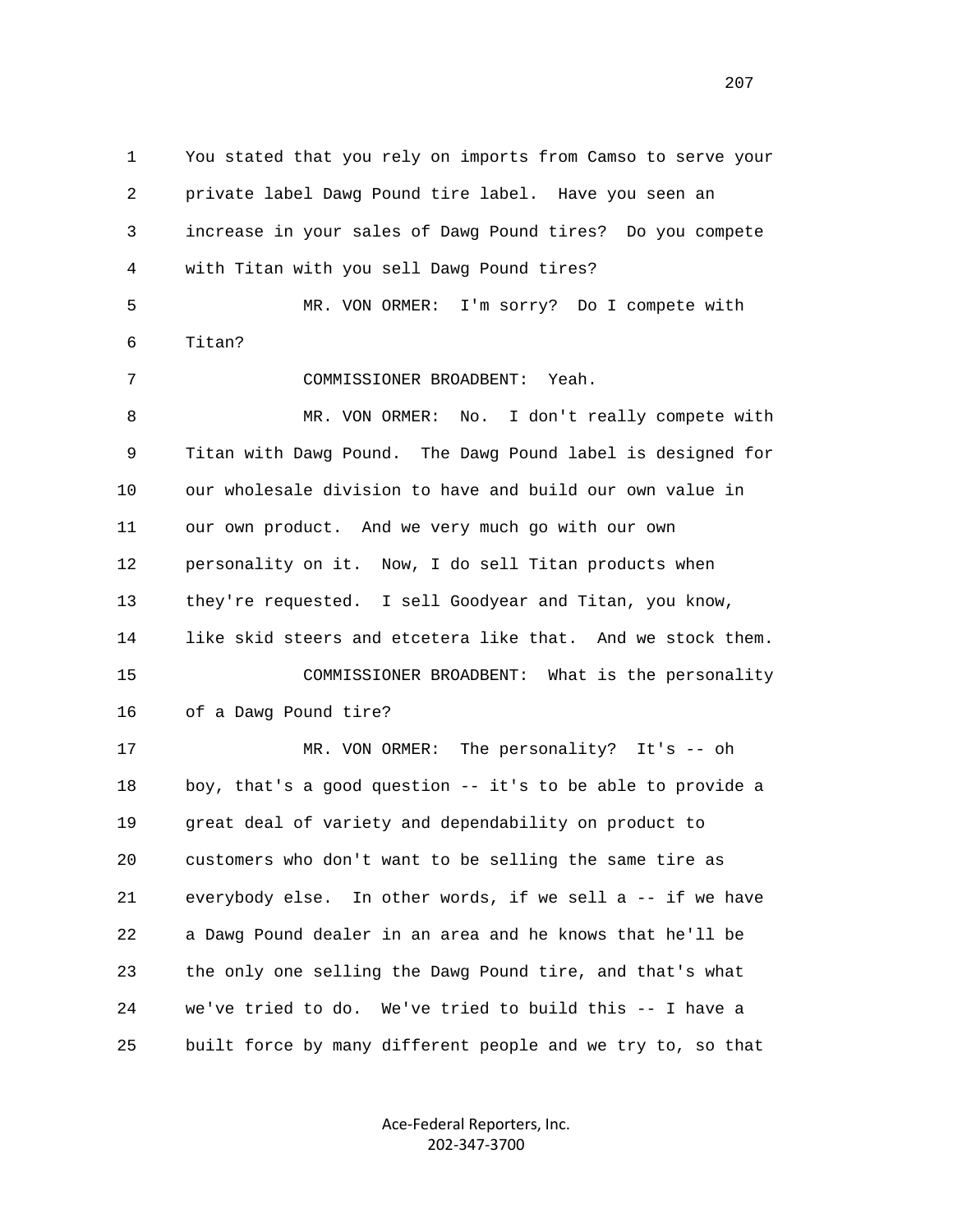1 they can build a value in it and sell the tire and not be 2 competing against -- 3 COMMISSIONER BROADBENT: I know when I go to the 4 dog pound, I'm never really sure what I'm going to get. 5 MR. VON ORMER: I beg your pardon? 6 COMMISSIONER BROADBENT: I'm just kind of 7 teasing a little bit. I'm just trying to get the marketing 8 label, just to understand it. 9 MR. VON ORMER: Well, the dog pound was 10 probably, basically created after a round of golf with beers 11 and -- 12 COMMISSIONER BROADBENT: Great. 13 MR. VON ORMER: -- dinner afterwards to decide 14 with who we are, we came up with great names like Dirty Dog 15 and, you know, Bad Dog and Big Dog. At some point, yeah, 16 but it was just designed to have something that was 17 differentiated from other tires. 18 COMMISSIONER BROADBENT: Understood. Yes, 19 that's great. Thank you. Are your tires, are the sales of 20 Dawg Pound increasing right now? 21 MR. VON ORMER: Yes. 22 COMMISSIONER BROADBENT: Great. And this is 23 probably, maybe for you, Eric Emerson. Do end-users of 24 vehicles using OTR tires generally replace OEM tires with 25 aftermarket tires of the same make and brand? How prevalent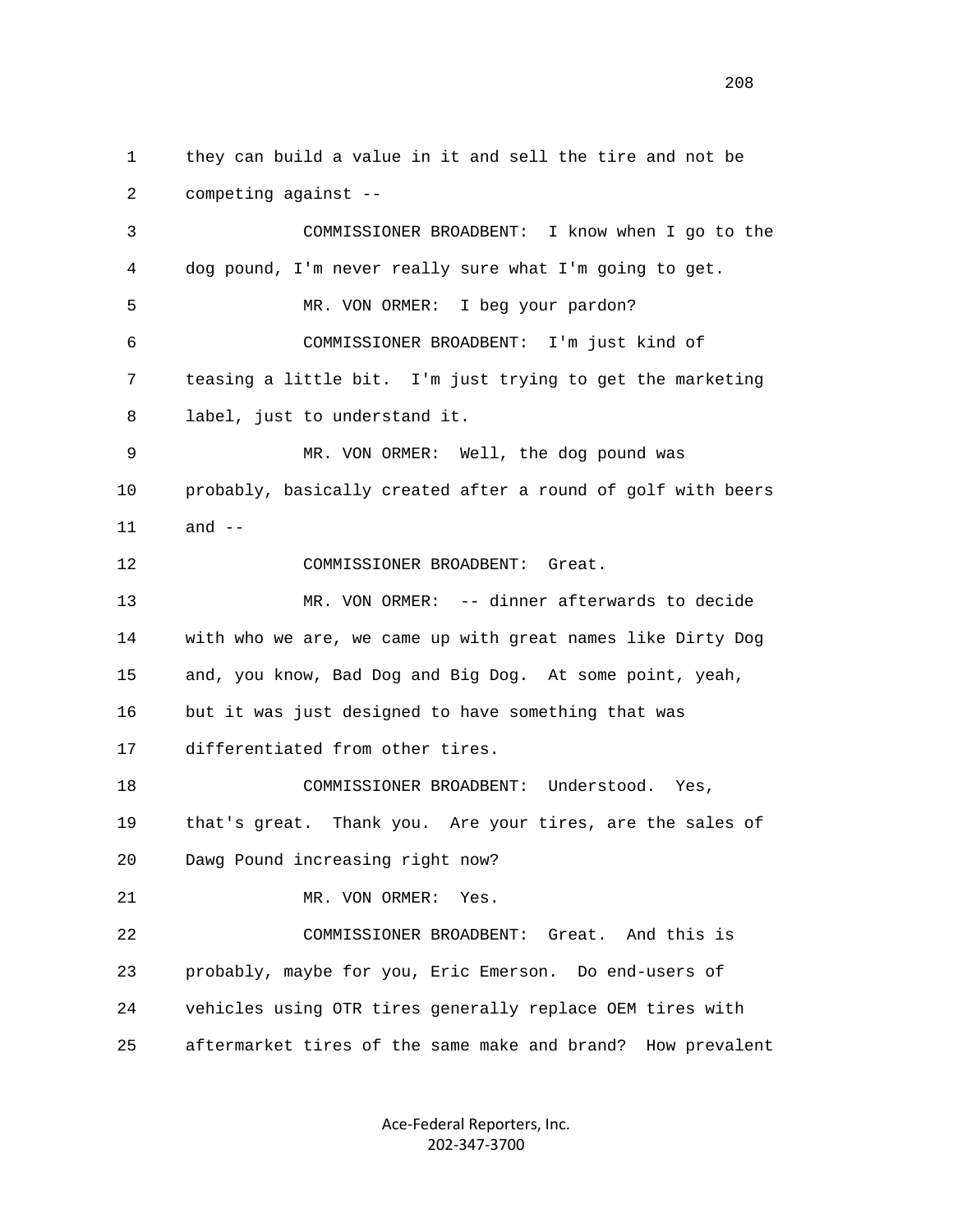1 is aftermarket replacement using identical brands and SKUs? 2 MR. EMERSON: I'm going to turn it over to Jim 3 first.

 4 MR. CLARK: And I would ask that the others 5 chime in on this also, but as already been said today, 6 generally the tire that's on the vehicle, if you take a look 7 at, let's say, four tires that are matching, we'll just call 8 them Tire A, if one of them fails, you don't wanna have 9 three As and a Z on there. So the natural inclination is to 10 replace it with the tire that's on there. And as we brought 11 up earlier today, we have to have some pretty compelling 12 reasons for that customer to want to change. And I don't 13 know. Brian, you want to chime in?

 14 MR. ROBINSON: First changeover is exceptionally 15 high. Second changeover, third changeover, you tend to 16 start selling other products. Unless, of course, the 17 consumer had a poor experience with the tire to begin with, 18 at which point they would be looking for an alternative when 19 it came time for changeover.

 20 COMMISSIONER BROADBENT: Okay. Good. Thank 21 you. We have seen a lot of arguments about quality tiers or 22 brand categories within this investigation. Just as we've 23 seen in other tire investigations. How important are 24 quality tiers in this market compared to the other 25 investigations on tires that the ITC has analyzed? I'll

> Ace‐Federal Reporters, Inc. 202‐347‐3700

209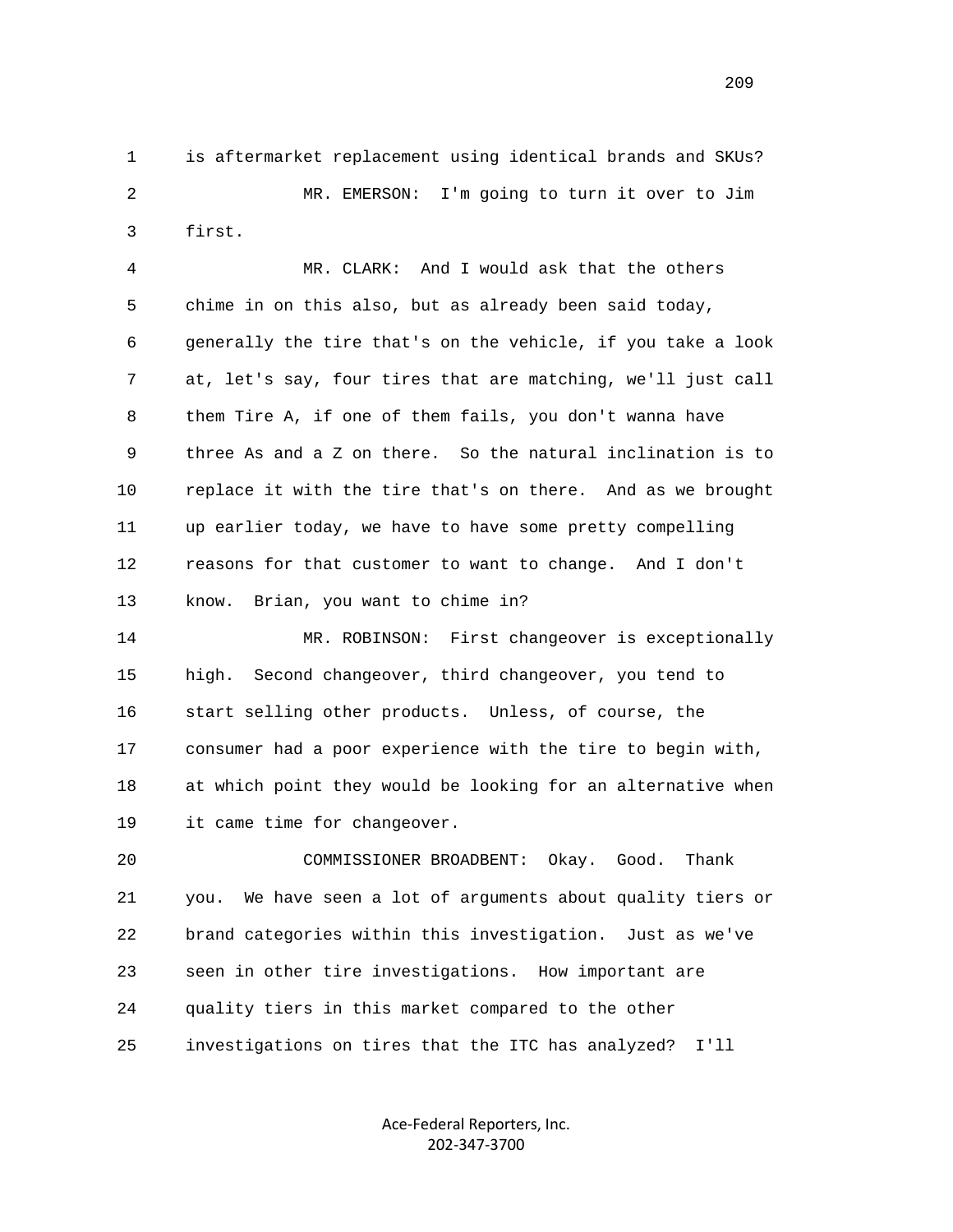1 throw that open, maybe Matthew? Mr. Nolan?

| 2 | MR. NOLAN: I'll let our witnesses gather                    |
|---|-------------------------------------------------------------|
| 3 | themselves, because they should be answering this more than |
| 4 | the lawyers, but I would say for starters, it matters a     |
| 5 | great deal. Walking into this investigation, I had never    |
| 6 | heard of Camso or BKT, but I have heard of Michelin,        |
| 7 | Goodyear. I've heard of Bridgestone, Firestone, and those   |
| 8 | brand names mean a lot.                                     |
| 9 | And if you're a farmer in the Hinterland, you're            |

 10 probably going to know those names, probably better than we 11 do. But you're not necessarily going to know some of these 12 other names nearly as well. And so what's your predilection 13 going to be? If I buy a new set of tires, I'm looking for 14 the brand that I know, right?

 15 Even on a passenger tire, so brand makes a big 16 difference. And that affects tier, and it's not -- part of 17 it's quality, part of it's reliability, part of it's after 18 sale service. But part of it is advertising, right? You've 19 developed this brand. Why did Titan buy the Goodyear name? 20 If not to secure that Tier 1 brand, which allows you to 21 charge a premium for essentially the same tire made in the 22 same place. Right? So brand matters.

 23 MR. CLARK: Specific to Titan and Goodyear, I 24 hope the Commission understands that the way a tire is 25 constructed is, it starts off as a, a blank donut, if you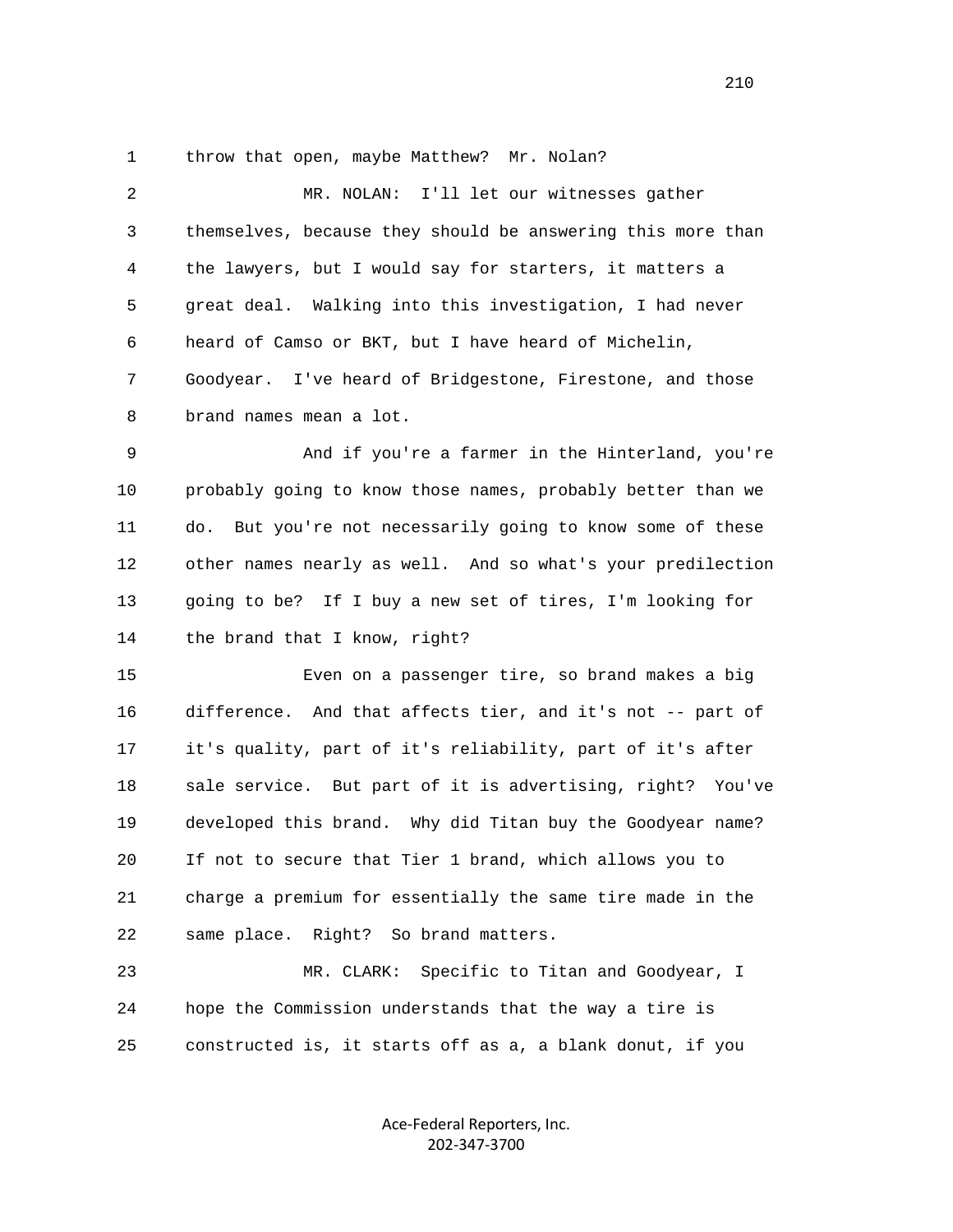1 will. Or what we call a green tire. And then it's placed 2 into a mold, and the mold shapes the tire, puts the name on 3 the side of the tire and the tread pattern.

 4 In Titan and Goodyear's cases, they have many 5 tires where they put it in the mold and it comes out as a 6 Goodyear, and then they take a plate and they put it over 7 the Goodyear name, they take the same mold, press the same 8 tire and it comes out as a Titan tire. So the only 9 difference between that tire that's coming out of the same 10 factory, every component of it's the same except for the 11 name on it.

 12 They have a premium that is driven by the 13 Goodyear name, and a second tier that is driven by the Titan 14 name, but it's the same tire. So when you look at brand 15 preferences, and whether or not brand carries an opportunity 16 for them to sell at a higher or premium price, it's clearly 17 demonstrated there.

 18 COMMISSIONER BROADBENT: Okay. Let's see. I 19 think this is for Mr. Bulger with respect to Sri Lanka. 20 What accounts for the decrease in subject imports from Sri 21 Lanka during the period of investigation? 22 MR. BULGER: In terms of the decrease in 23 imports, really it's been more related to the overall 24 market. I mean, again, we saw some declines in the 25 construction market where we sell our products. We are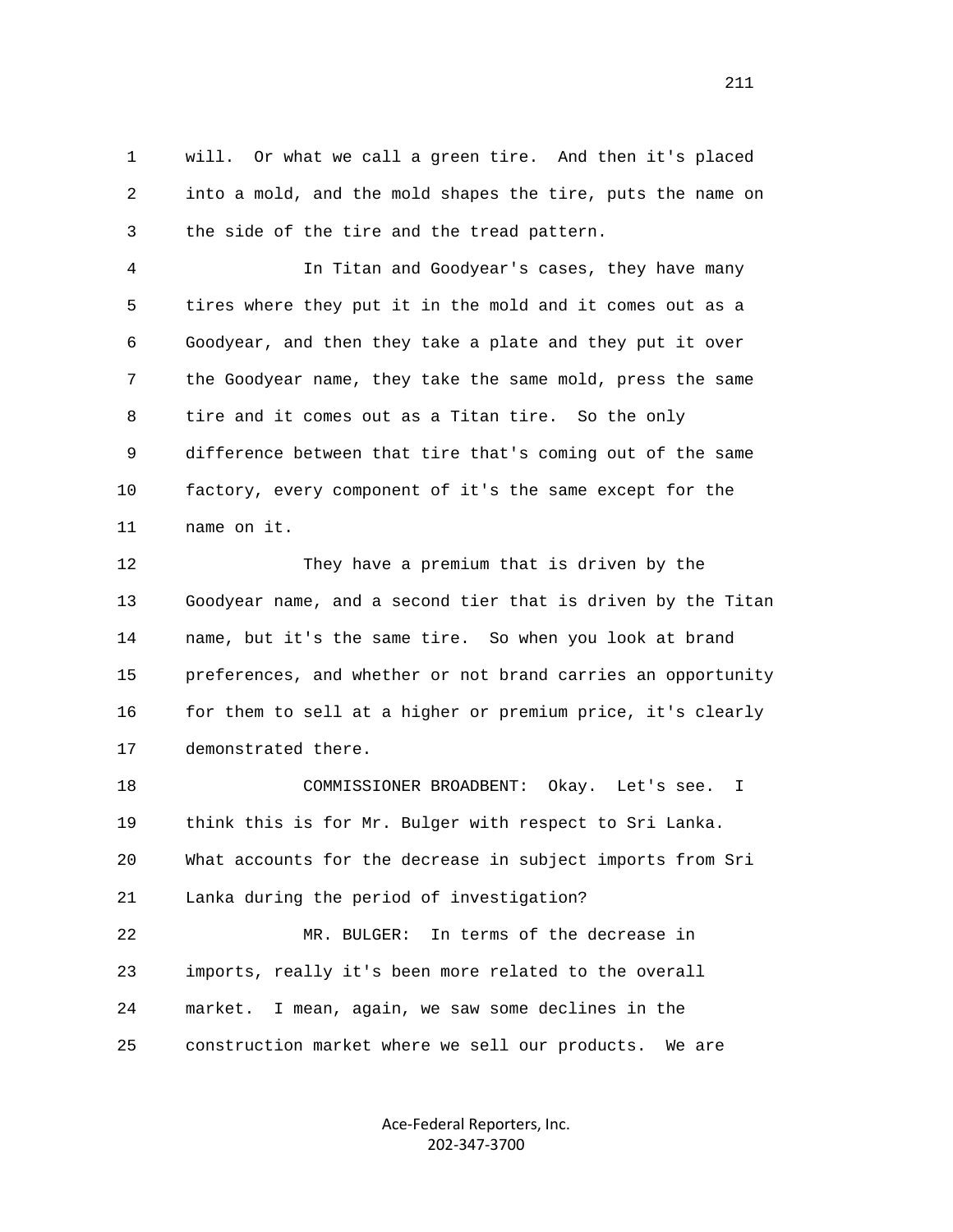1 seeing, you know, it's a very, as everyone can attest in 2 this room, it's a very competitive market and I think we're 3 all scrambling to get a -- maintain a share of a shrinking 4 pie.

 5 Now, as I said earlier, it does appear that the 6 construction business has more or less flattened out. We're 7 hoping that we're going to see some new investment with the 8 new administration coming on board, and some new 9 infrastructure investment that will essentially float all 10 ships. But it has been a very interesting last couple of 11 years in terms of the market.

 12 COMMISSIONER BROADBENT: Okay. I'm kind of 13 wrestling with market share shifts in a lot of these sub 14 segments of the market. Even if the Commission were to 15 attribute much of the industry's decrease in sales to demand 16 trends, wouldn't market share shifts and specific sub 17 segments of the market suggest that the U.S. industry lost 18 market share in part as a result of subject import 19 competition?

 20 MR. NOLAN: I guess part of the answer to that, 21 from my perspective is, is you're both looking at an 22 absolute drop in demand overall, but precipitated by 23 particular sectors in particular, which is causing a lot of 24 other factors. People are trying to shift from OE to 25 aftermarket, right? That's part of what Titan's been trying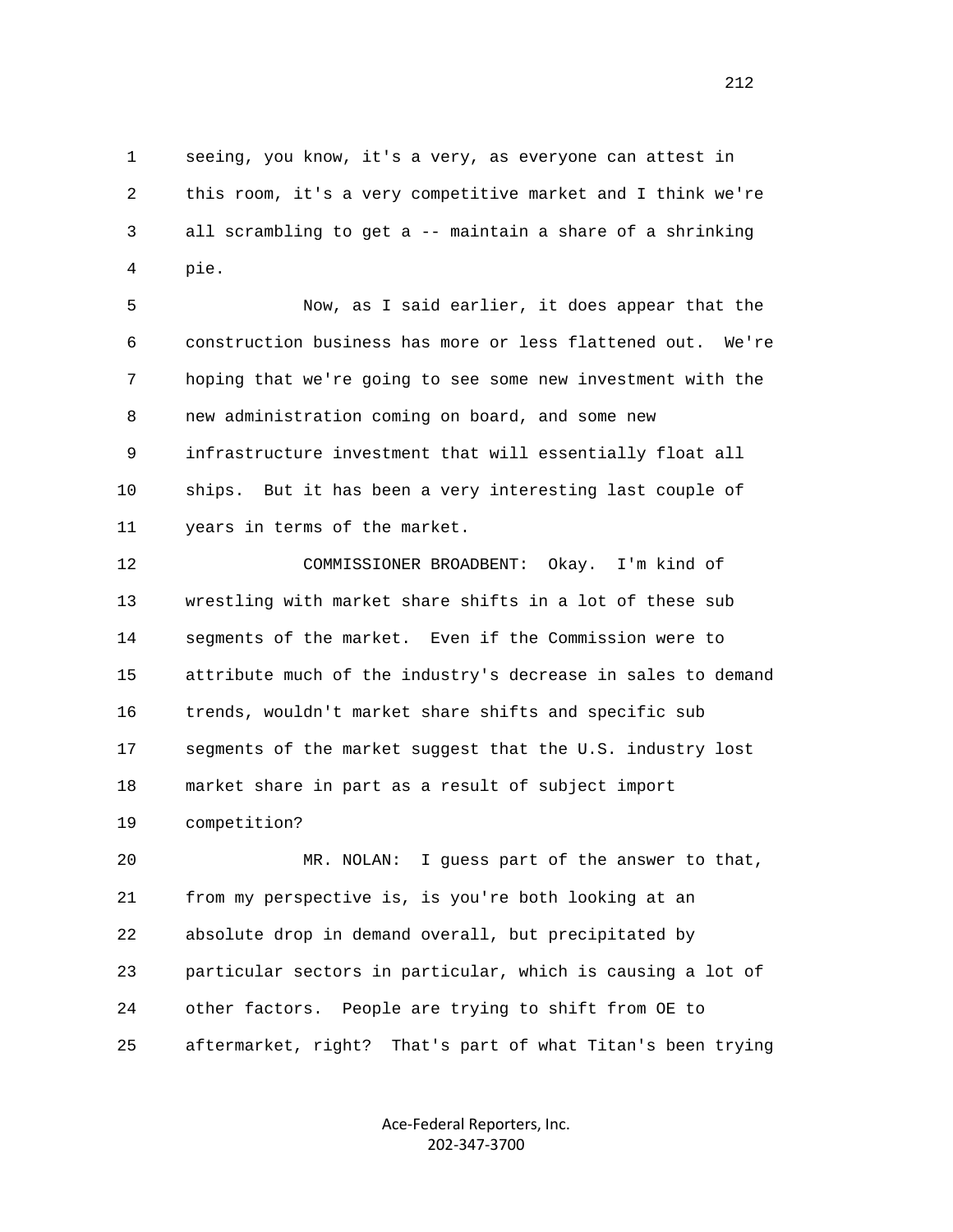1 to do.

| 2  | Other producers that can produce other products                |
|----|----------------------------------------------------------------|
| 3  | are trying to shift. And so what makes this case so            |
| 4  | devilish and difficult for the Commission, and you guys are    |
| 5  | putting your fingers on it as we're having this discussion     |
| 6  | is, because there's so many pieces to this puzzle, it's        |
| 7  | really hard to say that taffy can pulled and this is going     |
| 8  | this direction and this is going this direction.               |
| 9  | They're all, in the sense of they're all being                 |
| 10 | tires, yes, but they're all different markets and are          |
| 11 | reacting to different dynamics and so, you know, we could be   |
| 12 | talking about four different cases here easily. And the        |
| 13 | change in the markets, you know, on an absolute basis -- did   |
| 14 | imports increase? Yes. Did their market share increase         |
| 15 | somewhat? Yes. Is the demand decline far outweighing any       |
| 16 | of those factors? Yes.                                         |
| 17 | If demand had maintained its current pattern,                  |
| 18 | would we be sitting here? And I submit to you, we probably     |
| 19 | would not be sitting here having this discussion. If they      |
| 20 | had not lost as much of the market, the OE market, there       |
| 21 | would not be a case brought.                                   |
| 22 | Let me add if I could just two<br>MR. EMERSON:                 |
| 23 | other comments to that.<br>The first is, particularly again in |
| 24 | the agricultural OE segment, it's important for the            |
| 25 | Commission to keep its eye also on nonsubject imports and      |
|    |                                                                |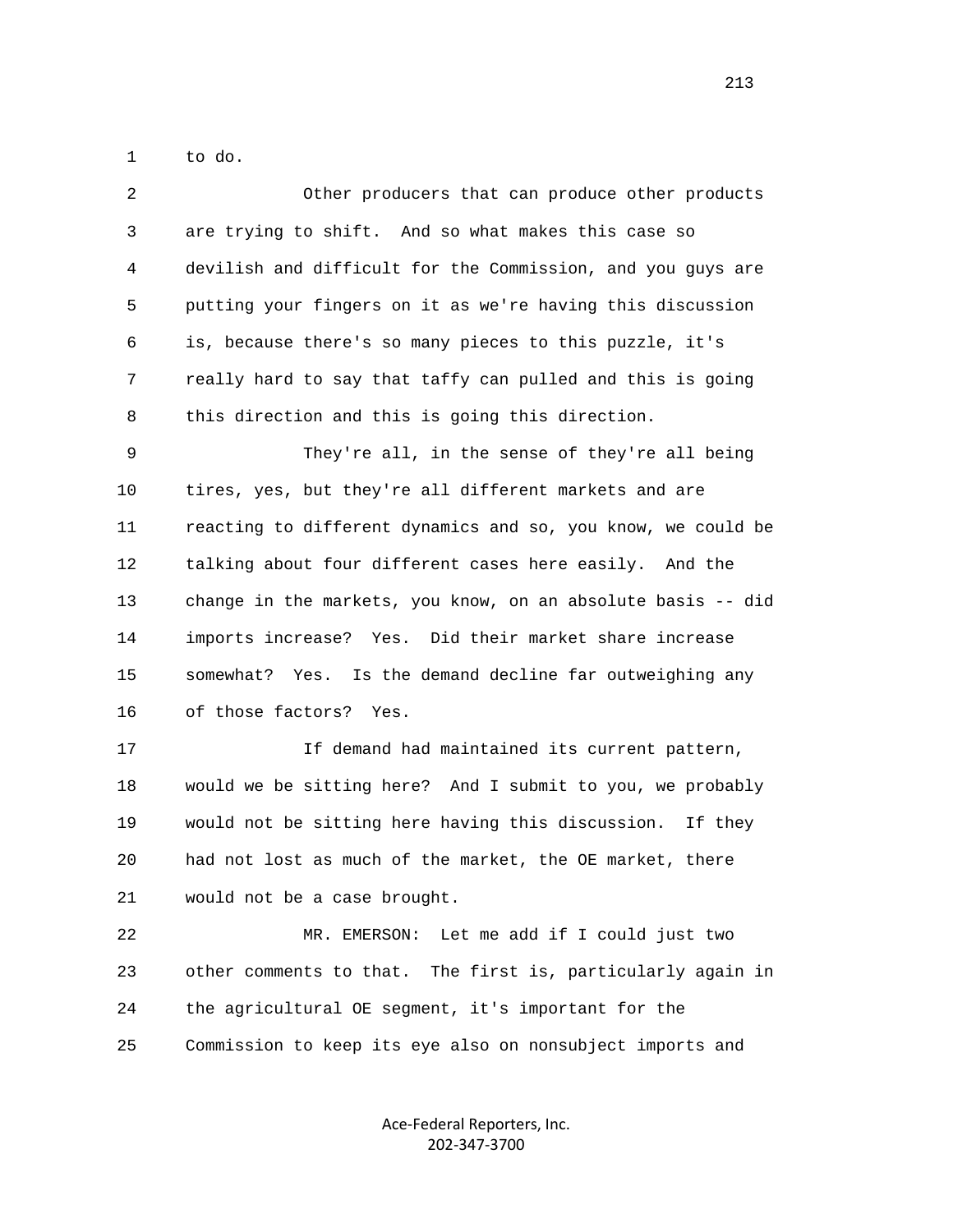1 movements in nonsubject import volume, so it's not 2 necessarily the case that an increase in subject import 3 volume necessarily came at the expense of the domestic 4 industry.

 5 The second point that we didn't really get into 6 in our brief, because candidly the world was already complex 7 enough, but we did talk about at the preliminary stage, Mr. 8 Mazzola spoke about in the agricultural original equipment 9 market, an even further level of granularity in that market, 10 whereas over the POI sales of very large tractors declined 11 significantly.

 12 In fact, sales of smaller tractors increased 13 during that period of time. Small for perhaps dairy farms. 14 There is testimony from the preliminary transcript that 15 suggested that grain farmers, you know, bought fewer to the 16 big, big, big tractors. But as grain prices decreased, 17 that's a boon to dairy farmers who are able to increase 18 their production and they invested then in smaller tractors 19 as well. Which take smaller tires.

 20 Now, again, the Commission staff got good, more 21 granular data, but even at the level that you have it, it 22 maybe isn't even as clear as it could be because, even 23 within the ag OE segment, not all of those tires are equally 24 interchangeable. There are size differentials, further 25 end-use differentials. It just becomes a little bit too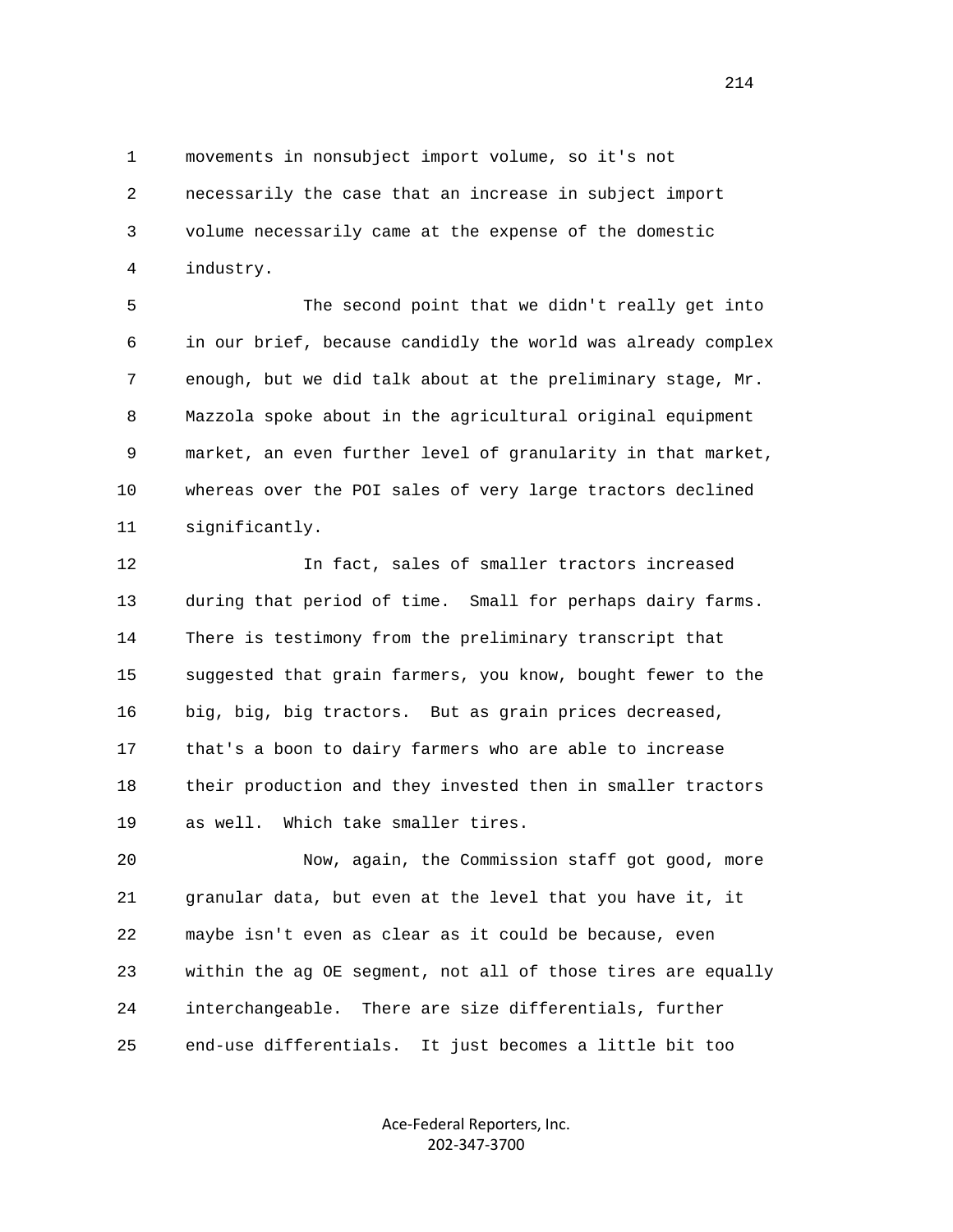1 burdensome to collect data on. But that's also important to 2 keep in mind, too. Those are not perfectly fungible,

3 perfectly interchangeable tires.

 4 MR. CLARK: I do want to add -- I know we're out 5 of time, but I want to add one last comment. As the OE 6 market declined, the aftermarket improves. The reason why 7 this happens is because new equipment coming into the field 8 usually supplants and retires old equipment.

 9 As the purchasing of new equipment declined, 10 farmers were forced to -- end-users construction people were 11 forced to take older machines and put more tires on them. 12 So you're going to see a natural increase in the aftermarket 13 sales as the decrease happening in OE. Whereas we were 14 primary supplier to aftermarket, our sales did improve. 15 Because there was more aftermarket sales occurring. OE 16 declined, Titan naturally felt that impact.

 17 I think it's very important and I don't think 18 that we've talked about it a lot today, but I hope that the 19 committee can see that that decline in OE is very important 20 to look at because aftermarket did improve because they're 21 taking machines and asking them to work longer, and when you 22 take a machine and ask it to work longer, things are out of 23 alignment, tires wear quicker, all kinds of other things, so 24 aftermarket sales where we were focused on, improved. OE 25 sales declined. Share shifted.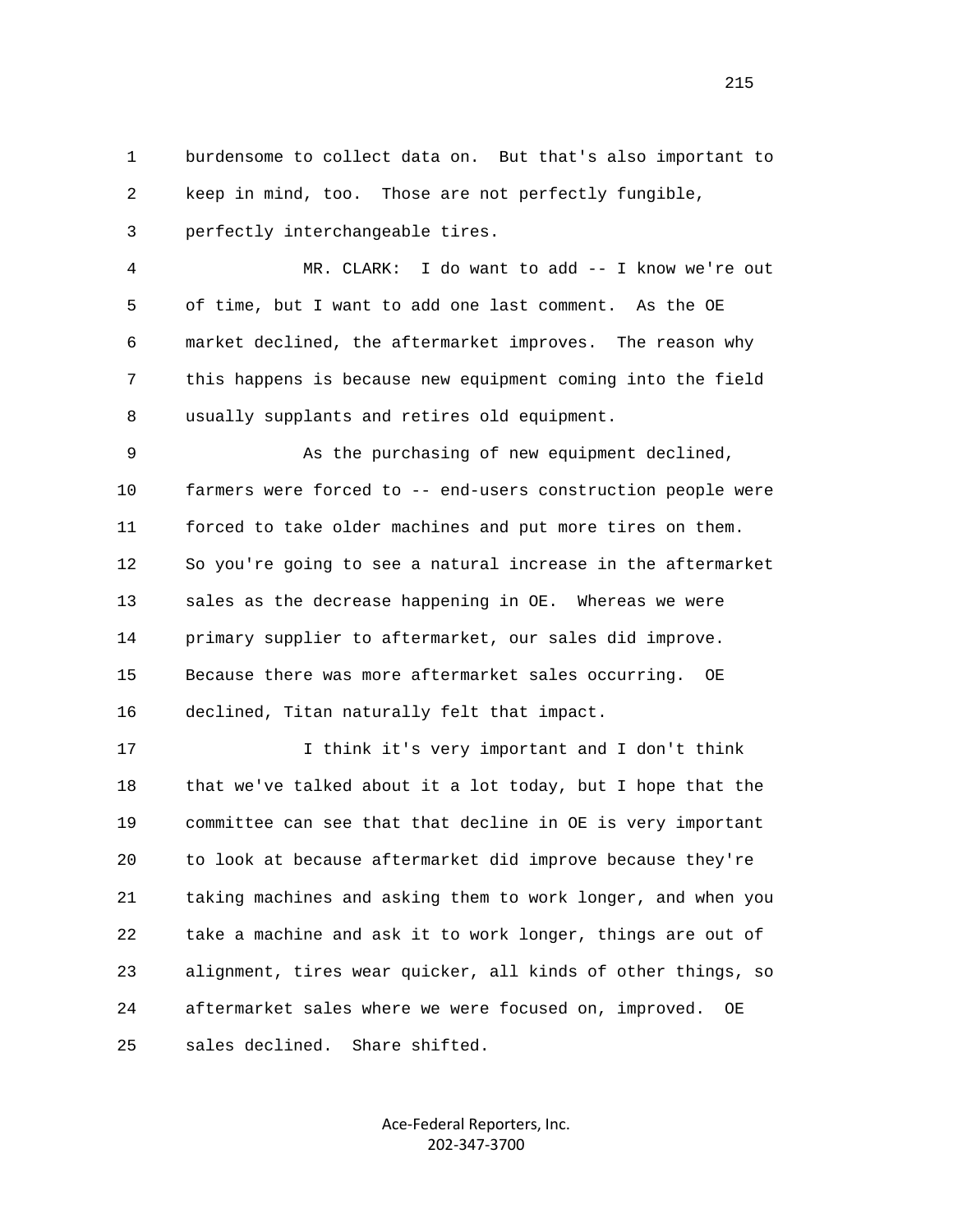1 MR. O'BRIEN: Commissioner Broadbent, can I just 2 make two quick points? One is the Sri Lankan market share 3 dropped. As the overall volume dropped, so did the market 4 share. So it's a little different from that perspective. 5 But I also wanted Mr. Van Ormer to speak about the sourcing 6 of the other U.S. producers, such as a Michelin and 7 Bridgestone and Firestone, which also has affected the data. 8 MR. VAN ORMER: I believe that Michelin and many 9 of the other ones are taking some of this production out of 10 Europe, that they were, you know, that they were not 11 necessarily bringing into this country with the economy in 12 Europe, you know, going down and taking some of this 13 production away. I think that's, you're starting to see 14 some of that with a lot of these multi, you know, the larger 15 companies that have worldwide operations. 16 CHAIRMAN WILLIAMSON: Commissioner Schmidtlein. 17 COMMISSIONER SCHMIDTLEIN: Okay, thanks. So I'd 18 like to go back to that question that we were speaking of, 19 the OEM markets and what was going on in those markets. As 20 we discussed in the first round, demand declined in Ag OEM. 21 Demand actually went up in construction/industrial OEM. So 22 can you talk to me about why subject imports increased their 23 volume in the Ag OEM? 24 MR. MAZZOLA: This is Dominic -- 25 COMMISSIONER SCHMIDTLEIN: When demand was going

> Ace‐Federal Reporters, Inc. 202‐347‐3700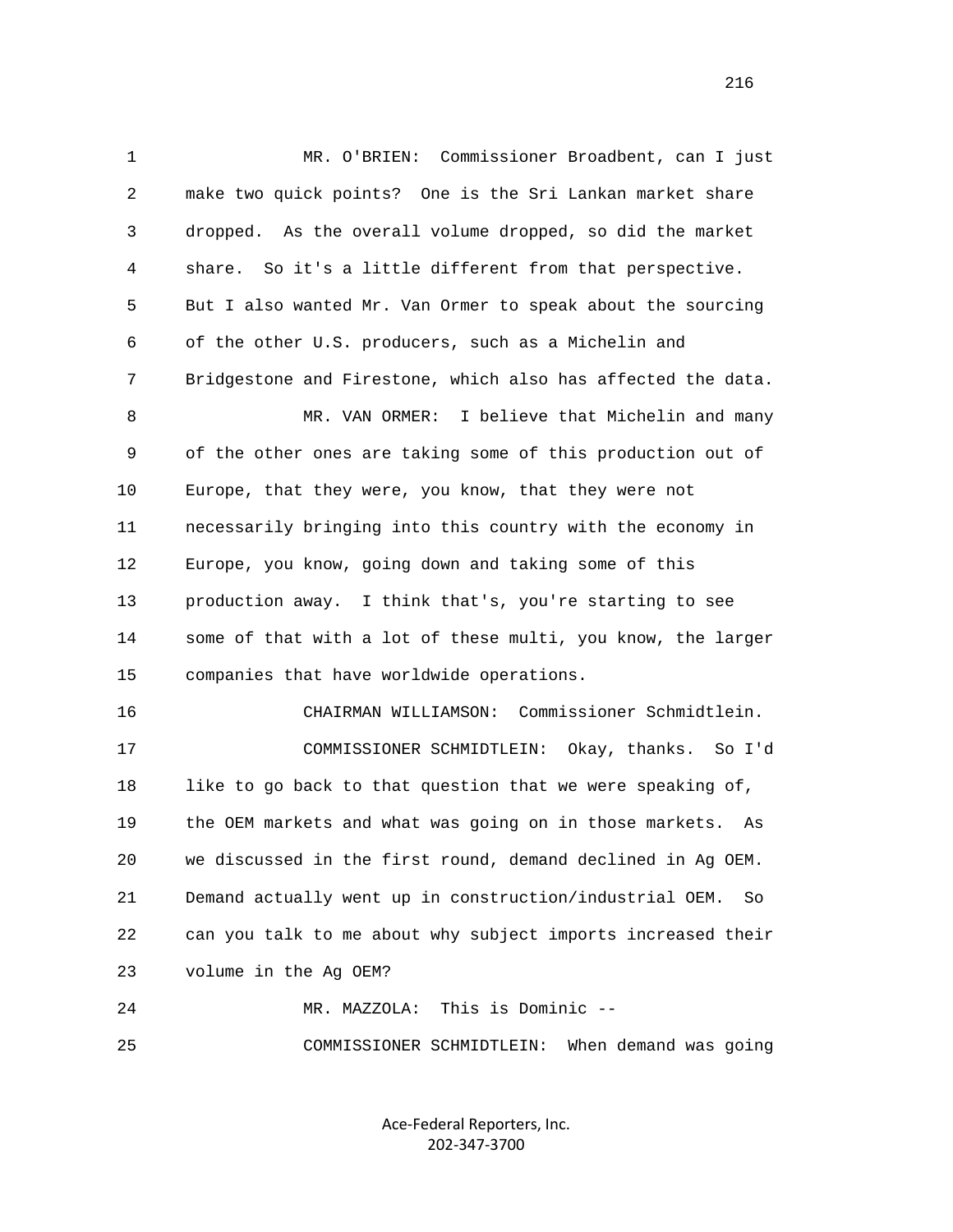1 down --

| 2  | This is Dominic Mazzola of<br>MR. MAZZOLA:                   |
|----|--------------------------------------------------------------|
| 3  | Alliance Tire, and I'm the Vice President of OE Sales for    |
| 4  | Alliance, so I'll try to answer this. In the segment that    |
| 5  | Eric, one of the segments that Eric mentioned where demand   |
| 6  | is increasing is utility tractors. These are smaller         |
| 7  | tractors that typically use bias ply tires, and this is a    |
| 8  | segment where we are, you know, we are strong I would say    |
| 9  | over a long period of time, not just the POI.                |
| 10 | We've been selling these type of tires to regional equipment |
| 11 | companies including John Deere and Case New Holland going    |
| 12 | back well before the POI. So there's been some increase in   |
| 13 | our business due to the increase in demand for that segment  |
| 14 | that is counter-cyclical because the dairy farmers and       |
| 15 | cattle farmers are -- their input costs have gone down       |
| 16 | because the grain that they need to feed the animals is      |
| 17 | cheaper. So they're buying more equipment. So that's one     |
| 18 | segment.                                                     |
| 19 | Another area we've seen some gains in original               |

 20 equipment has to do with the type of tires being used on 21 some of the secondary equipment for liquid manure tanks and 22 other secondary equipment, fertilizer spreaders. We've seen 23 increases in those markets because we're particularly strong 24 in the type of tire that the market is moving more to, which 25 is floatation tires.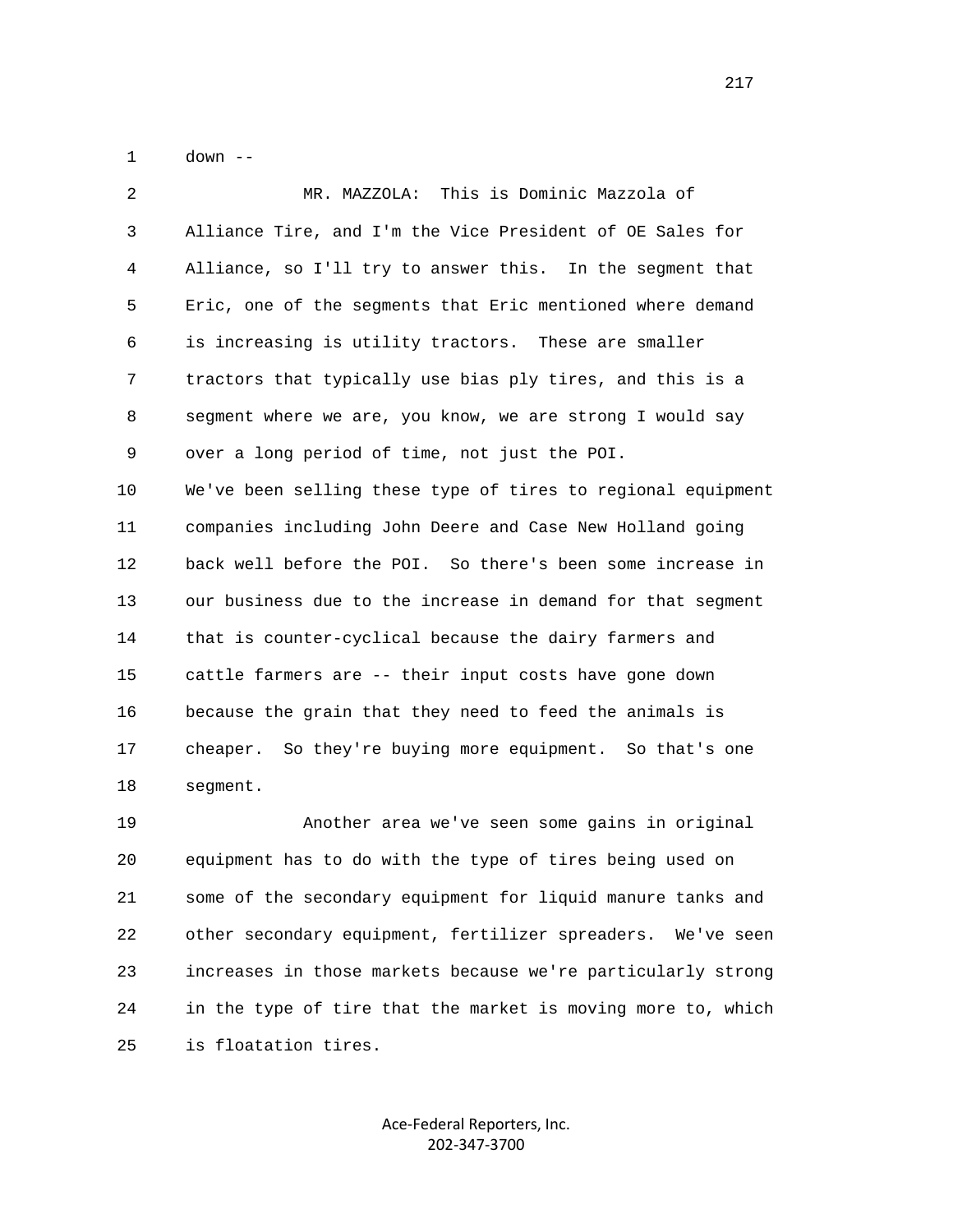1 Alliance is actually known as perhaps the world 2 leader in the manufacture of floatation tires. We have the 3 broadest product line in the market and many of the 4 machinery that typically might have been sold on a tire that 5 has say, you know, been in the market 50 or 60 years, 40 6 years, their equipment manufacturers are switching to these 7 floatation type of tires, to give better performance to the 8 farmer.

 9 They get less ground compaction when you move 10 the equipment through the field, which is what Titan is 11 talking about with the LSW. The same thing applies to the 12 secondary equipment. We are very well positioned in terms 13 of our product offering to supply that market.

 14 COMMISSIONER SCHMIDTLEIN: So does the U.S. 15 industry not produce a tire that competes with these tires 16 that you're talking about?

 17 MR. MAZZOLA: They have a relatively limited 18 product line compared to what we supply and what BKT 19 supplies in the floatation market. BKT and Alliance are 20 probably number one or two, and Trelleborg also, you know, 21 which is -- that started in Europe is also strong in that 22 market.

 23 COMMISSIONER SCHMIDTLEIN: In this OEM segment? 24 MR. MAZZOLA: Yes.

25 COMMISSIONER SCHMIDTLEIN: Okay, and for

Ace‐Federal Reporters, Inc. 202‐347‐3700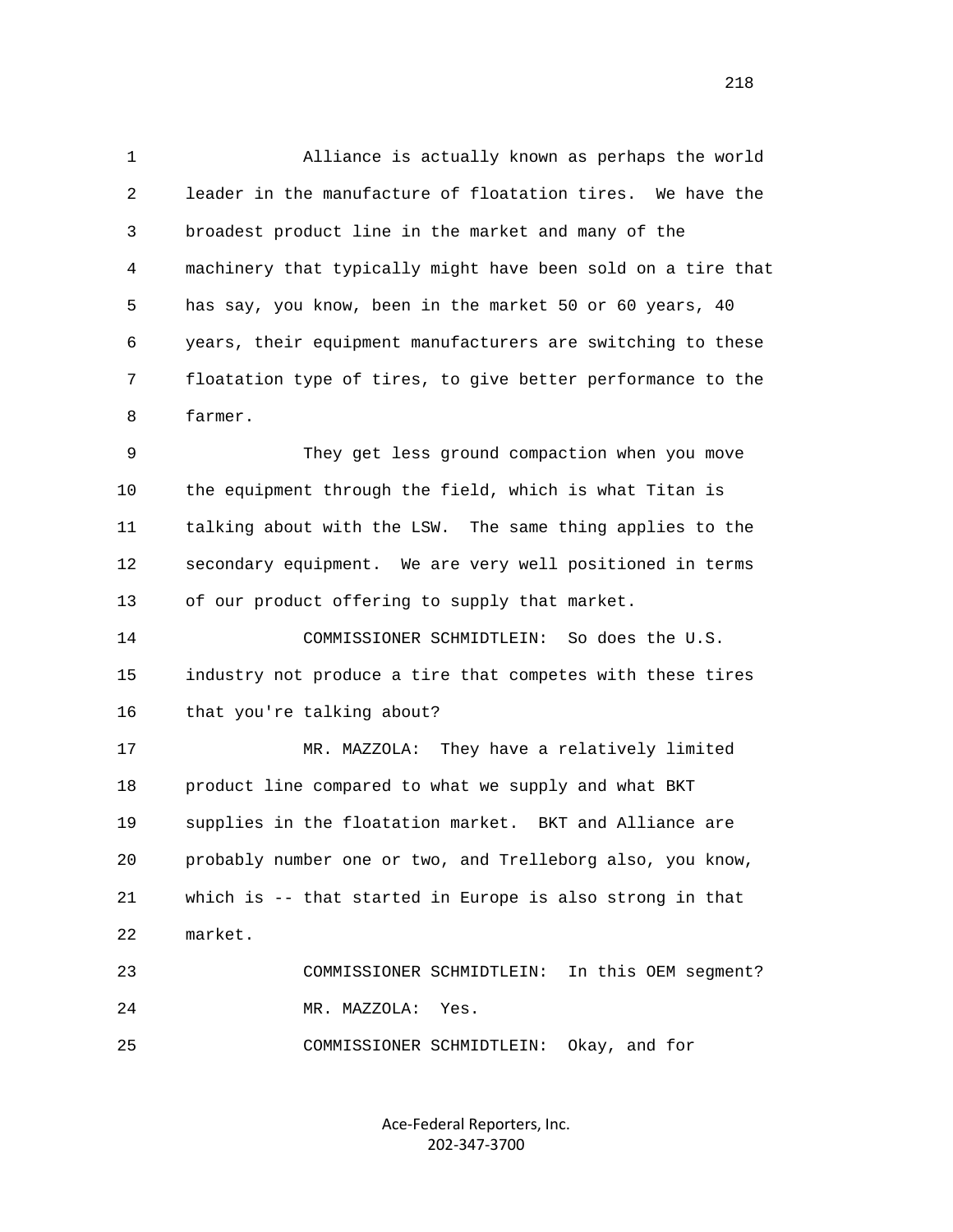1 construction, do you have any products that compete in OEM 2 construction/industrial?

 3 MR. MAZZOLA: Yeah. We're a supplier of skid 4 steer tires and backhoe tires, you know. Those markets have 5 been up and down. And again, we're a long-time supplier to 6 most of those companies, John Deere and Case, Bobcat, 7 Caterpillar. We supply all of those customers with skid 8 steer tires.

 9 COMMISSIONER SCHMIDTLEIN: So in your view, the 10 sales that were lost by the domestics in these OEM segments 11 didn't have anything to do with price? It was more your 12 product line is broader?

 13 MR. MAZZOLA: I'm saying that specifically in 14 the agricultural segment, yes.

 15 COMMISSIONER SCHMIDTLEIN: And construction? 16 MR. MAZZOLA: In construction I can't say with 17 certainty that that's the only reasons.

 18 COMMISSIONER SCHMIDTLEIN: Okay. Anybody else 19 would like to comment on this panel with regard to why 20 subject imports gained volume in either of those OEM 21 segments, in the Ag segment or construction/industrial? 22 MR. MAZZOLA: Let me back up on the 23 construction/industrial. A lot of the small utility 24 tractors, like in our case we classify those tires as 25 industrial type of tires. The 40 horsepower and under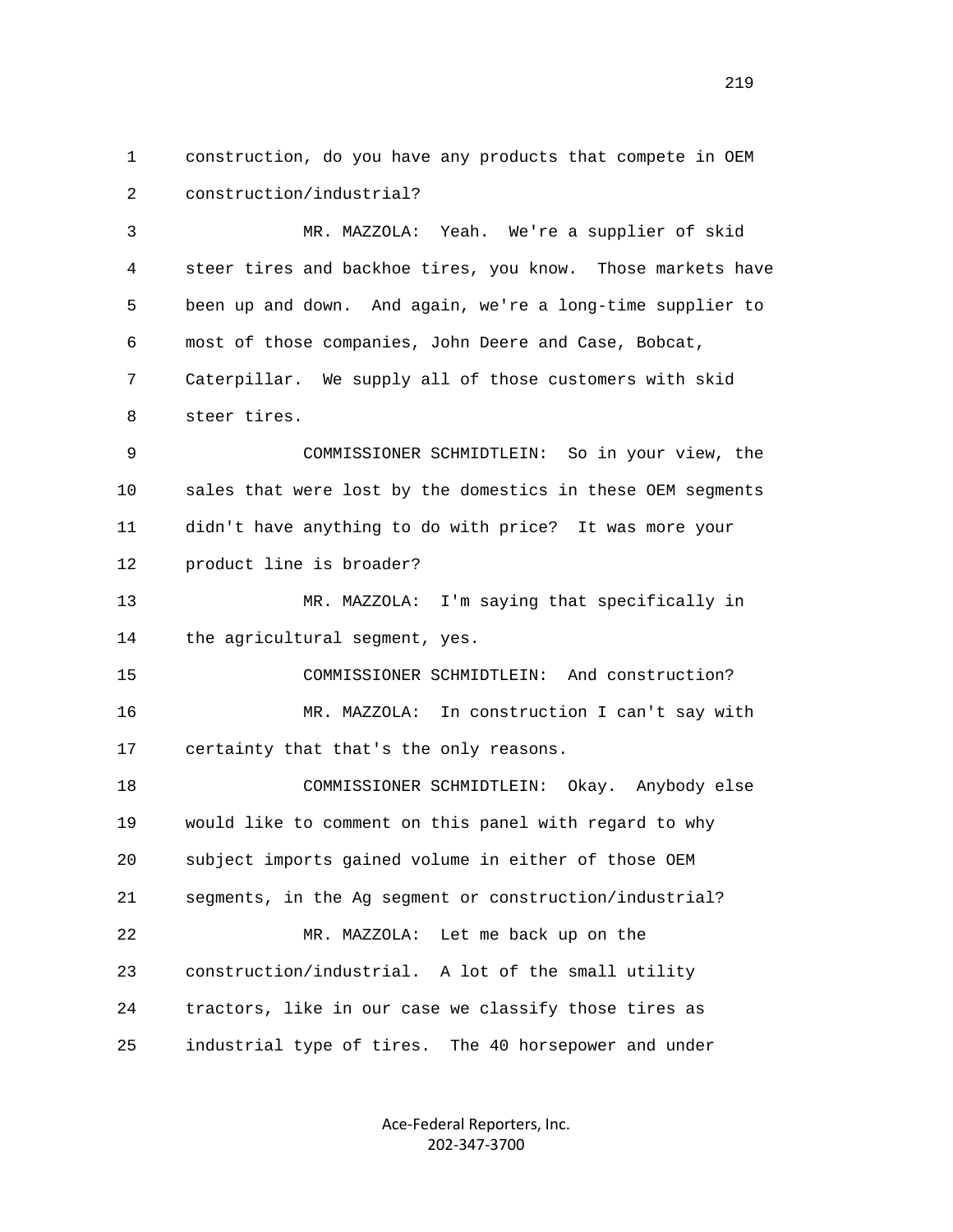1 market segment had a huge increase in demand over this 2 period. So in our case, if you looked at skid steer and 3 backhoe tires, if you pulled those out you would see that 4 we have not increased but we've actually decreased on the OE 5 side in those segments.

 6 But it's been somewhat overwhelmed by the 7 increase that we've seen in these utility tractors. Again, 8 and this is all business that we've had going back to 2005. 9 It's just that the customers that we have, John Deere in 10 particular, has made great strides in that market, and 11 that's what's driving our sales increase.

 12 MR. NOLAN: I would add that this is actually 13 reflected in Titan's own investor presentations. Their 14 2015, which I think is Exhibit 12 in the BKT brief, if you 15 look at page 15 on the section "Agricultural Drivers," their 16 first bullet point is "mixed shift, large horsepower 17 equipment," what they call "big iron," four wheel drive 18 tractors and combines continue a cyclical downturn which 19 began in 2014.

 20 Smaller HP tractor demand remains strong, but at 21 lower ASP and gross margins, which is where Titan did not 22 invest a lot in production. They're known as -- I think 23 they're known as a big iron producer, right? That's their 24 niche, right, the big tractor tires, those big John Deere 25 tractors, the larger models with the wheels, with the wheel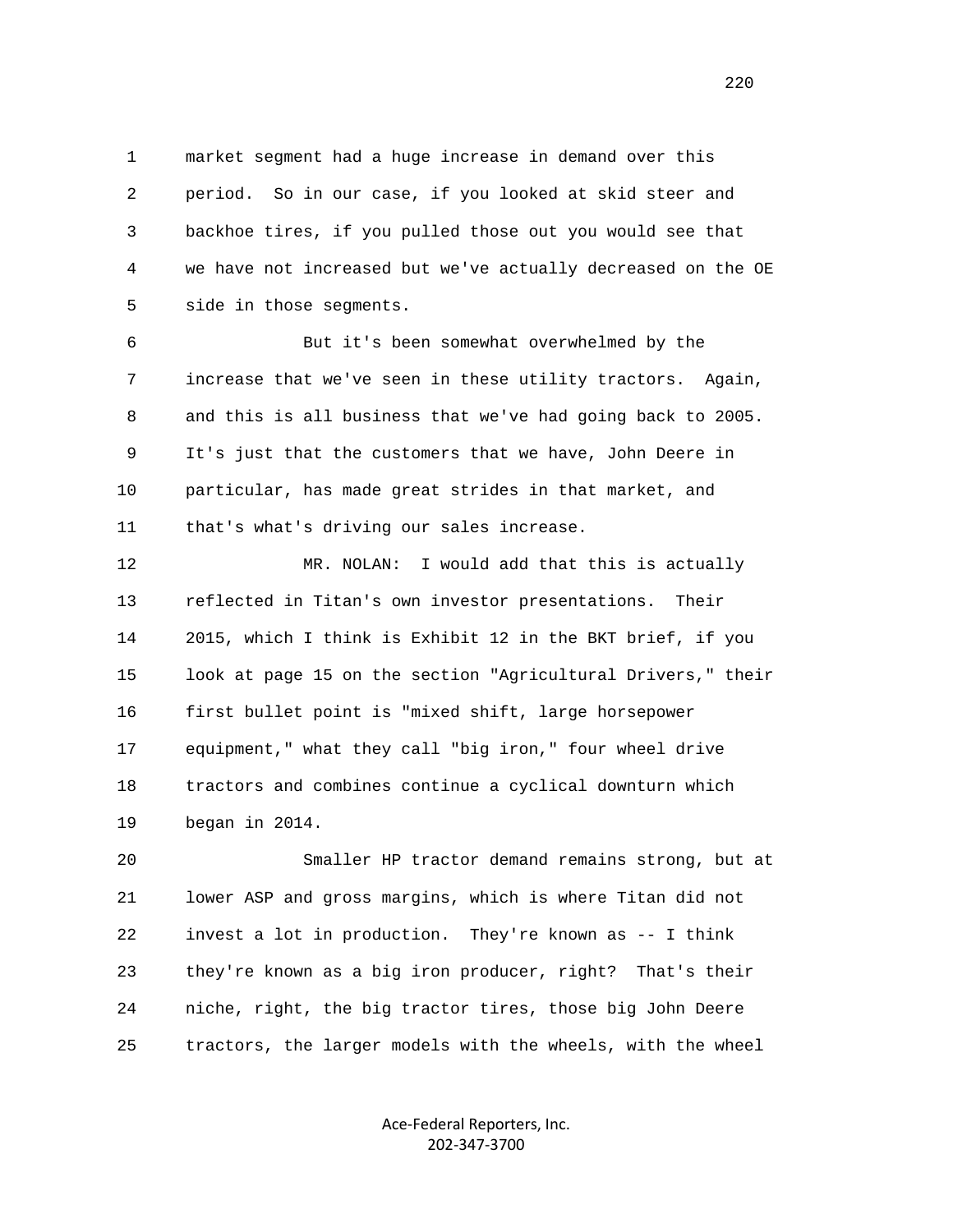1 assemblies on them.

| 2  | So you know, there's a mixed shift. Again, I                   |
|----|----------------------------------------------------------------|
| 3  | kind of ^^^^ I'm not being very artful about this. But if      |
| 4  | the mixed is shifting and Titan is admitting that there's a    |
| 5  | mixed shift in size tire demand, and they specialize in the    |
| 6  | big section of the market and the market's going to the        |
| 7  | smaller section where these guys are more predominant as a     |
| 8  | historical matter, you're going to see volume shifts that      |
| 9  | occur.                                                         |
| 10 | But I might add that the volume shift that you                 |
| 11 | witnessed, again if you think of it in terms of factoring      |
| 12 | out the tremendous drop in demand, that increase is a lot      |
| 13 | And remember, if you start from 100 units and then<br>smaller. |
| 14 | the total demand goes to 60 units and one stays the same and   |
| 15 | you had 20 units, you go from 20 percent to 30 percent of      |
| 16 | the market just because of the demand curve going down.        |
| 17 | So we've got to be a little bit careful about                  |
| 18 | making sure we're, you know, what we're -- and that's again    |
| 19 | makes this one complicated, because the demand shift is so     |
| 20 | pronounced here that you're trying to isolate and tear it      |
| 21 | apart, right?                                                  |
| 22 | COMMISSIONER SCHMIDTLEIN:<br>Well no.<br>Actually,             |
| 23 | I'm responding to you all wanting to segment this market       |
| 24 | That is why we're looking at all of these<br>overall.          |
| 25 | different market segments.                                     |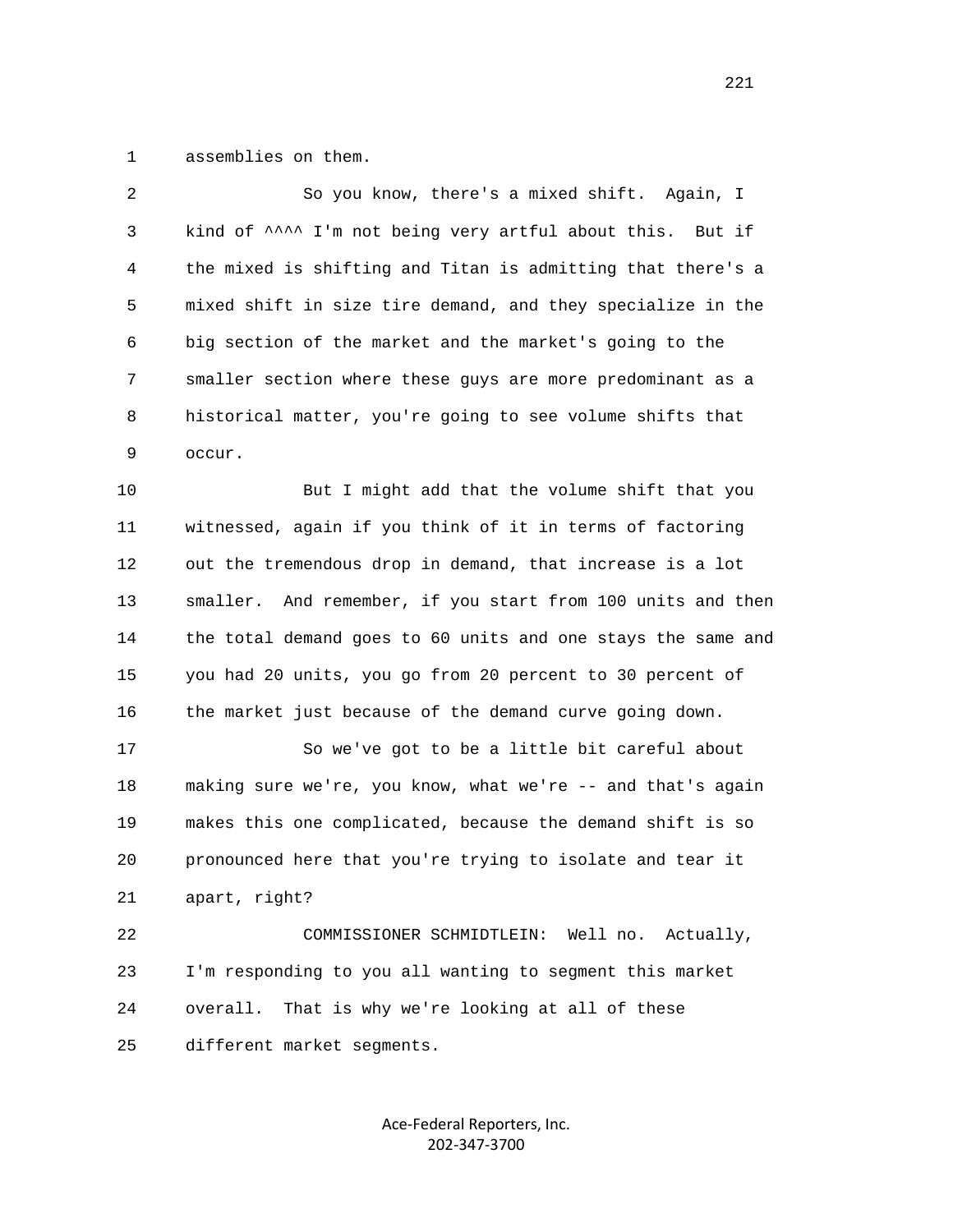1 MR. NOLAN: Yes, and it makes it more difficult, 2 because the easier thing to do is to collapse it all into 3 one piece. But obviously that just seems intuitively 4 incorrect to me, because of the way -- because there's so 5 many pieces to this market, and because they are behaving 6 differently. Even on a basis of just looking at the volume 7 trends, you yourself said they're behaving differently. So 8 something else has to be going on here, and you need to pull 9 that apart.

 10 COMMISSIONER SCHMIDTLEIN: Right, and that's why 11 I'm trying to get to are these -- is this loss in volume for 12 the U.S. subject to the subject imports based on price or 13 based on something else?

 14 MR. CLARK: Jim Clark again from Alliance. Just 15 for sake of clarity, the image that's up on the screen right 16 now, the green tractor is what we would call a mid-size or a 17 low horsepower tractor. You can see the size of the tires 18 on that. If I was standing next to that machine, it would 19 be very small. The big tire in the rear would come up to my 20 hip.

 21 Now if you come to this machine on the far left, 22 you would see the size of that machine. That tire would be 23 as tall as me. There are 12 tires on that machine and 12 24 wheels. This is where Titan sells. This is the market that 25 got impacted.

> Ace‐Federal Reporters, Inc. 202‐347‐3700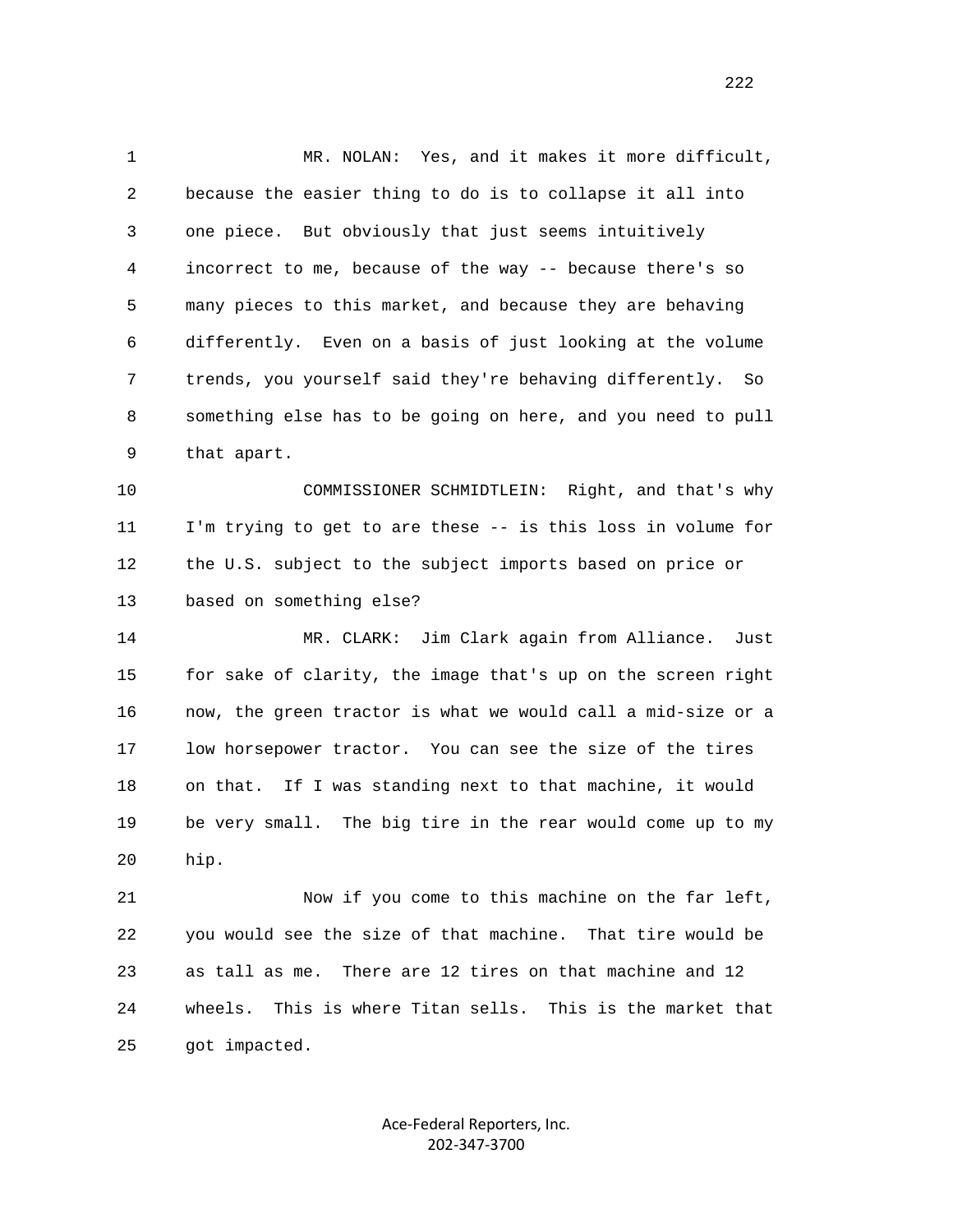1 COMMISSIONER SCHMIDTLEIN: Yeah, I understand 2 that. But I know you can't look at the numbers -- 3 MR. CLARK: Right. But you look -- 4 COMMISSIONER SCHMIDTLEIN: I'm sorry. I don't 5 want to run out of time again. I've run too far over again. 6 MR. CLARK: Absolutely. 7 COMMISSIONER SCHMIDTLEIN: But the number of 8 tires that they're selling in the aftermarket is not 9 insubstantial, right. 10 MR. CLARK: No. I'm not debating -- 11 COMMISSIONER SCHMIDTLEIN: Arguing that -- so 12 that's why, I mean and I know you can't look at the numbers. 13 But arguing that, and sometimes these terms aren't really 14 helpful, that are like that's not their interest or that's 15 not, you know, and then you look at the numbers and it 16 doesn't really ^^^^ that sort of characterization doesn't 17 really help me understand what's going on. 18 Now I know you've argued that these sales that 19 they  $\sim$  the volume that they lost in the aftermarket was 20 because they're not viewed as reliable. At least that's how 21 I understood the argument from the first round, right, that 22 when they lost volume over the POI in the aftermarket, that 23 was because they tried to increase their sales and people 24 didn't think that they were reliable and therefore they 25 couldn't increase their sales, right? That's sort of how I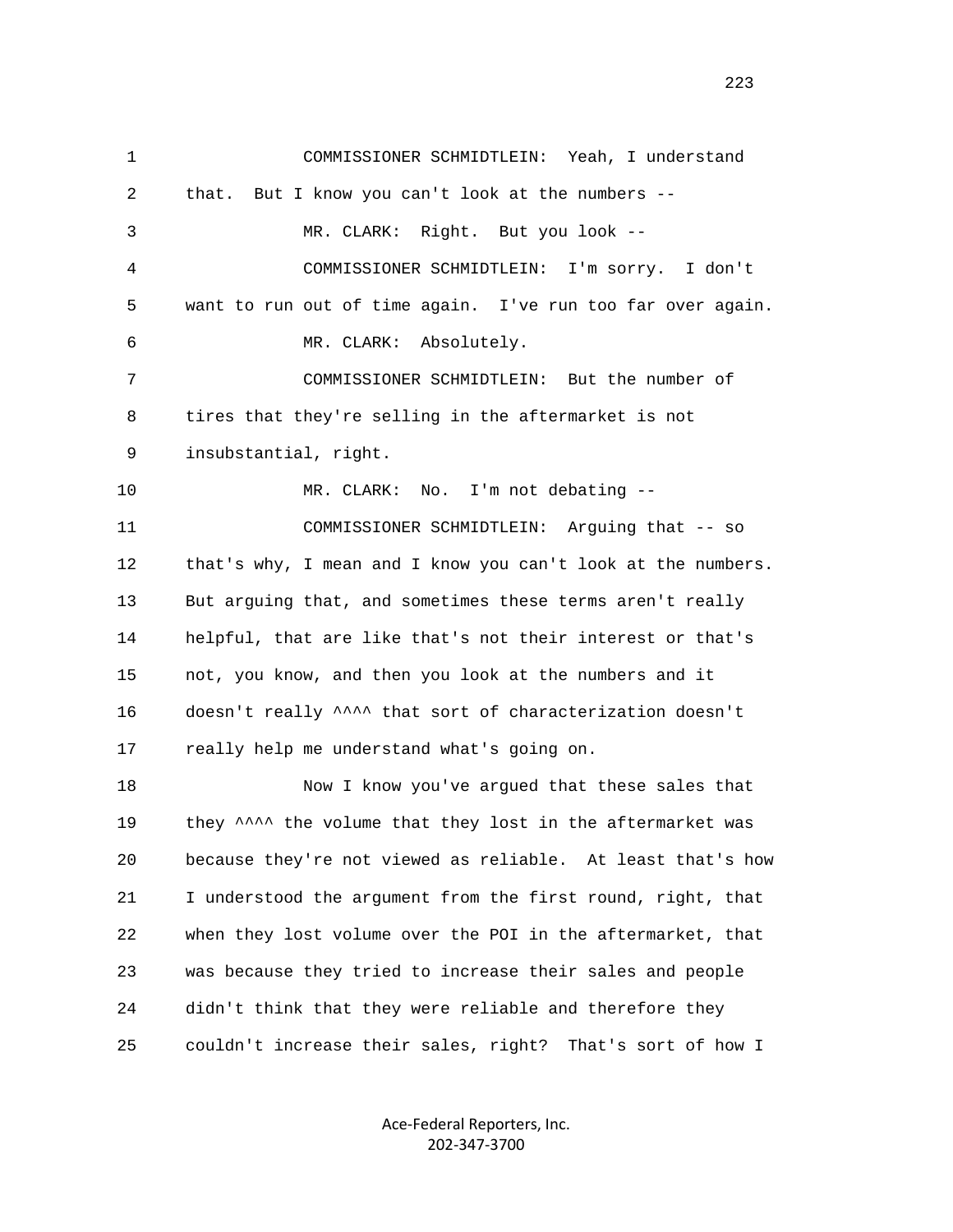1 understood it.

 2 MR. CLARK: Right. 3 COMMISSIONER SCHMIDTLEIN: And I'm thinking I 4 probably know what your answer to this next question's going 5 to be, but when you look at the pricing products, right, and 6 you look at the aftermarket breakout, which we've done for 7 farm and for the three construction/industrial, if you're 8 arguing that they're losing sales because they're not 9 reliable, and people are coming to us because we're more 10 reliable, why do we see such consistent underselling? 11 MR. EMERSON: But I think, Commissioner 12 Schmidtlein, when you do look at those pricing charts, and 13 we analyze the four largest ones in our brief, I think it's 14 important not to look just -- and I'm sure you will -- but 15 it's important to look not just at the price levels of 16 price, but the volume trends that accompany those price 17 series. 18 It's hard to square the trends in underselling, 19 the increases in underselling in some instances and 20 decreases in subject import volume, or decreases in -- 21 decreases in the amount of underselling, and yet decreases 22 in -- got that backwards, sorry. Yeah, increases in margins 23 of underselling, yet decreases in subject import volume. 24 COMMISSIONER SCHMIDTLEIN: Yeah, but I guess my 25 question is --

> Ace‐Federal Reporters, Inc. 202‐347‐3700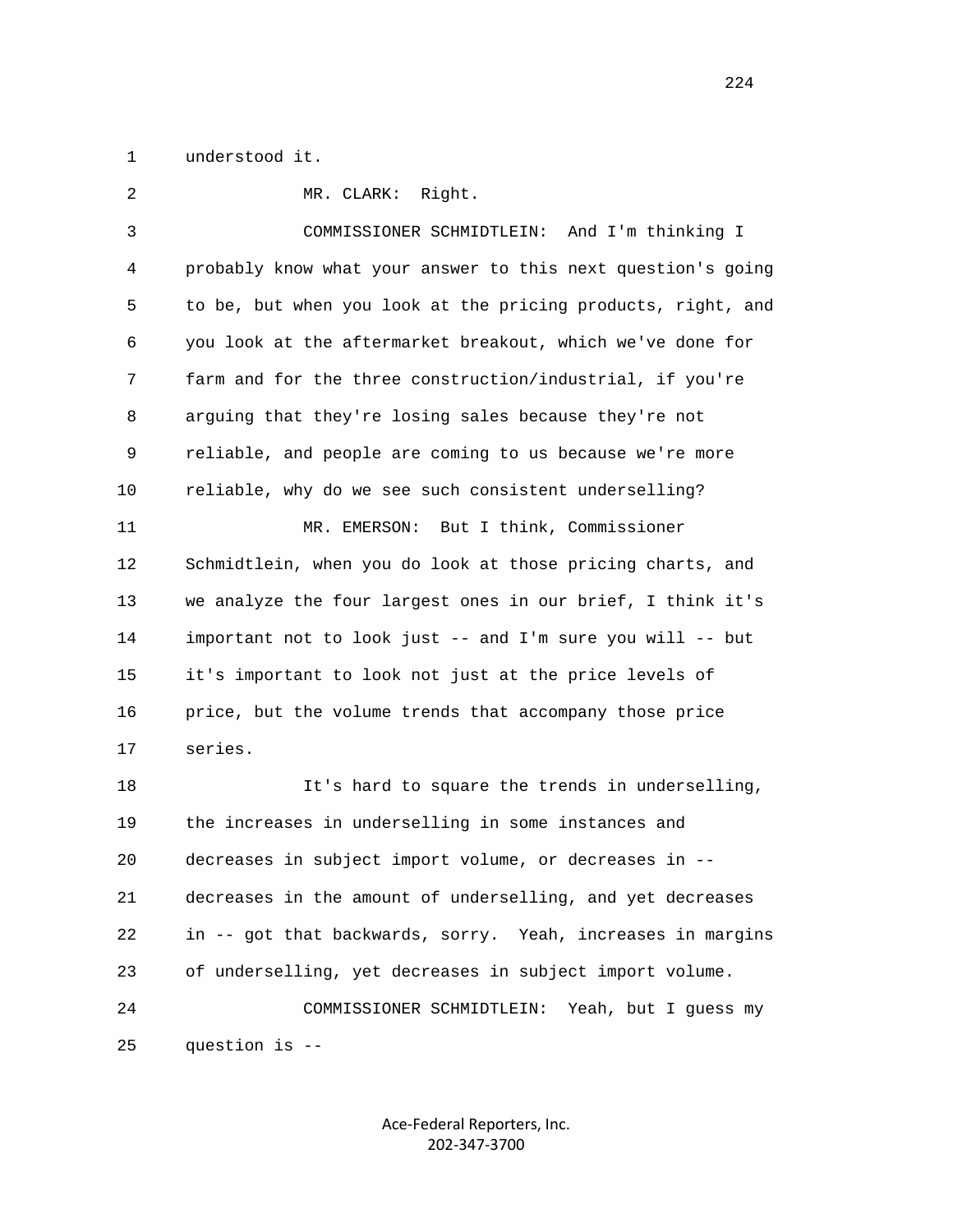1 MR. EMERSON: Those two don't go together. 2 COMMISSIONER SCHMIDTLEIN: Yeah. That goes to 3 -- I'm just really responding to your argument, that in the 4 aftermarket it's all about reliability, and the U.S. is 5 losing sales or losing volume because they're not viewed as 6 reliable and these suppliers are. They're viewed as 7 reliable. They've been in the market. They've got 8 established relationships. 9 And so my question is if that's true, why do we 10 see such consistent underselling, because in the U.S. 11 market, right, why wouldn't you be pricing your product if 12 you are able to offer this superior aspect of reliability, 13 and the market already knows that according to you, because  $14$  you're  $\lambda^{\lambda}$  15 MR. EMERSON: Yeah. 16 COMMISSIONER SCHMIDTLEIN: Why are you 17 underselling to the extent you are? Why aren't you selling 18 -- you know, I understand like, you know, there's a tier 19 difference and your argument that well, within each of these 20 pricing products, regardless of how specific the description 21 is there are tiers, and therefore, you know, the subject 22 imports are always going to be a lower tier and that 23 explains part of the underselling. Does it explain all of 24 the underselling, especially when you're telling me you're 25 more reliable? Why would you undersell the U.S. product?

> Ace‐Federal Reporters, Inc. 202‐347‐3700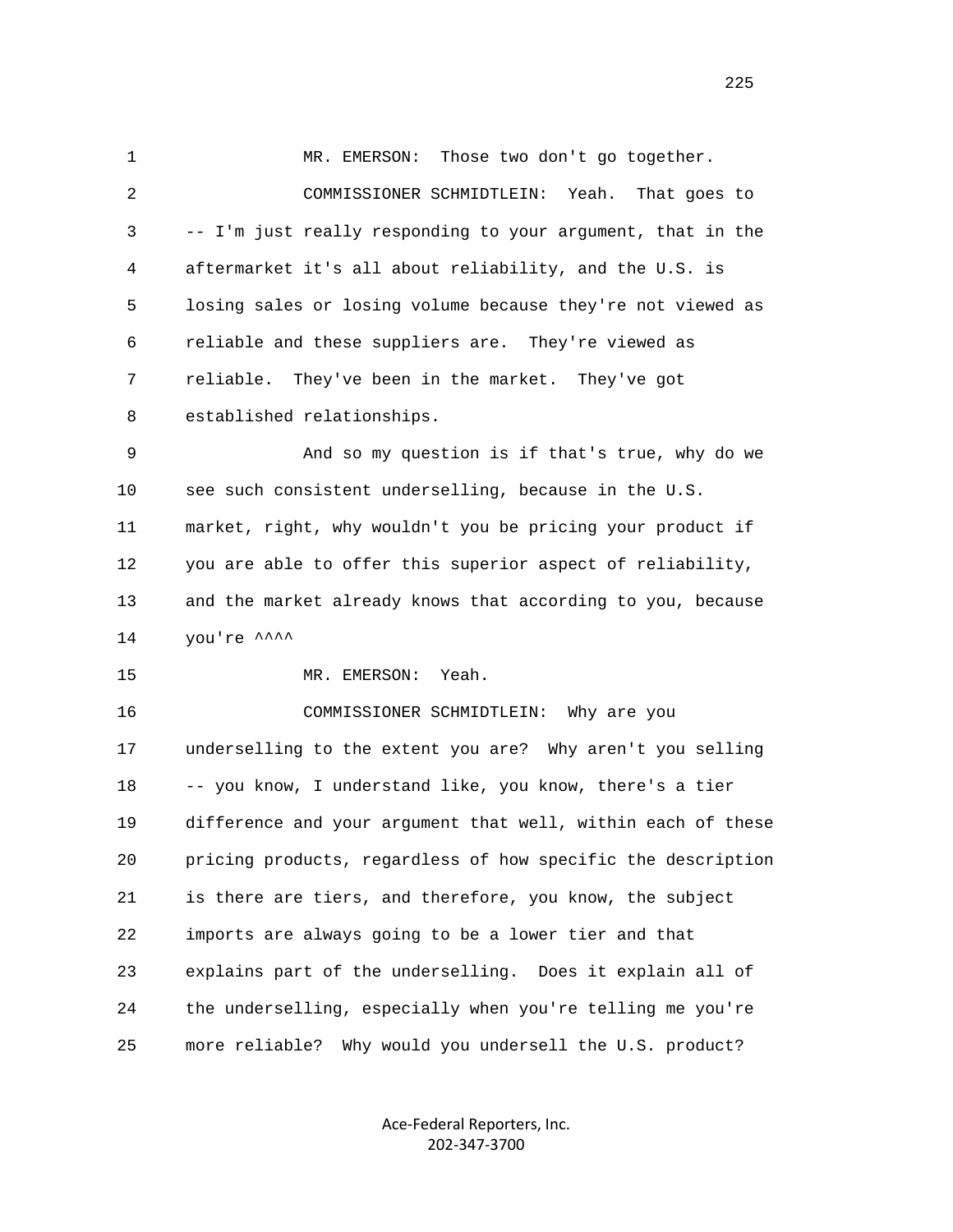1 MR. EMERSON: I think the tier, I think the 2 quality differences as expressed in the differences in tiers 3 account for a substantial portion, certainly not all, but a 4 meaningful portion let's say of the underselling that you 5 see. I think that you've got differences -- you've got a 6 lack of price sensitivity in on the part of purchasers, a 7 lack of -- 8 COMMISSIONER SCHMIDTLEIN: So wouldn't that

 9 suggest you'd be pricing higher, right? You're reliable, 10 they're not that price sensitive. Let's price our product, 11 you know. Why is there such a margin?

 12 MR. EMERSON: Alternatively it suggests that 13 they're not buying us because we're low priced. Yeah, that 14 price is a relatively less significant driver in their 15 purchasing decision.

 16 MR. NOLAN: Yeah. I mean this story goes back 17 to the -- sort of I mean how we're asking the question. If 18 the underpricing, underselling is really as a significant 19 factor, then why isn't the Indian market just taking the 20 U.S. to town right now? Why didn't those numbers quadruple? 21 Why didn't they go up a lot more, because you would think 22 logically with the underselling that is persistent and 23 pervasive in the market, that there would be a significant 24 trend upwards?

25 We see a modest trend here, not you know, I hate

Ace‐Federal Reporters, Inc. 202‐347‐3700

<u>226</u>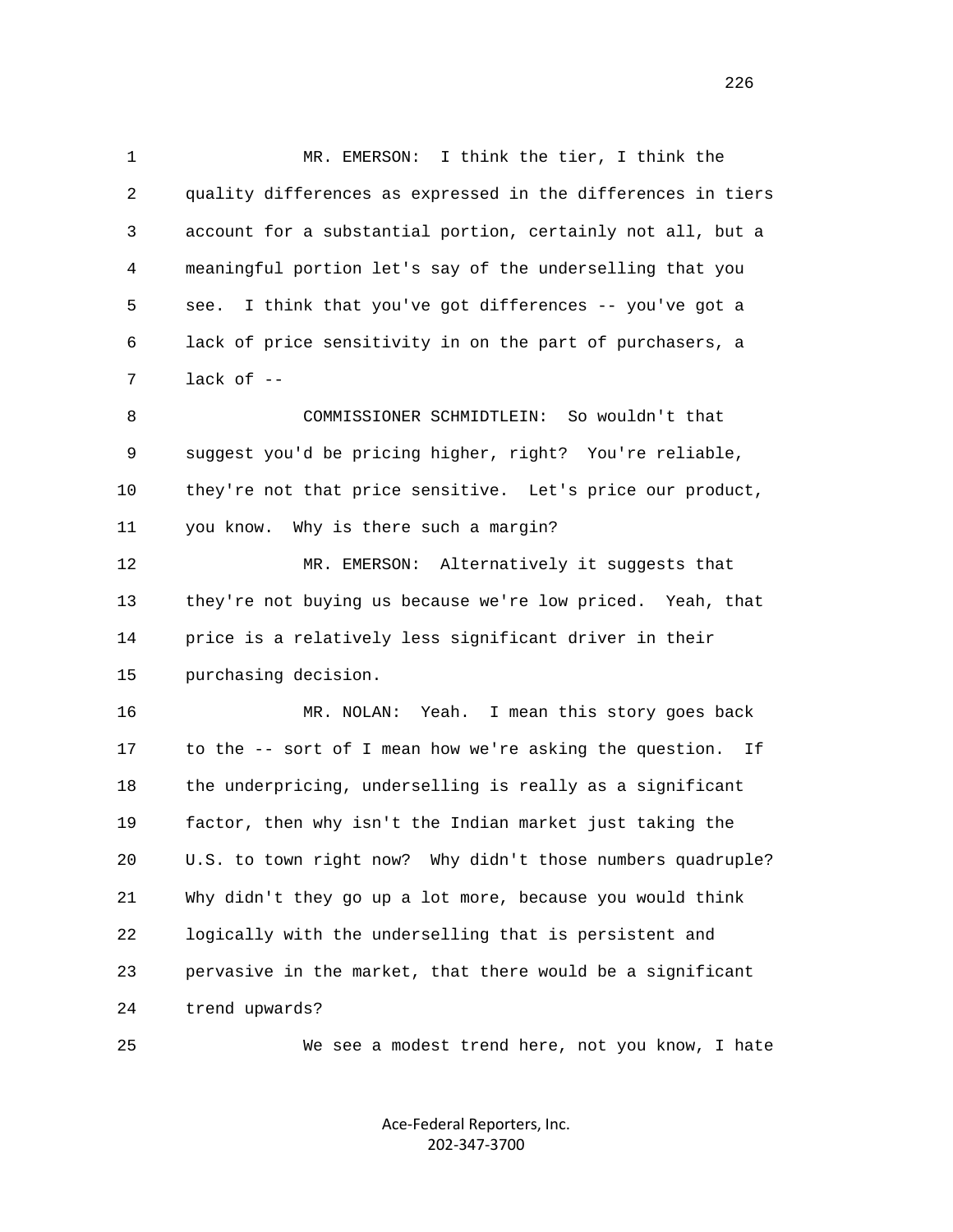1 to say go back to steel because that's where I get killed 2 all the time. But this is not like a steel case. This is a 3 much more moderate trend, particularly if you factor out the 4 demand decline. If you try to figure out how to isolate that 5 factor and just look at the increase in imports based on 6 2013, the numbers are not nearly as significant.

 7 I'm not saying they didn't go up, but the impact 8 is much less than one would expect compared to just looking 9 at 2015 in a static environment. But you go back to one, 10 there have been price differences in this market for a long 11 time. Certainly precedes this case. So there's always been 12 some degree of price differential, and we'll say well, is it 13 completely up to the tiers or the brand or not? We can 14 argue how much is attributable to brand identity, how much 15 is attributable to tier.

 16 But let's start with the premise that there is a 17 difference in the price. Did that delta change during the 18 POI or did it remain stable? If it didn't change very much 19 and the volumes didn't change that much, then what is the 20 impact of the underselling at that point? The underselling, 21 it can't ^^^^ you can't attribute that to price suppression 22 or price depression, because the effect doesn't seem to be 23 apparent.

 24 There's no volume effect to it and it doesn't 25 seem to have affected patterns in behavior, much less though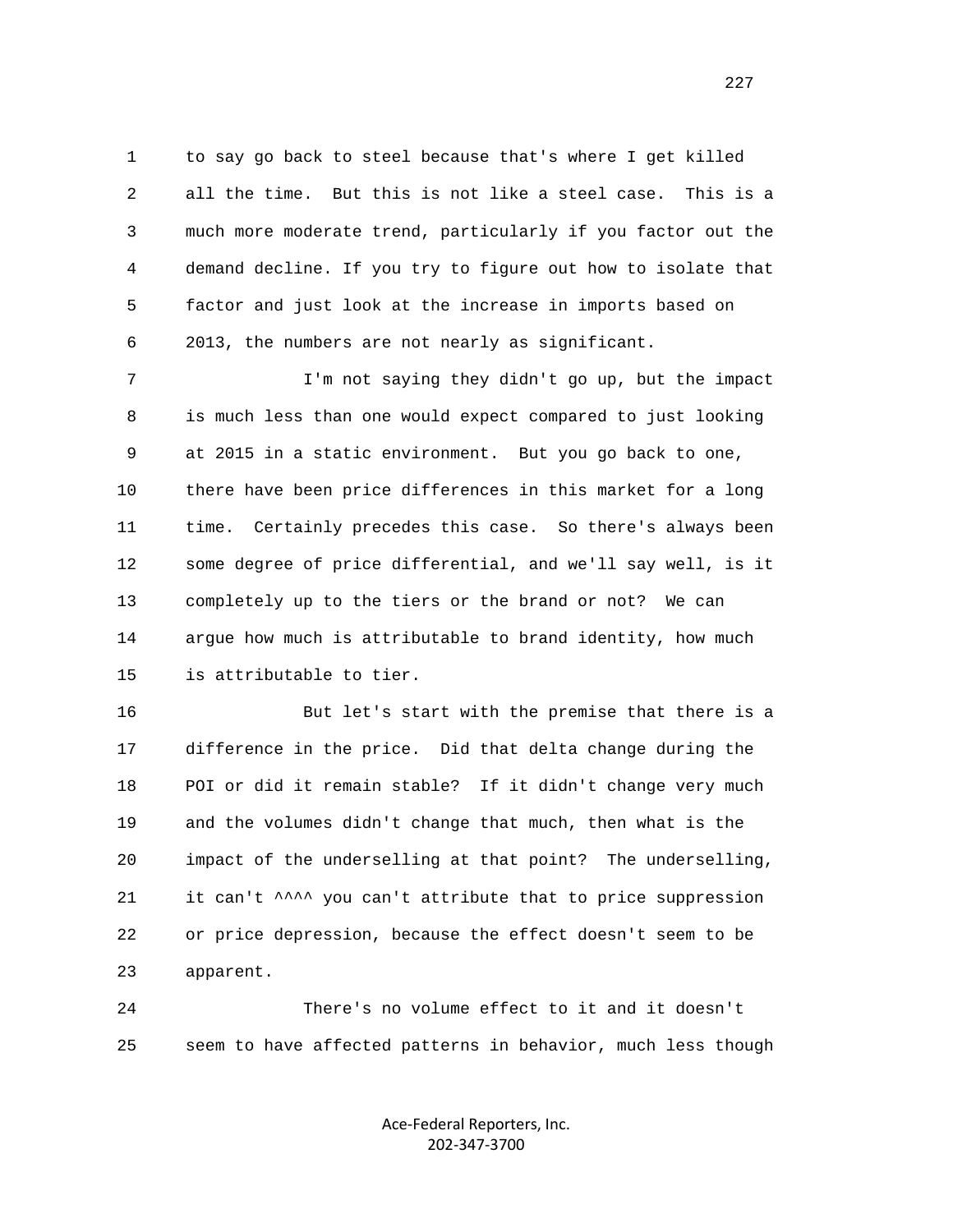1 if any -- if anything compared to whether you're 2 predominantly an aftermarket supplier and have developed 3 those relationships, which would be a more cogent answer to 4 me, because the pricing itself would lead you to believe 5 that volumes should quadruple during the POI, and that just 6 didn't happen. 7 COMMISSIONER SCHMIDTLEIN: Okay. I'm sorry. 8 And now we're down to three here so thank you very much. 9 I've greatly exceeded my time. 10 CHAIRMAN WILLIAMSON: No, that's okay. You've 11 kind of clarified. To follow up on that, now Petitioners 12 have argued that domestic and imported brands are reported 13 as being in the same tier, and there therefore is no 14 premiums expected for those brands where you have the, you 15 know, the domestic brands being say at Tier 2 and imports 16 being at Tier 2. 17 So that's sort of suggesting is there -- so if 18 there's not underselling, what else could explain the price 19 variance between tires that are in the same tier, and I 20 think it's -- I think from the charts that we're showing 21 that there are -- there are cases, there are tiers where you 22 have imports and domestic product. 23 MR. O'BRIEN: Chairman Williamson, maybe I can 24 start. 25 CHAIRMAN WILLIAMSON: Yeah, yeah. Identify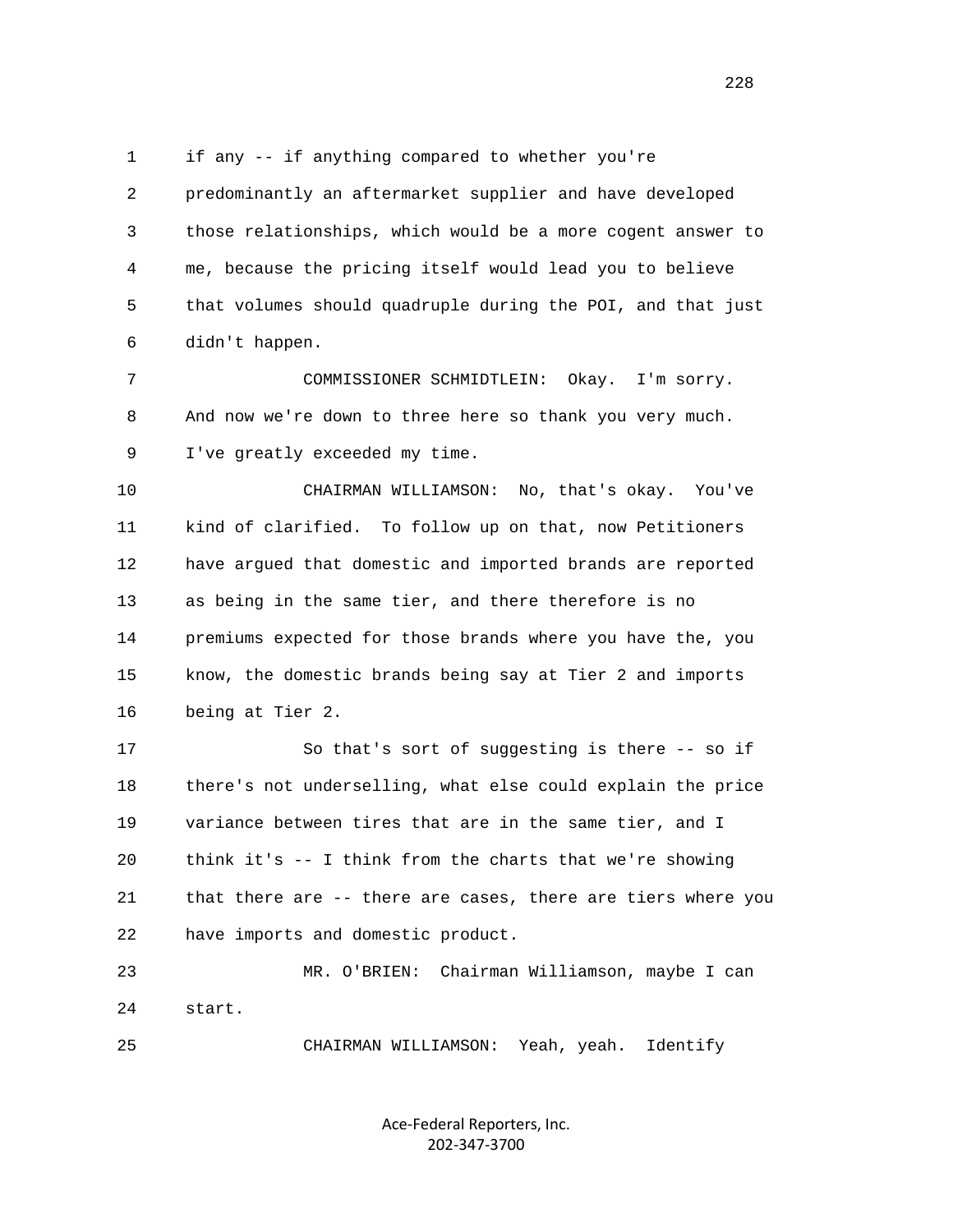1 yourself.

 2 MR. O'BRIEN: Kevin O'Brien for Camso. 3 CHAIRMAN WILLIAMSON: Mr. O'Brien, I'm sorry 4 yeah. 5 MR. O'BRIEN: Because we did want to mention 6 several issues we have with the pricing data, in addition to 7 what you're saying, which maybe it can explain it. The Sri 8 Lankan product does not show up very much in the 9 product-specific data requested by the staff. But more than 10 that -- 11 CHAIRMAN WILLIAMSON: You have the pricing 12 tables don't you? 13 MR. O'BRIEN: Yes. 14 CHAIRMAN WILLIAMSON: Okay. I've looked at 15 three or four of them and they sure are there. 16 MR. O'BRIEN: Yeah. But one of the big problems 17 is that the Titan product does not follow the definition in 18 every situation. So if we report a product that is of a 19 certain profile, and then Titan reports that same product 20 but with a very different profile that's outside of what the 21 staff asked, you're going to get very different pricing. 22 CHAIRMAN WILLIAMSON: And I assume we need to 23 raise that with the staff. 24 MR. O'BRIEN: That's what we've got. That's 25 exactly -- it's quite evident from the staff report.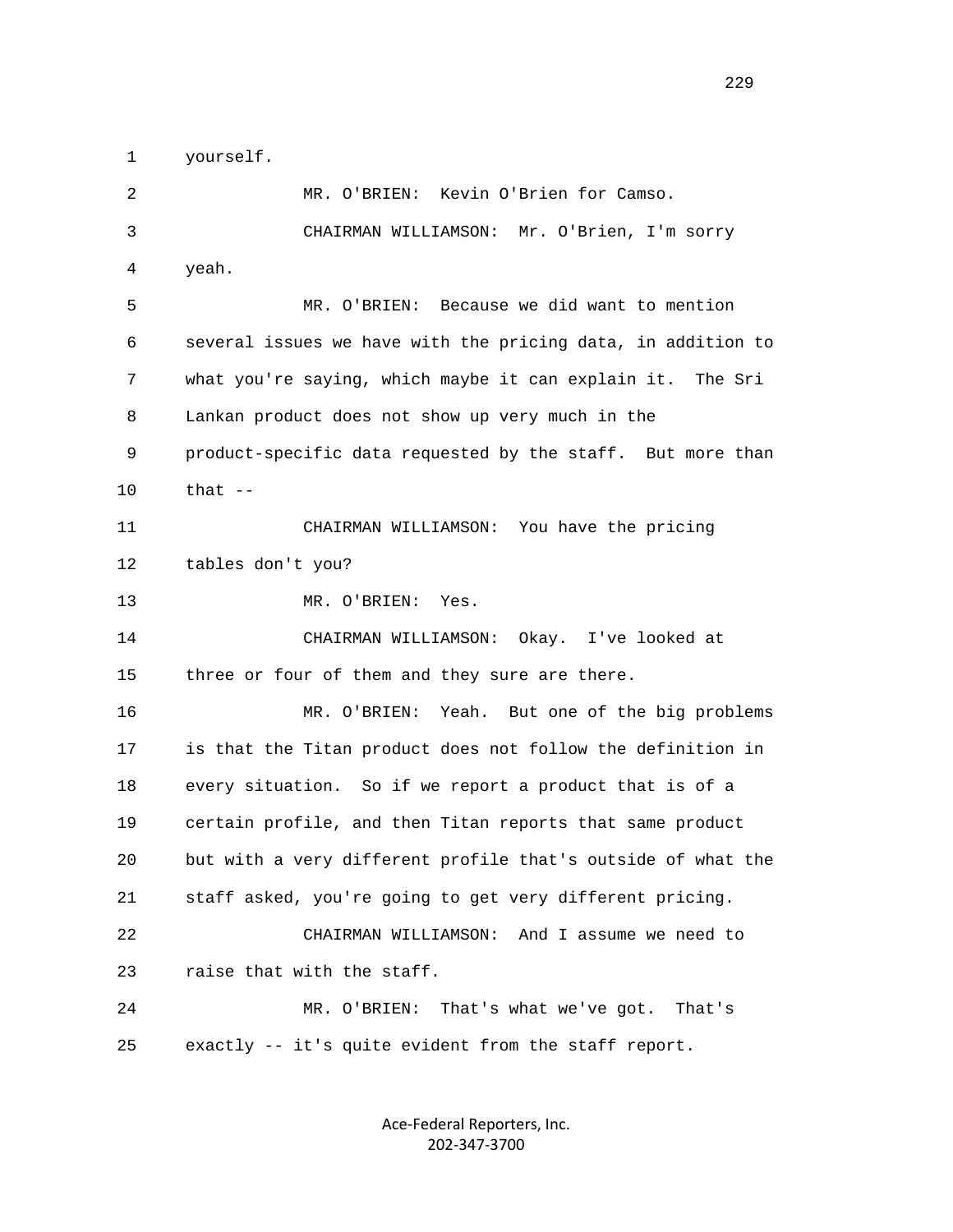1 CHAIRMAN WILLIAMSON: Okay. We'll see 2 post-hearing what, yeah.

 3 MR. O'BRIEN: Yeah, and then the other -- just 4 the other, two other just quick points. You know earlier 5 today, Titan dismissed the issue of Chinese low prices by 6 saying in part oh these are small volumes. You can't really 7 draw any conclusions. But that's -- that same argument 8 should be looked at very closely with respect to the 9 products that were selected, and I'll go into that more in 10 the post-hearing brief.

 11 But this whole issue of how representative the 12 pricing data is is to our mind a very open question. You 13 heard both of the Camso witnesses, Mr. Bulger spoke about 14 Camso prices on basically a net basis, whereas Mr. Van Ormer 15 said that Titan has myriad allowances, rebates, discounts, 16 etcetera. There is a very, very strong concern that we have 17 two different prices being reported.

 18 We're reporting a net price on a Product A, they 19 are reporting -- I don't know what they're reporting. But 20 it's not the same Product A, that's for sure. So that's 21 part of the issue that we have.

 22 CHAIRMAN WILLIAMSON: Okay. So we'll see, but 23 hopefully post-hearing we'll sort out some of that 24 particular issue. But what about the other -- there are 25 other products that are -- where there's this tier overlap.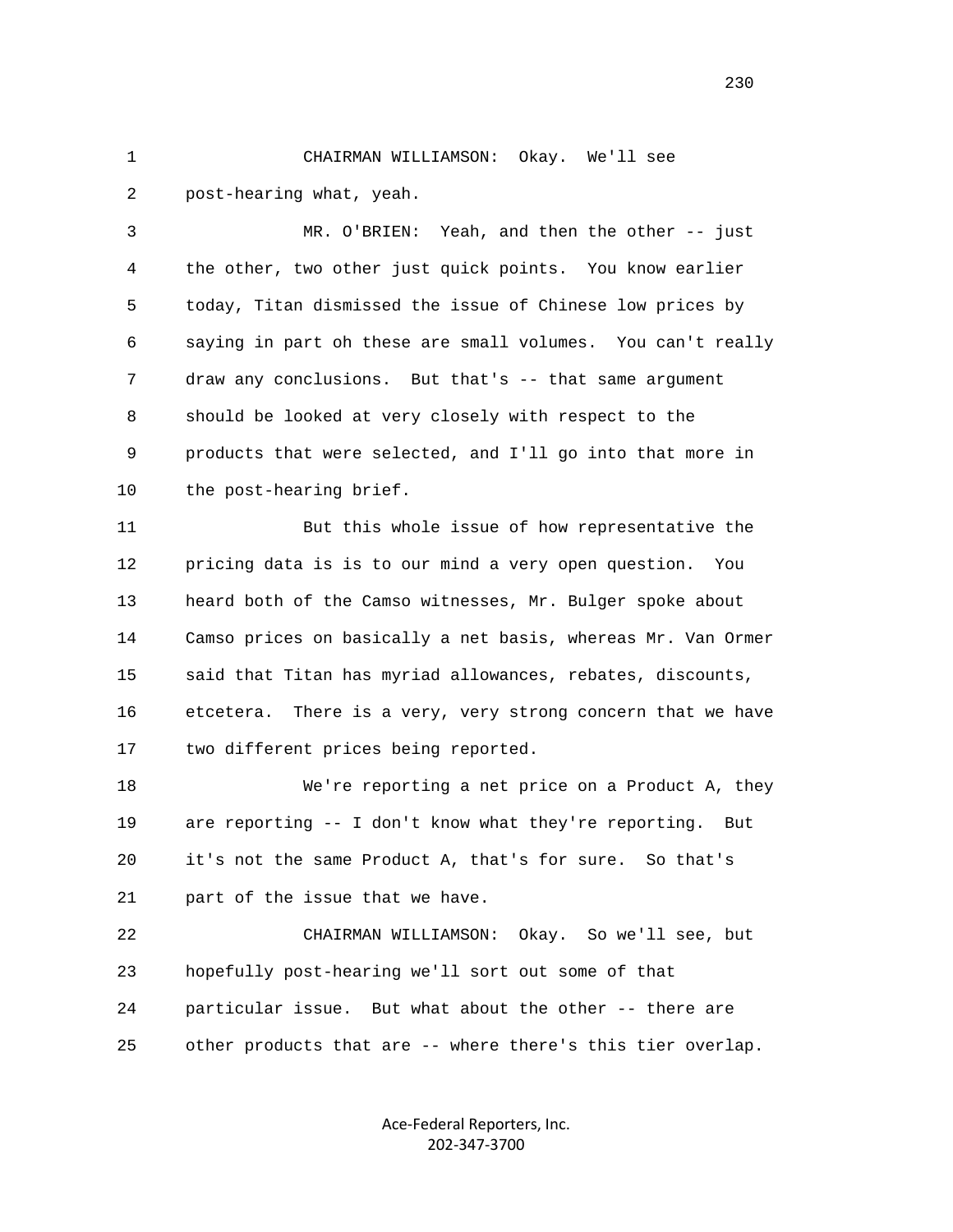1 I mean those are the -- the ones you're talking about are 2 just from Sri Lanka. What about the others?

 3 MR. EMERSON: Commissioner Williamson, this is 4 Eric Emerson. At pages eight and nine of our brief, what 5 we've tried to do is we've tried to help the Commission. So 6 when the Commission asked the question and put in I think it 7 was Table 2-1 in the brief, where the Commission basically 8 arrayed all of the answers for each of the producers into 9 Tier 1, Tier 2, Tier 3 by domestic and import, in our view 10 some of those categorizations were perhaps not as accurate 11 as they could be.

 12 For example, one company might have been put 13 into, for example, Tier 2. When if you take a look at the 14 purchaser data, which we think is the more accurate data for 15 determining which company's brands, pardon me, fall into 16 which tiers because after all it's the purchaser that's 17 making those determinations, not a producer on its side.

 18 CHAIRMAN WILLIAMSON: And the marketers who are, 19 through advertising the product, they're the ones making the 20 distinctions.

 21 MR. EMERSON: Exactly, exactly, and the 22 purchasers are the target of that marketing. So we focused 23 on the purchaser. What we did was rather than take what I 24 think the staff did was let's assume you had, you know, 25 Brand X and it received more votes for Tier 2 than it did

> Ace‐Federal Reporters, Inc. 202‐347‐3700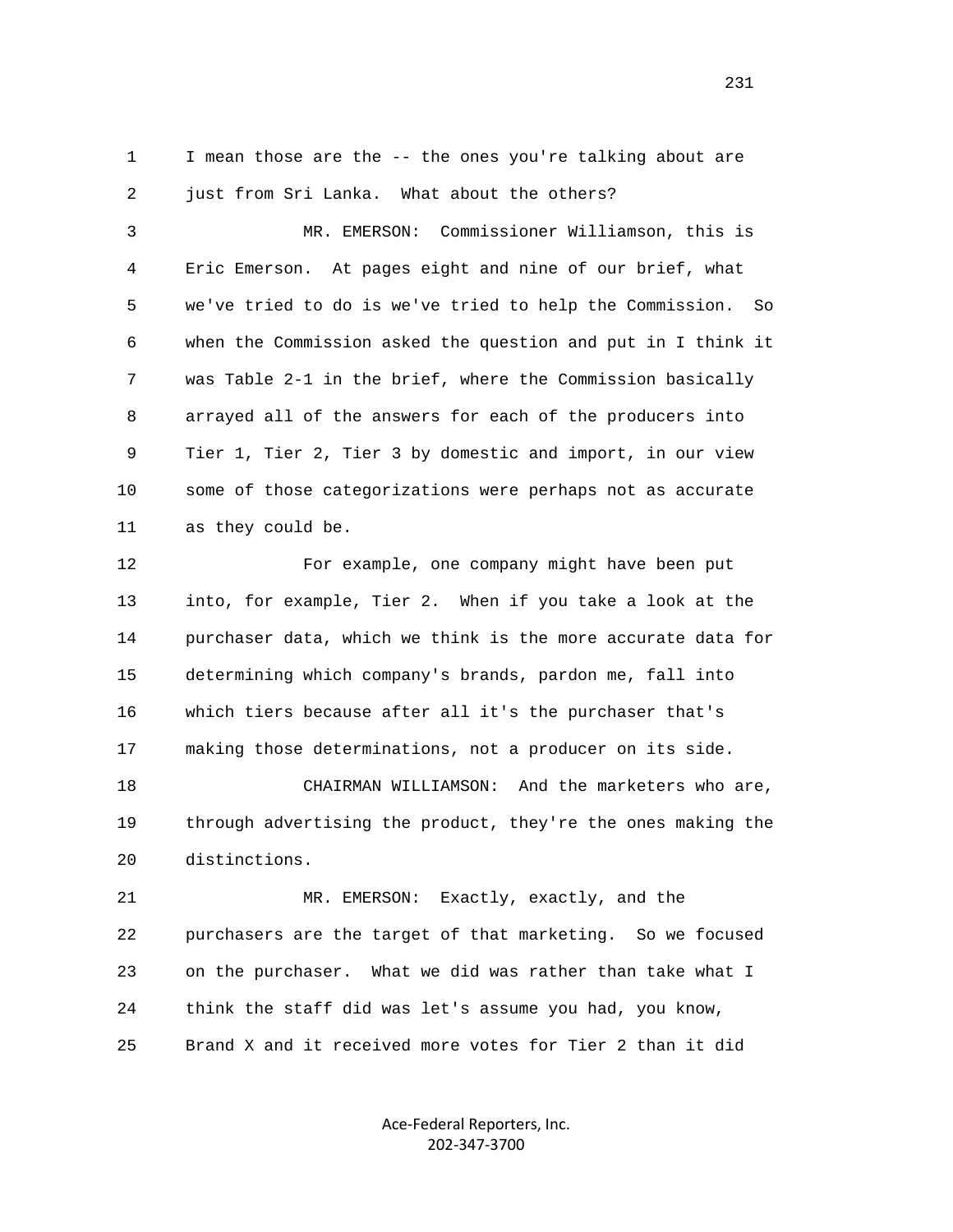1 for Tier 1, it got put into Tier 2 in the summary chart. 2 To our mind, that wasn't quite fair, because 3 that really it was floating somewhere between Tier 1 and 4 Tier 2 in terms of the number of votes that it received, 5 obviously an inexact science. So in pages eight and nine 6 what we tried to do is calculate a bit of a weighted average 7 tier assignment for each of the brands that was there. 8 We then later tried to do a weighted average of 9 all the U.S. brands together and all of the Indian and all 10 the Sri Lankan brands together, so that you could use that 11 tier difference to help understand some of the underselling 12 data a bit better. CHAIRMAN WILLIAMSON: Okay. 13 MR. EMERSON: I don't know if that helps but -- 14 CHAIRMAN WILLIAMSON: We'll take a look at it, 15 because after five cases I've become very skeptical about 16 the concept of tiers. 17 MR. EMERSON: Well I think -- 18 CHAIRMAN WILLIAMSON: But that's -- that's not 19 going to help us here. 20 (Simultaneous speaking.) 21 MR. EMERSON: No, no, no. 22 CHAIRMAN WILLIAMSON: But I will take a look at 23 that. I get your point, that but it's -- marketing is 24 everything I think, and how people market the concept of 25 tiers is also interesting. Let's take a bigger picture,

> Ace‐Federal Reporters, Inc. 202‐347‐3700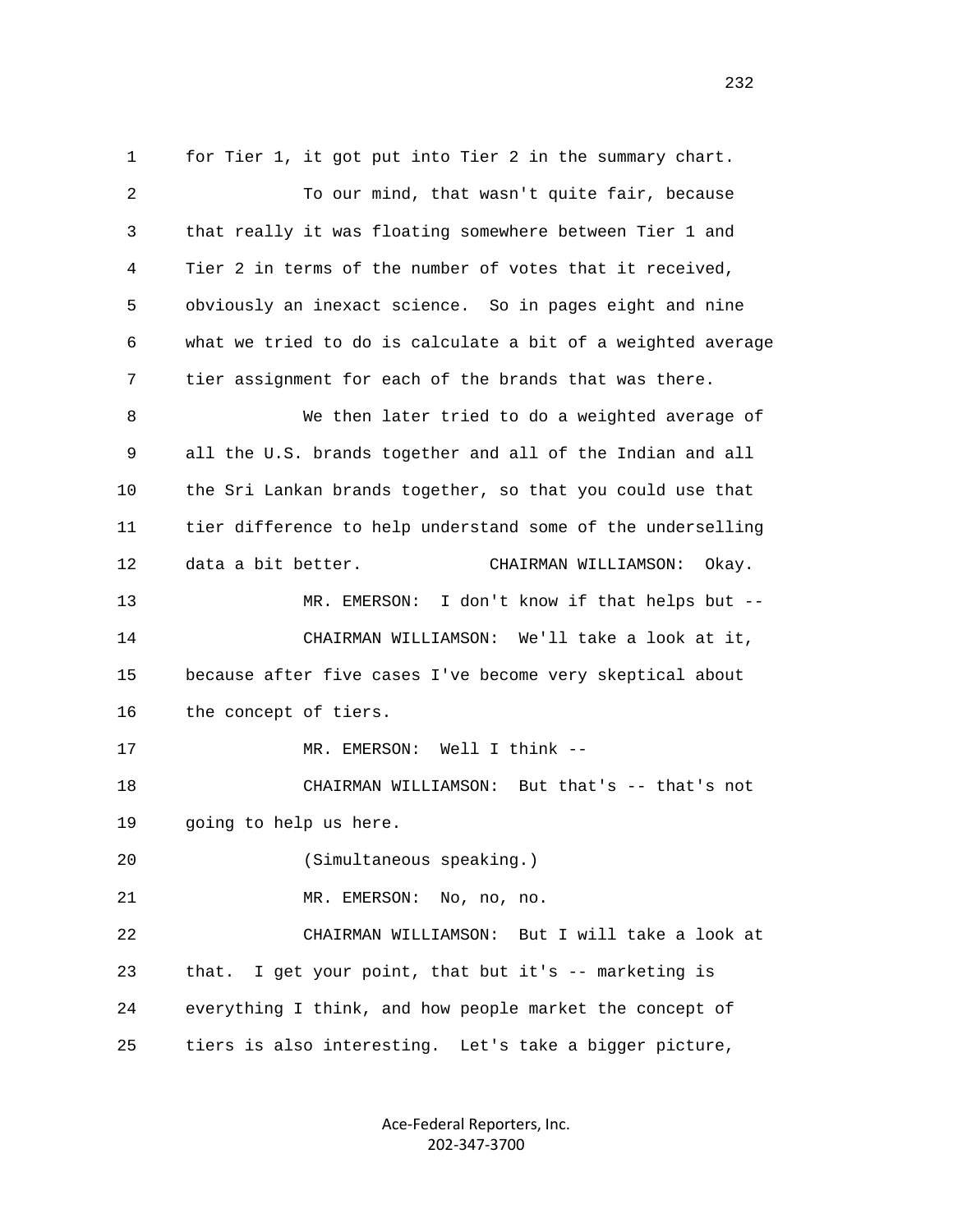1 though. The producers assert that increases on the volume 2 of subject imports came at the direct expense of domestic 3 producers, which bore the full brunt of the increases, the 4 average price effects and lost sales and margins, you know, 5 their argument.

 6 If you do take a look at the numbers, whether 7 it's by categories or, you know, of OE or aftermarket in 8 agriculture and construction and all, you would seem to 9 think that okay, overall demand went down, went down quite a 10 bit, but the imports, their shares either held their own or 11 went up in general. And so why isn't this, their argument 12 credible here?

13 I mean what you tried to do is by -- what you've 14 been arguing is you disaggregate all this stuff, and that's 15 not the story. But then when you still look at the numbers 16 they still -- the end result is that's what you're seeing.

 17 MR. NOLAN: Let me start, maybe start from a 18 slightly different premise, and I'm using data completely 19 from the public version of the staff report in Titan's 2015 20 annual report. According to Titan, between 2013 and 2015 21 they lost something like \$770 million in sales because of 22 the market decline, okay. \$770 million, the decline in net 23 sales.

 24 CHAIRMAN WILLIAMSON: That's their allocation to 25 the market?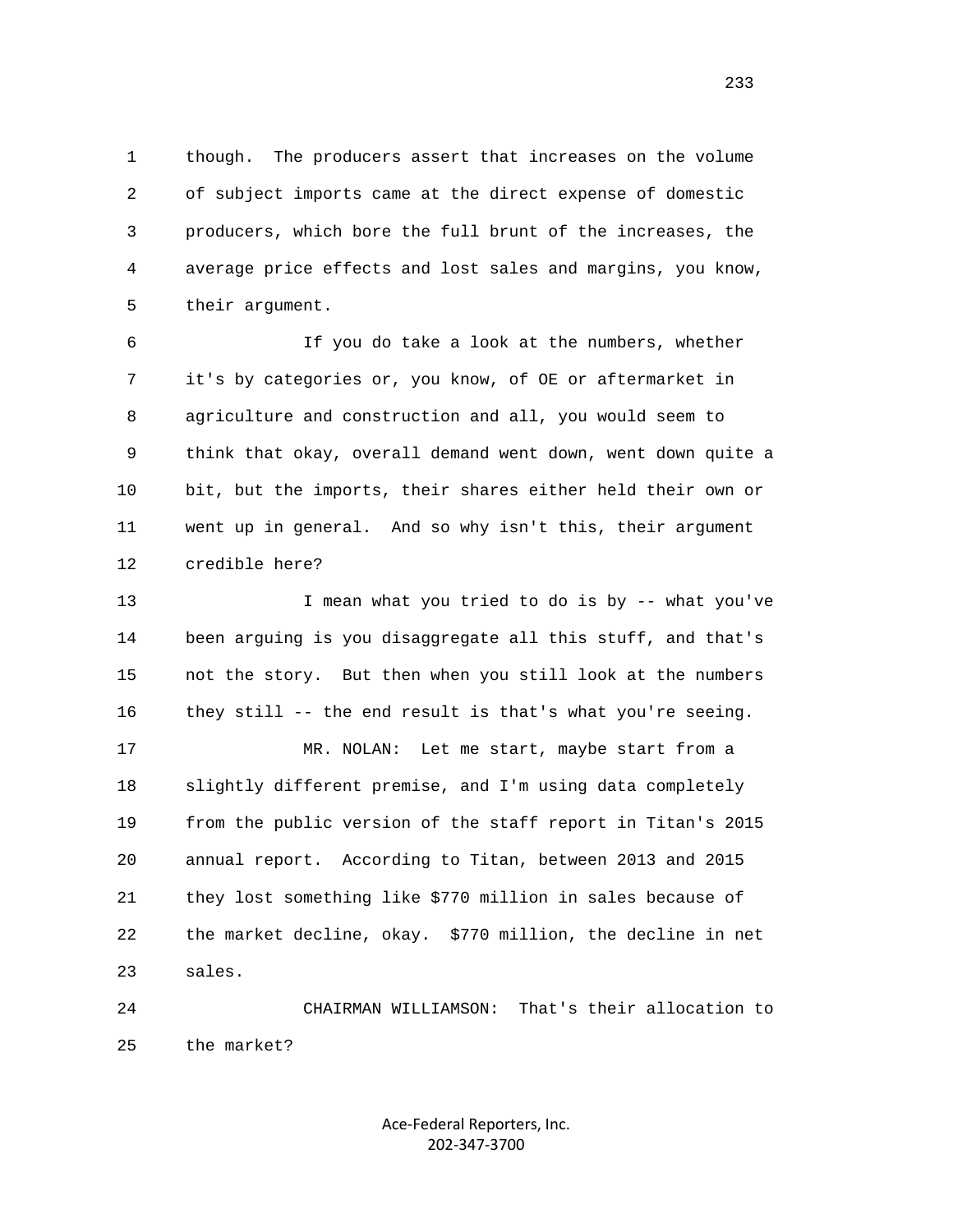1 MR. NOLAN: That's their net, that's just their 2 annual report, but you know, it has agriculture, 3 construction, it has all the sectors in it. 4 CHAIRMAN WILLIAMSON: But you said due to market 5 decline? 6 MR. NOLAN: Due to market -- well, due to just 7 decline in sales. 8 CHAIRMAN WILLIAMSON: Right, yeah. 9 MR. NOLAN: The total increase in imports value 10 during that period, \$38 million. 768 million down, 38 11 million up. 12 CHAIRMAN WILLIAMSON: Okay. 13 MR. NOLAN: How is it possible that the imports 14 were the driver in this equation when so much of this is 15 attributable to, by their own admissions in their annual 16 reports, softness in the markets, declines in the market, 17 rapid declines in demand from OE sector. You look at time 18 and time again, in every report that they issue, they're 19 attributing this to the market going south on them. 20 So if you accept the fact that they had just a 21 tremendous -- this is just Titan. I'm not talking about the 22 other U.S. producers, because I haven't looked at their 23 reports. I just have the Titan annual report in front of me 24 while you were talking this morning. But that's just one, 25 and we're talking over \$700 million in decline, and they're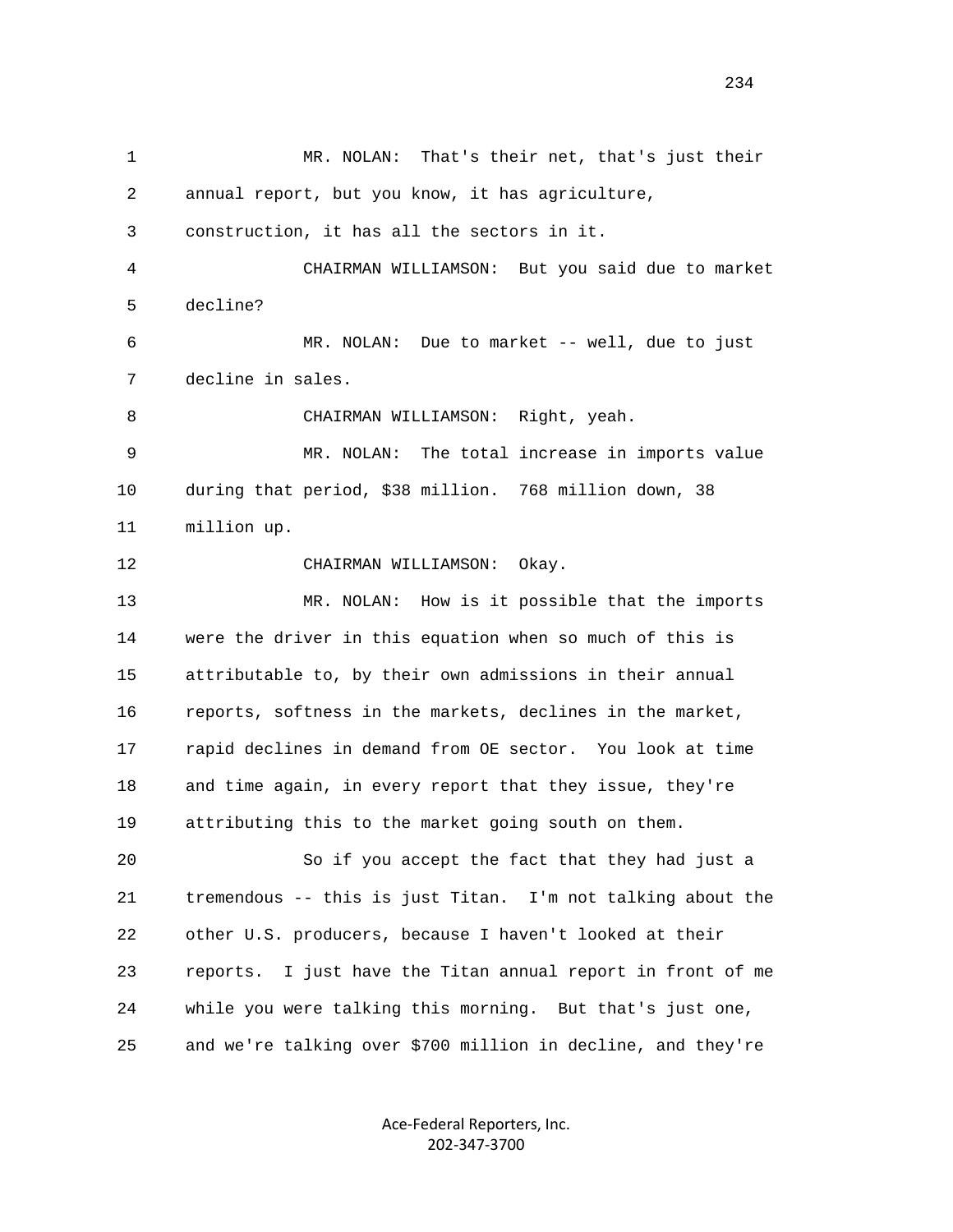1 attributing this to softness in their markets.

 2 CHAIRMAN WILLIAMSON: Okay. 3 MR. NOLAN: And I'm just saying imports, which 4 is less than five percent of that decline, is a material 5 factor. 6 CHAIRMAN WILLIAMSON: Okay. I get your point, 7 although the numbers of  $\wedge$   $\wedge$  at least the volume numbers 8 would suggest that, you know, the imports. 9 MR. EMERSON: But Commissioner Williamson, if I 10 could then trouble you after the hearing to take a closer 11 look at our brief, the Alliance brief at page 34, this is, 12 you know, really our getting down to the, I think the core 13 issue of causation here. On page 34, one of the 14 things that we do is tally the total volume of sales lost 15 due to foreign -- that was shifted from domestic producers 16 to foreign producers on the basis of price. So this really 17 is the specific question, I think, that in particular 18 Commissioner Schmidtlein that you were asking about as well. 19 You see subject imports going up; you see the 20 domestic shipments going down, you know. Is there a causal 21 link here between those two? I think here on page 34, we've 22 looked at the purchaser data. There's one anomalous 23 purchaser that we think maybe didn't quite understand the 24 question correctly, setting them aside for a moment. 25 The balance of purchasers who said I shifted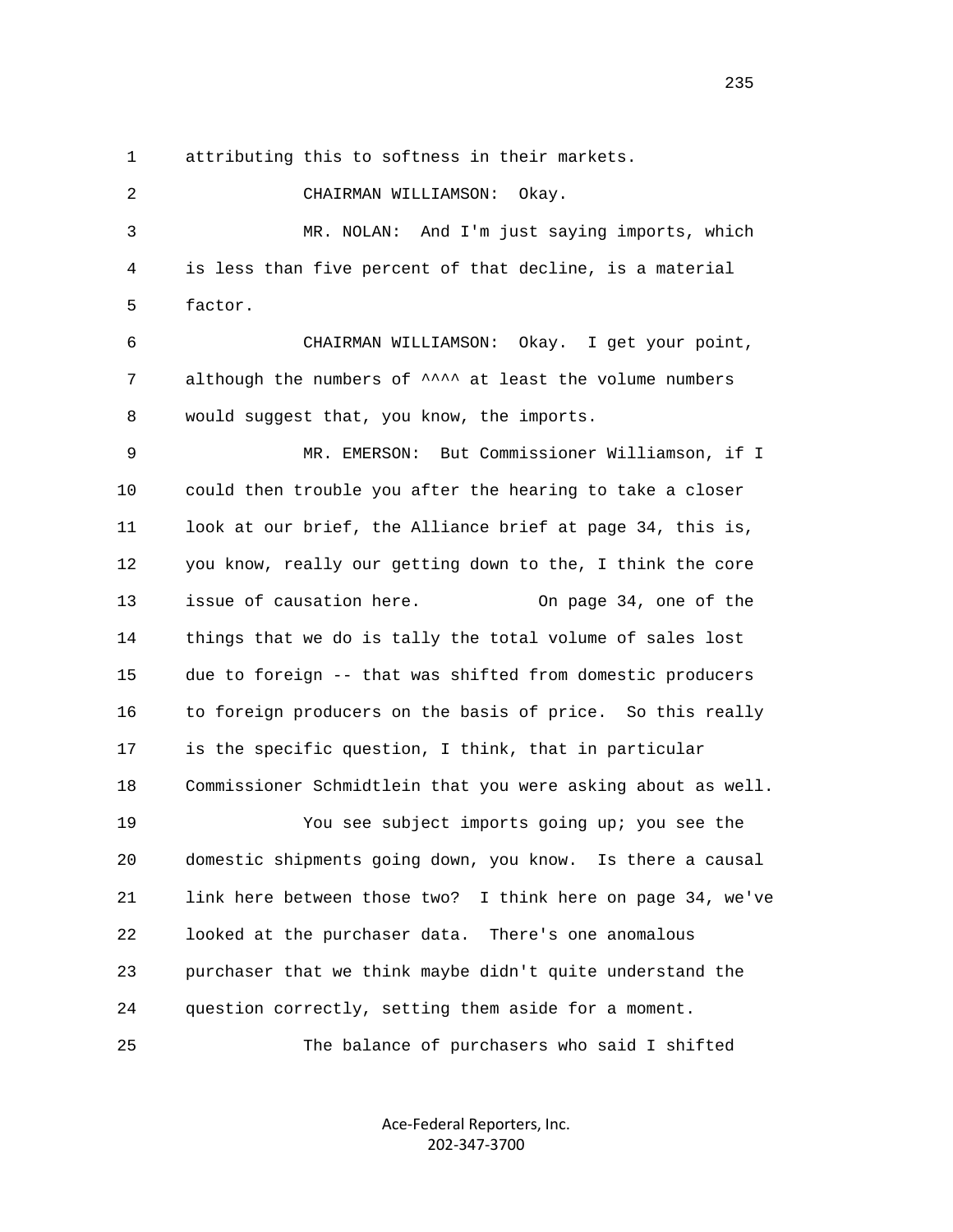1 from U.S. to an import source because of price is an 2 absolutely trivial amount. Now you would expect that if you 3 saw these large shifts in market share from domestic to 4 foreign because of this massive underselling, this question 5 228 out of the purchaser's questionnaire should have been 6 loaded with examples from -- 7 You had 50 purchaser responses. Loaded with 8 examples where a purchaser said yeah, I switched a lot 9 because of this lower price. You don't see that. Again, 10 the figures are confidential, so I'm characterizing. But I 11 would point you to that place. 12 CHAIRMAN WILLIAMSON: Good, good, and I invite 13 Petitioners to respond to those points post-hearing. 14 MR. EMERSON: Sure. 15 CHAIRMAN WILLIAMSON: My time has expired. Vice 16 Chairman Johanson. 17 VICE CHAIRMAN JOHANSON: Thank you Chairman 18 Williamson, and I guess I'm the last Commissioner up today. 19 I know it's been a long hearing, but I have to say it's a 20 very interesting subject, so you all work in a very 21 interesting field. I've been looking all day at these six 22 people and that one tire right there. It's very 23 impressive, and then I look at the little tire. So I do 24 realize that you all make all sorts of interesting products. 25 Could you all please comment on the Petitioners'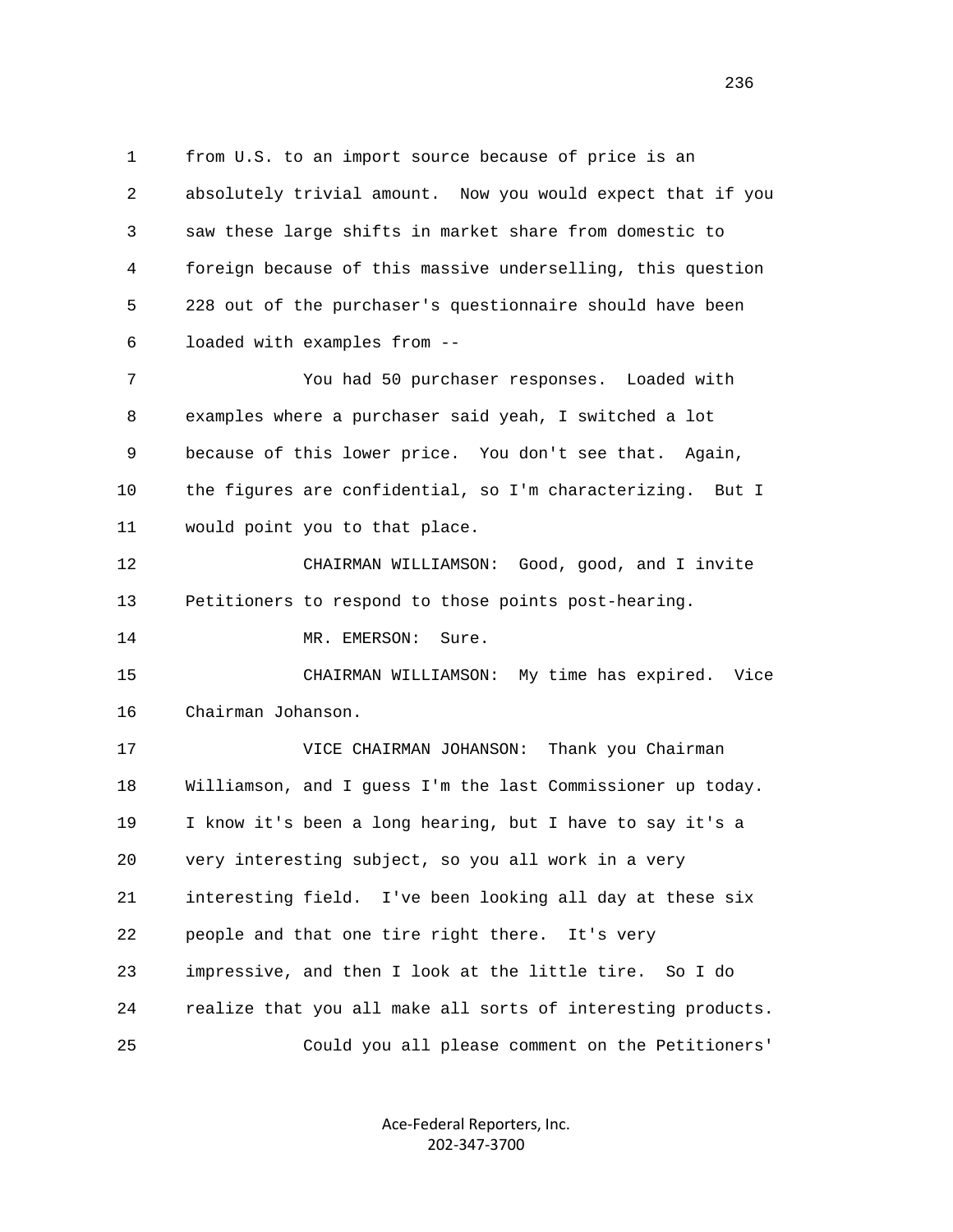1 assertion at page four of their brief that the export 2 orientation of foreign producers is primarily targeted at 3 the United States, their largest and most valuable export 4 market, even in a period of weak demand. What makes the 5 United States such an attractive market?

 6 MR. NOLAN: I'll start out for BKT. It is a 7 market for BKT and for India at large, but it is certainly 8 not their largest market by a fairly-well. I think Mr. 9 Bansal already testified this morning that over 88 percent 10 of Indian exports go to markets other than the United 11 States. So the U.S. is not their predominant market. In 12 fact, Europe is the predominant market, correct?

 13 And that they operate a fairly robust market in 14 India, which is a rapidly growing country and I think BKU 15 said that the Indian market is expected to go up 15 percent 16 next year. Those are pretty impressive numbers, and would 17 support expansion or upgrading of plants over there, because 18 you're not building the plant to satisfy demand last year. 19 You're anticipating where it's going to go next year and the 20 year after.

 21 If you're looking at 15 percent growth rates in 22 your home country, you're going to want to build a better 23 plant to make sure you can satisfy that demand when it comes 24 into effect, or as it comes into effect. I think a couple 25 of other things. John, you want to chime in?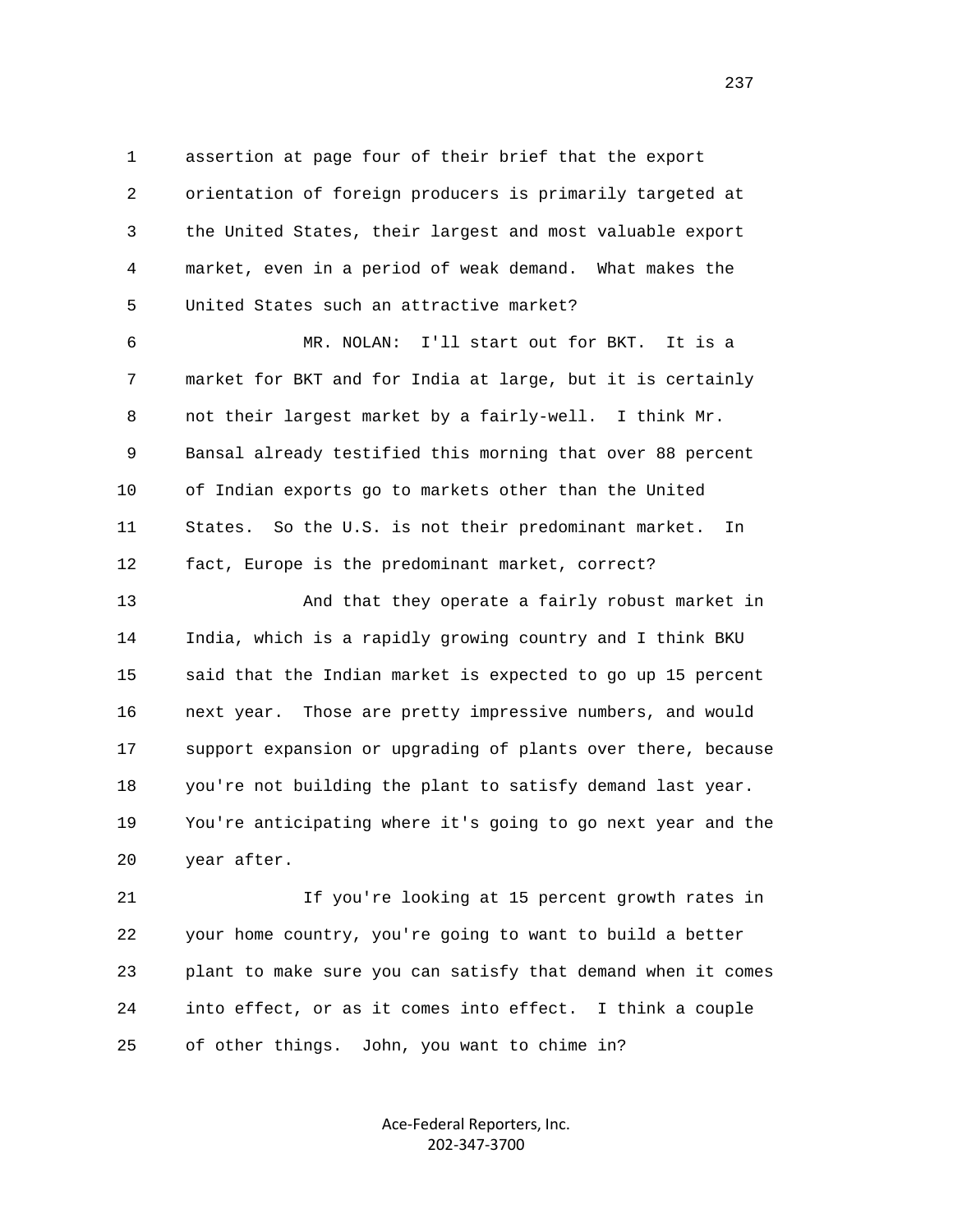1 MR. GURLEY: Yes. I think Matt said it 2 correctly. I think the staff report does say the U.S. is 3 the largest market when you compare it to a specific 4 country, and so I think what Mr. Bansal was saying is that 5 we consider the EU to be a much larger market for us. I 6 know it's represented over 55 percent of our exports. 7 MR. EMERSON: And this is Eric Emerson on behalf 8 of Alliance. I think I'd like to answer this in the 9 post-hearing brief because of the confidentiality. But I 10 think our figures should bear out very similar trends. 11 VICE CHAIRMAN JOHANSON: All right. Thank you, 12 Mr. Emerson. I look forward to reading that, and that 13 brings me to my next question, and that is are the off the 14 road products produced in India and Sri Lanka, which are 15 exported to the U.S. market, are those capable of being used 16 in the Indian and Sri Lankan home markets, or are they 17 different products, because I understand that farm sizes in 18 India and Sri Lanka are probably different than those in the 19 United States. 20 MR. BANSAL: Not entirely. But as I said or

 21 somebody said, that almost 1,000 SKU we export into U.S. 22 market. But in there out of it, only maybe 100 or 200 can 23 be used. So we know it is altogether different market. 24 VICE CHAIRMAN JOHANSON: Okay. That's what I 25 would assume.

> Ace‐Federal Reporters, Inc. 202‐347‐3700

<u>238</u>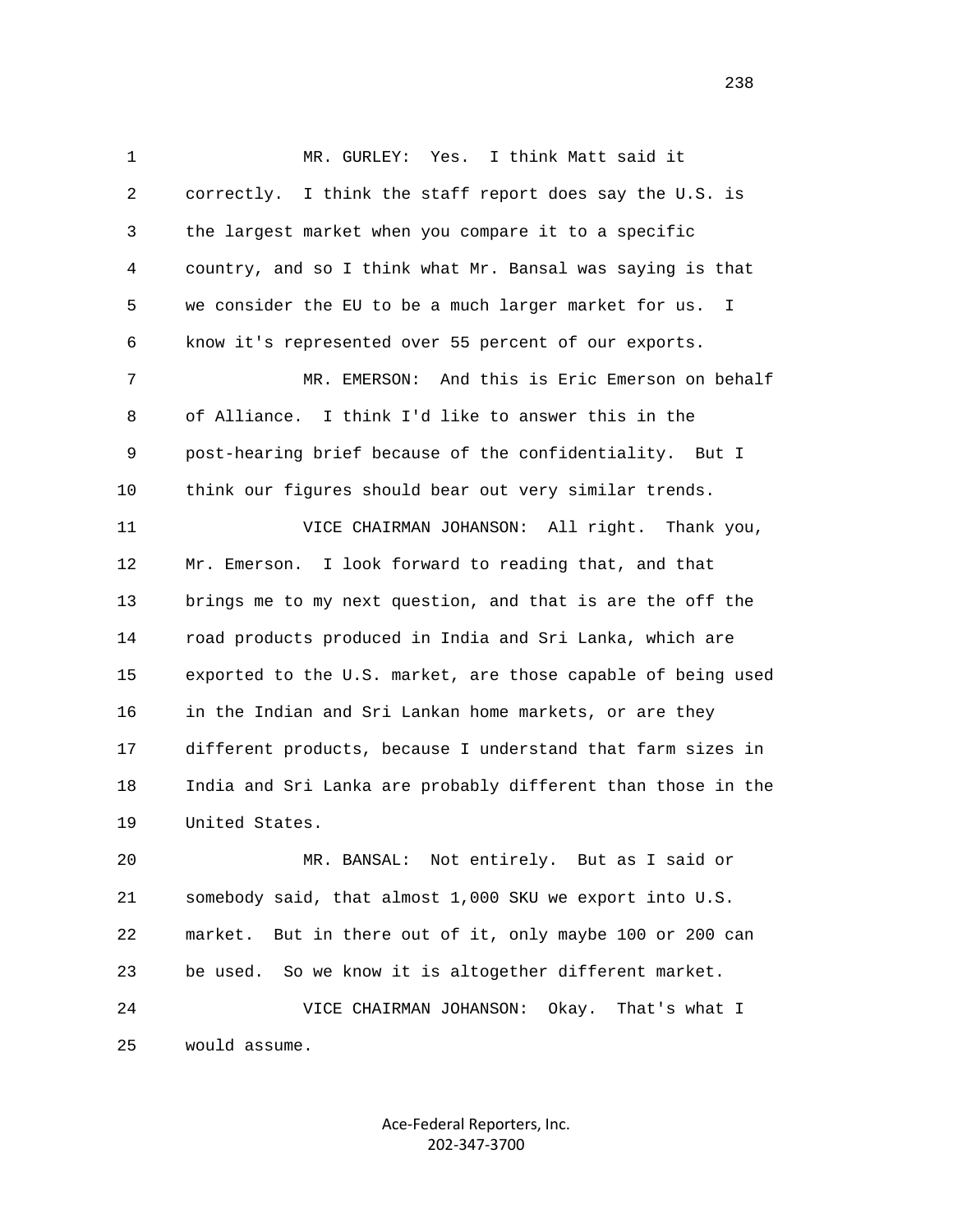1 MR. BULGER: Just Bob Bulger for Camso. With 2 regards to Sri Lanka, we only produce the construction 3 tires, and those are used, you know, around the world in the 4 same, you know, the same sizes for the range that we 5 manufacture.

 6 VICE CHAIRMAN JOHANSON: Okay, thanks. I would 7 assume that. I was getting more at the farm market, the 8 agricultural market.

 9 MR. MAZZOLA: This is Domenic Mazzola for Alliance 10 Tire. I want to also state that the tires that we 11 manufacture in India that we ship to the United States, we 12 ship the same type of tire. The sizes may be different, but 13 the same type of tire made with the same type of materials 14 anywhere in the world and they will work, and that includes 15 India. India may have some unique sizes specific to their 16 market that might not be used in other markets, but they are 17 the same materials, the same type of construction, the same 18 types of treads. So the tires, the same types of tires, 19 made for the U.S. market we sell and can be used anywhere in 20 the world.

 21 VICE CHAIRMAN JOHANSON: Alright, thank you, Mr. 22 Mazzola. 23 Petitioners noted in their prehearing brief that

 24 Indian, Sri Lankan, and domestic producers have all received 25 quality and performance awards from original export

> Ace‐Federal Reporters, Inc. 202‐347‐3700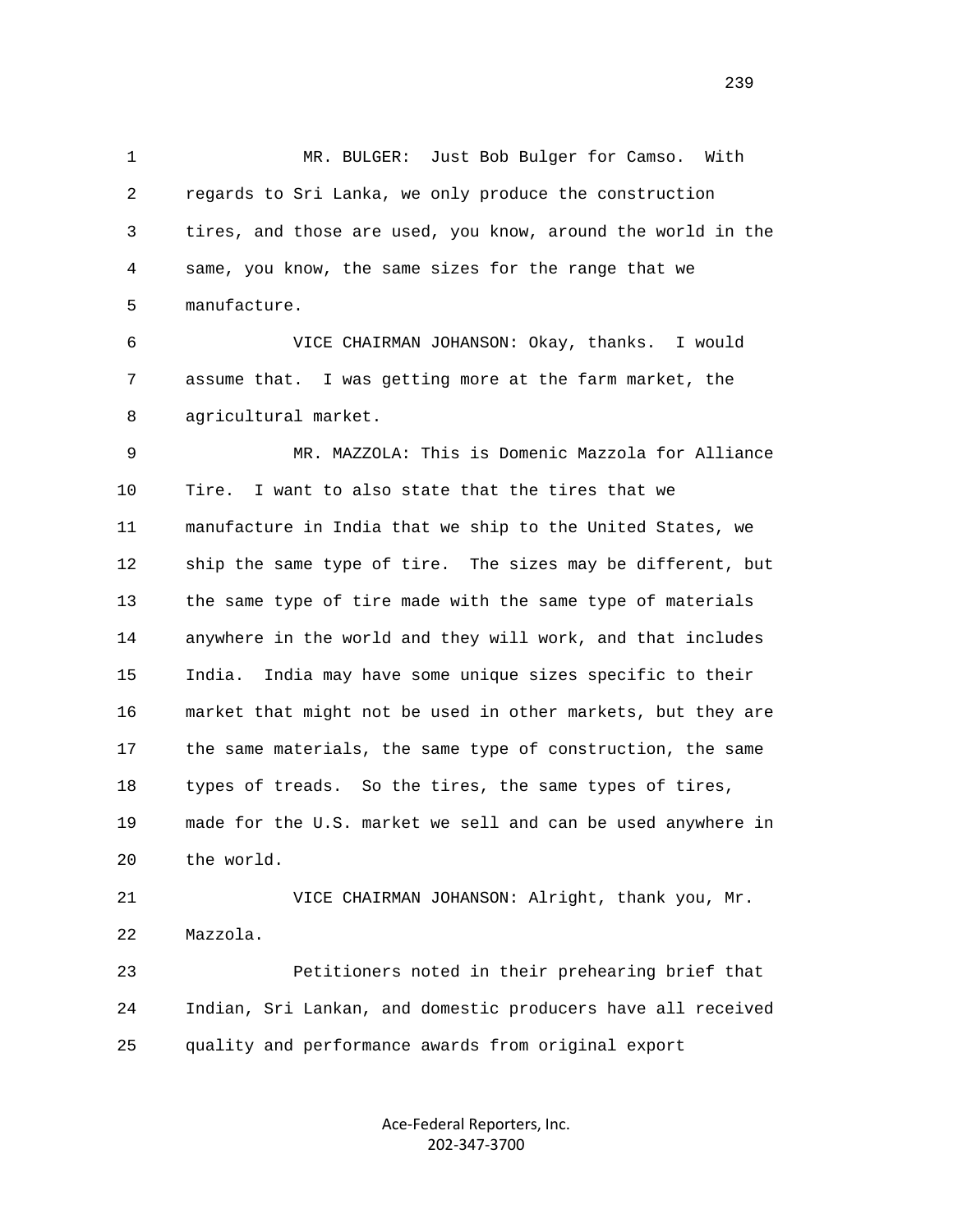1 manufacturers. This can be found at page 28 of the 2 Petitioners brief.

 3 I know that at least one witness today spoke on 4 awards received by, I believe it was, Sri Lankan producers. 5 But it does appear to me that if producers in all three 6 countries receive any similar types of awards, if that is 7 indeed the case, that it would show that there are quality 8 issues that all producers apparently are producing tires of 9 comparable quality? And so the issue of price would be 10 important?

11 Can you all address this issue?

 12 MR. O'BRIEN: Commissioner Johanson, this is Kevin 13 O'Brien for Camso. The main point we were making is the 14 award that was referred to by Toyota to Camso is for a solid 15 tire. It's not a pneumatic tire. And you can extrapolate, 16 but it's simply an incorrect statement to say that we got 17 the award for a tire that's relevant to this case.

 18 I mean we would consider that we make a high 19 quality product, but the evidence we would put forward would 20 not be that award from Toyota.

 21 VICE CHAIRMAN JOHANSON: How about some of the 22 other awards?

 23 MR. NOLAN: I think BKT has gotten a few over the 24 years, but frankly everybody in the industry gets awards. 25 So I guess I'm not so sure, just as Commissioner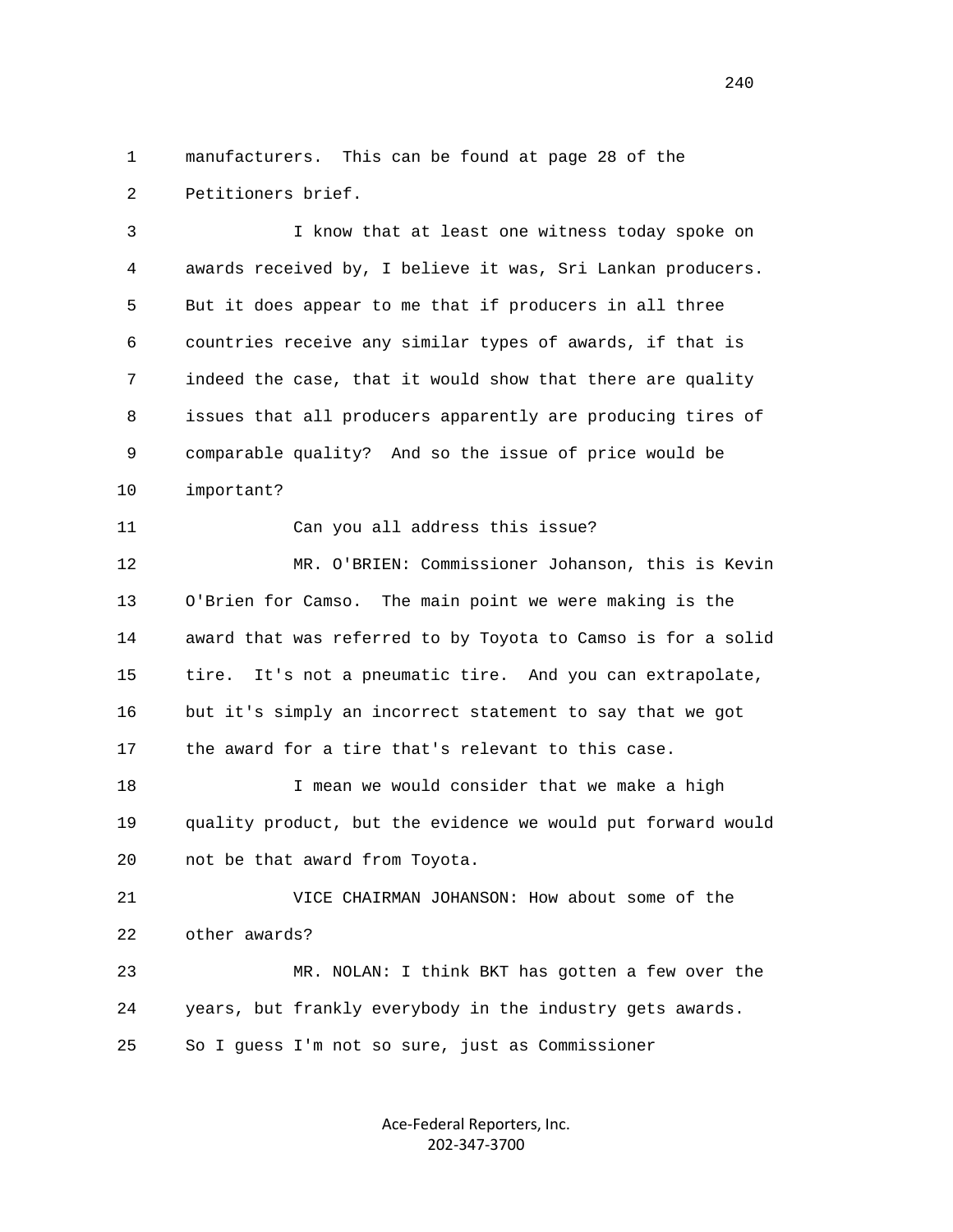1 Williamson's not so set on the idea of quality and branding 2 being such a big deal, I'm not sure that gets you that far, 3 either, in a way. And I shouldn't be saying that because 4 brand I think does matter here. But personally I think it's 5 more of an advertising thing, as much as anything else. 6 Because really it's the perception that you're creating the 7 market. I have to have that Goodyear tire because, well, 8 it's a Goodyear tire. And I'll pay more for it. And there 9 are a lot of people who think that way. That's not 10 abnormal. 11 You've done a great job of building your brand 12 name. I think BKT would like to say it's striving very hard 13 to close the gap with people like Titan. They are pushing 14 hard on quality. They're pushing hard on marketing. 15 They're trying to develop presence. 16 I would expect them to try to be closing the gap

 17 over the next 5 to 10 years and becoming more and more 18 accepted in the market, and probably reducing any price 19 difference that exists as a result of that process. But 20 they're not there yet.

 21 BKT still isn't necessarily a household name, not 22 the way all these other producers are.

 23 VICE CHAIRMAN JOHANSON: But I assume that it 24 would make the products relatively easier to sell, right, if 25 you are recognizing the quality of the product.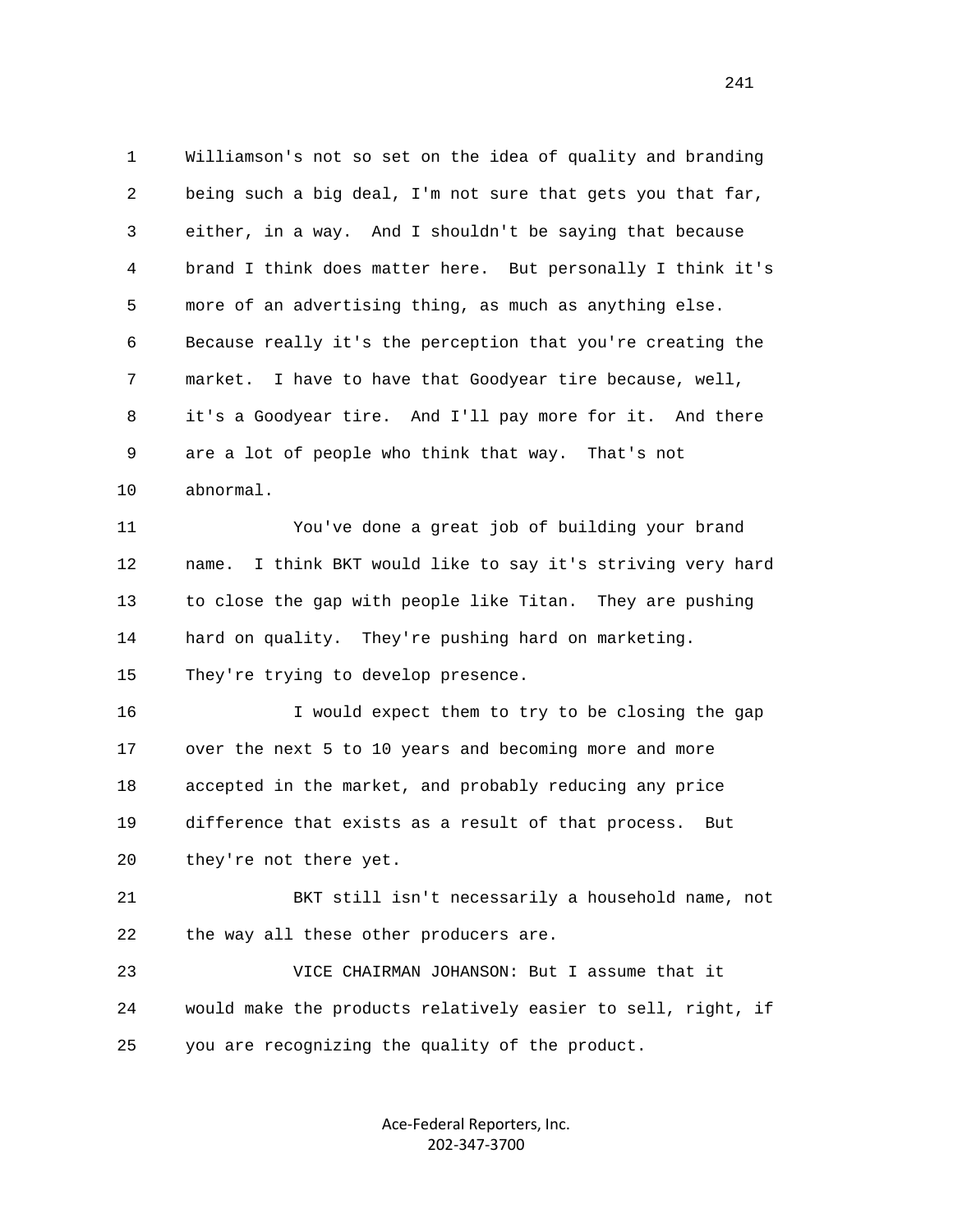1 MR. NOLAN: And over time they will be more and 2 more accepted. And as they're more accepted, sales will 3 increase. And if your competitor isn't producing as good a 4 product, then they'll lose volume and sales. 5 And is that because of unfair pricing? Or is 6 that because you're making a better mousetrap and doing a 7 better job selling it in the marketplace? 8 VICE CHAIRMAN JOHANSON: Alright. Well that 9 concludes my questions. I'd like to again thank all of you 10 for appearing here today. 11 CHAIRMAN WILLIAMSON: Commissioner Schmidtlein? 12 COMMISSIONER SCHMIDTLEIN: Okay, I do have a 13 couple more. These pictures of all this farm equipment 14 makes me sort of homesick. I grew up in a farm town in 15 Missouri, and I spent many summers in my youth hoeing 16 soybeans with a hatchet, which was good money for a 17 teenager, until Monsanto created Round-Up Ready, and then 18 put all those teenagers out of business. So no one does 19 that anymore, but I did. 20 So I wanted to actually go through--well, we 21 can't go through the chart because it's confidential, but to 22 sort of lay it out and then maybe you can follow up in the 23 post-hearing brief. 24 In particular I'm looking at page D-29, which is 25 a chart that shows all sources of product sold in the United

> Ace‐Federal Reporters, Inc. 202‐347‐3700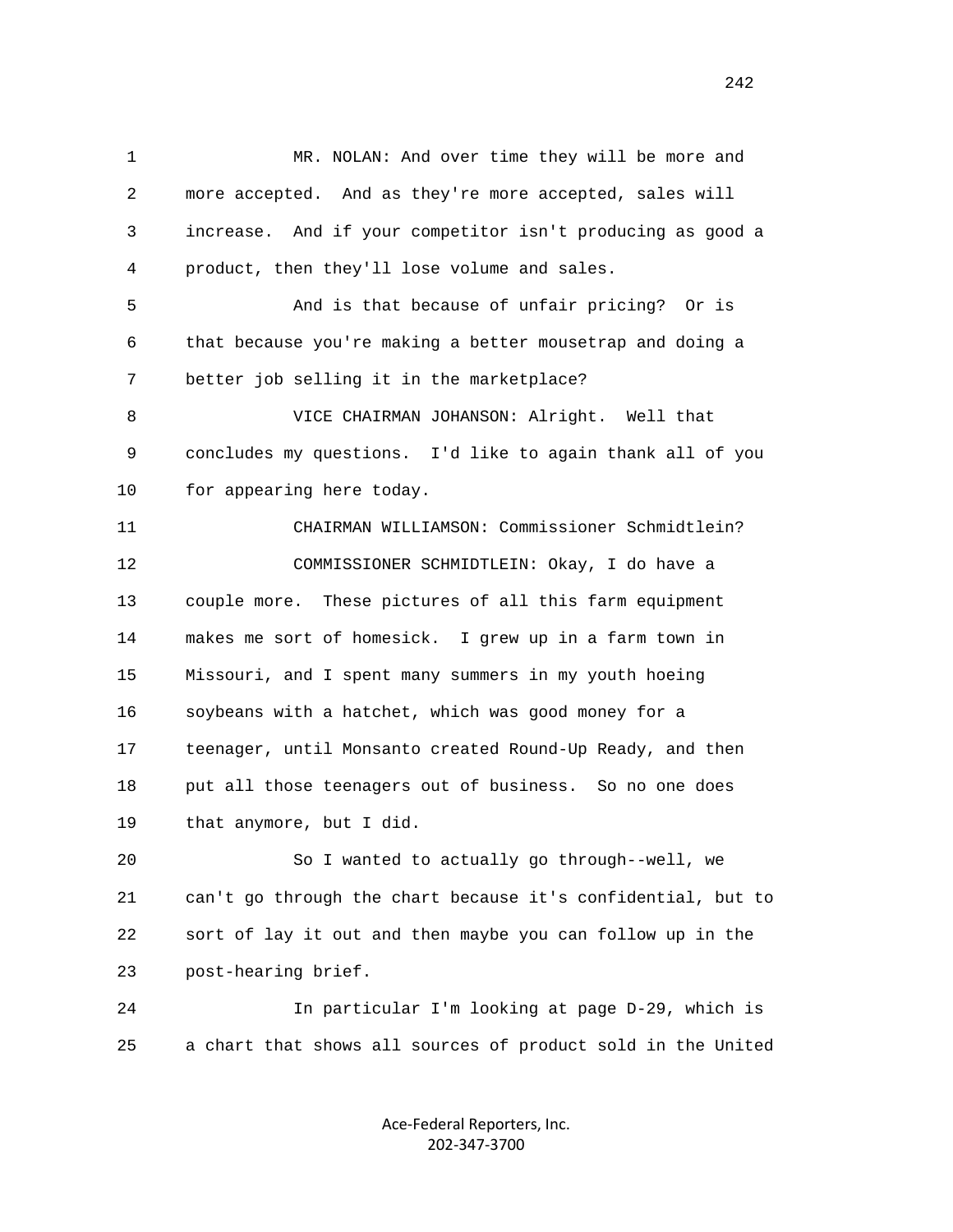1 States, and has a breakdown of the unit values of those 2 products. And it breaks it down by market segment.

 3 And so in particular what I'd like--and both 4 sides can address this in the post-hearing--when you look at 5 the agricultural OEM unit values, right? So this is for the 6 entire U.S. market. And you see a decline. And I 7 understand that the Respondents' argument is that the 8 decline in prices and unit values is due to the decline in 9 raw material cost, right?

 10 So when you look at the ag OEM segment, you see a 11 decline in unit values. When you look at ag aftermarket, 12 you see a much bigger decline in the unit value, almost 13 triple, not quite but almost. And so one question is:

 14 Why is the decline in the Ag aftermarket so much 15 bigger than the Ag OEM market? And does that suggest that 16 subject imports are having an impact on pricing there since, 17 as you all have testified, that's where subject imports are 18 focused? So you see a bigger decline in unit values in that 19 segment, according to this chart.

 20 My other question is: When you look at the 21 construction industrial aftermarket unit values, again 22 aftermarket, you see an increase in unit value. So if raw 23 material costs are being passed through, it's transparent 24 what the price of rubber is and so forth, why are we seeing 25 prices increase, or unit values increase in the aftermarket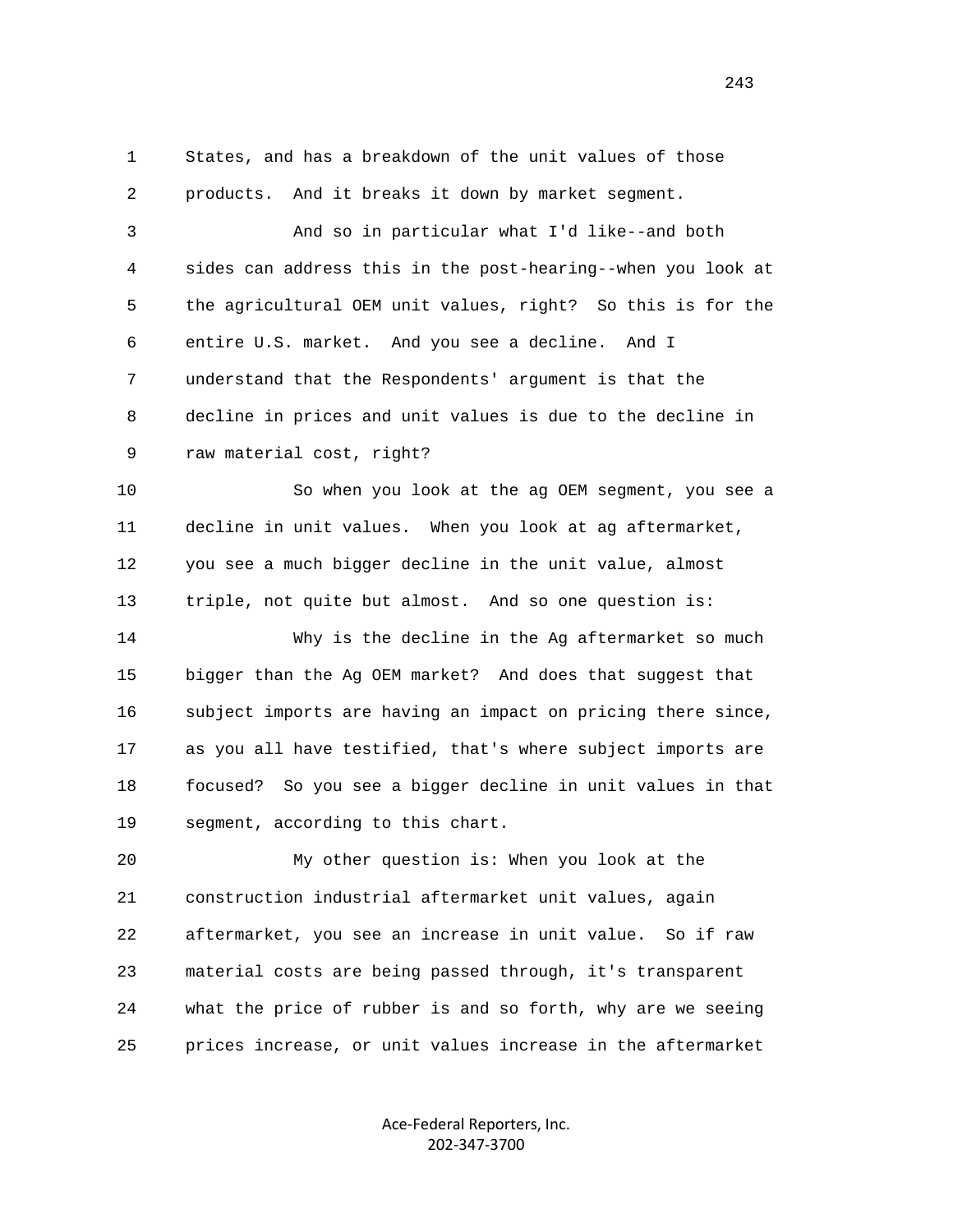1 for construction industrial? Which again this chart is, you 2 know, total consumption. It's all sources of product. 3 And the point of that question is, so really how 4 are raw material costs affecting price? Right? So if you 5 see this, like you've got one segment really dropping, or 6 subject imports play a larger role, you could argue that's 7 because of subject imports, right? But then you've got 8 another segment aftermarket that actually isn't going down 9 at all. Why isn't that going down? Aren't those tires made 10 of rubber? 11 You know, so I invite both sides to try to answer 12 that. 13 MR. NOLAN: We will certainly address it in the 14 post-hearing brief on our side. There are a couple of 15 comments that just come to mind as you're sort of speaking 16 to us. 17 One is, during the presentations this morning the 18 folks at Titan alluded to the contracts, their long-term 19 contracts with the OE suppliers and how those have indices, 20 raw material indices, that are factored into the pricing, 21 and you'll have some grace period, but then it has to 22 reflect the changes in raw material prices. So it's built 23 into the contracts there to some extent, right?

 24 But it's not built into the aftermarket. The 25 aftermarket, there is no--you know, the farmers--the

> Ace‐Federal Reporters, Inc. 202‐347‐3700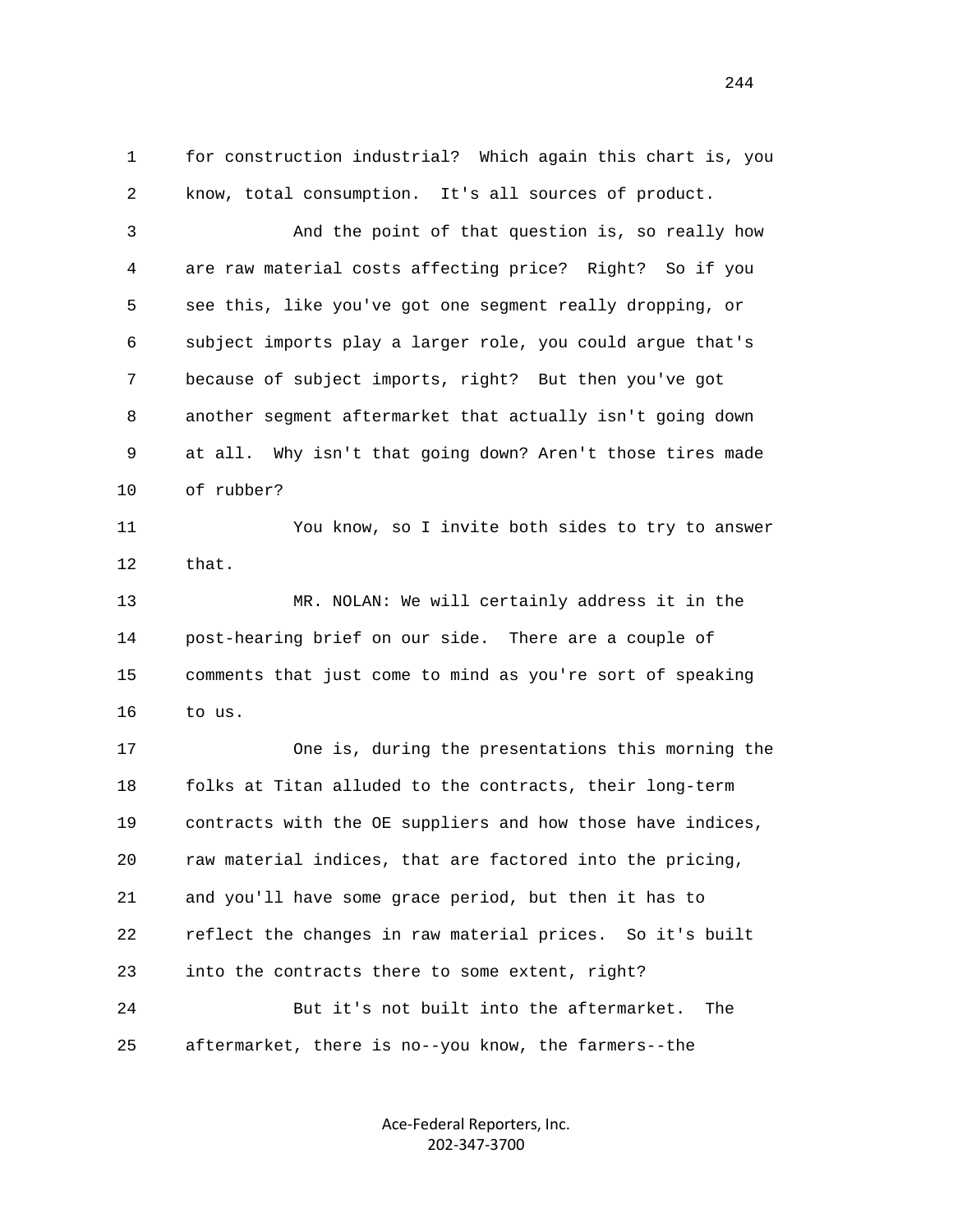1 wholesalers aren't requiring that degree of certainty in the 2 market. They're not reacting in the same way. A Deere or a 3 Caterpillar is building it into their contract. And so 4 you're going to see some decline as a result of that, but 5 what happens in the aftermarket functions differently. 6 And I guess we need to address that for you in 7 the post-hearing, because I'm definitely not satisfying you 8 with the answer. 9 COMMISSIONER SCHMIDTLEIN: Well, like you said, 10 we've looked at consumption overall, and those other 11 segments besides Ag OEM you see consumption is strong. 12 Right? So wouldn't that be a bit of a balance, a 13 counterbalance to the decline in raw material costs? 14 MR. NOLAN: It would, but there's also the other-- 15 there are so many other factors. I mean, this gets so 16 difficult. Brian has just been whispering, what about 17 product mix? How does the product mix change and affect the 18 pricing patterns? 19 COMMISSIONER SCHMIDTLEIN: But aren't they all 20 made of rubber? 21 MR. NOLAN: But they weigh different amounts. 22 Different amounts of rubber in a different tire. 23 COMMISSIONER SCHMIDTLEIN: Okay. 24 MR. ARNOLD: This is Bob Arnold, Alliance Tire. 25 Generally when you see swings like that in unit prices,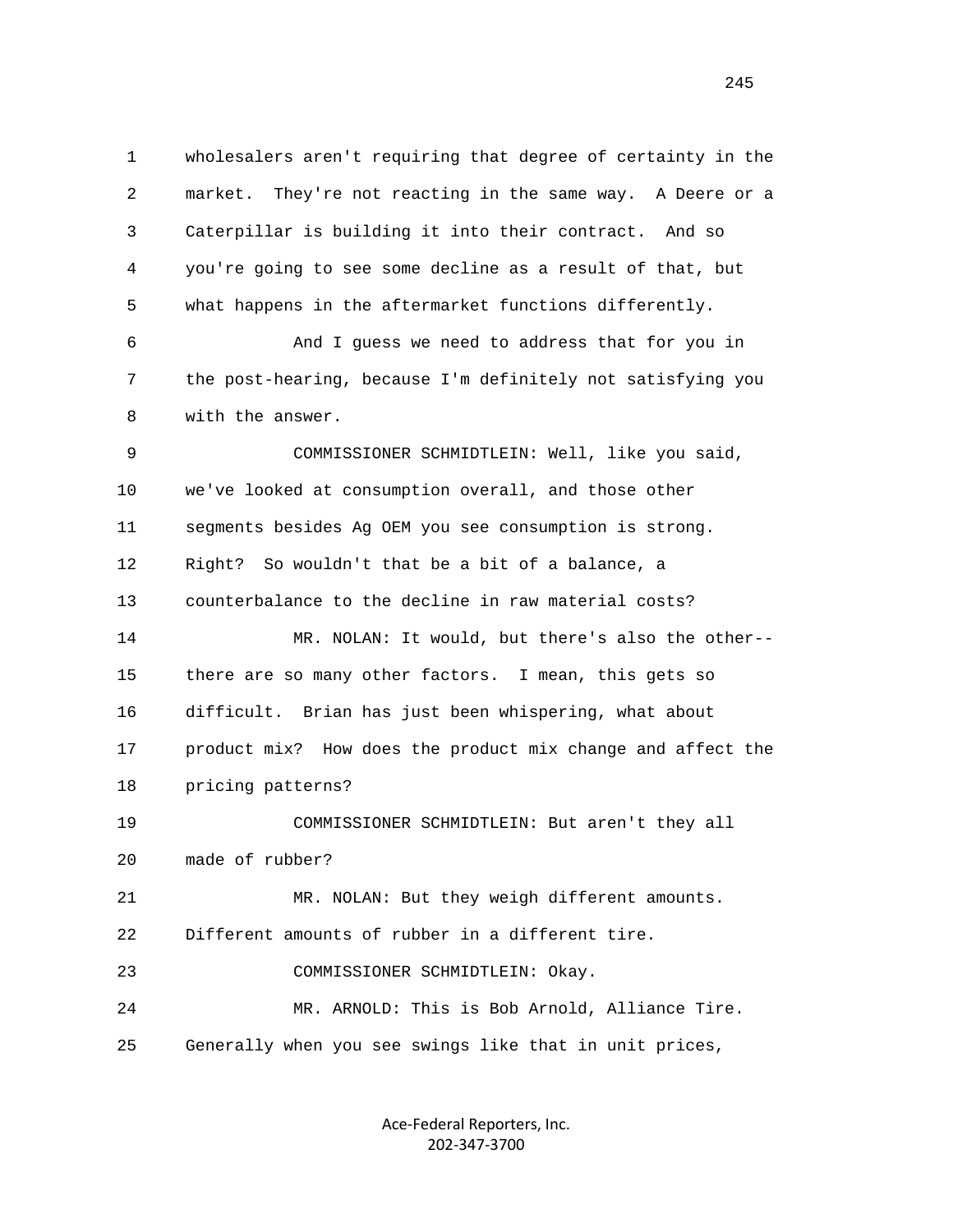1 you're either seeing a decline in larger sizes, or a big 2 increase in smaller sizes. And that's kind of the fallacy 3 of looking at units. That's why we break it down into 4 smaller segments where we can really analyze comparable 5 sizes. 6 So that's generally what happens when you're 7 seeing that kind of swing. 8 COMMISSIONER SCHMIDTLEIN: Okay. 9 MR. MAZZOLA: This is Domenic Mazzola with 10 Alliance Tire. I think another factor to consider is that 11 the decline in the production of all the producers for the 12 Ag OE segment is so big that everyone's looking for 13 somewhere to sell those tires. And that in itself, the 14 slowdown in OE, there's so much extra capacity it puts 15 pressure on the aftermarket. There are more players trying 16 hard to sell tires in the aftermarket. 17 COMMISSIONER SCHMIDTLEIN: Okay. Alright, I don't 18 have any further questions. Thank you all very much. 19 CHAIRMAN WILLIAMSON: If there are no further 20 questions from Commissioners, are there any questions from 21 staff? 22 MR. PETRONZIO: This is Ed Petronzio, Office of 23 Investigations. Staff has no questions. 24 CHAIRMAN WILLIAMSON: Okay, there are no questions 25 from Staff.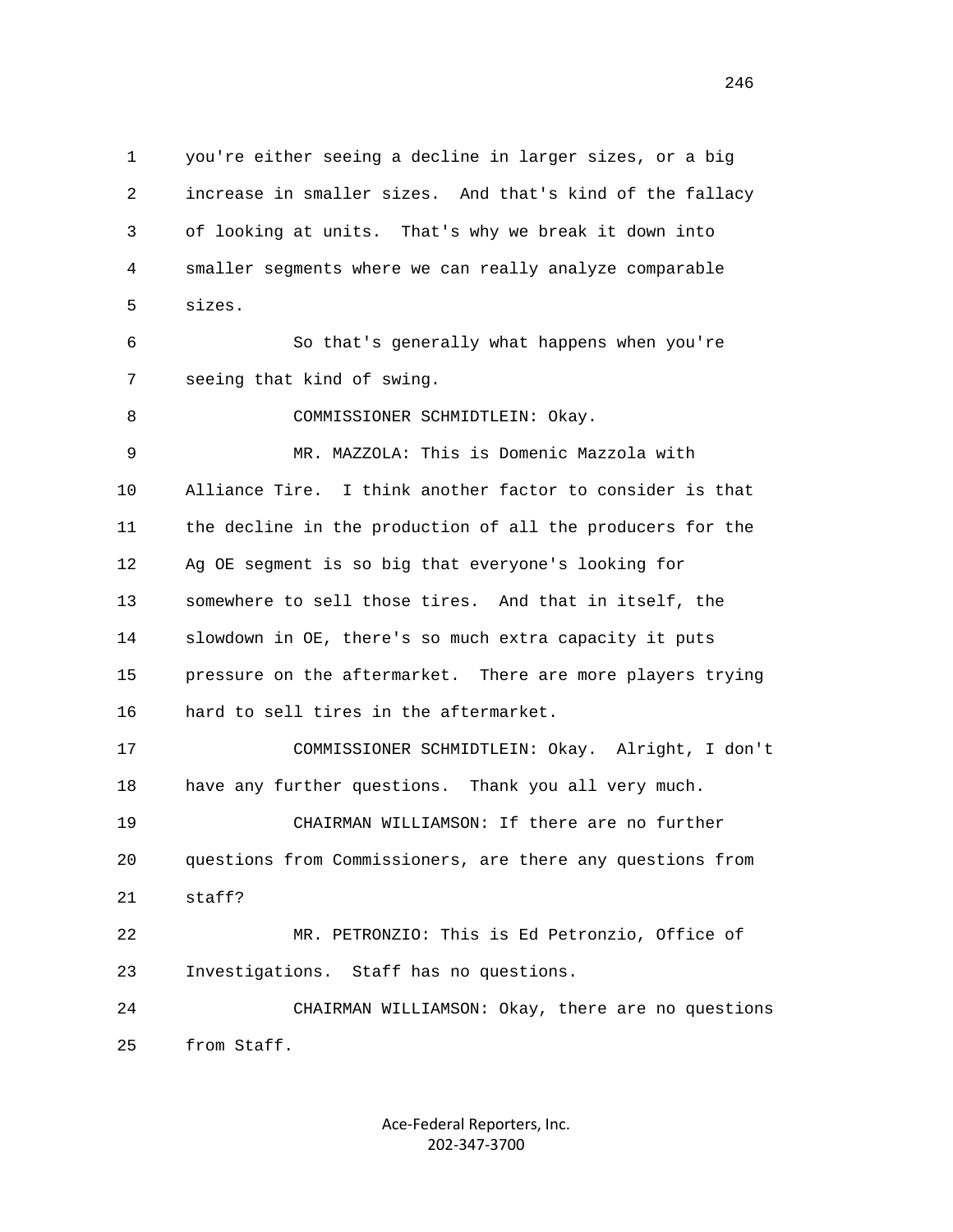1 Petitioners, do you have any questions for this 2 panel? I see a 'no' there? 3 MR. STEWART: No questions. 4 CHAIRMAN WILLIAMSON: Then I want to thank this 5 panel for their testimony. We appreciate very much you all 6 coming, especially those who traveled, as I noted before. 7 And I will dismiss you, and we will come to time for closing 8 statements. 9 I note that Petitioners have five minutes from 10 direct, and five minutes for closing, for a total of 10 11 minutes. And Respondents have no time from direct, and they 12 have five minutes for closing, for a total of five minutes. 13 So we will have to have concise statements. 14 We will begin closing statements as soon as the 15 room has settled. 16 (Pause.) 17 If you'll sit down, we'll have the closing 18 statements. Ms. Drake, you may begin when you're ready. 19 CLOSING REMARKS OF ELIZABETH DRAKE 20 MS. DRAKE: Thank you very much. Elizabeth Drake 21 for the Petitioners. 22 First I'd like to thank the Commissioners for 23 their attention throughout today's hearing, especially the 24 strong survivors still with us at this late hour. And I 25 would really also like to thank the Commission staff for all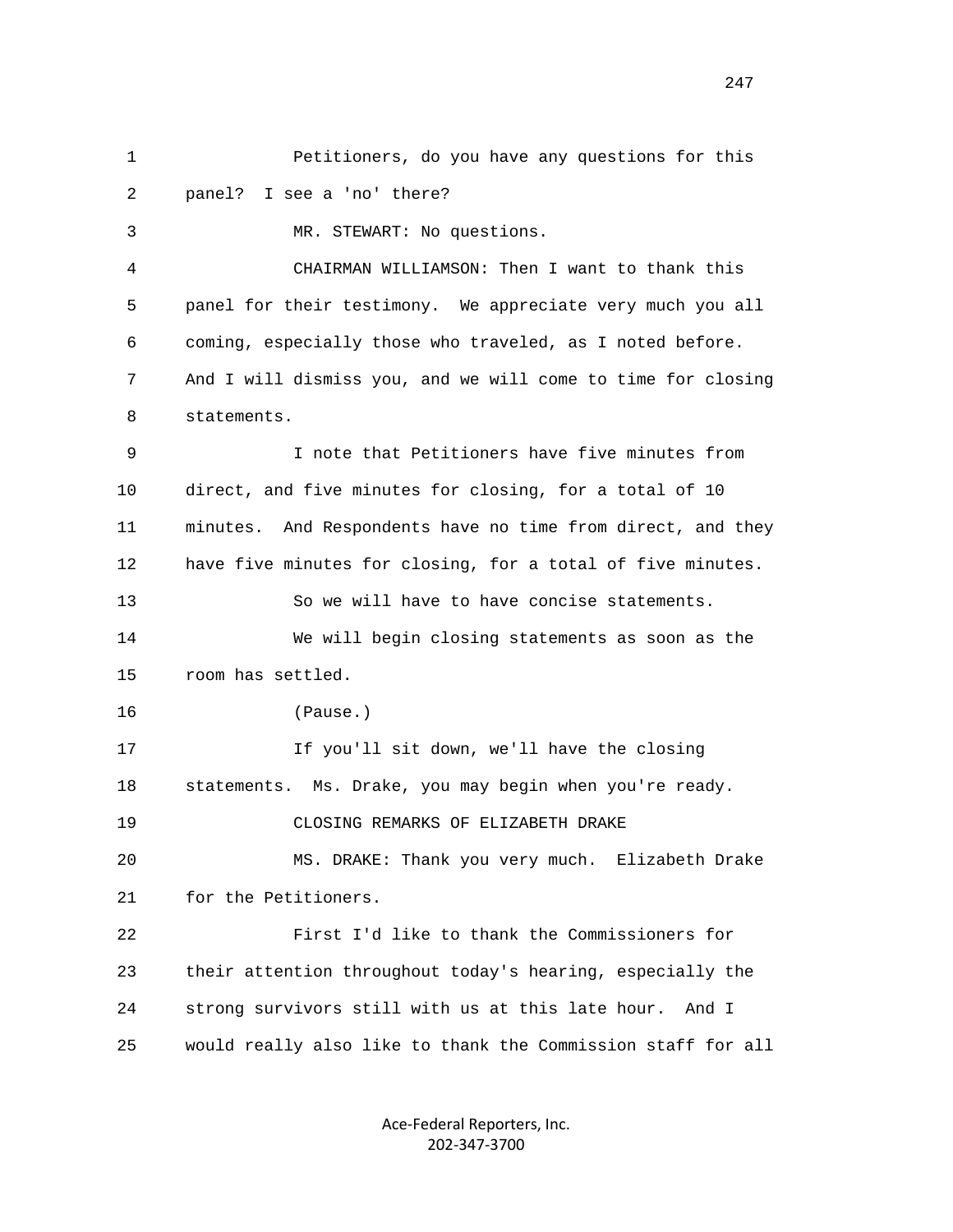1 of their hard work compiling the record in these 2 investigations.

 3 We believe the record strongly supports an 4 affirmative determination on both India and Sri Lanka. 5 Turning first to the issue of cumulation, the 6 Commission should cumulate subject imports from both 7 countries. The imports are highly fungible and they meet 8 all other factors for cumulation. 9 Contrary to Camso's claims, there is more than a

 10 reasonable overlap of competition among OTR tires from all 11 sources. They claim to be focused in the construction 12 industrial market. In particular, they said this afternoon 13 that aftermarket for compact construction bias ply tires 14 under 25 inches in diameter. This is not a small niche 15 market. More than 40 percent of Indian imports are shipped 16 to construction industrial, as well as a substantial 17 portion of domestic OTR tires.

 18 As Mr. Bulger admitted, he competes with Titan in 19 this segment of the market. And there is no support for the 20 idea that Titan or any other domestic producers have 21 abandoned this market or been unable to serve this market 22 for, for example, an unwillingness to provide private 23 labels.

 24 Mr. Van Ormer testified that Denwen used to 25 produce private label for him but went out of business. One

> Ace‐Federal Reporters, Inc. 202‐347‐3700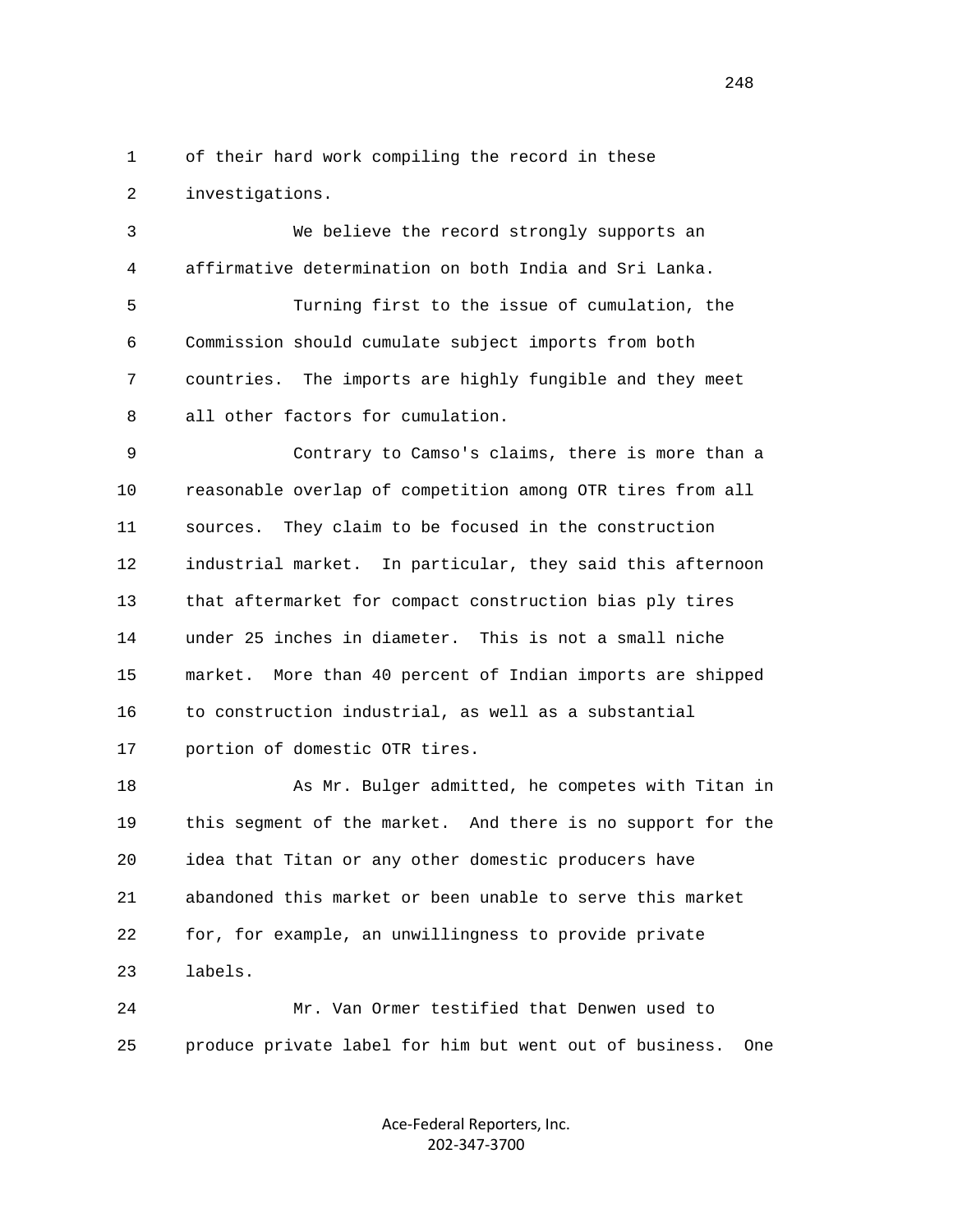1 question is, maybe those prices for those private label 2 tires weren't quite sustainable and that may be one reason 3 that Denwen went out of business, and the reason that Titan 4 has not provided those tires is because of price not because 5 of an unwillingness or inability to produce those tires.

 6 And beyond those accounts, as Mr. Hawkins 7 testified and in his declaration they've identified dozens 8 of accounts where they compete directly with Camso's tires. 9 We included in our prehearing brief a copy of price 10 comparisons that one particular account between Camso's 11 tires and Titan Goodyear tires. There are many models 12 represented. And in all instances, Camso's tires are the 13 lowest priced and that competition is based on price.

 14 Your prehearing staff report shows there's not 15 only overlap in the segment but there's overlap in specific 16 sizes and specific weights. There's no inability to produce 17 bias tires. Mr. Brewer testified this morning that the 18 majority of what they produce in Des Moines is bias. 19 Camso also appeared to focus solely on the 20 aftermarket in terms of claiming a lack of overlap, but of

 21 course Camso is also in the OEM market, as your staff report 22 shows. And there's also substantial overlap among the tiers 23 for Sri Lankan product and Indian and domestic product. 24 Camso also raises the issue of volume trends as

25 being something that should be considered in cumulation.

Ace‐Federal Reporters, Inc. 202‐347‐3700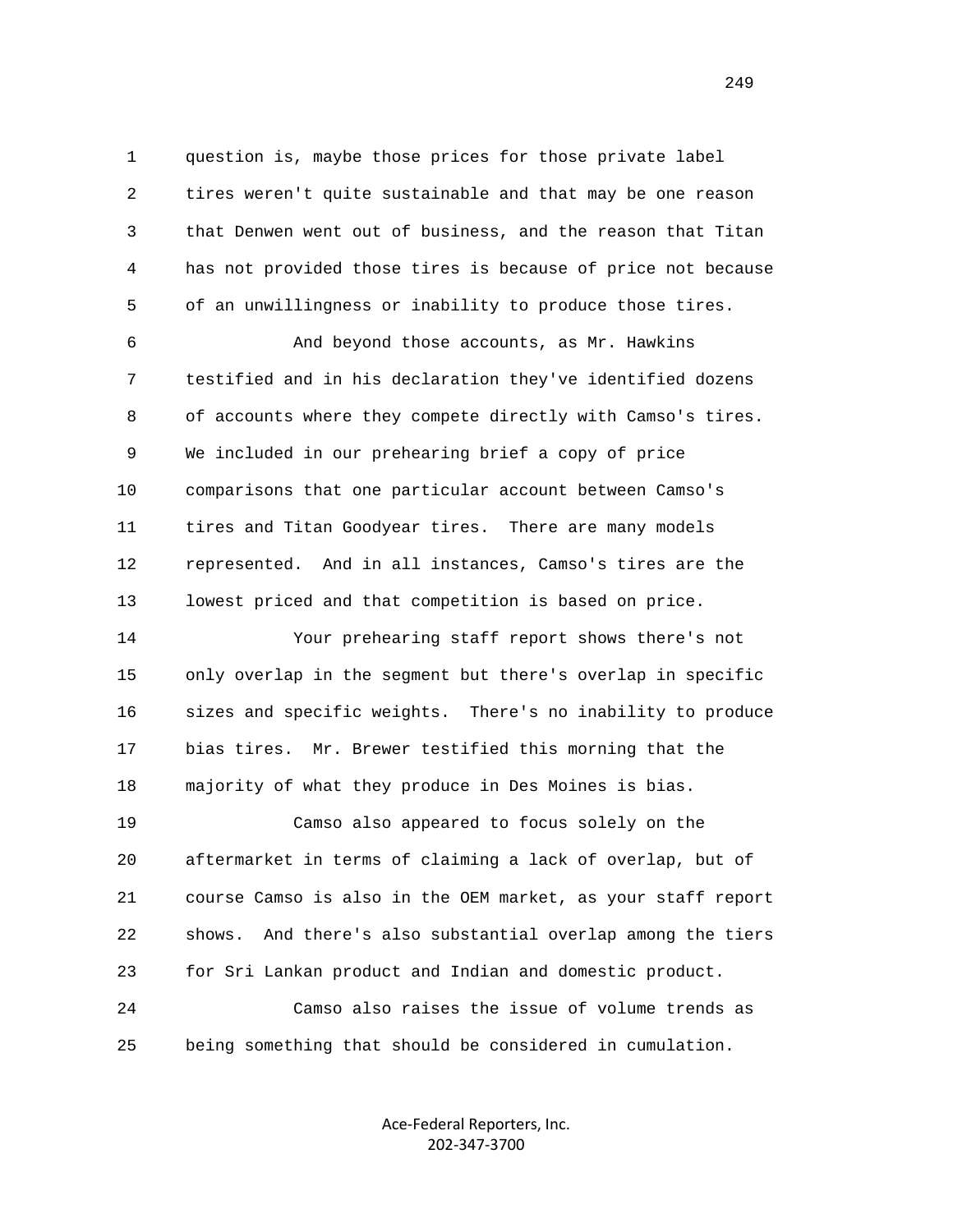1 The Commission's practice is not to consider differences in 2 volume trends in cumulation for present injury. Potentially 3 for threat it may be relevant, but we would ask the 4 Commission to not just look at absolute volume trends but 5 also volume relative to domestic production and to domestic 6 consumption, and also to look at pricing trends and future 7 projections of volume, all of which support cumulating Sri 8 Lanka and India.

 9 Moving on to volume, the volume of imports is 10 significant both absolutely and relative to domestic 11 consumption and production. And that's clear whether you 12 look at the market overall or whether you look at particular 13 market segments. These increases came at the direct expense 14 of domestic producers.

 15 The number of purchasers who decided to report 16 that they actually did this is less probative than the 17 actual data that the Commission has collected regarding the 18 extent of the loss of market share to subject imports.

 19 Moving on to price, we do think this is a price 20 sensitive market. And while the Respondents this afternoon 21 said well there are other factors that are also important, 22 of course that is true. But domestic and subject tires are 23 rated as comparable, and most of those factors again 24 reaffirming that price is the one where they're not rated 25 comparable because subject imports are priced lower.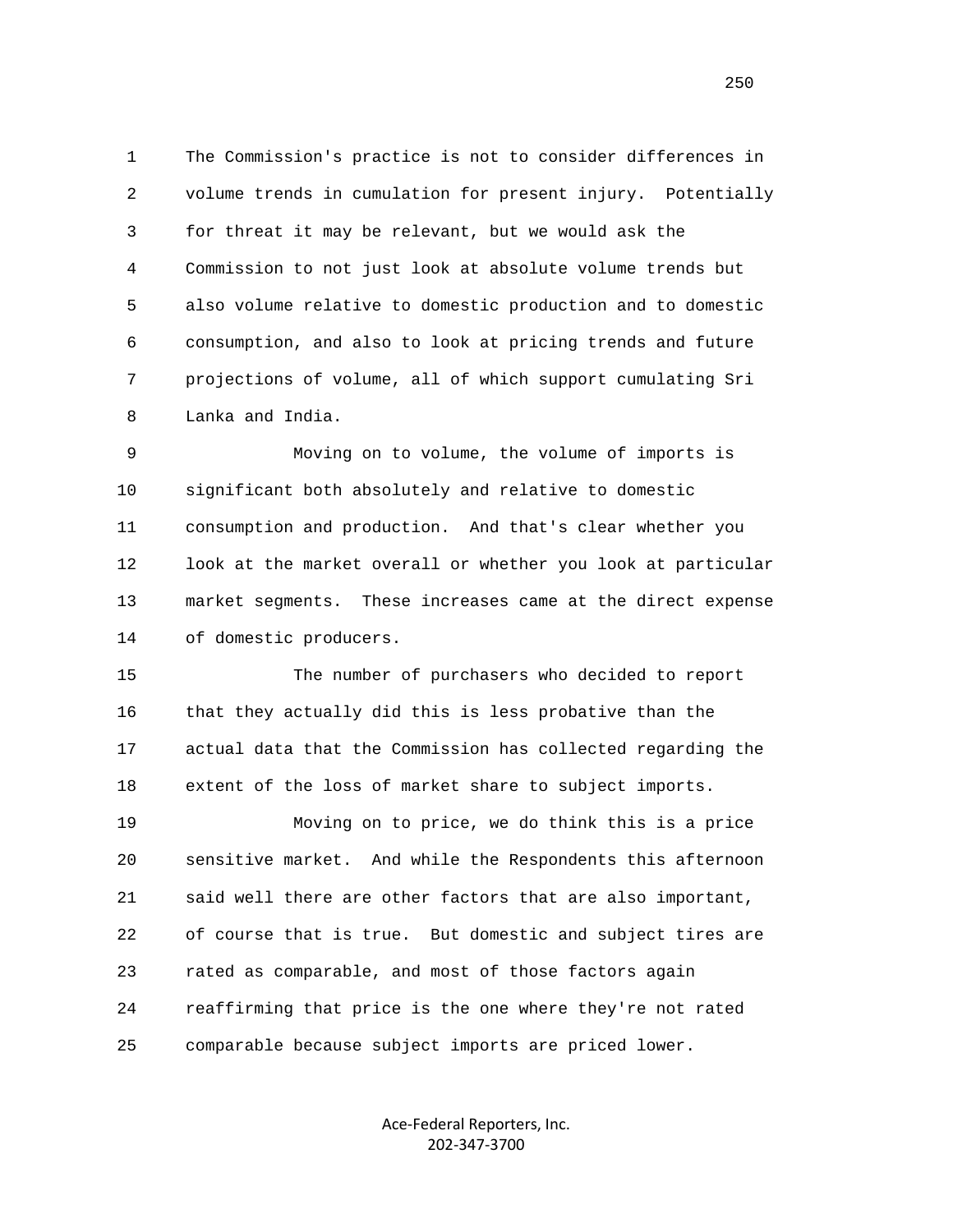1 Obviously we have pervasive, near universal 2 underselling at significant margins, and so the Respondents 3 ask the Commission to ignore its own underselling data, or 4 to discount that data. We don't think that there's any 5 reason to do so here.

 6 First of all, claims that Titan may have failed 7 to include discounts in its reported data are just not true. 8 They worked very hard to make sure that all of their 9 discounts were included to comply with the Commission's 10 instructions, and that is just pure speculation on behalf of 11 Respondents.

 12 Yes, there is small product coverage, but that is 13 just the nature of the market, and it was the nature in the 14 first China OTR case and the Commission still looked at 15 underselling data there.

 16 We also looked at categories where there was more 17 import competition and compared those to those without 18 import competition, and showed that the price declines that 19 occurred were more steep where import competition was 20 prevalent.

 21 We believe this record supports a finding of 22 price depression, and particularly given the fact that the 23 industry's cost price squeeze increased. There were several 24 comments about the products that were chosen were not 25 representative. There was an opportunity to comment on

> Ace‐Federal Reporters, Inc. 202‐347‐3700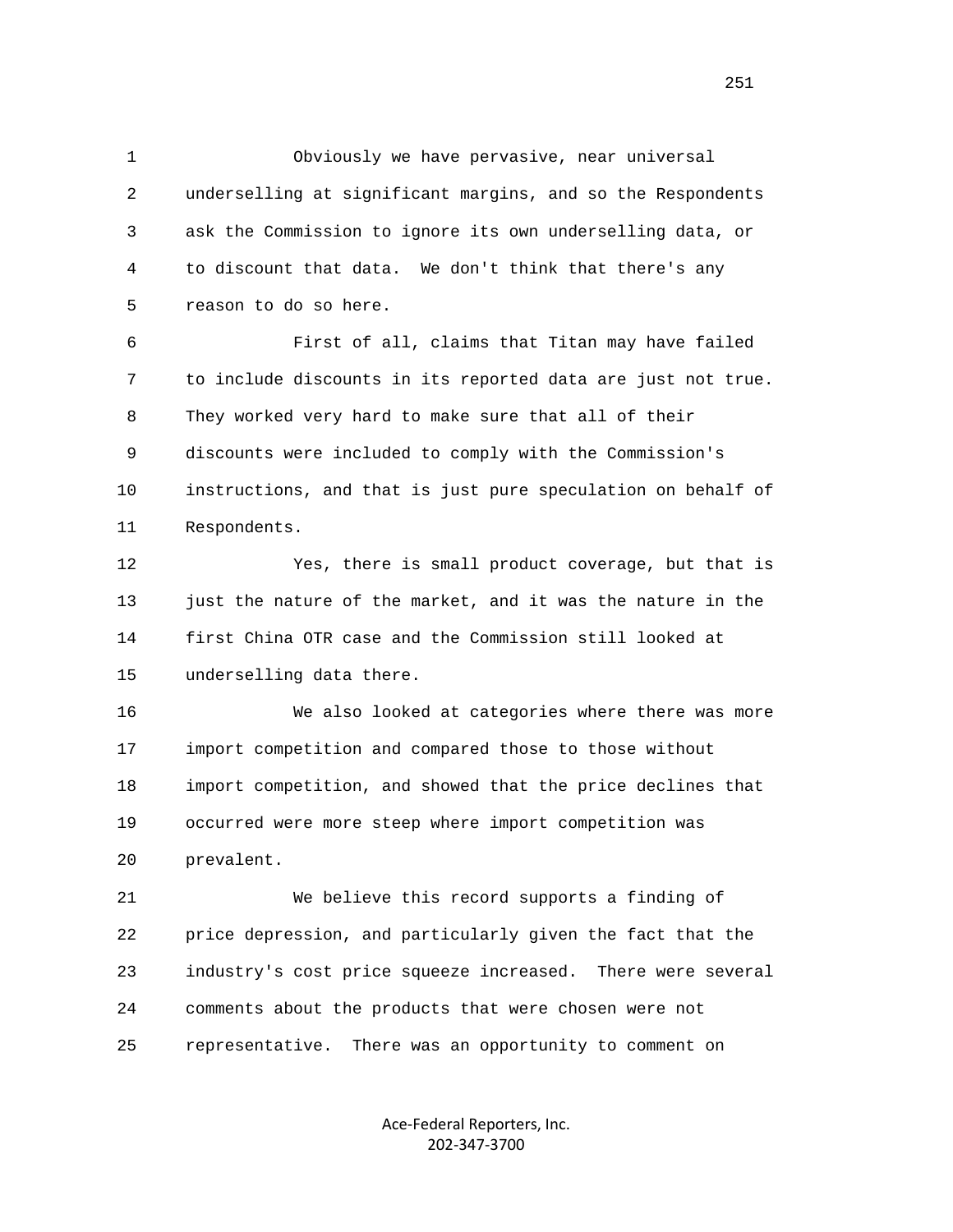1 draft questionnaires. Staff took those comments into 2 account.

 3 We think these are representative enough. And 4 it's true that, yes, Titan for a product order or two might 5 have had to report a slightly different product, but that's 6 what the Commission's instructions are, to try to get as 7 comprehensive pricing data as possible. When they don't 8 produce a particular product, they report for the closest 9 product that they do produce and identify what that is.

 10 And the subject imports that have risen in volume 11 in a declining market and broadly undersold, and depressed 12 prices have caused material injury. Nearly every domestic 13 indicator has declined over the period. And while declining 14 demand has also harmed the domestic industry, rising subject 15 imports have only exacerbated these challenges by seizing 16 domestic market share and driving down prices.

 17 The fact that demand declined does not prevent an 18 affirmative determination. The fact that a CEO or a 19 chairman would mention an investor conference call that 20 demand is declining obviously does not prevent an 21 affirmative determination.

 22 I also don't believe that injury can be blamed on 23 nonsubject imports. In order to make an affirmative 24 determination, subject imports must be more than a minimal 25 or tangential cause of injury, a threshold that is easily

> Ace‐Federal Reporters, Inc. 202‐347‐3700

252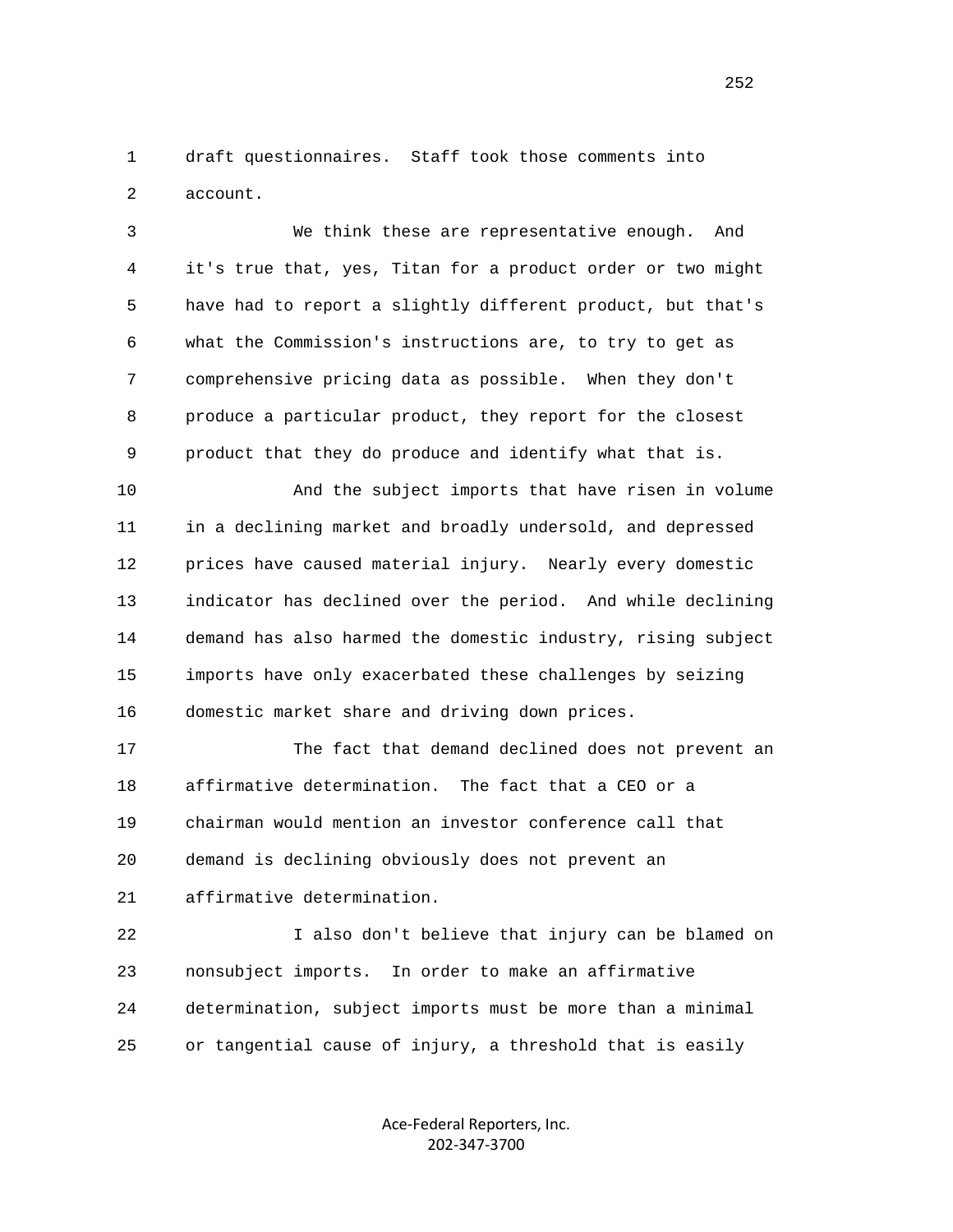1 met here.

| 2            | The Commission need not isolate the injury caused            |
|--------------|--------------------------------------------------------------|
| $\mathsf{3}$ | by other factors. It need not find that subject imports are  |
| 4            | the principal cause of the injury, and need not weigh the    |
| 5            | injury caused by subject imports against the injury caused   |
| 6            | by other factors.                                            |
| 7            | As our witnesses testified and the Commission                |
| 8            | record shows, highly interchangeable subject imports took    |
| 9            | domestic market share through pervasive price undercutting,  |
| 10           | forcing domestic producers to lower prices, lose sales,      |
| 11           | reduce production, lay off workers, and suffer declining     |
| 12           | profitability.                                               |
| 13           | I would like to briefly address some of                      |
| 14           | Respondents' arguments that maybe this injury was            |
| 15           | self-inflicted by various mistakes that the domestic         |
| 16           | industry particularly Titan has made.                        |
| 17           | First there's the argument that Titan is not a               |
| 18           | good aftermarket supplier, that they prefer the OE market    |
| 19           | where the loss of--decline in demand was concentrated.       |
| 20           | First, this idea that Titan is a bad aftermarket             |
| 21           | supplier is simply completely unsupported, or the domestic   |
| 22           | industry as a whole is completely unsupported by the record. |
| 23           | Table 2-14 in the Commission's staff report shows that       |
| 24           | domestic suppliers are rated as superior to subject          |
| 25           | suppliers and aftermarket services and distribution.         |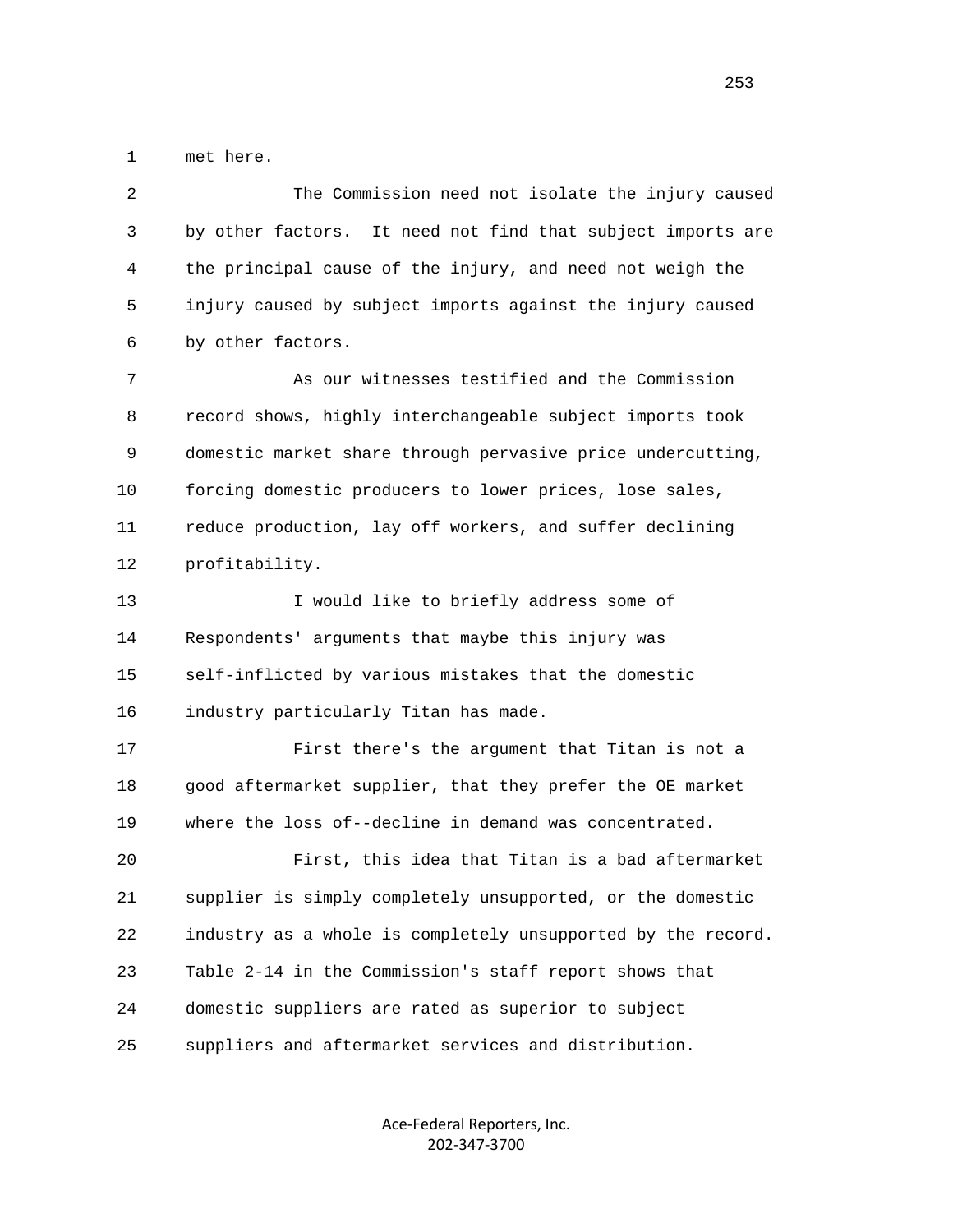1 Seventy-nine percent of purchasers report that they are 2 superior or comparable to Indian suppliers. Eighty percent 3 report they are superior or comparable to Sri Lankan 4 suppliers.

 5 Second, this idea that somehow domestic suppliers 6 can't supply directly to dealers but can only do so through 7 wholesalers is simply untrue. Respondents cited Les Schwab 8 as a dealer that wants to source directly. That's a major 9 customers of Titan's. There's simply no barrier to serving 10 those types of customers.

 11 Titan has been serving the aftermarket ever since 12 Titan was created for 20 years. They have not gone in and 13 out of the market. They have never abandoned the market. 14 They have been a major, one of the biggest players in that 15 market for decades. There is simply no support for this 16 contention that they have abandon3ed the market.

 17 They have one of the largest sales forces. They 18 have people in every state to service their aftermarket 19 customers. There simply is no basis to claim that they have 20 abandoned the market.

 21 And I would just like to note, even in the OE 22 market that's not a place where subject imports are absent. 23 The idea that you'll never find a Deere Tractor with an 24 imported tire on it is simply false. After that, the 25 Alliance witness said, oh, yeah, we serve Deere. We serve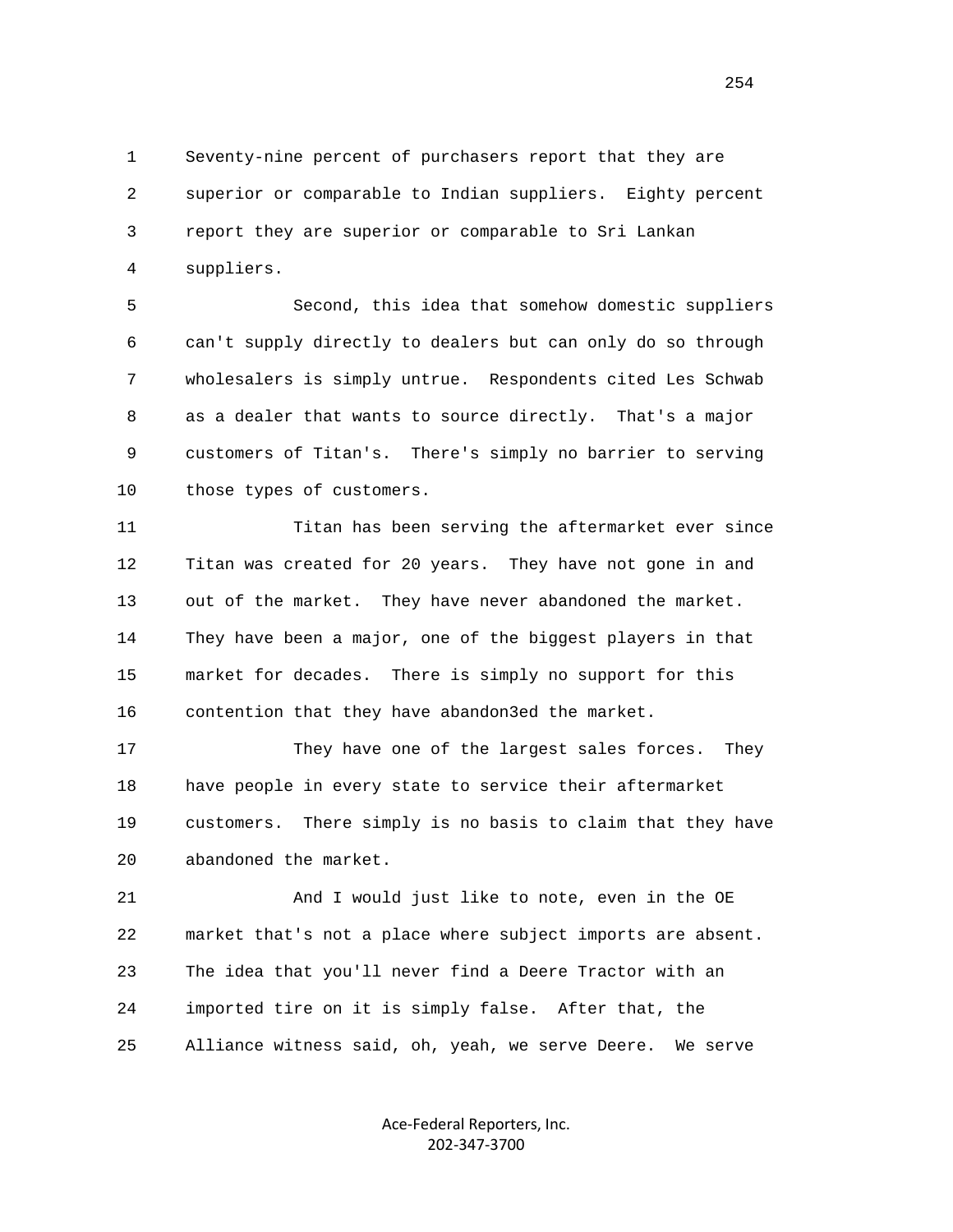1 CNH. We serve Case. We''ve served Bobcat. So, yes, you 2 will find them on OEMs as well as in the aftermarket. The 3 same with domestic producers.

 4 Second, moving on to this idea that the injury is 5 self-inflicted because of low quality of domestic tires, or 6 low availability of domestic tires? Again, simply not 7 supported by the facts. The Commission staff report shows 8 that domestic producers are rated as superior or comparable 9 to Indian and Sri Lankan suppliers on availability. Ninety 10 percent to ninety-three percent of purchasers reporting that 11 U.S. suppliers are superior or comparable to Indian and Sri 12 Lankan suppliers on reliability, 87 percent to 93 percent of 13 purchasers. Superior on quality meeting minimum

14 specifications, 100 percent.

 15 Superior or comparable on quality exceeding 16 expectations, 90 percent to 93 percent. Superior or 17 comparable on technical support and customer service, 80 to 18 90 percent. And 100 percent of purchasers report that 19 domestic producers usually or always meet minimum quality 20 specifications.

 21 This is clear in the responses you have gotten, 22 and it is clear in the testimony of Mr. Carpenter this 23 morning, and it was clear in the testimony of Mr. Van Ormer 24 this afternoon where he said that Titan is a great supplier 25 and meets quality and service.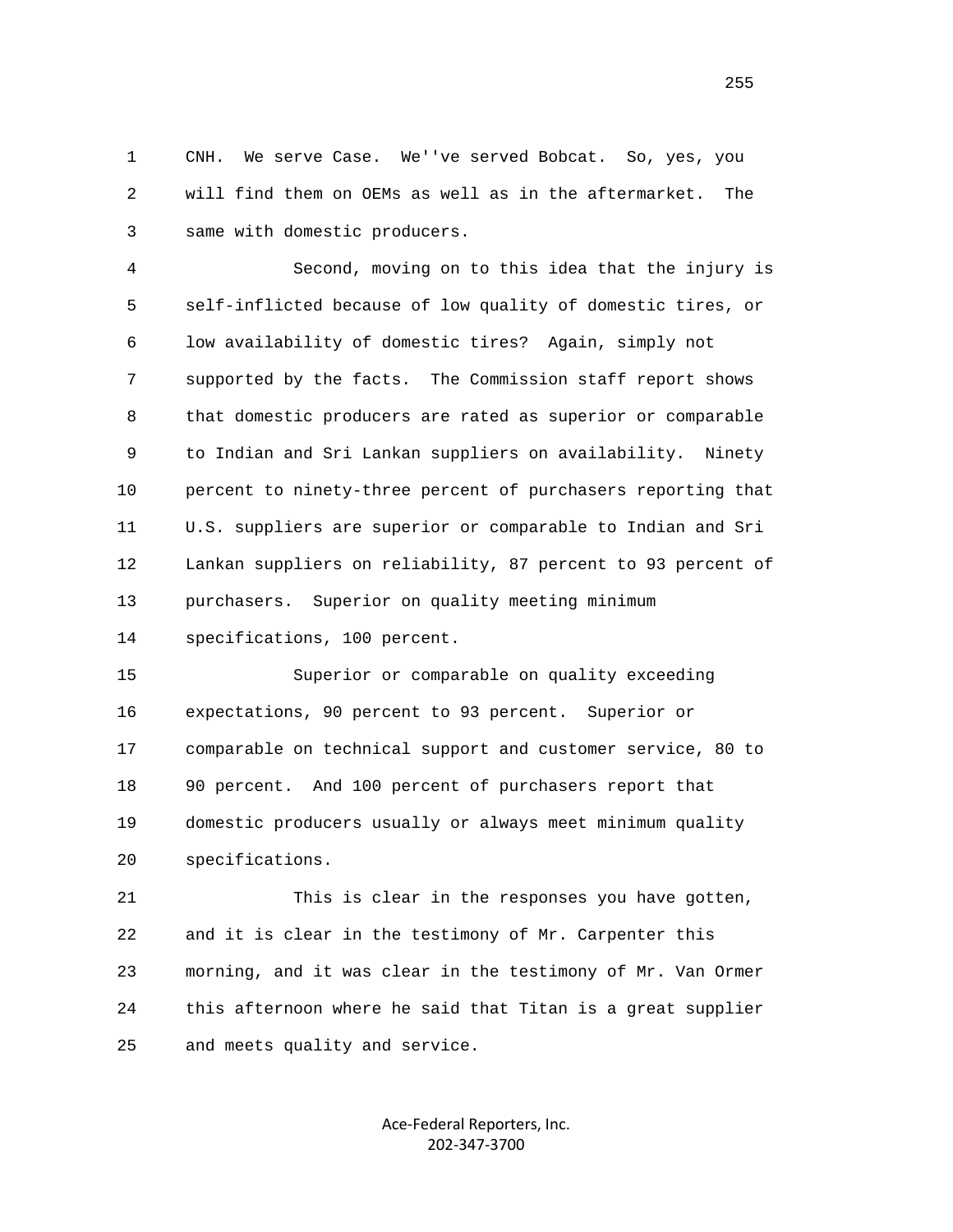1 So the material injury that the domestic industry 2 has suffered is not due to any of these other red herring 3 factors, but due to subject imports, and that's why we 4 respectfully ask for an affirmative determination. 5 Thank you. 6 CHAIRMAN WILLIAMSON: Thank you. 7 Mr. Nolan or Mr. O'Brien, you may begin when 8 you're ready. 9 MR. NOLAN: Do you want to go first? 10 CLOSING REMARKS OF KEVIN O'BRIEN 11 MR. O'BRIEN: Yes, I'll go first. 12 Thank you, Chairman Williamson and Commissioners, 13 just a few quick points. I did want to at least read into 14 the record, we did get the Commerce final determinations 15 this afternoon, and Camso's subsidy margin is 2.18 percent. 16 The Commerce Department found zero dumping 17 margins for Alliance or BKT. And subsidy margins of 4.9 18 percent for Alliance, and 5.36 percent for BKT. So that 19 record is complete. 20 Just very quickly, there are so many broad-brush 21 statements made by Titan today and in its brief that we just 22 urge the Commission to drill down into the facts. Ideas as 23 if Camso has an exclusive national contract with FedEx, 24 can't really stay on the record when that tire is not part 25 of this case. It's a complete misstatement.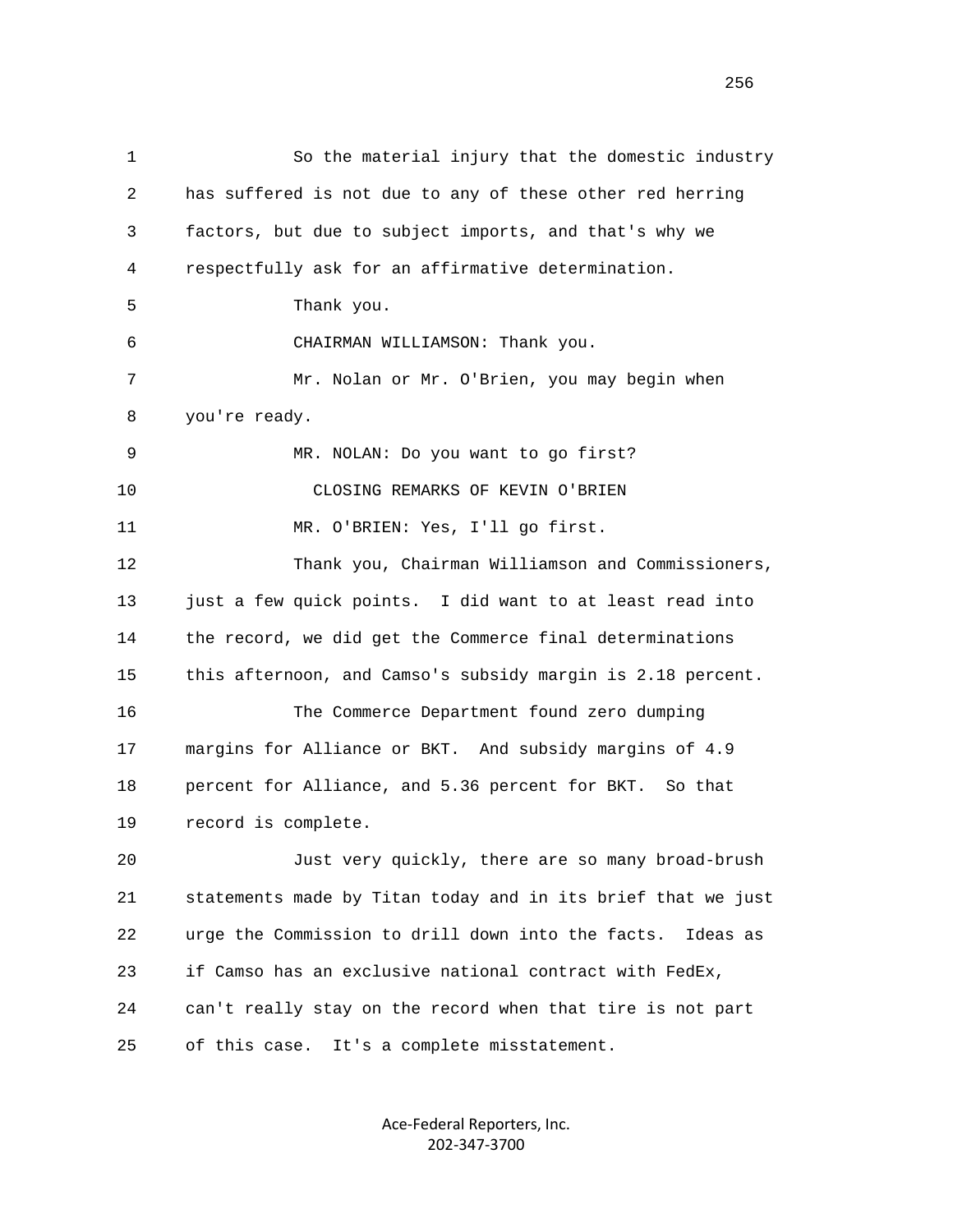1 As I say, I would go on and on, but the reference 2 to Rigid building a plant in Sri Lanka, those are for 3 passenger tires. And that's a plant that won't be up for 4 another two years at best. So overstatements, while they 5 might be appropriate in some cases, in this case are 6 particularly inappropriate.

 7 You have to drill down. When you do that, you 8 see that many--that Camso occupies one subniche of the 9 market, and a very large proportion of its sales are private 10 label; that Titan admittedly has no interest in. It 11 speculates it's because of price, but that's pure 12 speculation, absolute speculation. The hard fact is they 13 have no interest to even respond to inquiries.

 14 There are additional facts that are in our brief, 15 and we've mentioned before on cumulation, and we just urge 16 the Commission to give it careful consideration. Thank you. 17 CLOSING REMARKS OF MATTHEW NOLAN 18 MR. NOLAN: Alright, so this is Matt Nolan. I 19 will keep it short and sweet, hopefully. Thank you for 20 listening to us today. This has probably been more 21 exhausting than usual in a lot of respects because there's a 22 lot of moving parts to this, and that always makes the 23 analysis more difficult.

 24 So let's try to put this back into context where 25 we started. It is clear that this market exhibits a high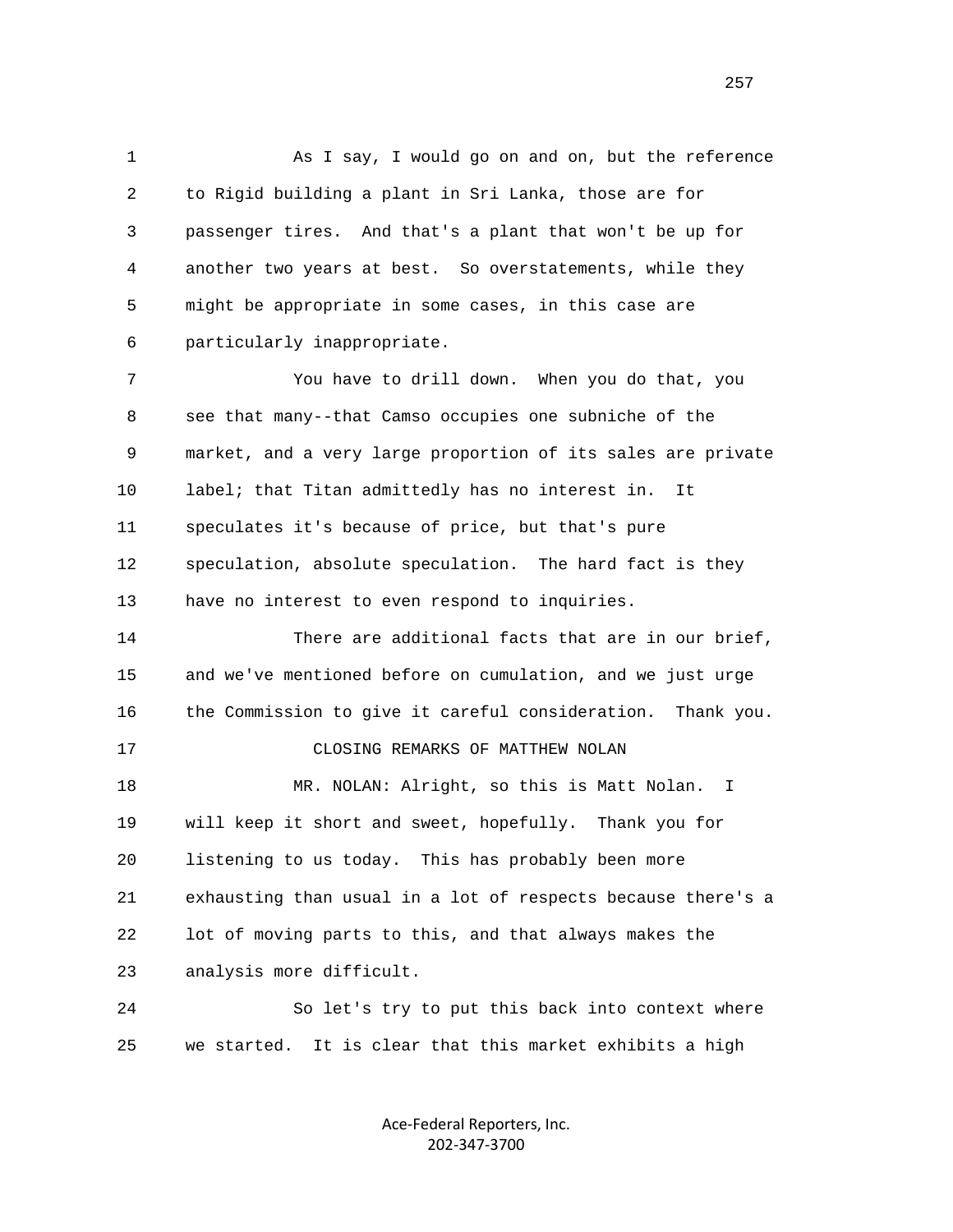1 degree of segmentation. There is no such thing as a single 2 OTR market. There's an ag market, a construction market, a 3 mining market, an original equipment market, an aftermarket, 4 et cetera, et cetera, et cetera.

 5 It seems clear that there are also brands and 6 tiers. Whether you believe that the brand should exist, or 7 whether it really is worth what you put into it, the fact of 8 the matter is there is such a thing as brand, and brand does 9 matter. And it does affect price. And most purchasers 10 would submit that that is a true statement. And the market 11 at large indicates that that's a true statement. Because if 12 you look at a tire that's a Titan and a Goodyear and they 13 look like the same tire, one will cost more than the other. 14 It's a truism.

 15 So it is hard to escape that fact. Titan seeks 16 to maximize the fact that imports are the problem. And they 17 like to not tell you about the other side of this equation, 18 which is the 25 percent decline in OEM demand during one 19 year; the 30 percent decline in Titan's OEM dedicated 20 production in 2015. Their declines in OTR OEM production 21 by their own reports, the declines in construction tires for 22 the OE market by their own annual reports. All significant 23 double-digit losses in production in the OE market where 24 they specialize.

25 We have never said that they are not present in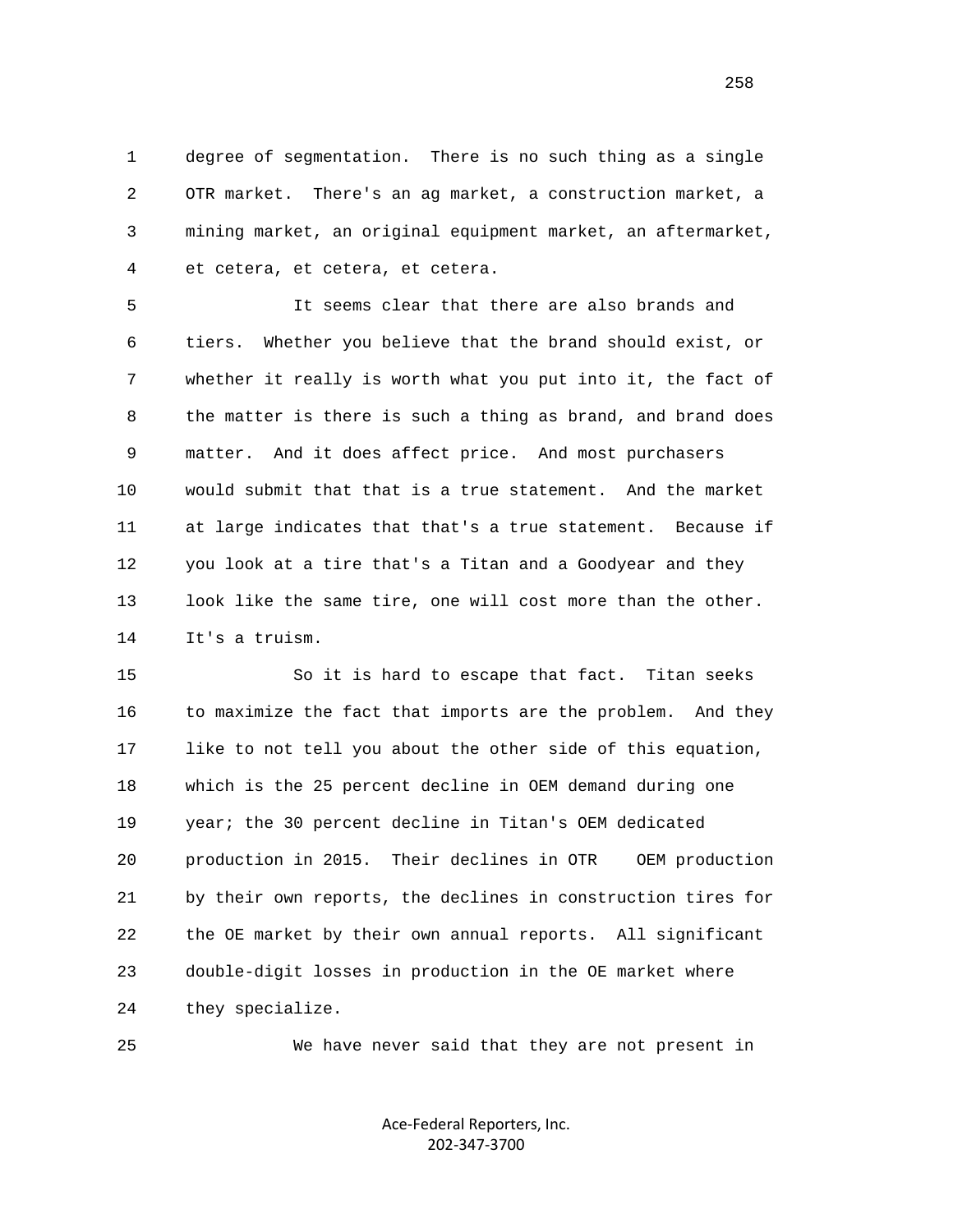1 the aftermarket. But if you just look at the numbers, the 2 relative percentage of production that goes into the OE 3 market versus the aftermarket, at the beginning of this POI, 4 or go back to the Prelim and look at 2012, you will see a 5 very distinct pattern over where the focus of the energy is, 6 where the focus of the production is, and clearly where the 7 focus of the marketing is.

 8 So if you're focusing your energy in the original 9 equipment market, and in that market the bottom falls out of 10 that market, then you don't have a market. You have lost 11 market share because of something that happened other than 12 subject imports. Subject imports did not cause the decline 13 in farm incomes. Subject imports did not cause the pause in 14 construction activity. Subject imports did not cause the 15 decline in commodity prices leading to the collapse or 16 reduction in demand for original equipment in the mining 17 sector.

 18 What those things did do was cause farmers and 19 equipment buyers to hang onto their equipment longer and 20 replace old tires with other tires. In other words, they're 21 going into the aftermarket. And the aftermarket is more 22 well represented by imports. Quite simple.

 23 The U.S. likes you to think that underpricing is 24 an issue here. However, the Commission has already found as 25 a preliminary matter that underselling did not cause price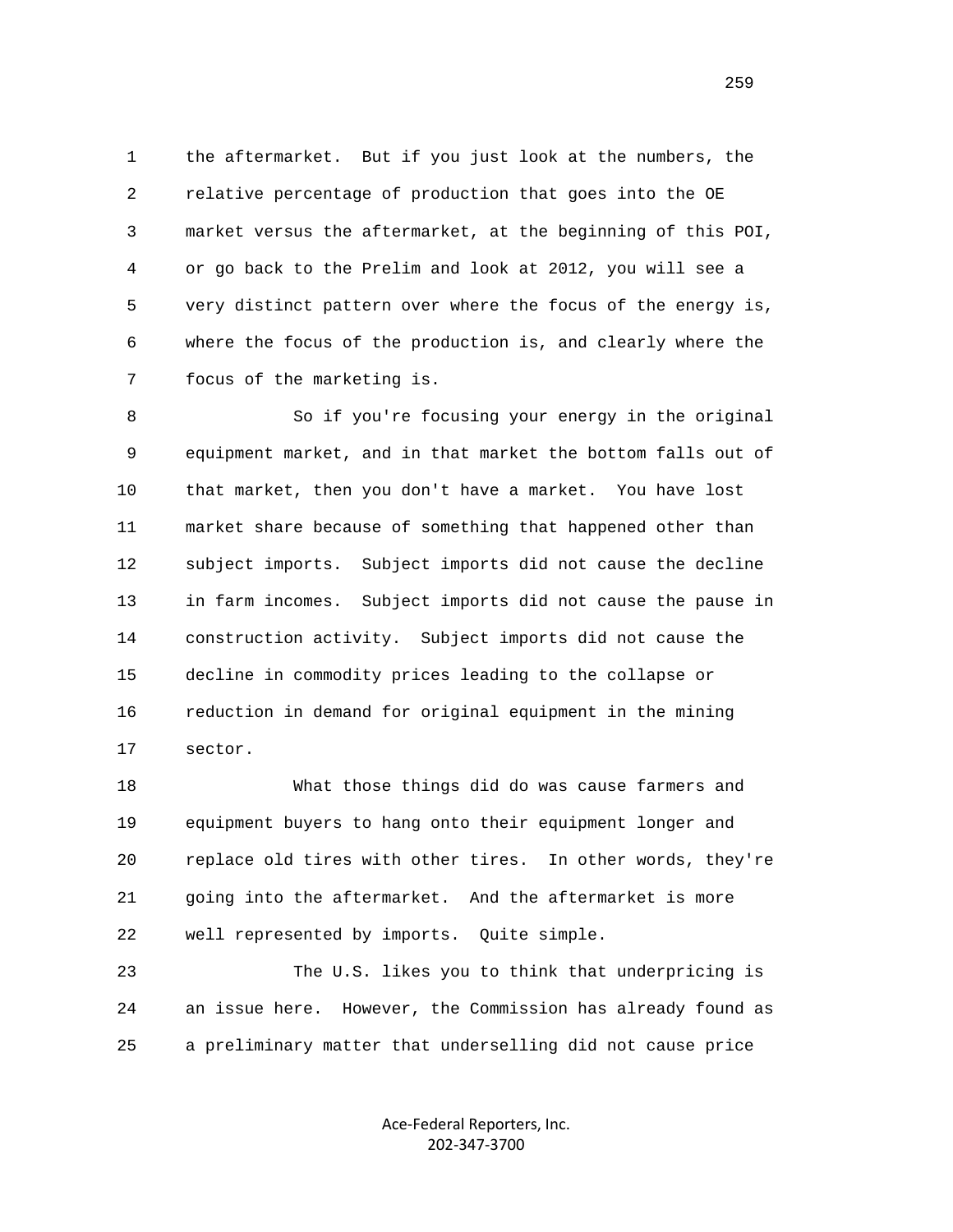1 depression or suppression, and we think that that should 2 continue in the final. 3 There simply is not volume effect associated with 4 the underselling that went on, and we believe that that 5 finding should be affirmed in the final. 6 Thank you very much. We look forward to 7 providing post-hearing briefs. 8 CHAIRMAN WILLIAMSON: Thank you. I again want to 9 thank everyone for participating in today's hearing and 10 closing statement. Post-hearing briefs, statements 11 responsive to questions, and requests of the Commission, and 12 corrections to the transcript must be filed by January 11, 13 2017. 14 Closing of the record and final release of data 15 to parties is January 27, 2017. Final comments are due 16 January 31st, 2017. And with that, this hearing is 17 adjourned. 18 (Whereupon, at 4:29 p.m., Wednesday, January 4, 19 2017, the hearing was adjourned.)  $20^{\circ}$  21 22 23 24 25